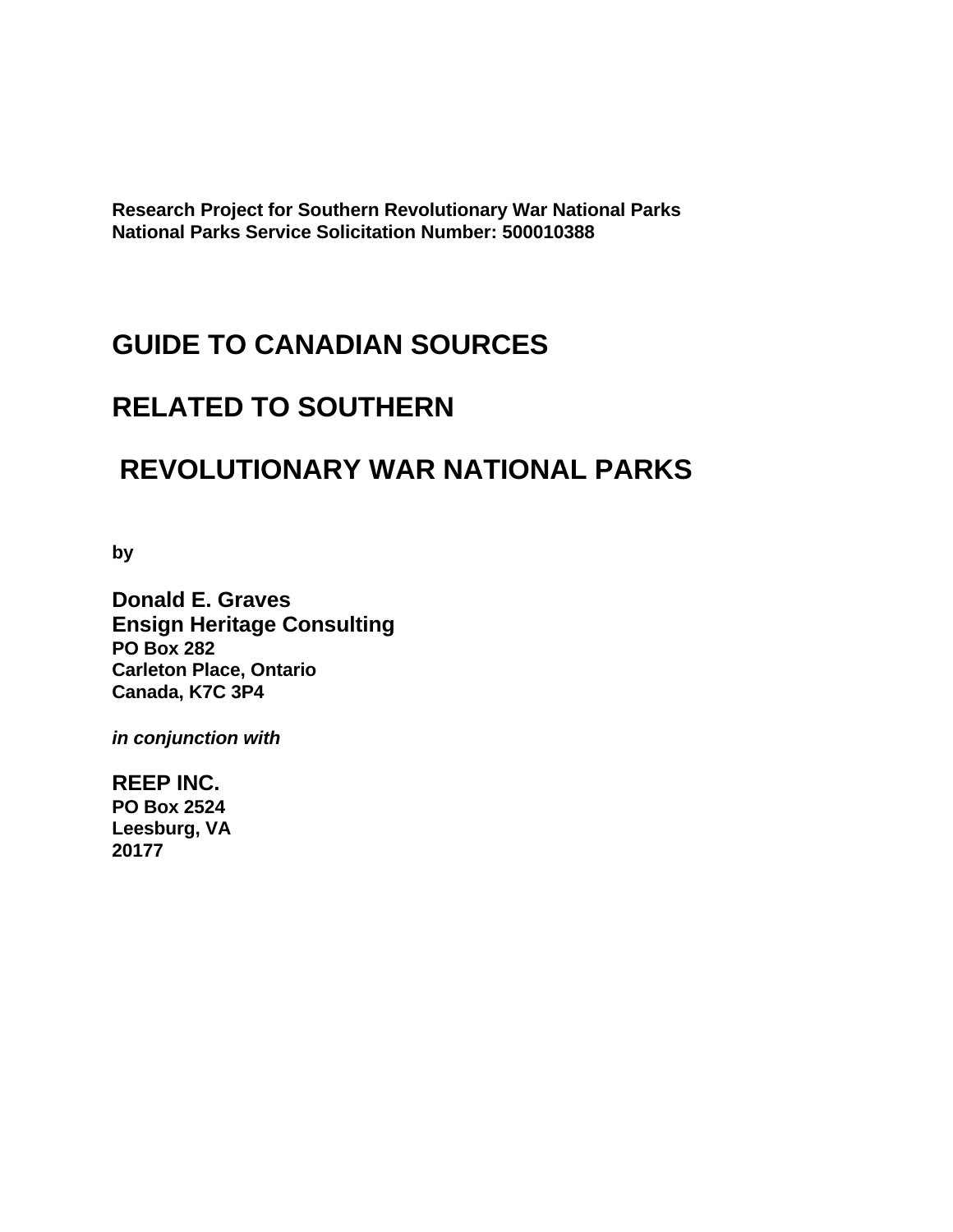# **TABLE OF CONTENTS**

| PART 1:        | <b>INTRODUCTION AND GUIDE TO CONTENTS OF STUDY</b>                         |                |
|----------------|----------------------------------------------------------------------------|----------------|
| 1A:            | Object of Study                                                            | 1              |
| 1B:            | Summary of Survey of Relevant Primary Sources in Canada                    | $\mathbf{1}$   |
| $1C$ :         | Expanding the Scope of the Study                                           | 3              |
| $1D$ :         | Criteria for the Inclusion of Material                                     | 3              |
| 1E:            | Special Interest Groups (1): The Southern Loyalists                        | 4              |
| 1F:            | Special Interest Groups (2): Native Americans                              | $\overline{7}$ |
| $1G$ :         | Special Interest Groups (3): African-American Loyalists                    | $\overline{7}$ |
| $1H$ :         | Special Interest Groups (4): Women Loyalists                               | 8              |
| $1!$ :         | Military Units that Fought in the South                                    | 9              |
| 1J:            | A Guide to the Component Parts of this Study                               | 9              |
| PART 2:        | SURVEY OF ARCHIVAL SOURCES IN CANADA                                       |                |
| Introduction   |                                                                            | 11             |
| Ontario        |                                                                            |                |
|                | Queen's University Archives, Kingston                                      | 11             |
|                | University of Western Ontario, London                                      | 11             |
|                | National Archives of Canada, Ottawa                                        | 11             |
|                | National Library of Canada, Ottawa                                         | 27             |
|                | Archives of Ontario, Toronto                                               | 28             |
|                | Metropolitan Toronto Reference Library                                     | 29             |
| Quebec         |                                                                            |                |
|                | Archives Nationales de Quebec, Montreal                                    | 30             |
|                | McCord Museum / McGill University Archives, Montreal                       | 30             |
|                | Archives de l'Universite de Montreal                                       | 30             |
| New Brunswick  |                                                                            | 32             |
|                | Provincial Archives of New Brunswick, Fredericton                          | 32             |
|                | Harriet Irving Memorial Library, Fredericton                               | 32             |
|                | University of New Brunswick Archives, Fredericton                          | 32             |
|                | New Brunswick Museum Archives, St. John                                    | 33             |
|                | Saint John Free Public Library                                             | 34             |
| Nova Scotia    |                                                                            |                |
|                | St. Francis Xavier University Archives, Antigonish                         | 37             |
|                | Public Archives of Nova Scotia, Halifax                                    | 37             |
|                |                                                                            | 41             |
|                | Dalhousie University, Special Collections                                  | 41             |
|                | Esther Wright Library, Wolfville                                           |                |
| <b>PART 3:</b> | <b>INDIVIDUALS OF SPECIAL INTEREST</b>                                     | 42             |
| <b>PART 4:</b> | PRIMARY SOURCES (1): LOYALIST LOSS CLAIMS AND LAND PETITIONS               |                |
| 4A:            | Introduction                                                               | 52             |
| 4B:            | Loyalist Loss Claims: Extant Records and Available Guides                  | 53             |
| 4C:            | Summaries of Southern Loyalist Claimsin the Secord Report of the Bureau    |                |
|                | of Archives of Ontario, 1904                                               | 55             |
| 4D:            | Summaries of Claims of Some Southern Loyalists in the Audit Office Records | 68             |
| 4E:            | Summaries of Petitions, Memorials, etc, from Southern Loyalists in the     |                |

Treasury Office Records **74** 4F: Land Petitions 76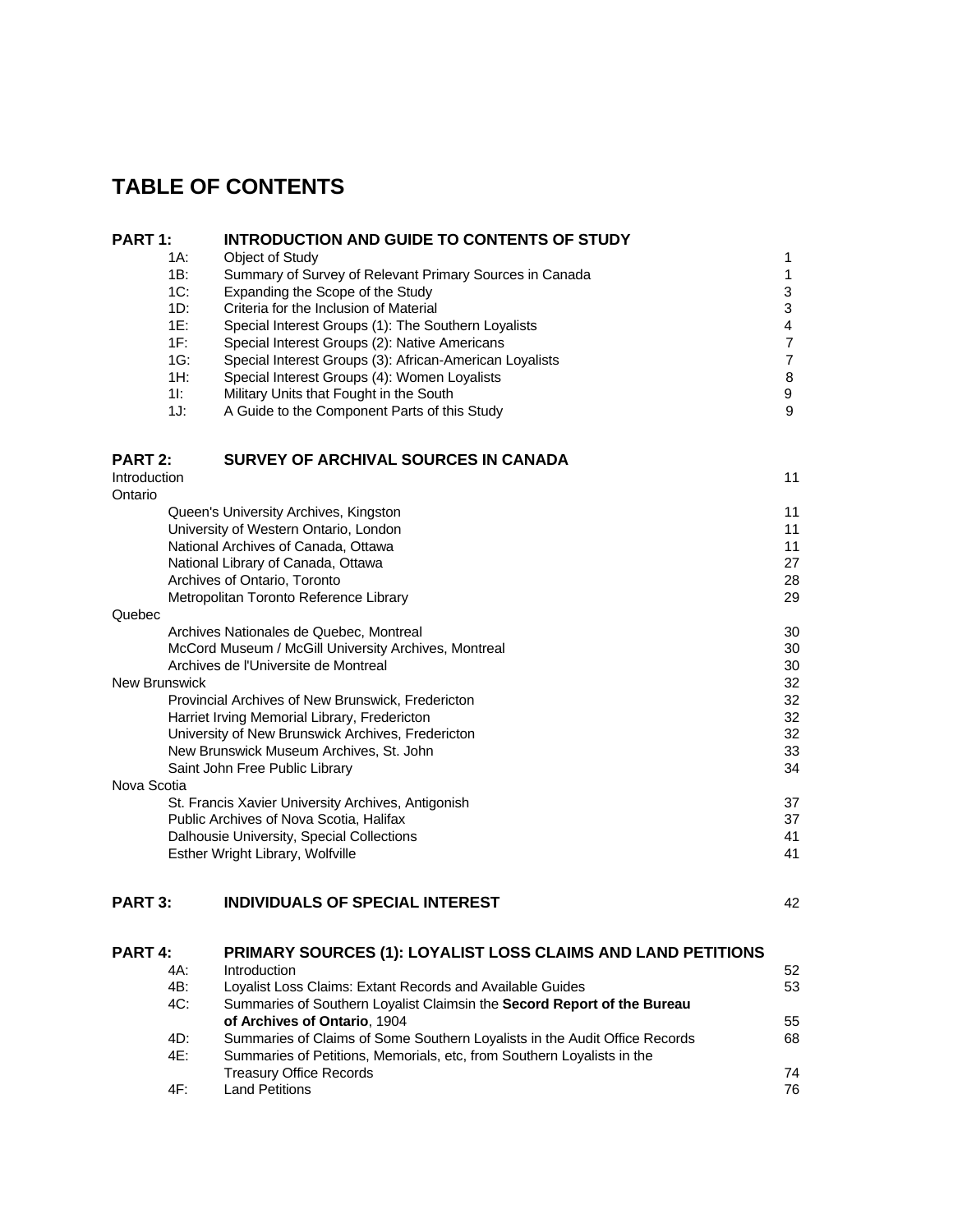| <b>PART 5:</b> | PRIMARY SOURCES (2): UNPUBLISHED AND PUBLISHED SOURCES OTHER THAN<br><b>LOYALIST CLAIMS AND LAND PETITIONS</b> |     |  |
|----------------|----------------------------------------------------------------------------------------------------------------|-----|--|
| 5A:            | <b>Copies of Original Documents</b>                                                                            | 78  |  |
| 5B:            | <b>Transcriptions of Original Documents</b>                                                                    | 81  |  |
| 5C:            | <b>Published Primary Sources</b>                                                                               | 82  |  |
| PART 6:        | <b>SECONDARY SOURCES</b>                                                                                       |     |  |
| 6A:            | General Sources for Southern Loyalists                                                                         | 93  |  |
| 6B:            | Personalities (other than African-Americans and Women)                                                         | 94  |  |
| $6C$ :         | Sources for African-American Loyalists                                                                         | 96  |  |
| 6D:            | Women Loyalists                                                                                                | 98  |  |
| 6E:            | <b>Military Sources</b>                                                                                        |     |  |
| $6F$ :         | The Lighter Side of Loyalism: The Nineteenth Century View                                                      | 101 |  |
| <b>PART 7:</b> | <b>CROWN MILITARY UNITS</b>                                                                                    |     |  |
| 7A:            | General Introduction                                                                                           | 104 |  |
| 7B:            | Useful Published Sources on the British Army in the Revolutionary War                                          | 104 |  |
|                | General Organization and Strength<br>7B1:                                                                      | 105 |  |
|                | 7B2:<br>Operations in the Southern Theater                                                                     | 106 |  |
|                | 7B3:<br>Social History and Logistics                                                                           | 107 |  |
|                | <b>Training and Tactics</b><br>7B4:                                                                            | 108 |  |
|                | Weapons and Uniforms<br>7B <sub>5</sub> :                                                                      | 108 |  |
| 7C:            | <b>British Regular Units</b>                                                                                   | 110 |  |
|                | 7C1:<br>Units on the Army List (i.e., permanent units)                                                         | 110 |  |
|                | Composite (Temporary) Units<br>7C2:                                                                            | 119 |  |
| $7D$ :         | <b>German Units</b>                                                                                            | 122 |  |
| 7E:            | <b>Loyalist Provincial Units</b>                                                                               | 126 |  |
|                |                                                                                                                |     |  |

### **PART 8: ANNOTATED BIBLIOGRAPHY OF ADDITIONAL PUBLISHED SOURCES**

| 8A: | <b>Published Primary Sources</b>                                              | 136 |
|-----|-------------------------------------------------------------------------------|-----|
| 8B: | Understanding the Loyalists and their Political Outlook                       | 137 |
| 8C: | Works on Loyalists in General and Southern Loyalists in Particular            | 137 |
| 8D: | Loyalist Military Leaders and Units                                           | 138 |
| 8E: | Loyalists in the Postwar Period                                               | 139 |
| 8F: | Bibliographies, Biographies and Guides to Loyalist Literature and Loss Claims | 141 |
| 8G: | <b>Women Loyalists</b>                                                        | 142 |
| 8H: | African-American Loyalists                                                    | 143 |
| 8I: | <b>Lovalist Fiction</b>                                                       | 144 |

### **PART 9: INTERNET SOURCES**

| 9A: | <b>Introduction</b>                  | 145 |
|-----|--------------------------------------|-----|
| 9B: | <b>General Sites</b>                 | 145 |
| 9C: | British and German Military Sites    | 146 |
| 9D: | Loyalist and Loyalist Military Sites | 147 |
| 9E: | African-American Loyalist Sites      | 147 |
| 9F: | Women Loyalist Sites                 | 149 |
| 9G: | <b>Genealogical Sites</b>            | 149 |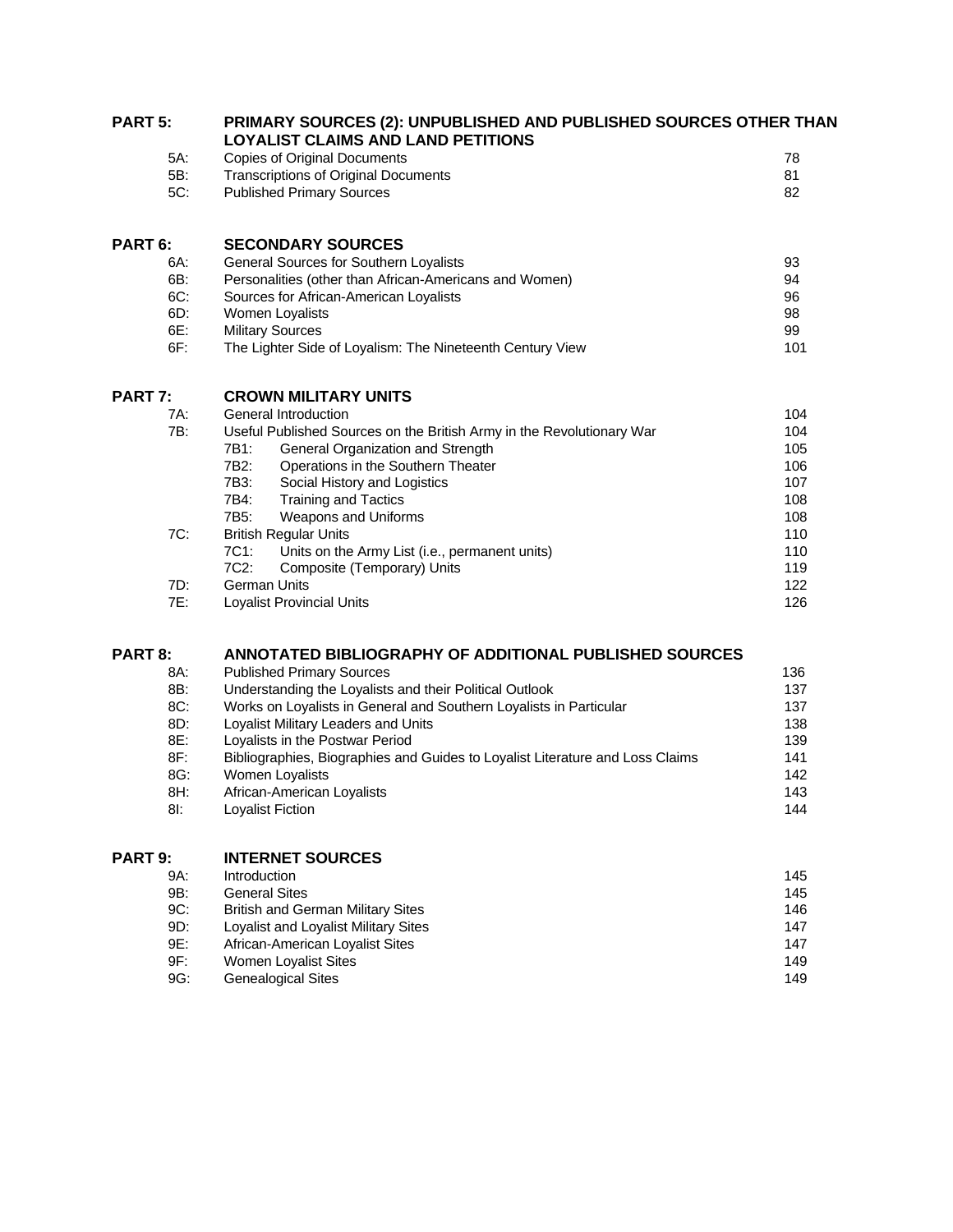| <b>RESEARCH</b>    | <b>PART 10: SUGGESTIONS ON REFERENCE MATERIAL TO BE ACQUIRED AND FURTHER</b>                                                                                               |                          |
|--------------------|----------------------------------------------------------------------------------------------------------------------------------------------------------------------------|--------------------------|
| 10A:<br>$10B$ :    | Suggested Reference Material to be Acquired<br><b>Suggested Future Research Projects</b><br><b>Thematic Topics</b><br>10B1:<br><b>Specialized Research Topics</b><br>10B2: | 150<br>150<br>151<br>151 |
| The Loyalist Index | APPENDIX A: CARLETON'S LOYALIST INDEX AND THE "BOOK OF NEGROES," 1783<br>The "Book of Negroes"<br>The CD Containing these Documents is Appended Separately                 | 153<br>154               |
|                    | APPENDIX B: THE HAARMAN LIST OF LOYALIST UNIT SOURCES<br>Extracts from the list are contained in the main report                                                           | 156                      |
|                    | APPENDIX C: "A PEOPLE'S HISTORY OF CANADA"<br>Description in the Report and 2 Videos Appended                                                                              | 180                      |
|                    | APPENDIX D: LOYALIST LOSS CLAIMS MATERIAL<br>Contained in a separate volume of extracts                                                                                    |                          |
|                    | <b>APPENDIX E: PRIMARY SOURCES</b>                                                                                                                                         |                          |

*Contained in four separate volumes of extracts*

### **APPENDIX F: SECONDARY SOURCES**

 *Contained in three separate volumes of extracts*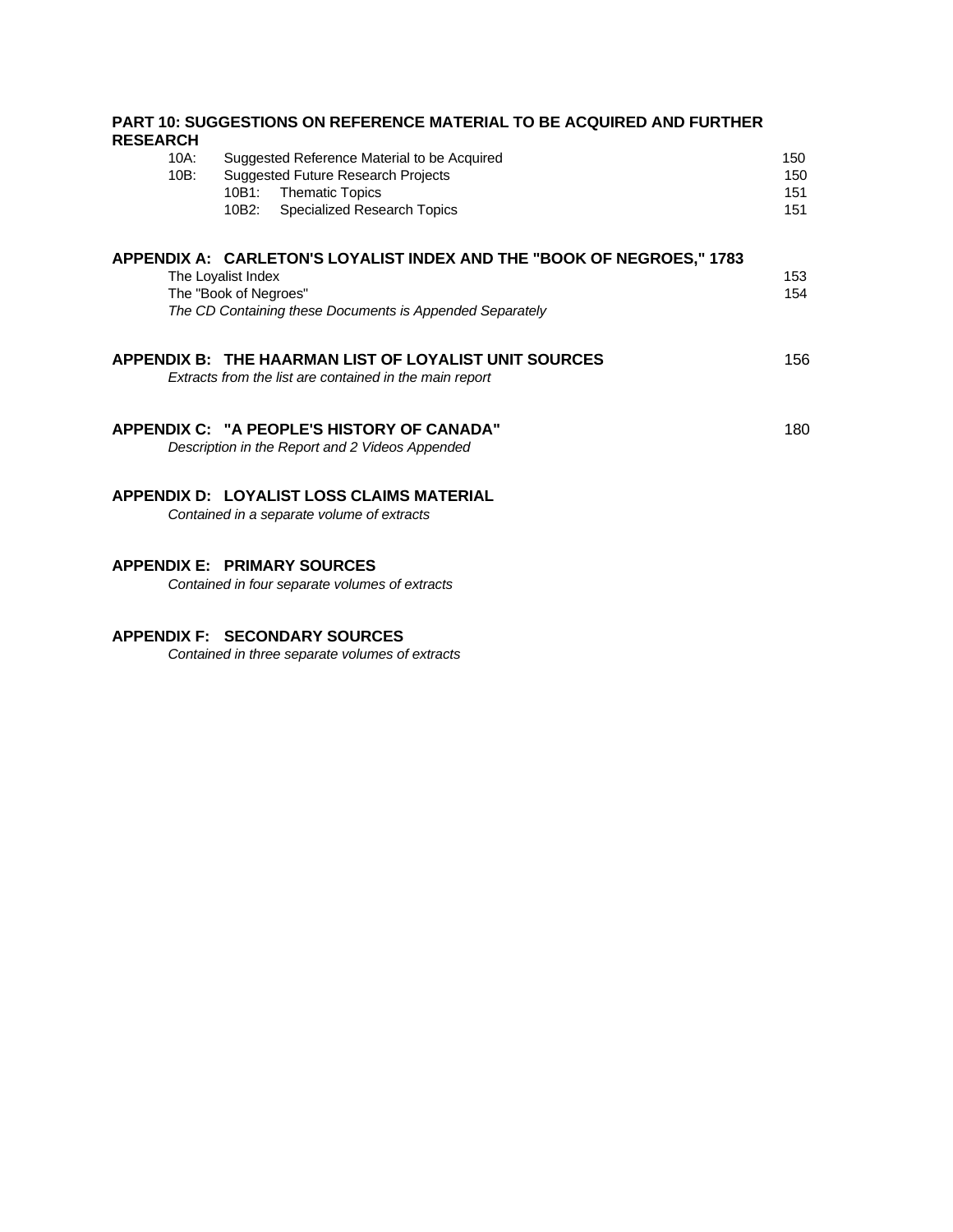# **PART 1**

## **INTRODUCTION AND GUIDE TO STUDY**

### **1A Object of study**

The object of this study is to produce an annotated bibliography and guide to the archival primary sources located in Canada that have information about the southern campaigns of the American Revolutionary War. In undertaking this study, particular attention was to be given to sources that bear upon:

- a.) the role of African-Americans in the southern campaigns,
- b.) the role of native Americans in the southern campaigns,

 c.) the role of southern Loyalists in these campaigns, particularly those who later emigrated to Canada,

- d.) the role of women as auxiliaries and camp followers, and
- e.) the reports and correspondence of senior commanders.

### **1B Summary of Survey of Relevant Primary Sources in Canada**

During the course of this study, twenty archival institutions or major libraries were surveyed in Canada for sources relevant to the objective of the study. These institutions were:

#### Ontario

 Archives of Ontario, Toronto Metropolitan Toronto Research Library National Archives of Canada, Ottawa National Library of Canada, Ottawa Queen's University Archives, Kingston University of Western Ontario, London

#### Quebec

 Archives Nationales, Montreal Archives Nationales, Quebec City\* Archives de l'Université de Montréal McCord Museum Archives, Montreal McGill University Archives, Montreal

#### New Brunswick

 Harriet Irving Memorial Library, Fredericton New Brunswick Museum Archives, St. John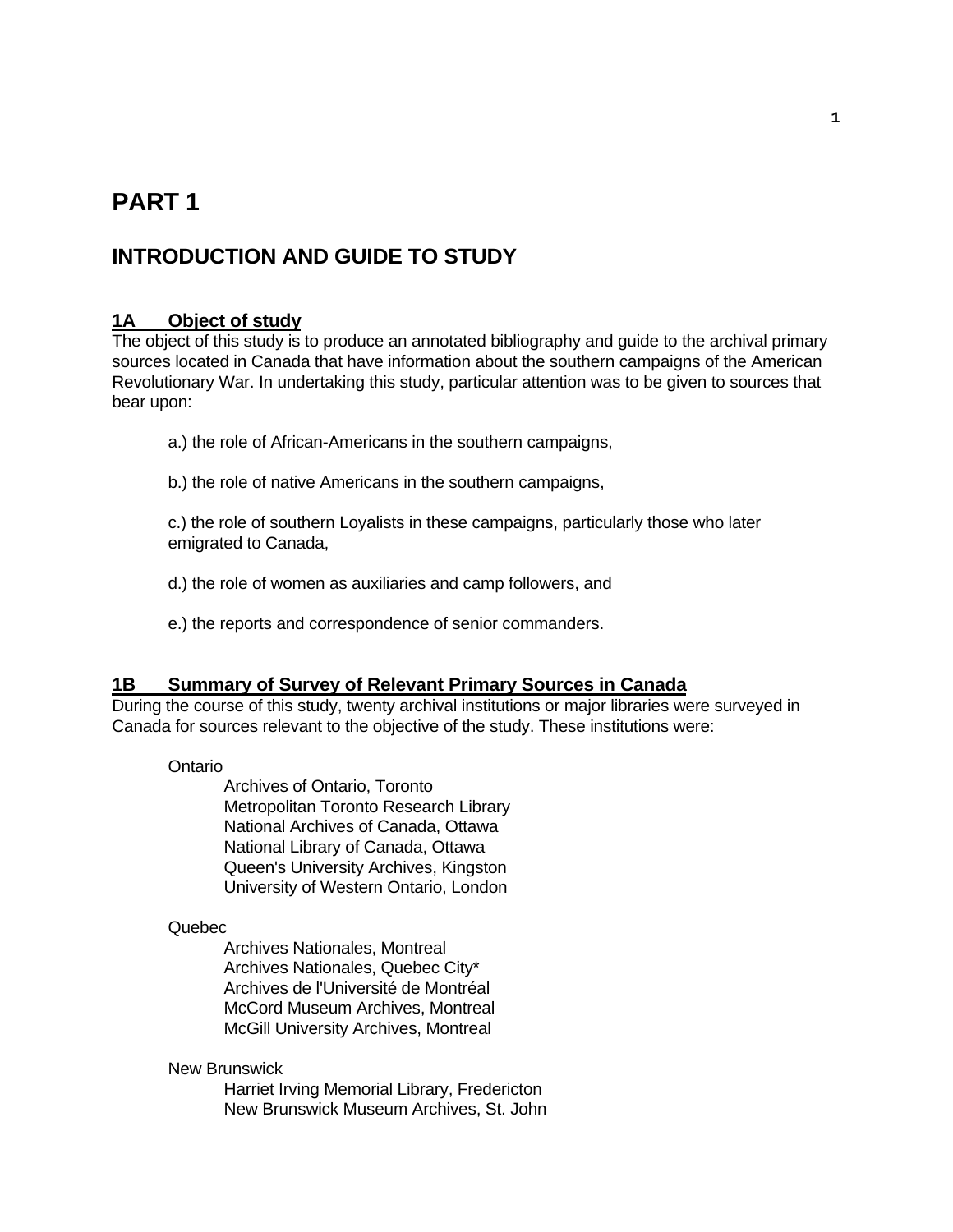Public Archives of New Brunswick, Fredericton St. John Library, St. John University of New Brunswick Archives, Fredericton

Nova Scotia

 Acadia University Archives, Wolfville\* Dalhousie University Archives, Halifax Public Archives of Nova Scotia, Halifax St. Francis Xavier University Archives, Antigonish\*

The prime contractors or staff visited all these institutions personally, except those marked  $^*$ , which were surveyed electronically or by telephone.

 Unfortunately, the results of this survey were not very productive. As described in greater detail in Parts 2 and 5 below, only seven unpublished primary manuscripts were found in Canada that have direct relevance to the southern campaigns:

Diary of an unidentified officer of the Queen's Rangers, 1780-1781

Diary of Sergeant/Ensign Henry Nase, King's American Regiment, 1780-1781

Diary of Captain John Peebles, 42nd Foot, 1779-1781 (copy only in Canada, original in Scotland)

Correspondence of Captain John Saunders, Queen's Rangers, 1780-1781

Statement of Services of Lieutenant Colonel Joseph Robinson, South Carolina Royalists

Casualty Return, Prince of Wales's Regiment, Hanging Rock, 5 August 1780

Notebook of Colonel de Creuzebourg, commander of Hesse-Hanau Jaegers, 1778-1783 (Microfilm of original)

With the exception of the de Creuzebourg notebook, which could not be copied without the permission of the German archives that holds the original, copies of all these documents were acquired for submission with this report.

 The survey uncovered no original unpublished operational records (reports, etc.) in Canada relating to senior or prominent British military leaders in the southern campaigns. This is not surprising as the two major collections that bear on these campaigns -- the papers of Major Generals Clinton and Cornwallis -- are located at, respectively, the Clements Library in Michigan and the Public Record Office in England which are beyond the scope of this study.

 The survey did find considerable primary source records on southern Loyalists, a subject that is discussed separately in 1E below. It also uncovered much original material (both records and manuscripts) in Canadian locations relating to the other military campaigns of the Revolutionary War, including:

Operations in Canada and from Canada, 1775-1782,

Operations in the northern theater (particularly New York and New England),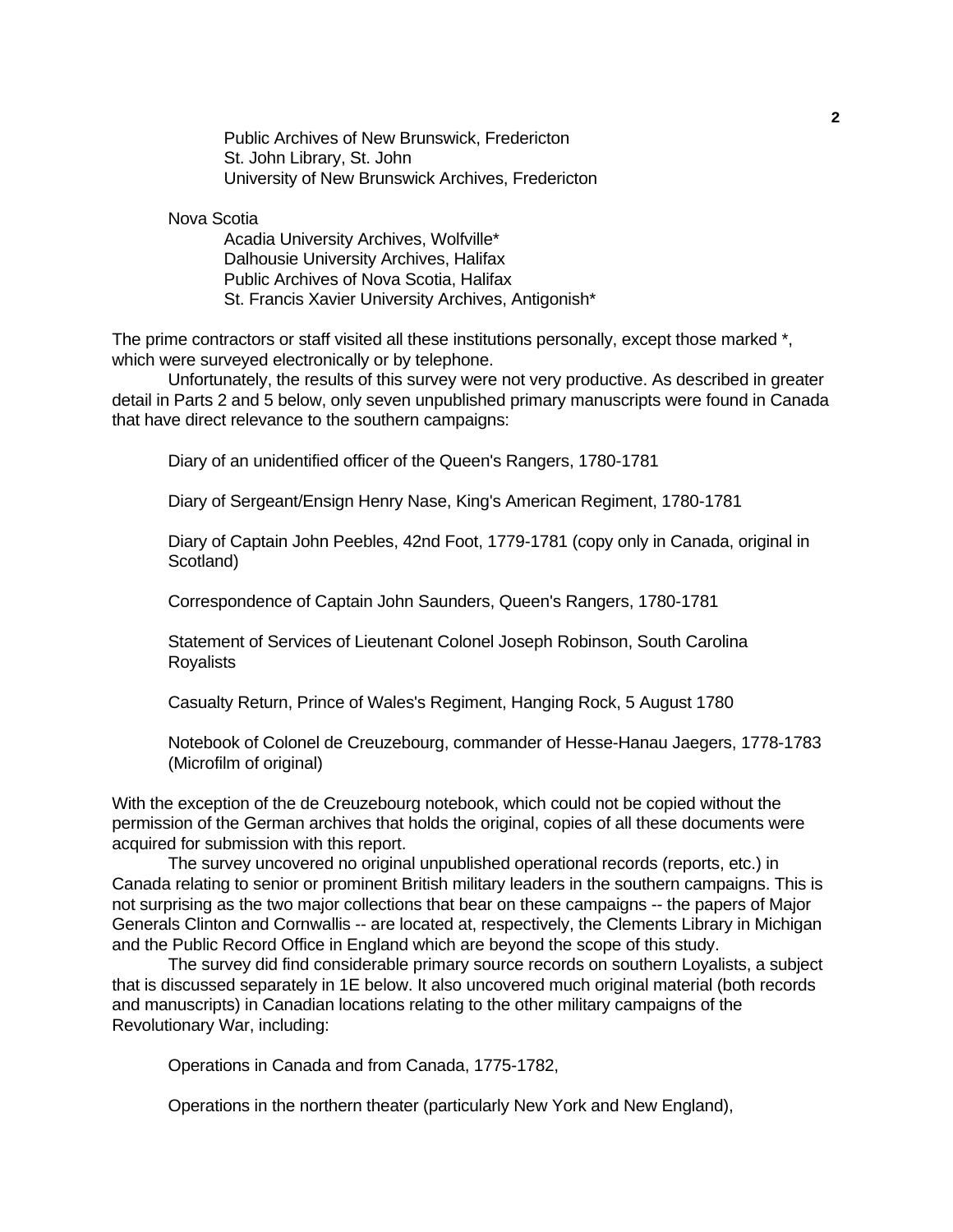To a lesser extent, operations in the middle Atlantic states,

Operations west of Detroit, and

 Matters concerning the period from the surrender at Yorktown to the evacuation of British troops and Loyalists in 1783.

In fact, there exist in Canadian archives some very important and hitherto untapped sources relating to the Revolutionary War as it unfolded north of Virginia.

### **1C Expanding the Scope of the Study**

Given the paucity of unpublished primary sources in Canada relating to the southern campaigns, it was decided to expand the scope of the project to include published primary sources and, more importantly, to go beyond providing an annotated guide to archival sources to actually providing, in many cases, copies of relevant material including unpublished and published primary sources, and secondary sources. Therefore, this study is more than a guide to the sources in Canada relating to the southern campaigns -- it is a "resource library" of the actual material itself.

### **1D Criteria for the Inclusion of Material**

As a second object of this project, as defined by the National Park Service, is to give the six sites of the southern Revolutionary War Parks, "a deeper insight into the history of and participants in the American Revolution and allow the parks to better interpret them to the public."<sup>[1](#page-6-0)</sup> (It goes almost without saying but it should be said that, as this report is concerned with Canadian sources, it concentrates on British, German and Loyalist material). With this purpose in mind, the following criteria in descending order were used in selecting material for inclusion in this study:

 1. Primary sources, published and unpublished, relating to the six sites of the southern Revolutionary War National Parks.

 2. Primary sources, published and unpublished, relating to the southern campaigns of the Revolutionary War.

 3. Primary sources, published and unpublished, relating to the special interest groups (Loyalists, African-Americans, Native Americans and women).

 4. Primary sources, published and unpublished, relating not specifically to the southern campaigns but to the "common experience" of the special interest groups. For example, the diary of a young Loyalist woman from Connecticut has been included because her experiences would have been similar in many ways to one of her counterparts from the southern colonies.

 5. British and Canadian secondary sources related to 1 through 4 above. It was considered that NPS personnel would have good knowledge of secondary

i<br>Li

<span id="page-6-0"></span> $1$ . "Scope of Services" for Project, page 1.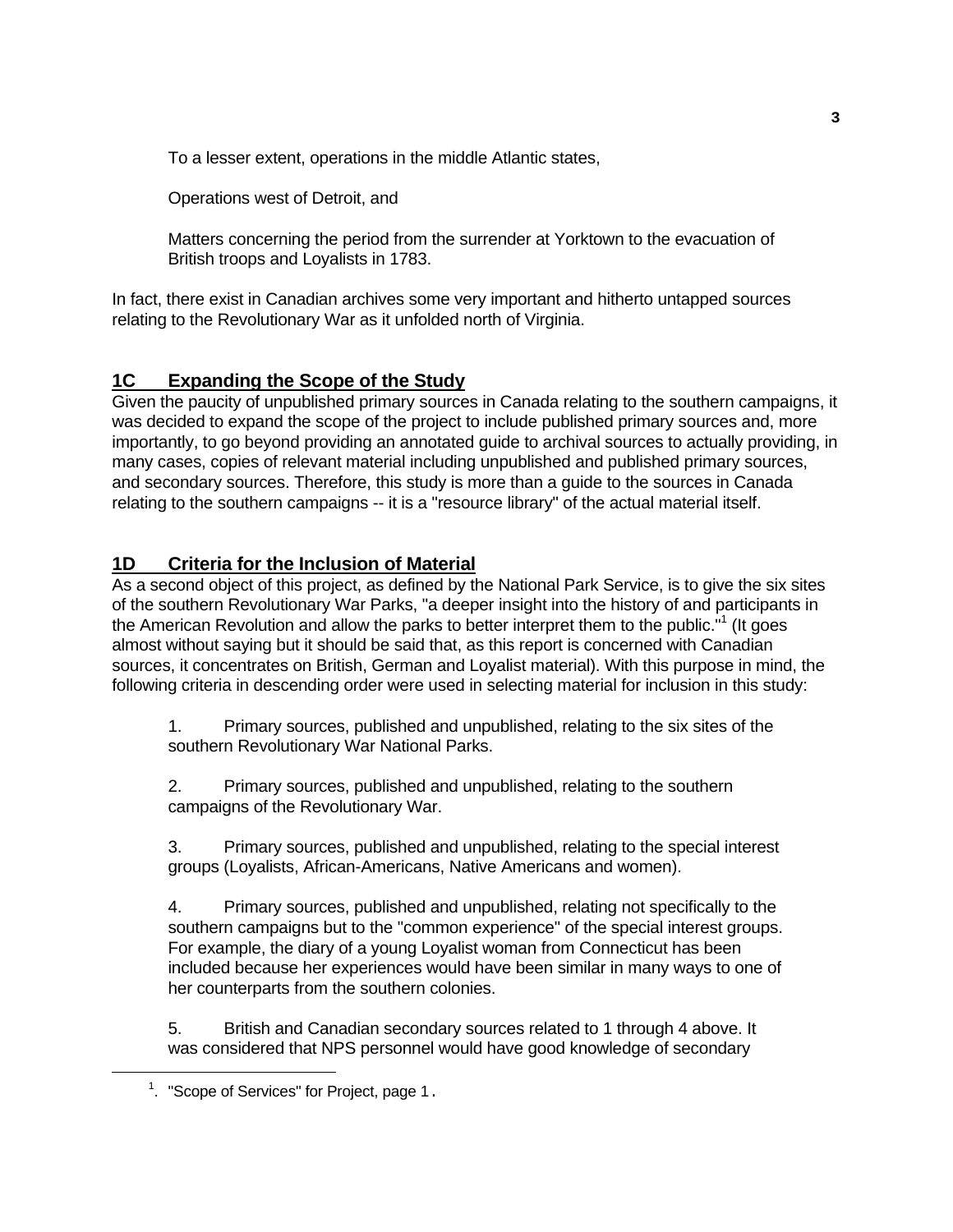sources published in the United States relating to their sites but may not be as familiar with material published in Britain and Canada. Therefore, the various bibliographies in this study concentrate on works published outside the USA.

 In selecting material for inclusion, emphasis was put on material that would be useful for interpretation at an historic site. There is relatively little academic background material -- if more is required, the annotated bibliography in Part 8 can serve as a guide. In selecting sources for interpretation a choice was made to exclude general material on lifestyles of the period -- Loyalist cooking and clothing fashion do not differ that much from their Patriot counterparts. Nor is there much material on such specialized topics as uniforms and period weaponry as it was considered that the site staff would have good expertise in these areas. Instead, stress was put on the "human face of the Revolution," the story and experiences of those who fought on the British side during the southern campaigns or who would have had similar experiences because interpretation through human example is one of the simplest and most effective ways to get a message across to the general public.

 It might be interesting at this point to make a correlation between the material found in Canada and the sites to which it applies. The material uncovered relates to the six sites of the Southern Region in the following descending order:

Moore's Creek Bridge

King's Mountain/Ninety Six

Fort Moultrie (siege of Charleston by extension)

Cowpens/Guilford Court House

The reason for this varying availability of source material appears to be that a high number of the Scots Loyalists who fought at Moore's Creek emigrated to Canada after the war and their records are in this country. King's Mountain and the siege of Ninety Six involved primarily Loyalist units and many of their members ended up in Canada. Most Loyalist units that fought in the southern campaigns participated to some extent in the siege of Charleston and this generated sources in Canada. However, there is not much information regarding Cowpens and Guilford Court House because they were fought primarily by British and German regular troops and the records for these units are not located in Canada.

### **1E Special Interest Groups (1): The Southern Loyalists**

Canada is Loyalist country. The United States celebrated the Bi-Centennial of the Revolution in 1976, Canada celebrated it in 1983, the 200th anniversary of the coming of the Loyalists. Prior to the 1930s, when historians began to take a harder look at these people, there was a myth prevalent in Canada (at least in English-speaking Canada) that the Loyalists represented the cream -- the best-educated and wealthiest element -- of the pre-1776 population of the American colonies, those who chose to keep faith with the Crown and who paid the price for that faith, which was exile to the northern wastes. The corollary to this attractive but utterly false myth is that, in defeat, the Loyalists were actually triumphant -- having been cast out of paradise because of their refusal to make terms with the republican serpent, they turned their wilderness exile into a new paradise founded on the right principles of loyalty to Britain and its monarch. As a humorous example of this myth, three remarkably bad  $19<sup>th</sup>$  century poems that celebrate the Loyalists have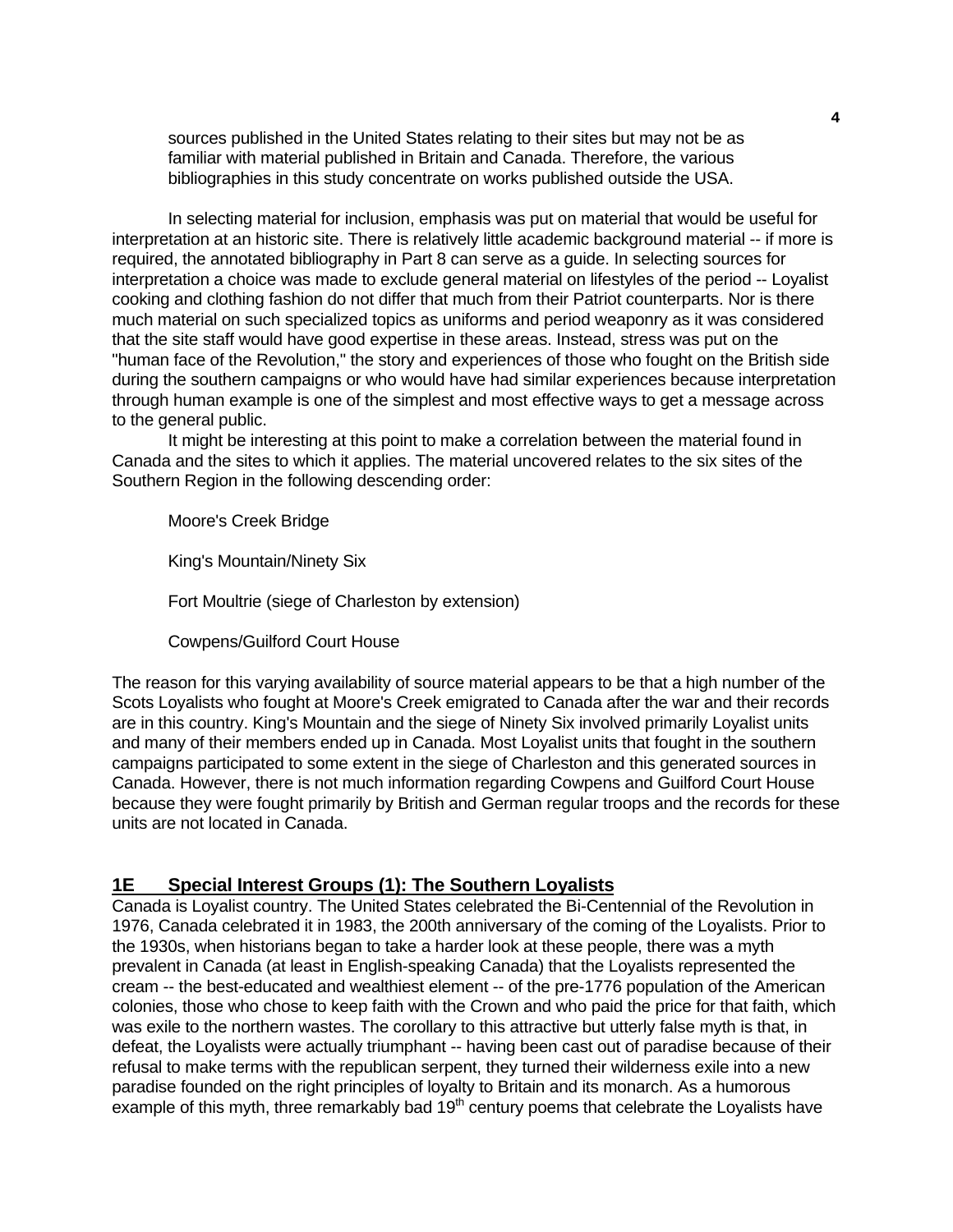### been included in Part 6.

i<br>Li

 As usual, the reality was not nearly as attractive. The statistics vary but the best current estimate seems to be that 500,000 Americans supported the British side to a greater or lesser extent during the Revolutionary War. Of these, approximately between 60,000 to 100,000 chose to leave and, of these, between 40,000 and 42,000 came to Nova Scotia (34,000) and Quebec  $(6,000-8,000)$ , the two British colonies that remained loyal in 1783.<sup>[2](#page-8-0)</sup> With the notable exception of some Massachusetts Loyalists who moved to Nova Scotia after the British evacuation of Boston in 1776, very few of these people were from wealthy or privileged backgrounds -- Loyalists in those categories usually went to England. Generally, Quebec attracted Loyalists from New York, Vermont, New Jersey and Pennsylvania while Nova Scotia attracted those from New England, New York and the mid-Atlantic colonies and the south. This influx of immigrants after 1783 led to the creation of two new colonies in British North America: Quebec was split into Upper and Lower Canada and New Brunswick was split off from Nova Scotia. In terms of distribution, Nova Scotia received 20,000 Loyalists (including 3,000-3,500 African-Americans), New Brunswick about 14,000, Upper Canada about 6,000 and Quebec about 2,000.<sup>3</sup>

 For the purposes of this project, we are primarily concerned with the Loyalists who came to Canadian soil from the Carolinas and Georgia. Carole Troxler, the author of the best study of this group has concluded that 1325 white men, women and children from the three southern colonies emigrated to Nova Scotia (she calculates the African-Americans separately) or about 7.3% of the total number of Loyalists while 321 went to New Brunswick, forming 2.2% of the Loyalist population in that colony.<sup>[4](#page-8-2)</sup> Troxler's useful work is illustrated with maps showing the geographic origins of the southern Loyalists, their settlements in Nova Scotia and New Brunswick and includes appendices that summarize the personal experience of 861 (about half) of the southern white Loyalists. She also provides additional interesting personal information on 43 African-American Loyalists.

<span id="page-8-0"></span> <sup>2.</sup> The modern nation of Canada only came into existence in 1867. Prior to that time, British North America consisted of a number of independent colonies which, in 1867, confederated into the Dominion of Canada. In 1783, there were three such colonies: Nova Scotia; Quebec (which included all of the region of what had been New France as far west as the Mississippi), and Newfoundland. In the next two decades, Quebec was split into Upper and Lower Canada (which roughly correspond to the modern provinces of Ontario and Quebec) and the colonies of Cape Breton, Isle of St. John (later Prince Edward Island) and New Brunswick were carved out of Nova Scotia. The English-speaking citizens of these colonies called themselves "British North Americans" or "British Americans" while the French-speaking citizens termed themselves "Canadians." After the process of confederation in 1867, the modern terms "Canada" and "Canadians" came into popular use.

To avoid confusion for readers not well versed in the complexities of Canadian political development, the term "Canada" will be used in this study as it was generally used by Americans in the late 18th and early 19th centuries -- to indicate the British colonies situated beyond the northern border of the United States.

<span id="page-8-1"></span> <sup>3.</sup> It has to be emphasized that these figures are estimates only because the period sources are not that accurate and there was also a second wave of migration into Canada from the United States after 1790 of the so-called "late Loyalists." There is considerable debate in Canada over whether the people who came in this second wave were true Loyalists or simply Americans attracted by the good free land available.

<span id="page-8-2"></span> <sup>4</sup>. Carole Watterson Troxler, "The Migration of Carolina and Georgia Loyalists to Nova Scotia and New Brunswick," Phd. Thesis, University of North Carolina, Chapel Hill, 1974. This thesis is available from University Microfilms at Ann Arbor, MI.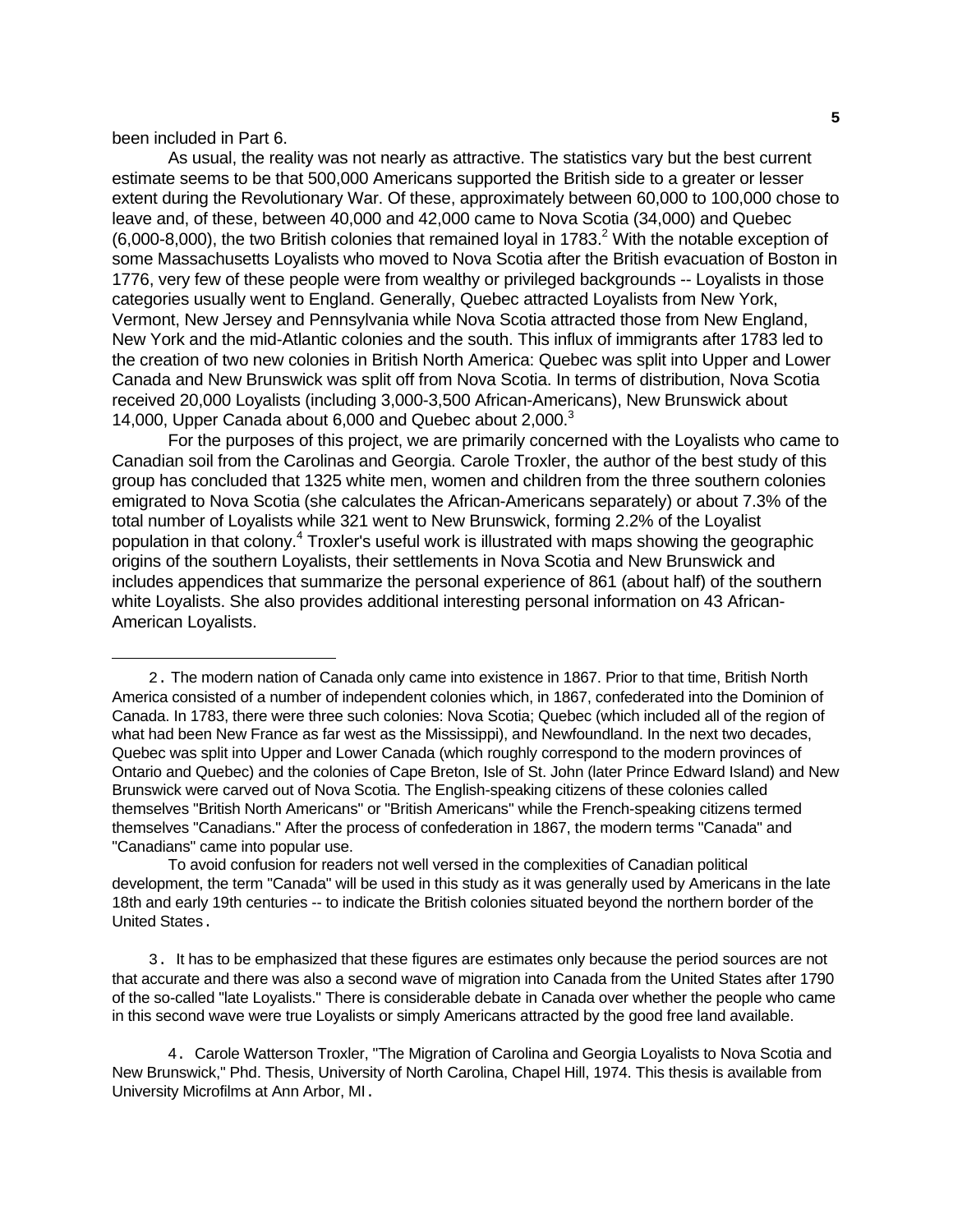There is also a wealth of information in Carleton's "Loyalist List" which is a registry of information on more than 54,000 Loyalist men, women and children who evacuated from the port of New York. An electronic version of this registry, searchable by computer, has been included in Appendix A.

 Most of the Loyalist primary sources in Canada relate to the compensation they received from the British government. There were four different types of compensation, each of which generated its own set of records and they must be discussed separately.

 The first concerns only those who held officers' commissions in the long service or provincial Loyalist units. They were eligible for **half-pay** (a form of pension which was about 40% of annual pay) until they died. Although there are some useful lists for officers receiving half pay in the National Archives and some of the provincial archives, the only complete set of records are held by the Public Record Office in England. Officers on half-pay were included in the annual **Army Lists** so it can be quickly established by checking these lists whether or not a particular officer was receiving half pay.

 The second form of compensation was also military in nature and took the form of **land grants to both officers and enlisted personnel**. The colonial administration of the four Canadian provinces tried to settle the members of a particular unit as close together as possible so as to promote a cadre of veteran soldiers for postwar militia regiments. Land grants to veterans were awarded by rank, according to the following scale:

| Field officers:                                   | 1,000 acres |
|---------------------------------------------------|-------------|
| Captains:                                         | 700 acres   |
| Subalterns, staff and warrant officers: 500 acres |             |
| Non-commissioned officers:                        | 200 acres   |
| Private soldiers:                                 | 100 acres   |

The records for land distribution for veterans in the military settlements are relatively clear and straightforward, and readily accessible.

 The third form of compensation also involved land and this was **land grants given to Loyalists, or their children**, by the government as a reward for their support during the war. Typically, the Loyalist filed a petition, with a brief outline of his services, sometimes with supporting certificates, to the Crown Lands Commission (the name varies in each province) and, if his petition, was approved, he was given a grant of land, the typical grants being 100 acres for heads of families or their widows and 50 acres for single men or children. This form of compensation existed in different forms in Upper and Lower Canada, Prince Edward Island, New Brunswick and Nova Scotia until the 1830s and in all provinces -- but particularly Upper Canada -- it was the cause of some controversy because the procedure was susceptible to abuse. As an example, as late as 1820, the children of Loyalists whose parents had not left the United States after 1783, and who were themselves American citizens, were coming to Canada to apply for land grants on the basis of their male parent's service during the war. The land grant records, particularly the petitions and supporting documentation, however, are important because they are often the only record for Loyalists who were not settled as part of a military unit, were from unprivileged backgrounds, or were illiterate. They must, however, be used with caution as the amount of exaggeration contained in them tended to increase as memories of the Revolutionary War period receded. The other problem is that most of the records for the land grants are filed under individual names, and not by colony of origin or military unit. To access them easily, you must have a name, and the land grant records are discussed in greater detail in Part 4.

 The fourth form of compensation came through the work of the **Loyalist Claims Commission** created in 1783 to hear evidence from individual Loyalists on their services and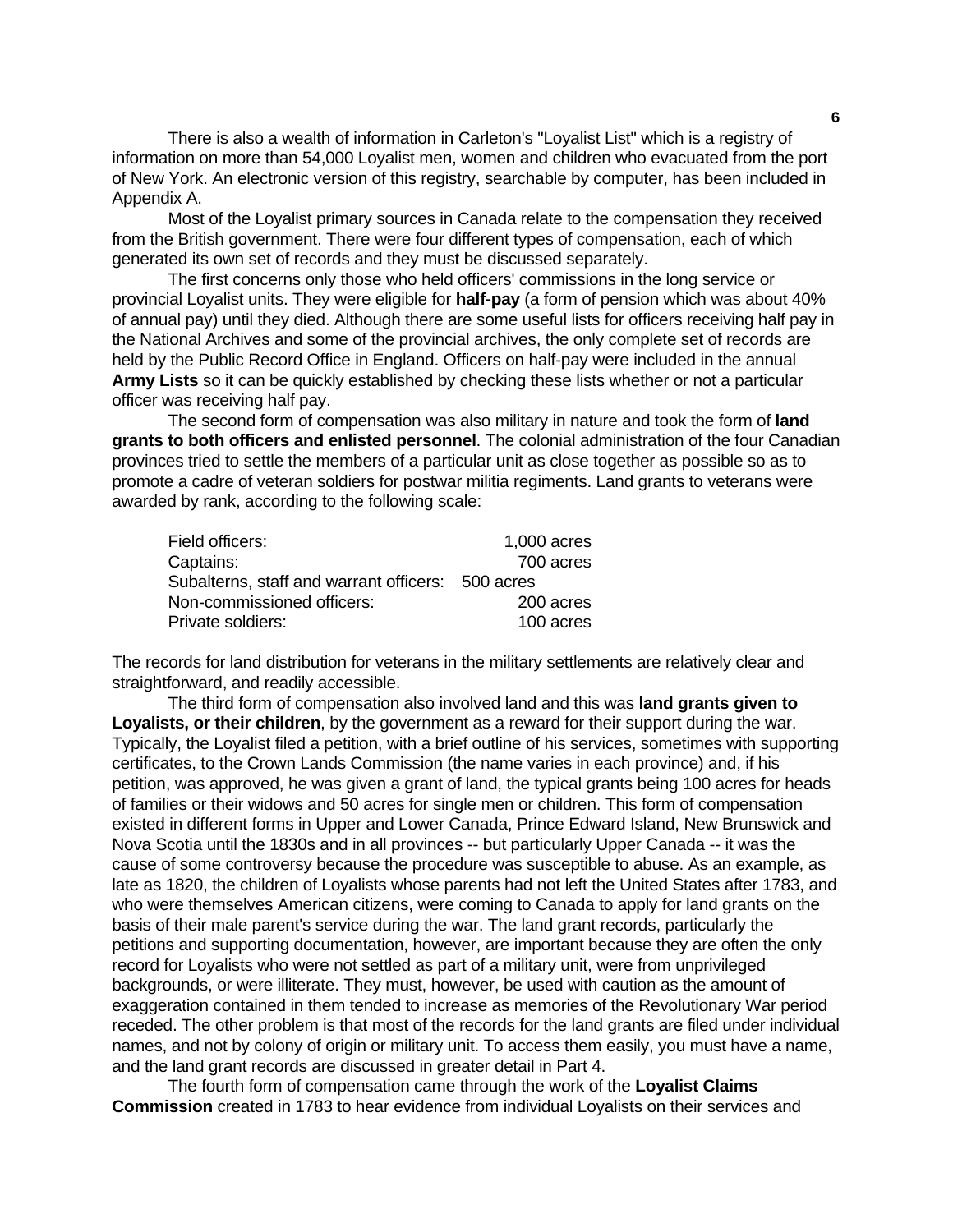losses, and to recommend compensation. The records of the Commission show that 5,072 claims were submitted totalling £8,025,045 in requested compensation. Of these, 954 were withdrawn or not pursued and, of the remainder, total compensation in the amount of £3,292,455 was paid out on those claims that were approved.<sup>[5](#page-10-0)</sup> The work of the Loyalist Claims Commission from 1783 to 1790 generated a mass of documentation about Loyalists in general and southern Loyalists in particular. Since the original records are in the British Audit Office and Treasury Office Records held by the Public Record Office in England, they do not, strictly speaking, fall within the scope of this study but it was decided to access them because of the wealth of information in them.<sup>[6](#page-10-1)</sup> The Loss Claims form an important part of this study and are discussed more fully in Part 4.

### **1F Special Interest Groups (2): Native Americans**

Aside from mention by some Loyalists that they took temporary shelter among the southern Indian nations and loss claims submitted by those who owned property in these nations, there is almost no information in Canada concerning the participation of native Americans from the Carolinas and Georgia in the Revolutionary War. This is understandable when it is considered that those native Americans who fought on the British side during the war would have moved west beyond the line of settlement for refuge after 1783, rather than north to Canada.

### **1G Special Interest Groups (3): African-American Loyalists**

The situation in this respect is much better. An estimated 3,500 African-American Loyalists emigrated to Canada after the war, and there is a mass of primary source material available concerning them. Perhaps the single most important document is the "Book of Negroes" compiled by Major General Guy Carleton, the last British commander-in-chief, which contains extensive information on more than 2,300 African-Americans who left the port of New York for Canadian destinations in 1783. A version of this document has been included in Appendix A in electronic format (a compact disk) that can be searched, arranged and analyzed by computer.

 In the last three decades, there has been considerable research into the experiences of black Loyalists in the post-Revolutionary War period.<sup>7</sup> It is not a very happy story as will be apparent from the sources included in the appendices. This study contains copies of three lengthy personal memoirs by African-American Loyalists as well as many documents including certificates of manumission, military records, petitions and memorials. There is also a substantial secondary literature on the subject and a selection of extracts has been included.

<span id="page-10-0"></span>i<br>Li <sup>5</sup> . Gregory Palmer, **Biographical Sketches of the Loyalists of the American Revolution** (Baltimore; Genealogical Publishing Co, 1980), xxiii.

<span id="page-10-1"></span><sup>6</sup>. During the course of my work on this project, I stopped distinguishing between British records located in Britain and copies of the same records located in Canada. The rule of thumb was that, if copies of British records were in a Canadian archives and could be duplicated, this material was included in the survey. The simple fact is that obtaining copies of such material in Canada is a fraction of the cost of obtaining it from Britain. The Public Record Office charges between US\$0.80 and \$1.40 per photocopy while the National Archives of Canada, for example, charges, depending on whether one uses the archives' staff or self-service, between 6 and 12 cents US per copy.

<span id="page-10-2"></span> $7$ . The term "African-Americans" is not used in Canada as, prior to the mid-20th century, the origin of most black Canadians could be traced to the United States and not Africa. In the text of this report, the term "African-American Loyalists" has generally been used for Loyalists of this race while still on American soil, and "black Loyalists" after they entered Canada.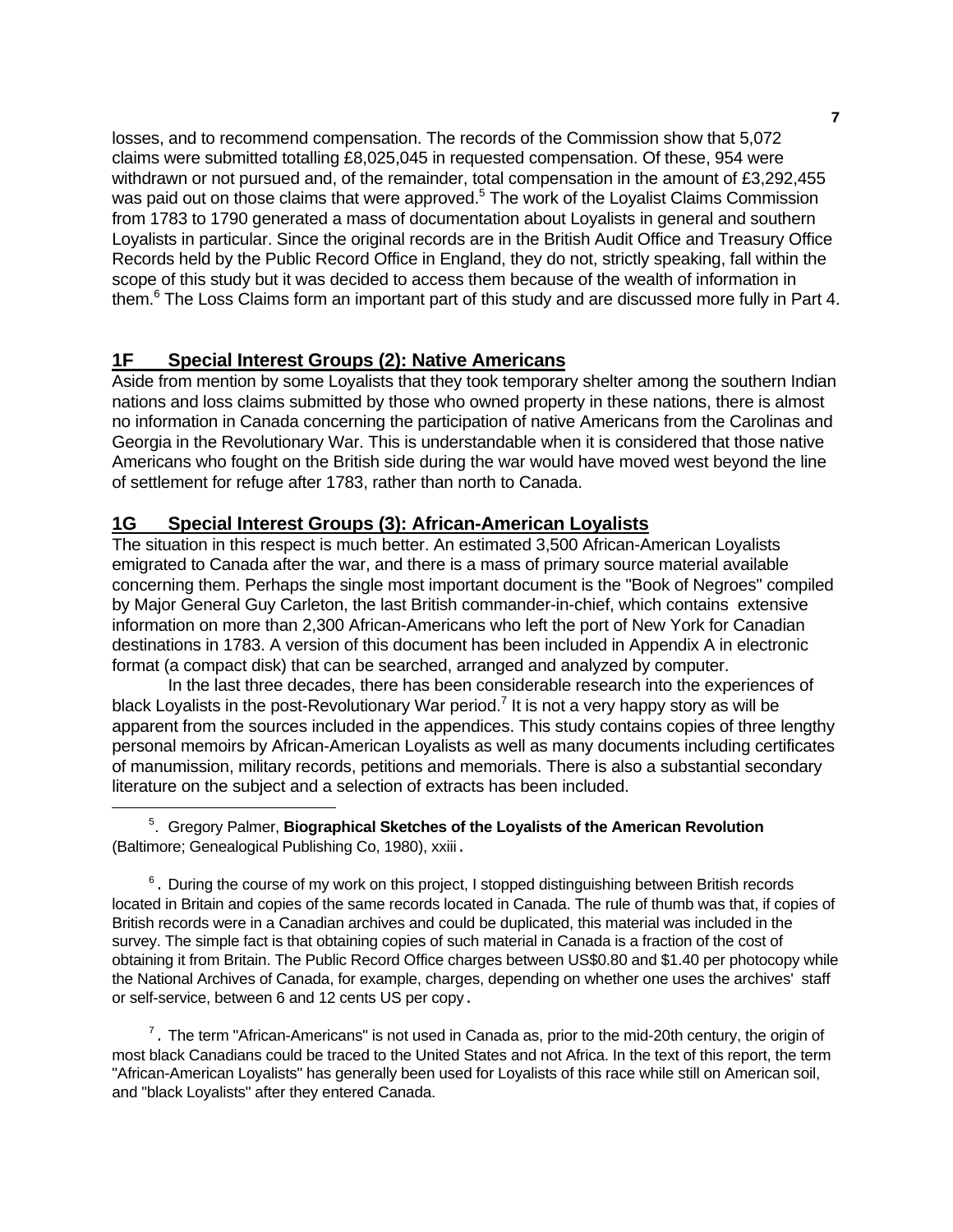### **1H Special Interest Groups (4): Women Loyalists**

In this respect, the situation is not as bright, as there is a paucity of primary sources relating to women Loyalists in Canada and, by and large, they continue to remain "faceless." This is a reflection of a number of factors:

 - the social position of women in the latter half of 18th century North America, perhaps best summed up as "children, church and home."

 - the legal and economic status of women during the period. They were, in effect, chattels of their fathers before marriage and chattels of their husbands after marriage. They only truly enjoyed independent economic and legal status if they were widowed but it is noteworthy that those Loyalist widows who submitted claims for compensation often did so through the medium of a male relative.

 - the invisible but ever present "literacy barrier". Those women who could not write and therefore leave a record, remain anonymous. Conversely, those who were literate often came from higher socio-economic backgrounds and their accounts therefore reflect the level of society in which they moved. The result is that, outside official records, there is very little information on, say, the campfollowers of the British and Loyalist military units in the southern campaigns.

 - the historic circumstances. Loyalist women were uprooted and hard choices had to be made about what to take into exile and what to leave behind. Often, personal papers were ignored in favor of more practical items. In other cases, their residences (and thus personal papers) were destroyed during the course of the conflict. Finally, the plain fact is that letters Loyalist wives wrote to their soldier husbands were often lost through the exigencies of service, whereas there is a greater chance that their husbands' letters home would survive.<sup>[8](#page-11-0)</sup>

Despite these constraints, every effort was made to identify and procure unpublished and published sources relating to Loyalist women. Extracts from two diaries and four postwar memoirs have been included, as have a selection of claims submitted by southern Loyalist women. In addition, two important recent studies on the subject by Norton and Potter-McKinnon have been added to the secondary sources.

### **1I Military Units that Fought in the South**

i

There are considerable primary sources in Canadian archives relating to British and German units that fought in Canada or in areas immediately contiguous to it during the Revolutionary War. There is much less information about those units that fought in the southern theater. In this respect, the material provided consists of published primary sources such as the memoirs of participants or reliable secondary sources.

Loyalist units are another matter. Many of the Loyalist units that fought in the southern

<span id="page-11-0"></span> $8<sup>8</sup>$ . This circumstance is not particular to the Revolutionary War. The author is involved in a parallel study of women during the War of 1812 and has noted that it is much more likely for a soldier husband's letter to his wife at home to survive than her letter to him in the field.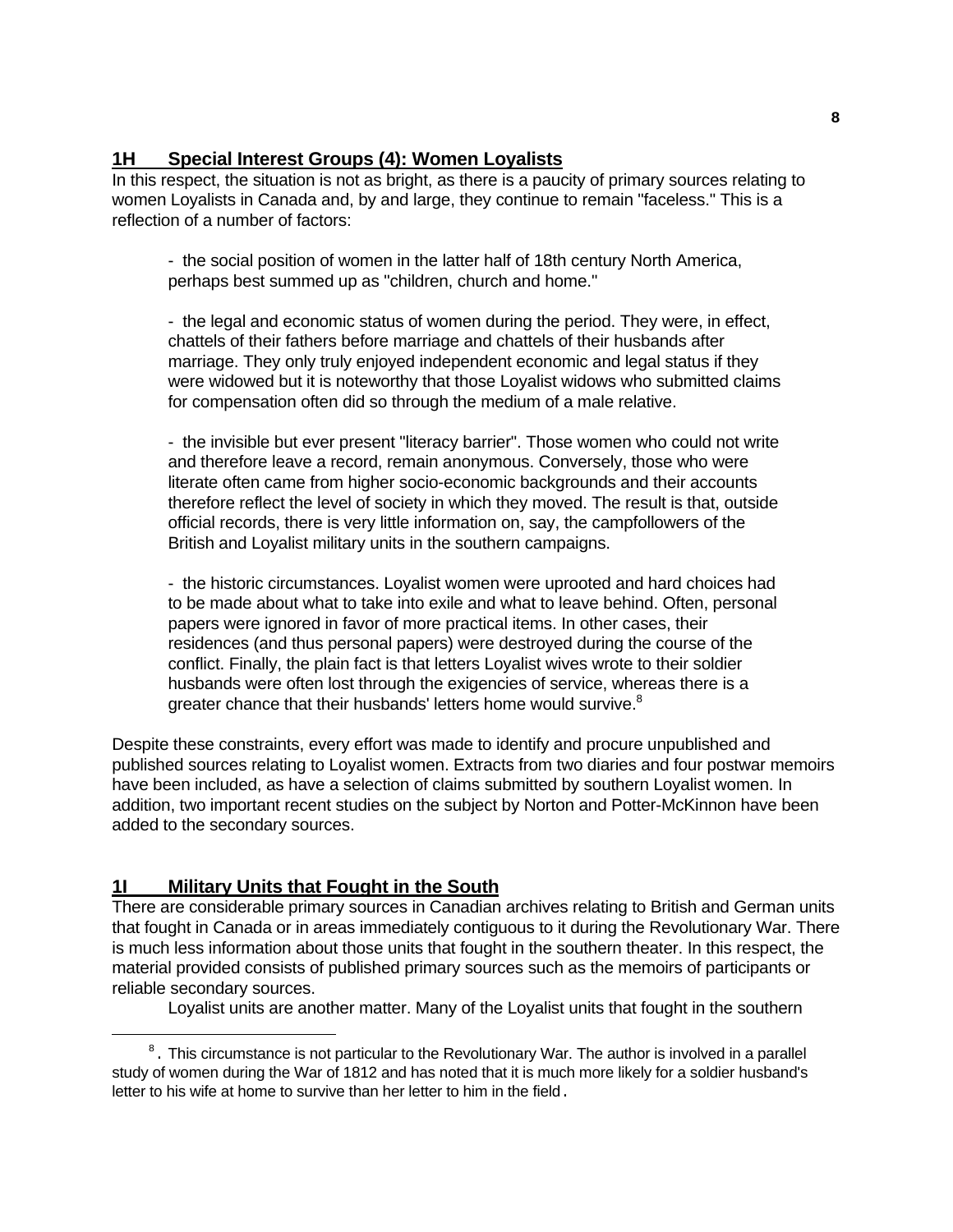campaigns were disbanded and settled in Canada and where information on them is available, it has been included.

### **1J A Guide to the Component Parts of this Study**

This report is divided into ten parts, of which this introductory section forms the first; the contents of the remaining nine parts are as follows:

### **Part 2**

### **Survey of Archival Sources**

 A report on the primary sources in the twenty Canadian archives and libraries surveyed in the course of this study with an indication of their relevance to this study.

### **Part 3**

### **Individuals of Special Interest**

 A summary of information on 31 individuals indicated by the six Southern Revolutionary War National Parks as being of particular interest.

### **Part 4**

### **Primary Sources (1): Southern Loyalist Claims and Land Petitions**

 A discussion of the background and records of the Loyalist Loss Claims Commission and suggestions on how to research this material. This part also includes a selection of the Loss Claim petitions and memorials of Southern Loyalists found in the Audit and Treasury Office series in the Public Record Office. The final section is a discussion of the location and extent of the records for Loyalist Land Petitions in Canada.

### **Part 5**

 **Primary Sources (2): Unpublished and Published Sources other than Claims and Memorials** 

 Notes on 37 unpublished and published primary sources which have been included in Appendix E.

### **Part 6**

### **Secondary Sources**

 Notes on 46 secondary sources, copies of all or part of which are contained in Appendix F. These sources concern general works on Loyalists and southern Loyalists; persons of special interest; African-American topics; works relating to women Loyalists; and military titles.

### **Part 7**

### **Military Units**

 A directory of the major British, German and Loyalists units that fought in the actions commemorated at the six sites (Fort Moultrie has been extended to cover the entire siege of Charleston) with information about their origins, postwar fate or descendant units, wartime strengths, unpublished and published sources, and the location of modern museums, if any.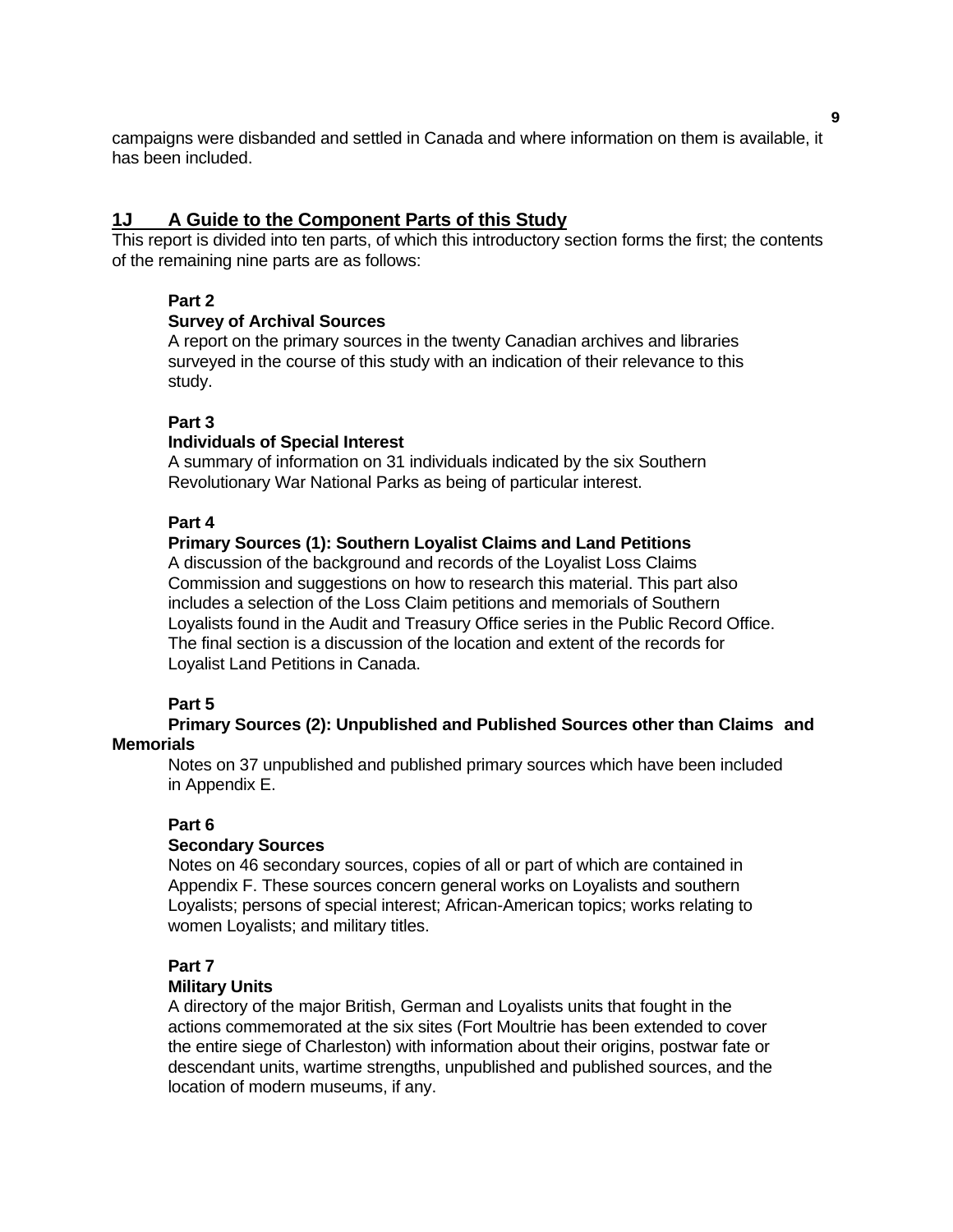#### **Part 8**

### **Annotated Bibliography of Published Sources on Southern Loyalists, African-American Loyalists and Women Loyalists**

 Information on 67 additional titles relevant to this study, published mainly in Britain and Canada that were not described in Parts 5, 6 and 7, with critical comment on each title.

### **Part 9**

#### **Internet Sources**

A directory of approximately 40 websites that are of interest for this study.

### **Part 10**

### **Suggestions for Further Research and for the Purchase of Materials**

#### **Appendix A**

 Description of the contents of the compact disk containing Carleton's Loyalist List and the "Book of Negroes" which constitutes this appendix. *The actual CD included with this report*..

#### **Appendix B**

 Description of the Haarman Index of Loyalist units, a portion of which has been included in this appendix.

#### **Appendix C**

 Description of the videos of two episodes of the "People's History of Canada" which constitute this appendix. *The videotapes have been included with this report*.

#### **Appendix D (in a separate volume)**

 Copies of summaries of southern Loyalist claims found in the **Second Report of the Bureau of Archives of Ontario**, 1904.

#### **Appendix E (in four separate volumes)**

 Copies of unpublished and published primary sources described in Part 5. Note that the Item numbers in Part 5 are marked on each separate item in this appendix for ease of reference.

#### **Appendix F (in three separate volumes)**

 Copies of secondary sources described in Part 6. Note that the Item numbers in Part 6 are marked on each separate item in this appendix for ease of reference.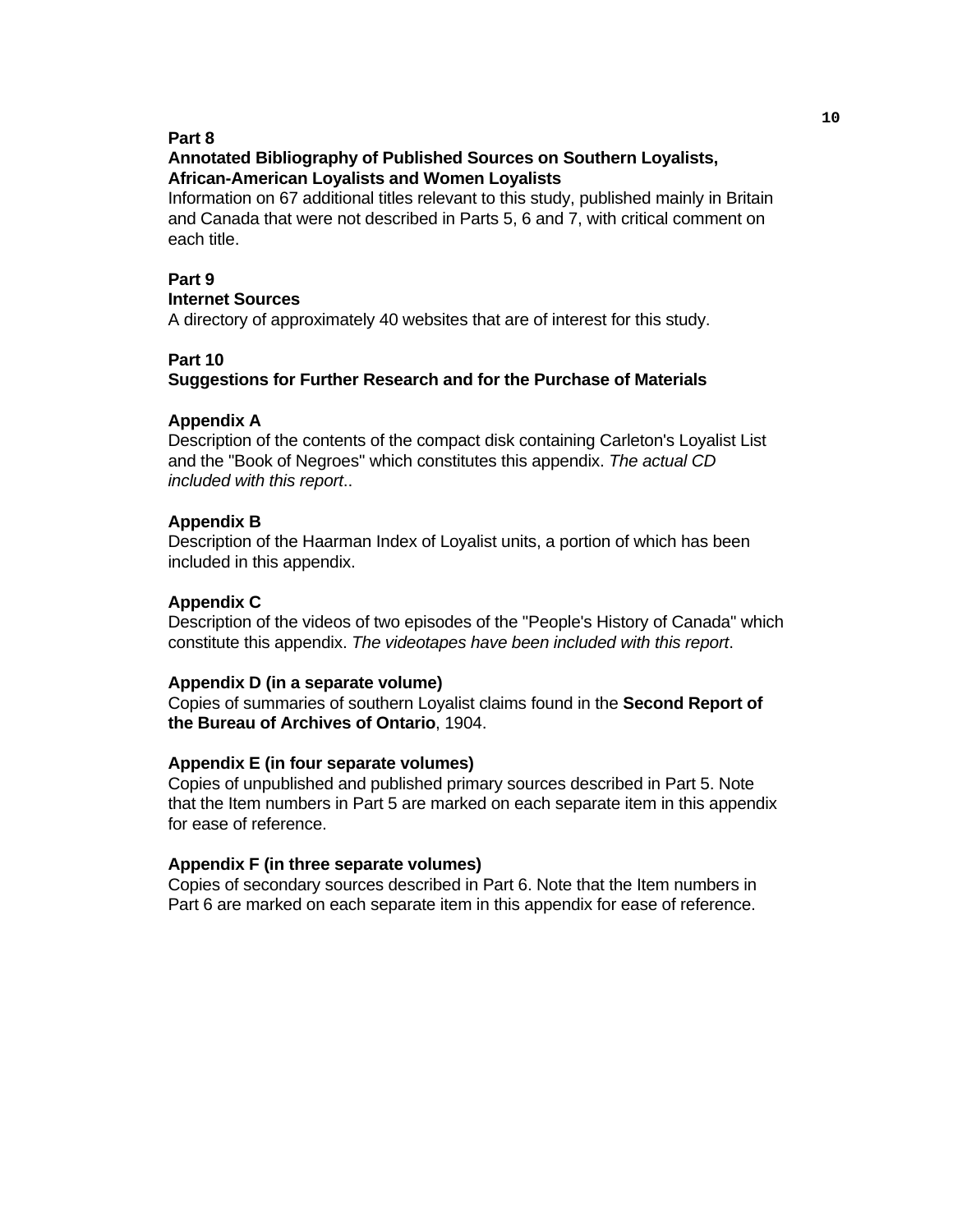# **PART 2**

## **ARCHIVAL SOURCES IN CANADA**

### **Introduction**

During the period October 2001 to April 2002, a survey was carried out in 20 archives or libraries in Canada known to have extensive holdings of 18th and early 19th century material. These institutions were located in four provinces: Ontario, Quebec, New Brunswick and Nova Scotia.

### **Ontario - Kingston**

#### **Queen's University Archives**

Kathleen Ryan Hall Medical Quadrangle, Queen's University Kingston, Ontario Canada, K7L 3N6

Tel: (613) 533-2378

*The archives of Queen's University holds a number of collections related to Revolutionary War events and Loyalist migration into the eastern and central part of Ontario. Unfortunately, there is no material germane to the purposes of this study.* 

### **Ontario - London**

#### **University of Western Ontario**

D.B. Weldon Library, Special Collections University of Western Ontario London, Ontario Canada, N6A 3K7

Tel: (519) 661-3162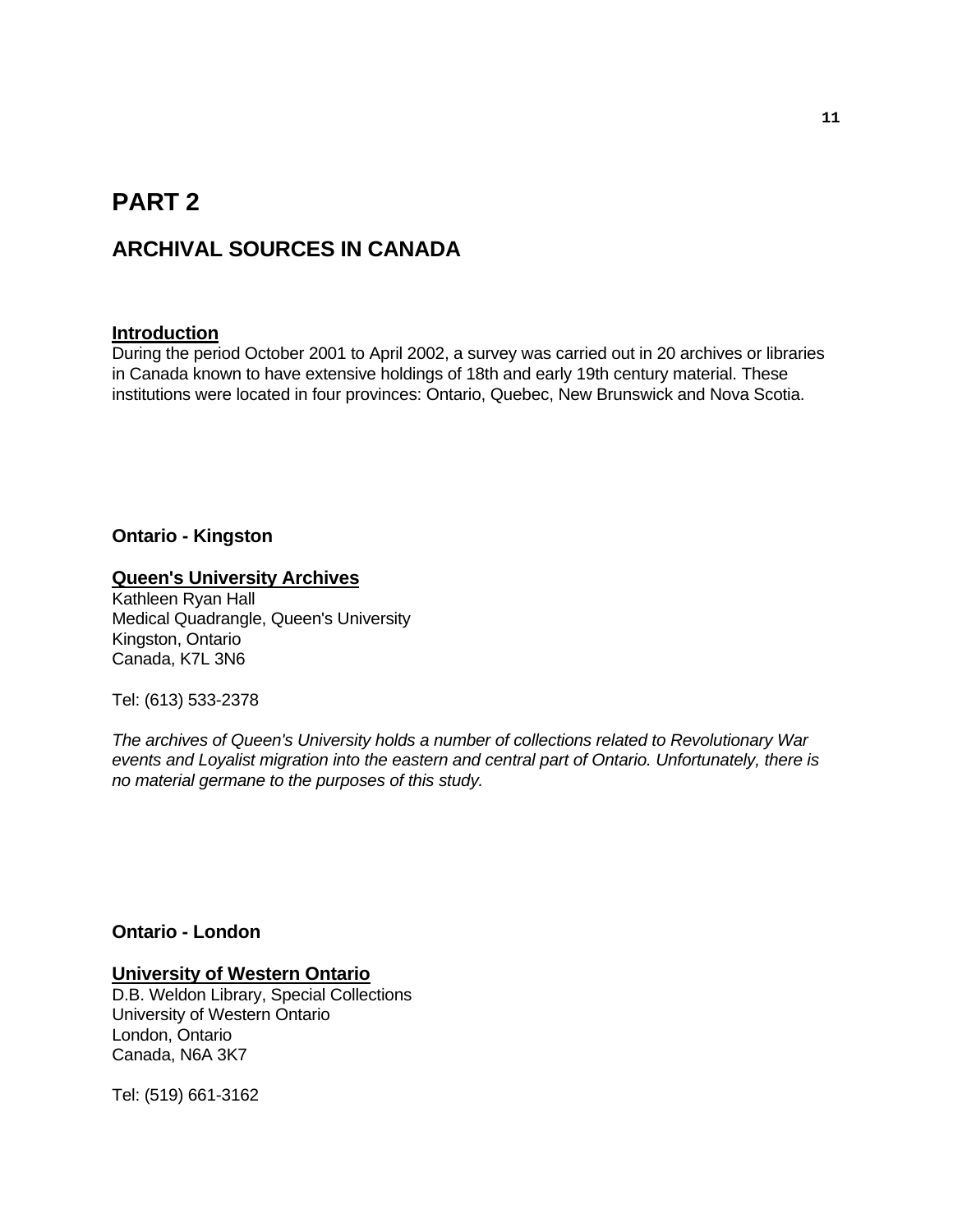*The D.B. Weldon Library collects primary sources relating to the early history of western Ontario. There is only one collection that is of interest to this study and that is the manuscript copy of the reminiscences of Amelia Harris (née Ryerse) the daughter of Samuel Ryerse who fought at King's Mountain. This document is included as Item E-24 in Appendix E and comments on it will be found in Part 5.*

**Ontario - Ottawa** 

### **National Archives of Canada, Ottawa**

395 Wellington Street Ottawa, Ontario Canada, K1A 0N3

1-866-978-7777 (toll free in North America)

### **Institutional Introduction**

The National Archives of Canada (NAC) holds records and personal papers important to Canadian history. Its 18th and early 19th century collection includes originals, copies and transcripts of British and French colonial records relating to Canada. Like the National Archives of the United States, the NAC collects official government records but, unlike that institution, it also collects private papers, thus assuming the manuscript collection function of the Library of Congress. The collection of published material is the domain of the National Library of Canada which is conveniently situated in the same building as the NAC.

 Very broadly speaking, the collections of the NAC are divided into Record Groups for government records and Manuscript Groups for personal papers, but this distinction is blurred in practice. Some records of the former colonial powers are in the Manuscript Groups and some in Record Groups and the same is true of the records of pre-1867 governments of the independent colonies of British North America. In effect, both major categories have to be searched, particularly for 18th century material.

 In 1998, the NAC introduced "Archivarianet," an on-line computer catalog and stopped producing hard copy finding aids for their collection. At the same time, they introduced the MIKAN system, which provided new document identification numbers. The result has been an unmitigated disaster as the MIKAN system obliterated 150 years of scholastic citation in Canada while "Archivarianet," despite the claims made for it, contains at most no more than 75% of the NAC's holdings, has vastly oversimplified descriptions of material, and is difficult to use. Knowledgeable researchers therefore avoid it. The following survey of the holdings of the NAC described was carried out by using the traditional (and more complete) hard copy finding aids and personal inspection of the material. It also retains the older system of citation which, it is expected, will be restored in the not too distant future.

 Most of the material in the NAC collections can be freely duplicated but, where restrictions apply, they have been noted.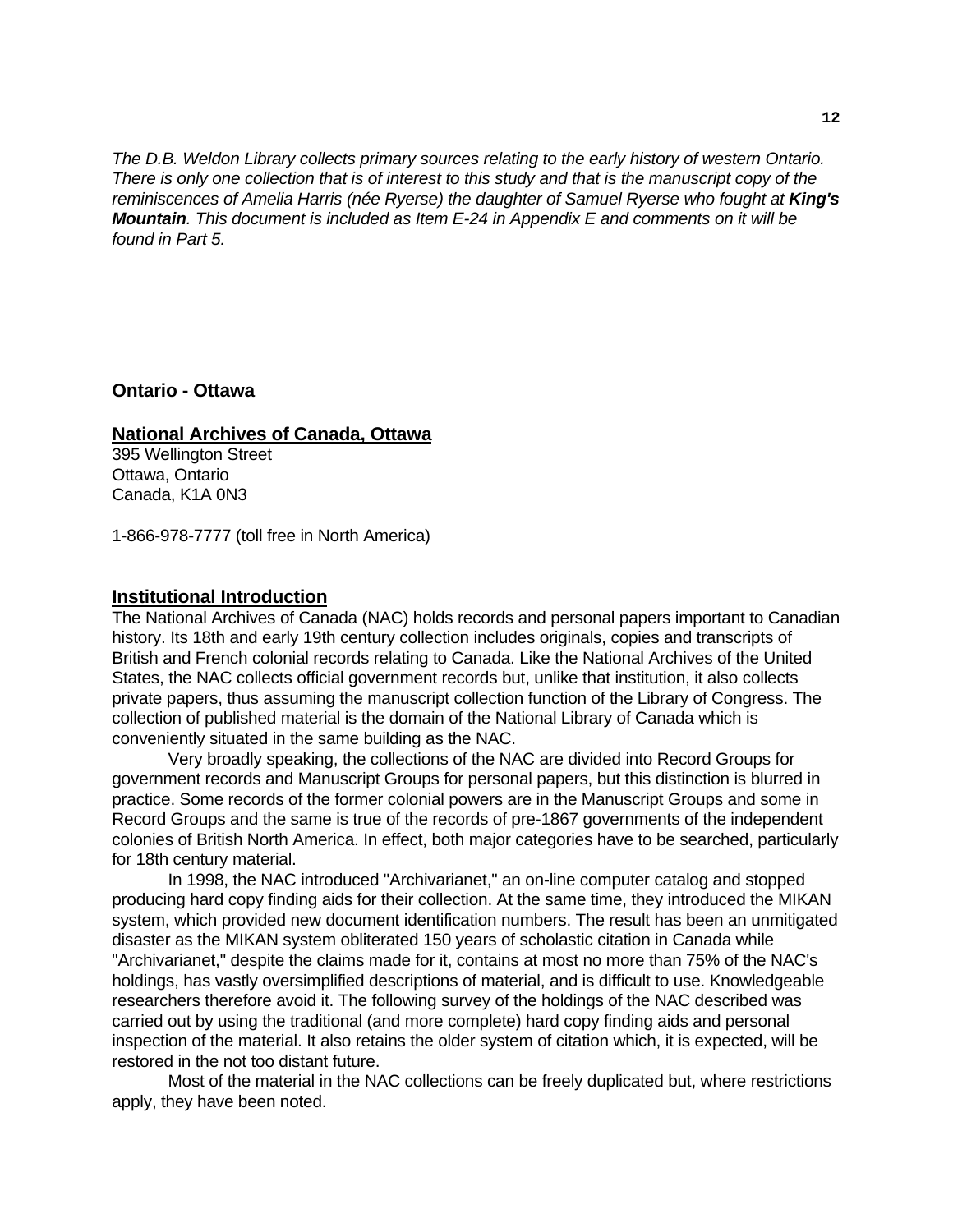### **Manuscript Group 9 Provincial, Local and Territorial Records**

This Manuscript Group contains copies of miscellaneous material relating to the various provinces of Canada including material from local historical boards and societies. It is very much an odd assortment but, for the purposes of this study, the following are of interest:

### **A. New Brunswick**

### **A5, Crown Lands Department, New Brunswick**

 Transcripts, typescripts and photocopies, 1763-1860  *Includes an index of lots drawn by Loyalists in the province, Land Petitions, a List of Grants drawn in the St. John River area and an abstract of Loyalist petitions*. Divided into volumes:

1. Index of Lots drawn by Loyalists

- 2. Miscellaneous Land Petitions and grant list
- 3. Petitions for land
- 4-19. Petitions for land arranged by counties

 *See Part 4 for a discussion of land grant records*.

### **A12, Local Records, New Brunswick**

 Microfilm copies of local records that contain information on Loyalists -- see particularly:

- (1) Carleton County
- (2) Charlotte County
- (4) King's County

### **B Nova Scotia**

### **B5, Land Grants**

 Arranged by county, 1784-1786, typescript  *See Part 4 for a discussion of land grant records*.

### **B8, Church Records, 18th and early 19th century**

Typescript and microfilm

Baptismal, marriage and funeral records

 St. Luke's Anglican Church, Annapolis St. Stephen's Anglican Church, Chester St. Edmund's Anglican Church, Clement Baptist Church, Cornwallis St. John's Anglican Church, Cornwallis Trinity Anglican Church, Digby All Saints Anglican Church, Grenville Christ Church (Anglican) Truro Liverpool Methodist Church Dutch Reformed Church, Lunenburg St. Paul's Anglican Church, Rawdon Christ Church (Anglican), Shelburne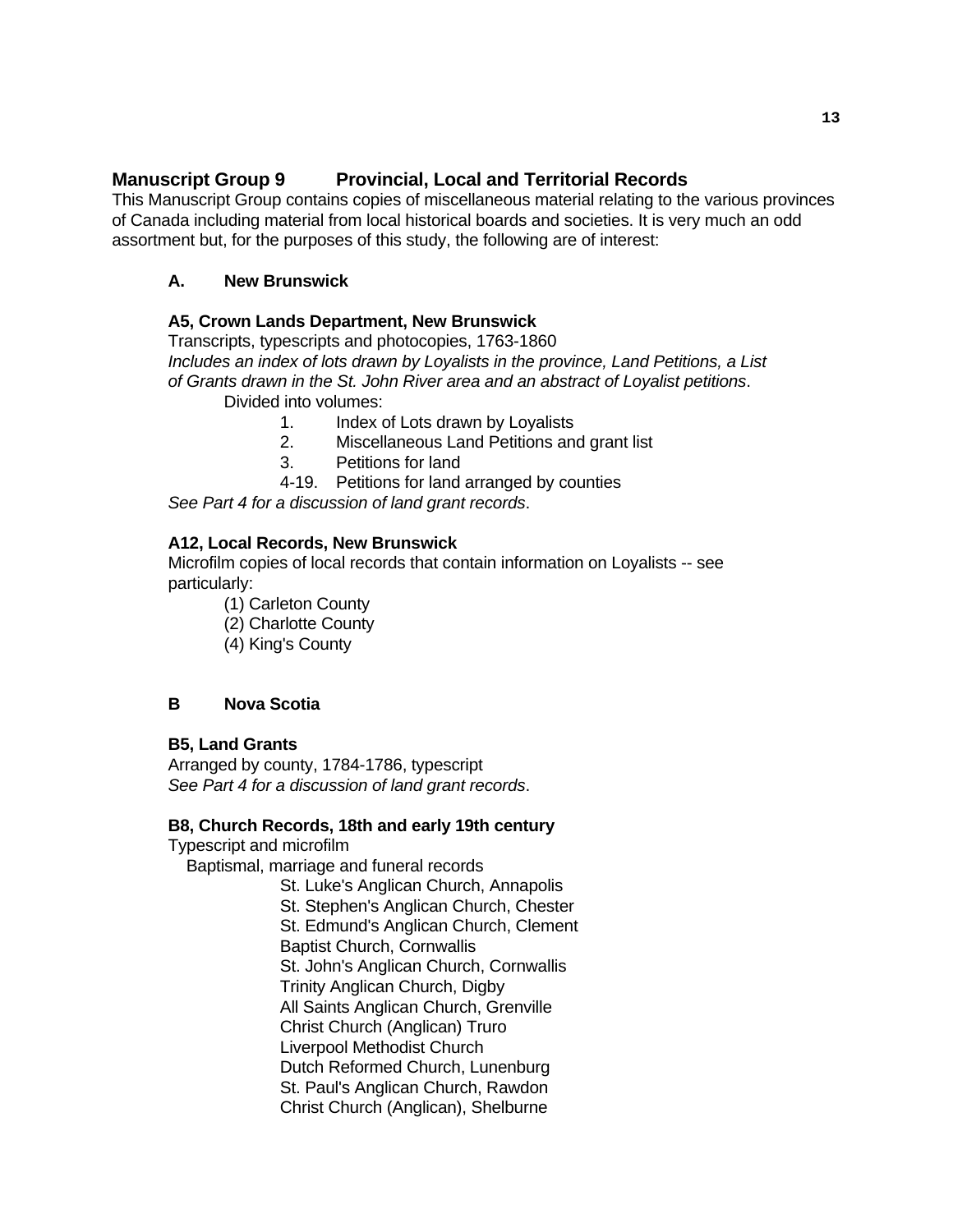St. John's Anglican Church, Lunenburg St. George's Anglican Church, Sydney

### **B9 Local Records, Nova Scotia, 1720-1845** B9-14 Shelburne, Port Roseway Associates Microfilm, 1 reel (H-984)

 *Copies of material from the Public Archives of Nova Scotia and local historical societies relating to the Port Roseway/Shelburne settlement, the largest Loyalist settlement in the world. Includes community records, muster rolls, court proceedings, minutes of council and tax information*.

 B9-24 Unpublished history of Horton Township,  *A well-researched history of the township where many southern Loyalists settled*.

### **Manuscript Group 11 Colonial Office Records**

MG 11 contains copies of the records of the British Colonial Office. In most cases the originals are held in the Public Record Office in Kew, Surrey. In the late 19th century, the NAC began a program of transcribing British government records relating to Canada and the result is a number of lengthy series, or collections, of handwritten copies usually identified by a letter designation. These transcriptions are, for the most part, easy to read and can be freely copied but, unfortunately, their organization varies from the original PRO documents as they are primarily arranged in chronological order. Fortunately, each transcribed document includes an exact citation for the original document and the researcher can move freely and accurately between PRO originals and NAC transcriptions. The transcription program was discontinued in the 1920s and replaced by microfilming of the originals, utilizing the PRO system of classification.

 The major Colonial Office classes that contain information on the Revolutionary War are as follows:

### **CO (Colonial Office) 5**

### **America and West Indies, Original Correspondence, 1689-1819**

 Material: Transcripts, photocopies, microfilm (101 reels) Finding Aids: FA 90, FA 260, FA 624

 Description: This is an artificial class of record created by the PRO in 1910 to hold the records of the "first" British empire (which came to an end in 1783). It is in effect the British state records (including military records) for relations with the colonies, including the thirteen American colonies.

 The NAC has copies of all volumes in the class relating to Canada but permission to reproduce must be obtained from the PRO. Note that many archives in the United States, including the Library of Congress, hold copies of the complete class.

### **CO 42**

 **Canada, Original Correspondence, 1700-1922**  Material: Transcripts, photocopies, microfilm (724 reels) Finding Aids: FA 90, FA 626. Calendars in the **Public Archives of Canada Reports** for 1890-1893, 1896-1902, 1921 and 1941-1945.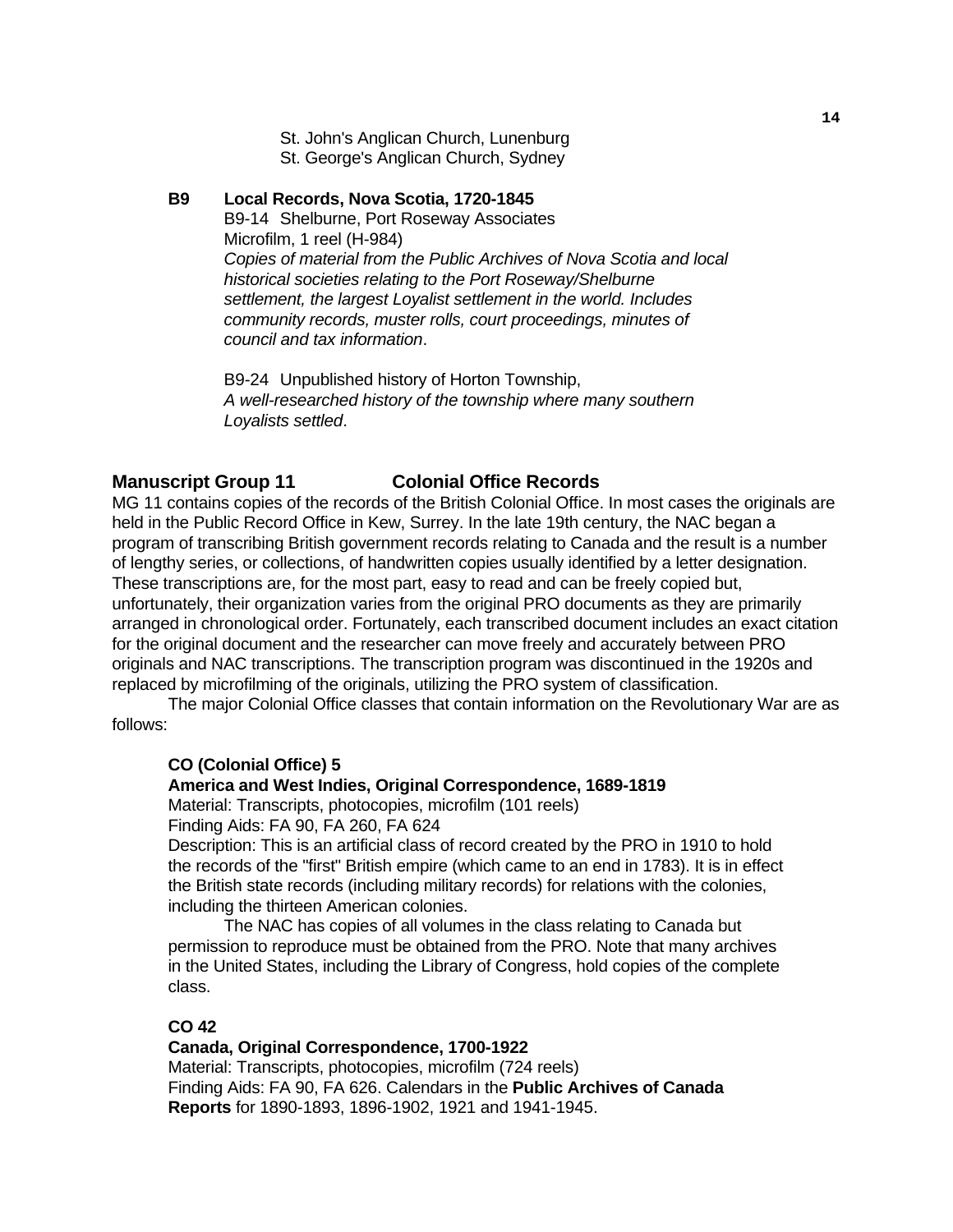Description: Incoming Colonial Office correspondence relating to the colony of Quebec (prior to 1791) and Upper and Lower Canada (after 1791). Much of it was transcribed as the "Q Series," and the present CO 42 and that series do correspond generally. A complete calendar of the Q Series is available in the various annual reports noted above, and photocopies of this series can be made freely but the NAC does not permit copies to be made of the PRO originals on microfilm

 Comment: *There is little in this series relating to the southern campaigns of the Revolutionary War but there is considerable material in it relating to the northern campaigns (north of Virginia) and the postwar settlement of the Loyalists. CO 42 is an easy series to access and use because of the comprehensive calendar available*.

### **CO 43**

#### **Canada, Entry Books, 1763-1873**

 Material: Transcripts and microfilm (49 reels) Finding Aids: FA 90 and FA 626

 Description: Outgoing Colonial Office correspondence relating to the colonies of Quebec (prior to 1791) and Upper and Lower Canada (after 1791).

 Comment: *Must be used in conjunction with CO 42 and contains information on the northern theater in the Revolutionary War and the postwar settlement of the Loyalists*.

### **CO 44**

#### **Canada, Acts, 1764-1840**

Microfilm (34 Reels)

Finding Aids: FA 90

 Description: Manuscript and printed copies of royal ordinances, proclamations, bills and acts of colonial legislature relating to the colonies of Quebec (prior to 1791) and Upper and Lower Canada (after 1791).

 Comment: *All such material relating to the postwar settlement of the Loyalists in these colonies will be found in this class*.

### **CO 188**

#### **New Brunswick, Original Correspondence, 1784-1867**

Transcripts, photocopies and microfilm (85 reels)

 Finding Aids 90 and 629. Calendar in PAC **Report** for 1895. Description: Incoming Colonial Office correspondence relating to New Brunswick which incorporates the "A Series" of transcriptions and is easy to use and access. Comment: *Contains much material relating to the postwar settlement of the Loyalists in New Brunswick*.

### **CO 189**

 **New Brunswick, Entry Books, 1784-1867**  Microfilm (5 reels) Finding Aid 90 Description: Outgoing Colonial Office correspondence relating to New Brunswick. Comment: *Useful for postwar settlement of Loyalists, as it has the broad policy perspective*.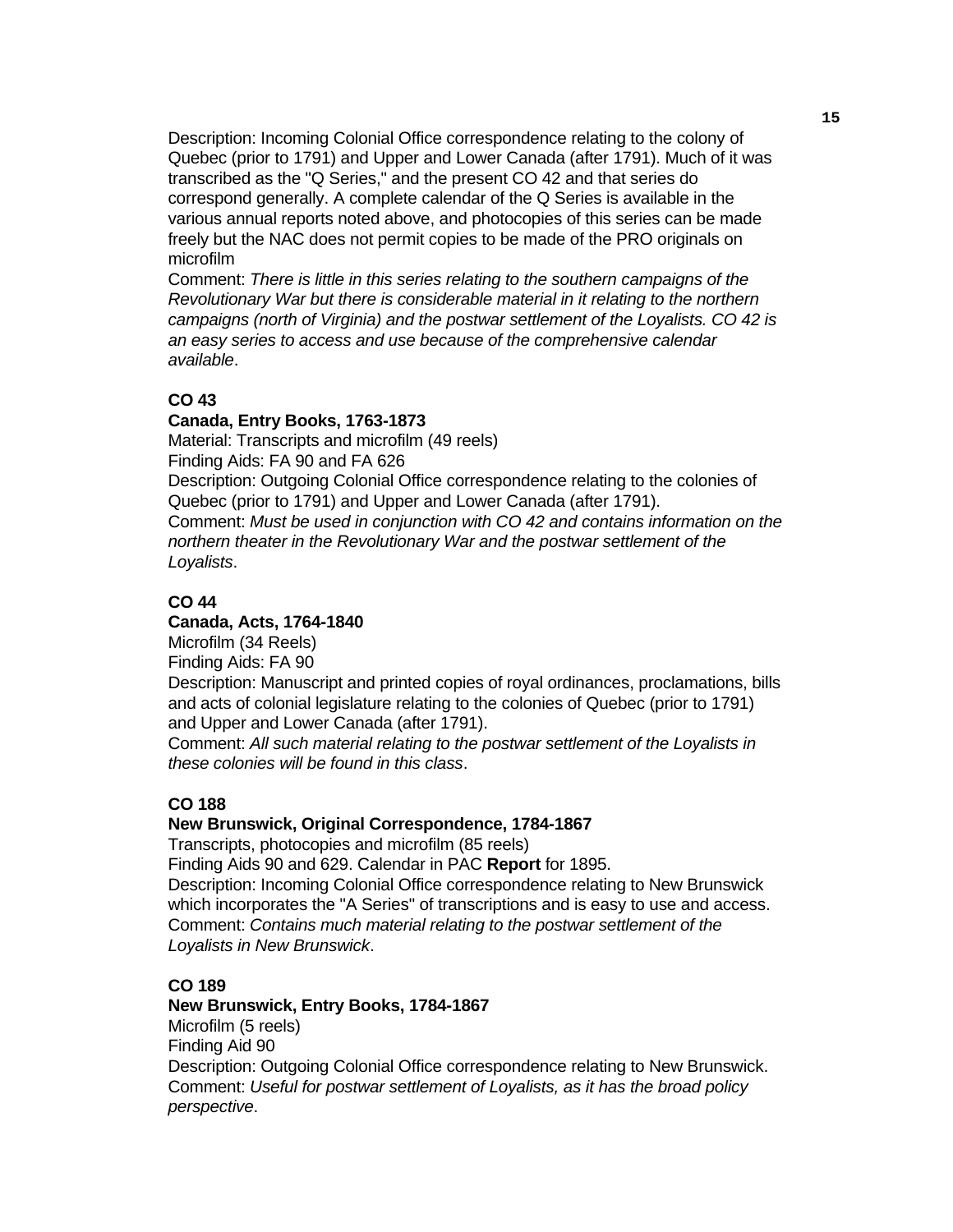### **CO 190**

### **New Brunswick, Acts, 1786-1853**

 Transcripts and microfilm (16 reels) Finding Aid 90

 Description: Manuscript and printed copies of royal ordinances, proclamations, bills and acts of the governors and colonial legislature relating to New Brunswick. Comment: *All such material relating to the postwar settlement of the Loyalists in New Brunswick will be found in this class*.

### **CO 217**

### **Nova Scotia and Cape Breton, Original Correspondence, 1603-1867**

Transcripts, photocopies and microfilm (111 reels)

 Finding Aids 90, 201 and 635. Calendar in Public Archives **Reports** for 1894-1895, 1946-1948.

 Description: Incoming Colonial Office correspondence relating to Nova Scotia which incorporates the older Nova Scotia and Cape Breton "A Series" of transcriptions and is easy to use and access.

 Comment: *Contains much material relating to military and naval matters at Halifax and in Nova Scotia, 1774-1783, and the postwar settlement of the Loyalists in both colonies*.

### **CO 218**

### **Nova Scotia and Cape Breton, Entry Books, 1768-1867**

Photocopies and microfilm (8 reels)

Finding Aids 90 and 636, Calendar in Archives **Report** for 1948.

 Description: Outgoing Colonial Office correspondence relating to Nova Scotia and Cape Breton.

 Comment: *Useful for military matters, 1784-1784, and postwar settlement of Loyalists in both colonies*.

### **CO 219**

### **Nova Scotia and Cape Breton, Acts, 1749-1819**

Microfilm, 6 reels

 Description: Manuscript and printed copies of royal ordinances, proclamations, bills and acts of the governors and colonial legislature relating to the two colonies. Comment: *All such material relating to the postwar settlement of the Loyalists in these colonies will be found in this class*.

### **CO 226**

### **Prince Edward Island, Original Correspondence, 1763-1859**

Transcripts, photocopies and microfilm (62 reels)

Finding Aids 90, 201 and 640. Calendar in **Archives Report** for 1895.

 Description: Incoming Colonial Office correspondence relating to Prince Edward Island (or Isle of St. John) which incorporates the older Prince Edward Island "A Series" of transcriptions and is easy to use and access.

 Comment: *Contains material relating to the postwar settlement of the Loyalists in the colony*.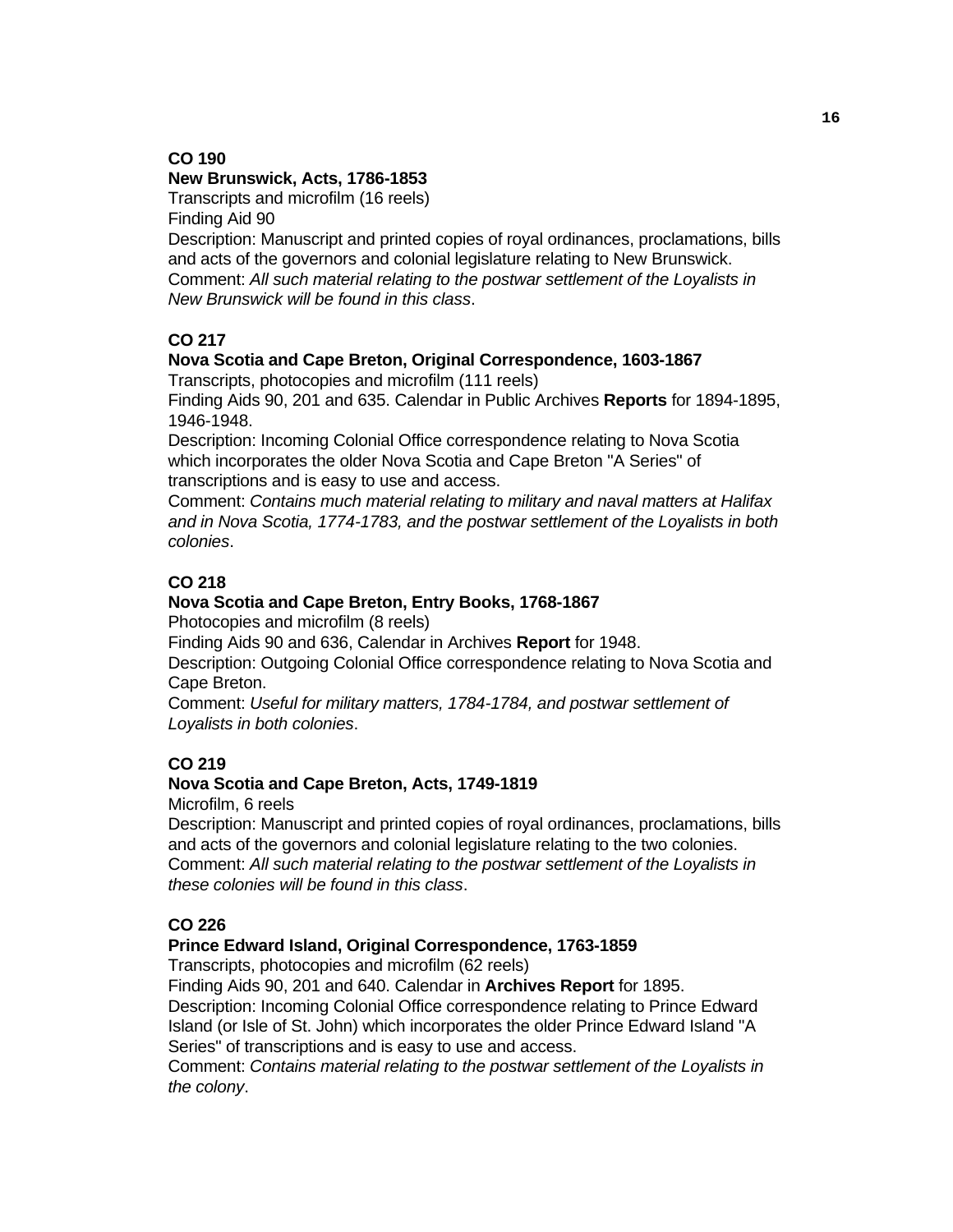### **CO 227**

#### **Prince Edward Island, Entry Books, 1769-1862**

 Microfilm (3 reels) Finding Aid 90 Description: Outgoing Colonial Office correspondence relating to Prince Edward Island. Comment: *Useful for postwar settlement of Loyalists in this colony*.

### **CO 228**

### **Prince Edward Island, Acts, 1770 to 1864**

Photocopies, microfilm (7 reels)

Finding Aid 90

 Description: Manuscript and printed copies of royal ordinances, proclamations, bills and acts of the governors and colonial legislature relating to the two colonies. Comment: *All such material relating to the postwar settlement of the Loyalists in these colonies will be found in this class*.

### **CO 323**

### **Colonies, General, Original Correspondence**

 Transcripts, photocopies and microfilm (314 reels) Finding Aids 90 and 645

 Description: Correspondence and reports of various departments that preceded the Colonial Office or existed along side it including the Board of Trade, the Law Officers, Passport Office, Appointments Office and the correspondence of the Secretary of State.

 Comment: *Only material of Canadian interest copied from the PRO but contains much information relating to the activities of the above departments during the Revolutionary War*.

### **CO 324**

### **Colonies, General, Entry Books, Series I**

Microfilm (2 reels)

Finding Aids 90 and 646

 Description: Outgoing correspondence of the "General" department of the Colonial Office and concerned with routine administrative matters. Comment: *Of limited use for this study*.

### **Manuscript Group 12 Admiralty Records**

The Admiralty was the headquarters and administrative staff of the Royal Navy. MG 12 consists of copies of material in the NAC obtained from the PRO in London and includes

## **Adm (Admiralty) 1**

### **Admiralty and Secretariat Papers, 1693-1913**

 Transcripts, and microfilm (286 reels) Finding Aids 90 and 661 Description: The correspondence of the Admiralty and the minutes of the Sea Lords (naval staff) and Admiralty Board (administrative decisions). This class is arranged in a number of series, and the NAC has obtained copies of all material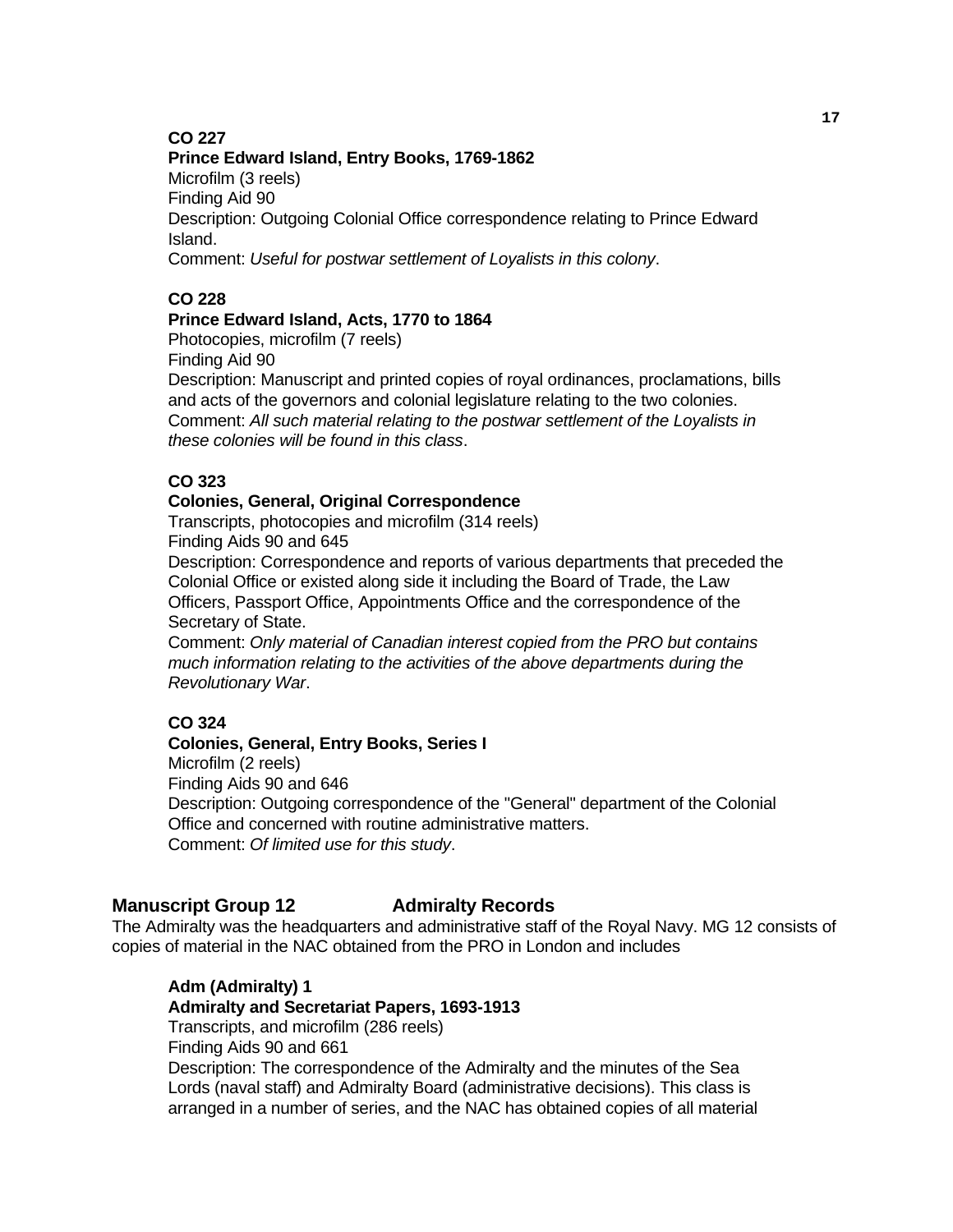relating to Canada and adjacent waters including the Atlantic seaboard of the United States. For the purposes of this study, the most important material in the NAC consists of:

#### **Admirals' Despatches, 1713-1839**

 Correspondence from admirals attached to squadrons or stationed in North America (41 reels).

#### **North America, 1745-1815**

 Transcripts, microfilm (26 reels) The routine correspondence of the North America station which stretched from the Gulf of St. Lawrence to northern Florida. Halifax was the normal headquarters of this station although, during the Revolutionary War, it was moved temporarily to Boston and New York because of the number of warships in those areas.

 Comment: *There is material in both series relating to the movement and operations of warships on the Atlantic coast and the transport of Loyalists to the Canadian colonies after the war. For consultation only, no copying*.

### **Adm 2**

#### **Admiralty and Secretariat: Out-Letters**

 Transcripts, microfilm (4 reels) Finding Aids 90 and 662 Description: Outgoing correspondence of the secretary of the Admiralty and generally routine in nature.

 Comment: *The NAC has copied only a limited selection of this very large series but there is considerable interesting information concerning naval preparations prior to the outbreak of hostilities in 1775*. *For consultation only, no copying.* 

### **Manuscript Group 13 War Office**

The War Office, popularly known as the "Horse Guards" from its location near the Horse Guards parade in London, was the office of the commander in chief of the British army and the Secretary at War. These officials controlled infantry and cavalry units but control of artillery and engineers was vested in the Board of Ordnance under the Master General of Ordnance. British army engineers and artillery units came under the operational control of the War Office but for all matters relating to administration, pay, discipline, etc., they reported directly to the Board of Ordnance.

German troops were controlled directly by the War Office as were Loyalist units.

 The NAC has an extensive collection of copies of War Office records, mainly relating to Canada and adjacent areas of the United States. Much of this relates to the Revolutionary War but mainly deals with the northern and western theaters. For the purposes of this study, material of interest may be found in:

 **WO (War Office) 1 In Letters, 1755-1785** Transcripts, photocopies and microfilm (8 reels) Finding Aids 90 and 101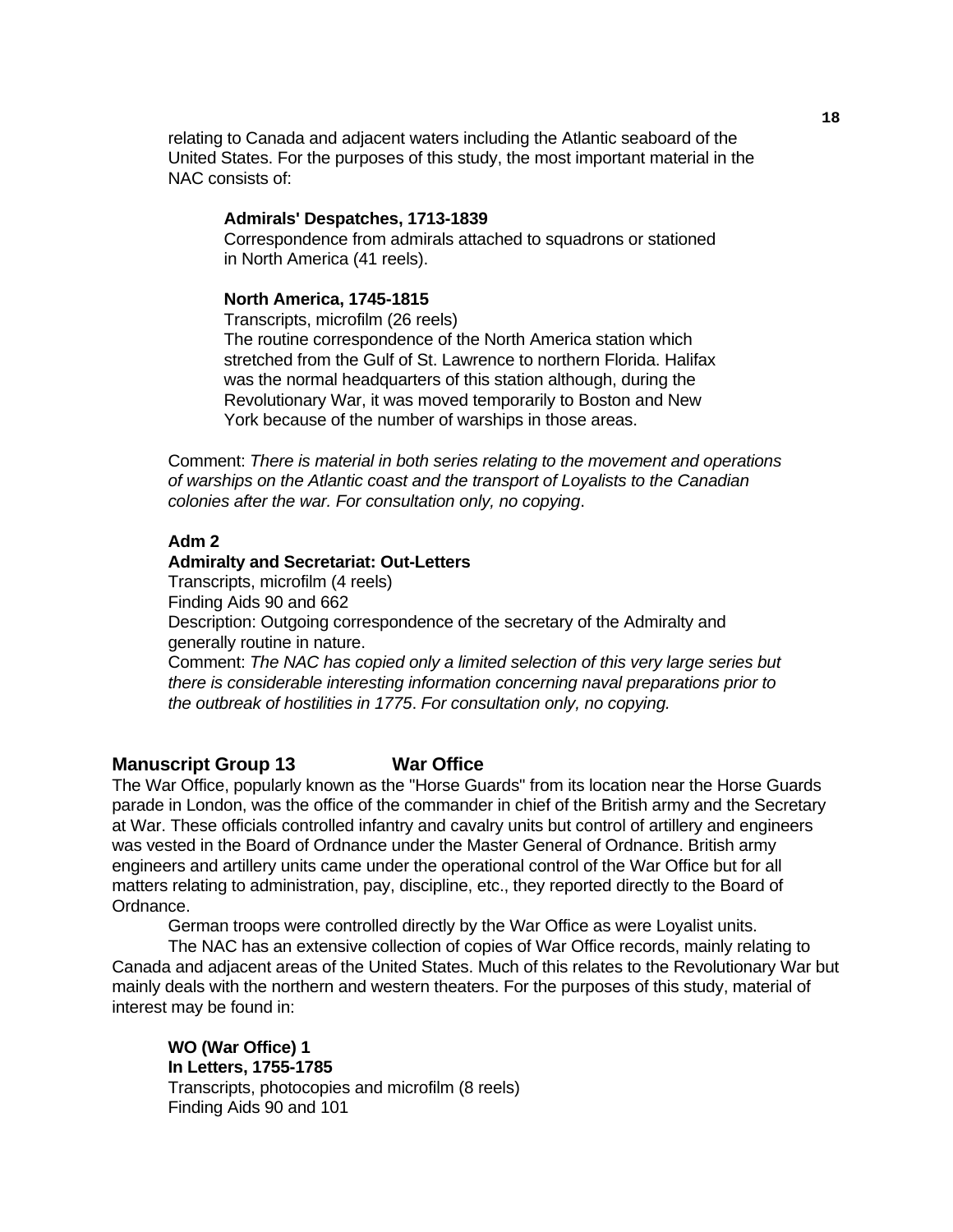Description: Original despatches, letters and papers for the period addressed to the Secretary of State at War and arrange chronologically. The NAC has microfilm of correspondence relating to Canada (Quebec and Nova Scotia) during the Revolutionary War.

 Comment: *A very good series but the Canadian copies have little of interest to the southern campaigns*. *Consultation only, no copying.* 

### **WO 17**

### **Monthly Returns, 1758-1865**

Microfilm (28 reels)

Finding Aid 90

 Description: The British army was mustered and paid once a month and these monthly returns were sent to London. WO 17 contains the accumulated records of the stations and strength of the army around the world.

 Comment: *The NAC has only obtained copies of those returns that deal with troops stationed in what later became Canada during the Revolutionary War but does have fairly extensive copies of the returns for Loyalist units who migrated north at the end of the war*. *Consultation only, no copying.* 

### **WO 24**

### **Establishments, 1783-1789**

Microfilm, 1 reel

Finding Aid 90

 Description: Half-pay establishments of the British army including the names and ranks of officers placed on half-pay after 1783.

 Comment: *Of interest for the purposes of investigating a single officer or the names of officers in specific units*. *Consultation only, no copying.* 

### **WO 28**

### **Headquarters Records, 1775-1856**

Transcripts, photocopies and microfilm (11 reels)

Finding Aids 87 and 90

 Description: Correspondence, memorials, returns and orders for the headquarters of the British army in what was later to become Canada. There is a large collection of material relating to the period 1775-1783 and correspondence with adjacent commands.

 Comment: *Of great interest to the northern theater but little of importance to the southern theater*. *Consultation only, no copying.* 

### **WO 34**

### **Amherst Papers, 1756-1784**

 Transcripts, photocopies and microfilm (148 reels) Finding Aids 90 and 174.

 Description: Sir Jeffrey Amherst was the senior British general in North America at the end of the Seven Years' War and commander-in-chief of the British army throughout the Revolutionary War. The family later transferred his private papers to the British government and they were included in the War Office records. Comment: *This collection is of prime importance but it should be noted that the entire class was microfilmed by the Library of Congress and is available in*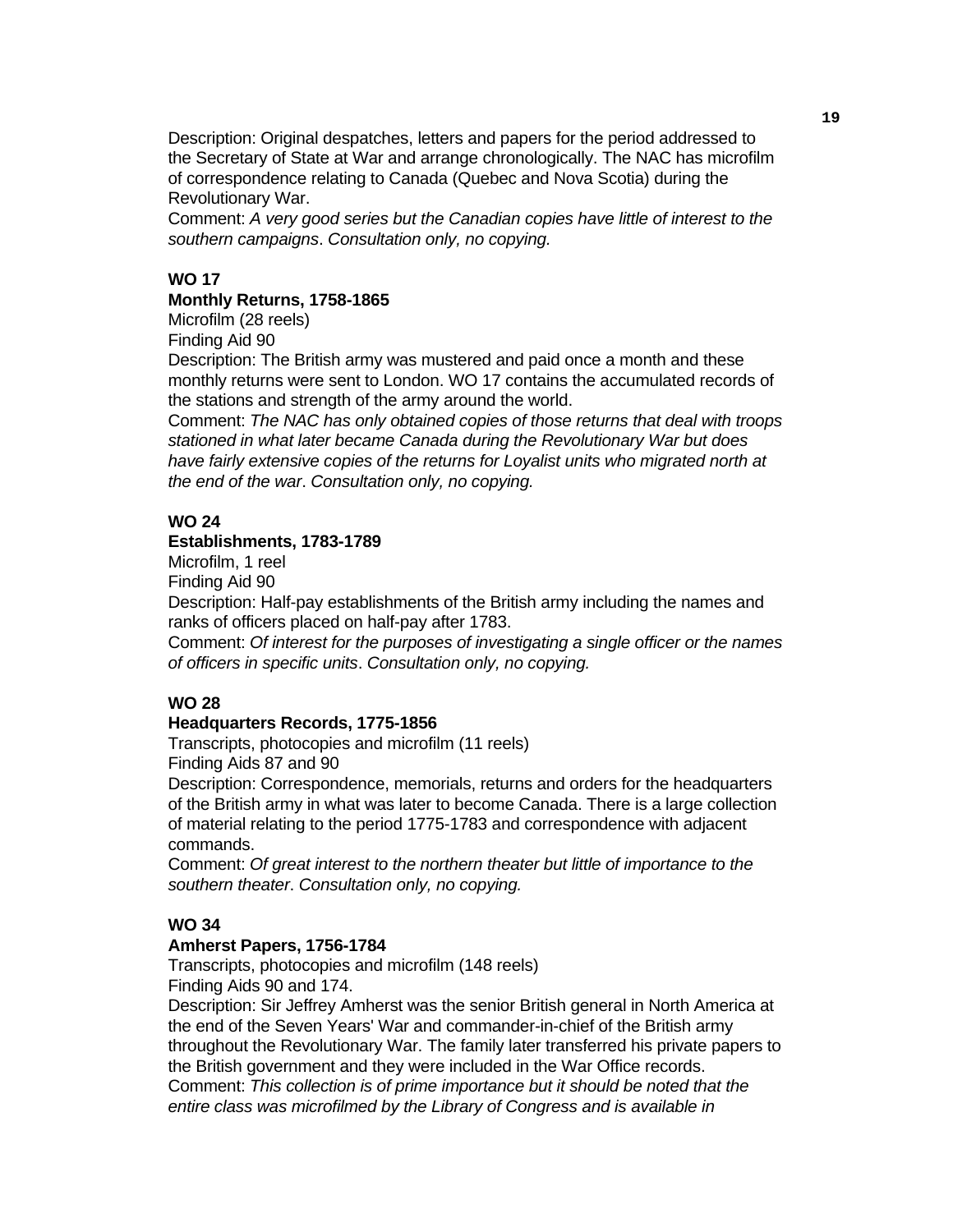*Washington*. *Can be copied.* 

### **WO 36**

### **American Rebellion, Entry Books, 1773-1799**

 Microfilm (1 reel) Finding Aid 90 Description: Orders and returns, British North America (later Canada), 1773-1783, includes information on wartime prisoner exchanges. Comment: *Interesting but of little use to this study*.

### **WO 42**

### **Certificates and Applications, Officers, 1789-1835**

 Microfilm (13 reels) Description: Applications by widows of officers on half-pay for a pension. Contains much information on marriages, births, medical information, etc. Includes American Loyalist officers.

Comment: *Of use when investigating specific individuals*.

### **Manuscript Group 14** Audit Office

This group contains the NAC's collection of records from the Exchequer and Audit Records in the PRO in London. Two series are of prime interest to this study:

### **A.O. (Audit Office) 12**

### **Claims, American Loyalists -- Series I, 1776-1831**

 Transcripts, photocopies and microfilm (30 reels) Finding Aids 90 and 250

 Description: The first series of claims submitted by American Loyalists up to 1794 and the records of the Loyalist Claims Commission created in 1783. The NAC has not only microfilmed the entire PRO series but has also made transcriptions relating to Loyalists who emigrated to what would later become Canada. Comment: *Of invaluable importance for this study, these records are discussed in greater detail in Part 4.*

### **AO 13**

### **Claims, American Loyalists -- Series II, 1780-1835**

 Transcripts, photocopies and microfilm (141 reels) Finding Aids 90 and 250. Description: Supporting documentation for the claims including the original claims and all certificates, etc. Comment: *Complex and cumbersome to use but invaluable for the purposes of this study. Discussed in greater detail in Part 4.*

### **Manuscript Group 15 Treasury Office**

The Treasury or Treasury Office was the department that controlled British expenditure and was known for its impeccable record keeping. The NAC has procured copies of two important classes of Treasury records.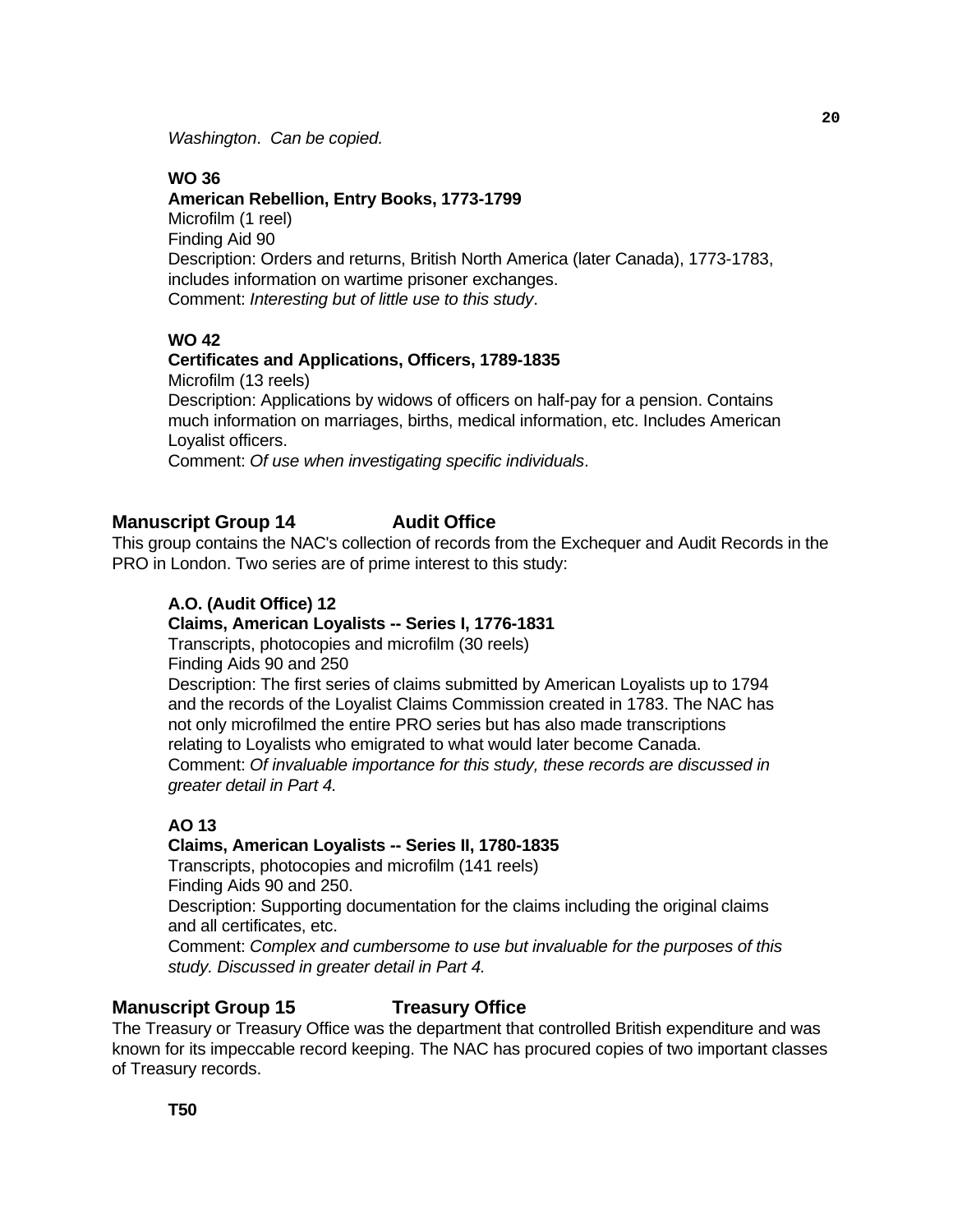#### **Miscellanea, Documents Relating to Refugees, 1780-1839**

 Microfilm (7 reels) Finding Aids 90 and 310 Description: The records of payments made by the Treasury to various refugees between 1780 and 1856. Comment: *This class contains some important records and is discussed at greater length in Part 4. It is broken down as follows*:

 Volumes 1 to 5 (Reels B-1614 to B-1617) Pay lists, receipt books and abstracts of pay for the North and South Carolina militia regiments and disbursements to refugees at Charleston, 1780-1782. Includes correspondence, receipts and memorials, muster rolls, etc. *Most of the records in this series relating to the southern colonies have been transcribed and published in Murtie Jean Clark, Loyalists in the Southern Campaigns of the Revolutionary War (Baltimore: Genealogical Publishing Co., 1981)*.

 Volumes 6-28 (Reels B-1618 to B-1619) Ledgers of temporary allowances paid to Loyalists, 1781 to 1783.

 Volume 30 (Reel B-1619) Payments made to Loyalist refugees in Florida after it was ceded to Spain.

 Volumes 31-48 (B-1619 and 1618) Loyalist quarterly pension lists, 1788-1839.

**Note***:* It should be noted that microfilm copies of this class are held in the Library of Congress.

### **T 79**

#### **American Loyalist Claims**

 Microfilm (21 reels) Finding Aid 90 Only selected parts of this series have been filed. The series contains supplementary records of the Loyalist Claims Commission including claims, supporting documentation, commissioners' findings, and reports. Comment: *There are some useful documents here and this series is discussed in greater detail in Part 4.*

### **Manuscript Group 21** British Museum Papers

The British Museum in London has the same function as the Library of Congress in that it collects the papers of private individuals. The NAC has made copies of important manuscripts in the collections of this institution that relate to Canada. The relevant collections are:

 **MG 21 Add Mss**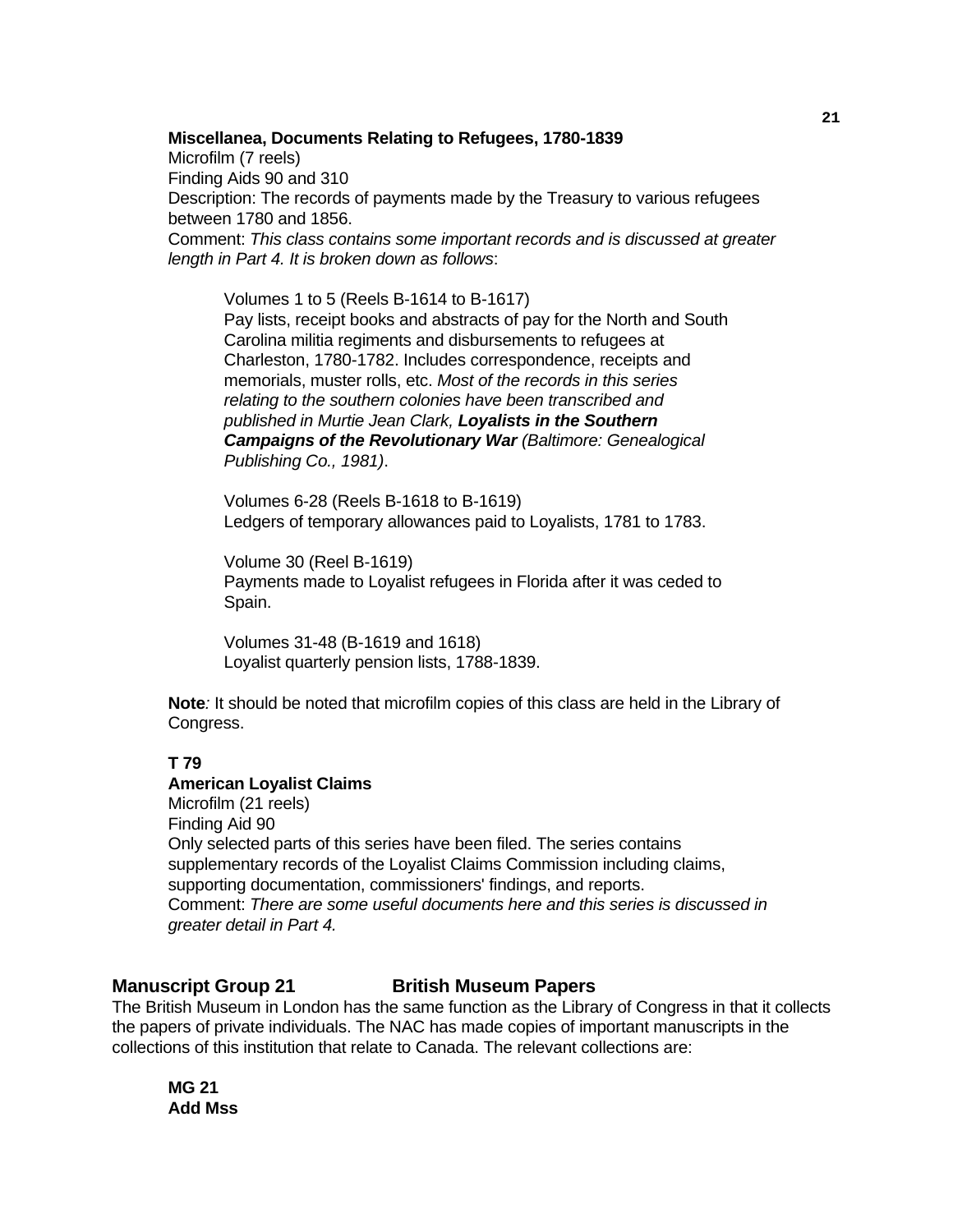### **21661-21892**

### **Haldimand Papers, 1750-1791**

Microfilm (78 reels)

 Finding Aid 599 and, for the B Series transcripts, Archives **Reports** for 1884 to 1889 contain a calendar of all transcriptions.

 Description: The personal papers of the British governor general in Canada in the postwar period and the NAC has made extensive transcriptions of these papers to produce what is called the "B Series" in the late 19th century. Later, it had the entire collection microfilmed.

Comment: *Extremely useful for the postwar settlement of the Loyalists*.

### **Manuscript Group 23 Late 18th Century Papers**

MG 23 consists of the personal papers of late 18th century statesmen, soldiers, sailors, businessmen, church leaders prominent in Canadian history and private individuals. There are a number of collections within this group that are of interest

### **B1 British Headquarters Papers**

### **Papers of Sir Guy Carleton,**

Finding Aid 784

 Description: Carleton was the last British commander-in-chief in the former American colonies in 1782-1783 and had the unenviable job of evacuating British and German military forces and transporting Loyalist units and civilians out of the former colonies.

 Comment: *Of great importance to this study because of Carleton's connection with the military units and Loyalists of the southern theater. Two important documents, "The New York Loyalist Index", with information on about 54,000 white Loyalist men, women and children and the "Book of Negroes," with information about 2,300 African-American Loyalists have been included in Appendix A to this study. See that appendix for further discussion*.

### **B13 James Moody Papers, 1776-1783**

Transcripts, 100 pages

 Description; Copy of Loyalist Lieutenant James Moody's "Narrative of His Exertions and Sufferings in the Cause of Government since 1776" which was later published and certificates supporting the narrative.

 Comment: *One of the best Loyalist accounts by an officer who was a very active partisan leader in New York and New Jersey but, unfortunately, Moody never served in the southern theater*.

### **B18 Queen's Rangers**

### **Diary of an Unknown Officer, Dec 1780 - June 1781**

 *This document has been copied and included as Item E-1 in Appendix E; see Part 5 for further comment*.

### **B21 Prince of Wales's Regiment**

 **Casualty List, Hanging Rock, 1781** 

 *Included as Item E-7 in Appendix E; see Part 5 for further comment*.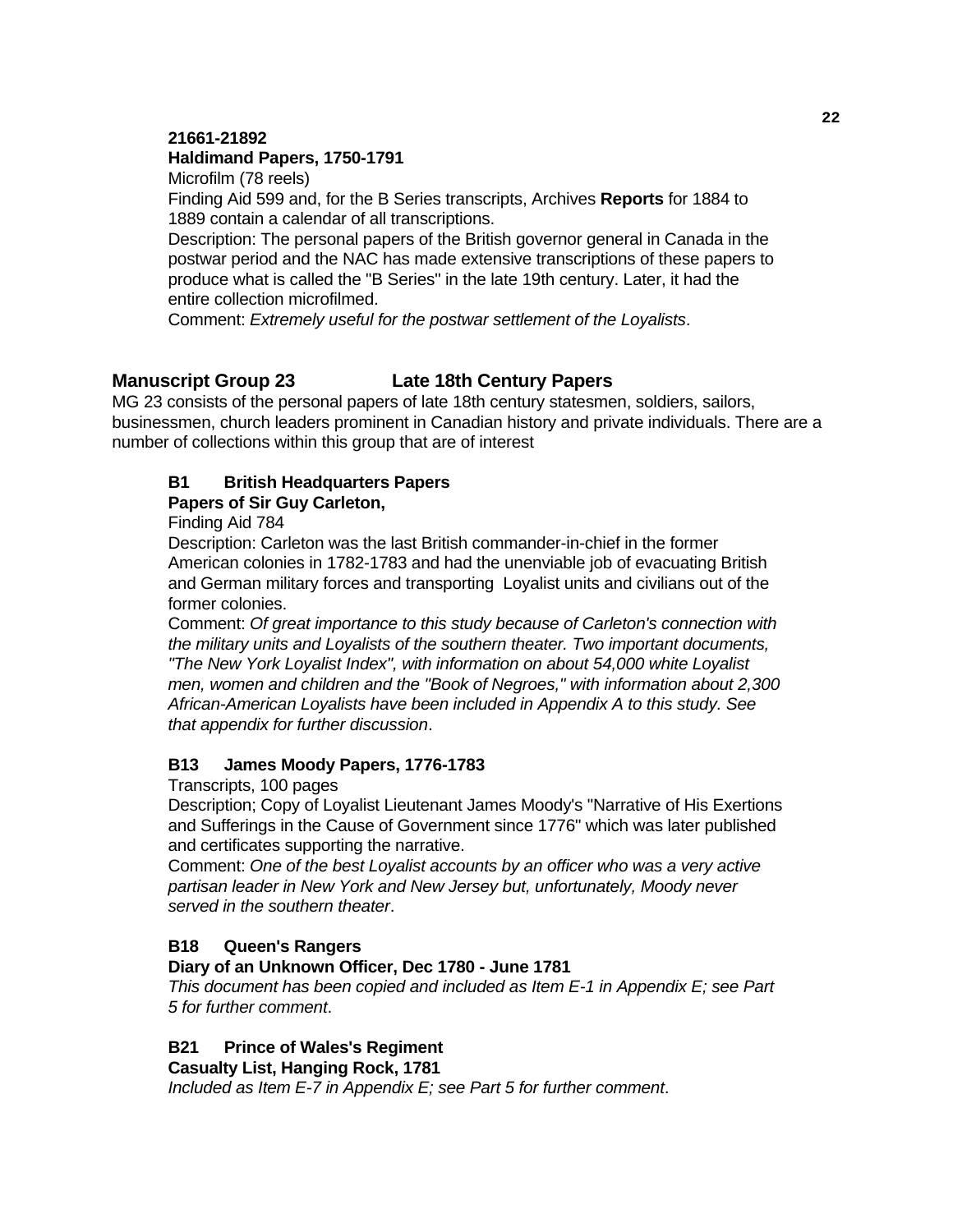### **B30 Robert Wickens Papers**

 Robert Wickens served in both the 17th Light Dragoons and the American Legion. His papers consist of affidavits supporting his claim for recruiting expenses for the American Legion in 1781.

Comment: *Wickens did not serve in the south*.

### **B42 Colonel C. de Creuzebourg**

Microfilm, 1 reel (A-619)

 The pocket book kept by Colonel C. de Creuzebourg, commanding officer of the Hesse-Hanau Chasseurs, 1777-1783, microfilmed from originals in provincial archives in Marburg, Germany.

 Comment: *Of great interest to this study but permission must be obtained from the holding institution before copies can be made*.

### **B52 Papers of Colonel James Pattison, 1777-1781**

Microfilm, 1 reel (A-1535)

 Filmed from originals in the Royal Artillery Institution in London, this collection is the correspondence and papers of Pattison, who was the senior Royal Artillery officer in North America during the Revolutionary War.

 Comment: *Contains much of interest on artillery matters in the American Revolution but permission must be obtained from the holding institution for duplication*.

### **B47 State of Loyalist Regiments, 15 Sept 1783**

Comment: *This appears to be the embarkation return for the Loyalist units at New York in the autumn of 1783 and has been included as Item E-8 in Appendix E*.

### **C6 Inglis Family Papers, 1734-1816**

Microfilm, (4 reels)

Finding Aid 671

 Inglis was a Loyalist Anglican minister in Boston who became the first Anglican bishop of Nova Scotia in 1787.

 Comment: *Contains considerable family correspondence including many interesting letters exchanged with relatives in the United States but has nothing of interest for this study*.

### **C29 Douwe Ditmers Papers, 1800**

 Ditmers was a slaveowner in Nova Scotia who was involved in an 1800 test case over the legitimacy of his claim that the child of one of his slaves was a slave. His papers consist of an agreement between Ditmers and many other slaveholders that they would share his legal costs in the court case over the child. Comment: *This document has been included as Item E-9 in Appendix E*.

### **D1 Ward Chipman papers**

Originals, microfilm (3 reels)

Finding Aid 92

 Ward Chipman (1754-1839) from Massachusetts was the deputy Muster Master General of the Loyalist forces at New York. His extensive personal papers are a wealth of information on Loyalists units, including southern Loyalist units, during the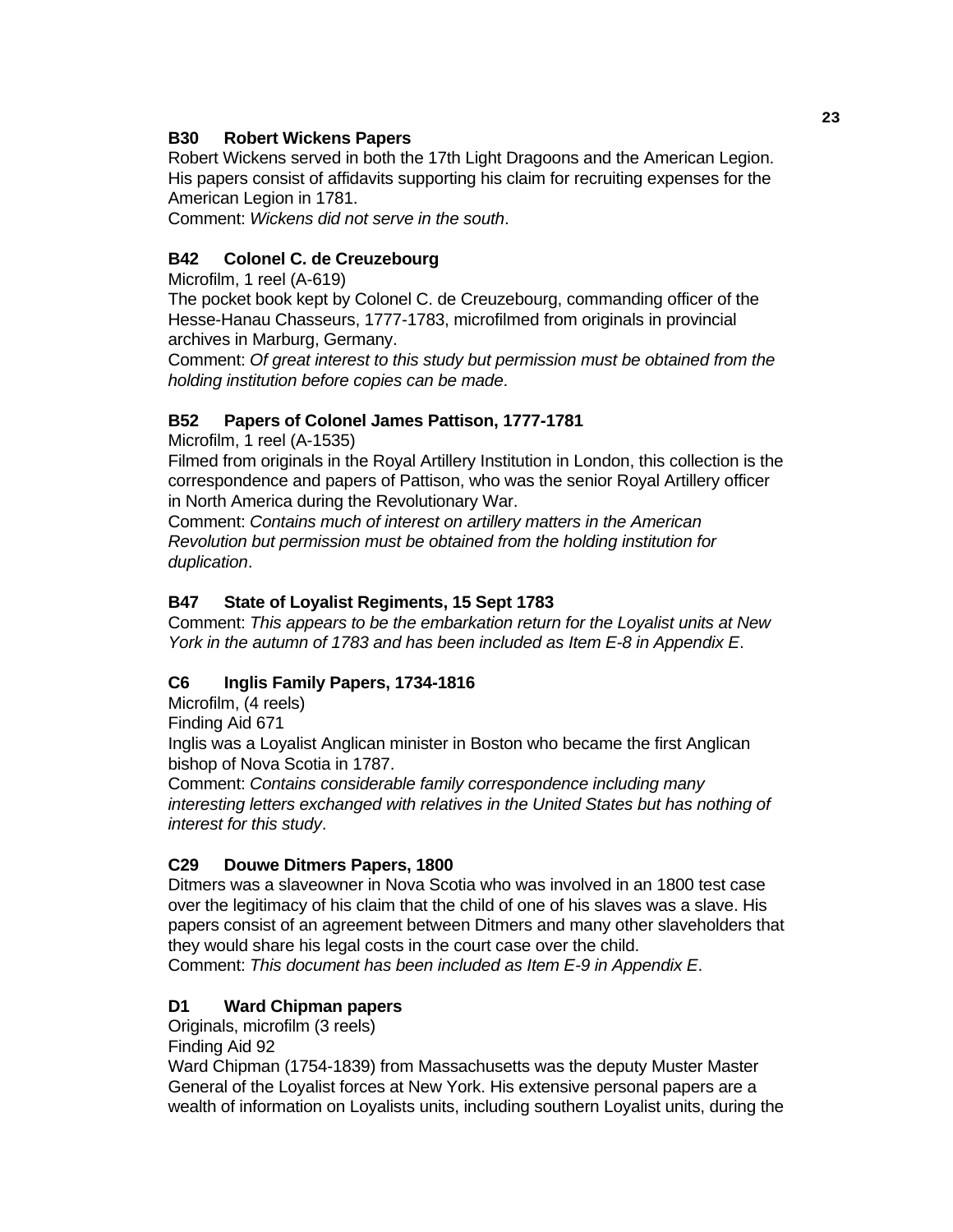war and afterward. The collection (some of which is duplicated in the New Brunswick Museum in St. John) consists of several series of interest. Comment: *Because of the information on Loyalist units that fought in the south, this collection is of interest*.

 General Correspondence (1767-1842) Includes wartime military correspondence.

 Political and Official Correspondence (1777-1838) Correspondence relating to Chipman's activities as Loyalist commissioner in New Brunswick in 1783- 1788 dealing with settlement matters.

 Papers Relating to Townships and Settlements (1765-1842) Information relating to Loyalist military settlements in New Brunswick.

 Muster Master's Office (1775-1785) Loyalist unit muster rolls and returns for the period.

 Regimental Papers (1778-1804) Accounts and records of Loyalist units including De Lancey's Brigade and the King's American Dragoons.

 Notebooks of Collectors (1866-1910) Notes made on the Chipman papers by various local New Brunswick historians including W.O Raymond. See Item F-43 in Part 5 below for the result of Raymond's research in the Chipman papers.

 The National Archives also holds microfilm copies of the Chipman material in the New Brunswick Museum. This is on 3 reels of microfilm and is referred to as MG 23 D1 Series 2 "New Brunswick Museum Collection."

#### **D2 Edward Winslow papers**

Microfilm (23 reels)

Finding Aids 210 and 1717

 Edward Winslow (1746-1815) from Massachusetts was the Muster Master General of the Loyalist forces during the Revolutionary War. His official and personal correspondence is of prime importance to any study of the Loyalist military contribution to the war and the collection is of prime importance.

 The National Archives actually holds two different series of the Winslow papers. The first series (reels M-145 to M-151) consists of material presented to the institution in 1955 by the Winslow family. The second series (reels M-7971 to M-7983) consists of the first series as it was re-organized and indexed by the Harriet Irving Library at the University of New Brunswick, together with a new finding aid and a complete shelf list. The second series also contains a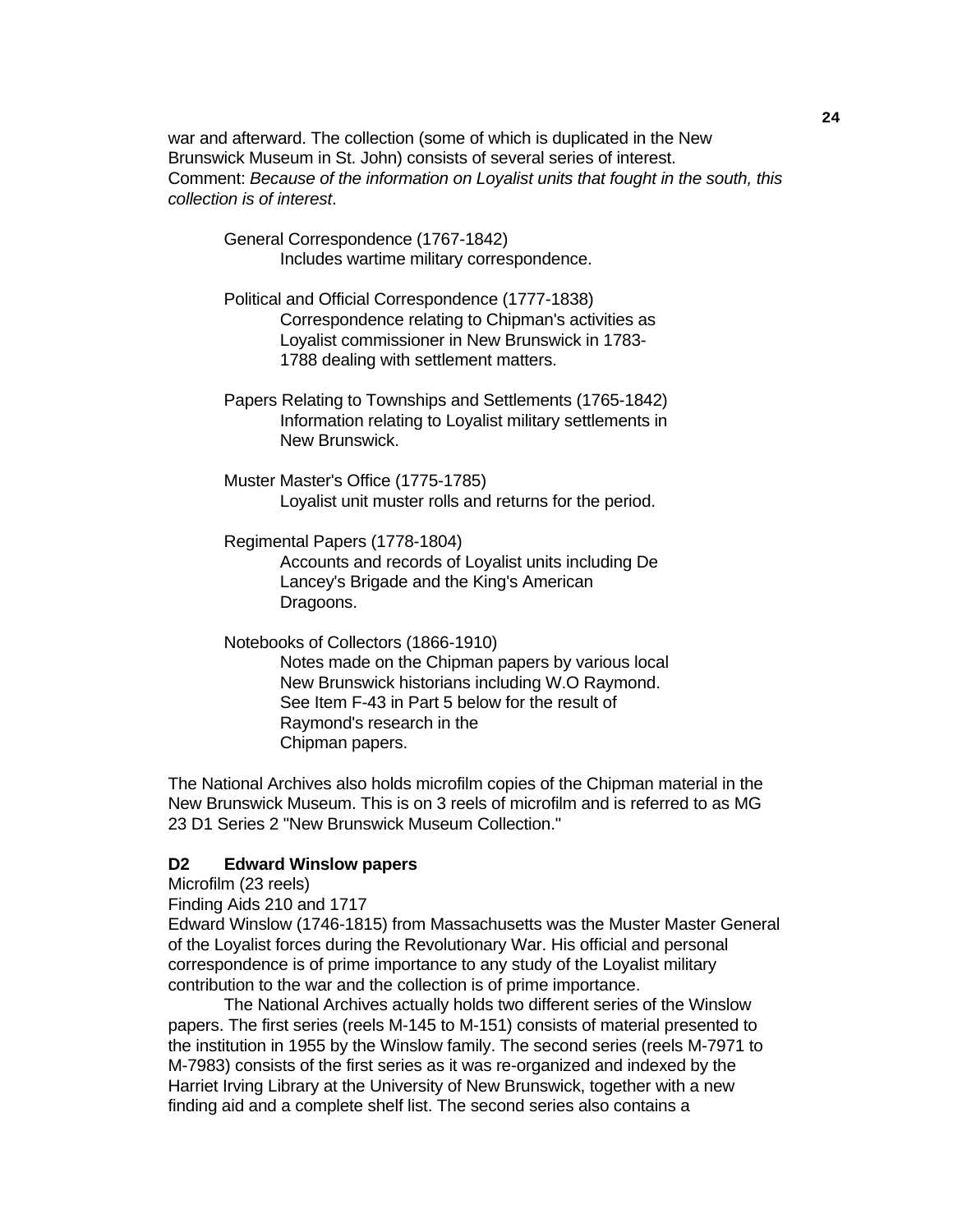concordance of material in the papers which not included in the W.O. Raymond's publication, **The Winslow Papers** (St. John, 1901). It is therefore much more preferable as a source than the first series and easier to work with. Comment: *A prime source of information on all Loyalist long service units during the war and their postwar settlement*.

### **D3 Thomas Carleton papers**

Transcripts and photocopies

 Sir Thomas Carleton became the first governor of New Brunswick in 1784, and his personal papers contain information about the problems of resettling Loyalists in that province. His papers include his letterbooks and a "General Return of Disbanded Troops and Loyalist Settlers in New Brunswick." Comment: *Of interest for postwar Loyalist settlement*.

### **D4 Amos Bottsford papers**

 Transcripts, 350 pages, microfilm (1 reel, H-617) Finding Aid 525 Bottsford was the Crown agent for Loyalist settlement in New Brunswick and this collection are his official papers. Comment: *Of interest for postwar Loyalist settlement*.

### **D6 Byles Family papers, 1734-1814**

Microfilm, 2 reels (H-6520 and 6521)

 The papers of the Byles family, prominent Loyalists from Boston. Of interest because of the letters exchanged between the Byles women in Nova Scotia and their aunts who remained in Boston which contain much information about role and activities of women in North America in the late 18th century. These are microfilm copies of originals in the Massachusetts Historical Society.

 Comment: *Of interest on the subject of Loyalist women but contains very little about the southern theater*.

### **Record Group 1 L3 Upper Canada and Canada, Land Petitions (1783-1867)**

Microfilm (328 reels)

Finding Aid 1802

 Petitions for land submitted in Upper Canada to 1841, arranged in bundles or volumes, by the petitioner's name, alphabetically. Note that this series included only land petitions filed after 1791 when the province of Upper Canada was created, before that time, see RG 1 L3L below. The National Archives has created a card index by claimant's name, with some details and it is available on 26 reels of microfilm (C-10810 to C-10836).

Comment: *See Part 4 for a detailed discussion of these records*.

### **Record Group 1 L3L Quebec and Lower Canada, Land Petitions (1637-1842)**

 Microfilm (178 reels) Finding Aid 1801 Petitions for land submitted to the Crown Land Committee in Quebec (later Lower Canada) from 1764-1841 including petitions and supporting documentation. This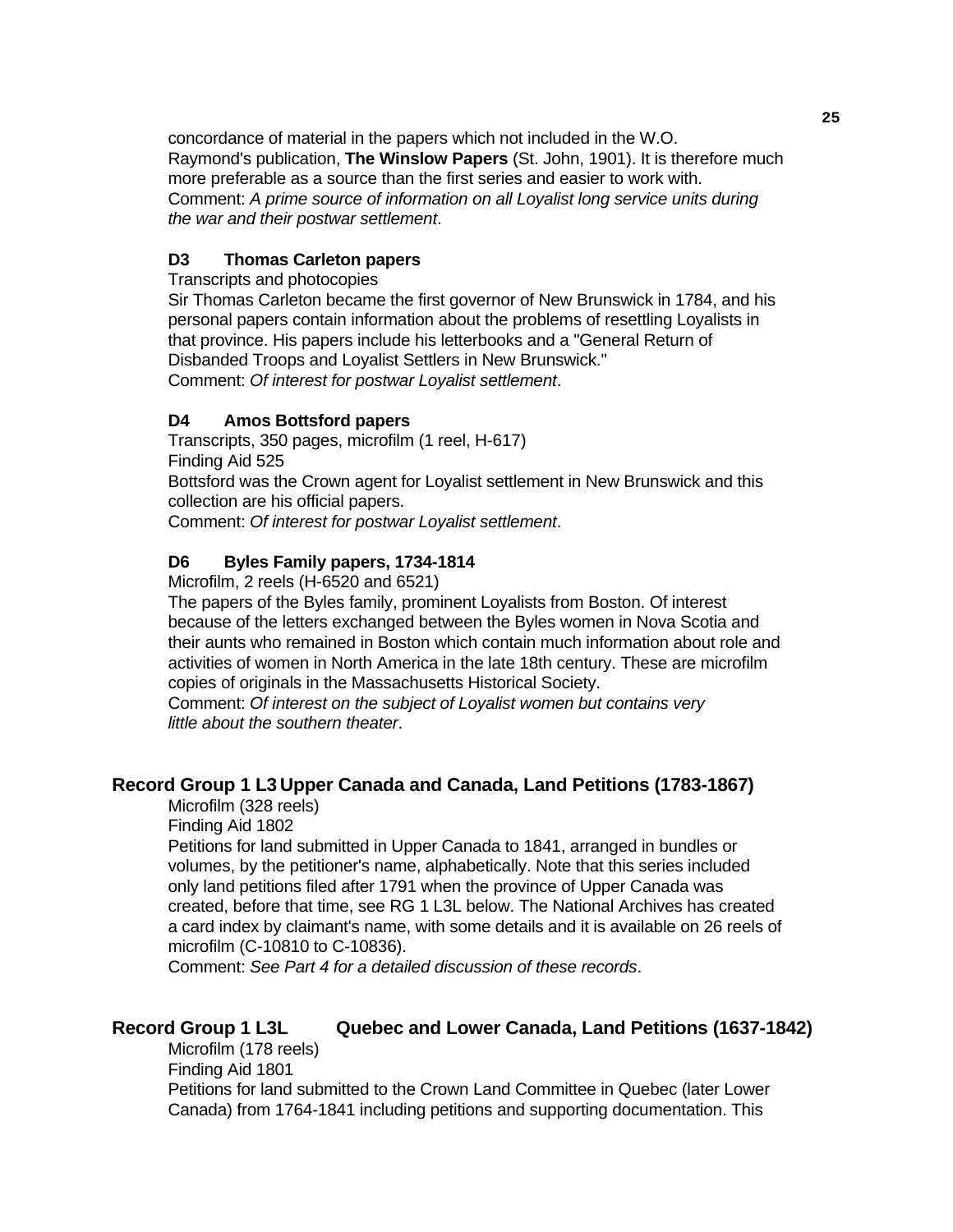series also includes land petitions in Upper Canada up to 1791. The National Archives has a card index by petitioner's name with brief details of his or her background. This index is available on 18 reels of film (H1155-H1172).

 The actual grants given are in a different series but, since the main interest here is in the petitioner's particulars, this is the group of most interest. Comment: *See Part 4 for a detailed discussion of these records*.

### **Record Group 1 L4 Upper Canada Land Board and Minutes (1765-1804)**

Microfilm (2 reels), Card Index of names (2 reels)

 This series includes the minutes, petitions, schedules of grants, reports and other documents relating to land grants in Upper Canada prior to the centralization of land matters in the Executive Council of the province (for those records, see RG 1, L3 above. The National Archives has prepared a card index of names and this is available on microfilm (reels H-1759 to H-1761)

 Comment: *For the purposes of this study, the actual petitions are the important documents, not the decisions regarding them*.

#### **Record Group 8 I British Military Records**

RG 8 I contains the records of the commands and units of the British army that existed or served in Canada from 1794 to 1906. It is a large but extremely well-indexed collection formerly known as the "C Series." Only a few of the more than 1900 bound volumes of papers relate to the Revolutionary War but they are important as they contain muster lists for the major Loyalist military units. These muster rolls are available on microfilm (C-3873 to C-3874, C-4216 to C-4224).

#### **Loyalist Regiment Muster Rolls, 1776-1783, 11 reels**

| <b>Volumes</b> | <b>Unit</b>                                  |
|----------------|----------------------------------------------|
| 1851-1860      | New Jersey Volunteers, 1777-1783             |
| 1861-1866      | Queen's Rangers, 1777-1783                   |
| 1867-1870      | Loyal American Regiment, 1777-1783           |
| 1871-1872      | American Legion, 1781-1783                   |
| 1874-1875      | New York Volunteers, 1777-1783               |
| 1876-1882      | De Lancey's Brigade, 1777-1783               |
| 1883-1885      | British Legion, 1778-1783                    |
| 1890           | South Carolina Royalists, 1779-1782          |
| 1894-1897      | Prince of Wales American Regiment, 1778-1779 |
| 1898           | Carolina King's Rangers, 1777-1782           |
| 1899           | South Carolina Rangers, 1780-1781            |
| 1899           | South Carolina Dragoons, 1781                |
| 1901           | The King's American Dragoons, 1782-1783      |
| 1902           | South Carolina Royalists, 1781-1783          |
| 1902-1903      | The King's American Regiment, 1779-1783      |

Comment: *Most of the muster rolls in this collection that relate to southern Loyalist units or northern Loyalist units that fought in the south have been fully transcribed and are available in Murtie Jean Clark, Loyalists in the Southern Campaign of the Revolutionary War (Baltimore: 3 vols, Genealogical Publishing Co, 1981). These books are currently available on CD 144, "Loyalists in the American Revolution," produced by Genealogy.com*.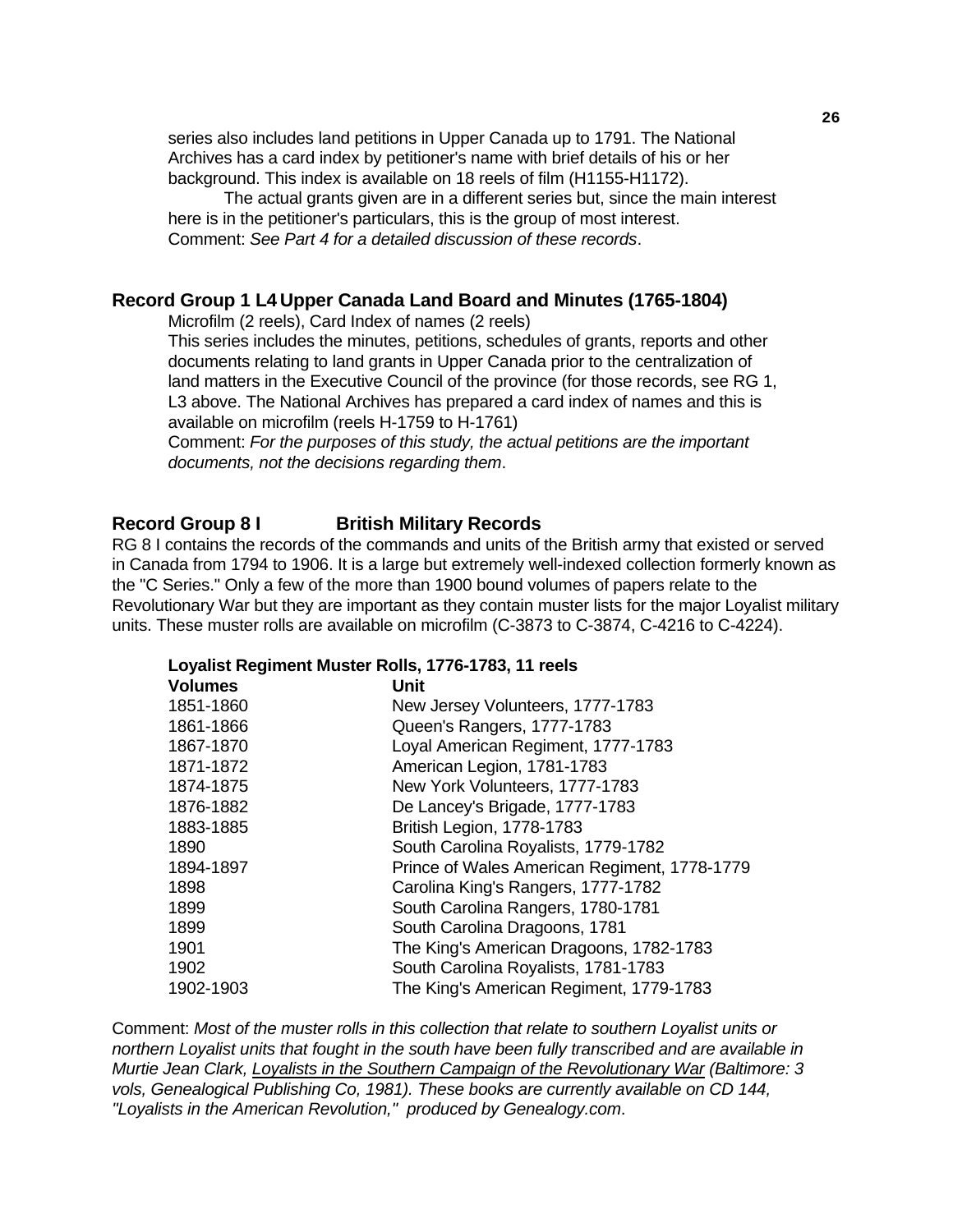### **Ontario - Ottawa**

### **National Library of Canada**

395 Wellington Street Ottawa, Ontario Canada, K1A ON3

The National Library of Canada parallels the Library of Congress with the exception that it collects only a small amount of manuscripts (mostly those of literary figures). It is the single largest collection of published works in Canada and it operates the Amicus Web, the on-line National Union Catalog of all major Canadian libraries, which is a major research tool in its own right.

 The National Library of Canada has a very good collection of 18th century and early 19th century titles, including a complete run of the CIHM (Canadian Inventory of Historic Microfiche) which duplicates rare books on this medium. It also holds the Early American Imprints Series which includes almost all books published in the United States from the 17th century to 1840.

 Most of the published primary and secondary sources contained in Appendices E and F were obtained from the National Library.

 The National Library of Canada is responsible for the **Amicus Web** which is the on-line National Union Catalog of major Canadian libraries. To access this catalogue on the InterNet, go to the "National Library of Canada" homepage and follow the directions to the **Amicus Web** and its search facility. **Amicus** will provide locations across Canada for any book in the catalog and this is very useful for Inter Library Loan purposes.

### **Ontario - Toronto**

### **Archives of Ontario**

77 Grenville Street Toronto, Ontario Canada, M59 1B3

Tel: (416) 327-1583

The Archives of Ontario is the provincial archives. It holds many collections relating to the Revolutionary War period and the postwar Loyalist influx into the province. Two are of interest to this study.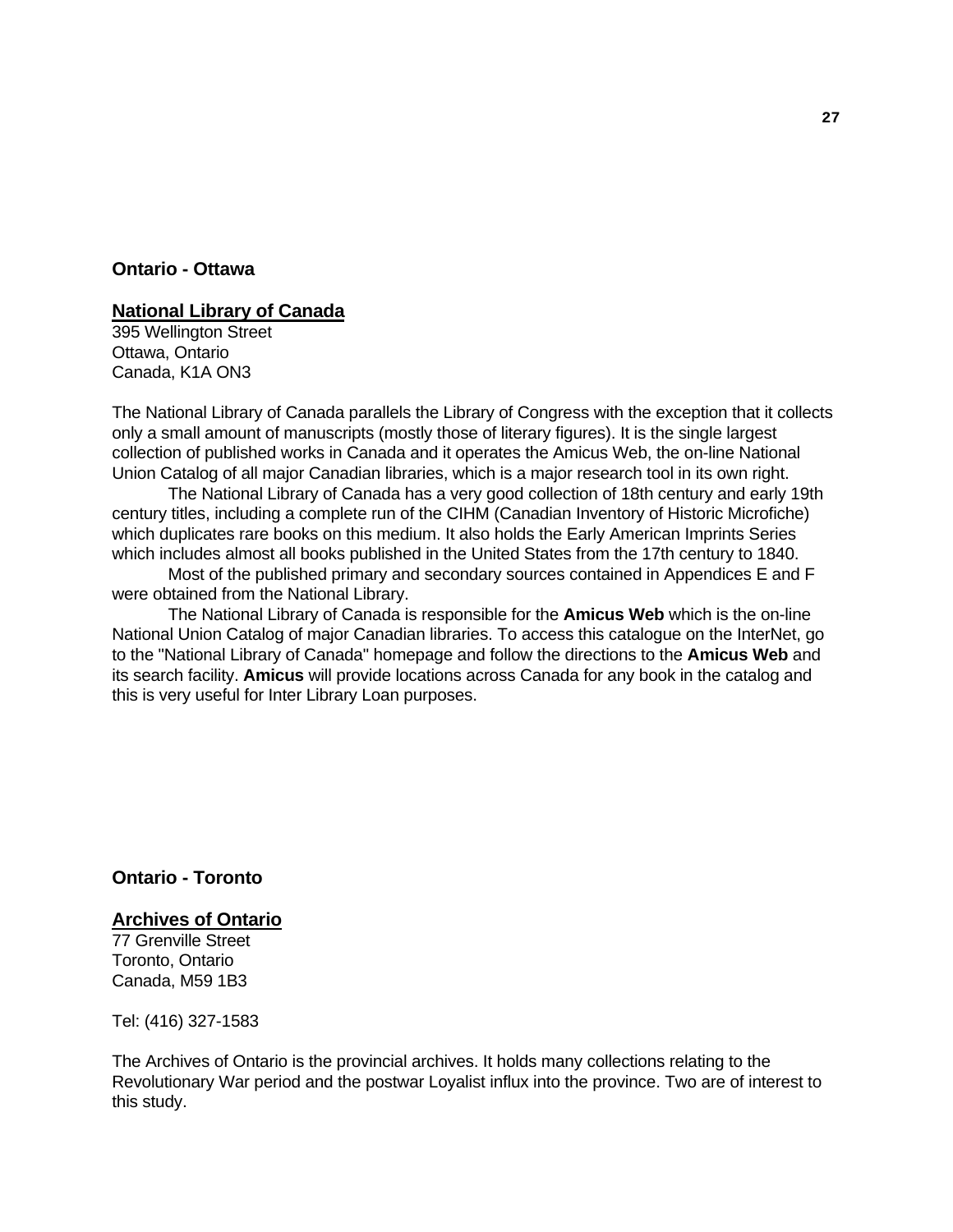### **H1 Simcoe Papers**

Finding Aid F47

 John Graves Simcoe was the commanding officer of the Queen's Rangers and the first governor of Upper Canada from 1791 to 1797. His extensive personal papers were acquired by the Archives of Ontario and amount to 7 reels of microfilm. Most, but not all, of this material that relates to Simcoe's tenure as lieutenant governor of Upper Canada has been published.

 Comment: *There is some material relating to Simcoe's military service in the Revolutionary War but the material of interest in them is also duplicated in his published Journal (see Item E-35 in Part 5)*.

### **MS 519 Joel Stone Papers, 1774-1933**

Shelf List available

 Joel Stone was a prominent Connecticut Loyalist who emigrated to Canada in 1786. His personal and business papers are extensive but, for the purposes of this study, the most important document is the diary of his daughter, Dothe Stone, 1777-1792, which is a rare example of a young Loyalist woman.

 Comment: *Although not germane to the southern colonies, extracts from Dothe Stone's diary have been included as Item E-5 in Appendix E and its contents are discussed in Part 5.*

**Note**: The Archives of Ontario also holds records for Loyalist land claims but these have been included under the National Archives of Canada as they are easier to access in that institution.

### **Ontario - Toronto**

### **Metropolitan Toronto Reference Library**

Baldwin Room 789 Yonge Street Toronto, Ontario Canada M4W 2G8

(416) 295-5577

The Metropolitan Toronto Reference Library is the second largest collection of reference books in Canada (the largest being the National Library). The Baldwin Room houses the special collections, including manuscripts, and the rare book collection. The manuscripts relate to the early history of Toronto, a city founded by Loyalists, but there were none germane to this project. The Baldwin Room did, however, have copies of Revolutionary War period British army lists and extracts from these were copied and are included in Appendix F.

Comment: *The Baldwin Room at the Metropolitan Reference Library is devoted to collecting manuscript and published sources relating to the early history of Toronto. Its collections contain*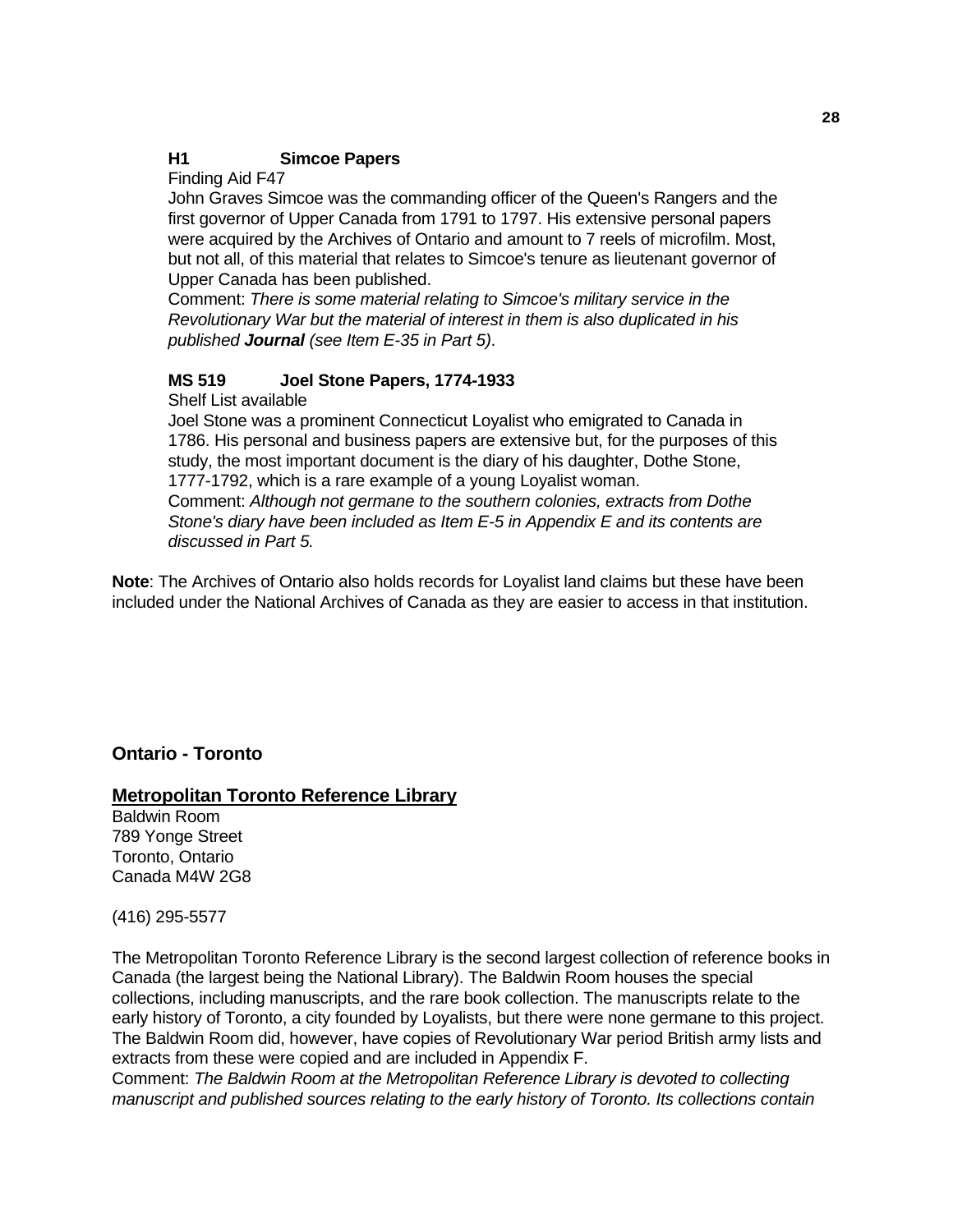*much of interest to the immediate post-Revolutionary period but nothing germane to this study*.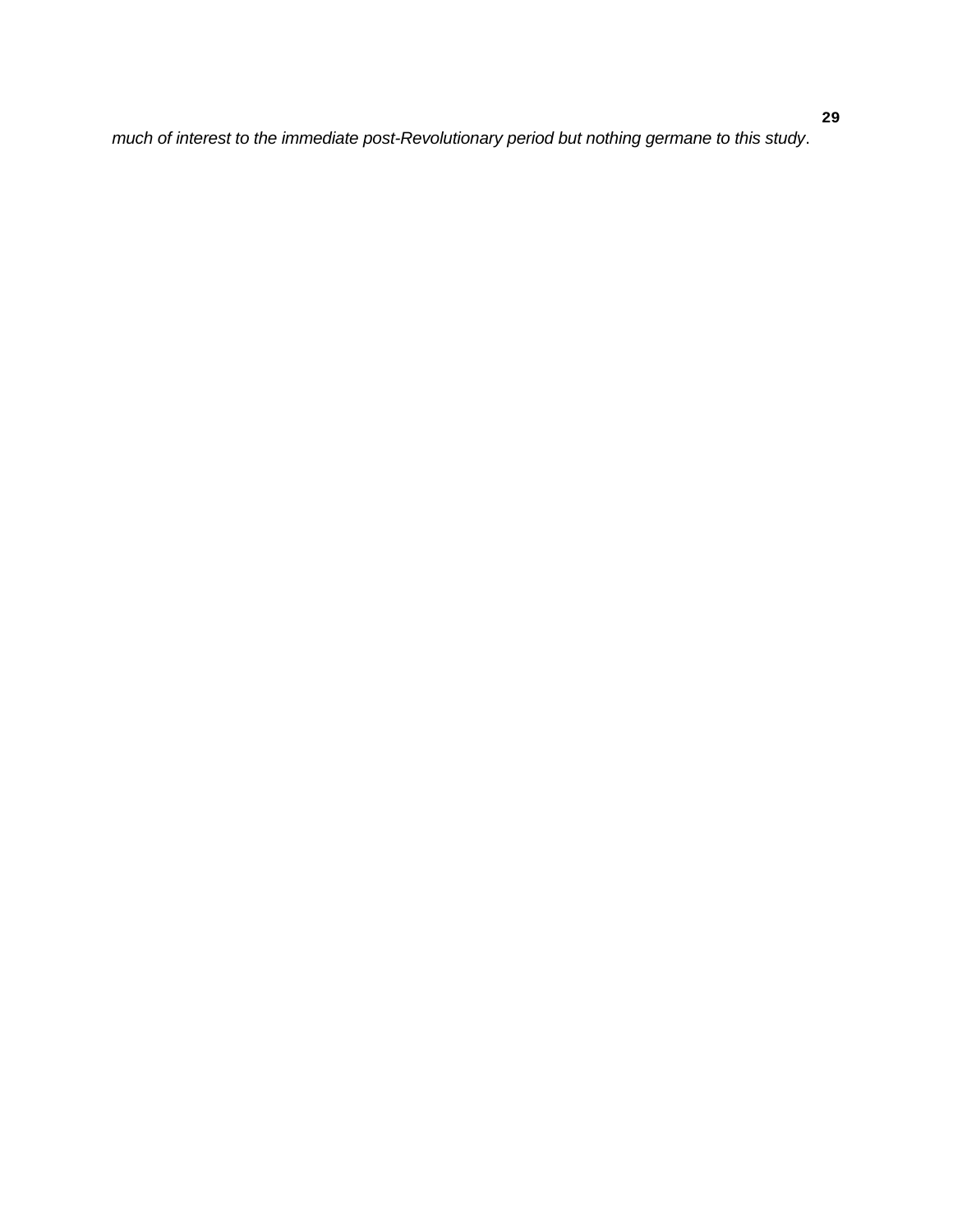### **Quebec - Quebec City and Montreal**

#### **Archives Nationales de Quebec**

This institution -- despite its title -- is the provincial archives. It has two main locations:

| 555 Avenue Viger East | Pavillon Louis-Jacques Casault |
|-----------------------|--------------------------------|
| Montreal, Quebec      | Cite universitaire             |
| Canada, H2L 2P3       | CP 10450                       |
|                       | St. Foy, Quebec                |
| Tel: (514) 873-6000   | Canada, G1V 4N1                |
|                       | Tel: (418) 643-8904            |

The two locations hold collections relating to the Loyalist settlement of that province but nothing germane to this study.

**Note**: *The Archives Nationales de Quebec also holds records of Loyalist land claims but these have been included above the National Archives of Canada as they are easier to access in that institution*.

### **Quebec - Montreal**

### **McCord Museum/McGill University Archives**

c/o 3459 McTavish Street Montreal, Quebec Canada, H3A 1Y1

Tel: (514) 398-3772

These two institutions are inter-related. The McCord Museum collects material pertaining to early Canadian history in general and the Montreal area in particular.

Comment: *It has some Loyalist material but nothing germane to this study and the same stricture applies to the McGill University archives*.

**Quebec - Montreal** 

### **Archives de l'Universite de Montreal**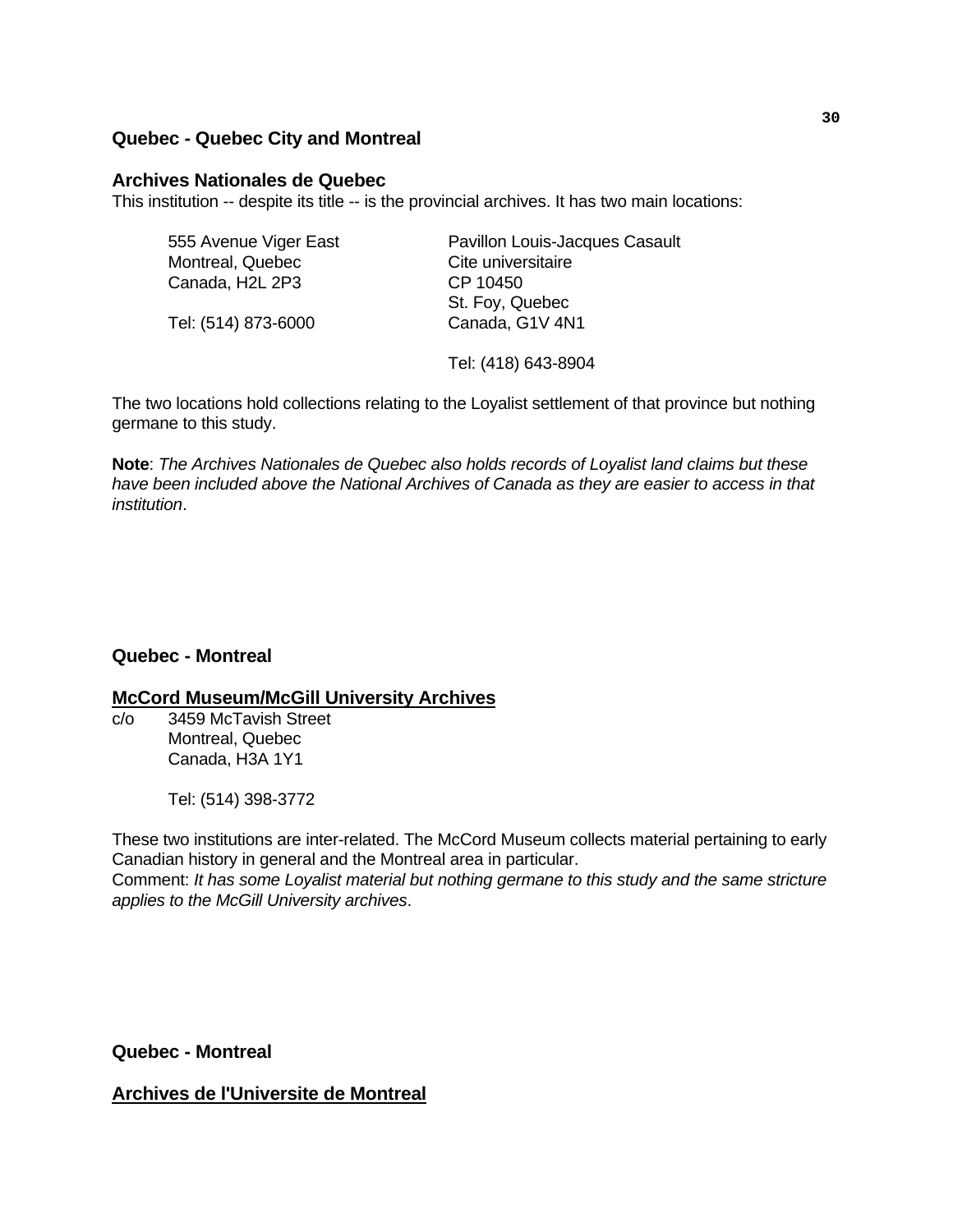Pavillon Samuel Bronfman, salle 4030 CP 6128, Succursale Centre-ville Montreal, Quebec H3C 3J7

Tel: (514) 343-6311, ext 3832

This institution holds many collections relating to the early history of the province but there is only one document in its holdings that is of interest and that is the "state of services" of Colonel Joseph Robinson of South Carolina, one of the persons named as being of special interest. *It is discussed in Part 5 below and a copy has been included at Item E-6 in Appendix E*.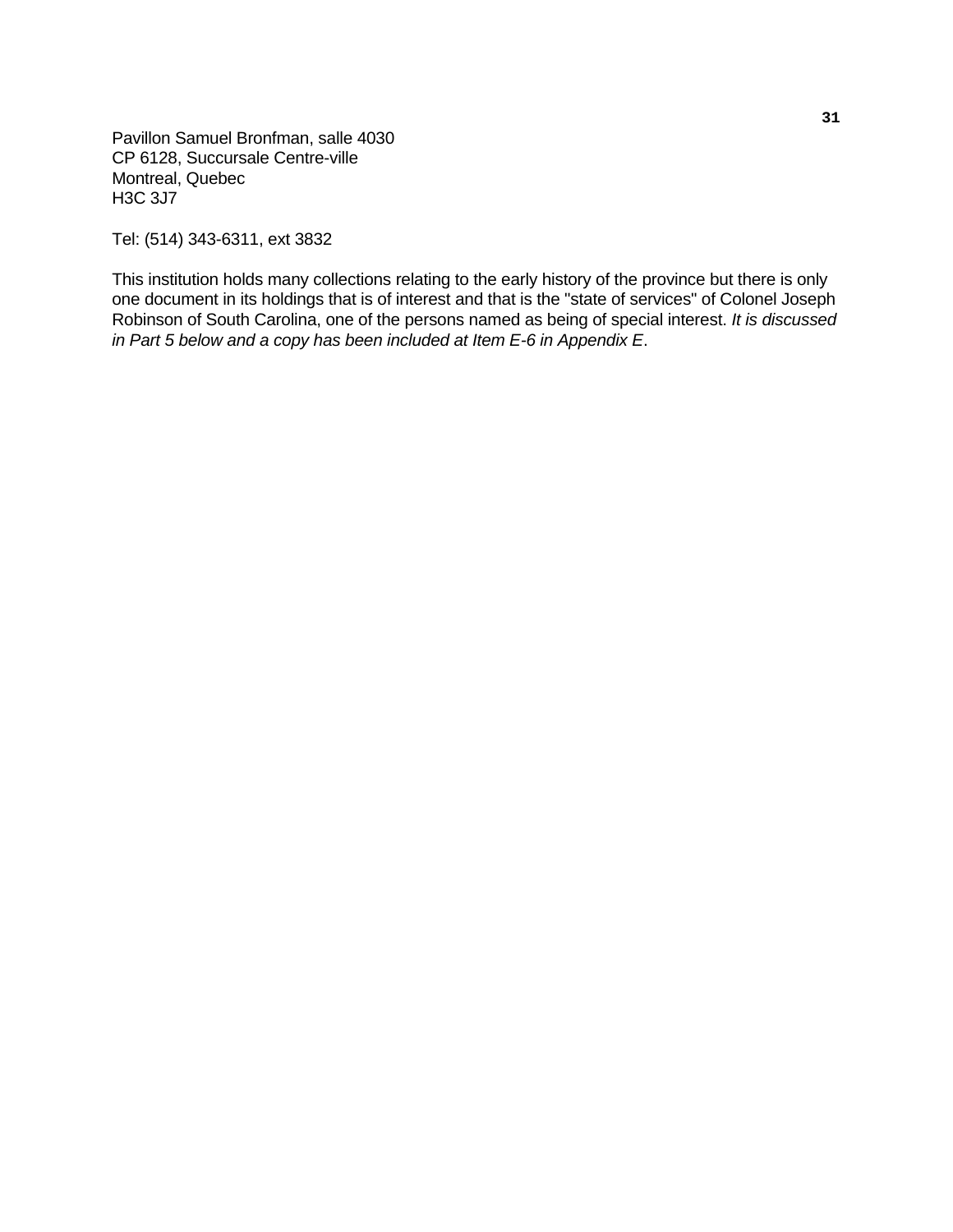### **New Brunswick -- Fredericton**

#### **Provincial Archives of New Brunswick**

Bonar Law-Bennet Building 23 Dineen Drive University of New Brunswick Fredericton, NB Canada

#### **Institutional Description**

The provincial (state) archives collects material relating to the 18th century history of the province but most manuscripts relating to Loyalists have been transferred to other New Brunswick repositories, while this archives is concentrating on collecting modern government records. For the purposes of this study, the most important source in this institution is Record Series 108 which is discussed more fully in Part 4.

### **New Brunswick - Fredericton**

### **Harriet Irving Memorial Library**

University of New Brunswick 5 McCauley Lane University of New Brunswick

## Mailing address: **Harriet Irving Memorial Library**

University of New Brunswick PO Box 7500 Fredericton, New Brunswick Canada, E3B 5H5

#### **Institutional Description**

The Harriet Irving Library of the University of New Brunswick functions as the central repository of information relating to all Canadian Loyalists and, as such, holds microfilm copies of records and manuscripts from different Canadian and British archives.

### **Blakeney Family Papers, 1150-1870**

 Microfilm (1 reel) Genealogical collection containing history of Blakeney family from Ninety Six District of South Carolina. Chambers Blakeney and his son David served in Hamilton's Regiment of Loyalist Militia. They evacuated from Charleston to Halifax and later moved to New Brunswick.

 Comment: *Very little on Blakeney's prewar or wartime experiences. Material based mostly on his Loyalist claim*.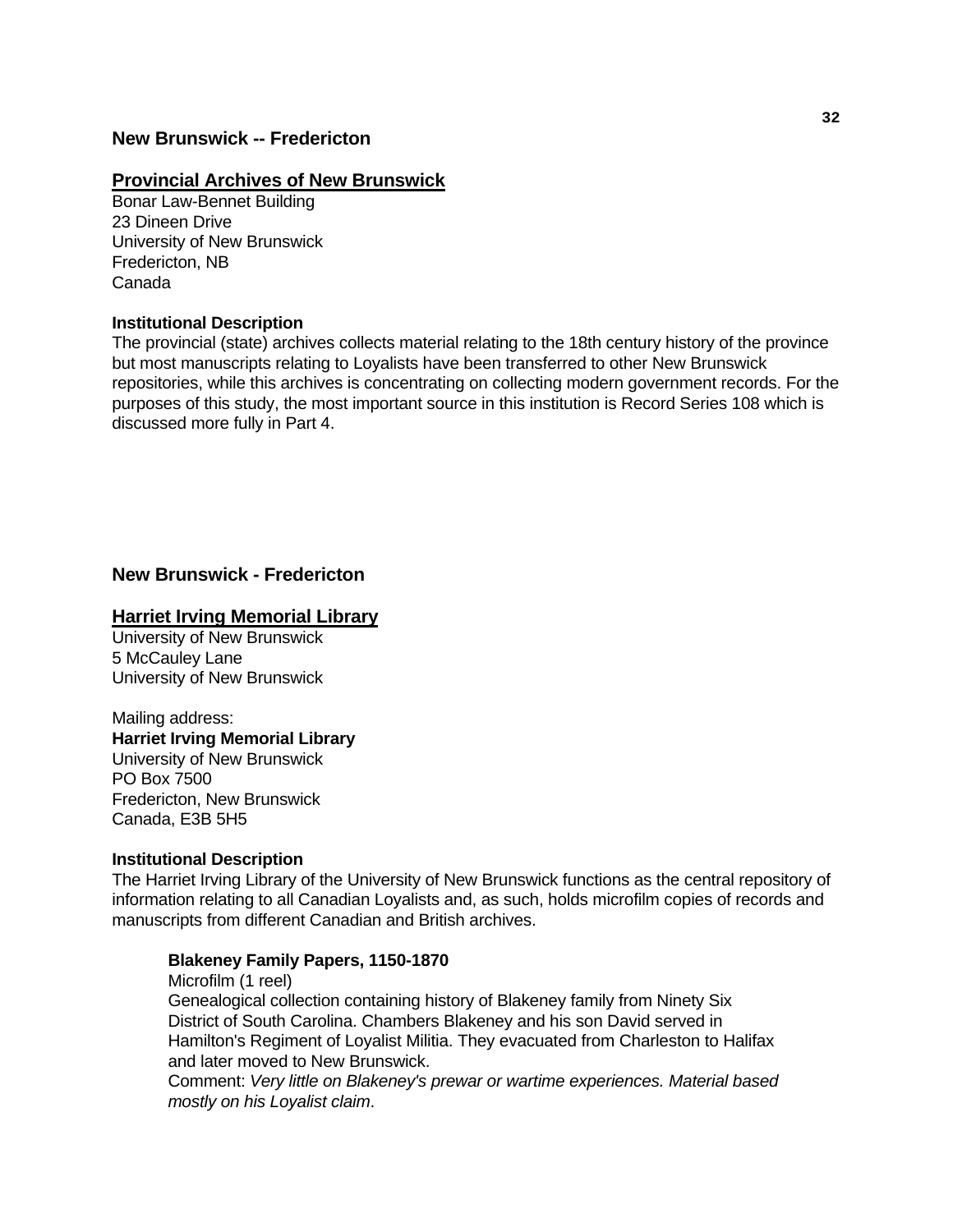#### **John Clarkson Papers, 1764-1828**

 Personal papers of the British agent who came to Nova Scotia in 1791 to recruit for the Sierre Leone Company, including a journal of his trip. Originals in British Library, London.

Comment: *Of interest for the postwar settlement of African-American Loyalists*.

#### **Jouet Family, geneological chart, 1754-1936**

 John and Xenophon Jouet (Jewett) served with respectively the 1st and 3rd Battalions, New Jersey Volunteers.

Comment: *Contains nothing on their wartime experiences*.

#### **Loyalist Documents I: 1782-1893**

Microfilm

Microfilm

 Large collection of Loyalist material microfilmed from the former collections of the Provincial Archives of New Brunswick and the New Brunswick Museum. Comment: *Contains correspondence, some memoirs, muster rolls, etc., and genealogies but little on southern Loyalists with the exception of a copy of David Fanning's "Narrative," the published version of which has been reproduced as Item E-19 in Appendix E*.

# **Diary of Captain John Peebles, 42nd Foot, 1775-1784**

Microfilm

 Peebles served as a captain in his regiment during the siege of Charleston, and copies of his notebook or diary for that period are in this collection. The originals are in the Scottish Record Office, Edinburgh.

 Comment: *A very useful and informative document which has been reproduced as Item E-3 in Appendix E*.

## **Southern Loyalists, Records**

Microfilm (2 reels)

 Personal papers of Lydia Parrish, author and a native of Georgia. Originals in Houghton Library at Harvard. Contains text of a 2-volume manuscript of a book on southern Loyalists who fled to the Bahamas which is based on American and British archival primary sources.

 Comment: *A useful source or guide to those Southern Loyalists who settled in the West Indies*.

**New Brunswick -- Fredericton** 

**University of New Brunswick Archives** PO Box 5050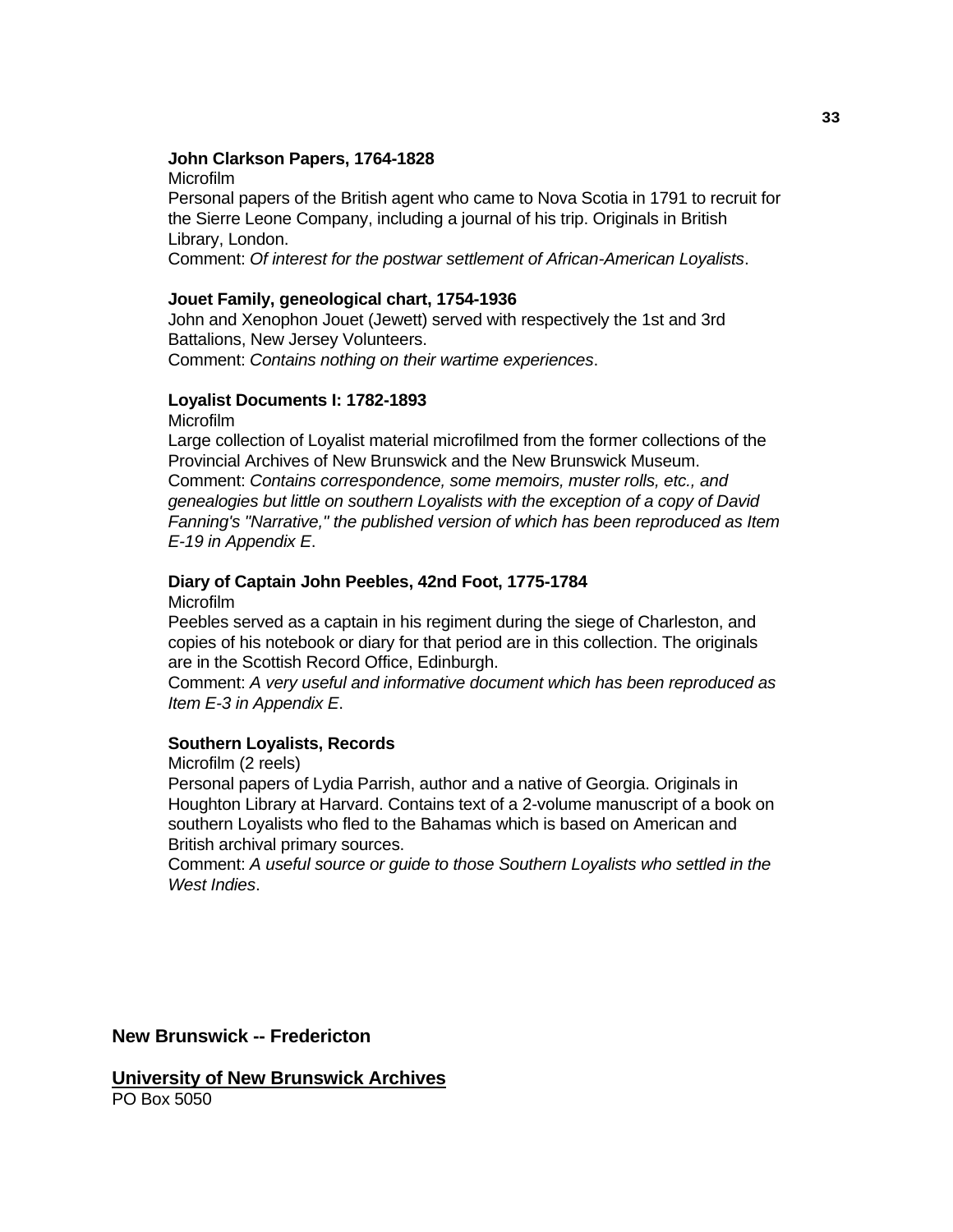Fredericton, New Brunswick Canada, E2L 4L5

Tel: (506) 648-5700

#### **Institutional Description**

The University of New Brunswick archives holds records and personal papers relating to the history of the university and the Fredericton area.

This institution has two collections that are of direct interest:

#### **Manuscript Group H2 Edward Winslow Papers, 1770-1840**

 This is the original collection of the correspondence of the Muster Master General of Loyalist forces in North America, a copy of which is in the National Archives of Canada.

Comment: *See the description of these papers in that institution*.

#### **Manuscript Group H12**

#### **John Saunders Papers, 1779-1807**

 Saunders was a Virginian who fought in South Carolina as an officer in the Queen's Rangers. Saunders commanded at Georgetown during the 1780-1781 campaigns. In this collection are several letters concerning military operations including correspondence with Nisbet Balfour and Francis Marion, and others. Comment: *A shelf list of these papers has been included as Item E-4 in Appendix E. Copies of letters written by Saunders in the south in 1781 to 1782 have been sent separately to the National Park Service in Atlanta as they were too faint to be copied a second time*.

**New Brunswick -- Saint John**

#### **New Brunswick Museum Archives**

277 Douglas Street St. John, New Brunswick Canada, E2L 4L5

Tel: (506) 648-5700

Collects manuscripts and pictures relating to the early history of the province. It holds a number of collections that are of interest:

#### **Ward Chipman Family Papers, 1782-1830**

 The family papers of the Deputy Muster Master General of the Loyalist forces during the war.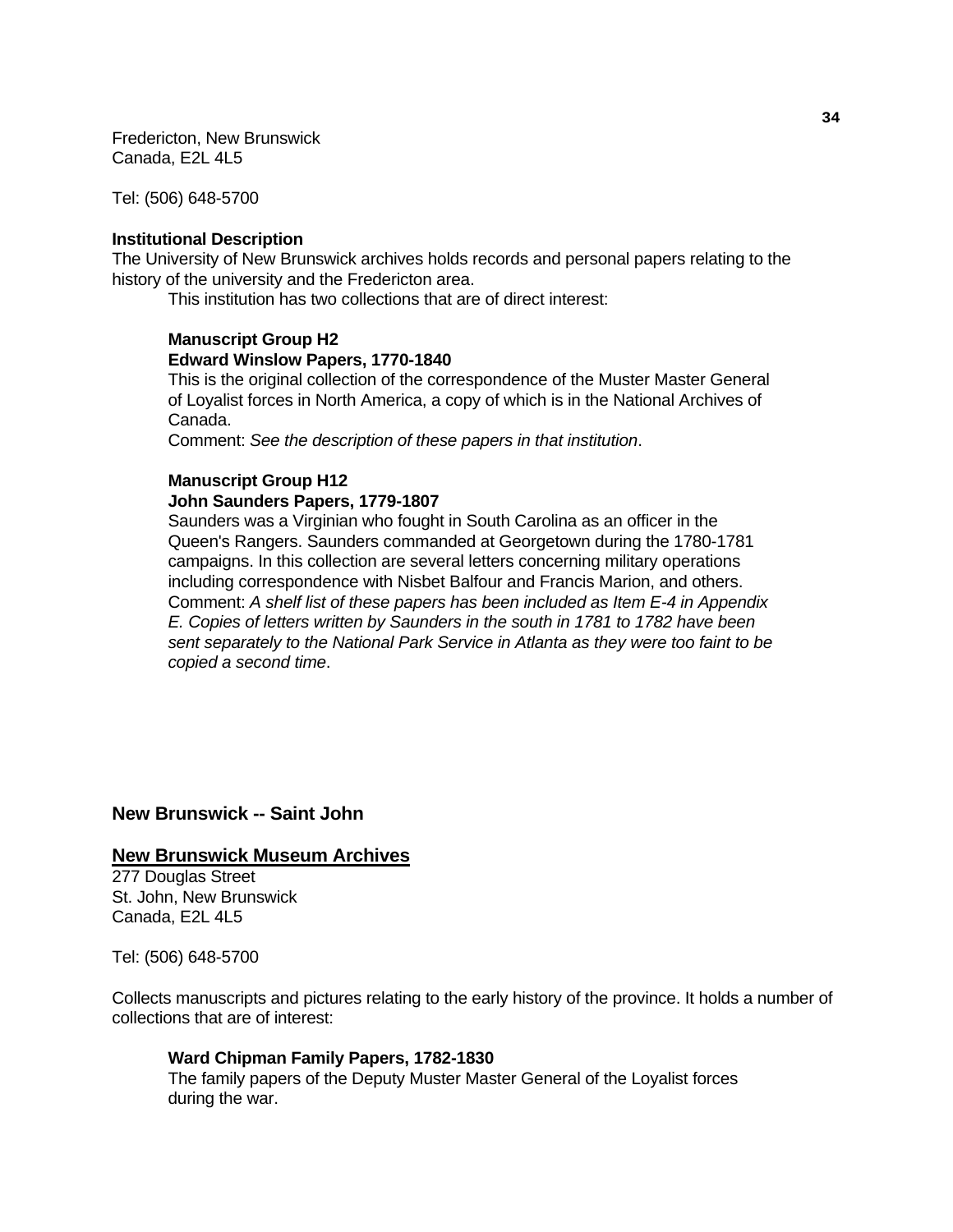Comment: *Copies of these papers are in the National Archives of Canada; see the description under that institution*.

#### **Francis Ganong Manuscript Collection**

 Ganong was a local historian who published much on New Brunswick history and donated his library and research papers to the Museum. Included in the Ganong collection are more official papers of Ward Chipman.

 Comment: *Most of the Ganong Collection relates to the 19th century history of New Brunswick*.

#### **Great Britain, Loyalist Troops. Muster Rolls**

The Museum holds muster rolls for the following Loyalist units

 1st Battalion, New Jersey Volunteers, 1777 King's American Dragoons, 1782 King's American Regiment, 1777-1778, 1783 Prince of Wales Volunteers, 1777-1778 New Jersey Volunteers, 1777-1781 Loyal American Volunteers, 1777-1778 New York Volunteers, 1777 Black Pioneers, 1780 Guides and Pioneers, 1780 Queen's Rangers, 1780 British Legion, 1782

 Comment: *May be useful for the purposes of this study but it is not clear whether these documents are copies of similar documents contained in Record Group 8 I of the National Archives of Canada or in the Chipman and Winslow papers*.

#### **Henry Nase Diary, 1777-1787**

 Henry Nase enlisted as a soldier in King's American Regiment in 1777. In Dec 1779, he accompanied his unit to Charleston and participated in the southern campaigns of 1780-1781. He ended the war as an ensign and settled in New Brunswick in 1783. Nase was a conscientious diarist and kept a daily record for a period of 21 years.

 Comment: *Of prime interest and copies for the period of his service, December 1779 to April 1784, which covers his experiences in the Carolinas and Virginia and his postwar settlement in NB have been included as Item E-2 in Appendix E*.

#### **Beverley Robinson Family Papers, 1771-1840**

 Family papers, including some postwar account books of Anthony Allaire who fought at King's Mountain but nothing on the battle. Comment: *Disappointing and of little use*.

# **New Brunswick - Saint John**

#### **Saint John Free Public Library**

One Market Square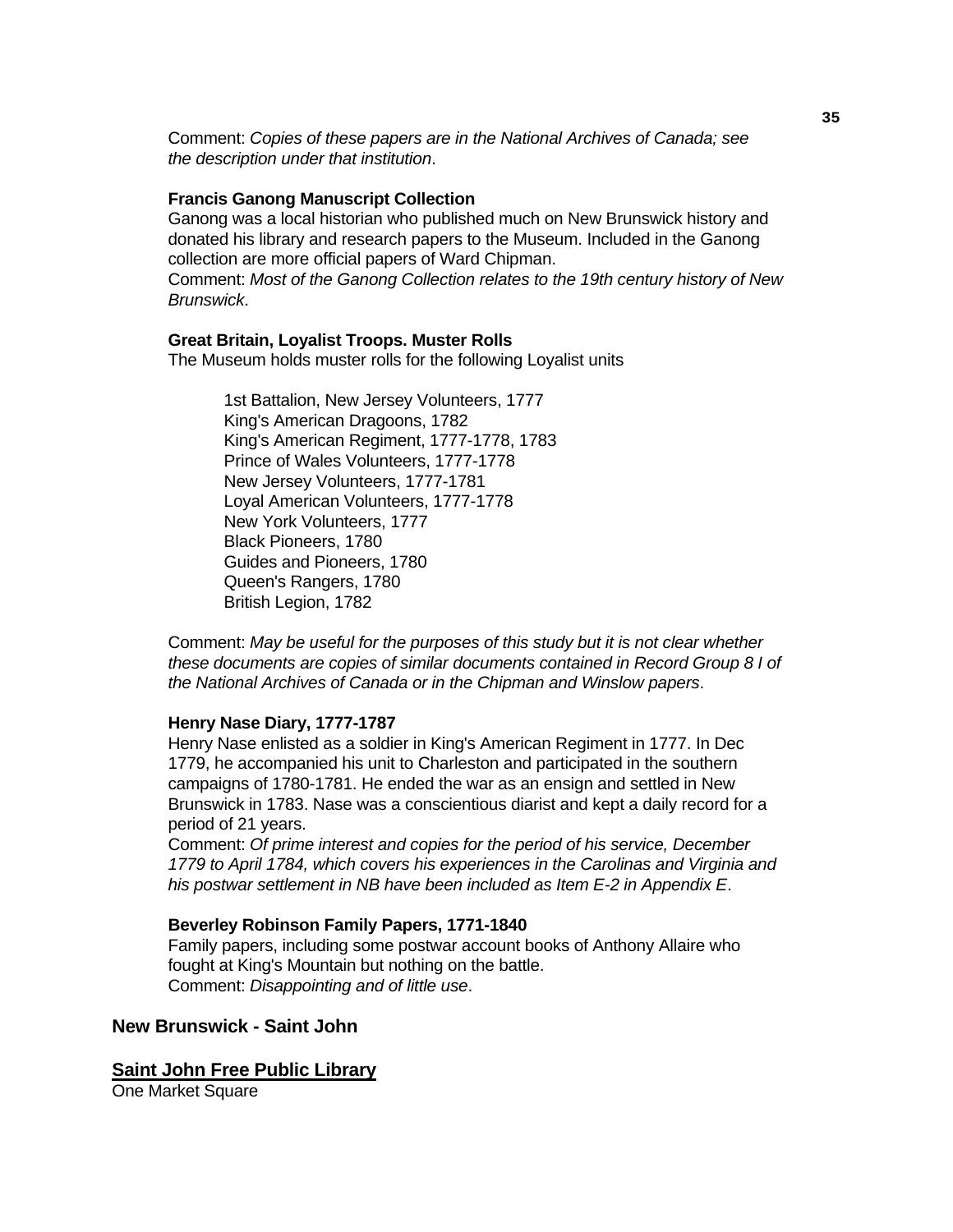Saint John, New Brunswick Canada, E2L 4Z6

Tel: (506) 648-1191

The Saint John library has a small archives which holds material relating to the history of Saint John and New Brunswick. It has an extensive microfilm collection of census, marriage, probate, land petitions, church records, genealogies and cemetery records transferred from the New Brunswick Museum. It also has a small number of manuscript collections including the accounts (basically a listing of debts) of Abraham De Peyster who fought at King's Mountain dated 1797- 1798. Otherwise, there is nothing germane to this project.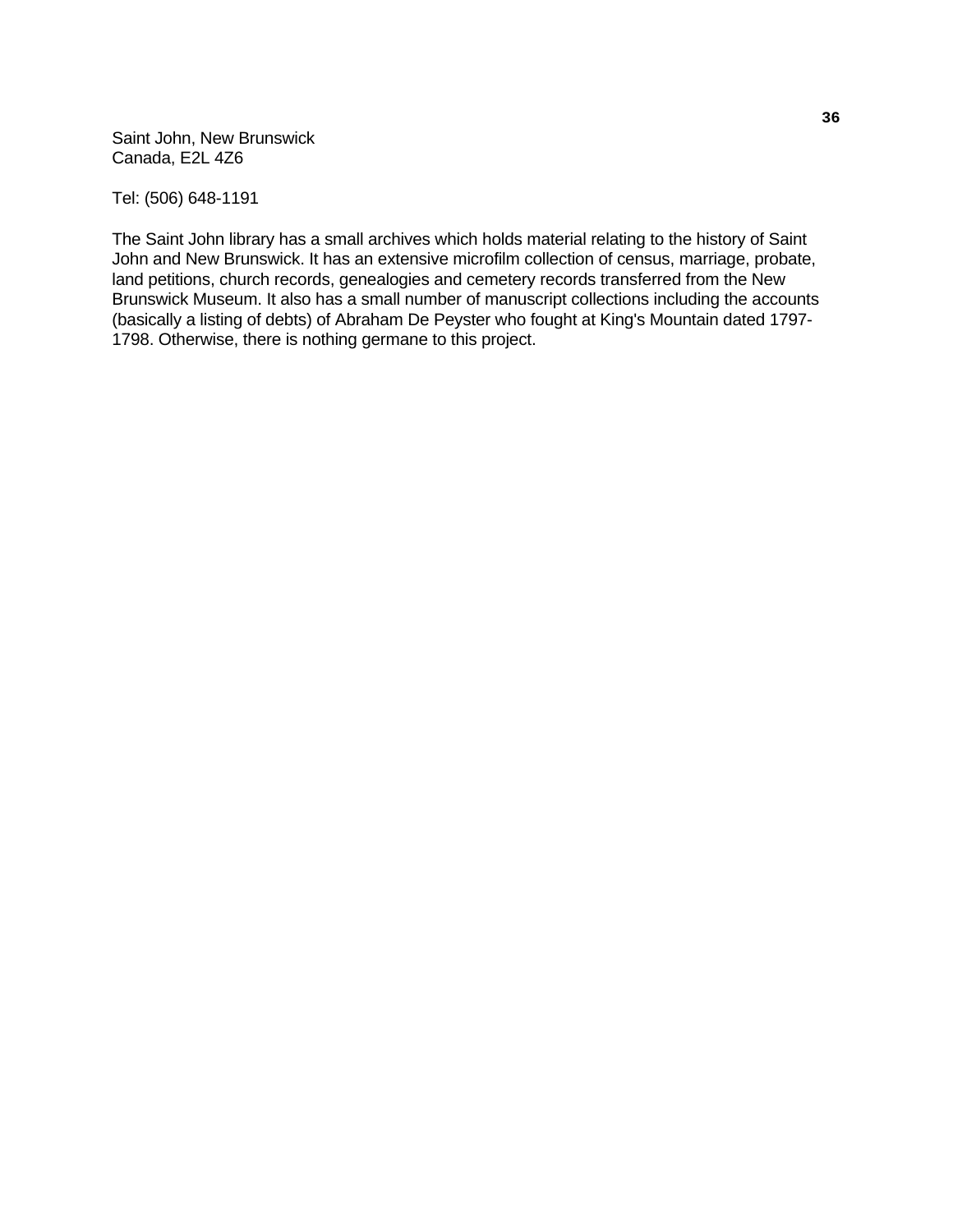# **Nova Scotia -- Antigonish**

#### **Archives of St. Francis Xavier University**

Angus L. MacDonald Library PO Box 5000 Antigonish, New Brunswick Canada B2G 2W5

Tel: (902) 643-2300

Collects material relating to the early history of Cape Breton but has nothing germane to this study.

#### **Nova Scotia -- Halifax**

#### **Public Archives of Nova Scotia**

6016 University Avenue Halifax, Nova Scotia B3H 1W1

Tel: (902) 424-6055

The Public Archives of Nova Scotia has a rich collection of material relating to the Loyalist immigration into the province and the settlement of Black Loyalists. For the purposes of this study, it is a major center of interest. Unfortunately, its collections are badly organized (there are, apparently, five different systems of classification in use) and the finding aids are extremely poor.

## **Record Group 1 Commissioner of Public Records Collection, 1702-1917**

Originals and microfilm, 632 volumes Finding aids available.

This collection dates back to the appointment of a keeper of public records for the province in 1857. It was later transferred to the Nova Scotia Museum and, finally, to the Public Archives of Nova Scotia when that institution was created in 1931. RG 1 is truly a "grab bag" of original and copies of manuscripts, records and publications relating to the province from 1702 to 1931.

Among the material of interest in this record group are the following:

#### **Volume 178 Memoranda of Vessels arriving at Halifax, 1778-1781**

 Details of the marine traffic at Halifax during the war. Comment: *Of limited interest for this report*.

#### **Volumes 359-362 Township Settlement Records, 1759-1840**

 Papers, petitions, land grants, warrants, concerning disbanded soldiers and Loyalists at Guysborough and Shelburne, contains a list of South Carolina and black Loyalists settled in this area. Also land claims and settlements for all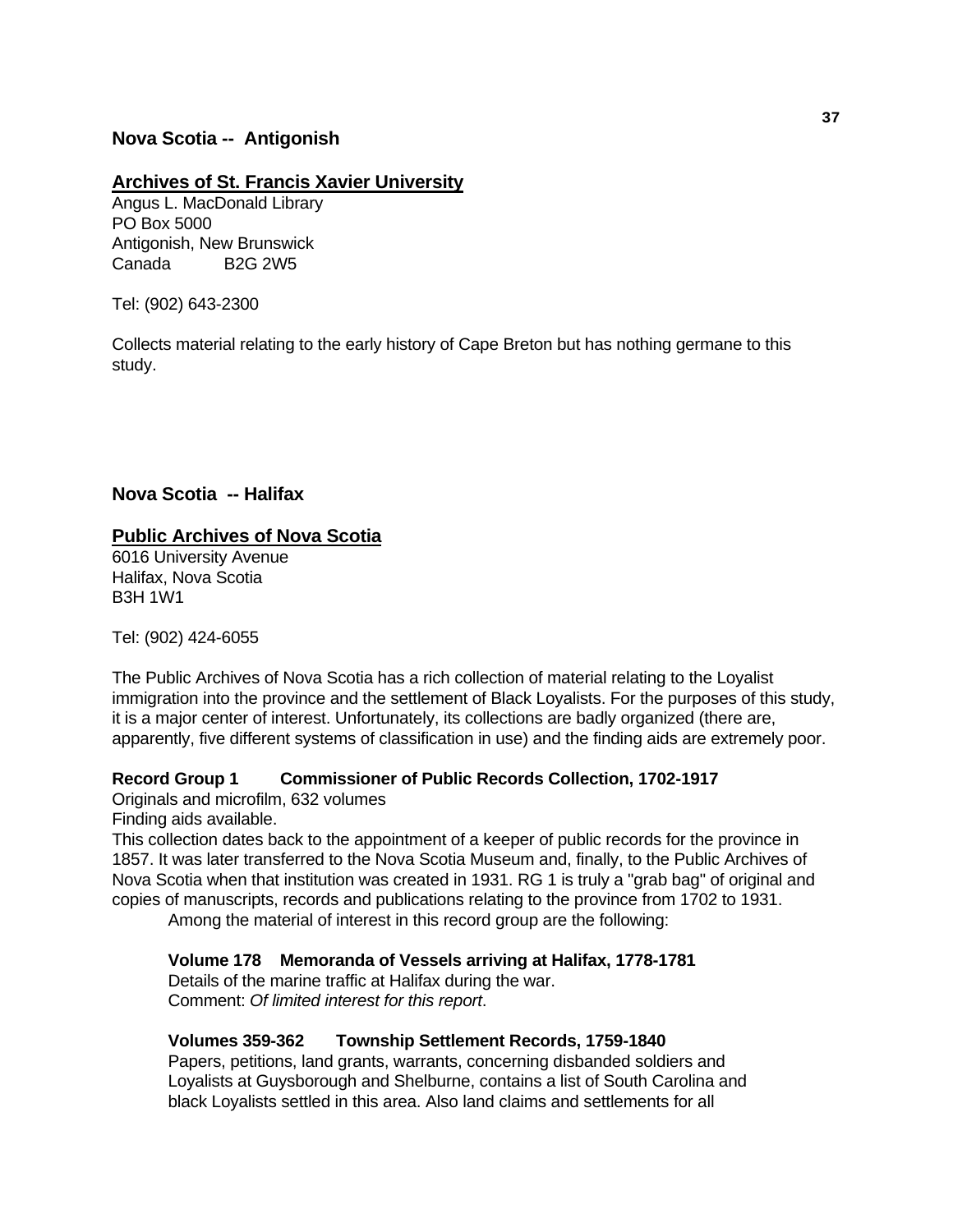townships in Nova Scotia, 1759 to 1840 showing which Loyalist unit settled in which township. Comment: *Of interest for postwar Loyalist settlement*.

# **Volume 398 Provincial Treasurer's Accounts**

 Details of disbursements for Loyalist settlement. Comment: *Of interest for postwar Loyalist settlement*.

# **Vol 409 Papers Related to the Early Settlement of the St. John River, 1765-1815**

 Papers of Gilfred Studholme, British officer in command in the St. John area (later New Brunswick) during the Revolutionary War. Contains papers relating to wartime history of the area (including a list of rebel sympathizers) and the early (1783-1784) years of settlement including a list of land for the 2nd Battalion, New Jersey **Volunteers** 

Comment: *Of interest for postwar Loyalist settlement*.

## **Vols 419-423 Negro and Maroon Settlements, 1790-1834**

 Original records relating to the black Loyalists and the Jamaica Maroons who were captured rebels exiled to Nova Scotia and later to Africa in 1805. Comment: *Of interest for the purposes of this study*.

# **Vol 423 The "Book of Negroes," 1783**

 *This important document has been included in Appendix A*.

## **Vols 947-962, Gideon White Collection, 1777-1803**

 Gideon White was a Massachusetts loyalist who lived briefly in South Carolina before he settled in New Brunswick and later Nova Scotia. Very little about war, his biography is Item F-16 in Appendix F. Comment: *Of general interest for the subject of Loyalist beliefs*.

#### **Vol 1177, Document 1**

 Typescript List of 28 Loyalist officers giving death dates and other brief details. Includes James DeLancey.

#### **Vol 1891, Document 7**

 Notes by former provincial archivist, Bruce Fergusson, on Loyalist migration and settlement in Nova Scotia, which formed the subject matter of several publications. Comment: *Of interest for the subject of postwar Loyalist settlement*.

#### **Vol 1891, Document 8**

 General information on Loyalist matters, including Cape Breton and the settlement of various units.

Comment: *Of interest for postwar Loyalist settlement*.

#### **Vol 1894, Sierre Leone Company**

 Typescript copies of original material from various institutions concerned with black Loyalists and the Sierre Leone Company. Includes correspondence from black Loyalist leaders.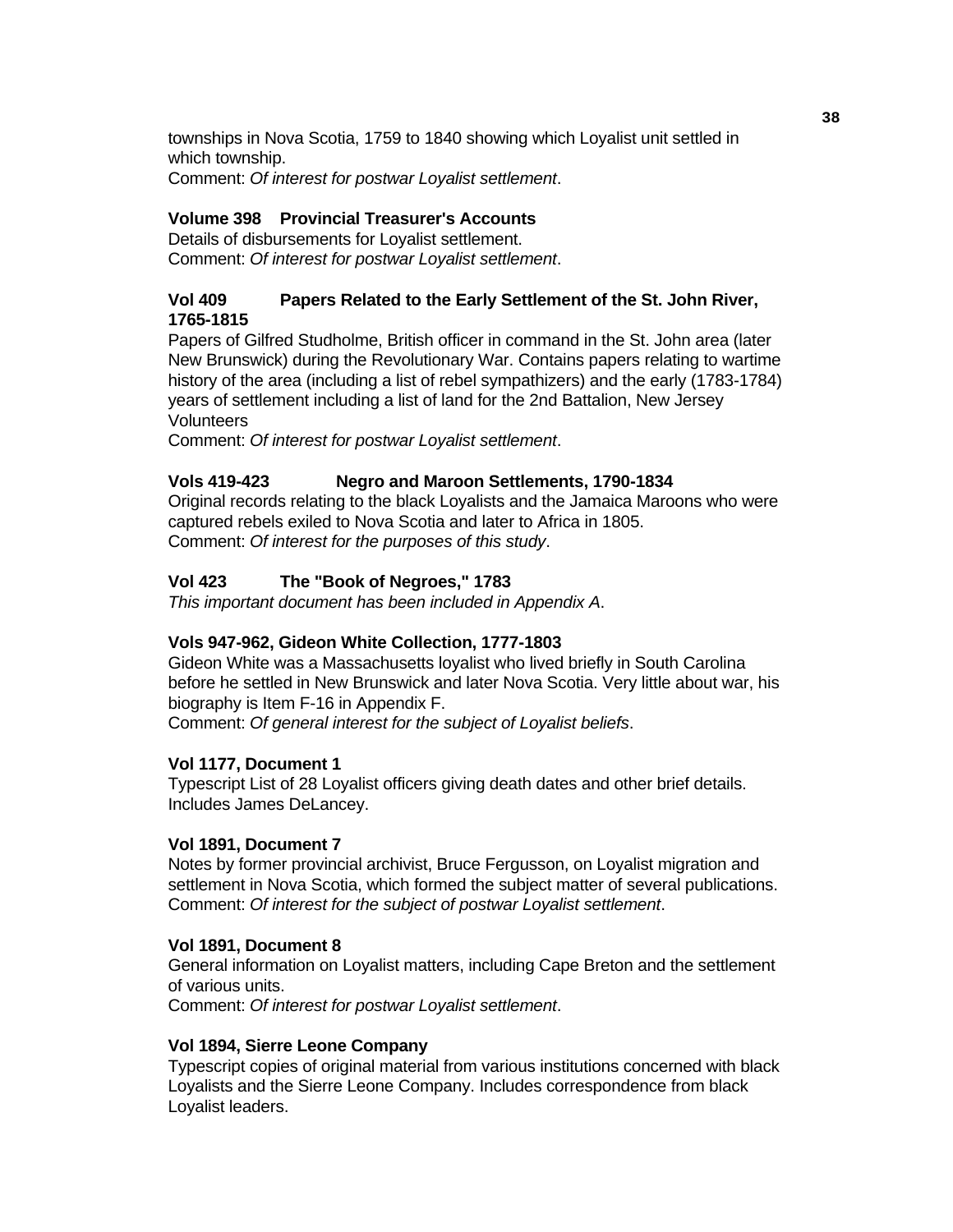Comment: *An important source for the subject of the postwar fate of African-American Loyalists*.

#### **Vols 1907-1910**

#### **Diary of Simeon Perkins, 1780-1812**

 Perkins was a native of Nova Scotia and a fairly prosperous merchant in the Liverpool area when the Loyalists arrived in 1783-1784. He complained about their behavior but made a great deal of money from providing supplies and material to them. The entire diary has been published.

 Comment: *A fascinating document which has been published but of interest only for the postwar Loyalist settlement*.

#### **Manuscript Group 12 Nova Scotia, Military Records**

#### **Volume O**

 Microfilm, List of Regiments that Served in Nova Scotia, 1783-1881, List of regiments disbanded in province Comment: *Of interest for postwar Loyalist settlement*.

#### **Series HQ, vols 1, 2**

Microfilm

 Records of the Halifax command, 1783-1784, general orders, considerable material relating to the disbandment of Loyalist units.

Comment: *Of limited interest for this study*.

#### **Volume 6, Document 1**

 Original, Muster Roll of Hatch's Company, Loyal American Regiment, April 1779 Comment: *Of limited interest*.

#### **Documents 46-63**

**Typescript**  List of Officers on half pay in Nova Scotia, 1782-1799 Comment: *Of interest for postwar Loyalist settlement*.

#### **Documents 46-62**

 Typescripts, list of officers of the 82nd Regiment disbanded in the province, 1782- 1799

Comment: *Of interest as this unit fought in the south*.

#### **Documents 76, 77**

 Originals, list of officers, men, women and children of the Duke of Cumberland's Regiment disbanded in the province, 1783 Comment: *Of interest for postwar Loyalist settlement*.

 Microfilm, Muster Rolls, 84th Regiment, 1780-1797 Comment: *Of limited interest*.

# **Manuscript Group 15 Nova Scotia, Ethnic History**

Vol 19, Document 20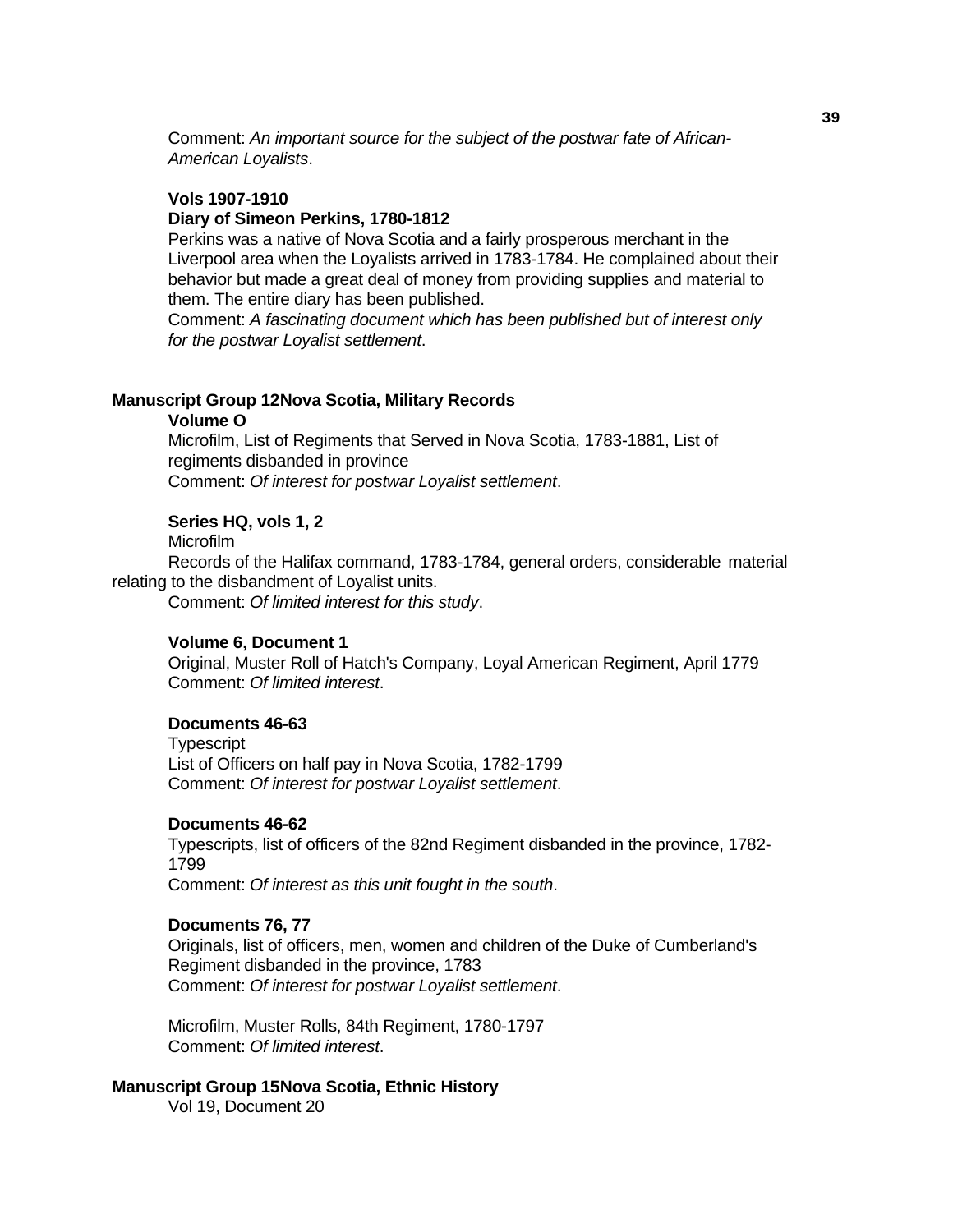Archivists' Research notes on black Loyalists and their communities, includes material on black leaders Bluck and Peters Comment: *Of prime interest on the postwar fate of African-American Loyalists*.

 Vol 20, Document 10 Article on slavery in Nova Scotia by C.A. Wedderburn published in 1969 which reviews the history of the institution and its abolition. Comment: *Of interest for the postwar fate of African-American Loyalists*.

#### **Manuscript Group 20 Nova Scotia, History, 18th Century**

 Vol 216 Miscellaneous Notes on the Loyalists in Nova Scotia, possibly written by a Loyalist, c. 1795 Comment: *Of interest for postwar Loyalist settlement*.

#### **Manuscript Group 100 Manuscripts Relating to 18th Century Persons**

Vol 220

 Muster Book of the Black Settlement at Birchtown, original Comment: *Of interest for the postwar fate of African-American Loyalists*.

#### **Record Group 7 Nova Scotia, Colonial Records**

Vol 1, Document 3

 Letter dated 12 June 1789 from Charles Morris to Richard Bulkeley concerning the black leader Thomas Brownspriggs's settling a grant of land with African-American Loyalists.

Comment: *Of interest for the postwar fate of African-American Loyalists*.

 Vol 1, Document 4 Letter dated 12 August 1789 from Morris to Bulkeley concerning the black leader Thomas Brownsprigg's 3,000 acre grant of land Comment: *Of interest for the postwar fate of African-American Loyalists***.** 

#### **Record Group 20 Nova Scotia, Crown Lands**

Comment: *See Part 4 for a detailed discussion of this subject*.

#### **Series A Nova Scotia, Land Grants, Register**

 Register of petitions and grants, microfilm (1 reel) Card index available in PANS reference room

#### **Series A Nova Scotia, Land Papers, 1784-1830**

Microfilm (18 reels)

 Petitions, warrants, memorials, grants, surveys grouped by dated and then alphabetically. There is a card index available by name.

#### **Series B Cape Breton, Land Papers, 1787-1830**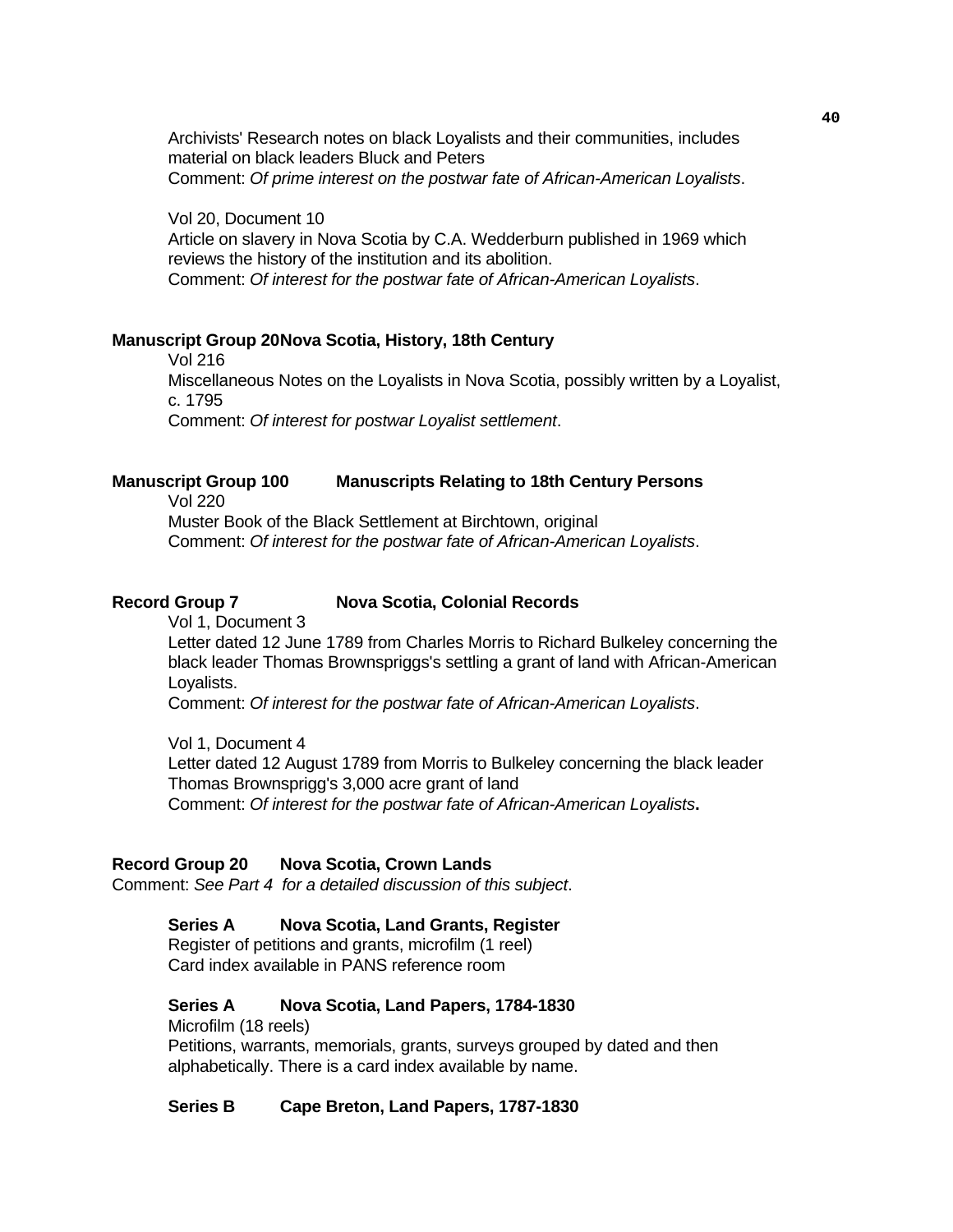Microfilm (2 reels) Petitions, grants, memorials, surveys for Cape Breton Island Card index available.

#### **Series C Crown Land Records, 1707-1963**

 Microfilm (147 reels) Original land grants arranged by county and then alphabetically by claimant.

#### **Nova Scotia -- Halifax**

#### **Dalhousie University**

Special Collections, Killam Memorial Library Dalhousie University Halifax, Nova Scotia Canada B3H 4H8

Collects material relating to the early history of Halifax and the university. *It holds some material of interest to the Loyalists but nothing germane to the purposes of this study*.

# **Nova Scotia -- Wolfville**

#### **Esther Wright Library**

Acadia University 50 Acadia Street Wolfville, Nova Scotia Canada B0P 1X0

Tel: (902) 494-6490

Collects information relating to the early history of the Bay of Fundy area. *Nothing germane to the purposes of this study.*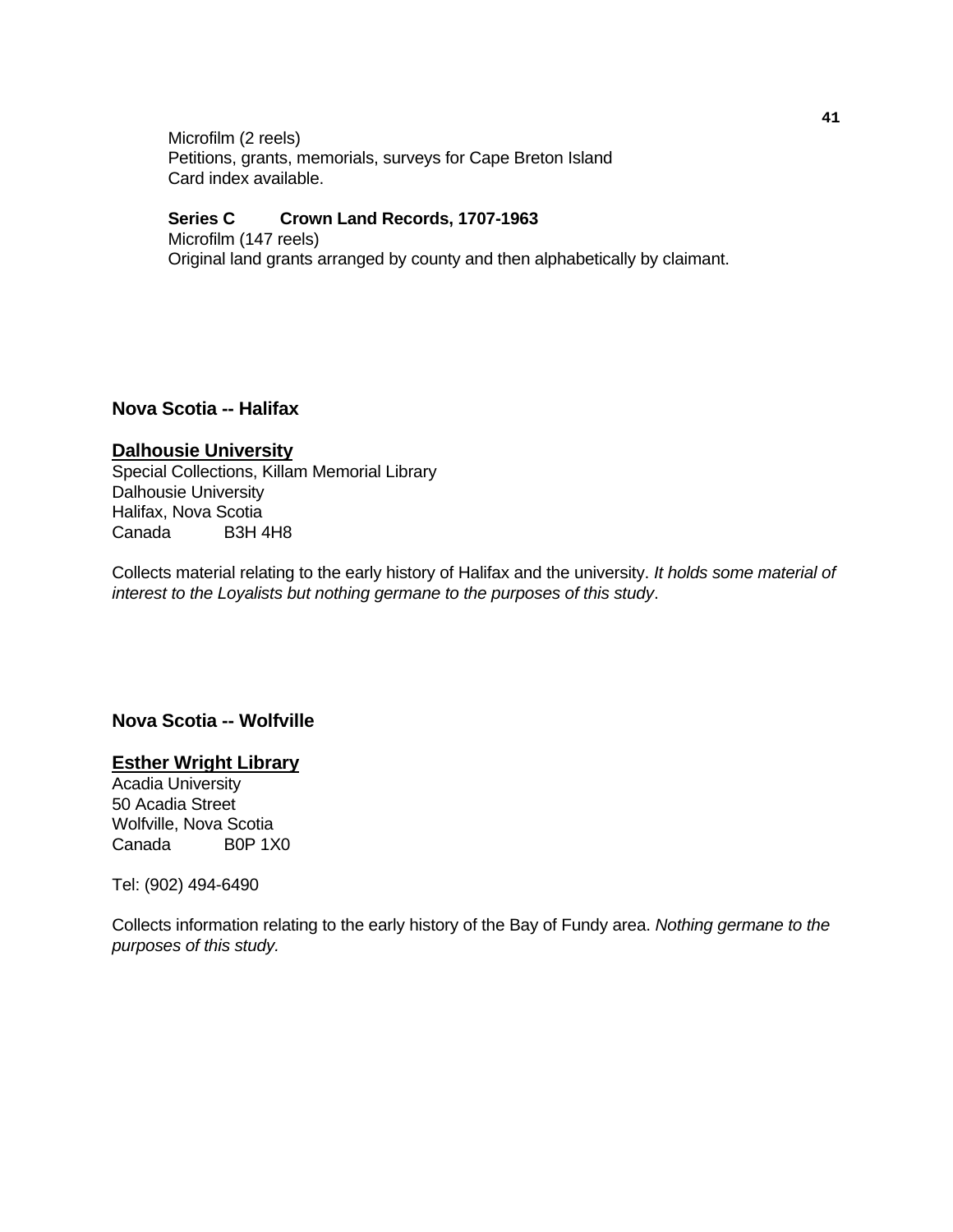# **PART 3 INDIVIDUALS OF SPECIAL INTEREST**

## **Introduction**

The following individuals were identified by the six sites involved in this study as being of particular interest. An attempt was therefore made to examine all available published and archival sources in Canada for information on these persons and the results are summarized below. I have paid particular attention to the existence of pictures of the individuals.

 Note that there are numerous references in this part to information in the Loyalist Loss Claims contained in the Audit Officer 12 and Audit Office 13 series in the Public Record Office. This material is discussed at length in Part 4.

#### **Allaire, Lieutenant Anthony (1755-1838) King's Mountain**

This native New Yorker was commissioned in the Loyal American Regiment in April 1777 and served with it until 1780 when he accompanied Patrick Ferguson to South Carolina as part of Ferguson's American Volunteers. He fought at the siege of Charleston and King's Mountain, where he was captured. Allaire escaped in November 1780 and rejoined the British army. He emigrated to New Brunswick in 1783 and settled in Fredericton, living on his half pay as a lieutenant but seems to have had some business concerns. He re-entered military service in 1793 when he received a commission in the King's New Brunswick Regiment, a fencible (local regular) regiment raised in 1793 when the war with France broke out. Allaire purchased a captaincy in 1801 but went on half-pay in 1802 when his unit was disbanded. He remained on half-pay as a captain until his death in 1838.

 Allaire married Mary Simonds in 1794 and they had several children. His wife predeceased him by 11 years in 1827.

 There is no record that Allaire ever filed a claim for compensation for losses. There is a portrait of Anthony Allaire in the New Brunswick Museum.

**Sources**: In 1906, Allaire's memoir of his experience in the King's Mountain campaign was in private hands in New Brunswick but its present location is unknown. However, the complete memoir was published as an appendix in Lyman Draper, **King's Mountain and Its Heroes** (Cincinnati: P.G. Thompson, 1881), 484-515. Extracts from the diary also appear in Jonas Howe, "Major Ferguson's Riflemen -- The American Volunteers," **Acadiensis**, 6 (1906), 237-247; 7 (1907), 30-41, 149-161, see Item F-41 in Appendix F. An extract of a letter recounting Allaire's experiences at King's Mountain and afterwards originally published in the **Royal Gazette** in 1781 is reproduced as Item E-10 in Appendix E. There are also biographies of Allaire in Bobby G. Moss, **The Loyalists at King's Mountain** (Blacksburg, SC: Scotia-Hibernia Press, 1998), 2, and in Isabel Hall, **Some Loyalists and Others** (Fredericton: author's publication, 1976), 31- 32. The latter item has been reproduced as Item F-8 in Appendix F. Allaire's account books for household expenditures for 1791-1792 are in the Raymond Collection in the New Brunswick Museum.

# **Campbell, Farquard Moore's Creek**

Essentially a rather tricky person, Farquard Campbell was banished from North Carolina in 1776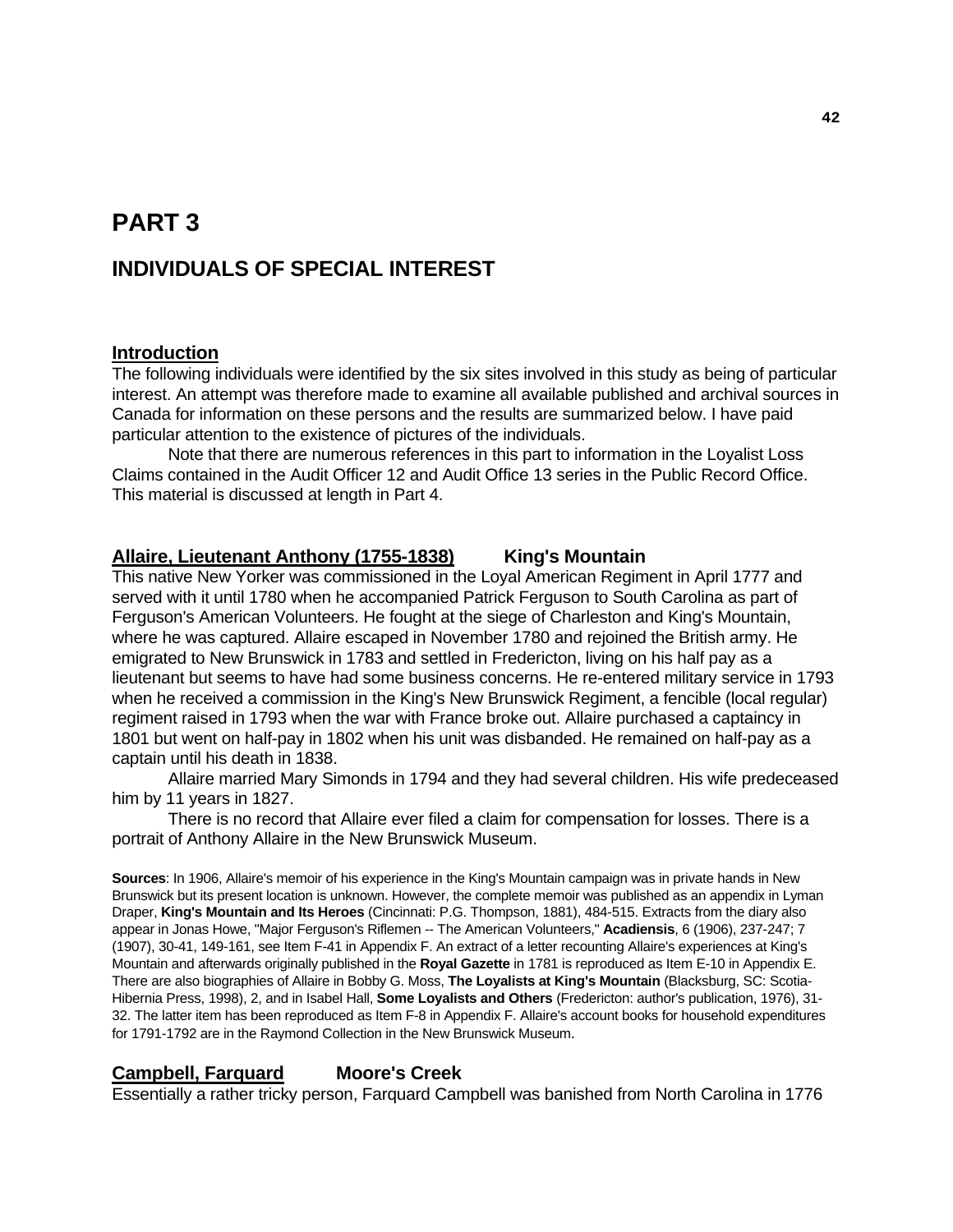for his duplicitous activities during the Moore's Creek campaign but seems to have returned to the state after the war and to have served in the state senate. As there is no record of a Farquard Campbell in the land grants for Loyalists in Canada and no mention of him, either as a claimant or witness, in the records of the Loyalist Claims commissioners, it would seem that he did not join the British side after he left the state. I can find no information on this man in Canada.

**Sources**: There are biographies of Farquard Campbell in Bobby G. Moss, **Roster of the Loyalists in the Battle of Moore's Creek Bridge** (Blacksburg, SC: Scotia-Hibernia Press, 1992), 9; and Lorenzo Sabine, **Biographical Sketches of Loyalists of the American Revolution ...** (Boston: 2 vols, Little, Brown, 1864) II, 289-290.

# **Campbell, John, (Campbell of Scalpay or Scalpie) Moore's Creek**

This man was killed in the battle but his brother, Kenneth Campbell of Scalpay, Inverness-shire in Scotland, addressed a memorial to the Claims Commission in London in 1788. Kenneth Campbell stated that he was the son of Donald Campbell of Cumberland Co, South Carolina, who died in September 1784 and the brother of John Campbell "of Gov. Martin's Regt. killed in the Battle of Moore's Creek Bridge." Both men having died intestate, he was the heir to their estates and claimed for 800 acres, including 300 acres on McClendon's Creek in Cumberland Co. From a supporting affidavit this would seem to have been the residence of Donald Campbell. In 1788, Kenneth Campbell was living on the Isle of Skye in Scotland.

**Sources**: There is a biography of John Campbell in Bobby G. Moss, **Roster of the Loyalists in the Battle of Moore's Creek Bridge** (Blacksburg, SC: Scotia-Hibernia Press, 1992), 10, which cites a number of American publications containing information about him. Kenneth Campbell's claim and supporting documentation is in Audit Office 12: 37/31, 109/104; Audit Office 13: 54/20-25, 121/14-24, 137/29-30.

# **Chesney, Alexander King's Mountain, Cowpens, Ninety Six**

There are good biographies for Chesney in Bobby G. Moss's **Roster of the Loyalists in the Battle of Moore's Creek Bridge**, 21, and **The Loyalists of King's Mountain**, 15, so I have concentrated on his postwar life. Chesney returned to Ireland after the war but submitted claims in London in 1782-1783 for property in the Broad River area of the Ninety Six District, a female slave, and a schooner left in Charleston. Chesney left a lengthy journal of his wartime and postwar experiences and it has been included complete as Item E-16 in Appendix E.

**Sources**: Besides the biographies in Moss, information on Chesney's claims will be found in Audit Office 12: 46/186, 99/219, 109/100; Audit Office 13: 126/298-332. His journal is was edited by Alfred Jones and published as "The Journal of Alexander Chesney, a South Carolina Loyalist in the Revolution and After," **Ohio State University Bulletin**, 26, No. 4 (October 1921), see Item E-16 in Appendix E.

# **Colson, John, Moore's Creek**

This is a bit of a mystery man as he is not mentioned in Moss who is usually very thorough. A John Colson of Anson County, North Carolina, filed a claim for losses to the Loyalist Claims Commissioners in 1784. At that time he was living in East Florida but there is no account of his wartime activities and no mention of the fact that he may have served in a military unit. This John Colson asked for £1974 for loss of property.

 *There is a chance that this name is a mistake in transcription for James Cotton*.

**Source**: The claim of John Colson of Anson Co is in PRO, Audit Office 13 107/11.

# **Cotton, (Cotten) James, Anson Co, North Carolina Moore's Creek**

There is a biography of this man in Moss's book on Moore's Creek which reveals that he resided in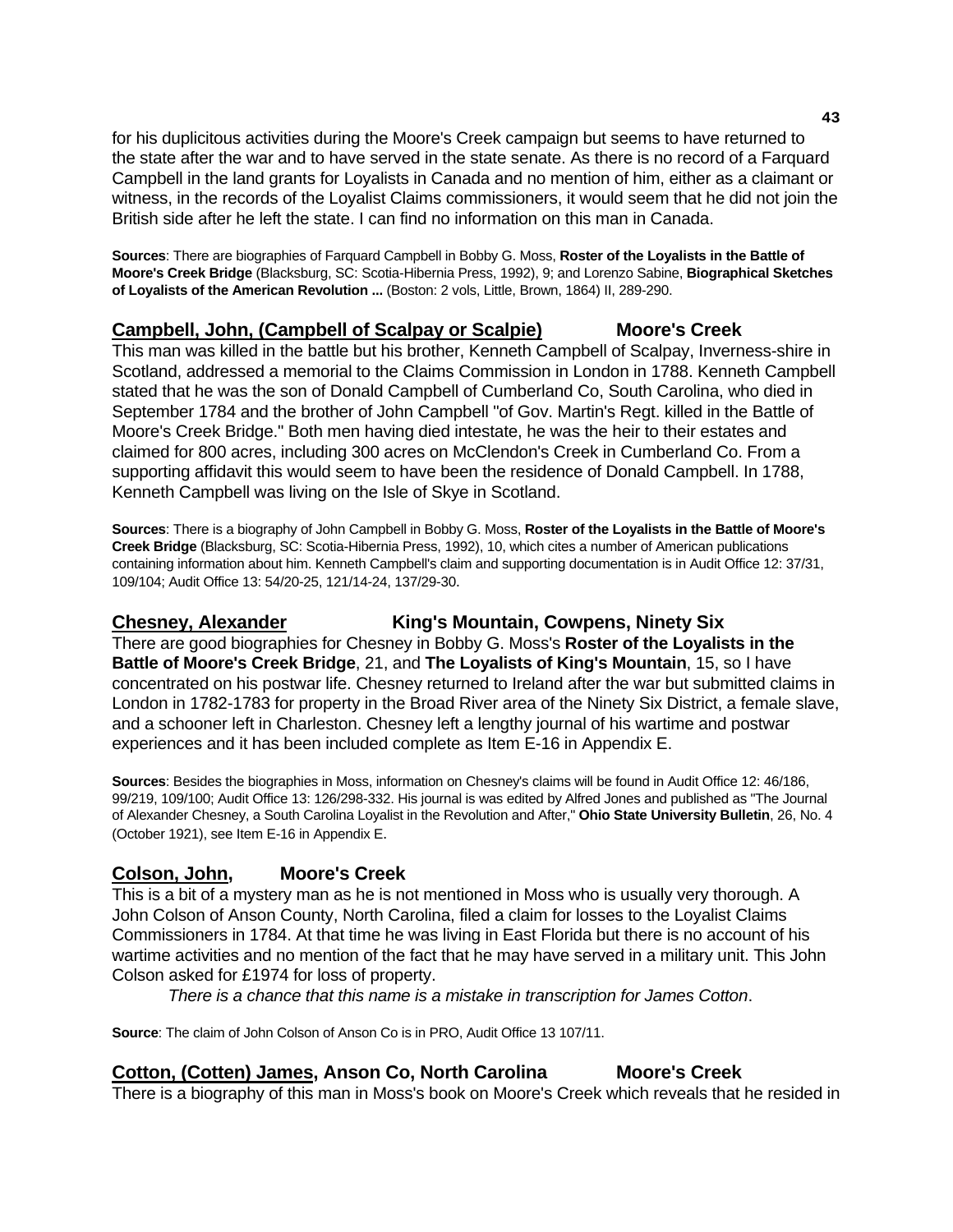Anson (now Montgomery) County and held a number of minor public offices before the war. He was a Loyalist from the outset and under suspicion from the summer of 1775 onward. He was commissioned a colonel in early 1776 and was tangentially involved in the battle of Moore's Creek in February 1776 but escaped and became a refugee in East Florida and, later, New York. In 1777 Cotton went to England.

 Cotton filed a claim for losses and from it we learn that he claims to have raised 500 men at the time of the Moore's Creek campaign. Cotton clearly had good connections as he received an annual allowance or pension from the British government of £200 per year, later reduced to £150. He claimed compensation for 19,000 acres owned in Anson County and received £3,387.

It is likely that Cotton died in England but there is no record of his death date.

**Sources**: Bobby G. Moss, **Roster of the Loyalists in the Battle of Moore's Creek Bridge** (Blacksburg, SC: Scotia-Hibernia Press, 1992), 11-12. Cotton's claim and supporting documents are in PRO, Audit Office 12: 101; Audit Office 13: 79 and 118.

# **Craig, Major James Henry (1748-1812), 82nd Foot Guilford Court House**

Craig was the son of a judge who entered the army as an ensign in 1763. By 1774 he was a captain in the 47th Foot and accompanied his regiment to Boston. He was wounded at Bunker's Hill but recovered in time to accompany his unit to Quebec. He fought throughout the Quebec campaign of 1775-1776 and the Saratoga campaign of 1777, being wounded again at Freeman's Farm. He was sent home with dispatches before Burgoyne's surrender but returned as a newlypromoted major in the 82nd Foot and fought throughout the southern campaigns of 1780-1781, including Guilford Court House. At the end of the war he was promoted lieutenant colonel in the 16th Foot and colonel in 1790. Over the next five years Craig fulfilled several senior staff appointments and, in 1795, as a major general he commanded the land component of the expedition sent against the Dutch colony at the Cape of Good Hope and served as governor until 1797. Craig next served as a divisional commander in India where he remained until 1802. He was promoted lieutenant general and served as the commander in eastern England during the French invasion scare of 1805 and was then sent to the Mediterranean as the commander of a small army destined for Italy. He ended up occupying the island of Sicily which became headquarters for the British in the Mediterranean.

 Craig was suffering from illness when he was appointed governor-general of Canada in response to the crisis caused by the **Chesapeake** affair of 1807. His tenure in that post, which ended in 1811, was a difficult one and Craig, who regarded himself primarily as a soldier, was not tactful enough toward the sensitive French-speaking part of the population. He returned to England where he died on 1 January 1812.

 A thumbnail sketch of James Henry Craig has been provided by Henry Bunbury, an officer who served on his staff in 1805:

 *Sir James Craig was a man who had made his way by varied and meritorious services to a high position in our army. He had improved a naturally quick and clear understanding by study, and he had a practical and intimate acquaintance with every branch of his profession. In person he was very short, broad, and muscular, a pocket Hercules, but with sharp, neat features, as if chiselled in ivory. Not popular, he was hot, peremptory, and pompous, yet extremely beloved by those*  whom he allowed to live in intimacy with him; clever, generous to a fault, and a *warm and unflinching friend to those whom he liked.* 

**Sources**: **Dictionary of Canadian Biography**, vol 5, entry for Craig; **Dictionary of National Biography**, vol 4, entry for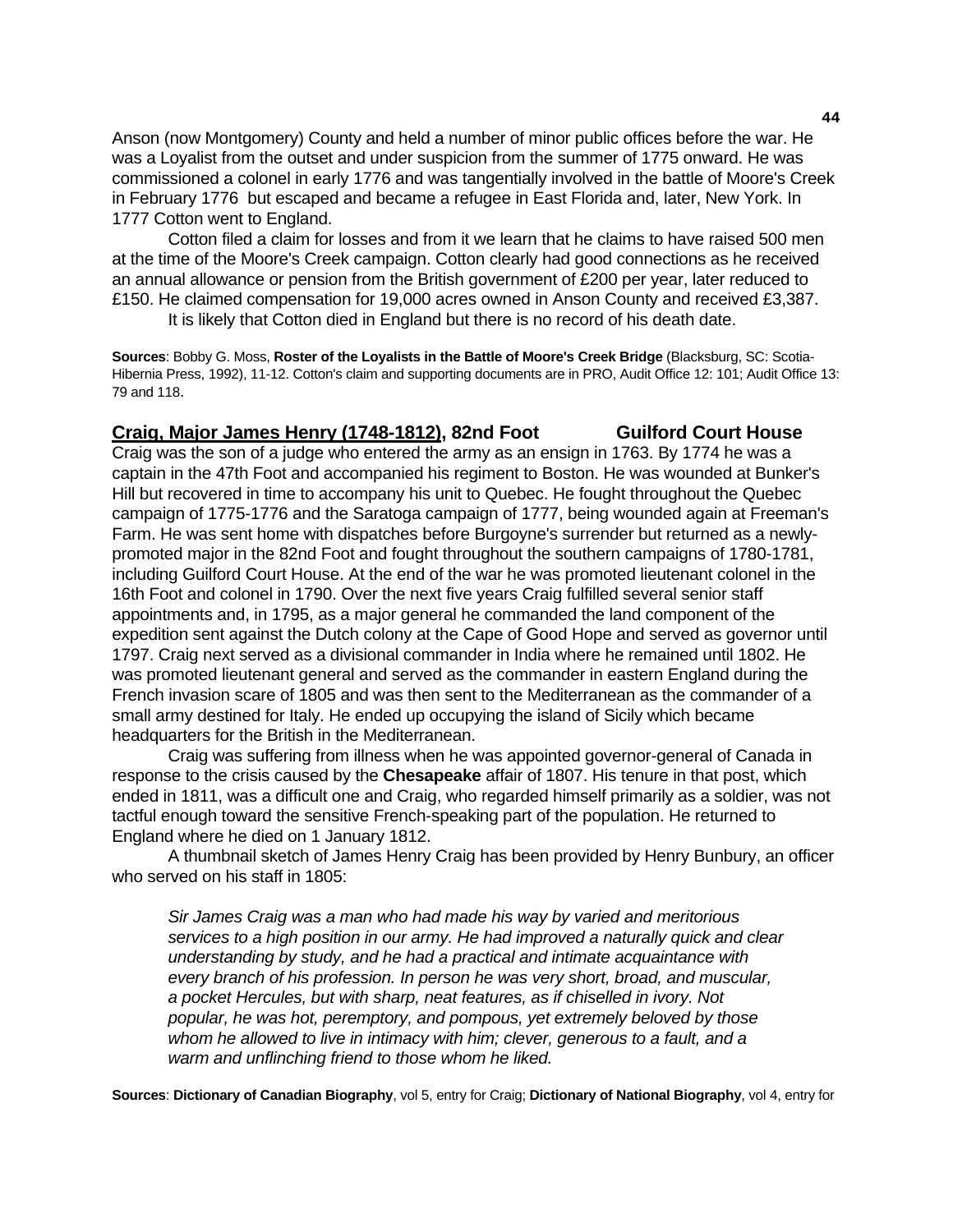Craig; Henry J. Morgan, **Sketches of Celebrated Canadians ...** (Quebec: Hunter Rose, 1862), entry for Craig; Henry Bunbury, **Narratives of Some Passages in the Great War with France (1799-1810)** (London: Peter Davies, 1927). There is a portrait of Craig in later life in the National Archives of Canada. Biographical information on James Craig is contained in Items F-9a to F-9c in Appendix F.

# **Cunningham, Captain Patrick (d.1794) King's Mountain, Ninety Six**

I can add no information about this man that is not otherwise contained in the lengthy biography in Moss's book on the siege of Ninety Six except that in his claim, Cunningham asked for compensation for a house and 1,690 acres on the Saluda River, 250 acres on Reedy River, 150 acres at Long Cane, 150 acres on the Ennoree River, 350 acres on Raybourn's Creek and 100 acres on Duncan's Creeks and vicinity. The fact that Patrick Cunningham returned to South Carolina after 1785 would preclude there being any more information about him in the British records.

**Sources**: Bobby G. Moss, **The Loyalists at the Battle of Fort Ninety Six** (Blacksburg: Scotia-Hibernia, 1999), 30-31; Lorenzo Sabine, **Biographical Sketches ...**, 347-348 has an extensive biography on this man. Cunningham's claim is in Audit Office 12: 92/1; Audit Office 13, 97/451.

## **Cunningham, Robert, (c. 1739- 1813) Ninety Six District, South Carolina**

Of Irish background, Cunningham resided in the Ninety Six District before the war and was imprisoned in Charleston because of his Loyalist sympathies in 1775. When Charleston fell in 1780, he was commissioned a brigadier general and commanded a garrison (not specified) and later served in the field against Sumter. His estate was confiscated in 1782 and he moved, in turn, to East Florida, New York, Nova Scotia, Jamaica and, finally, the Bahamas. He petitioned to return to South Carolina in 1785 but his petition was refused. He did receive a pension from the British government and apparently died in the Bahamas in 1813. Cunningham filed a claim for £3,414 for lost property.

**Sources**: Sabine, **Biographical Sketches** ..., I, 348-349; **Appleton's Encyclopedia of American Biography** (New York: D. Appleton, 1880), vol 2, entry for Cunningham. Correspondence concerning Cunningham's loss claim is in Audit Office 12: 3/8-10; 48/215, 92/2, 109/104; and Audit Office 13: 127/264-269.

## **Cunningham, Captain William ("Bloody Bill") King's Mountain, Ninety Six**

There is a lengthy biography of this infamous man in Moss's book on the siege of the Ninety Six. Cunningham evacuated to East Florida where he was arrested by the Spanish for banditry, or so they claimed, but later released. He was in the Bahamas in 1786 and filed a claim for loss of property in Florida valued at £239 but the claim was rejected.

**Sources**: Bobby Moss, **The Loyalists in the Siege of Fort Ninety Six** (Blacksburg: Scotia-Hibernia, 1999), 31-32. Cunningham's claim is in Audit Office 12: 49/30.

# **De Peyster, Abraham, (1753-1798) King's Mountain**

De Peyster was born into a wealthy, landed family in New York. He was commissioned a captain in the King's American Regiment in December 1776 and volunteered to join Ferguson's American Volunteers in the spring of 1780. He was taken prisoner at King's Mountain but was later exchanged and was back with the British forces under parole in 1782. He married Catharine Livingston of the prominent New York family in 1783 and they evacuated to New Brunswick in the autumn of that year. De Peyster received a land grant near St. John and, in 1785, became sheriff of Sunbury County. In 1792, he was appointed treasurer of New Brunswick but died in 1798 at the age of 45 years, both insolvent and intestate. De Peyster had six children. It should be noted that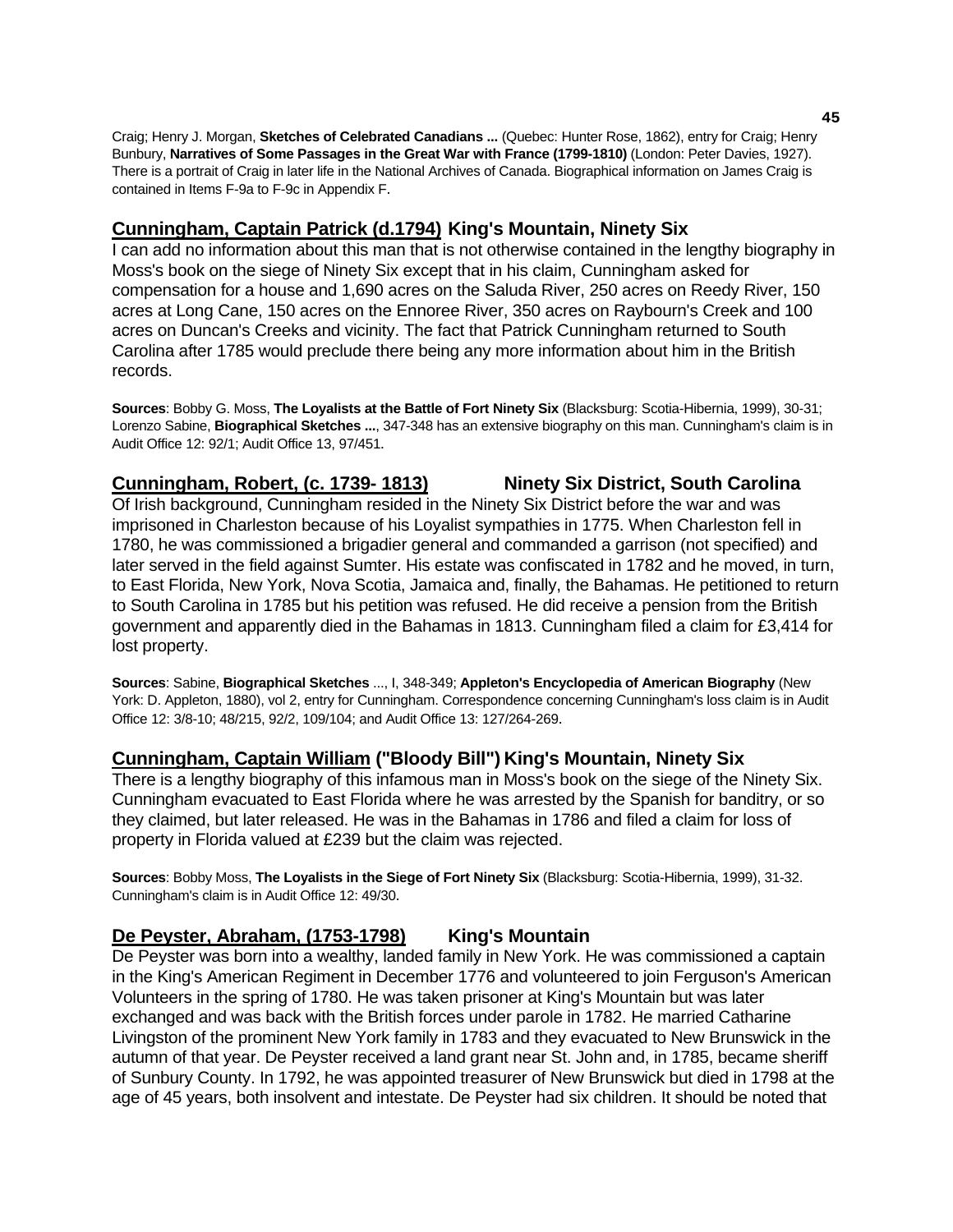De Peyster purchased a slave in New Brunswick in 1797.

**Sources**: **Dictionary of Canadian Biography**, vol 4, entry for De Peyster; David R. Jack, "General John Watts de Peyster," **Acadiensis**, VI, (1906), 287-294 contains a brief bio of Abraham de Peyster and points out that he was a slave holder. These sources are reproduced as Items F-10a to F-10c in Appendix F. There is a portrait of De Peyster in the New Brunswick Museum in St. John.

# **Fletchall, Colonel Thomas**

Thomas Fletchall was a prewar colonel of militia and justice of the peace in the Ninety Six District of South Carolina. He was apparently arrested by the Patriots in December 1775 and taken to Charleston and held until July 1776 when he was released. In October 1780, following the British defeats, he fled his home with his wife, five children and fourteen slaves to seek safety in Charleston. He was evacuated from there to Jamaica where he arrived in January 1783 to settle at Montego Bay. Fletchall submitted a claim for loss of property. He was still alive as late as January 1787 because he signed a certificate for a fellow Loyalist but seems to have died shortly thereafter.

**Sources**: Based on Fletchall's claim information found in Audit Office 12: 52/127, 109/138; and Audit Office 13: 128/218- 263.

# **Fletcher, Lieutenant Duncan (born c. 1767), Loyal American Regiment**

# **King's Mountain**

A native of Scotland, Duncan Fletcher joined the Loyal American Regiment at the age of 19 in 1777 and rose to the rank of Captain. He was a lieutenant when he joined Ferguson's Volunteers and fought at King's Mountain. There is very little about this man in the postwar period. He did not file a Loyalist claim but did receive a grant of 700 acres on Swan Creek in Nova Scotia. This land, however, reverted to the Crown in 1796 which means that either Fletcher died intestate and without issue, or he abandoned the property. The latter may be the case as another, not altogether reliable source, states that he returned to Scotland after the war.

**Sources**: Bobby G. Moss, **King's Mountain**, 29-30; **Loyalists and Land Settlement in Nova Scotia**, 65; **New Loyalist List**, II, 70.

# **Fletcher, Thomas**

*I can find no information on a man of this name who would have been connected with war in the south. There is a chance that this name results from an error in transcription.*

# **Hamilton, John (d. 1817) Moore's Creek, Ninety Six**

There is a lengthy biography of this man in Moss's **Battle of Ninety Six.** Moss states that he was granted land in the Bahamas. It is known that he evacuated with his family from Charleston to Halifax and later moved to New Brunswick where he was appointed registrar of deeds for King's County. He travelled to London to present his claim, asking for compensation for property in Ninety Six and two tracts of land in Dobb's Co, South Carolina but returned to New Brunswick. In 1790 Hamilton was appointed British consul at Norfolk, Virginia and left Canada, never to return. He is known to have died in England in 1817.

**Sources**: Audit Office 12: 47/92, 100/352, 102/89, 160/275; and Audit Office 13: 46/460-482, 88/106-110. Bios in Bobby Moss, **Battle of Ninety Six**, 54-55 and Sharon Debeau, **New Brunswick Loyalists** (Agincourt: Generation Press, 1983).

# **Hepburn, James Moore's Creek**

This man is a bit of a mystery. There is a bio of him in Moss's book on **Moore's Creek** and a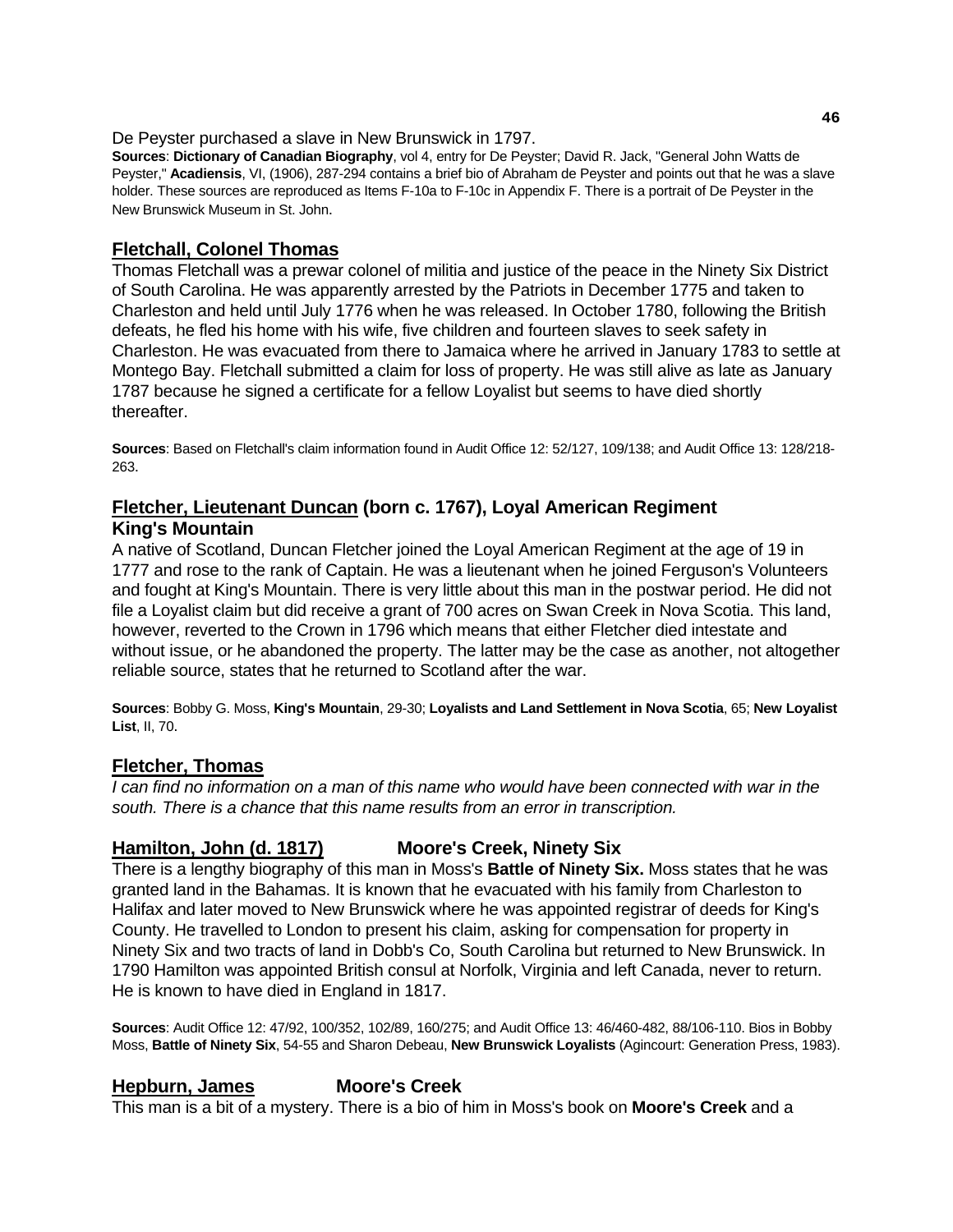James Hepburn filed a claim (Audit Office 13: 119) but the facts from the two sources appear to contradict each other. Sabine, **Biographical Sketches ...**, I, 530, states that he was a notary public in New York at the end of the war. I have been unable to locate a loss claim for a James Hepburn that would fit the known facts about this man.

# **Johnson, Uzall King's Mountain**

There is a biography of this man in Moss's book on **King's Mountain** and I can add nothing to it because Johnson stayed in the United States after the war and there is no information about him in British or Canadian archives. He apparently never filed a claim for compensation.

## **Kirkland, Lieutenant Colonel Moses**

Elected to Provincial Congress in January 1775 but refused to attend in protest against Patriot activities. After refusing a Patriot command, he travelled in disguise with his 12-year-old son in an attempt to reach Boston. He was captured by a Patriot privateer and taken under guard to Washington's headquarters at Cambridge where he was confined there and at Philadelphia until June 1776 when he escaped to Virginia and joined Dunmore's fleet. He was next employed carrying dispatches. In October 1779 he was captured a second time at Savannah and sent to Charleston on a Patriot ship but was freed when the vessel was taken by a British ship. Joined the British army at Savannah but also states that, in 1777, he was appointed Superintendent of Indian Affairs to Indians of Seminole Creek. Evacuated from Tybee to Jamaica in 1782 and settled there.

 His petition for compensation (from which the above information is taken) is dated 1783 but there are papers in this file indicating that Kirkland died in Jamaica some time between 1786 and 1788.

**Sources**: Audit Office 13: 36/259-305. There is also a critical biography in Sabine, **Biographical Sketches ...**, I, 603- 604.

# **MacDonald, Allan (Allen), (MacDonald of Kingsborough) Moore's Creek**

Emigrated to America in 1773 and lived comfortably until summer of 1776 when he was appointed to go to Governor Martin and tell him that the Highlanders wished to remain loyal. Took command of the Highland Corps and was in several engagements but was captured by the Patriots along with two of his sons. Exchanged in 1777 and appointed captain in the 84th Foot (Royal Highland Emigrants) until they were reduced in October 1783. He lost one son in the Royal Marines and another on passage to England. His last son was an officer in the British Legion. At the time of submitting his claim he stated that he was elderly and had a wife and daughter to support and wished to go to North America to take up his regimental grant of lands.

Description of house, grist mill, 475 acres, 5 men and 3 women indentured servants.

**Sources**: Audit Office 12: 109/302; and Audit Office 13: 87/59-60, 122/28-32; bio in Moss, **Moore's Creek**, 33; and also J.P. Maclean, **Flora Macdonald in America** (Lumberton, NC: A.W. McLean, 1909).

## **McDonald (MacDonald, Macdonald, Macdonell), Donald, Moore's Creek**

Unfortunately, I can add not information about this man not already found in the bio contained in Moss's book on the **Loyalists in the Battle of Moore's Creek**, p. 35. McDonald was alive in 1784 and seems to have passed out of sight after that. Based on the research I have been able to do to date, he did not come to Canada but that research has been hampered by both the correct spelling of his name and the number of persons of the same name in the Loyalist records. This subject bears further investigation.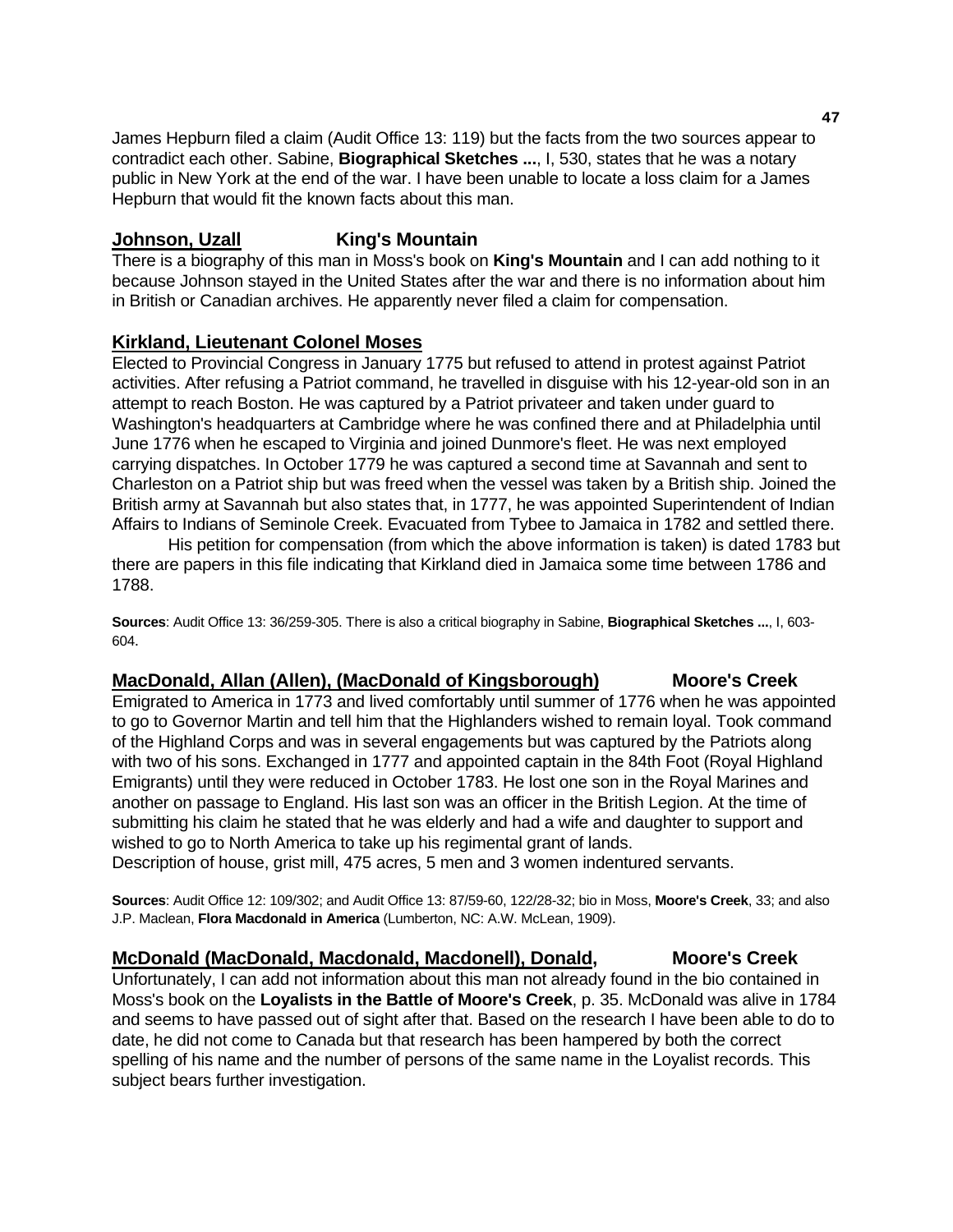# **Martin, Governor Josiah (1737-1786)**

There is a biography of this man in the **Dictionary of American Biography**, vol 10, which quotes information about him from the **Biographical History of North Carolina**. As Martin died shortly after the war ended, I can add no new information to this source.

# **McLean, Alexander Moore's Creek, Ninety Six**

A Scot who emigrated to America in 1771, he was offered a Patriot commission but refused it. In early 1776 he raised a company which fought at Moore's Creek Bridge but was taken prisoner and confined for a year. Tried to join the British forces but was captured while on his way to Savannah. He was again exchanged and served until the end of the war, including the march through the Carolinas. He was absent from his family for six years and they were stripped of their property and turned out into the wilderness to live. He evacuated them from Charleston and took them to London where they were living in 1784.

**Sources**: This information is from his claim, see Audit Office 12: 36/1, 99/256, 101/21, 109/302; and Audit Office 13: 121/183-200. There is also a biography in Moss's book on **Moore's Creek**.

# **McLeod, Donald Moore's Creek**

This man was killed in the battle and there is no information on him other than what is provided in Moss's book on the battle of Moore's Creek.

# Pyle (aka Pile, Piles), John Moore's Creek

There is a biography of this man in Moss's book on **Moore's Creek** and further information on him in Sabine, **Biographical Sketches ...**, I, 603-604 and **Loyalists in North Carolina**, II, 190-192. Moss establishes that Pyle survived the famous massacre of 18 February 1781 and seems to imply that he remained in North Carolina after the war. I can find no information on John Pyle (aka Pile, Piles) in the British and Canadian records. The inference is that Pyle did indeed stay in the United States after the war.

# **Robinson, Lieutenant Colonel Joseph (c. 1742-1807)**

Joseph Robinson was born in Virginia but resided in South Carolina at the outbreak of the Revolutionary War. He was a major of the Loyalist militia in the Camden district in 1775 and commanded at the first battle of Ninety Six in November 1775. Forced to flee he went west to the Indian Nations and finally found refuge in East Florida in 1777. He was commissioned a lieutenant-colonel in the South Carolina Royalists and fought with that unit throughout the war. He and his family were evacuated from Charleston to Jamaica in 1782 but moved to New Brunswick in 1785. He worked hard to settle the men of his regiment in their new lands and is well remembered in that province.

 In 1789, at the invitation of the newly-appointed lieutenant-governor, Edmund Fanning, a former colonial official in New York and North Carolina, Robinson moved to Prince Edward Island. He was appointed a judge but resigned in 1797 to become the first practising lawyer on the island. Although he was involved as Fanning's support in the sometimes quarrelsome politics in the colony, Robinson was highly liked and respected. He was elected to the Legislative Assembly and later served as Speaker. He commanded a militia regiment and active in his community and in agriculture. He published a pamphlet on agriculture on Prince Edward Island and formed the island's first agricultural society. Robinson was also a very well read man and his claim for losses mentions the valuable library destroyed when his estate in North Carolina was burned during the hostilities.

Robinson married a Virginian woman, only identified as Leila before the war. They had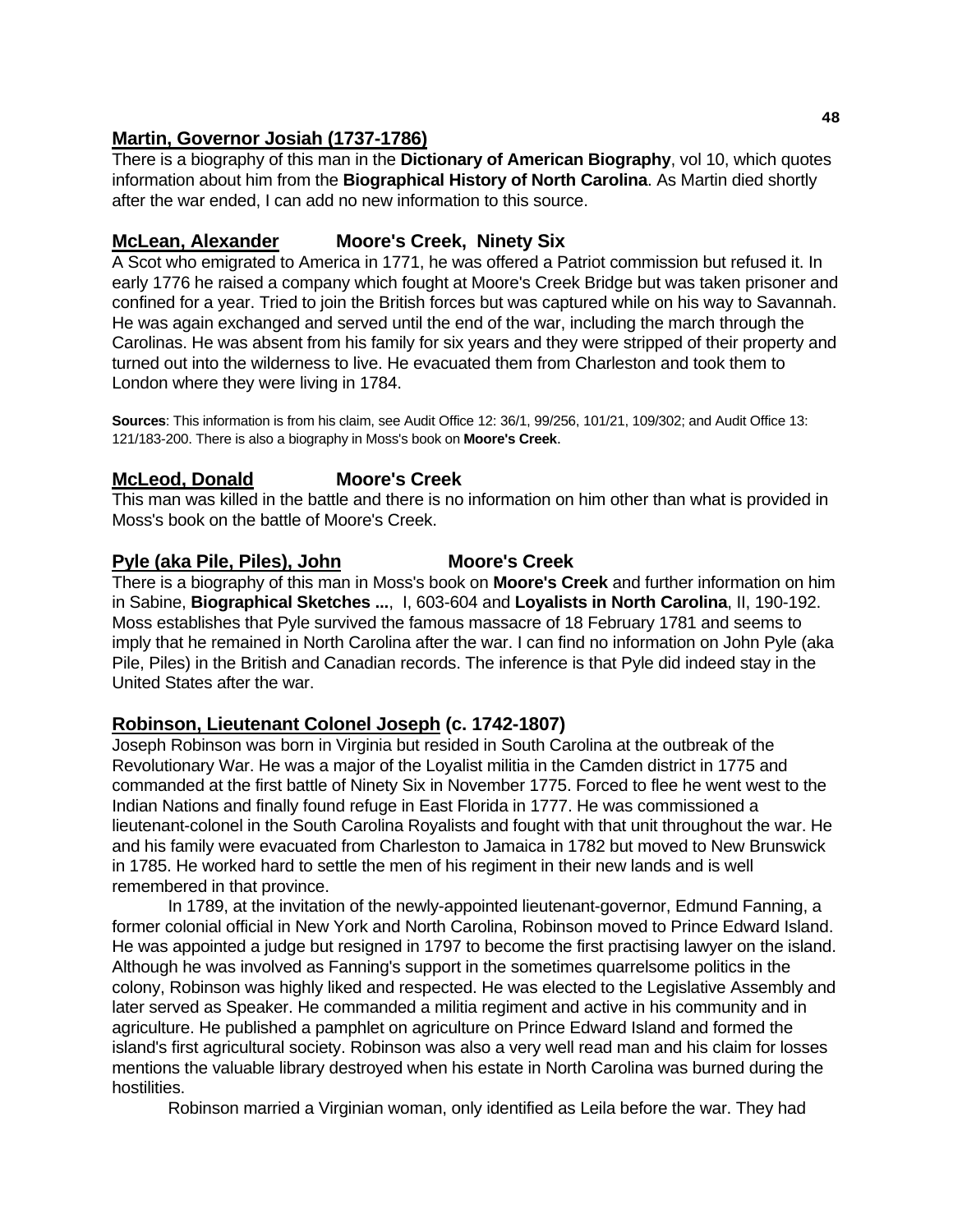three daughters.

Joseph Robinson died in August 1807.

**Sources**: **Dictionary of Canadian Biography**, Volume 4, entry for Joseph Robinson; Doris Haslam and Orlo Jones, eds., **An Island Refuge: Loyalists and Disbanded Troops on the Island of Saint John** (Abegweit, PEI: UEL Association, 1983), also in Appendix F; **Dictionary of Canadian Biography**, Volume 4, entry for Edmund Fanning, see Items F-14a to F-14c in Appendix F.

# **Rutherford, Thomas Moore's Creek**

Information on this man comes from the claims of his brother and nephew. Thomas Rutherford was captured at the battle of Moore's Creek Bridge and imprisoned for a year but was exchanged in May 1778. He was captured while on passage to Georgia but again exchanged. He finally reached Charleston and served in the campaigns of 1780-1781 as commanding officer of the North Carolina Highland Regiment. He had to borrow money to pay his troops while marching through Virginia. Thomas Rutherford died some time before March 1782 (possibly February 1782) leaving a wife and child.

**Sources**: Audit Office 12: 36/339, 109/258; and Audit Office 13: 123/69-72, 152-157, 124/176-213.

# **Ryerse (Ryerson), Samuel (1752-1812), New Jersey Volunteers**

#### **King's Mountain**

Born at Pequannock, New Jersey, the son of a prosperous Dutch family named Ryerse. He was well educated and apparently contracted a first marriage in 1776 but the details are not known. He joined the New Jersey Volunteers in 1776 and raised enough men to gain a commission which was incorrectly made out to "Ryerson" and Ryerse seems to have used that name throughout the war. He fought with his regiment in and around New Jersey but, in the autumn of 1779, volunteered to join Ferguson's Volunteers. He participated with that unit at the siege of Charleston and assumed command when Ferguson was killed at King's Mountain in October 1780. He was exchanged in February 1781 and returned to the New Jersey Volunteers and was evacuated from New York with that regiment to New Brunswick.

 The fate of Ryerse's first wife is unknown but he married Sarah Underhill, the widow of a Loyalist officer, in New Brunswick in January 1784. Ryerse was granted 600 acres in New Brunswick but his claim for wartime losses was disallowed. Ryerse was disappointed with New Brunswick and decided to return to New Jersey but, unfortunately, while en route he and Sarah passed through New York which was in the middle of a smallpox epidemic and four of their children died.

 Finding that he was not welcome in New Jersey, Ryerse then decided to create a settlement in Upper Canada on the north shore of Lake Erie and left for that area in 1794. It was about this time that he stopped using the name Ryerson (possibly because there was a strong Patriot clan of that name in New Jersey) and reverted to his given name of Ryerse. The settlement he found became known as Port Ryerse and by the outbreak of the War of 1812, was a thriving little community. Ryerson was appointed a provincial judge, served as commanding officer of the local militia regiment and held a number of other government posts.

He died in June 1812 and was survived by his wife and four children.

 In May 1814, American troops raided Port Ryerse and burned the settlement to the ground, sparing only private dwellings. As a result of this and similar outrages against private property in Canada, it was decided to retaliate against the Atlantic seaboard of the United States and, in August 1814, a British army under the command of Major General Robert Ross occupied Washington and burned the president's mansion and the capitol to the ground.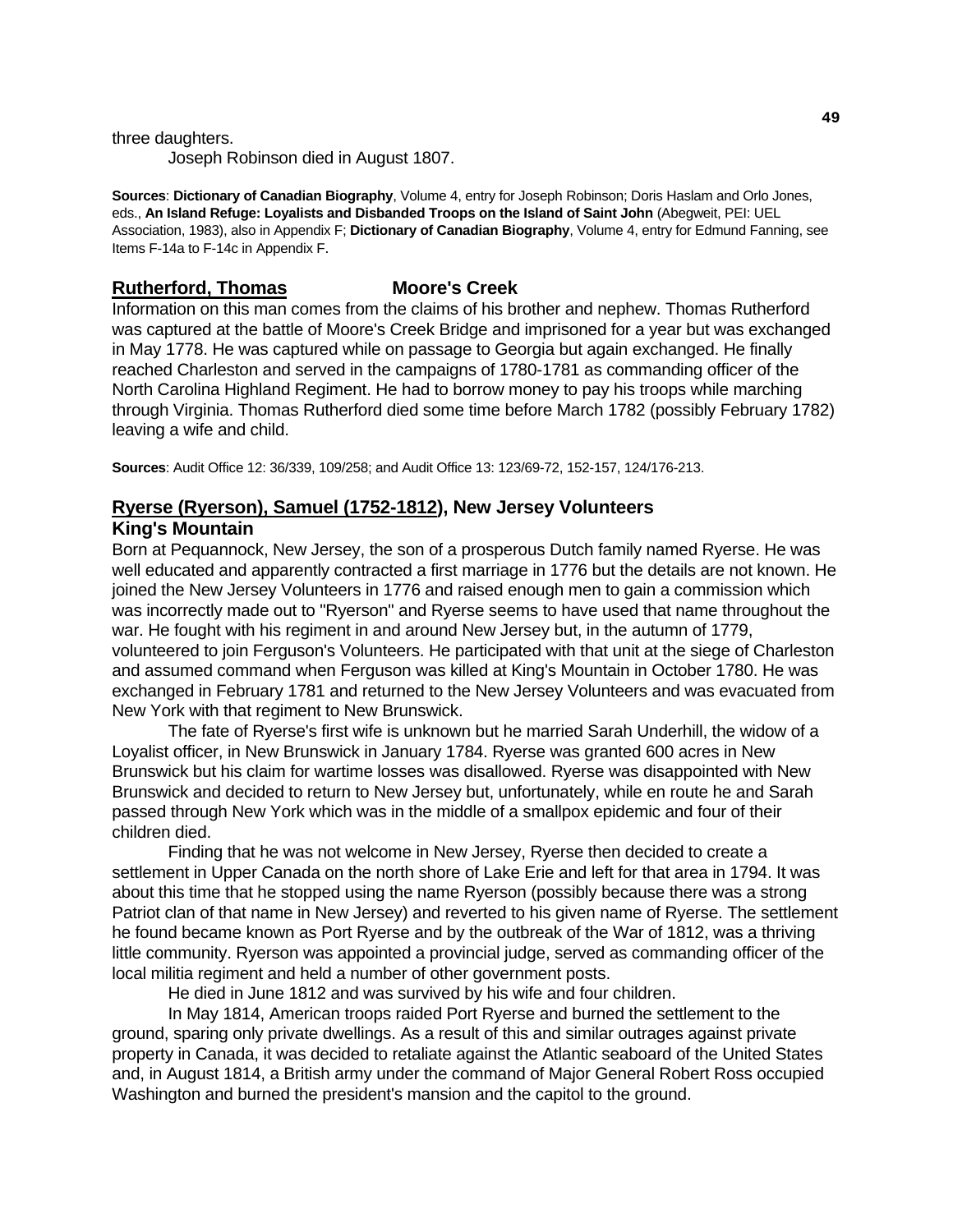**Sources**: **Dictionary of Canadian Biography**, vol 5, entry for Ryerse; Phyllis A. Ryerse and Thomas A. Ryerson, **The Ryerse-Ryerson Family. 1574-1994** (Private, 1994), 31-51, see Items F-15a and F-15b in Appendix F; An "Historical Memoranda by Mrs. Amelia Harris," Ryerse's daughter is in the D.B. Weldon Special Collections Library of University of Western Ontario in London, Canada. In 1946, it was published in James Talman, **Loyalist Narratives from Upper Canada** (Toronto: The Champlain Society, 1946), 109-148 and that publication has been reproduced as Item E-24 in Appendix E. There is information on Samuel Ryerse in Jonas Howe, "Major Ferguson's Riflemen -- The American Volunteers," **Acadiensis**, 6 (1906), 237-247; 7 (1907), 30-41, 149-161, see Item F-41 in Appendix F.

# **Stevenson, Lieutenant William, New Jersey Volunteers**, **King's Mountain**

A native of Monmouth Co, New Jersey, Stevenson was commissioned a lieutenant in the New Jersey Volunteers in December 1776. He joined Ferguson's Volunteers and was captured at King's Mountain but later escaped. In 1783, he was evacuated to Nova Scotia and submitted a claim for 400 acres on the Shrewsbury River but it was rejected. He supposedly died in Weymouth, Nova Scotia in 1817 but no information has been uncovered about him from the Loyalist land records to date.

**Sources**: Audit Office 13/83/582-584; Moss, **King's Mountain**, 78.

## **Taylor, Captain John, (1742-1822), New Jersey Volunteers, King's Mountain**

I can add very little information to that contained in the bio of Taylor in Moss's book on **King's Mountain**. He did submit a claim and from that, the following information has been extracted

 Taylor joined the British on Staten Island in 1776 and commanded a small troop of irregular horse but later transferred to the New Jersey Volunteers. He joined Ferguson's Volunteers and was taken prisoner at King's Mountain and imprisoned in Philadelphia. He was exchanged and served in two campaigns in the Carolinas which impaired his health. Evacuated to Nova Scotia and was living in Digby County when he travelled to London in 1786 to petition for his loss of property in New Jersey.

**Sources**: Audit Office 12: 14/73, 12/85/5, 101/258, 109/288; and Audit Office 13: 86/66, 109/790-792, 112a/274-306; 137/596-597.

## **Williams, Samuel Moore's Creek, Ninety Six**

There is a bio of this man in Moss's book on **Moore's Creek**. Williams submitted a claim in 1786 and from it, he states that he raised a company of Loyalists in January 1776 but was defeated at Moore's Creek Bridge and had to hide in woods until he could reach Florida when he joined the East Florida Rangers. He lost his sight at the defence of Slongo in 1780 and was wounded in the hand and became incapable of making a living. One of his five sons was killed in the war and another lost his sight. He was evacuated from East Florida and was living at Providence in the Bahamas in 1786. His claim contains a description of property on the Pedee River, blacksmith shop, blacksmith slave, provision of guns to the Highlanders in 1776.

**Sources**: Audit Office 12: 65/24, 73/149, 109/314; and Audit Office 13: 10/216-232, 22/304-306, 87/276-288, 138/160- 165, 168-169, 187-191.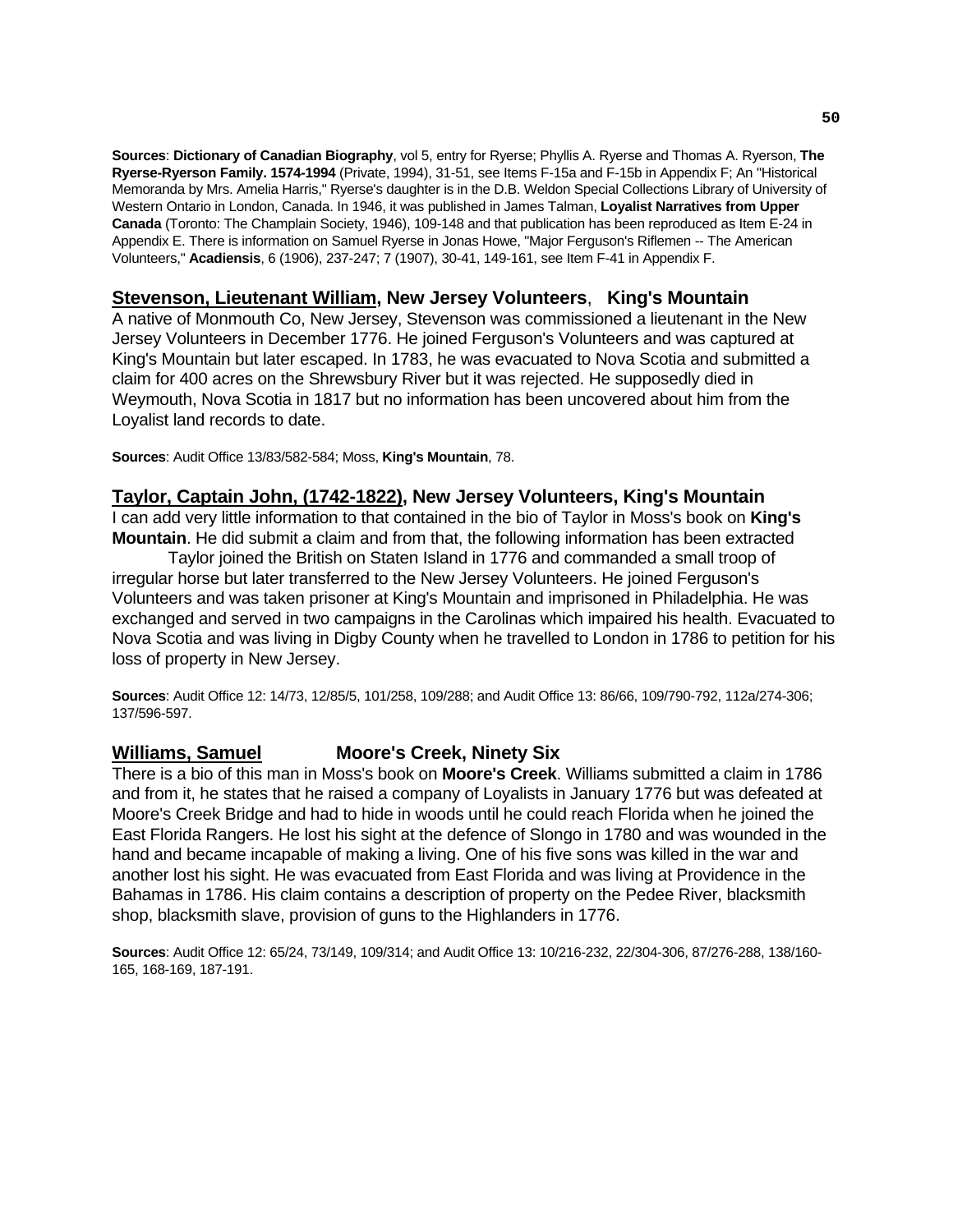# **PART 4**

# **PRIMARY SOURCES (1): LOYALIST LOSS CLAIMS AND LAND PETITIONS**

## **4A: Introduction**

The 1783 Treaty of Paris which established the United States as a separate nation contained a clause stating that the Continental Congress would *recommend* to the thirteen former colonies that they would "restore seized property, redress grievances and permit loyalists to return home to live under the new jurisdiction." Congress had no power to enforce this agreement on the states and, in fact, did not even publish this clause, but that probably made no difference as the states would have ignored it in any case. Compensation for the Loyalists thus became the responsibility of the British government and, in July 1783, it created a "Commission for Claims and Losses."

 This Commission was to receive evidence on claims for compensation until 25 March 1784. This was a remarkably short-sighted deadline, seeing as how the news of the Commission's creation did not even reach British North America until October of 1783. As a result, the deadline was extended to May 1786 but claimants who applied after March 1784 had to show cause why they had not met the original date. Two commissioners travelled to North America, and between 1785 and 1788, held a series of hearings on Canadian territory to accept evidence and question claimants and their witnesses.

 When applying for compensation, the burden of proof was on the claimant and a typical Loyalist claim normally consists of a number of documents:

- 1. A written memorial or petition from the claimant (the actual claim)
- 2. Proof of his or her loyalty or service
- 3. An inventory of lost property and possessions
- 4. Proof of former property titles
- 5. An independent evaluation of the property lost
- 6. Evidence from credible witnesses

 The procedure for submitting a claim, testifying about it and getting it approved was a lengthy one and clearly mitigated in favor of those who were literate, had money, and lived at or near the places where the Commission held their hearings -- either in London or in the major centers of British North America. It is therefore not surprising that, of an estimated 70,000 Loyalists who left the United States because of the Revolutionary War, only 6,255 filed claims. The information in these claims, however, represent a wealth of information about the peacetime life and wartime activities of Loyalists from all thirteen colonies although it should be stressed that an undue proportion of the claimants came from literate and privileged backgrounds. Many deserving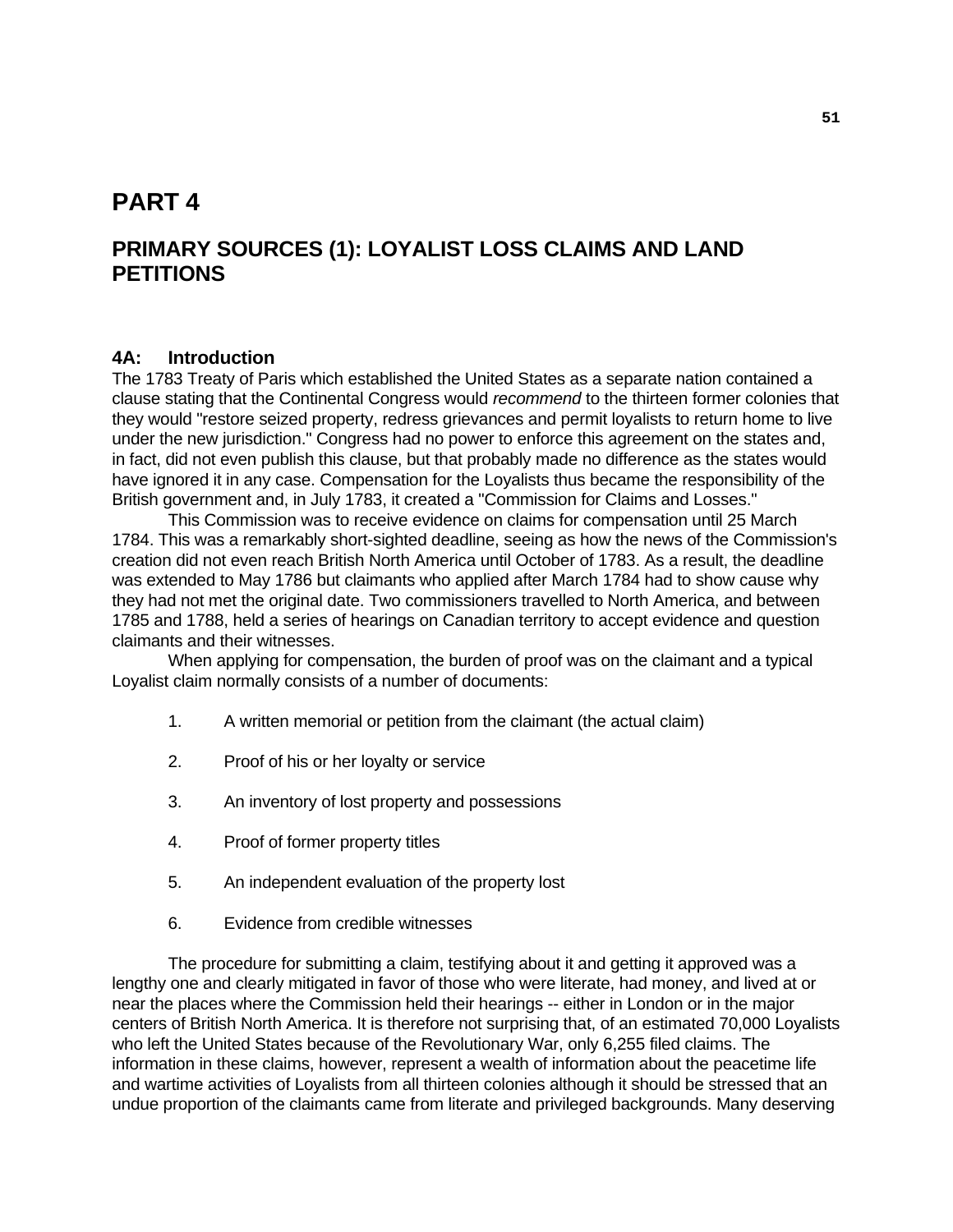but poor and illiterate Loyalists did not even try to obtain compensation.

 A distinct but related group of records that also contain valuable information about Loyalists are the Crown land petitions. In order to obtain land in the four Canadian provinces of Lower Canada, New Brunswick, Nova Scotia, and Upper Canada, early settlers were required to submit petitions to the provincial governors testifying to their loyalty to the British government and many of the petitions filed by Loyalists contain considerable information about their activities and experiences in the Revolutionary War.

 Parts 4B to 4E are concerned with how to conduct research into the records of the Loyalist loss claims. Part 4F is a guide on how to conduct research into land grants in the four Canadian colonies in existence in 1784.

#### **4B: Loyalist Loss Claims: Extant Records and available Indexes and Guides**

The original records relating to Loyalist loss claims are held by the Public Record Office in Kew, England in several different series: Audit Office 12 and 13; Treasury Office 1, 50, 77 and 79. Of these, the most important are the two Audit Office groups.

 Audit Office 12, commonly called "Series I," consists of 146 bound volumes forming the records of the Claims Commissioners: minute books containing summary transcripts of Loyalists' memorials and evidence (vols 1-56); the decisions of the Commissioners (vols 57-70); information received from American state governments (vols 78-93); and papers relating to the operation of the Claims Commission. Audit Office 12 is handily organized by the colony in which the claimants resided before the war and a listing of the titles of each volume will be found in Appendix D.

 Audit Office 13, commonly called "Series II," consists of 150 unbound "bundles" or volumes of original petitions and supporting documentation submitted to the Commissioners. These bundles are also arranged by the claimant's colony of residence and a listing of the general contents of each bundle is also included in Appendix D. Audit Office 13 is the raw material of the Commission's labors and can be extremely difficult to use, as petitioners sometimes submitted as many as five different memorials, along with different sets of supporting documentation. Bundles 137 to 139 are of particular interest to this study because they contain many claims for property that was located in the Indian nations on the frontier area.

 Some records of the Claims Commission have strayed from the Audit Office into the Treasury Office 1, 50, 77 and 79 series. Treasury 1 contains several memorials by southern Loyalists for compensation for wartime afflictions or losses. Treasury 50 is particularly important as it contains pay lists for the North and South Carolina Loyalist militia units, 1780-1782 (vols 1-5), temporary allowances made to Loyalists (vols 6-28), payments made to Loyalist refugees resident in Florida when it was ceded to Spain (vol 30) and the quarterly Loyalist pension lists to 1839 (vols 31-48). Treasury 77 contains the records of the East Florida Claims Commission while Treasury 79 contains 100 volumes of miscellaneous material relating to the work of the Claims Commission. A sampling of the material included in the Treasury Office records has been included in Part 4D below. Thankfully, much of the material in the Treasury Office series that relates to southern Loyalists military units was transcribed and published by Murtie Jean Clark in her 3-volume work, **Loyalists in the Southern Campaigns of the Revolutionary War** (Baltimore: Genealogical Publishing Co., 1981) which is currently available on CD 144, **Loyalists in the American Revolution**, produced by Genealogy.com of Baltimore.

 Researching in the Loyalist loss claims can be a rewarding but somewhat frustrating experience because of the complexity of the material. There are six standard and useful published guides to these records, but each has its strengths and weaknesses: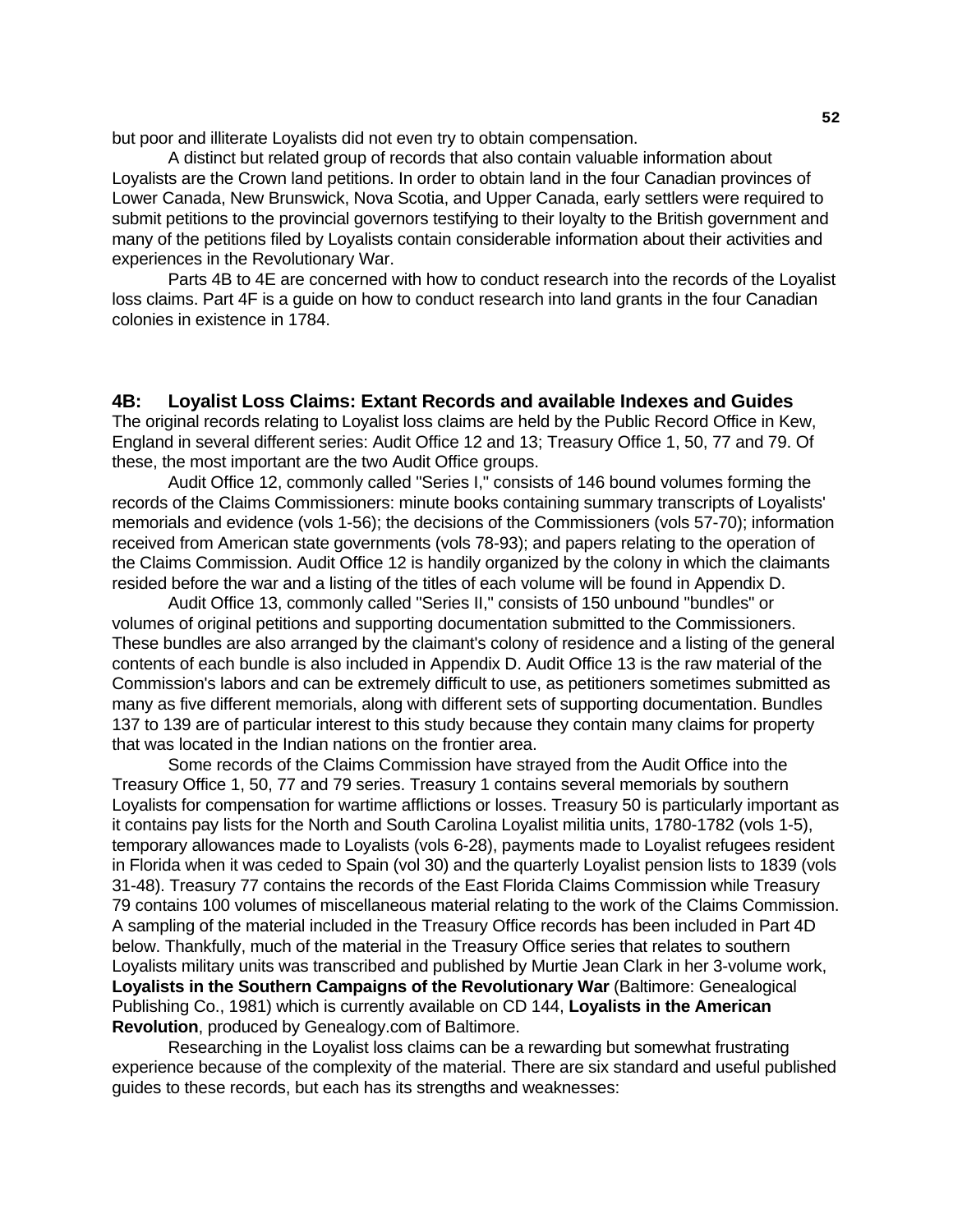1. The first and oldest guide is the alphabetical index to the AO 12 series compiled by B.F. Stevens, apparently in the early 20th century. It will normally be found in any repository that holds microfilm copies of this series and the original PRO microfilm reel number for the Stevens index is B-1154. Other repositories may have a different reel number -- that of the National Archives of Canada is on reel C-9821. The Stevens index is an alphabetical listing of the names of the claimants in AO 12 and useful because it gives their prewar colony or state of residence. *However, it does not cover the raw material in Audit Office 13, which is often more valuable*.

 2. The second published guide is the "United Empire Loyalist Enquiry into the Losses and Services in Consequence of their Loyalty. Evidence in the Canadian Claims" which was published as the **Second Report of the Bureau of Archives of Ontario** in 1904. Generally referred to as the **Second Report**, this massive 1400-page monograph is a transcription of the Audit Office 12 records of the Claims Commissioners at the series of hearings they held in Canada between 1785 and 1788. It is currently available on CD 144, **Loyalists in the American Revolution**, produced by Genealogy.com of Baltimore. Part 4B below consists of annotated notes on summaries of 86 claims in the **Second Report** submitted by southern Loyalists -- the summaries themselves are in Appendix D. *The Second Report is very useful but it also has limitations: it only includes approved claims presented in the Canadian colonies, not those rejected or those presented in other locations, and it does not have the modern AO 12 volume citations*. *Nor does it have any material from Audit Office 13*.

 3. Some of the shortcomings of the **Second Report** have been rectified by Bruce Antliff's **Loyalist Settlements 1783-1789: New Evidence of Canadian Loyalist Claims** (Toronto: Ministry of Citizenship and Culture, 1985). Antliff basically updated the **Second Report**, included information on rejected claims and, most importantly, provided the modern Audit Office 12 citations so that the primary sources can be readily accessed. *However, Antliff has no information on claims of non-Canadian origin and no information on material in Audit Office 13*.

 4. Non-Canadian Loyalist claims and Audit Office 13 material are included in the fourth useful guide -- Peter Coldham's **American Loyalist Claims, Volume 1** (Washington: National Genealogical Society, 1980). This work is a collection of abstracts from Audit Office 13 arranged alphabetically by person and it includes modern archival citations. However, as it was intended as the first volume in a series of similar titles that, because of funding restrictions, were never published, it *only includes material from the first 37 "bundles" or volumes of Audit Office 13 and not the remaining volumes. It also downplays evidence of military service*.

 5. Gregory Palmer's **Biographical Sketches of Loyalists of the American Revolution** (Westport: Meckler Publishing, 1984) is an attempt to update the biographies of some 9,000 Loyalists in Lorenzo Sabine's classic 19th century work using the claims evidence that Sabine never examined. Palmer includes material from both Audit Office series and Treasury Office Records (with citations) but, because he was trying to revise Sabine, *his choice of material is related to whether or not the individual to whom it relates appeared in the original book and, as a*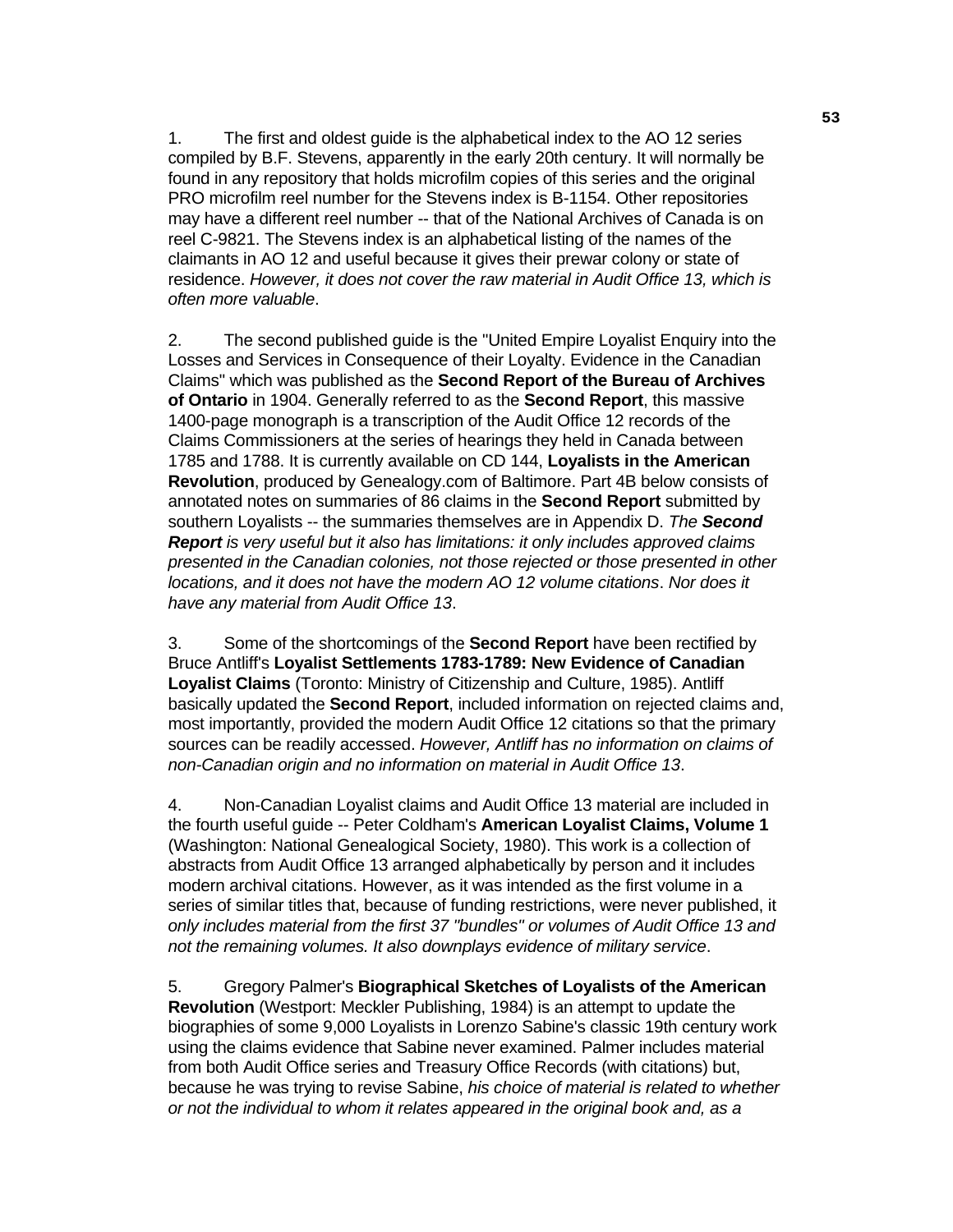*result, there are some prominent omissions*.

 6. The sixth and possibly most useful guide is Peter Coldham's **American Migrations. 1765-1799** (Baltimore: Genealogical Publishing Co., 2000) in which the author set out to complete the project he started in his **American Loyalist Claims**. Using the Audit Office 13 records, with some material from Audit Office 12 and Treasury Office, Coldham provides biographical abstracts on thousands of Loyalists, arranged by their state or colony of original residence, and includes modern archival citations. *However, as he admits in his introduction, not all claimants are included and he also states that he downplayed the considerable evidence on military service contained in the supporting documentation*.

In sum, to carry out effective research into the Loyalist claims records, it is necessary to have access to all six of the guides described above, as no one publication covers all the material.

 Using these records can be somewhat frustrating, particularly the Audit Office 13 series. Perhaps the best advice that can be given is to start with a name and check that name in the Audit Office 12 series using the guides noted above. In Audit Office 12, an entry for this person will usually be a neat summary of his or her petition, the supporting documentation and the decision of the committee. At this point, if the researcher wishes to delve further, he or she must go into the Audit 13 series to locate the original documents on which the AO 12 summary is based. Unfortunately, in many cases these documents are not to be found within one volume or bundle of the series but are scattered over several and, since the claims records are only available on microfilm, re-assembling all the supporting documentation for a claim can be laborious. Unfortunately, there is no short cut to this process.

## **4C: Copies of the Summaries of Southern Loyalist Claims contained in the Second Report of the Bureau of Archives for Ontario (Toronto, 1904).**

**Note**: *The numbers with each claim correspond to the pages of the Report and not to the claim number. The claimant's name has been underlined in the text of these claims (see Appendix D) to make it more readily apparent. Unless otherwise stated, a reference to "militia" means Loyalist, not Patriot, militia. Finally, the location of the claim in Audit Office 12 has been added*.

28-29 **John Todd, St. George Parish, Georgia**  Georgia Loyalist Militia Description of property, slaveowner. Full claim: AO 12/5/92

33-35 **George Dawkins, Broad River, South Carolina**  Lieutenant in South Carolina Rangers, father killed at the Congaree. Description of real property, was slaveowner. Full claim: AO 12/49/3

54-55 **Samuel Campbell, Wilmington, North Carolina**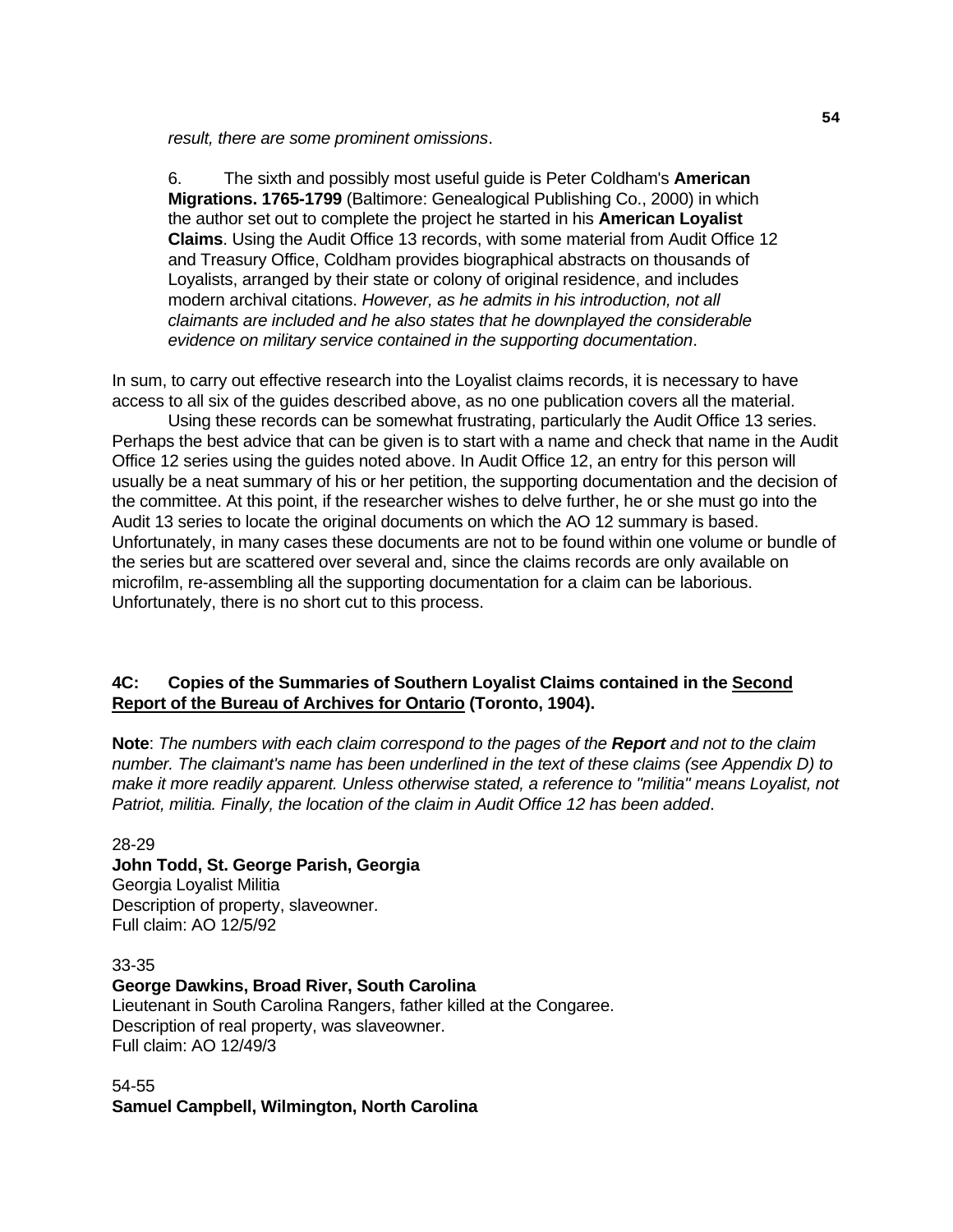Merchant in Wilmington, captain of loyalist militia raised at time of Moore's Creek battle, colonel of NC militia in 1781, commandant at Wilmington and later James Island, evacuated from Charleston.

Description of real property. Full claim: AO 12/35/8

## 60-61

#### **John Brown, Queensborough County, Georgia**

Tinworker, a Scot who came to Georgia in 1764, served in Campbell's militia. Description of real property, livestock, tools. Full claim: AO 12/5/2

#### 61-62

#### **James Wright, Ninety Six, South Carolina**

Appears to have been a veteran of the battle of Ninety Six, taken prisoner, released after taking oath, then served as scout/spy for British forces, Ensign in the South Carolina Royalists, later captain of militia, has three musket balls in his body. Description of real property, livestock, slaves, tools. Full claim: AO 12/49/9

#### 62-63

#### **Daniel Migler, Ninety Six, South Carolina**

Farmer, settled in district in 1775, fled rather than take oath, took part in early fighting around Ninety Six and siege of Savannah.

Description of real property, livestock, crops. Full claim: AO 12: 49/13

#### 63

#### **Conrad Marks, Londonderry Township, South Carolina**

Farmer, Loyalist militiaman, fought in the siege of Ninety Six. Description of real property, livestock, tools, household goods, crops. Full claim: AO 12/49/16

#### 96-97

#### **Daniel Ray, Juniper Creek/Cross Creek area, North Carolina**

Scot, farmer, emigrated in 1754 as infant, captain of highland company defeated at Moore's Creek, hid in woods for four years, joined 71st Foot as a scout, marched with Cornwallis, captured, paroled, evacuated from Charleston.

Description of real property, livestock, crops. Full claim: AO 12/35/78

#### 109

#### **Jacob Beehler (Behler), Ebenezer, Georgia**

Farmer, German, emigrated in 1775, hid from Patriots until Campbell arrived in area, joined Campbell, taken prisoner at Savannah but exchanged. Description of real property, livestock, tools, furniture, slaves. Full claim: AO 12/5/15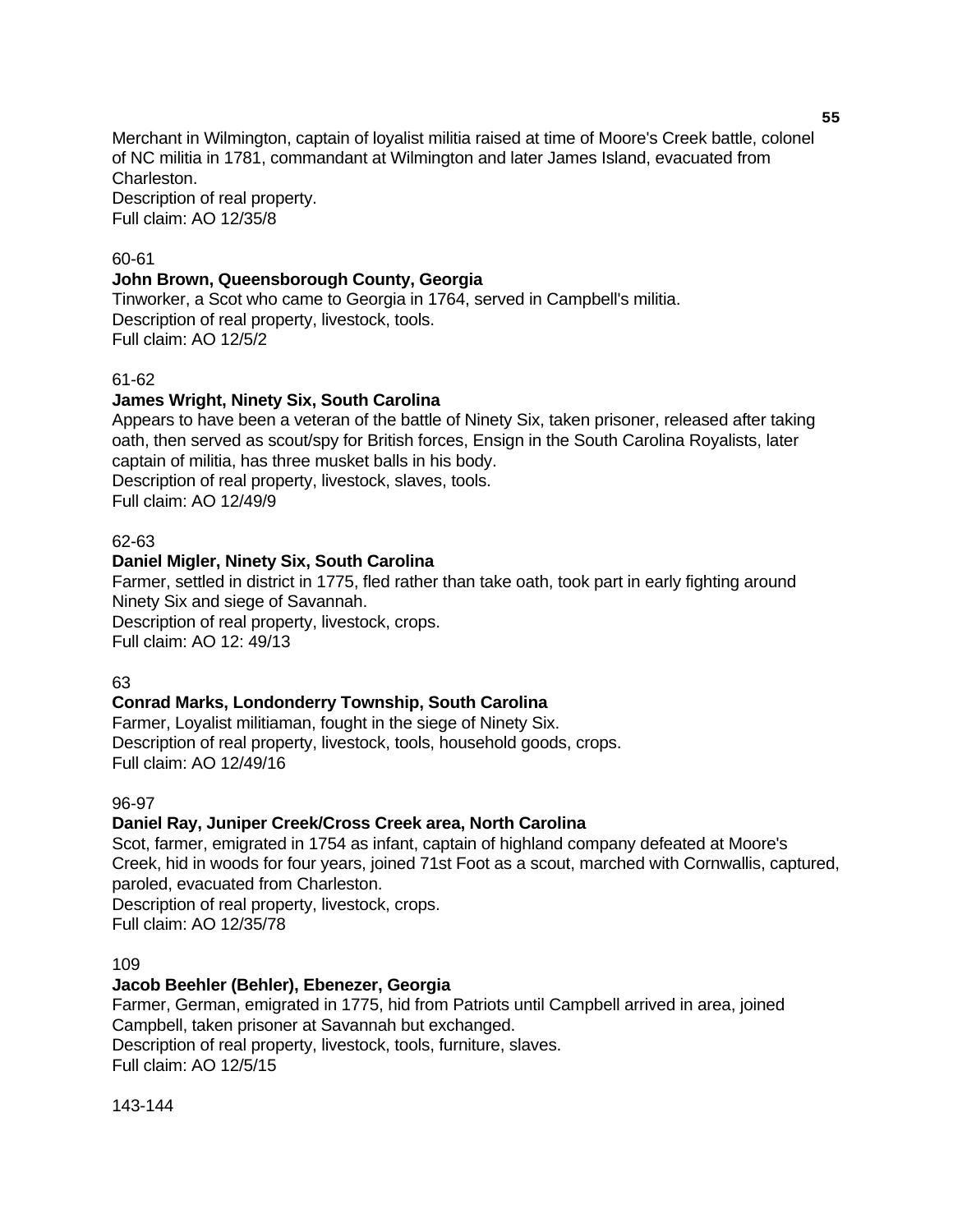# **Jean Henderson, widow of Arthur Henderson, Long Cane, Ninety Six, South Carolina**

Irish, emigrated in 1737 (?), was 70 years of age when she and husband forced to flee from the Patriots, husband died at Charleston from exertions, son James killed by the Patriots, his son-inlaw, Allen Hackel, was hanged by them, other son died during war.

"They were able to live comfortably before the War & believes they have lost all by the war." Description of real property and livestock.

Full claim: AO 12/49/74

# 156

# **Nicholas Crane (Crum), Ninety Six District, South Carolina**

Farmer, fled to Florida, served in South Carolina Regiment, evacuated from Charleston. Description of real property and crops. Full claim: AO 12/49/102

## 157-158

## **Lawrence Marks, Hard Labor Creek, Ninety Six District, South Carolina**

German, emigrated in 1765, served with General Cunningham, was a militiaman in 1780-1781. Brief description of property. Full claim: AO 12/49/107

#### 158-159

# **Mary Sheddie, widow of Peter Mail, Cufftown Creek, Ninety Six, South Carolina**

Husband of Peter Mail who joined Cunningham in 1775, fled to Savannah and later died. She stayed at home until after battle of Ninety Six when she was driven off her property; she had remarried Peter Sheddie who was serving with British forces. Had 5 children by Mail, all alive. Description of real property.

Full claim: AO 12/49/117

## 162-163

## **Henry Marlandale (Martandale), Ninety Six District, South Carolina**

Pennsylvania, had property in Ninety Six, living there in 1778, joined British forces after fall of Charleston and served with SC militia.

Description of real property, buildings, livestock, crops.

Full claim: AO 12/40/158

## 163-164

## **Martin Weatherford, Augusta, Georgia**

Farmer, joined Campbell in 1779 and was captain in militia, captured by the Patriots, tried but acquitted, evacuated from Savannah.

Description of real property, livestock, crops, slaves. Full claim: AO 12/5/20

#### 164-165

## **Thomas Commander, Santu or Montru Cornu, South Carolina**

Joined Cornwallis after fall of Charleston, was captain of guides and employed throughout the war, evacuated to Florida from Charleston.

Description of real property, livestock, buildings, slaves, buildings.

Full claim: AO 12/49/148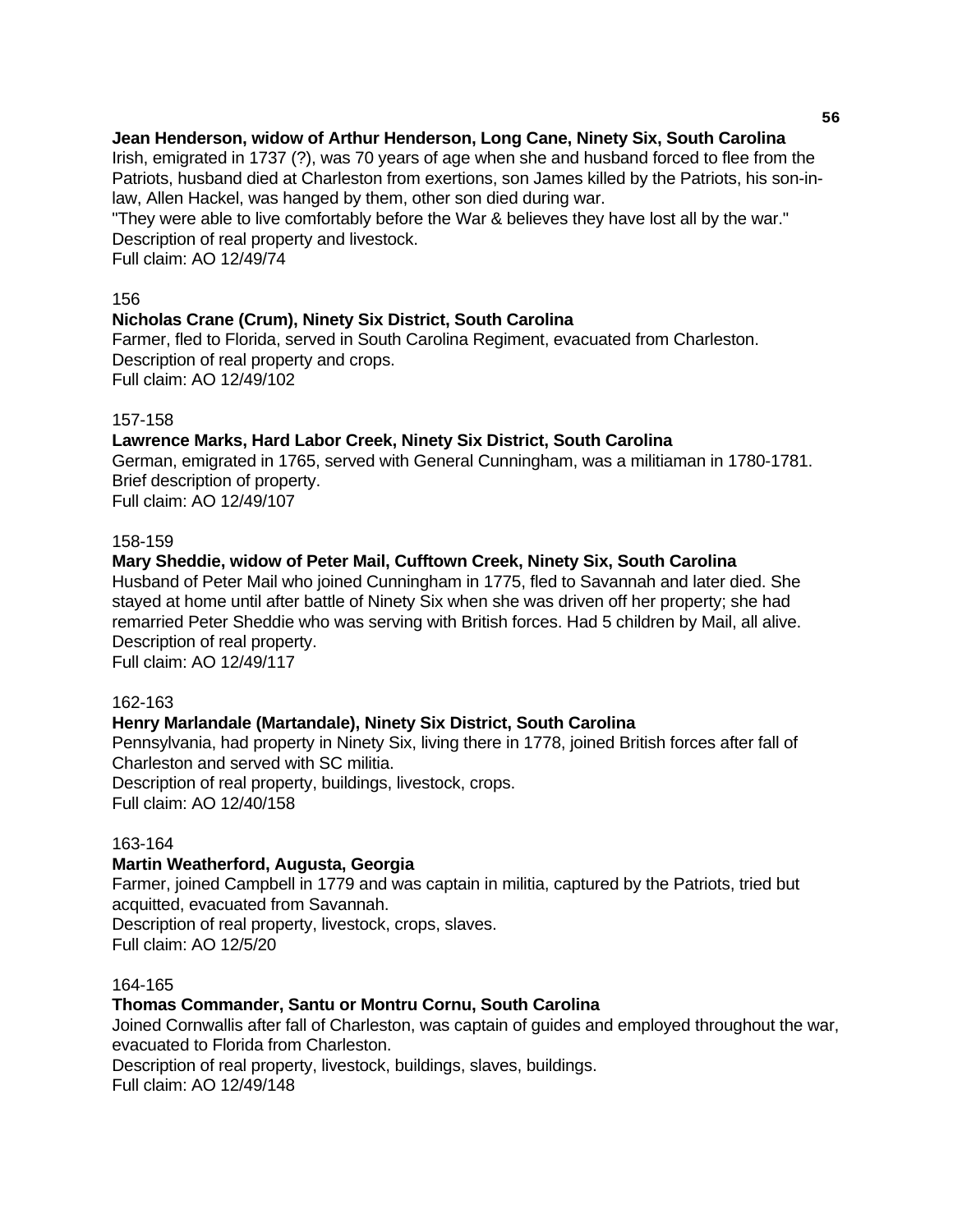#### 168

#### **Adam Fralick, Rawdon Township, South Carolina**

Served with Cunningham in 1775-1776, after fall of Charleston was a lieutenant of SC militia. Description of property, buildings, crops, furniture. Full claim: AO 12/49/158

#### 169

#### **James Nickels, Ninety Six District, South Carolina**

Irish, emigrated in 1773. Served with Cunningham in 1775-1776 and joined the British at Savannah, later appointed captain of militia. Description of property, crops, buildings. Full claim: AO 12/49/163

#### 169-170

#### **Robert Alexander, Ninety Six District, South Carolina**

Irish, emigrated in 1773, served with Cunningham and Campbell, father killed at battle of Kettle Creek.

Description of property, buildings, slave. Full claim: AO 12/49/168

#### 170-171

#### **George Snell, Ninety Six District, South Carolina**

Claim on behalf of his father, Barnet Snell, who died in 1781. Description of property, livestock, buildings. Full claim: AO 12/49/172

#### 171-172

#### **David Dunsmore, Ninety Six District, South Carolina**

Served with Cunningham and Campbell, evacuated from Charleston. Description of property, buildings, livestock, furniture, tools. Full claim: AO 12/45/4

#### 174-175

#### **William Wallace, Ninety Six District, South Carolina**

Irish, came to SC in 1773, settled in Long Cane, joined the British after fall of Charleston, militiaman in Pearson's Regiment. Description of property, livestock, buildings. Full claim: AO 12/49/199

#### 175-176

#### **Reuben Lively, Ninety Six District, South Carolina**

Irish, emigrated in 1773, joined British after fall of Charleston. Description of property, furniture, buildings, slaves, livestock. Full claim: AO 12/49/204

#### 179-180

#### **William Brison, Ninety Six District, South Carolina** Irish, emigrated in 1775, joined the British army in 1780. Description of property, buildings, livestock.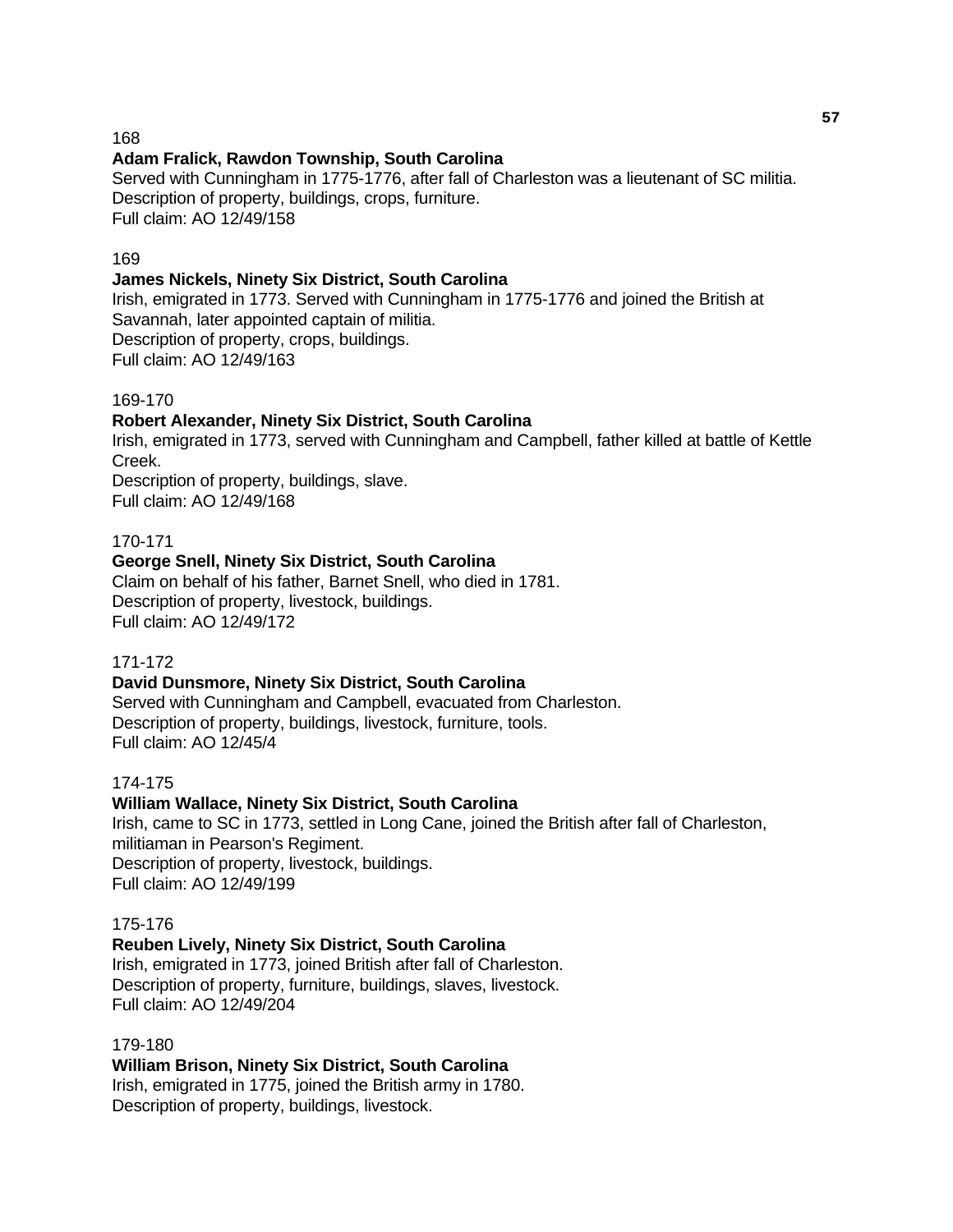Full claim: AO 12/49/209

#### 180-181

# **Doctor Nathaniel Bullein, Amelia Township, South Carolina**

Joined the British after the fall of Charleston, and was surgeon at the Loyal Refugee Hospital in Charleston.

Description of furniture, livestock. Full claim: AO 12/49/225

#### 181-182

## **George Bonds (Bond), Wilson's Creek, Ninety Six District, South Carolina**

Pennsylvanian who moved to SC to escape troubles in 1776, joined the British after the fall of Charleston, was captain of militia and twice wounded.

Description of land, buildings, livestock, furniture, crops.

Full claim: AO 12/49/246

#### 182-183

## **Edward Williams, Salt Ketches, South Carolina**

Joined Prevost in Georgia in 1779, captain in the King's Rangers, wounded. Could not get his family to Charleston to be evacuated in 1782 and had to remain, hid in woods for 2 years, finally escaped in 1784.

Description of buildings, livestock, crops, furniture, slaves. Full claim: AO 12/49/252

#### 183-184

## **William Meek, Ninety Six District, South Carolina**.

Irish, emigrated in 1768, joined Cunningham in 1775, fought at first battle of Ninety Six, hid until Campbell came to Georgia, taken prisoner, released and later was wagon master with Loyalist forces.

Description of property, buildings, livestock, slaves. Full claim: AO 12/49/259

#### 184-185

## **Henry Siteman, Ninety Six District, South Carolina**

German, former soldier in 60th Foot, served Campbell and Cunningham and was lieutenant of militia.

Description of property, crops, livestock. Full claim: AO 12/49/274

#### 185-187

#### **Joel Hudson, Camden, South Carolina**

Was an apprentice, joined Cornwallis in 1780 after father murdered by the Patriots, was a lieutenant in the SC Rangers, evacuated from Charleston to Florida, came to New Brunswick in 1784.

Description of property, buildings, livestock, crops. Full claim: AO 12/48/280

#### 190-194

**Richard Peavis (Pearis), Enoe River, South Carolina**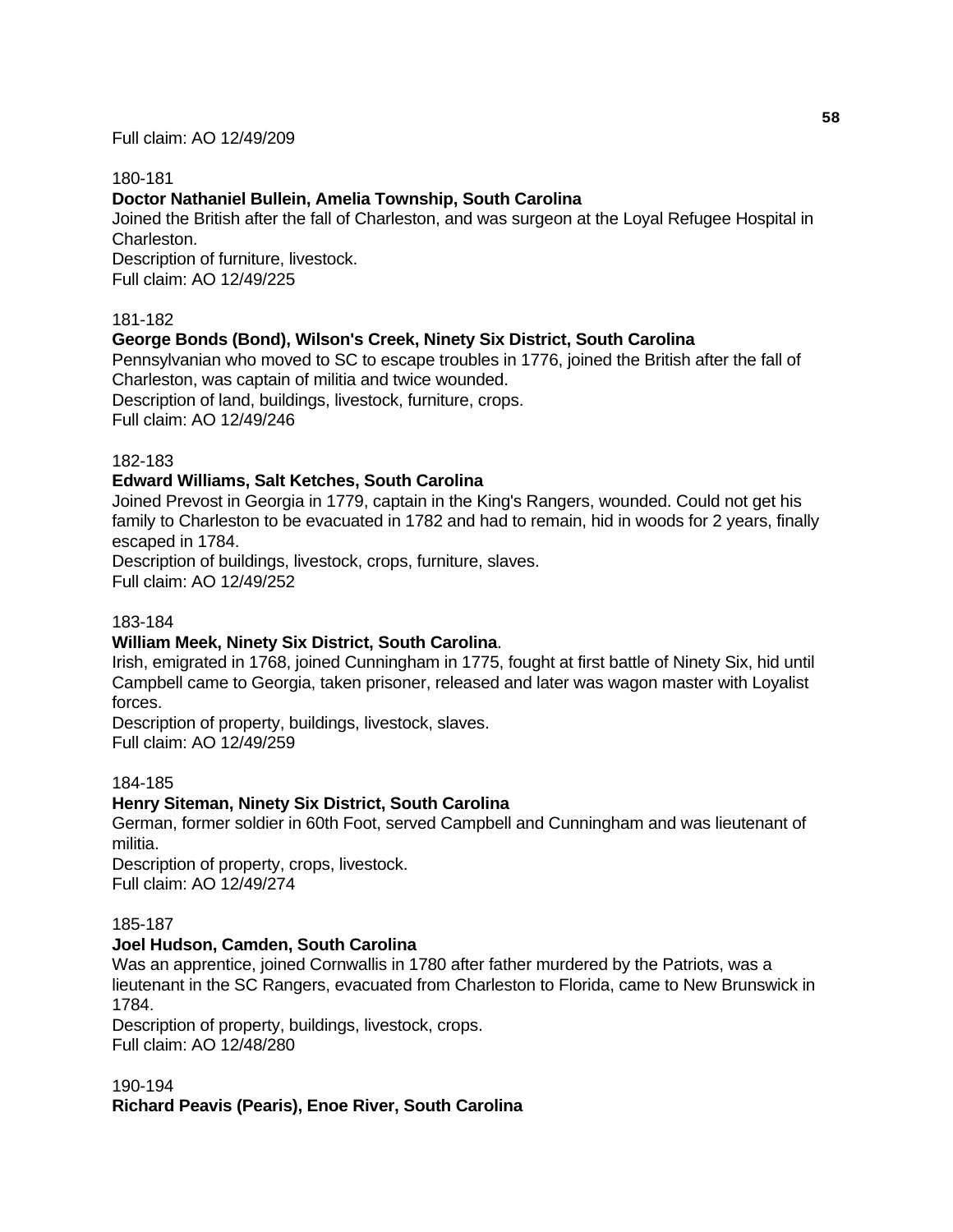Lived peaceably until 1775 when commanded a militia regiment in Ninety Six District, taken prisoner, released after taking oath, property destroyed, fled to Florida and then to Indian Nations, became captain in the West Florida Rangers, later promoted colonel.

Extensive description of property throughout the south, livestock, slaves, buildings, crops. Full claim: AO 12/49/309

#### 215-216

#### **Sarah Simpson, New York**

[Note: this claim has nothing to do with the war in the south but has been included because it is an interesting account of a Loyalist woman and how she persevered]

Kept a small shop in New York and continued in it throughout the war. Had a small sum of money left to her by her father. Her first husband, David Valentine, died at the outbreak of hostilities and she was forced to open a boarding house to survive. Most of her shop stock was confiscated by the Patriots but she was assisted by her new husband, Drummond Simpson, a warrant officer gunner on HMS **Camel**. The couple were forced to part when her husband's ship was ordered to England but he took her documents to lodge her claim in that country. Sarah, meanwhile, was evacuated to Nova Scotia in 1783. Her husband leaving the service at war's end, the couple moved to New Brunswick to settle.

Full claim: AO 12/25/27

#### 235-236

#### **Joseph Mercer, Bladen County, North Carolina**

Fought at **Moore's Creek** Bridge as an ensign in Legget's company, hid in the woods for six months but got on board a British ship at Cape Fear, got to New York and worked as a laborer before being evacuated to New Brunswick.

Description of property, buildings, slave, livestock. Full claim: AO 12/35/164

#### 241-242, 736

#### **David Fanning, Reaburn's Creek, South Carolina (also lived in North Carolina)**

This is the first claim of the notorious Loyalist guerilla and states that he fought the first battle of the Ninety Six in 1776 and gives a brief description of his many services to the Crown. Witness to claim was Joseph Robinson who states "Fanning had shed much blood in revenge for friends to Govmt." who had been murdered by the rebels" but "does not imagine that Claimt. was possessed of any Property" but "his service should be rewarded." Full Claim: AO 12/35/139/142

#### 244

#### **Ann Brown, widow of James Brown, Amelia Township, South Carolina**

Husband was a militiaman, died in 1784, she wished compensation for their property. Description of property, buildings, livestock, and children. Full claim: AO 12/49/383

#### 244-245

#### **James Rogers, Hanover, South Carolina**

Englishman, married widow and settled near Moore's Creek bridge, fought in battle as a guide, several times imprisoned during war and one time the Patriots sent him to be hanged but Fanning rescued him.

Description of property, livestock, buildings.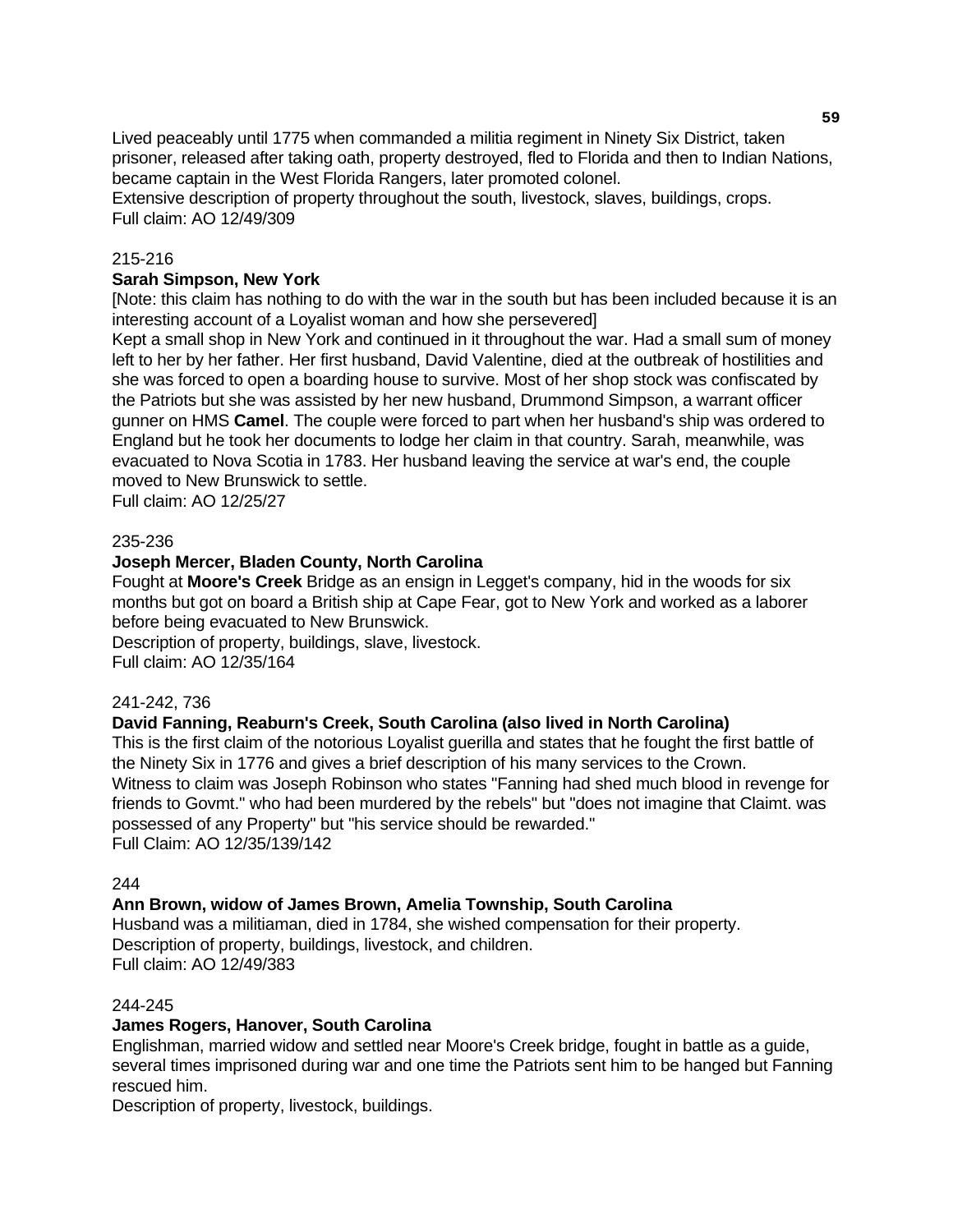Full claim: AO 12/35/146

#### 259

# **David Bleakney (Bleackney), Ninety Six District, South Carolina**

Irish, emigrated in 1767, forced to serve in the Patriot militia but joined Hamilton at Ninety Six and served throughout the latter part of the war with the British. Description of lands, buildings, livestock, furniture. Full claim: AO 12/49/392

#### 276-277

#### **John Thornton, Ninety Six District, South Carolina**

Fought with Cunningham in 1775-1776, then in the Patriot militia against the Indians, joined British forces in 1780 and stayed with them.

Description of land, buildings, livestock and crops.

Full claim: AO 12/49/409

#### 280-281

## **Andrew Harn (Hamm) [Horn?], Howard County, North Carolina**

Tried to join to fight at Moore's Creek Bridge but was captured, joined British forces in 1780, served as officer in militia, captured at Yorktown, settled in New Brunswick. Wife still in North Carolina but the Patriots had driven her off her property. Description of property, Patriot looting, livestock, crops,

Full claim: AO 12/35/157

#### 296

#### **Alexander Wylly, Parish of St. Philip, Georgia**

Captain Wylly served in the King's Carolina Rangers, now in Bahamas. Description of property, buildings in Georgia. [Note: This is evidence presented by Wylly's brother in support of his claim but Alexander Wylly's claim is not contained in the transcripts]. Full claim: AO 12/5/62

#### 524-525

#### **Peter Blewer, Mecklenburgh Co., South Carolina**

Blewer refused to serve with the Patriot forces and was therefore harassed. Joined British forces at Camden in 1781 and was captured at the Congaree. Description of lands, buildings, slaves. Full claim: AO 12/35/12

#### 525

#### **Peter and Abraham Fritz, Ninety Six District, South Carolina**

Joint claim by Peter Fritz on his own behalf and for his mother who was the widow of Abraham Fritz, who served at the battle of the Ninety Six but was mortally wounded at the Congaree. Description of property, slaves, crops, buildings for both men. Full claim: AO 12/49/23 and AO 12/49/20

#### 526-527

#### **John Blewer, Mecklenburgh Co., South Carolina**

Hated the Patriots but was drafted in 1780, deserted and joined Cornwallis, was a lieutenant in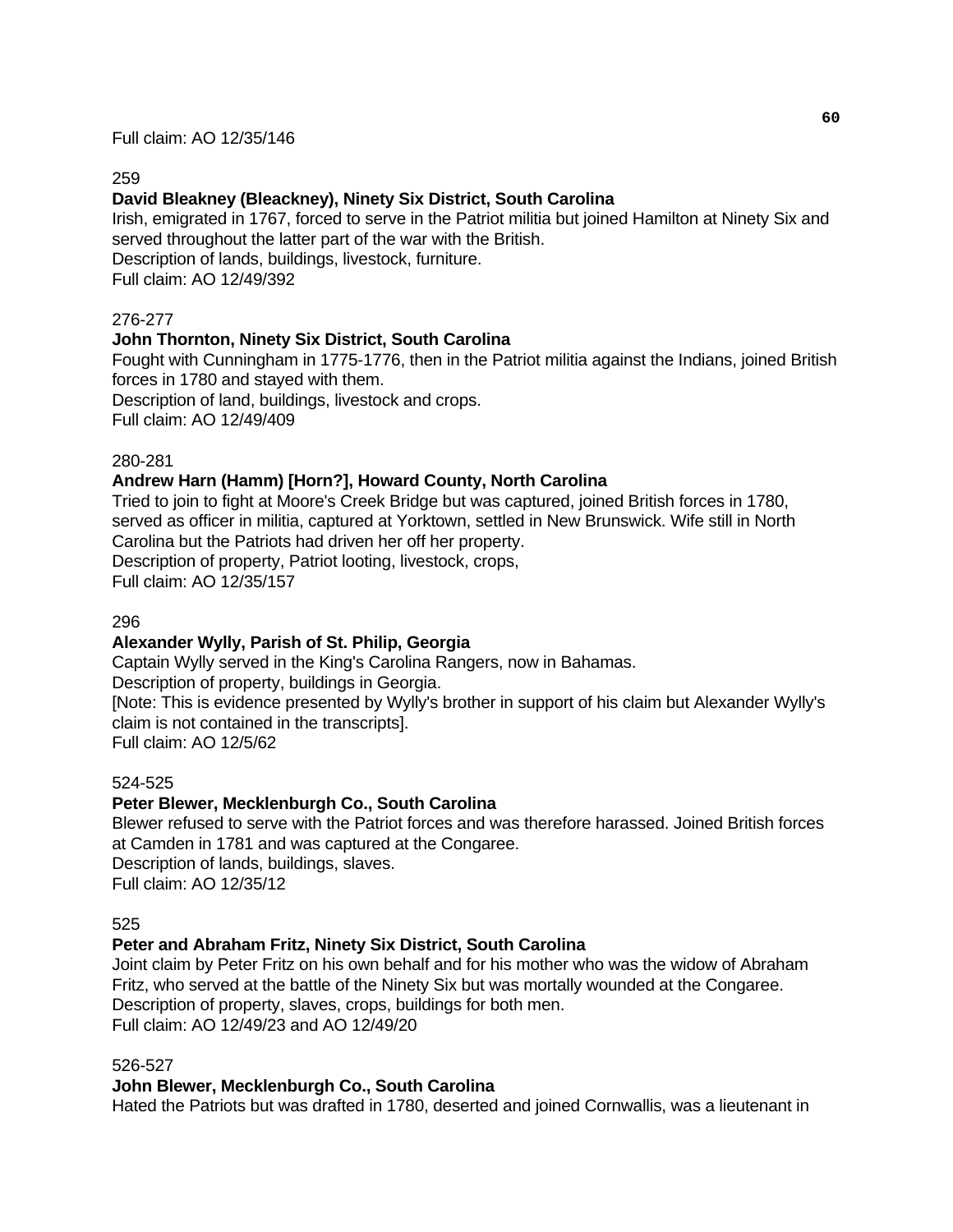militia. Description of property, livestock, possessions. Full claim: AO 12/35/16

#### 527-528

#### **Charles Bowers, Ninety Six District, South Carolina**

German, emigrated in 1761, tried to stay neutral but fought against the Indians, joined British and served in Campbell's Regiment in 1780-1781. Description of property, buildings, personal goods, livestock.

Full claim: AO 12/49/27

#### 548-549

## **John Maccloud [McLeod?], MacLellan's Creek, North Carolina**

Too young to fight until 1781 when he joined the British but was taken prisoner, evacuated from Charleston to New York and hence to Nova Scotia. Older brother was a lieutenant in the Legion and father made over his property to John to save it from the Patriots. Description of property, buildings. Full claim: AO 12/35/36

#### 550-551

#### **Soirle [Sorle?] Macdonald, Anson Co. North Carolina**

Scot, fought at Moore's Creek as a captain, served in British Legion as a lieutenant, came to Nova Scotia.

Description of property, buildings, livestock, slaves. Full claim: AO 12/35/42

#### 581-582

#### **William Read [Reid?], St. George Parish, Georgia**

Joined Florida Rangers in 1777, fought at siege of Savannah and later was a lieutenant in militia. Descriptions of property and livestock. Full claim: AO 12/5/6

#### 583

#### **Andrew Hewat, Georgia**

Scot who emigrated to Georgia in 1773, captain in Georgia Loyalists, evacuated to Nova Scotia. Description of property, trade goods, buildings and slaves. Full claim: AO 12/5/11

#### 646-648, 678

#### **James Carey, Camden, South Carolina**

Joined the British in 1780 and was commissioned in Goodwin's Regiment of militia, later promoted to colonel. Participated in the campaigns of 1780-1781. Evacuated from Charleston to Jamaica, hence to Nova Scotia.

Description of extensive property, buildings livestock, slaves (42).

#### 652-653

## **Doctor Robert Tucker, Wilmington, North Carolina**

Surgeon to the King's American Regiment. Town lots, personal goods.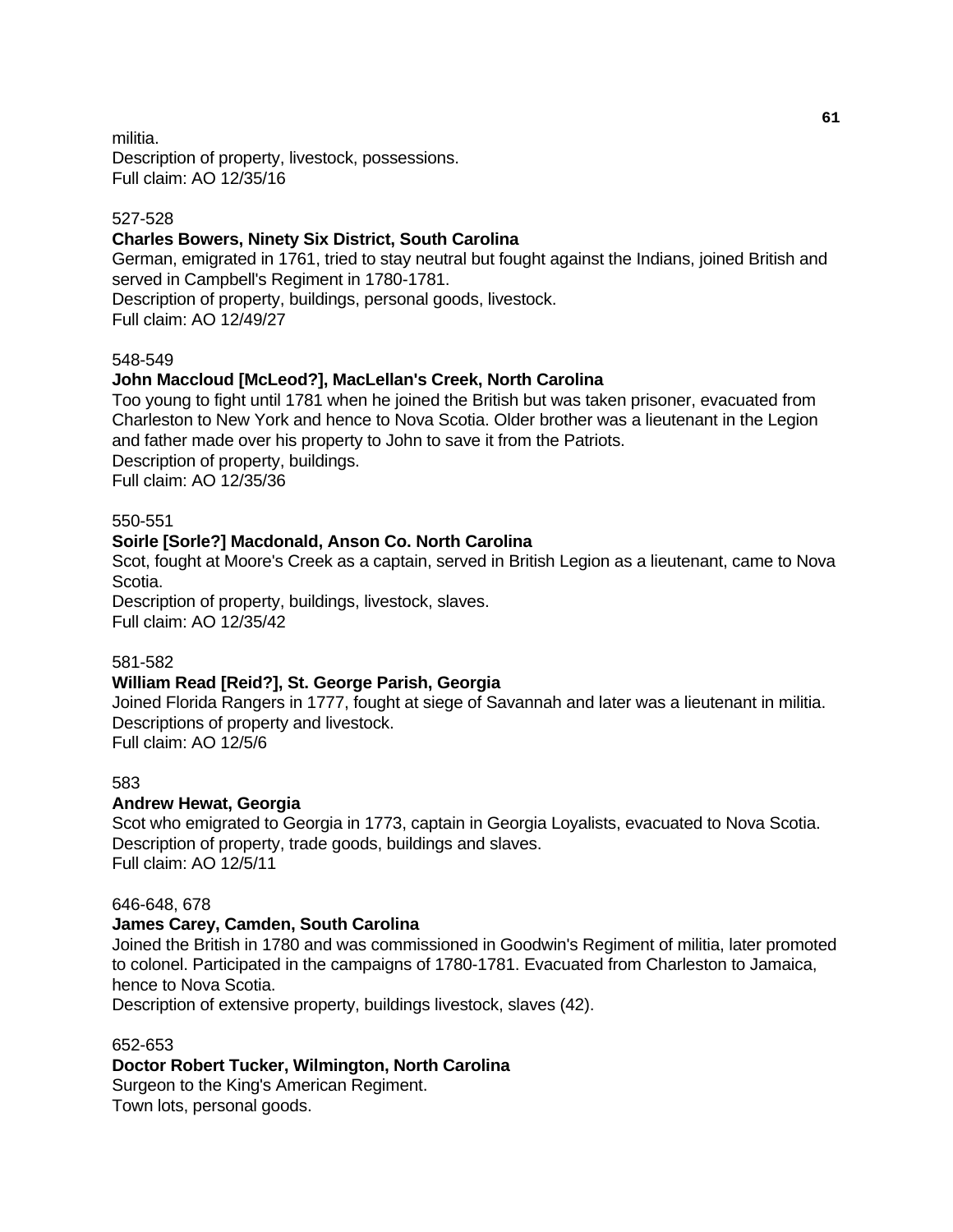#### 674-675

#### **Christian Sing (Long), Ninety Six District, South Carolina**

German, emigrated in 1762, fought at first battle of Ninety Six and in the militia throughout the war. Three sons killed fighting for the Crown, one hanged by the Patriots. Property, buildings, livestock. Full claim: AO 12/49/83

#### 675-676

#### **George Weaver, Ninety Six District, South Carolina**

Fought in first battle of Ninety Six than served in Loyalist forces throughout the war. Description of property, buildings, crops and livestock. Full claim: AO 12/49/89

#### 676

#### **William Rittenhouse (Ritenhouse) [Rittenhaus?], Ninety Six District, South Carolina**

Joined Cunningham in 1775 and never returned home. Son killed fighting at the siege of Savannah.

Property, land, livestock, personal possessions, crops. Full claim: AO 12/49/113

#### 676

#### **Chambers Blakely, Ninety Six District, South Carolina**

Irish, joined Cunningham in 1780. Brief description of property and livestock and buildings. Full claim: AO 12/49/126

#### 677

#### **Andrew Mires (Myers) [Meyer?], Ninety Six District, South Carolina**

Joined British in 1780 and evacuated from Charleston. Property, buildings, crops, livestock. Full claim: AO 12/49/130

#### 677

## **George Shobert (Shalnet), Ninety Six District, South Carolina**

Served from 1777-1783 in militia. Brief description of property. Full claim: AO 12/49/134

#### 677-678

#### **Hannah Lumb (formerly Henderson), Camden, South Carolina**

Former husband, Arthur Henderson, was a loyalist who died just before evacuation of Charleston. Remarried.

Brief description of property and livestock. Full claim: AO 12/49/139

679-680 **John Sanderson, Ninety Six District, South Carolina**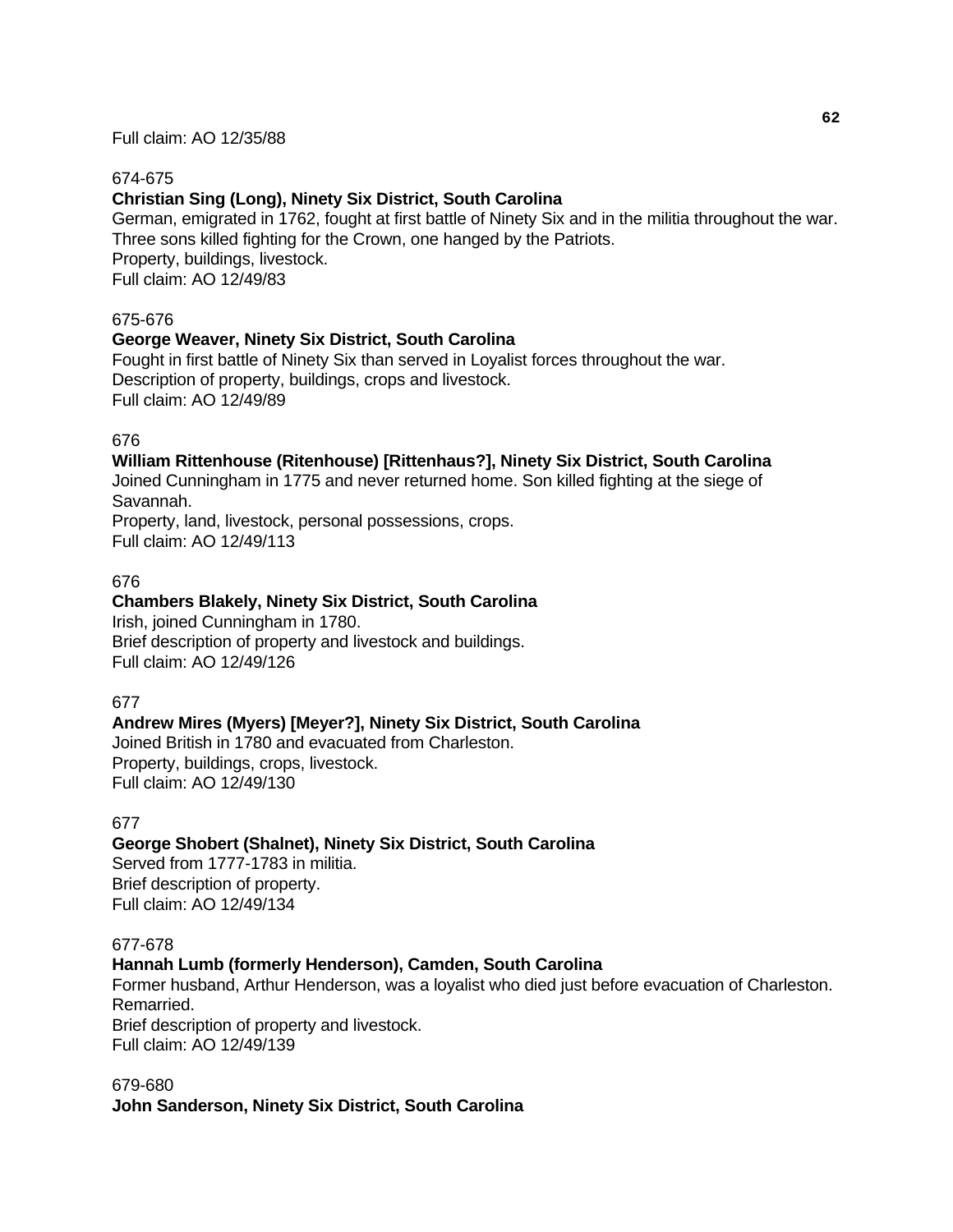Irish, emigrated in 1766, joined British in 1780, served under Cunningham, captured at the Congaree, paroled, was a dragoon in the Long Land militia regiment. Description of property, buildings and livestock. Full claim: AO 12/49/143

#### 687-688

#### **Adam Nunkasor (Nunkaser), Ninety Six, South Carolina**

Joined the British in 1780, served in the militia. Description of property and livestock. Full claim: AO 12/49/154

#### 692-693

#### **Thomas Thornton, Ninety Six, South Carolina**

Claim by son for his father's services, father fought with Cunningham but died in 1783. Description of property. Full claim: AO 12/49/182

#### 693

#### **John Withrow, Ninety Six, South Carolina**

Fought with Cunningham, captured at siege, released, joined the British in Florida. Description of property. Full claim: AO 12/49/186

#### 694

#### **James Carter, Ninety Six, South Carolina**

Fought in first battle, joined again in 1780, served in militia. Description of property, livestock and crops. Full claim: AO 12/49/191

#### 694-695

#### **John Murphy, Ninety Six, South Carolina**

Joined British in 1777, fought in Boyd's regiment, evacuated from Charleston, fought at siege of Ninety Six. Description of property, livestock, crops plundered by both Patriots and British.

Full claim: AO 12/49/195

#### 695-697

#### **Henry Williams, Anson Co, North Carolina**

Participated in Moore's Creek campaign, captured, later joined Georgia militia. Description of property, buildings, crops, slaves (14). Full claim: AO 12/35/100

#### 699-700

#### **John Brison, Ninety Six, South Carolina**

Irish, emigrated. Appears to have fought in the siege of Ninety Six, was lieutenant in militia. Description of property. Full claim: AO 12/49/124

700-701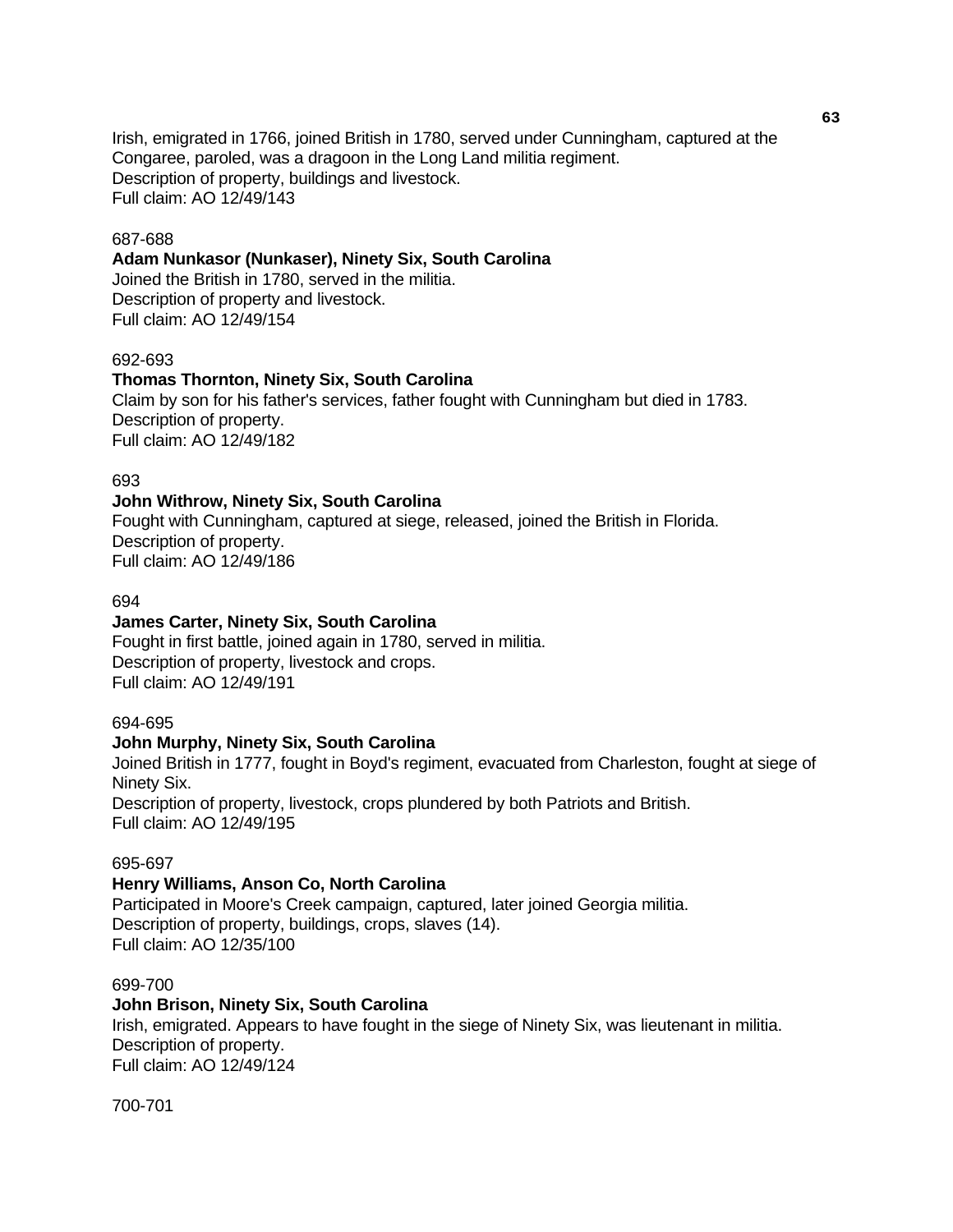#### **Thomas Young, Ninety Six, South Carolina**

Arrested in 1774, released on giving security. Tried to join Campbell in 1777, captured but again released. Joined British in 1780 as captain of militia. Description of property, crops, slaves (8). Full claim: AO 12/ 49/218

#### 701-702

#### **John Bond, Ninety Six, South Carolina**

Captain of militia, fought with Cunningham and Campbell, and at siege of Ninety Six. Description of property, livestock, crops. Full claim: AO 12/49/229

#### 702-703

#### **Samuel McAllister (McAlister), Ninety Six, South Carolina**

Joined British in 1780, lieutenant of militia. Description of property, livestock, buildings, crops. Full claim: AO 12/49/235

#### 703-704

#### **Thomas Pearson, Ninety Six, South Carolina**

Fought in first battle of Ninety Six, captured but released. Joined again in 1780 and became a colonel.

Description of property, buildings, livestock. Full claim: AO 12/49/240

#### 704-706

#### **Samuel Williams, Peder [Pee Dee?] River, North Carolina**

Claim on filed by his son, Major Henry Willians, who states that his father died in England in 1785. Samuel Williams owned a saw mill, was British by birth, fought at Moore's Creek Bridge, fled to Florida, commissioned as captain in the King's Rangers, taken prisoner at Fort Augusta, exchanged. Went to England after war but died on arrival.

Description of property, buildings, possession, slaves.

[Note: Samuel Williams is one of the named persons in which the sites have an interest]. Full claim: A0 12/35/108, 111

#### 706

## **John Bonnell (Bonell), O'Geechee River, Georgia**

Served with the Georgia militia, captured when he tried to rescue his cattle. Good description of livestock.

[Note statement on Bonnell's claim: "Claimant appears a suspicious character & his acct. scarce credible."]

Full claim: AO 12/5/27

#### 707-708

## **James Jones, Ninety Six, South Carolina**

Joined the British in 1780, joined the militia and evacuated from Charleston. Description of property and livestock. Full claim: AO 12/28/73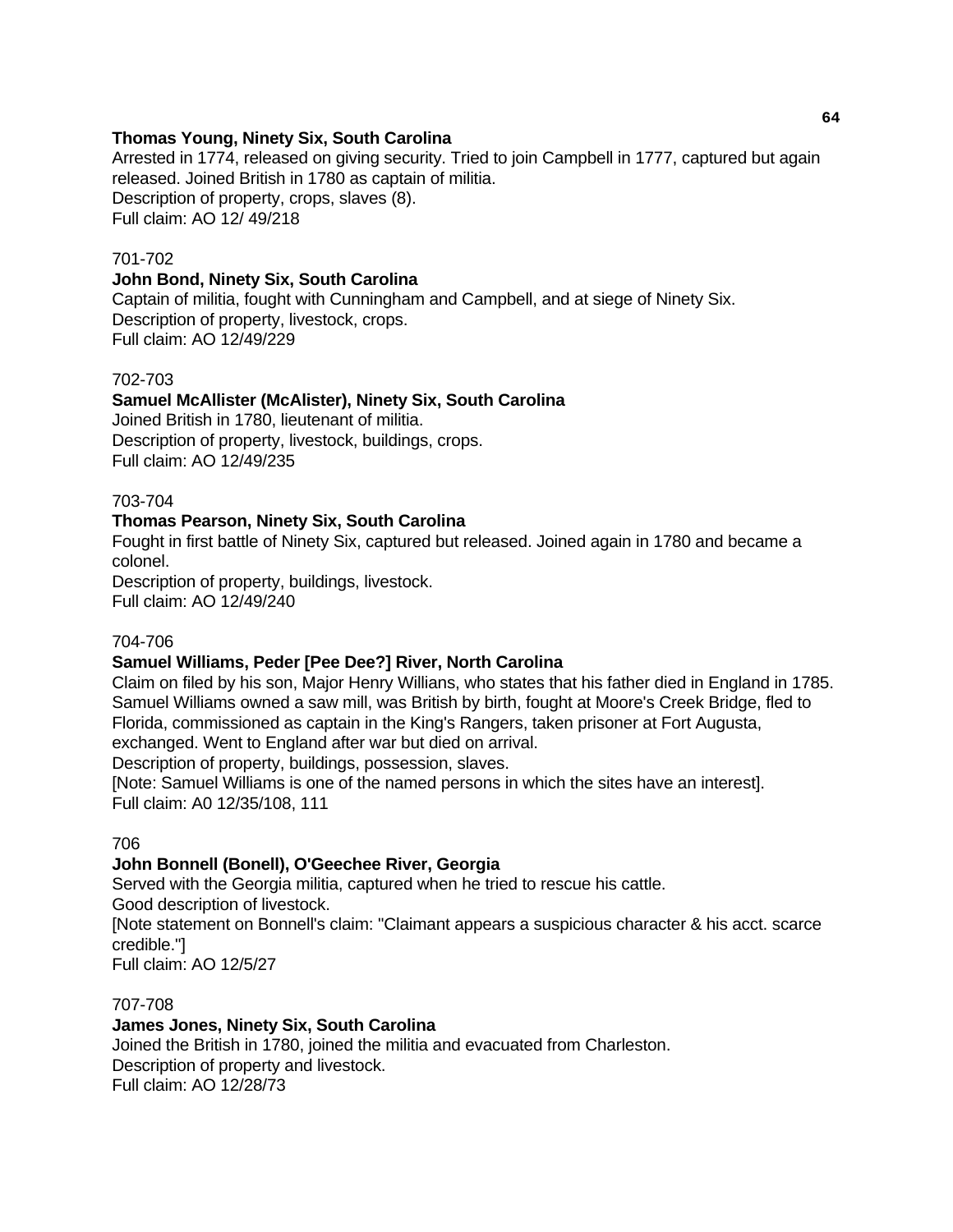709

#### **Henry Green, Ninety Six, South Carolina**

Irish, emigrated c. 1770, fought with Cunningham and appears to have been at the siege of Ninety Six, evacuated from Charleston.

Description of property, buildings, livestock. Full claim: AO 12/49/268

## 710-711

#### **Jacob Blewer, Mecklenburg Co, North Carolina**

Deserted from the Patriot militia, joined Cornwallis at Camden in 1780 and served in the militia. Brief description of property and possessions.

## 714

#### **Robert Sloan (Sloane), Ninety Six, South Carolina**

Scot, emigrated in 1767, served with the Patriots against the Indians, joined loyalist militia in 1780 and fought in the siege of Ninety Six, evacuated from Charleston. Brief description of property and livestock. Full claim: AO 12/49/290

#### 714-716

#### **Edward Crawford, O'Geetchie River, Georgia**

Served as a lieutenant in the King's Rangers throughout. Description of land, buildings, livestock, crops, slave. Full claim: AO 12/5/32

#### 717-719

## **John Fannen, Camden, South Carolina**

Joined the British in 1777 and was lieutenant colonel in the militia, evacuated the British wounded after Cowpens but was attacked. Escaped and later employed as a scout. Description of land, buildings, slaves (2). Full claim: AO 12/49/293

#### 727-728

## **Christopher Neiley (Neelley) [Neely], Ninety Six, South Carolina**

Joined Cunningham in 1775, fought in first battle of Ninety Six, escaped but returned in 1776 but was badly wounded by the Patriots in an ambush. Joined Campbell in 1779, ambushed with his regiment at Kettle Creek, escaped but later captured. Tried and sentenced to be hanged but was released on giving security. In 1780, broke his parole and joined the South Carolina militia and, after the fall of Charleston, his unit "reduced the Country to Allegeance, about 100 miles square." Served throughout war.

Description of land, buildings, livestock, slaves (7). Full claim: AO 12/49/324

#### 729-732

#### **William Maclellan (McClellan), Tarboro, North Carolina**

Banished in 1776 and went to Charleston where he died in 1782. Claim on behalf of his executors. Description of property. Full claim: AO 12/35/119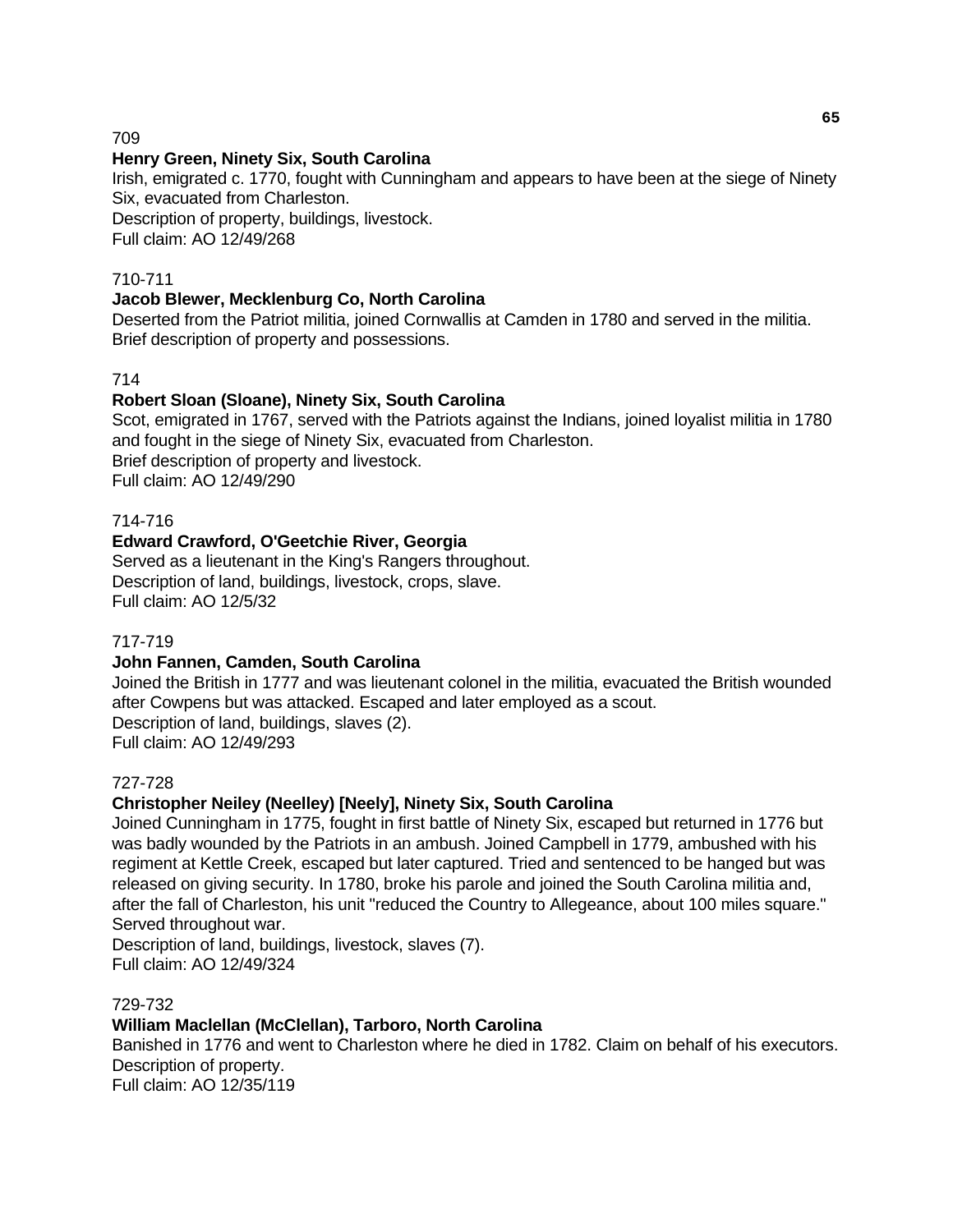#### 731-734

# **William Donaldson, Portsmouth, Virginia and Charleston, South Carolina**

A Scot who emigrated to Virginia in 1763, refused to take patriot oath, joined Dunmore when he left Virginia but was captured. Jailed for a long period but escaped and went into hiding before becoming a sutler with the British army.

Description of trade goods confiscated and slaves (3).

Note: Donaldson was not a soldier but a merchant and has been included to provide information about what an army sutler would have had in stock.

Full claim: AO 12/55/115

## 792

## **James Gordon, Fort Charlotte/Augusta area, Georgia**

Emigrated to Georgia in 1772 to found a settlement but hostilities interfered with its progress. Was captured, tarred and feathered by the Patriots in Augusta. Tried to raise a force to take Augusta, but scheme fell through. Tried to recover his property but had to hide in frontier area of South Carolina from 1775 and then purchased property near Fort Charlotte to create a settlement but the Patriots lured all his settlers away. Finally evacuated from Charleston.

Extensive description of property and slaves (22).

[Note: This man was a Briton who got caught up in the conflict and was neither a Loyalist nor a soldier but a wealthy landowner -- see also next claim]

Full claim: AO 12/5/48

#### 797-798

## **Jonas and Thomas Brown, and James Gordon, Georgia**

The Browns were Gordon's partners in the settlement scheme in Georgia and provide an extensive description of the property loss through the war. Full claim: AO 12/5/53

#### 799-801

## **Joseph Robinson, Broad River, South Carolina**

Joined Campbell in 1775 as a major of militia, fought at the first battle of Ninety Six, escaped, hid in Cherokee Nation. In 1778 joined the South Carolina Royalists in East Florida and was promoted lieutenant colonel. Evacuated from Charleston.

Extensive description of property, land, buildings, livestock, crops, possessions, slaves (2). Full claim: AO 12/49/334

#### 841-842

## **Patrick McEwen (McEowen), Second Creek, South Carolina**

A native of New Jersey who moved to South Carolina in 1775 to escape conflict. Refused to serve in the Patriot militia and moved to North Carolina, joined South Carolina militia in 1780 and was evacuated from Charleston.

Description of property and personal goods.

Full claim: AO 12/49/387

#### 849-850

## **George Anderson, Ninety Six, South Carolina**

Claim by son, father died in British service, wife also died during war, leaving two children. Brief description of property. Full claim: AO 12/49/402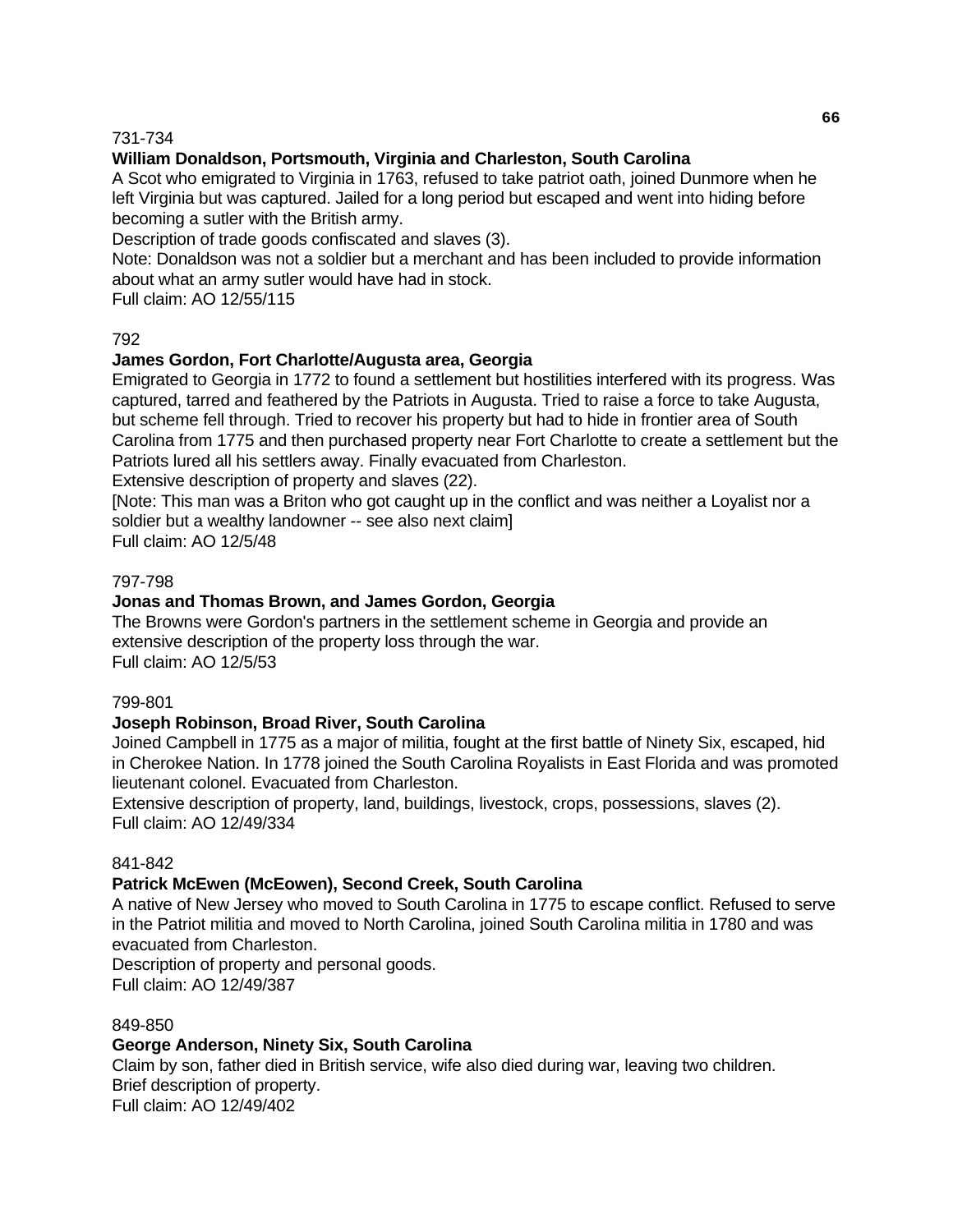869

# **David Harkey (Harky), New Montgomery, South Carolina**

Joined in 1780 and raised a company but was ambushed. Joined Cornwallis at Camden and was captured at Yorktown. Harkey was in the Commissariat Department. Description of property. Full claim: AO 12/35/152

#### 914

# **Alexander MacNaughton (Macnaighton), Briar Creek, Georgia**

Joined Campbell early in war, served in the militia. Brief description of property. Full claim: AO 12/5/83

# **4D: Summaries of the Claims of some Southern Loyalists in the Audit Office 12 and 13 Records**

#### **Andrews, Samuel, Bladon Co, North Carolina AO 13/25/24-26**

Fought at Moore's Creek but escaped. Later captured but released on bail. Joined Cornwallis in 1780 and was commissioned a captain and later major of militia. When Wilmington evacuated, tried to reach Charleston but was captured. Managed to escape and reach Charleston. Evacuated to East Florida where he remained until March 1784 when he left for Nova Scotia. His claim was rejected.

Information on property, buildings, crops, livestock.

## **Brown, Thomas: Augusta, Georgia AO 13: 34/1-36, 97/124, 38/31-36**

Brown arrived in Augusta in 1774 to form a settlement. In December 1775 because he refused to take the Patriot oath, his settlement was attacked, he was wounded, captured and tortured by the Patriots. He escaped to the frontier and recruited hundreds of men who were incorporated into the King's Carolina Rangers, of which he was appointed commanding officer with the rank of lieutenant colonel. He was later appointed superintendent of Indian Affairs. Evacuated from East Florida to Bahamas but did not like the land there and tried to move to Caicos but was shipwrecked. Now in the Bahamas. Description of extensive tracts of land and members of settlement

#### **Chesney, Alexander: Broad River and Ninety Six, North Carolina AO 12: 46/186, 99/219, 109/100; AO 13: 126/298-332**

After Charleston was captured, he was a captain in the militia and was wounded and taken prisoner at King's Mountain. He was exchanged and was evacuated from Charleston to London where he is now (1783).

Claim for property, a schooner and a slave.

## **Colson, John, Anson Co, North Carolina AO 13/107/11**

Evacuated to East Florida in 1784. No information that he served in a military unit. Asks for £1974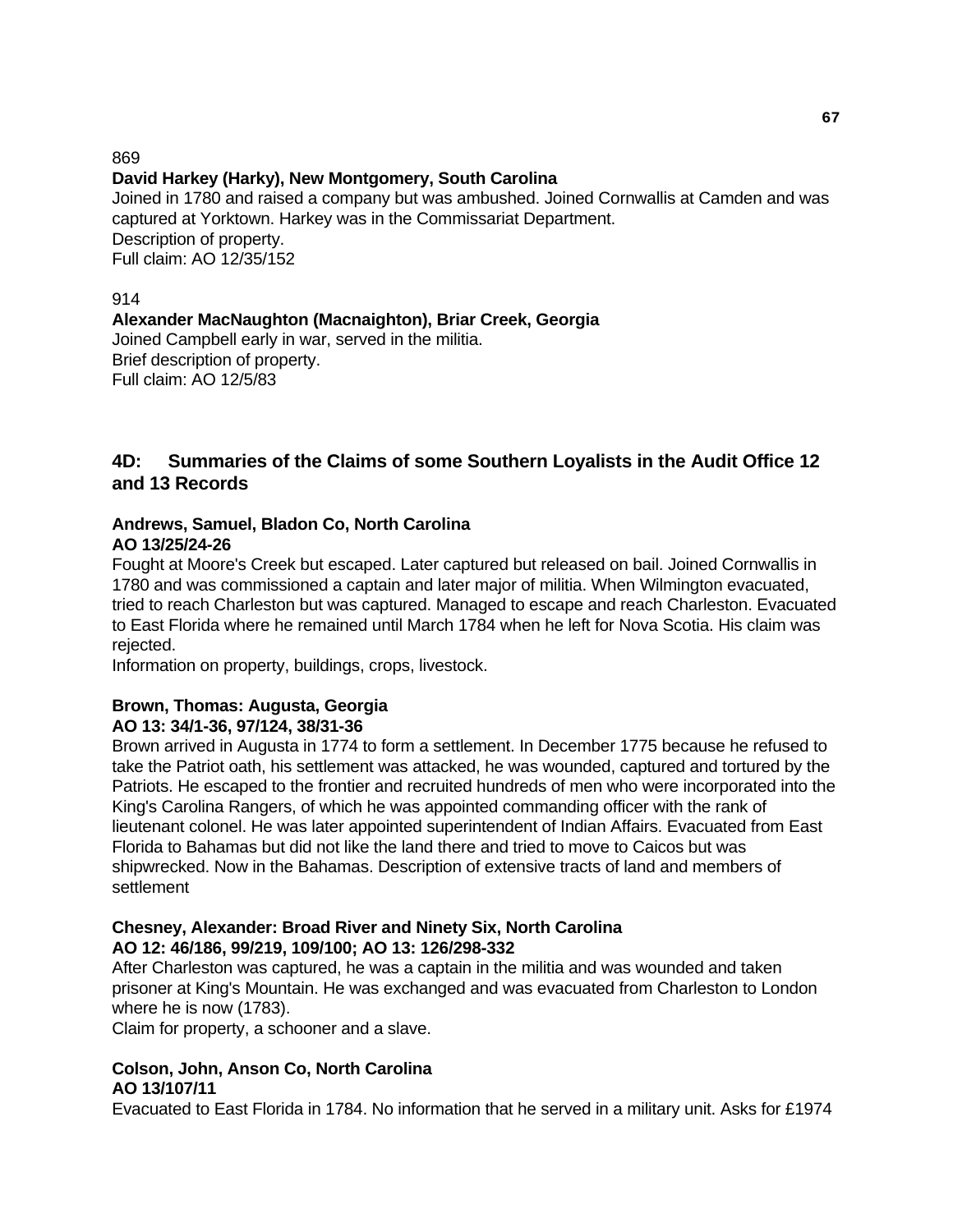for loss of property.

#### **Cotton (Cotten), James, Anson Co, North Carolina AO 12: 91/45, 101/367, 103/1, 109/104; AO 13, 118/239-273, 137/85-91**

Cotton claims to have raised 500 men at the time of the Moore's Creek campaign but went to England in 1777. He received an annual allowance or pension from the British government for £200 per year, later reduced to £150. He asks for compensation for 19,000 acres in Anson County and received £3,387.

# **Cunningham, Patrick, Charleston, South Carolina AO 12: 92/1; AO 13: 97/451-457**

Cunningham claims for a lot and house in Charleston, 1690 acres and a house on the north side of the Saluda River and other property which is detailed.

# **Cunningham, Robert, Ninety Six District, South Carolina**

# **AO 12: 3/8-10; 48/215, 92/2, 109/104; AO 13: 127/264-269**

Was appointed brigadier-general of militia and lost £3,414 because of his efforts. Evacuated to East Florida and later to New York and later to Nova Scotia and is now in Jamaica.

# **Cunningham, William**

#### **AO 12: 49/30.**

Asks for compensation for property lost in East Florida after his arrest by the Spanish government. On his release he went to the Bahamas in 1786. Estimates his losses to be £239. Claim rejected.

# **Fletchall, Thomas, Ninety Six District, South Carolina**

# **AO 12: 52/127, 109/138; AO 13: 60/211, /218-263.**

A prewar colonel of militia and justice of the peace for his district. In December 1775 he was arrested by the Patriots and taken to Charleston and held until July 1776 when released. In October 1780 he had to flee from his home with his wife and five children and fourteen slaves and seek safety in Charleston. Evacuated in 1782 to Jamaica where he arrived in January 1783 to settle at Montego Bay.

Description of property and slaves.

#### **Fraser, Doctor James, Port Royal Island, South Carolina AO 12: 49/22, /68/7, 109/142; AO 13: 24/172**

Emigrated to South Carolina to practice medicine from 1765 to 1779 "by which he acquired an independent fortune." Joined the British army in February 1779 and served with army and the Royal Navy and in the back country of Georgia. Was banished with his wife and six children. Evacuated to Florida and later to England.

Description of property, schooners, slaves (4), medical instruments, books and medicines.

## **Hamilton, John, Ninety Six District, South Carolina**

## **AO 12: 47/92, 100/352, 102/89, 160/275; AO 13: 46/460-482, 88/106-110**

Was in business at the beginning of the war. In July 1780 was appointed by Colonel [Nisbet] Balfour as major of militia and "the American rebels vented thir [sic] spite on him by plundering his house and destroying his papers." Was evacuated with his family from Charleston to Halifax. Later moved to New Brunswick but went to London in 1784.

Description of property in Ninety Six and Wake Co, and two tracts in Dobbs Co.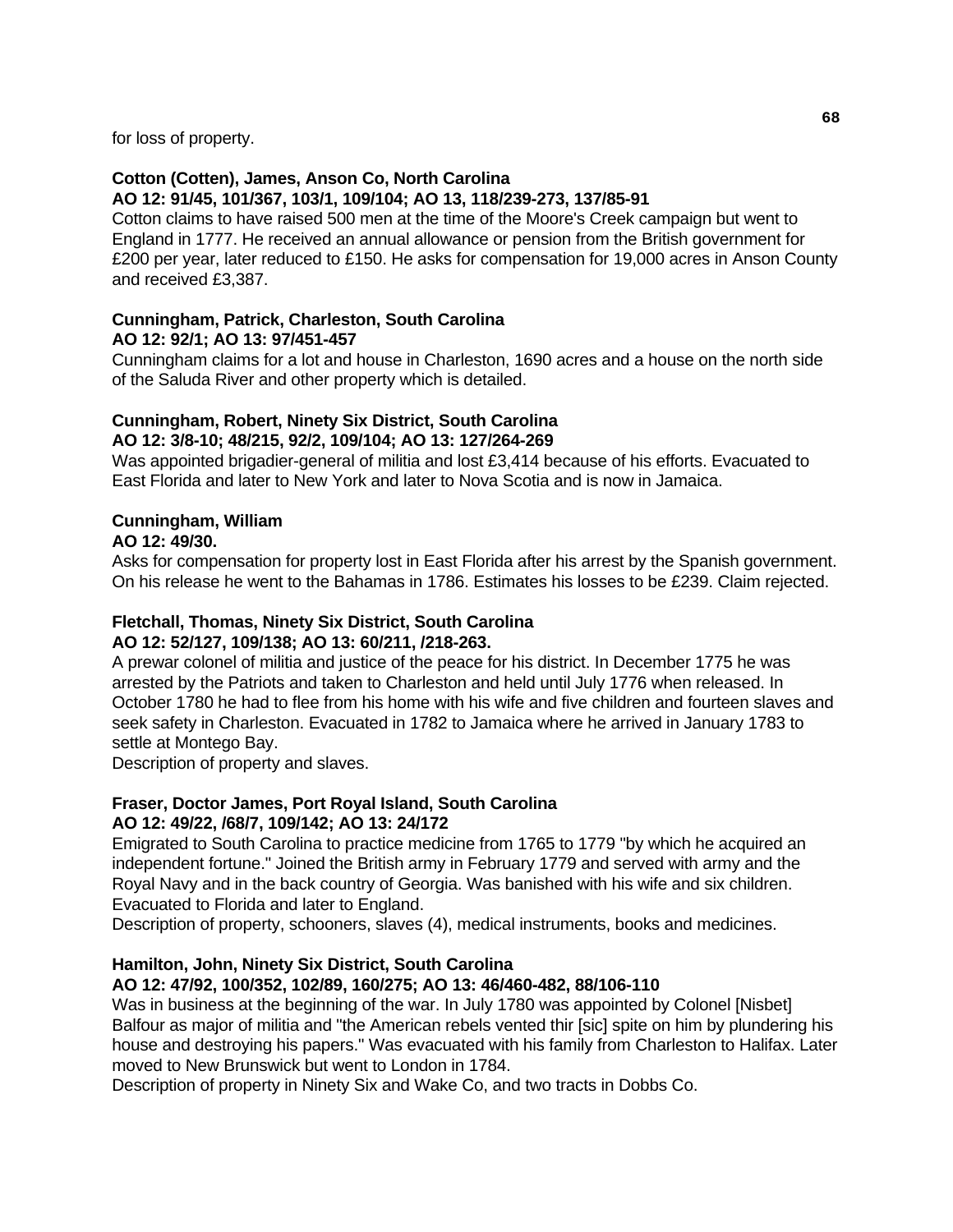### **Hill, Samuel, Long Cane Settlement, South Carolina**

**AO 12: 48/195-200, 100/191, 109/162; AO 13: 119/438-455, 127/253-255, 129/581-586, 133/151**

Was a lieutenant in the militia and took part in several engagements. Surprised in his home in March 1781 with a force of militia cavalry by the Patriots and was wounded and left for dead. He lost his arm. He evacuated to Jamaica from Charleston in January 1783. Has to care not only for his own family but also for his sister and her children. Information in file indicates that Hill died in England in February 1786.

Claims for "Old Indian Store" in Colleton Co with four slaves.

## **Hogle, Stephen, Ninety Six District, South Carolina AO 13: 24/264-268**

Compelled because of his loyalty to leave his wife and children and join the South Carolina Loyalists. Served with them until disbanded in Halifax. His wife and two sons died within the British lines and he is now with the remains of family on a new settlement in Sydney Co, Nova Scotia. Claims for 150 acres and cattle.

### **Johnston, Doctor Andrew, Augusta and Savannah, Georgia AO 13: 6/15-32, 13/57-61.**

Practised in Augusta before the war. Helped in defence of Augusta during the siege, including Lieutenant Alexander McRae of the British Legion "whom he cured of gunshot wound and fracture of shoulder." Served with army from 1779 to 1781 at British hospitals and also with Allen's battalion of the New Jersey Volunteers. In retaliation, the Patriots torched his house and marched him under guard to Savannah. Did not have funds to evacuate his family so remained in Savannah. Has now come to London.

# **Kingston, March: South Carolina Memorial, n.d.**

### **AO 12: 100/190; AO 13: 130/293-294**

Kingston was an African-American who served as a guide to Cornwallis but was crippled by a wound. He may later have commanded the Black Dragoons. Very brief petition asking only for compensation for pay as a guide and for his horse and accoutrements which were taken by the Americans.

# **Kirkland, Moses: Ninety Six District**

## **AO 13: 36/259-305.**

Elected to Provincial Congress in January 1775 but refused to attend in protest against Patriot activities. After refusing a command in the Patriot forces, travelled in disguise to Boston with 12 year-old son. Got on board British warship and arrived in September 1775 but was captured by a Patriot privateer and taken under guard to Washington's headquarters at Cambridge where he was confined there and at Philadelphia until June 1776 when he escaped to Virginia and joined Dunmore's fleet and was later employed carrying dispatches. In October 1779 was captured at Savannah and sent to Charleston on a Patriot ship but was freed when vessel captured by a British ship. Joined the army in Savannah. States that in 1777 he was appointed Superintendent of Indian Affairs to Indians of Seminole Creek. Evacuated from Tybee to Jamaica in 1782 and is now settled there.

 This is an extremely detailed claim, both for the services rendered and the extensive property, including thousands of acres and slaves.

## **Lisitt, Patrick: North Carolina and South Carolina**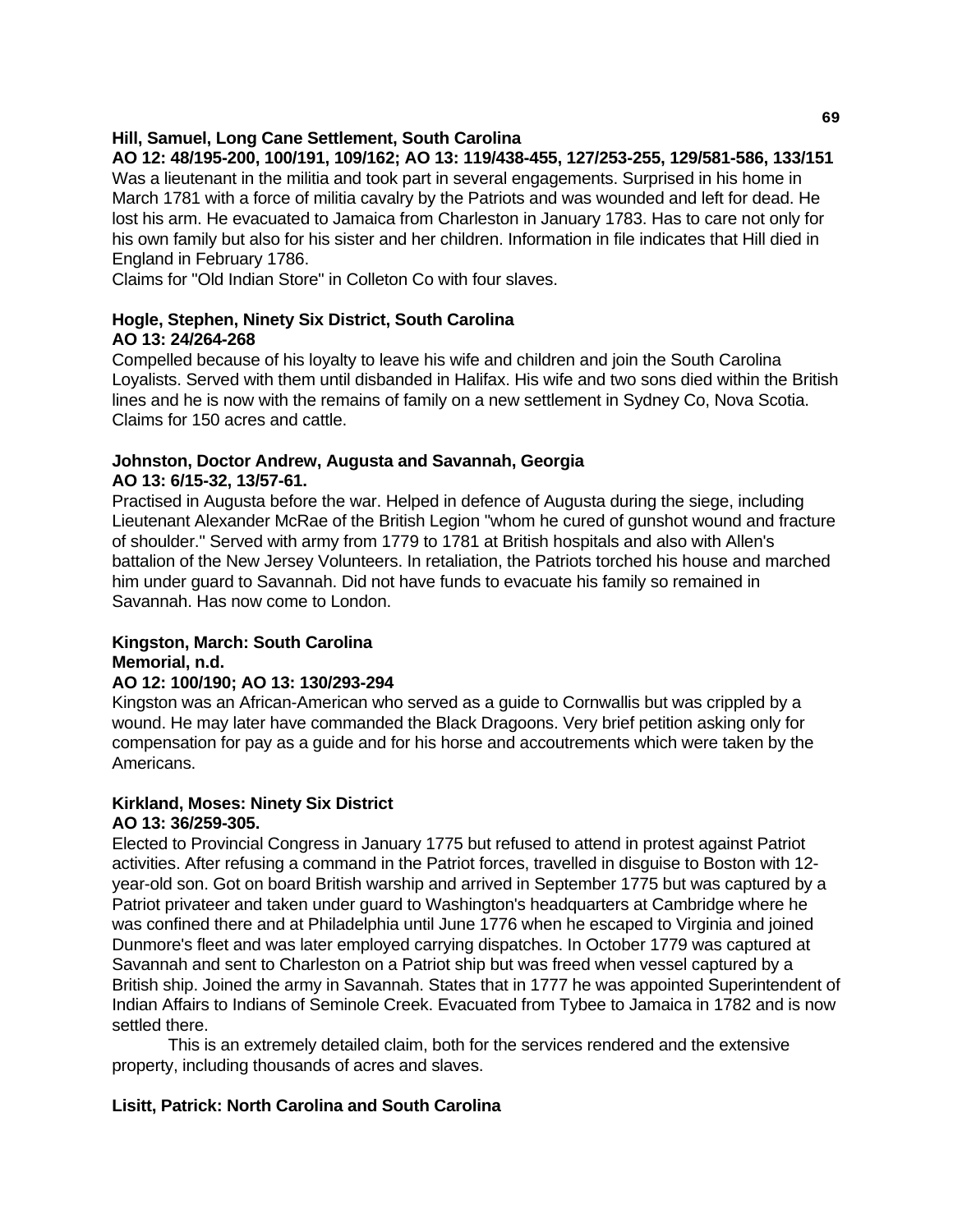### **AO13: 57/249-250**

Lisitt, a native of Pennsylvania, left that colony at the outbreak of hostilities and purchased property in North Carolina. He refused to serve when drafted into the Patriot militia and joined Patrick Ferguson in 1780. At various times Lisett served with Cruger, Allen, Tarleton, Pierson and Young, being employed as a guide or spy. He was near or participated in (it is not clear) actions at Cowpens, King's Mountain and the siege of the Ninety Six. Ended up in Charleston from which he was evacuated to Florida and finally to Nova Scotia.

#### **McArthur, Neil, Cape Fear River, North Carolina AO 13: 6/386-429**

Was commissioned a captain in the Highland Loyalists in January 1776 but has since been reduced to low circumstances. He later served with North Carolina Highlanders and evacuated to Scotland.

## **McAskell, Alexander, Ninety Six District, Anson Co, North Carolina AO 13: 24/341-344**

Left in February 1776 to join General MacDonald but before he could so, army was defeated at Moore's Creek and he returned home. Tried to join army again in 1779 but was taken prisoner to Anson Co jail but was released on bond. In May 1780 joined Royal North Carolina Regiment and was commissioned an ensign. Was captured while recruiting but escaped in June 1781 and served until unit was disbanded in Halifax. Memorial dated 28 April 1786 at Halifax. Claims for 150 acres on Cedar Creek and house. Claim rejected.

## **MacDonald (McDonald), Alexander: Cumberland Co, North Carolina AO 12: 36/1, 99/256, 101/21, 109/32; AO 13: 121/183**

Raised a company and fought at Moore's Creek Bridge and was imprisoned for a year. Went to New York and later to Savannah but was taken prisoner, Evacuated from Charleston to England with his family.

## **McDonald (MacDonald), Allen: Cumberland Co, North Carolina AO 12: 109/302; AO 13: 87/59-60, 122/28-32**

Emigrated to America in 1773 and lived comfortably until summer of 1776 when he was appointed to go to Governor Martin and tell him that the Highlanders wished to remain loyal. Took command of the Highland Corps and was in several engagements but was captured by the Patriots along with two of his sons. Exchanged in 1777 and appointed captain in the 84th Foot (Royal Highland Emigrants) until they were reduced in October 1783. He lost one son in the Royal Marines and another on passage to England. His last son was an officer in the British Legion. He is now elderly and has a wife and daughter to support and wishes to go to North America to take up his regimental grant of lands.

Description of house, grist mill, 475 acres, 5 men and 3 women indentured servants.

## **McDonald (MacDonald), Donald: Anson Co, North Carolina AO 12: 34/121/216, 122/33**

Hid in the woods to avoid serving with the Patriots, joined the British Legion in 1780 and later the North Carolina Highlanders. Evacuated from Charleston to England. Claims for a house and 400 acres.

## **McDugald, Archibald, Cumberland Co, North Carolina AO 13: 25/345**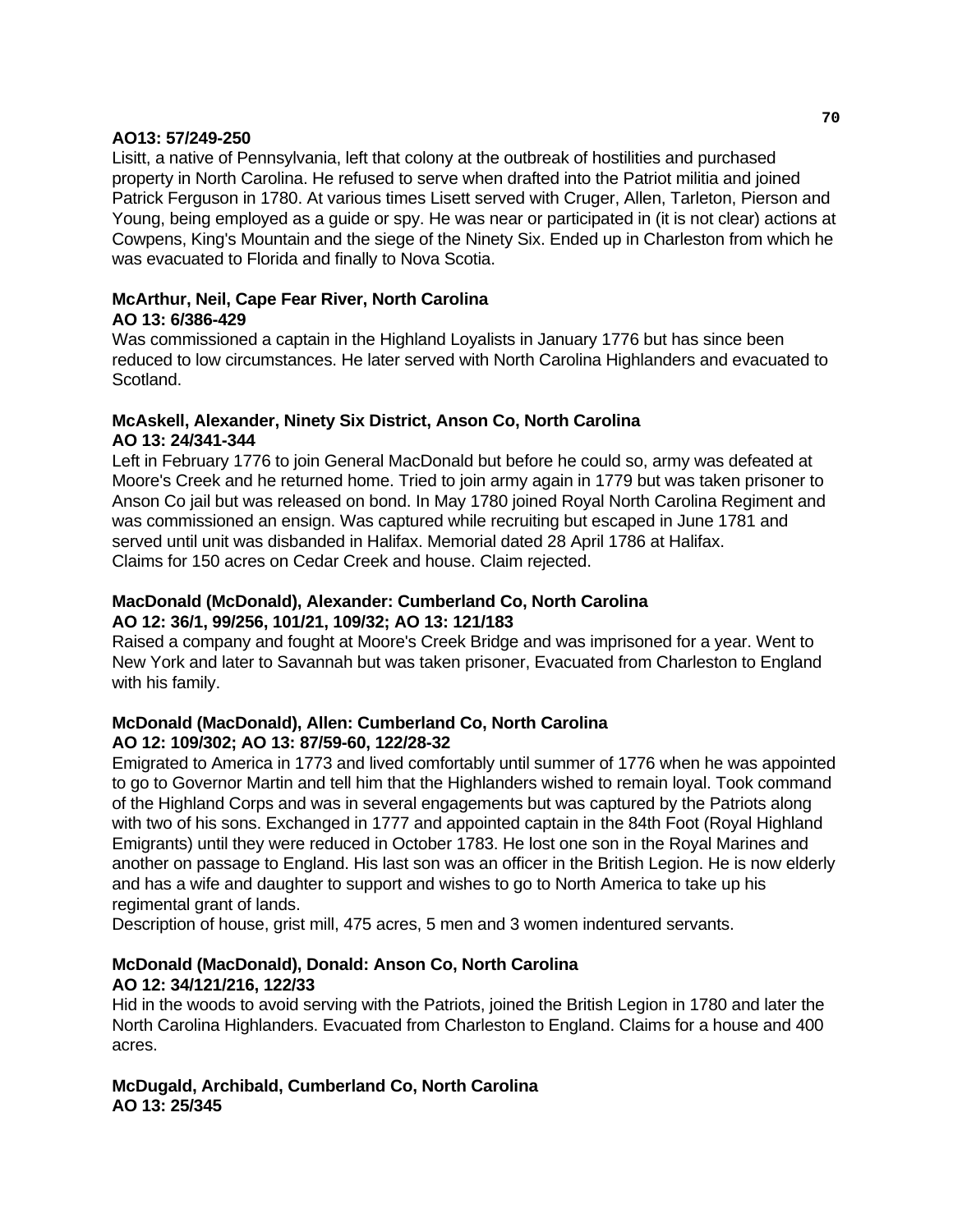Left to join army at Savannah but was captured by the Patriots and confined on a prison ship. Later escaped and joined the Royal North Carolina Regiment and served until appointed to command loyal militia in Cumberland Co until November 1781 when he had to surrender to the Patriots. Was exchanged and rejoined his regiment at Charleston when he evacuated to East Florida and later to Nova Scotia. Now lives in Country Harbour, Nova Scotia, claims for 640 acres, house, orchards. Claim rejected.

AO 13/25/345-349

### **McDugald, Archibald: Cumberland Co, North Carolina AO 13: 121/256-257**

A Scot who emigrated to North Carolina in 1767, McDugald joined Archibald Campbell in Georgia but was taken prisoner and confined at Charleston for ten months. He escaped to Savannah and joined the Royal North Carolina Regiment (Hamilton) and served with it until 1781 when he was appointed colonel of militia for Cumberland Co. Later joined Fanning and fought at Hillsborough. Was at Cumberland when Cornwallis surrendered which "made it unavoidably necessary" to disband his unit and escape. Evacuated to Nova Scotia and submitted his claim but has come to London to settle it.

## **McKay, Alexander, Cross Creek, Cumberland Co, North Carolina AO 12: 100/46, 109/202; AO 13: 121/311**

He was commissioned a captain in January 1776, taken prisoner at Moore's Creek and was imprisoned until 1777 when he was exchanged to New York. To Charleston with the army and was sent into the back country to raise Highlanders. He returned with recruits but evacuated from Charleston to Jamaica and later to England. Has a wife and five children whom he has not seen in five years.

Description of property and slaves (4).

## **McLean, Alexander, Cumberland Co, North Carolina AO 12: 36/1, 99/256, 101/21, 109/302; AO 13: 121/183-200.**

A Scot who emigrated to America in 1771. At beginning of war, was offered a commission in the Patriot forces but refused. He raised a company which fought at Moore's Creek bridge but was taken prisoner and confined for a year. Joined the British forces but was captured while on his way to Savannah. He was again exchanged and served until the end of the war, including the march through the Carolinas. He was absent from his wife and five children for six years, they were stripped of their property and turned out into the wilderness to live. He evacuated them from Charleston and brought them to London where they now live.

Claims for 200 acres in Cumberland Co and 400 acres in Anson Co.

### **Stuart (Stewart), Kenneth, Bladen Co, North Carolina AO 12: 91/41, /99/250, /123/111-114; AO 13: 124/222-230.**

Emigrated to America in 1775 as a sailor. Appointed a lieutenant in highlanders at outbreak of rebellion, taken prisoner at Moore's Creek Bridge but escaped. Hid in the backwoods from 1777 to 1780 when he rejoined the army and fought in several engagements. Evacuated with his wife and two children, having lost six children in the space of three months, from Charleston to Britain. Claims for property on Shoeheel Creek, six houses and 640 acres in Bladen Co, two indentured servants and two slaves. Recommended for an allowance of £50 per year.

## **Welsh, Nicholas, Tryon Co, New York AO 12: 3/11-15, 34/374, 101/315, 109/305; AO 13: 124/328-342**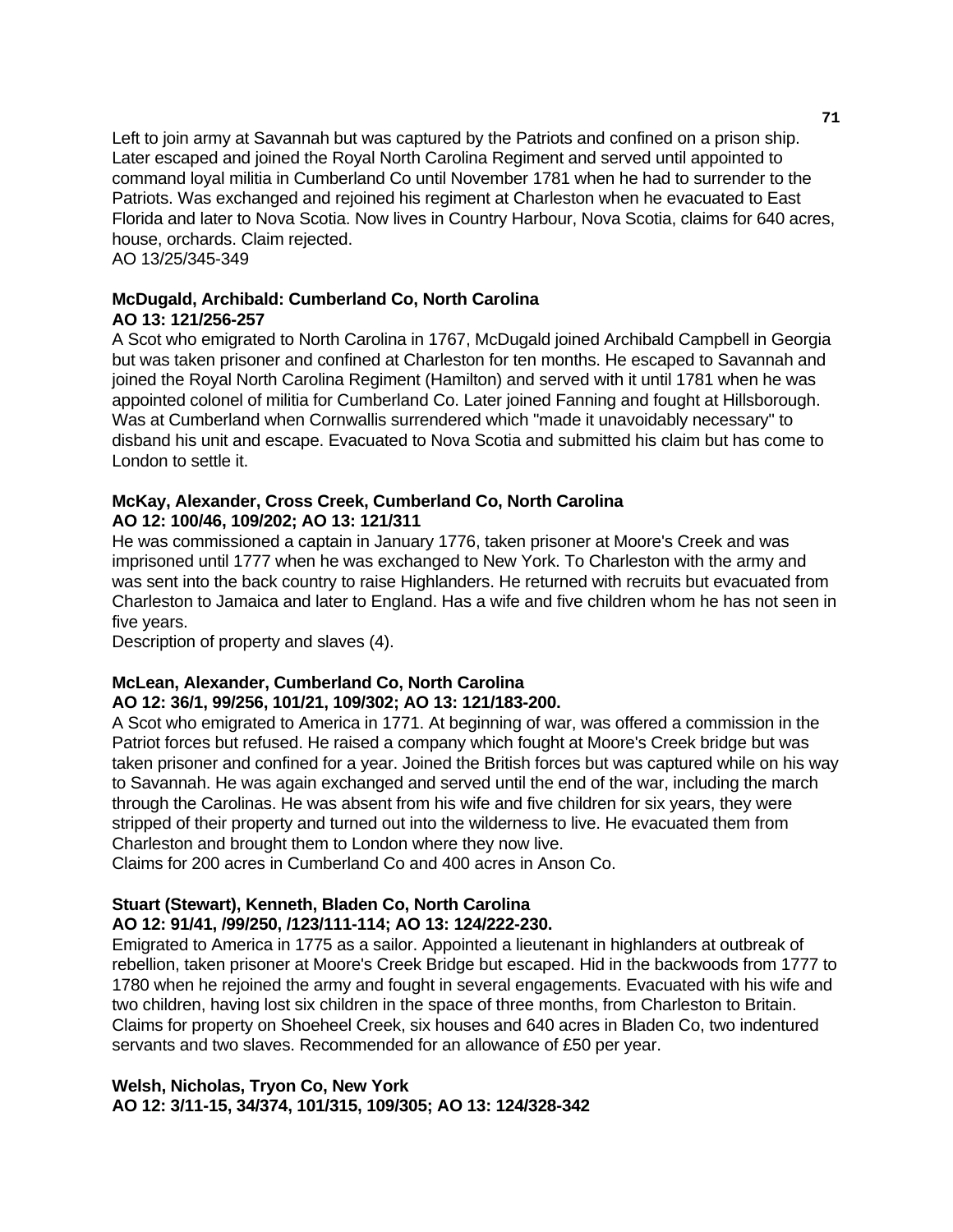Native of New York, was imprisoned by the Patriots. Joined the Royal North Carolina Regiment with 90 recruits. In the winter of 1780, his wife and nine children were banished and he was forced to sell his commission to support them. Evacuated to East Florida and then to the Bahamas and has come to London in 1786 to present his claim. Claims for property in New York, three slaves in South Carolina and two slaves in North Carolina, property in East Florida. He intends to go to the Bahamas with General Robert Cunningham and will not return.

### **Williams, Jacob, Anson Co, North Carolina**

### **AO 12: 36/331, 101/117, 109/308; AO 13: 124/343-358, 362-374, 166-167.**

Joined the army in 1775 but his militia unit dispersed by Patriot cavalry and went on board British ships on the Cape Fear River. Advised to return home, they were taken prisoner but acquitted. Took up arms in his father's company in February 1775 but was captured after Moore's Creek battle and held prisoner for two years. He then raised 400 men and brought them to join the South Carolina Loyalists in East Florida but was taken prisoner and jailed in Charleston. He arrived in East Florida in December 1779 and joined in his father in the East Florida Rangers. When he returned to Georgia, he was employed in keeping records of the negroes employed on the public works. He was infected with small pox and lost his eyesight. He had his leg shot off at Fort Cornwallis. Of his five brothers, all were loyal, one was killed and three wounded. Now in Parish poorhouse in St Marylebone Parish (London, England). Claims for rum, spirits, a trading boat. This man is the son of Samuel Williams (see below).

### **Williams, Samuel, Anson Co, North Carolina**

### **AO 12: 65/24, 73/149, 109/314; AO 13: 10/216-232, 22/304-306, 87/276-288, 138/160-165, 168- 169, 187-191.**

Raised a company of Loyalists in January 1776 but was defeated at Moore's Creek Bridge and had to hide in woods until he could reach Florida when he joined the East Florida Rangers. He lost his sight at the defence of Slongo in 1780 and was wounded in the hand and is now incapable of making a living. One of his five sons was killed in the war and another has lost his sight. Went with army, was evacuated from East Florida and now lives at Providence in the Bahamas. Description of property on the Pee Dee River, blacksmith shop, blacksmith slave, provision of guns to the Highlanders in 1776.

### **Young, William, Ninety Six District, South Carolina**

### **AO 12: 52/297, 72/401; 109/322; AO 13: 10/373-392, 100/521-523, 136/274-292.**

Defeated at Kettle Creek, fought in South Carolina in 1779-1780 and was again defeated at King's Mountain and made prisoner. Escaped and joined the army at Ninety Six. Says he was later taken prisoner and condemned to death but somehow managed to escape again. Evacuated to East Florida and was appointed a colonel of cavalry. He next went to Dominica where he assisted in suppressing a black slave insurrection. Came to England in 1788 and is living at Exeter but is in very poor health.

# **4E: Summaries of some Petitions, Memorials, etc., concerning Southern Loyalists Contained in the Treasury Office Records**

**Bonds, George: Ninety Six District Petition dated Charleston, 12 April 1782 Source: Treasury Office 50, vol 2** 

Bonds was a militia company captain who was wounded at Eutaws and lost the use of his left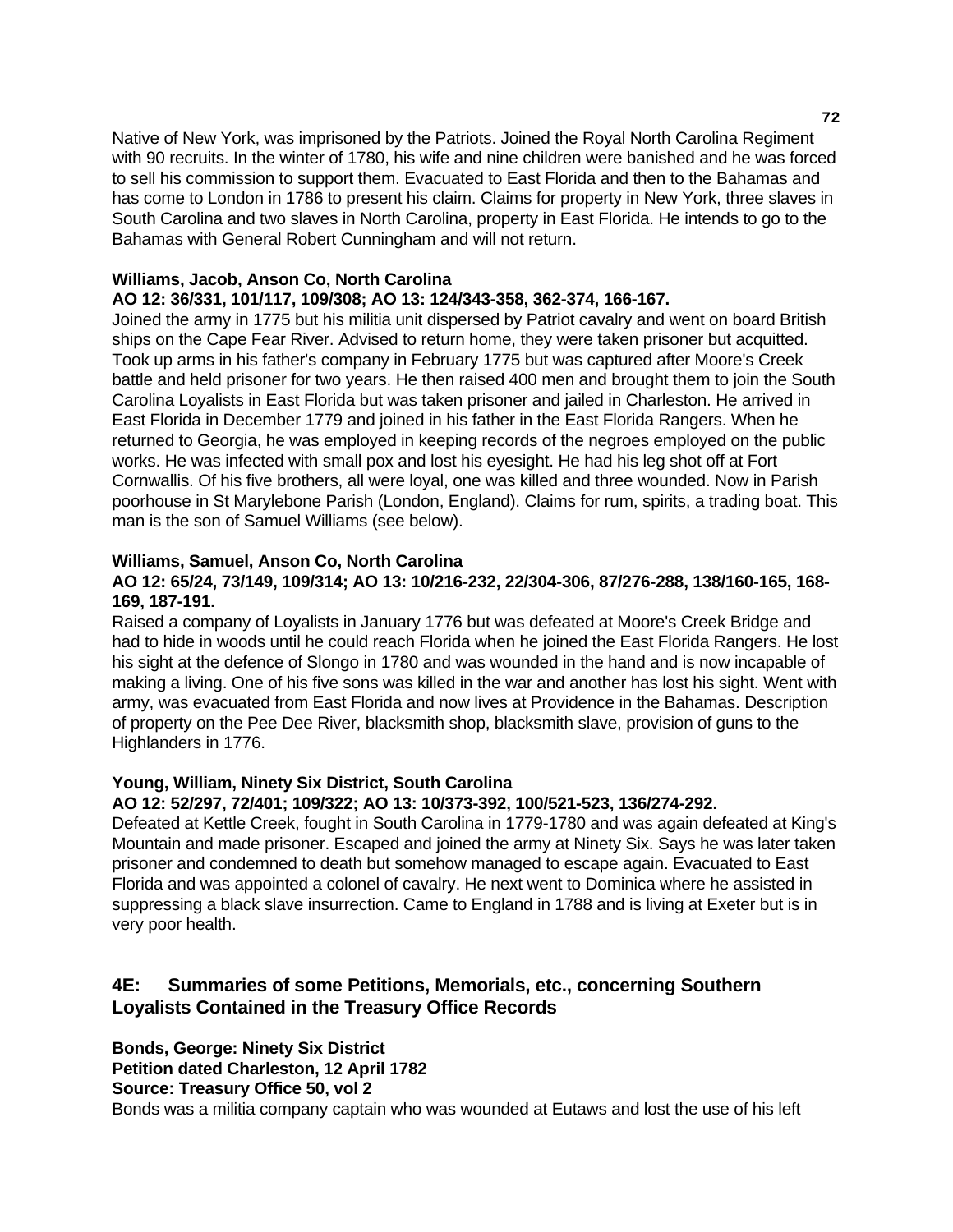hand. Petitions for payment for his services to support family. Approved.

# **Buffington, Moses, Ninety Six District, South Carolina Memorial dated 5 October 1782 at Charleston**

## **Source: Treasury Office 50, volume 3**

Buffington states he was promoted to colonel at the siege of Ninety Six but was badly wounded. Petitions for pay. Approved by Lieutenant Colonel Allen.

## **Cunningham, William ("Bloody Bill") Memorial of Service, London, 11 May 1786 Source: Treasury Office 1, volume 631, folio 271**

Cunningham raised Loyalists in Ninety Six District when Prevost invaded Georgia, was ambushed but joined Campbell in February 1779. Was a lieutenant in the South Carolina Royalists, captured but escaped. Appointed a captain and commander of a troop of light horse, later Major of Provincial Light Horse attached to the Volunteers of Ireland. After Charleston, went to Florida and then to the Bahamas.

## **Ellison, Ann: Ninety Six District, South Carolina Memorial undated (transcript)**

## **Source: Treasury Office 50, vol 5**

Husband served with Ferguson but was murdered by the Patriots. He never received his pay and she has three children. Attested by General Cunningham, Colonels Gibbs and Plummer, and others.

### **Larimore, David: Ninety Six District, South Carolina Memorial dated Charleston, 24 March 1782 Source: Treasury Office 50, vol 2**

Larimore commanded a company that fought at King's Mountain but was wounded. He also fought at the siege of Ninety Six. Attested by Cols King, Anderson, Edgehill, Hamilton, Buffington, Ballentine and Major O'Neill.

# **McKay, Alexander: Cumberland Co, North Carolina Memorial dated London, 4 April 1776**

## **Source: Treasury Office 1, vol 629, folios 109a-110a**

McKay raised a company of highlanders and fought at Moore's Creek in 1775. Was captured and imprisoned until 1778 when he was paroled to New York. Was recaptured in 1779 but again exchanged and paroled. Appointed a captain on half pay and served as a quartermaster under Craig and later joined Cornwallis at Waxhaws whom he served as a guide. Was evacuated from Charleston to Jamaica and then went to England. His wife and five children are still in North Carolina and he has not seen them in eight years. They are in distress and he applies for compensation.

# **Norton, John, South Carolina**

## **Petition dated Charleston, 7 January 1782**

### **Source: Treasury Office 50, volume 5**

Norton is 63 years of age. In April 1781 he was forced to enlist with the Patriots. He deserted as soon as he could but was stripped of his possessions as was his wife who is very ill.

## **Sloan, James, Rocky River, South Carolina**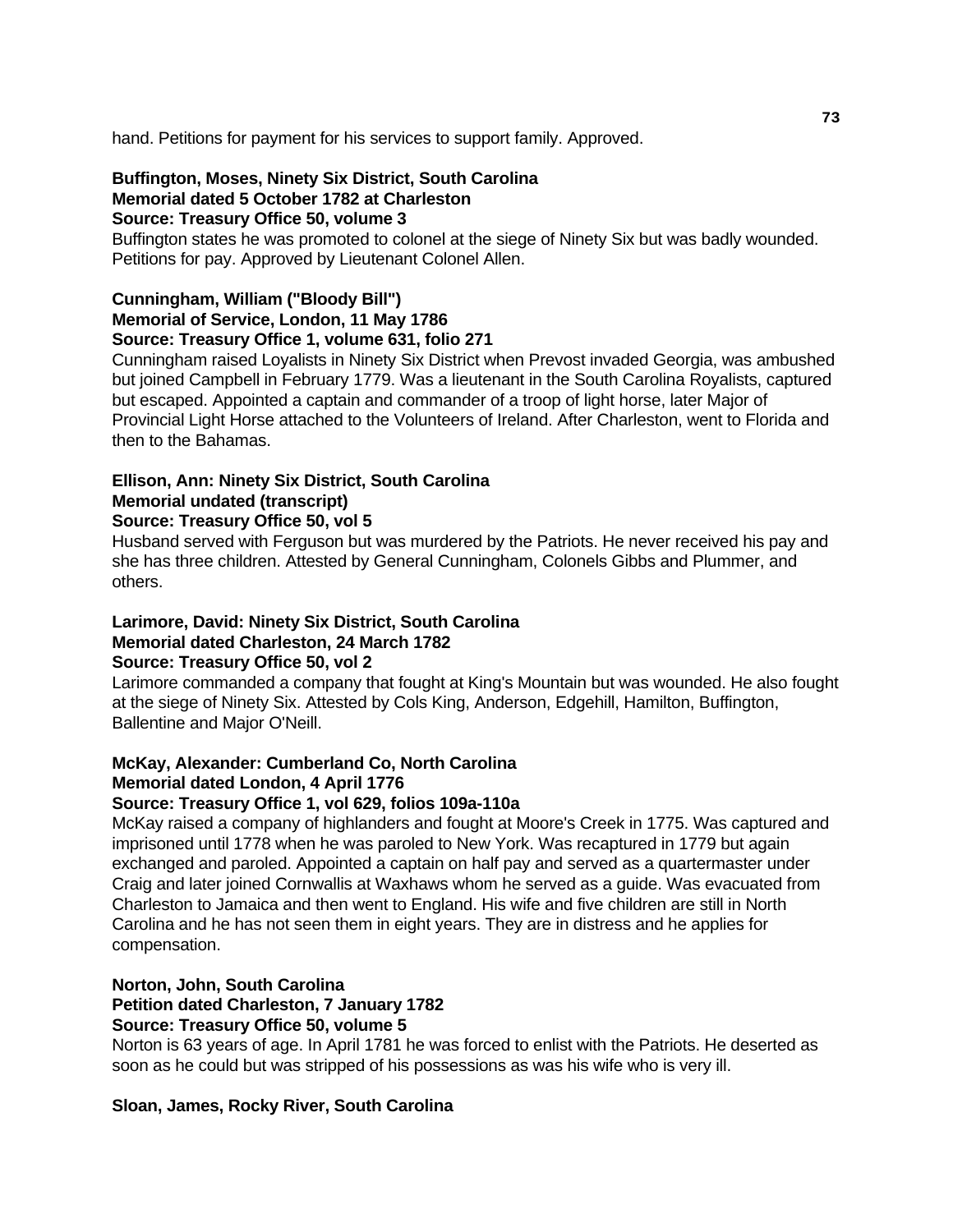#### **Petition dated Charleston, 29 July 1782 Source: Treasury Office 50, vol 2**

Sloan and his two brothers enlisted in the Rocky River Company of King's Regiment. His brother John was captain. Both brothers murdered by the Patriots and Sloan had to leave family property and come to Charleston. Petitions for his brother's pay (brother was a captain). Approved by Isaac Allen, Commandant of Charlestown.

# **Stewart, Kenneth: Cumberland Co, North Carolina Memorial dated London, 20 March 1786**

## **Source: Treasury Office 1, vol 629, folio 109a-110a**

Stewart raised Scots settlers and fought at the battle of Moore's Creek bridge and was captured. He escaped to Georgia and was made a lieutenant in the pioneers but later switched to the North Carolina highlanders in 1781. He fought around Hillsborough but was badly wounded at Lindlay's Mills and was convalescent for a year. Evacuated to Nova Scotia and is now in London applying for relief.

## **Swinney, James, Orangeburgh, South Carolina**

## **Certificates from Brigadier General Robert Cunningham and Major William Cunningham Source: Treasury Office 50, vol. 2**

James Swinney raised a company of militia at Orangeburgh in July 1781 to join Rawdon, and Swinney assisted William Cunningham when he made a foray into that area in November 1781.

# **Welsh, Nicholas: Tryon Co, North Carolina**

## **Source: Treasury Office 1, vol 629, folios 391-392**

Welsh was arrested by the Patriots shortly after the outbreak of hostilities but obtained his release. He raised a force of 270 men to join the British army in Georgia and fought under Campbell at the battle of Briar Creek in February 1779. He was appointed a major in the Royal North Carolina Regiment (Hamilton). His family was banished and his property confiscated after the battle of King's Mountain and Welsh left his unit to aid his family. Resided in Georgia and then evacuated to Florida. Applying for financial relief and half pay as a major.

# **Wilson, Samuel and David Welsh, John Jones, Joseph McMullin, Nathaniel Wilson, John McAllister and James Sloan: Ninety Six District, South Carolina**

# **Petition dated Charleston, 5 April 1782**

### **Source: Treasury Office 50, vol 2**

These men were members of the Long Cane Regiment who were forced to flee to the Cherokee Nation or Georgia after King's Mountain. They petition for their pay.

# **4F: Land Petitions**

In contrast to the loss claims, research in the land petitions is simple and straightforward because land records, important in legal matters and property transactions, have been well organized and indexed. There are three archival institutions in Canada that have extensive holdings of Loyalist land petitions: the National Archives in Ottawa holds those relevant to Upper and Lower Canada, the Provincial Archives of New Brunswick in Fredericton holds the petitions relating to that province and the Public Archives of Nova Scotia in Halifax has a similar collection for that province. All the records of this type are on microfilm and may be obtained by way of interlibrary loan from the three institutions (see Part 2 for addresses and contact numbers).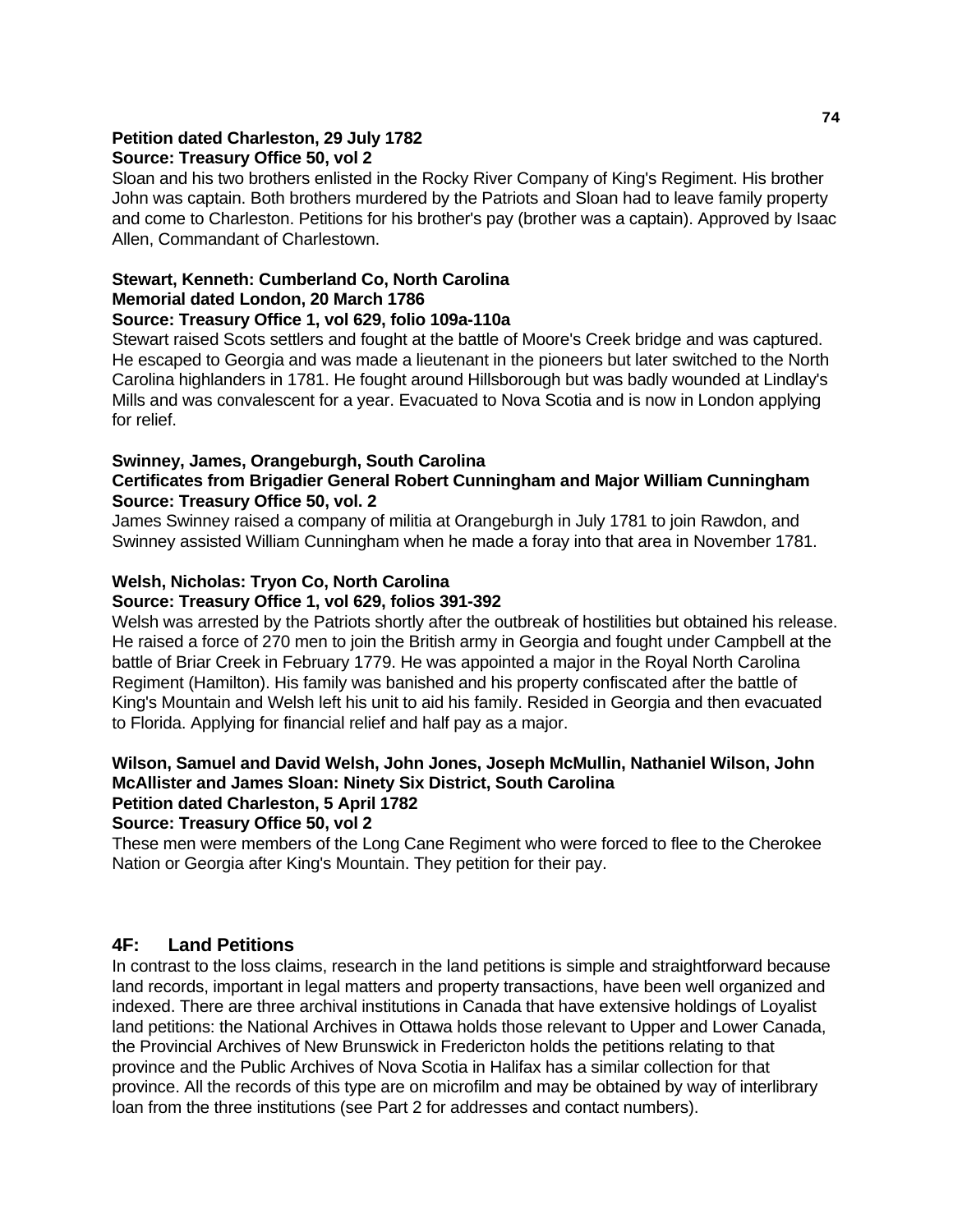### **National Archives of Canada, Ottawa**

The National Archives holds the records of the colonial governments of Upper and Lower Canada (modern Ontario and Quebec) although these records are duplicated in the respective provincial archives. The NAC has a number of collections relating to land ownership during the period, 1783 to 1800, but, for the purposes of this report, the two main ones are:

### **Record Group 1 L3 Upper Canada Land Petitions (1783-1867)**

 In actual fact, this record group only holds petitions filed after 1791 when the province of Upper Canada was created. Petitions for land in that province when it was still part of Quebec can be found in RG 1 L3L, the Lower Canada equivalent. The petitions are on 328 reels of microfilm and there is an extensive name index with some details which is available microfilm reels C-10810 to C-10836. Because of the index and their organization, these records are easy to access.

### **Record Group 1 L3L Quebec and Lower Canada Land Petitions (1637-1842)**

 Contained on 178 reels of microfilm, this record group also includes petitions for land in what would later become Upper Canada filed between 1783 and 1791. The NAC has compiled an extensive card index which is available on microfilm (Reels H-1759 to H-1761)

### **Provincial Archives of New Brunswick, Fredericton**

The land petitions for the period 1783-1918 are in Record Series 108 which consists of 126 reels of microfilm. There is an extensive nominal index to this series containing some 67,000 entries and it is on microfilm (Reel F-13763). This index provides the following information:

Name of Petitioner (if a group, all names cross-referenced).

Whereabouts of Petitioner at time of request.

Names of witnesses, if any, to Petition.

Any place names mentioned in the Petition.

Any places of worship mentioned in the Petition.

 If it can be identified that the Petitioner is black, this has been indicated on his or her entry.

A similar attempt has been made to identify aboriginal petitioners.

 The rank and unit of any military petitioner. A separate entry, "military," provides cross references for all military units that appear in the petitions. This is an important consideration when dealing with Loyalists as an attempt was made to settle them by unit.

### **Public Archives of Nova Scotia, Halifax**

Land petitions are contained in Record Group 20, Series A 2 which consists of some 69 reels of microfilm. A Crown Lands Card Index for the period, 1775-1779, is available on microfilm and it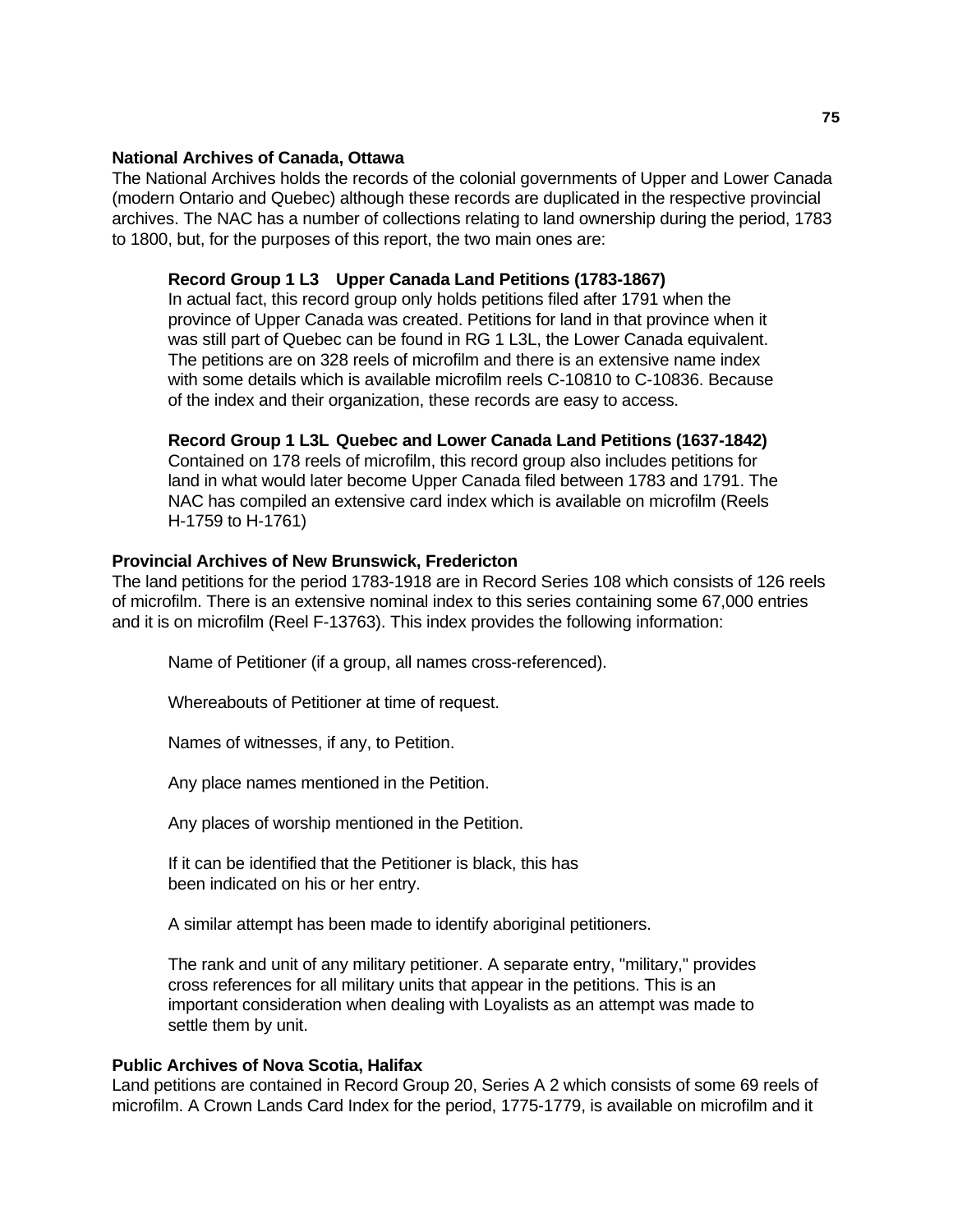consists of an alphabetical listing of the names of the petitioners and grantees. Much of this information was codified by Marion Gilroy in **Loyalists and Land Settlement in Nova Scotia** (Halifax: Public Archives of Nova Scotia, 1937) which is available on CD 144, **Loyalists in the American Revolution**, produced by Genealogy.com of Baltimore. This CD has a very useful computerized name search program built into it.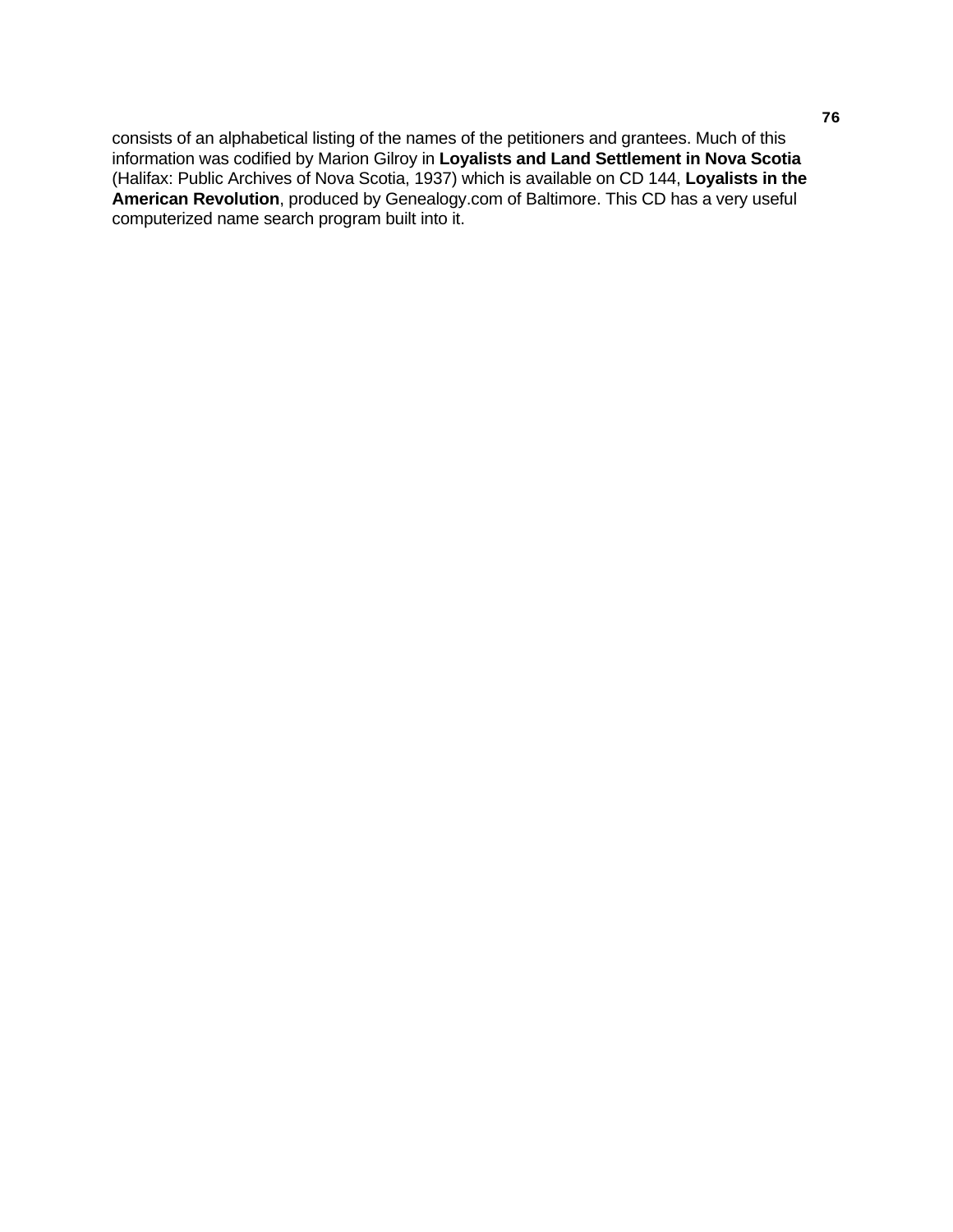# **PART 5**

# **PRIMARY SOURCES (2): UNPUBLISHED AND PUBLISHED SOURCES OTHER THAN LOYALIST CLAIM RECORDS**

**Note**: *The sources described below are contained in the four separate volumes of Appendix E and, for ease of reference, each item has been given a reference number (E-1 through E-37). This reference number is marked on every page of the item where it appears in Appendix E*.

# **Appendix E -- Volume I**

## **5A: Copies of Original Documents**

### **E-1**

### **Diary of an Officer in the Queen's Rangers, 11 December 1780 to 26 June 1781.**

This appears to be less a personal diary than a narrative of the unit's activities in Virginia during the period. Very good account of the operations on the coast and the march to join Cornwallis. Ends on 26 June at Spencer's Ordinary, "*at 7 O'Clock the Regt. halted at Spenser's Ordinary, in order that the Men might get their breakfasts, about half past seven the Regt was attacked by 1,200 French & Rebels* ..." The author may be Lieutenant Stephen Jarvis but identification is not possible.

**Source**: National Archives of Canada, Manuscript Group 23, B 18

## **E-2**

#### **Diary of Ensign Henry Nase, King's American Regiment, 1779-1784.**

Nase enlisted in Captain Abraham De Peyster's company of the King's American Regiment in April 1777 and served with that regiment throughout the war. By 1779 he was the regimental sergeant major of the unit and ended the war as an ensign. Although he served in De Peyster's company, Nase did not fight at King's Mountain. His diary, which he kept conscientiously throughout the war is an excellent source for the King's American Regiment during the southern campaigns during which the unit participated in the siege of Charleston in 1779-1780, and later fought at Savannah and in East Florida before returning to New York in late 1782. In 1783, Nase settled in New Brunswick.

 Excerpts have been provided from Nase's diary for the period, December 1779 to May 1784, which covers Nase's service in the south and his immediate postwar experiences in New Brunswick. Unfortunately, the original of this diary has a fairly tight binding and thus some words in each sentence have been cut off during microfilming.

Note the following entries: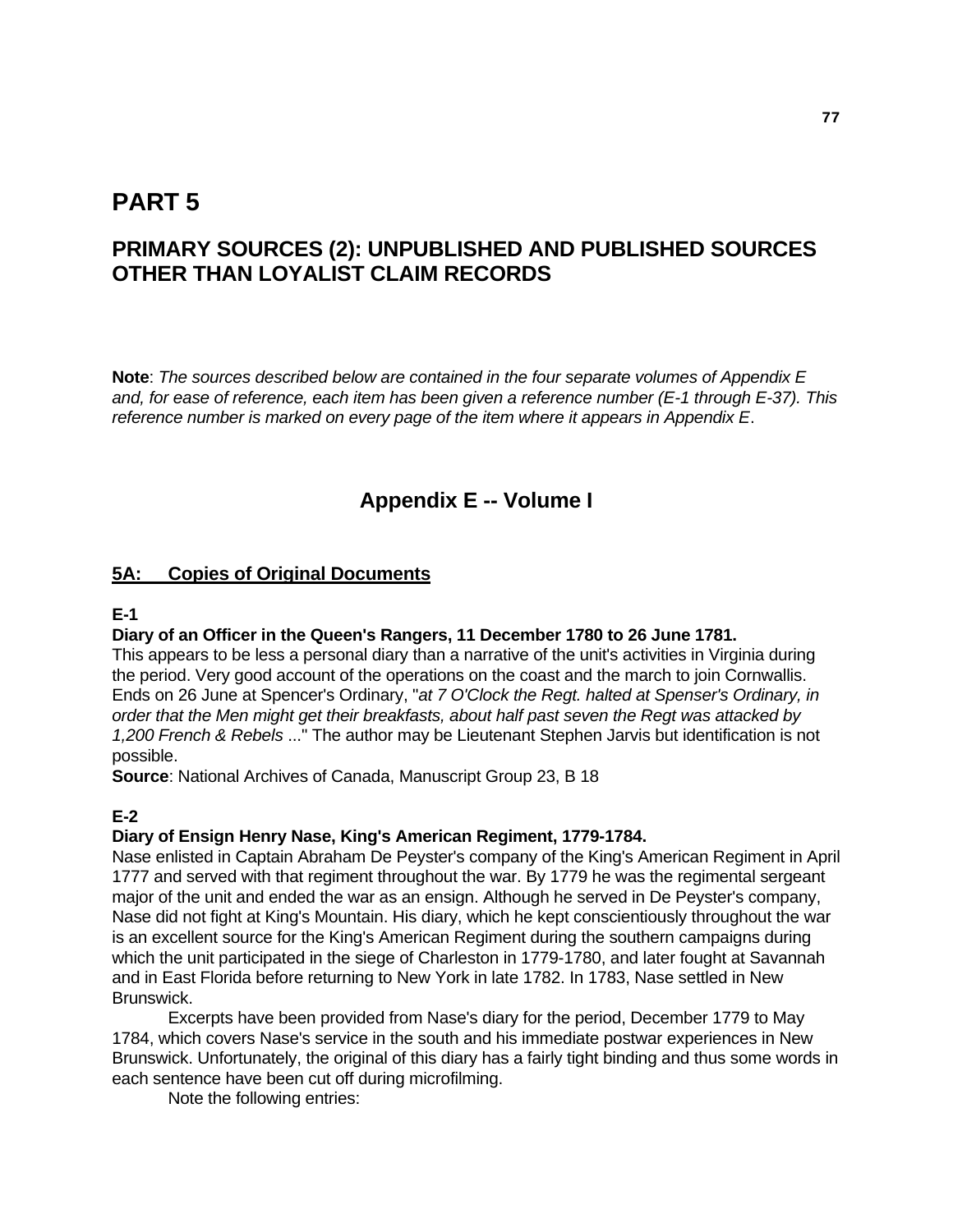*Decr 19th 1780: "I went into Town [Charleston], & Spent the Day Very Agreably, with the Sergt. Majr. P.W. Volunteers, at the Kings Head in Traders Street." ......* 

 *March 8th 1781: "11 o Clock we had a Skirmish with mr. Marrion & his Gang of Robbers but they were soon Dispersed, after which, we marched Peaceably to Canty's Plantation." ......* 

 *Apr 14th 1781: "One Smith for murdering a friend to Government, & a Soldier belonging to the 6th Regt for Desertion, were hanged on this day."* 

 *Apr. 25th 1781: "Lord Rawdon marchd with our men, from the Garrison, & Attackd. Mr. Green at Log Town, who had about 5000; the Fight was Obstinate for some Minutes, when the Rebels [were] Charg'd, with Such Spirit, by our little army, that, a total Rout ensued, which was followed by our Troops, for Near Two Miles, when excessive heat & fatigue Obliged them to give up the Pursuit ..."* 

**Source**: New Brunswick Museum Archives, St. John, New Brunswick, Canada.

### **E-3**

### **Diary of Captain John Peebles, 42nd Foot, 1779-1780.**

The original of this diary is in the Scottish Record Office in Edinburgh but extracts were obtained from a microfilm copy held by the Harriet Irving Library in Fredericton, New Brunswick. These extracts concern Peebles's service during the siege of Charleston from December 1779 to July 1780.

 Peebles was a company commander (internal evidence points to the grenadier company) and there is much useful information in his diary about the uniforms, equipment and feeding of his troops. He also seems to have been very highly connected in the social sense and there are frequent descriptions of dinners with senior officers which include the amount of alcohol consumed and the money he won or lost at cards. The diary records the long and arduous voyage of the British army under Clinton from New York to Charleston -- in all, Peebles spent more than seven weeks at sea and it was not a pleasant experience. Landing near Charleston on 11 February 1781, Peebles records in fairly good detail the dispositions and deployment of Clinton's army during the siege of Charleston, often quoting from the daily orders. He was an eyewitness to the siege and provides interesting information on the development of the British works, their armament, and skirmishing and spying on both sides. His comments on his enemy with an "*appearance ragged as usual but showing more discipline*" are of interest as are also his less than flattering descriptions of the citizens of Charleston.

**Source**: Microfilm in Harriet Irving Library, Fredericton, taken from original in Scottish National Record Office, Edinburgh.

### **E-4**

### **Correspondence of Captain John Saunders, Queen's Rangers, 1780-1781.**

Saunders served in Virginia and the Carolinas in 1780-1781 and commanded the garrison at Georgetown. During this period he had considerable correspondence with Nisbet Balfour and other senior British officers and also Francis Marrion concerning an exchange of prisoners. Saunders's correspondence ended up in New Brunswick and copies of these letters were made from microfilm at the Harriet Irving Library but they are unfortunately of such poor quality that they would not bear re-copying for Appendix E. Instead, copies of Saunders's letters for 1780-1781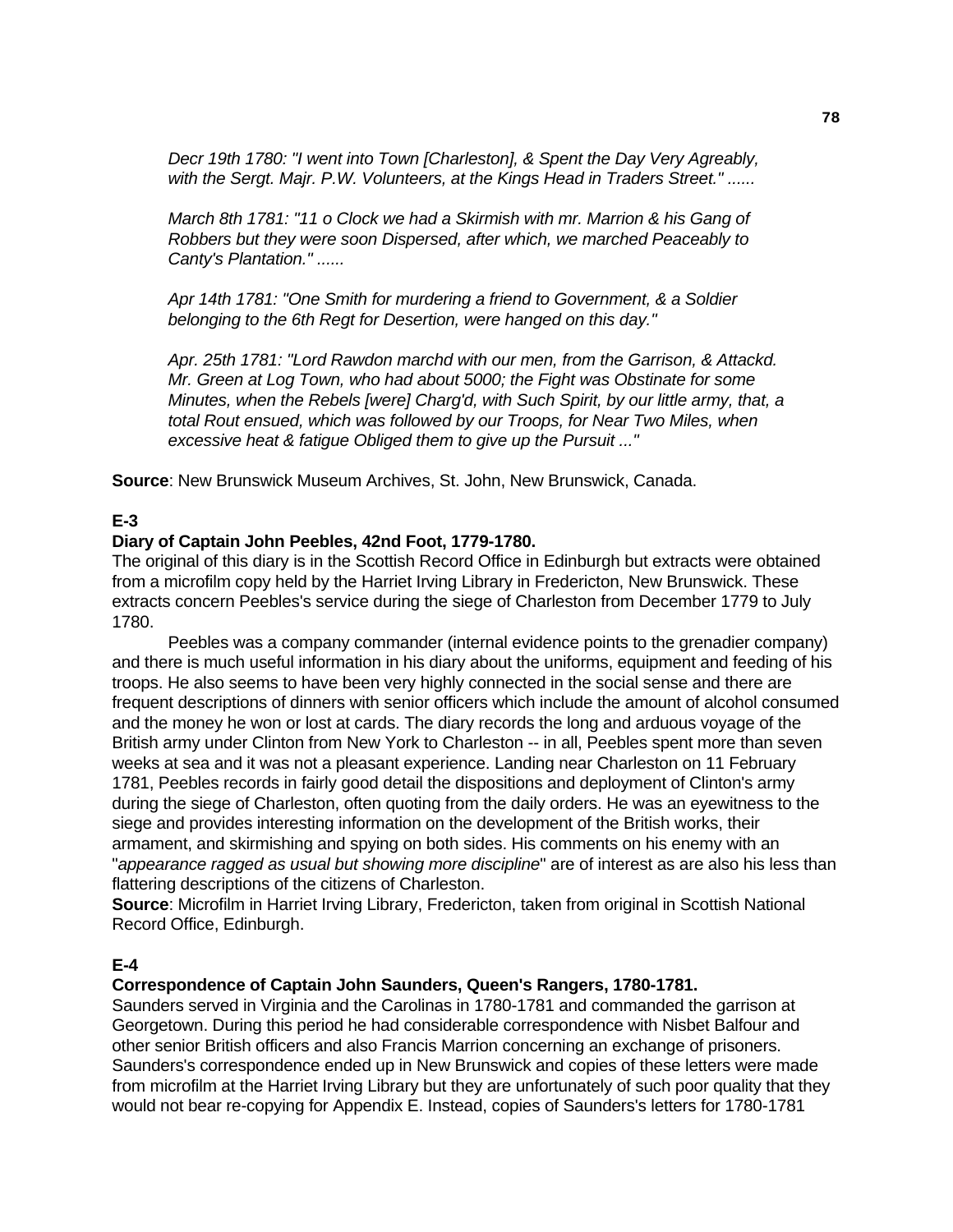have been sent as a collection to the NPS Regional Office in Atlanta for distribution as thought best. The shelf list for the Saunders correspondence has been included as Item E-4 in Appendix E and it is suggested that, if it is regarded as a desirable item, it should be purchased on microfilm. **Source**: Microfilm in Harriet Irving Library, Fredericton, New Brunswick.

# **E-5**

## **Diary of Dothe Stone, 1780-1795.**

Dothe Stone was the member of a large Loyalist clan from Connecticut. She remained at home during the war to help care for an extended family while her brothers fought in various Loyalist units. She kept a diary from 1777 to 1792 (although entries after 1784 are very sketchy) and, as its pages demonstrate, she was rather a simple soul who had little interest in politics and whose life centered around her family. Her diary is a record of unrelenting toil concerned with feeding her family and looking after her aged father, her younger siblings and her smaller nephews and nieces. A typical entry reads:

 *June 30th 1784: "I have just had time to milk the cows since I returned from picking straw-berries down my Daddies north meadow. I went and picked alone till the sun went down; a pleasanter night I never saw. I am now sitting and writing by Leman's desk in the North room. The moon shines pale and pleasant in the south door; Daddy is gone; the children some asleep, some awake. Mamma is singing to her dear little Polly in the middle room; she has a fine soft voice."* 

To a homebody like Dothe, the Revolutionary War was an unmitigated calamity that broke up her family and her main desire was for it to end so that she could resume a peaceful existence. Dothe Stone did not emigrate after the war to Canada ("Canady" in the diary) but remained in Connecticut.

**Source**: Typescript probably done in the 1930s of an original diary in the Archives of Ontario in Toronto, Canada. Unfortunately, the typist was not conversant with transcription method and may have done more harm than good. If this document is of interest, it might be better to obtain a photocopy of the original diary.

# **Appendix E -- Volume II**

## **E-6**

## **Statement of Services, Lieutenant Colonel Joseph Robinson, 1797.**

In 1797, Robinson, a Carolina Loyalist officer, summed up his military career in this brief statement. The main interest here are his excuses for the failure of the Moore's Creek bridge campaign.

**Source**: University of Montreal Archives, Montreal, Canada.

# **E-7**

**"State of the Prince of Wales Regiment,"** [no date but probably August 1780].

This appears to be casualty return of the Prince of Wales's Regiment for the battle of Hanging Rock, 5 August 1780, where the unit was nearly obliterated by Sumter.

**Source**: National Archives of Canada, Manuscript Group 23, B9.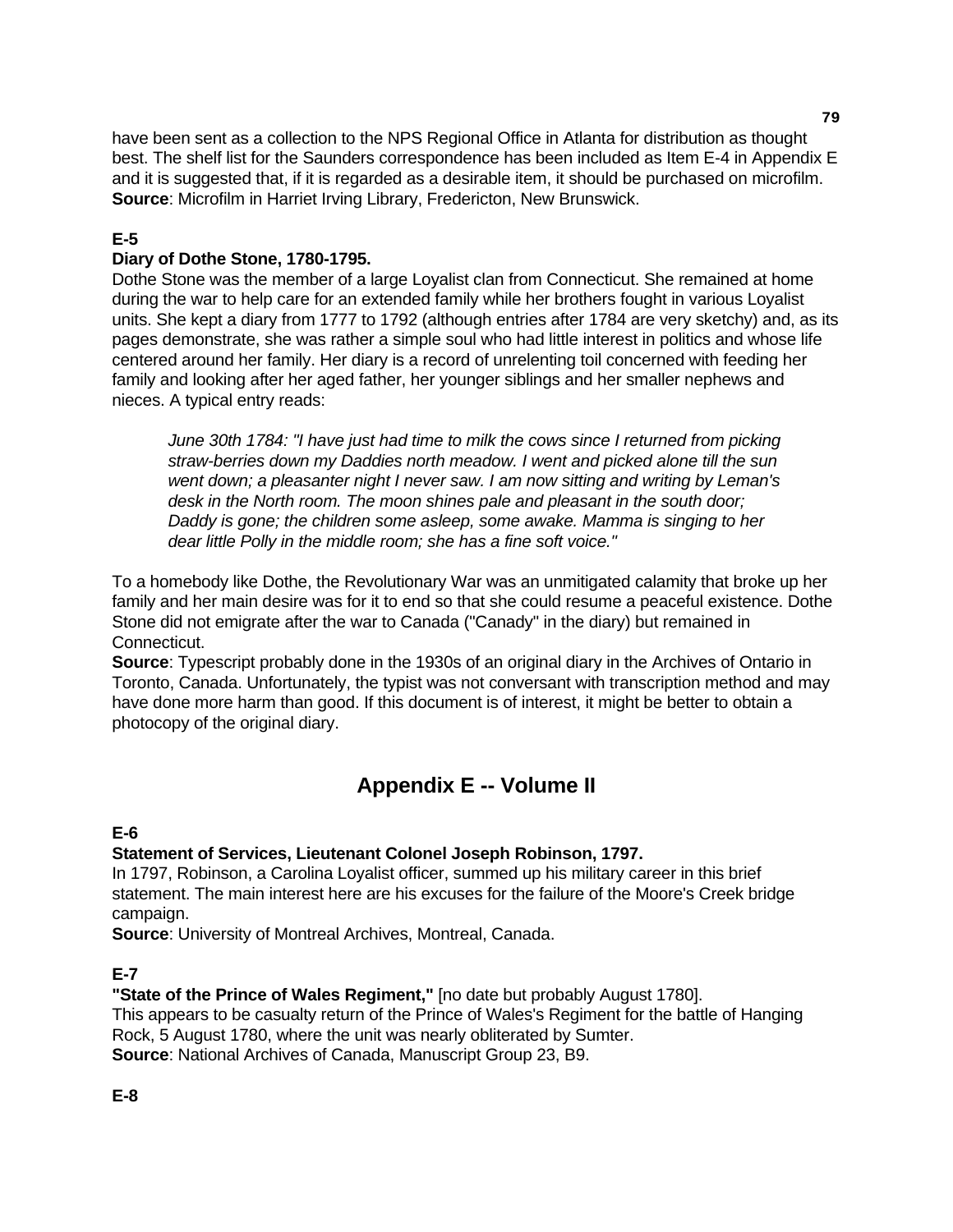## **"State of His Majesty's" British American Forces (Embarked for Nova Scotia on the 3d & 9th Instant) New York 15th Sept. 1783.**"

A very complete return of the greater part of the Loyalist units at New York as they stood on the date with the names of their commanding officers. Approximately 1400 officers and men had embarked for Nova Scotia.

**Source**: National Archives of Canada, Manuscript Group 23, B 47.

# **E-9**

## **Agreement with Douwe Ditmers, May 1800.**

Douwe Ditmers, a slaveowner in Nova Scotia, became involved a test court case with the government over the issue of whether the child of his female slave was born free or slave. Other slaveowners in the province agreed to split his legal costs and this was the written agreement they signed with Ditmers.

**Source**: National Archives of Canada, Manuscript Group 23, C 29, p. 4.

# **5B: Transcriptions of Original Documents**

## **E-10**

## **Anthony Allaire's Account of the Battle of King's Mountain, 1780.**

Extract from a letter from Lieutenant Anthony Allaire describing his experiences at the battle of King's Mountain and the aftermath, printed in **The Royal Gazette**, 24 February 1781. Allaire also wrote a memoir of his experiences but this document was written first when the events were still fresh in his mind.

Note the following passages:

 *"When our detachment charged, for the first time, it fell to my lot to put a Rebel Captain to death, which I did most effectually, with one blow of my sword; the fellow was at least six feet high, but I had rather the advantage, as I was mounted on an elegant horse, and he on foot. ......"* 

 *"On the fourteenth, a court martial, composed of twelve field officers, was held for the trial of the militia prisoners; when, after a short hearing, they condemned thirty of the most principal and respectable characters, whom they considered to be most inimical to them, to be executed; and, at six o'clock in the evening of the same day, executed Col. Mills, Capt. Chitwood, Capt. Wilson and six privates; obliging every one of their officers to attend at the death of those brave, but unfortunate Loyalists, who all, with their last breath and blood, held the Rebels and their cause as infamous and base, and as they were turning off, extolled their King and the British Government. ......"* 

 *"During this day's march the men were obliged to give thirty-five Continental dollars for a single ear of Indian corn, and forty for a drink of water, they not being allowed to drink when fording a river; in short, the whole of the Rebels' conduct from the surrender of the party into their hands is incredible to relate. Several of the militia that were worn out with fatigue, and not being able to keep up, were cut down, and trodden to death in the mire. ......"*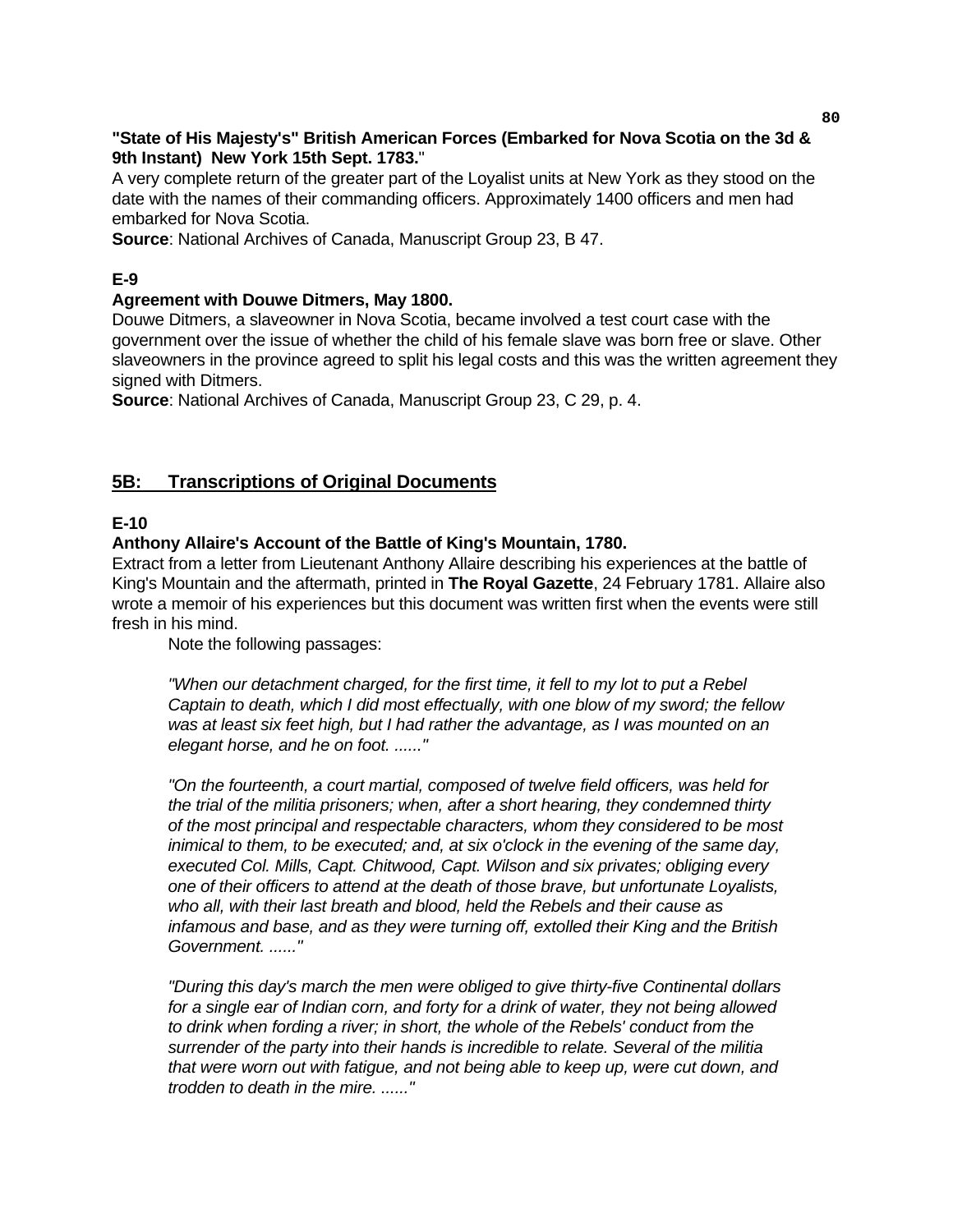**Source**: **The Royal Gazette**, (New York), February 24, 1781. Note that Allaire's long account of his experiences at King's Mountain and afterward are contained in Lyman Draper's book, **King's Mountain and Its Heroes**. Unfortunately, the original document has since disappeared.

## **E-11**

### **Marion executes an African-American Loyalist, 1782.**

Signed statement concerning the beheading of an African-American Loyalist by Francis Marion, 1782.

**Source**: Public Record Office, Britain, Audit Office 13, vol 4, folio 32.

## **E-12**

### **Organization of Black Pioneers, 1776.**

Letter from Sir Henry Clinton to Captain George Martin, 10 May 1776, authorizing him to raise a company of African-American Loyalists and giving the form of the oath to be sworn by each recruit.

**Source**: University of Michigan, Clements Library, Clinton Papers, volume 263, Miscellaneous Correspondence, 1776-1782.

## **E-13**

### **Certificate of Manumission for the child of a Black Loyalist woman, Nova Scotia, c. 1783.**

Lieutenant Enoch Plummer of the 62nd Foot frees the son of his female slave Rose. Note that the four-month old child is described as a "mulatto" but no further details are provided as to the infant's relation to Plummer.

**Source**: Public Archives of Nova Scotia, Halifax, Record Group 1, vol 170, page 350.

# **E-14**

## **A Georgia Slaveowner's Account of his Loss in Human Property.**

"List of Negroes Kill'd and taken of Simon Munro's during the Rebellion in America." A Georgia Loyalist petitions the British government for the financial loss incurred when his slaves were lost during the war, giving a value for each human being.

**Source**: Public Record Office, Audit Office 13, vol. 36, folio 793.

## **E-15**

## **The Vision of an African-American Loyalist.**

Murphy Stiel, an African-American Loyalist serving in the Black Pioneers, informs Sir Henry Clinton that, in a vision, Stiel received a divine command that Clinton should tell Washington that the American leader must surrender or "the wrath of God would fall upon him" as Clinton "would raise all the Blacks in America to fight against him."

**Source**: University of Michigan, Clements Library, Clinton Papers, vol 170, 27. Note that Murphy Stiel (or Steel) survived the war and settled in Nova Scotia.

## **5C: Published Primary Sources**

### **E-16**

## **Alexander Chesney**

Chesney's journal of the campaign is reproduced here in full. This publication is in three parts: the first (pages 1-56) is Chesney's memoir of his life and services during the American Revolutionary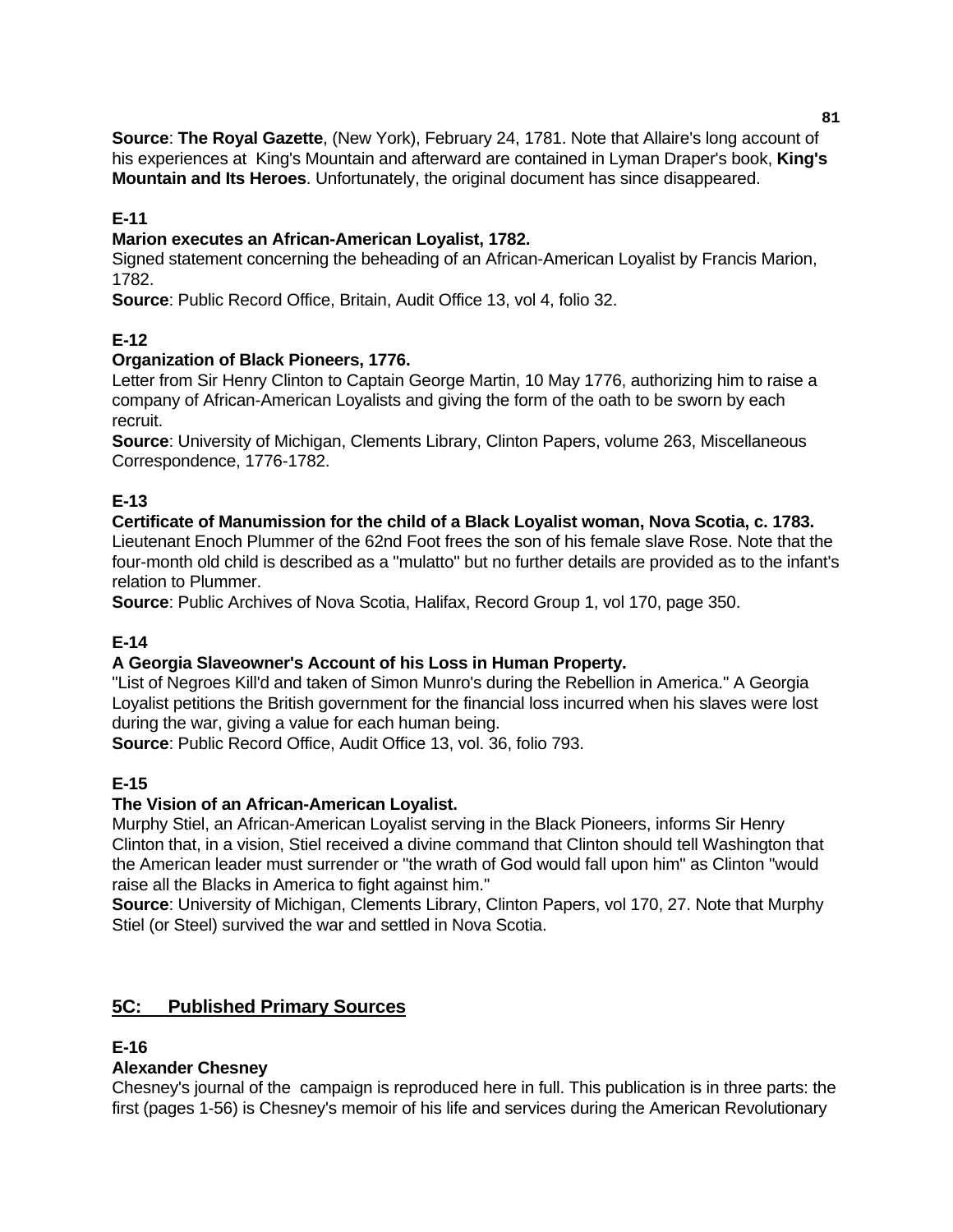War and afterward; the second part is the editor's notes on the persons and events mentioned in the memoir: the third part consists of Chesney's claim for compensation for losses and the decision made by the Loyalist Claims commissioners.

 Of primary interest are pages 5-28 which are the wartime portion of the memoir. After being briefly imprisoned by the Patriots as a Loyalist in 1776, Chesney agreed to serve in the Patriot militia fighting against the Creek and Cherokee people. From 1776 to 1780, when not serving in the militia, he conveyed supplies from his neighborhood on the Pacolet River to Charleston. When that city fell to the British in 1780, Chesney was appointed a lieutenant in the South Carolina Loyalist militia by Patrick Ferguson and fought at King's Mountain. He escaped that debacle and raised a company of militia that joined Robert Cunningham and later fought at Cowpens. He retired from active service but in May 1781 raised a troop of light horse on the orders of Nisbet Balfour and participated in the operation to lift the siege of Ninety Six in July of that year. He later became a supply official in Charleston and evacuated from that city to Ireland in April 1782.

 Of interest are Chesney's comments on King's Mountain (17-20) and Cowpens (21-23). On King's Mountain, Chesney remembers that:

 *"Col Ferguson was at last recognized by his gallantry although wearing a hunting shirt and fell pierced by seven balls at the moment he had killed the American Col Williams with his left hand (the right being useless). I had just rallied the troops a second time by Ferguson's orders when Capt De Peyster succeeded to the command but soon after gave up and sent out a flag of truce ...... We passed the night on the spot where we surrendered amidst the dead and the groans of the dying who had not surgical aid, or water to quench their thirst ....."* 

His memory of Cowpens is no better:

 *"I immediately returned to Col Tarleton and found he had marched towards the Old fields. I overtook them before 10 oclock near the Cow-pens on Thickety Creek where we suffered a total defeat by some dreadful bad management. The Americans were posted behind a rivulet with Rifle-men as a front line and Cavalry in the rear so as to make a third line; Col Tarleton charged at the head of his Regiment of Cavalry supported by a detachment of the 71st Regiment under Major McArthur broke the Riflemen without difficulty, but the prisoners on seeing their own Regt opposed to them in the rear would not proceed against it and broke: the remainder charged but were repulsed this gave time to the front line to rally and form in the rear of the Cavalry which immediately charged and broke the 71st (then unsupported) making many prisoners: the rout was almost total. I was with Tarleton in the charge who behaved bravely but imprudently the consequence was his force disperced [sic] in all directions the guns and many prisoners fell into the hands of the Americans."* 

**Source**: Alfred Jones, ed., "The Journal of Alexander Chesney, a South Carolina Royalist in the Revolution and After," **Ohio State University Bulletin**, 26 (1921).

#### **E-17**

#### **Stephen DeLancey**

In a letter to his wife, Lieutenant Colonel Stephen DeLancey describes the occupation of Savannah, Georgia, and the cruel treatment of the African-American people in the city: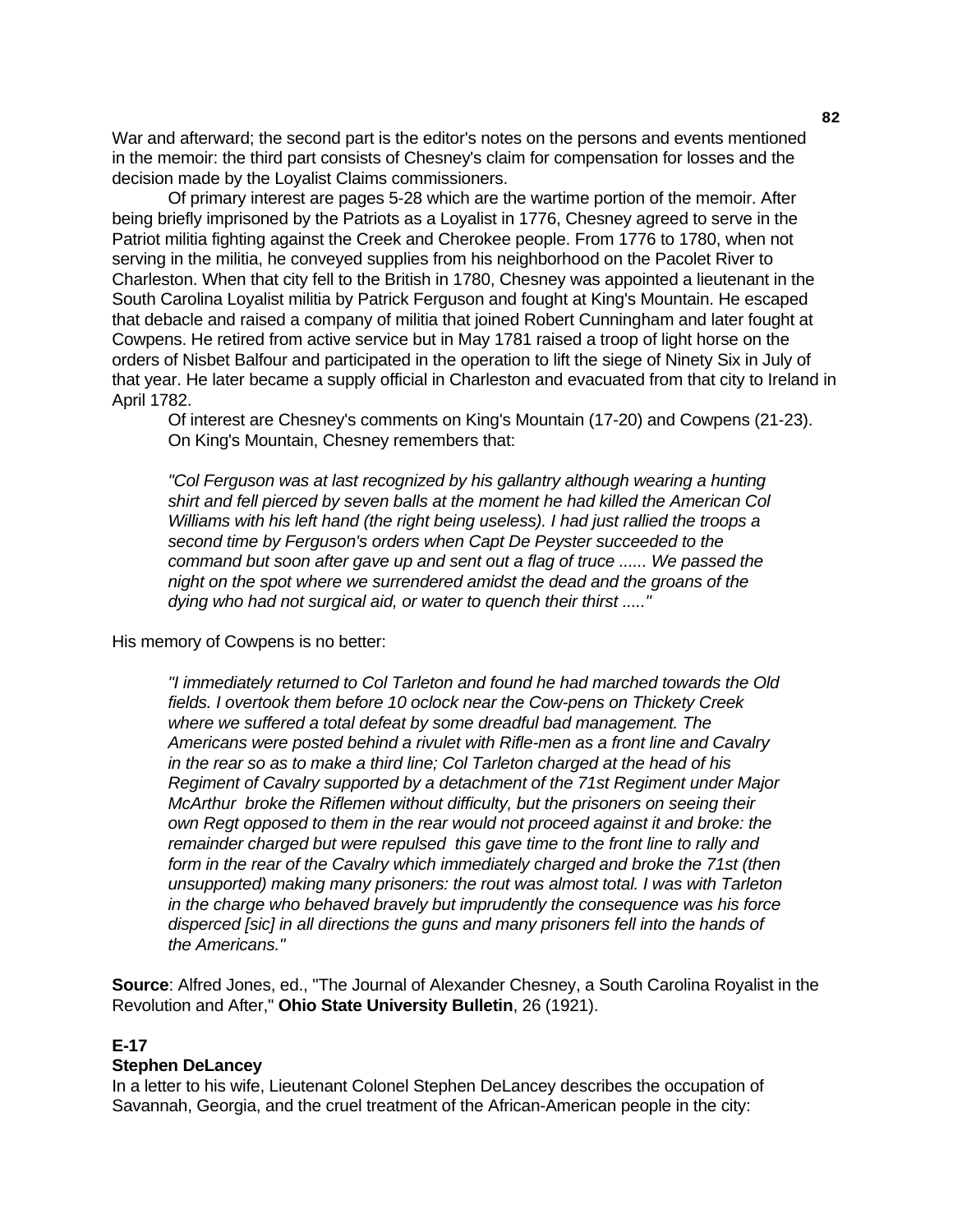*"The Negro's [sic] and Negro Women are inhumanly treated, are two-thirds naked, and are very disgusting to the Eye and another Sense. Tho I begin to be more habituated to the Sight, yet I cannot be to the great Cruelty made Use of to the poor ignorant Wretches. Indeed the Title of the Overseer is a sufficient Explanation of the Whole. He is stiled a Negro Driver. These circumstances of Cruelty to these People render the Persons who exercise it disagreable, nay odious to me."* 

**Source:** Excerpted from Catharine Crary, **The Price of Loyalty: Tory Writings from the Revolutionary Era** (New York: McGraw-Hill, 1973), 270-274.

## **E-18**

#### **James Dittrick**

The son of a Loyalist describes the privations his parents underwent during their first years in the Niagara area of Canada:

 *"Our poor dog was killed to allay the pangs of hunger, the very idea brought on sickness to some, but other devoured the flesh quite ravenous. Dogs are very common food around the Rocky Mountains, but the people become in time habituated to the taste. We next killed a horse which lasted us a long time and proved very profitable eating; those poor animals were a serious loss to our farming appendages, but there was no help for it."* 

**Source**: Excerpted from Catharine Crary, **The Price of Loyalty: Tory Writings from the Revolutionary Era** (New York: McGraw-Hill, 1973), 408-411.

### **E-19**

#### **David Fanning**

**The Narrative of Colonel David Fanning (A Tory in the Revolutionary War with Great Britain): Giving an Account of his Adventures in North Carolina from 1775 to 1783, As Written by Himself with an Introduction and Explanatory Notes.** Richmond, VA: Private Publication, 1861).

This is a fairly well known memoir from the North Carolinan Loyalist partisan and has been included here because of Fanning's connection with New Brunswick. As Carole Troxler warns us in her article on Fanning's postwar life (see Item F-12 in Part 6), it does contain a considerable amount of exaggeration as it was published when Fanning was trying to gain election to the New Brunswick Legislative Assembly. There is no doubt, however, that Fanning was a very effective guerilla leader and his memoir also contains much useful period correspondence concerning the war in the Carolinas. Note that it was published at Richmond, Virginia "In the first year of the Independence of the Confederate States of America."

# **Appendix E -- Volume III**

**E-20**

**Sarah Frost** 

**The Diary of Sarah Frost. Written On Board the Ship "Two Sisters" During Her Voyage to Saint John's River, Nova Scotia, in the Spring of A.D. 1783.**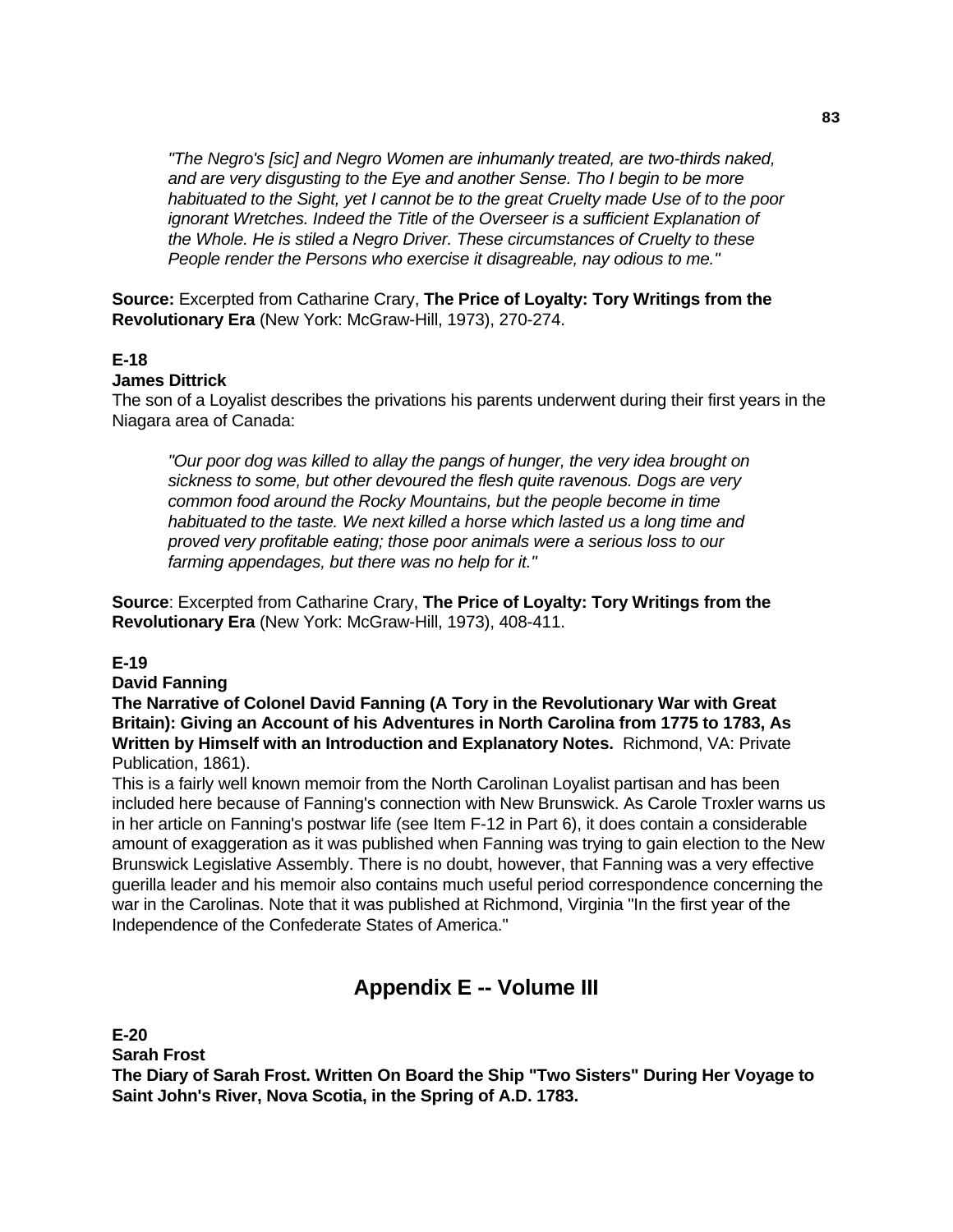Sarah Frost, the wife of a Connecticut Loyalist officer, records the trip from New York to New Brunswick in the spring of 1783. There is a total absence of self pity in her diary but the entry for 9 June 1783 is touching:

 *"Our women, with their children, all came on board today, and there is great confusion in the cabin ... as it grows toward night, one child cries in one place and one in another, whilst we are getting them to bed. I think sometimes I shall be crazy. There are so many of them, if they were as still as common there would be a great noise among them."* 

**Source:** Excerpted from Walter Bates, **Kingston and the Loyalists of the "Spring Fleet" of A.D. 1783** (Saint John: Baynes and Co., 1889), pages 29-32. Note that since its publication in 1889, the original manuscript of this diary has disappeared.

### **E-21**

### **David George**

### **"Account of the Life of Mr. David George ... given by himself," 17 July 1792**.

David George, an African-American who escaped from slavery in Virginia before the Revolution broke out, recounts his experiences in the southern colonies during the war when he lived among the Creek peoples and was employed as a laborer for Loyalist units. Like many African-American Loyalists, the center of George's life was his religious belief and he later became prominent in creating the Sierre Leone colony in Africa. Note what he says about the evacuation of African-American Loyalists to Nova Scotia:

 *"My wife had a brother who was half an Indian by his mothers side, and half a Negro. He sent us a steer, which I sold, and had now in all thirteen dollars and about three guineas besides, with which I designed to pay our passage and set off for Charlestown, but the British light horse came in , and took it all away. ...... When the English were going to evacuate Charlestown, they advised me to go to Halifax in Nova Scotia, and gave the few Black people and it may be as many as two hundred white people their passage for nothing. We were twenty-two days in passage, and used very ill on board."* 

**Source**: Extracted from the website, "Black Loyalists: Our History, Our People." The original is in the Public Archives of Nova Scotia, Manuscript Group 1, vol 367.

#### **E-22**

#### **George Hanger**

#### **An Address to the Army in Reply to the Strictures by Roderick M'Kenzie (Late Lieutenant 71st Regiment) on Tarleton's History ...**. (London: James Ridgway, 1789).

This item must be read in conjunction both with McKenzie's pamphlet (see E-31 below) and Banastre Tarleton's **History of the Campaigns of 1780 and 1781**. George Hanger, a somewhat eccentric but colorful British officer, served with the German Jaegers and Loyalist militia during the 1780-1781 campaigns (see his memoir in E-23 below ). He published this pamphlet in defence of Tarleton after that officer's account was criticized by Roderick McKenzie of the 71st Foot in an earlier pamphlet and it contains much useful information about the southern campaigns of 1780- 1781 by a man who was on familiar terms with many of the leading personalities on the British side.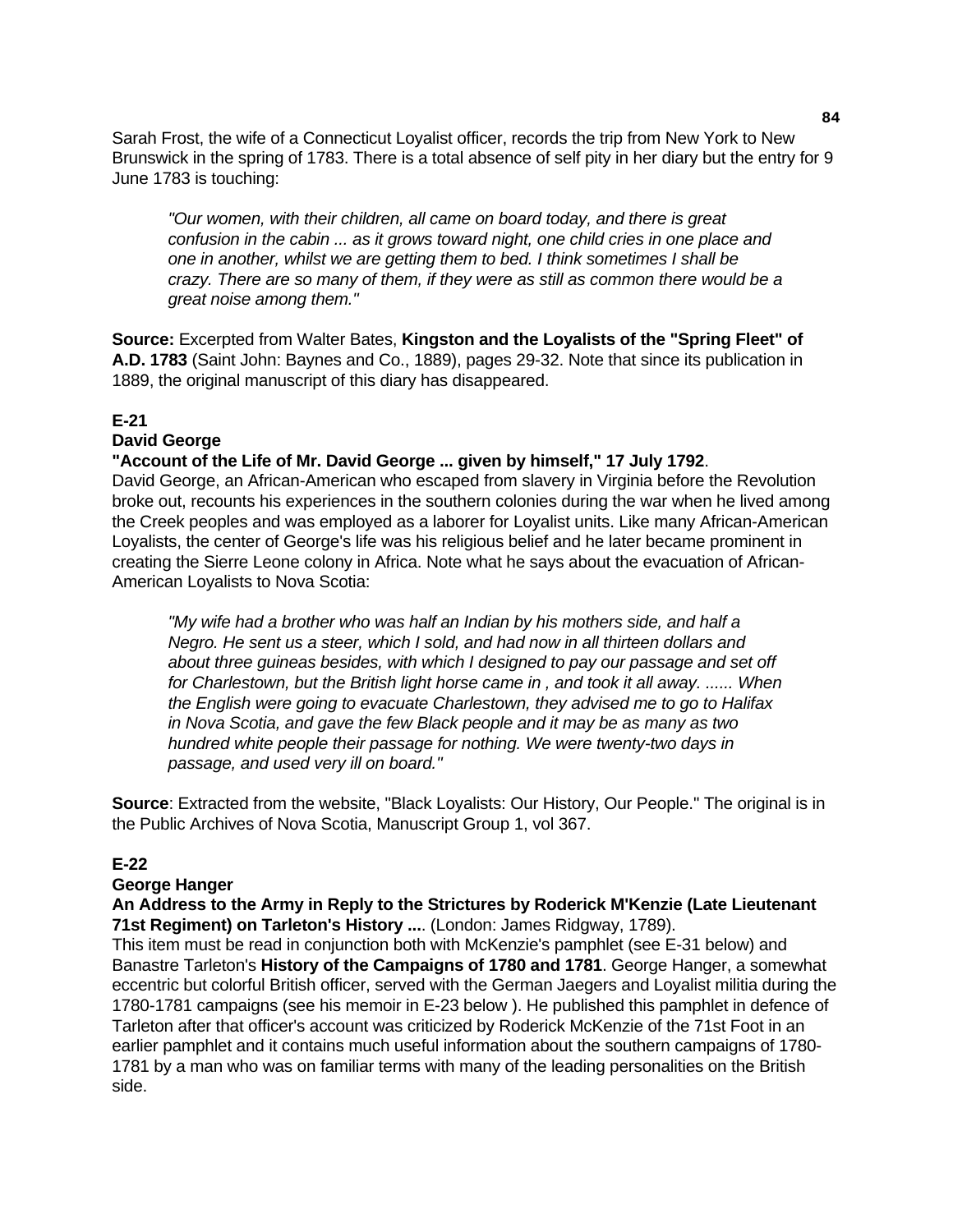# **E-23 George Hanger**

**The Life, Adventures and Opinions of Col. George Hanger Written by Himself. (**London: 2 volumes, J. Debrett, 1801).

The portion dealing with Hanger's service in the south as the commander of Hessian Jaegers and Loyalist militia in 1780-1781 has been excerpted. Unfortunately, Hanger was ill during much of the campaign and missed most of the principal engagements but he does supply come colorful details, including this description (pp 399-401) of the Creek and Cherokee peoples he saw at Savannah in 1780:

 *"The Indians abstain from women, take physic, and prepare their bodies for war, by frequently running, and using other manly exercises. In one, not unlike the game we call goff [golf], they shew great skill and activity. They were a very fine race of men. One of their Chiefs came to pay his respect to the Commanding Officer at Savannah. ...... He was mounted on a small, mean Chickasaw horse, about twelve hands and a half high: his dress consisted of a linen shirt, a pair of blue cloth trousers, with yellow and scarlet flaps sewed down the outward seams; over this he had an old full-dress uniform of the English foot-guards, the lace very much tarnished; a very large tyewig on his head; an old gold-laced uniform hat, Cumberland-cocked; a large gorget around his neck; a sword, in a belt, hung over his shoulder: a tomahawk and a scalping-knife in his girdle; rings in his nose and ears; his face, and breast, which was quite open, painted various colours: and a musket on his shoulder. He was one of the most distinguished Chiefs among the whole Indian nations, and was called the mad dog."* 

## **E-24**

## **Amelia Harris**

## **"Historical Memoranda by Mrs. Amelia Harris."**

In the 1840s, the government of Upper Canada appointed an historian to collect manuscripts and information relating to the early Loyalist settlers in the province. During the course of this project, a number of personal accounts by Loyalists and their children were amassed but no publication resulted from this activity . About a century later, the historian James Talman discovered this collection and published it as **Loyalist Narratives from Upper Canada** from which this excerpt is taken.

 Amelia Harris (née Ryerse) was the daughter of Samuel Ryerse (Ryerson) of fame. As an old woman she recounted her parents' struggle to create a new settlement in Canada after the war and the terrible day in 1814 (pp. 147-148) when American troops burned their farm and the neighboring village to the ground, an outrage that, among others, led directly to the burning of Washington. Of interest in this account is the fact that Ryerse tried for nearly a decade after the Revolutionary War to resume his pre-conflict life in New Jersey but was finally forced to emigrate. Also of interest is that many of the early families in his settlement on the north shore of Lake Erie were not Loyalists but Americans (i.e. Patriots) lured to Canada by the availability of free land. One of the charming features of this account is Amelia's description of pioneer courting and marriage customs. (127-129, 139-142)

**Source**: Excerpted from James J. Talman, **Loyalist Narratives from Upper Canada**  (Toronto: The Champlain Society, 1946), 109-148.

**E-25 Stephen Jarvis**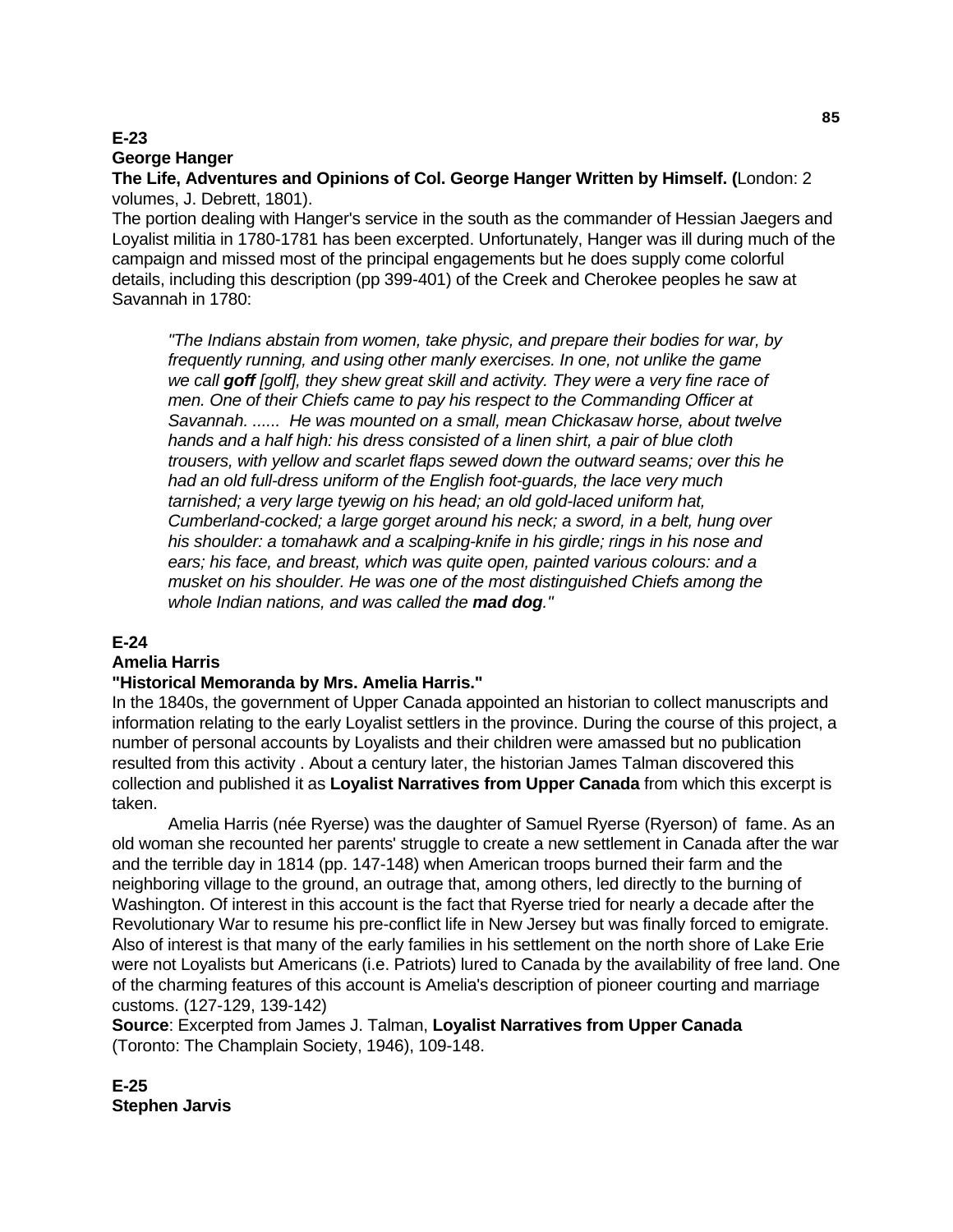### **"The Narrative of Colonel Stephen Jarvis."**

Another item from the Talman collection, this is just possibly one of the best surviving memoirs by a Loyalist officer and it is notable for its style, wit and honesty. Jarvis was a native of Danbury, Connecticut, who enlisted in the Queen's Rangers and was promoted through the ranks to lieutenant. He served with the Carolina Loyalist cavalry in 1780 and 1781 and, although he did not participate in any major battles, he saw action in a number of mounted engagements with Patriot cavalry. Jarvis is a very honest commentator and he includes descriptions of the bad treatment of Patriot prisoners including the cold-blooded execution of one man (p. 203):

 *"Only one man was taken prisoner and he was ordered to be killed, by Captain [John] Saunders. The most disgraceful thing I ever heard of a British Officer. The poor fellow was so severely hacked, but whether he died of his wounds or not I do not know. I once pulled out my pistol to put the poor fellow out of his misery but I had not the power to discharge, and said to myself 'This blood shall not be charged to me.' I do not know but have reason to believe that as many as twenty were killed."* 

One of the most humorous incidents in Jarvis's memoir occurs when he returns to Danbury after a seven-year absence to marry his childhood sweetheart (pp. 219-221). His presence quickly becomes known to a Patriot posse who surround the house where the Jarvises have just spent their wedding night:

 *The morning was fine. I rose, dressed myself, and opened the window and bid the Posse "Good Morning". They looked sulky and made me no answer. I threw them a dollar and desired they would spend it drinking the bride's health. Their countenance began to brighten. They sent for a bottle of bitters and I must drink their health first. How to get that bottle up to me was a question. However by tying two or three handkerchiefs together that difficulty was got over and I received the bottle with a glass in a bucket. Nothing would do but the Bride must make her appearance at the window also, which she at last did and touched her lips to the Glass. We drank their health and then conveyed the bottle in the same way to them and before they had emptied the bottle they swore I was a dam'd honest fellow, I had married the finest woman in the country, that my conduct had deserved her, and they would protect me with their lives.* 

One supposes that there are two lessons to be learned from this anecdote: first, never underestimate the ingenuity of a Loyal servant of the Crown and, second, defending the Republic can be thirsty work.

**Source**: Excerpted from James J. Talman, **Loyalist Narratives from Upper Canada**  (Toronto: The Champlain Society, 1946), 149-233.

## **E-26**

### **Elizabeth Lichtenstein Johnston**

**Recollections of a Georgia Loyalist. Edited by Arthur W. Eaton**. (London: The Bankside Press, 1901).

Elizabeth Johnston, the daughter of a Savannah doctor, remembers in later life her childhood experiences in early days of the Revolution and her married life as the 15-year-old bride of a Loyalist officer. She evacuated from Charleston in 1782 and went first to Scotland and then to Jamaica. Her memoir is an account of the war in the south from the viewpoint of an upper middle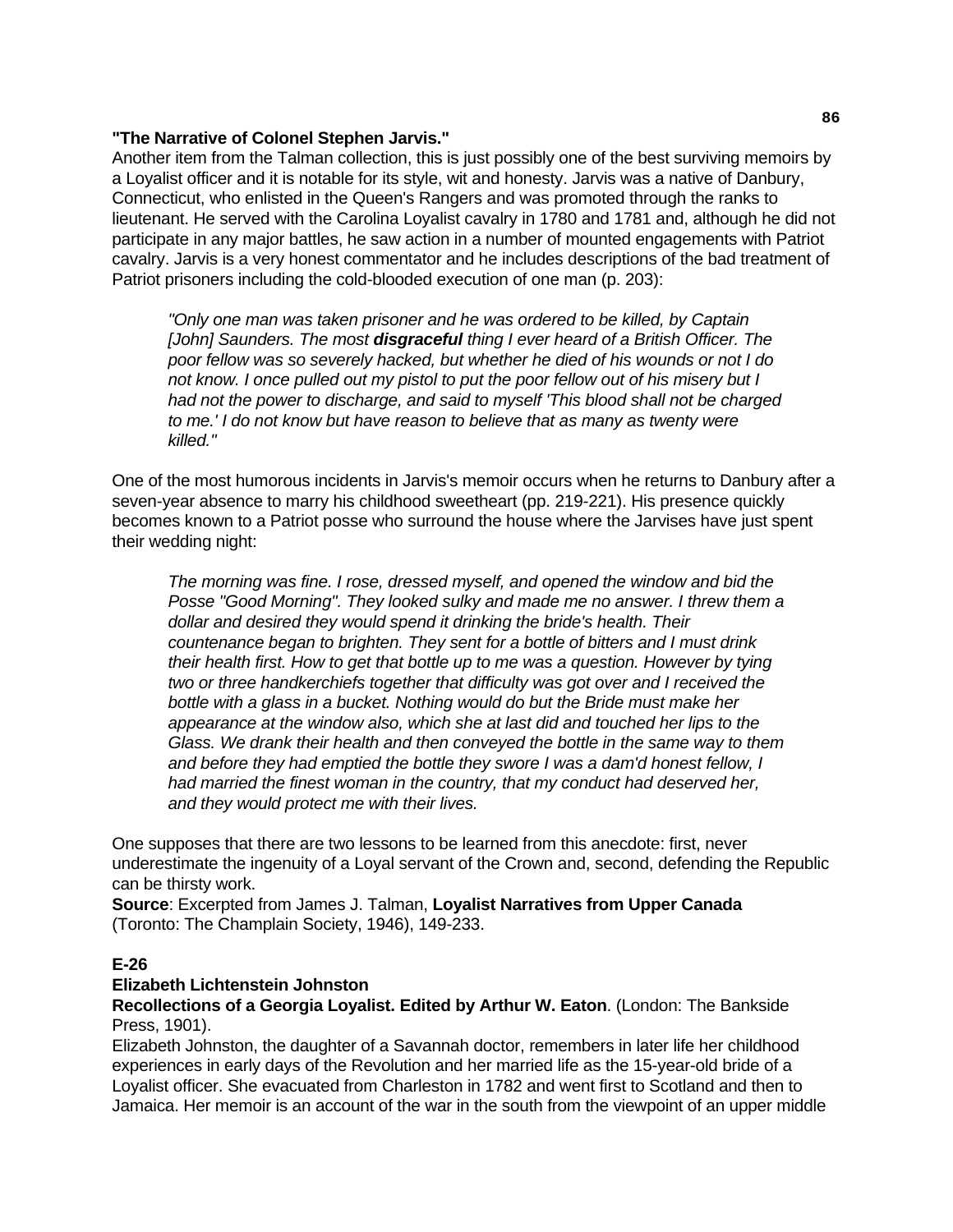class woman and, although her war had its frightening moments, it was not nearly as devastating as it was to many of her Loyalist sisters. Only the wartime and immediate postwar portions of her memoir have been included. Elizabeth Johnston finally ended up in Nova Scotia. Note the following excerpts:

 *"In 1774 the Revolutionary War commenced at Boston and began to spread to the southward. In '76 the people in Georgia were inflamed against the Government of Great Britain, and were raising a ragged corps of all sorts. Some had guns with firelocks and some without, and all, gentle and simple, were made to declare whether they were on the side of the King or for the people whom we Loyalists, then termed Tories, called rebels. If a Tory refused to join the people, he was imprisoned, and tarred and feathered. This was a terrible indignity, the poor creature being stripped naked, tarred all over, then rolled in feathers. I might once, if I would have gone to a window, have seen a poor man carried all over the town with the mob around him, in such a plight, but the idea was too dreadful. He was an inoffensive man, a British pilot.* 

 *Our teachers became officers in the rebel army, and everywhere the scum rose to the top."* (p. 44-45)

 *"The streets being sandy and not paved, the shells fell and made great holes in the sand, which often put out the fuse and prevented explosion. Indeed, the coloured children got so used to the shells that they would run and cover them with sand, and as we were rather scarce of ammunition they would often pick up the spent balls and get for them seven-pence apiece."* (pp. 57-58).

#### **E-27**

#### **Thomas Jones**

Jones, a South Carolina Loyalist, describes the terrible fate of the Loyalist refugees shortly before the British evacuation of the city in May 1783.

 *"In every street were to be seen men, women, and children wringing their hands, lamenting the situation of those who were about leaving the country, and the more dreadful situation of such who were either unable to leave, or were determined, rather than run the risk of starving in distant lands, to throw themselves upon, and trust to, the mercy of their prosecutors, their inveterate enemies, the rebels of America."* 

**Source**: Excerpted from Catharine Crary, **The Price of Loyalty: Tory Writings from the Revolutionary Era** (New York: McGraw-Hill, 1973), 357-359.

### **E-28**

### **Boston King**

#### **"Memoirs of Boston King," June 1796**.

Boston King, an African-American from South Carolina, recounts his experience as a slave and as a Loyalist during the Revolution and afterward. Having been unfairly beaten by his master, King decides to escape:

 *"To escape his cruelty, I determined to go to Charles Town, and throw myself into the hands of the English. They received me readily, and I began to feel the*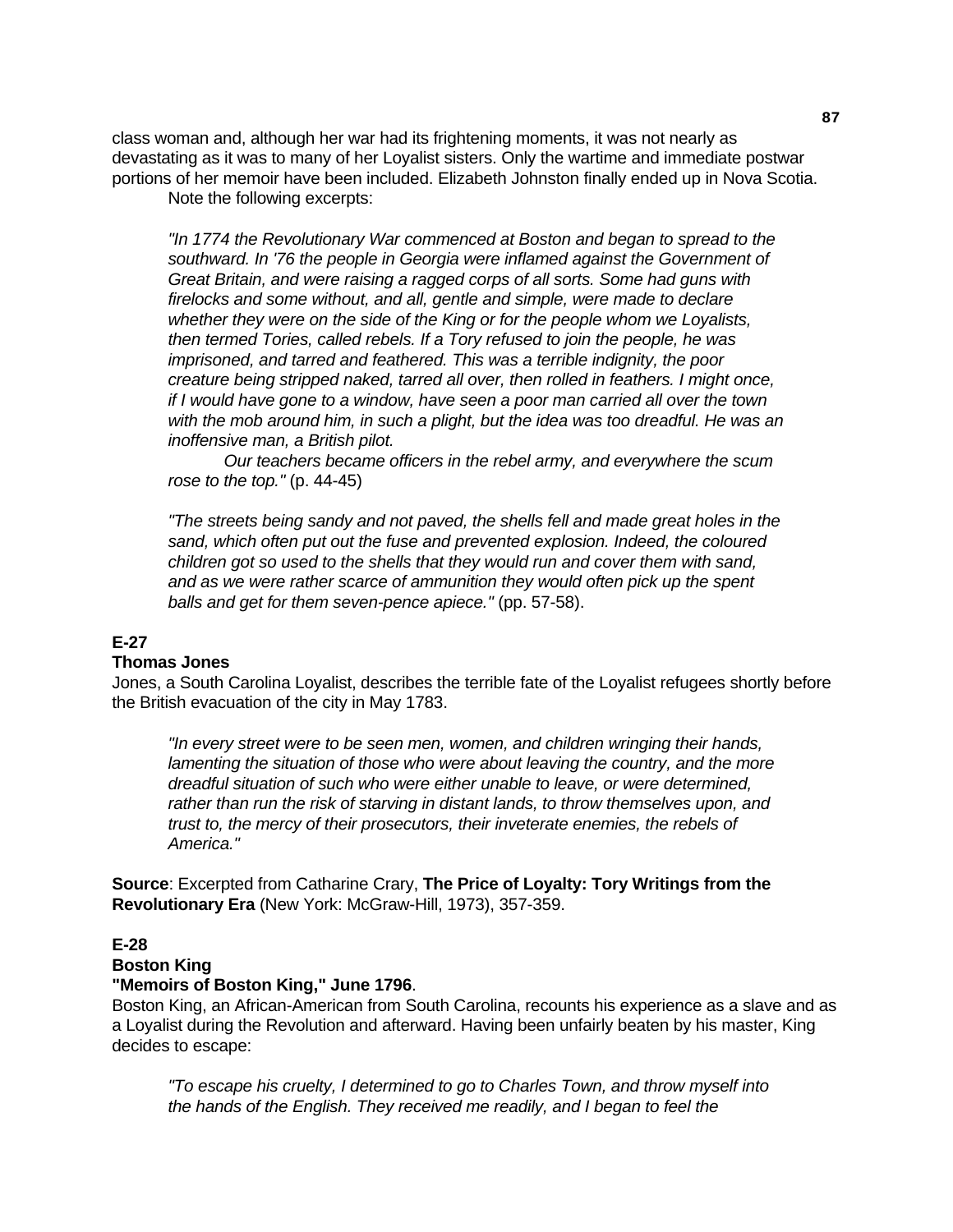*happiness, liberty, of which I knew nothing before, altho' I was grieved at first, to be obliged to leave my friends, and among strangers. In this situation I was seized with the smallpox and suffered great hardships; for all the Blacks affected with that disease, were ordered to be carried a mile from the camp, lest the soldiers should be infected, and disabled from marching. This was a grievous circumstance to me and many others. We lay sometimes a whole day without any thing to eat or drink; but Providence sent a man, who belonged to the York volunteers whom I was acquainted with, to my relief. He brought me such things as I stood in need of, and by the blessing of the Lord I began to recover.* 

 *By the time the English left the place; but as I was unable to march with the army, I expected to be taken by the enemy. However when they came, and understood that we were ill of the smallpox, they precipitately left us for fear of the infection. Two days after, the wagons were sent to convey us to the English Army, and we were put in a little cottage (being 25 in number) about a quarter of a mile from the Hospital."* 

By the end of war, King is in New York but he and the many other African-American Loyalists in the city are anxious:

 *"About which time (1783) the horrors and devastation of war happily terminated and peace was restored between America and Great Britain, which diffused universal joy among all parties; except us, who had escaped from slavery and taken refuge in the English army, for a report prevailed at New-York, that all the slaves, in number 2000, were to be delivered up to their masters altho' some of them had been three or four years among the English. This dreadful rumour filled us all with inexpressible anguish and terror, especially when we saw our old masters coming from Virginia, North Carolina, and other parts, and seizing upon their slaves in the streets of New York, or even dragging them out of their beds. Many of the slaves had very cruel masters, so that the thoughts of returning home with them embittered life to us. For some days we lost our appetite for food, and sleep departed from our eyes."* 

Boston King, like many African-American Loyalists, underwent a religious conversion and he was to become one of the leaders of the black Loyalist community in Nova Scotia. For more information on him, see Items F-17 and F-20 in Part 6.

**Source**: A pamphlet published in London in 1796 which was transcribed on the website, "Black Loyalists: Our History, Our People" from which this copy was taken.

### **E-29**

#### **John Marrant**

**A Narrative of the Lord's Wonderful Dealings with John Marrant, A Black ...** (London: Gilbert and Plumber, 1785).

Marrant was a southern African-American who lived for some time with the Creek nation before joining the Royal Navy. An interesting memoir but a very religious one that contains little information on the war although it is interesting that Marrant, like Boston King, served on a British warship.

**Source**: Original copies of this pamphlet are very rare, this version was extracted from the website, "Black Loyalists." Unfortunately the transcription was not done carefully and contains many typographical errors.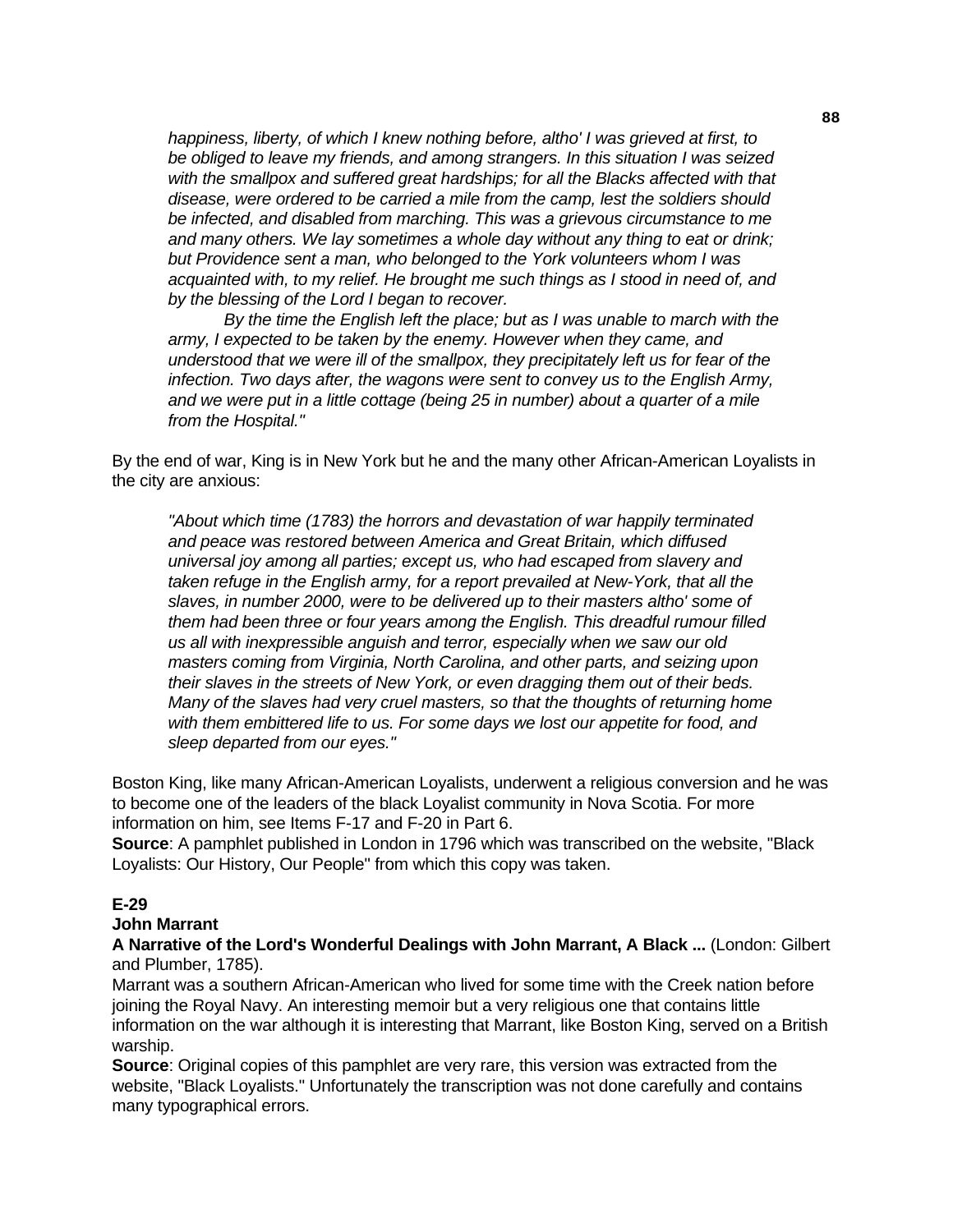## **E-30 Benjamin Marston, Diary, 4 May 1783 to 18 August 1784**

Marston was the surveyor of public lands at Shelburne and these excerpts from his diary describe the problems he faced trying to settle the Loyalist exodus at that place in 1783 and 1784. His comments on the Loyalists are of interest:

## *24 May 1783*

 *"Thursday last the people drew for their town lots. By indulging their cursed republican principles they committed an irregularity which cost them another day's work. Yesterday I was ashore all day apportioning people to their lots -- 'tis a task trying to humanity, for while those engaged in settling them are just exasperated at the insolence and impertinence of one sort of people, they can't help they must feel for the distress of the sensible feeling part, who come from easy situations to encounter all the hardships of a new plantation and who wish to submit cheerfully to the dispensations of Providence. ...... They are upon the whole a collection of characters very unfit for the business they have undertaken. Barbers, Taylors, Shoe-makers and all kinds of mechanics, bred and used to live in great towns, they are inured to habits very unfit for undertakings which require hardiness, resolution, industry and patience. Nothing so easy as to bear hardships in a good house by a good fireside, with good clothes, provisions, &c., &c."* 

Marston also witnessed what was possibly Canada's first race riot:

## *26 July 1784*

 *"Great Riot today. The disbanded soldiers have risen against the Free negroes to drive them out of Town, because they labour cheaper than they -- the soldiers."* 

## *27 July 1784*

 *"Riot continues. The soldiers force the free negroes to quit the Town -- pulled down about 20 of their houses. This morning I went over the Barracks by advice of my friends, who find I am threatened by the Rioters, and in the afternoon took passage for Halifax."* 

**Source**: Reprinted from L.F.S. Upton, **The United Empire Loyalists: Men and Myths**. (Toronto: Copp Clark, 1967). The complete original Marston diary is in the New Brunswick Museum in St. John.

# **Appendix E -- Volume IV**

### **E-31**

**Roderick McKenzie** 

**Strictures on Lt. Col. Tarleton's History "Of the Campaigns of 1780, in the Southern Provinces of North America" ...... To Which is Added a Detail of the Siege of Ninety Six**. (London: T. Egerton, 1787).

This must be read in conjunction with Banastre Tarleton's book and Hanger's rebuttal (see E-22 above). McKenzie was an officer in the 71st Foot and criticizes Tarleton for not paying attention to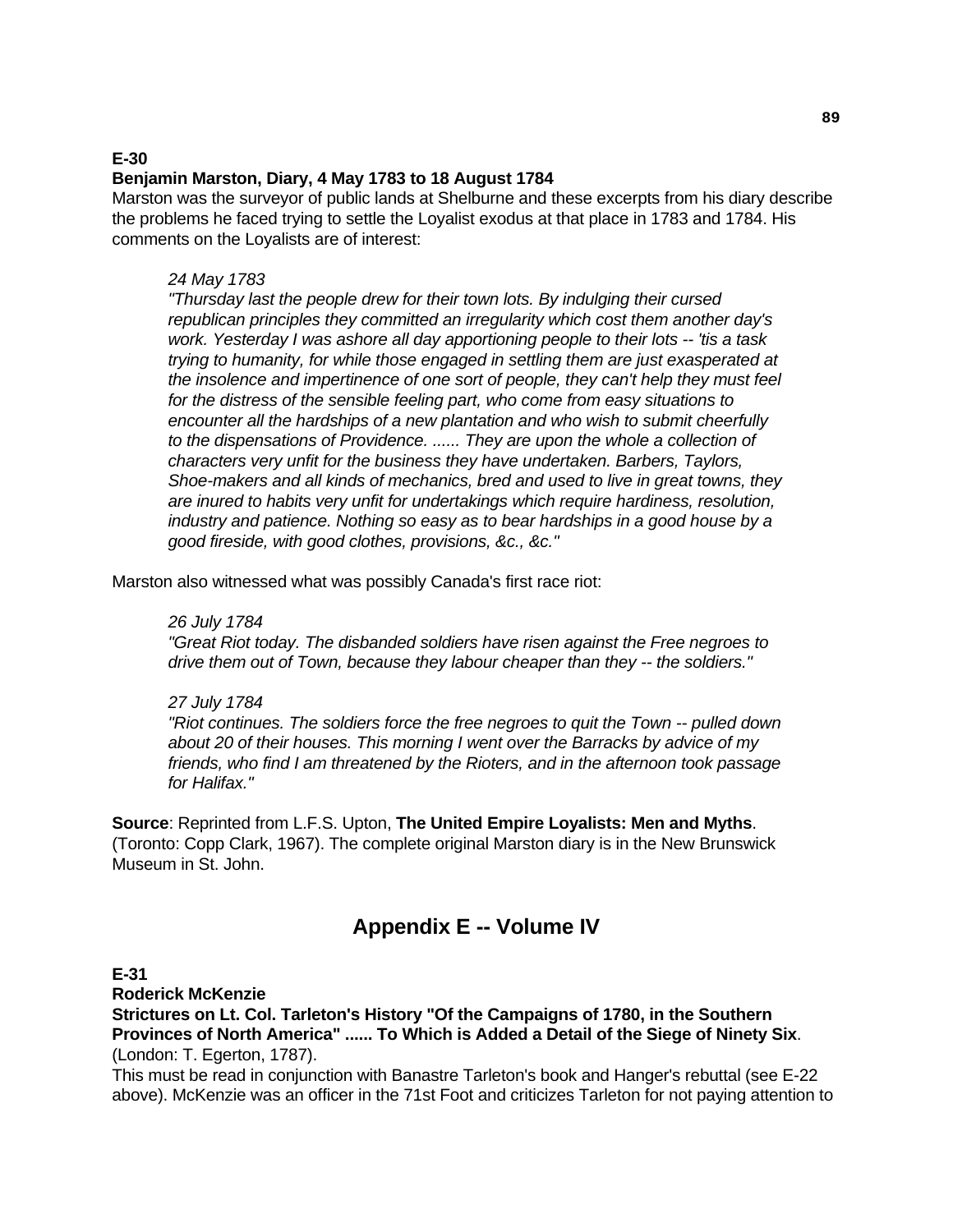the siege of Ninety Six in his description of the campaigns in the Carolinas. Of interest are his comments on the battle of Hanging Rock (25), operations at the time of Waxhaws and (42-48) and King's Mountain (52-68). However, most interesting is the account of the siege of Ninety Six which is full of good detail (139-166).

## **E-32**

### **Thomas Merritt**

**Memoirs of Major Thomas Merritt, U.E.L. (1759-1842). Cornet in the Queen's Rangers (1776- 1803) under Col John Graves Simcoe ... (**Brampton, Ontario, Canada: private. 1909). Merritt was a good young officer but unfortunately most of this narrative has to do with his experiences in the War of 1812.

## **E-33**

## **James Murray**

**Letters from America. 1773-1780**. (Manchester: Manchester University Press, 1974). Murray was an officer in the 57th Regiment of Foot. In this long letter to his sister, dated 7 July 1776, he recounts his experiences during the abortive British attack on Charleston in June 1776.

## **E-34**

### **Thomas Peters**

Peters, an African-American sergeant in the Black Pioneers, describes his Revolutionary War service in a petition dated 1791 addressed to the British government on behalf of all black Loyalists in Nova Scotia.

**Source**: Excerpted from Catharine Crary, **The Price of Loyalty: Tory Writings from the Revolutionary Era** (New York: McGraw-Hill, 1973), 429-431. For a biography of Thomas Peters, see Item F-22 in Part 6.

## **E-35**

### **John Graves Simcoe**

**Simcoe's Military Journal**. (Original published in 1847, reprinted Toronto: Baxter Publishing Co., 1962).

Only those sections dealing with the Queen's Rangers' campaigns in Virginia and North Carolina in 1781 have been included. Of interest are Simcoe's account of the battle of Spencer's Ordinary (131-135), Cornwallis's comments on the viability of Yorktown as a defensive position (137), and the siege of Yorktown (143-147). Simcoe also includes the account of Captain John Saunders who commanded a detachment of the Queen's Rangers in the Carolinas in 1780-1781 (141-145). Saunders's account should be compared with that of Stephen Jarvis (see E-25 above) and Thomas Merritt (E-32) who participated in this fighting. The editor's introduction has been included because it contains much good contextual material.

### **E-36**

### **Elizabeth Bowman Spohn**

## **"A Letter from Mrs. Elizabeth Bowman Spohn," 23 July 1861**.

Another item from the Talman collection, Elizabeth Spohn recounts the hardships suffered by her Loyalist parents when they first emigrated to Canada. Note that, nearly a century after the Revolution, Elizabeth Spohn is unrepentant:

 *"Their only crime was loyalty to the Government they had sworn fealty to. The God of Heaven saw all this, and the sword of vengeance is now, in 1861, drawn over*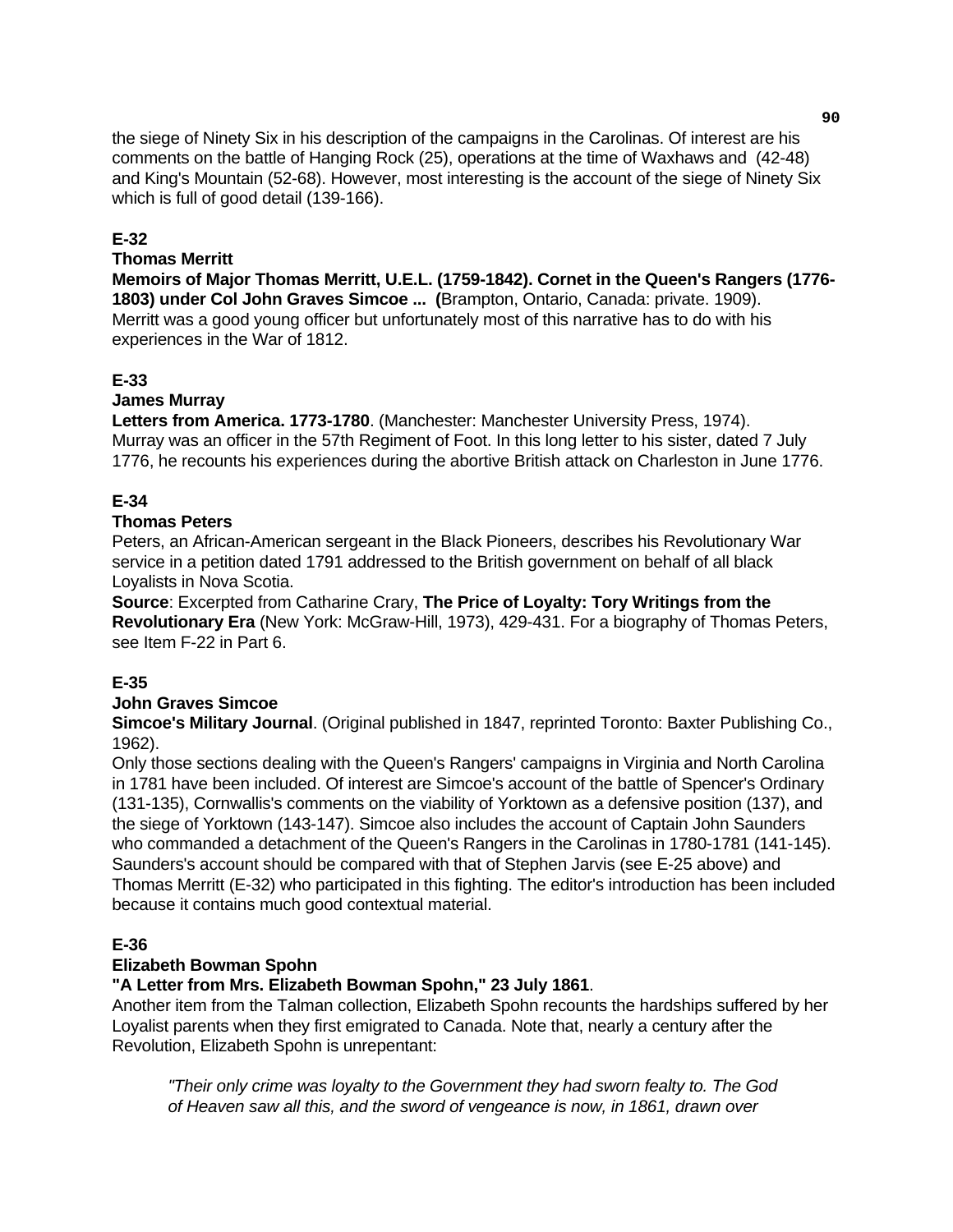*the American people (now they know how to appreciate loyalty), and will perhaps never be sheathed again until they make some restitution for the unheardof cruelties they inflicted upon those most brave and loyal people."* 

**Source**: Excerpted from James J. Talman, **Loyalist Narratives from Upper Canada** (Toronto: The Champlain Society, 1946), 315-322.

## **E-37**

### **Catharine White**

**"Reminiscence of Mrs. White of White's Mills Near Cobourg, Upper Canada ..."**  Another item from the Talman collection. Born in 1782, Catharine White records the early period of Loyalist settlement she experienced as a child. Catharine is a tough old biddy who, at the age of 79 in the 1860s, has little patience for such new-fangled inventions as steamboats and also contributes a word of caution to the flighty young females of the modern generation:

 *"Yet I do not think all these tend to make people contented and happy, for the rising generation are not so much so as their forefathers, they have ideas that can never*  be realized. Give me the social spinning Wheel days when girls were proud to wear *a home spun dress of their own spinning and weaving. Not thinking of high heeled Boots and thin shoes. Nor rigged out in hoops and Criniline [crinolines], Salt cellar Bonnets, which have occasioned a great demand for Doctors which were almost unknown in my young days."* 

**Source**: Excerpted from James J. Talman, **Loyalist Narratives from Upper Canada** (Toronto: The Champlain Society, 1946), 355-359.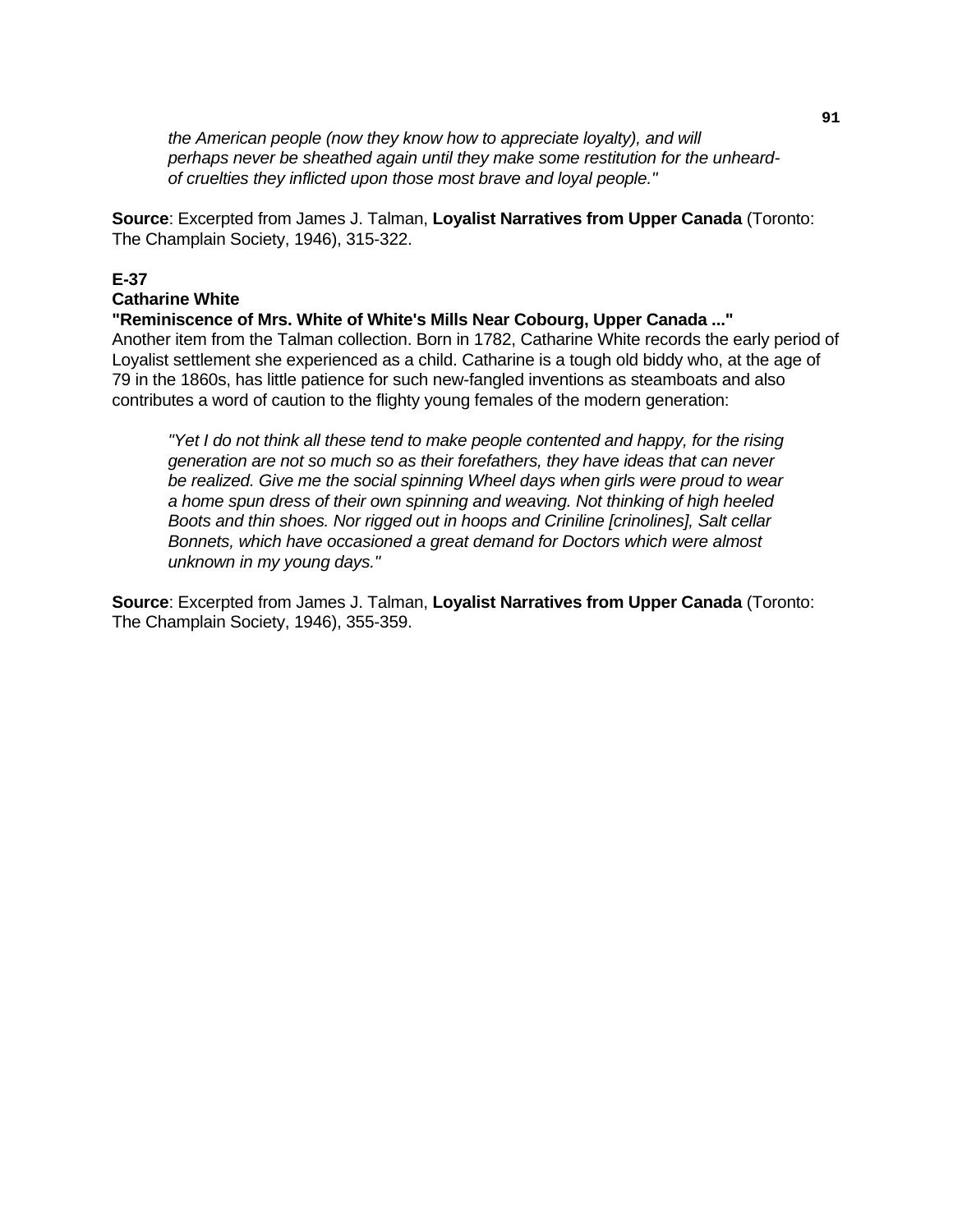# **PART 6**

# **SECONDARY SOURCES**

Note: The sources described below are contained in three separate volumes of Appendix F and, for ease of reference, each item has been given a reference number (F-1 through F-46). This reference number is marked on every page of the item where it appears in Appendix F.

# **Appendix F -- Volume I**

## **6A: General Sources for Southern Loyalists**

### **F-1**

Wallace Brown

"The Loyalists in the West Indies, 1783-1834," in Esmond Wright, ed., **Red, White and True Blue: The Loyalists in the Revolution**. (New York: AMS Press, 1976), 73-96.

*Many southern Loyalists went to the West Indies in preference to Canada and Brown describes their postwar life and struggles.* 

## **F-2**

Neil Mackinnon, **This Unfriendly Soil: The Loyalist Experience in Nova Scotia, 1783-1791**. (Montreal: McGill Queen's University Press, 1994).

*In this excerpt from a recent survey history, Mackinnon tries to define just who the Loyalists were in terms of their background, social and economic position, and wartime experiences.* 

## **F-3**

Marion Robertson, **King's Bounty: A History of Early Shelburne, Nova Scotia**. (Halifax: Nova Scotia Museum, 1983).

*A serious and scholarly study of the founding of Port Roseway (Shelburne), Nova Scotia, the largest single Loyalist settlement in North America. The chapter extracted examines the Loyalist experiences from the surrender at Yorktown to the exodus from New York in the spring of 1783. This was a particularly difficult period for Loyalists because their fate was uncertain.* 

## **F-4**

Hereward Senior, "Why Loyalists remained loyal 1776-1783 and why they should remain loyal today," **Canadian Genealogist**, 1 (1980), 24-30.

*A Canadian historian briefly summarizes the Loyalist side of the Revolution, damns that rabblerouser Tom Paine and assures us that the Loyalty and Loyalism remain desirable qualities in the modern world.*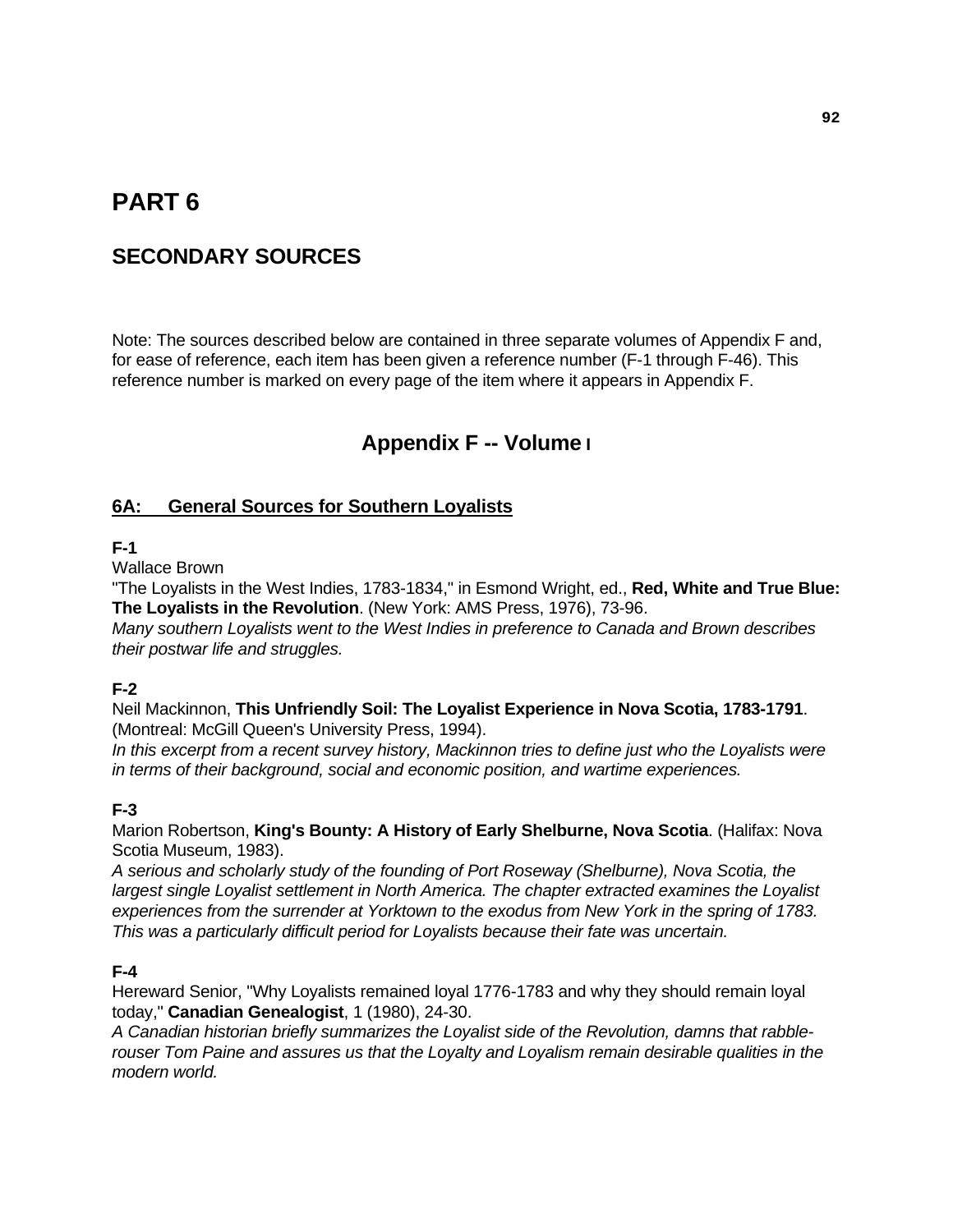# **F-5**

### Wilbur Siebert , **The Legacy of the American Revolution to the British West Indies and Bahamas. A Chapter Out of the History of the American Loyalists**. (Columbus: Ohio State University, 1913).

*Contrary to popular Canadian myth, not all the Loyalists went north after the Revolution as sizeable numbers emigrated to the British West Indies. Siebert's monograph was a pioneer work on this subject and should be read in conjunction with Brown's article (see F-1).* 

# **F-6**

# Walter Stewart, **True Blue: The Loyalist Legend**. (Toronto: Collins, 1985).

*The work of a Canadian journalist, this lively look at the Loyalist myth has been included more for entertainment than information. The sections extracted include the author's preface, his chapter on the southern campaigns of 1780-1781, and his chapter on African-American Loyalists. Stewart claims in his notes to have read 182 books to write the military sections of this book alone but he would have been better advised to have done some original research.* 

# **F-7**

Carole W. Troxler, "The Migration of Carolina and Georgia Loyalists to Nova Scotia and New Brunswick." Unpublished Phd. Thesis, University of North Carolina, 1974. *Troxler is the leading scholar on the subject of the postwar fate of the southern Loyalists.* 

*Excerpted here are three chapters of her thesis dealing with the wartime history of the Loyalists in the Carolinas and Georgia, their migration to Nova Scotia and New Brunswick, and the origins and fate of the black Loyalists.* 

# **6B: Personalities (Other than African-Americans and Women)**

# **F-8**

# **Allaire, Anthony**

 Biographical extract from Isabel L. Hall, **Some Loyalists and Others**. (Fredericton: Author's publication, 1976). *Contains useful information on this veteran of .* 

# **F-9**

# **Craig, James Henry**

 The British veteran of the southern campaigns who later served as the governorgeneral of Canada.

## **F-9a**

 **Dictionary of Canadian Biography**, vol 5, entry for Craig. *Unfortunately, the author ignores Craig's military career.*

## **F-9b**

 **Dictionary of National Biography**, vol 4, entry for Craig.  *The most balanced biography of the man.* 

## **F-9c**

Henry J. Morgan, **Sketches of Celebrated Canadians ...** (Quebec: Hunter Rose,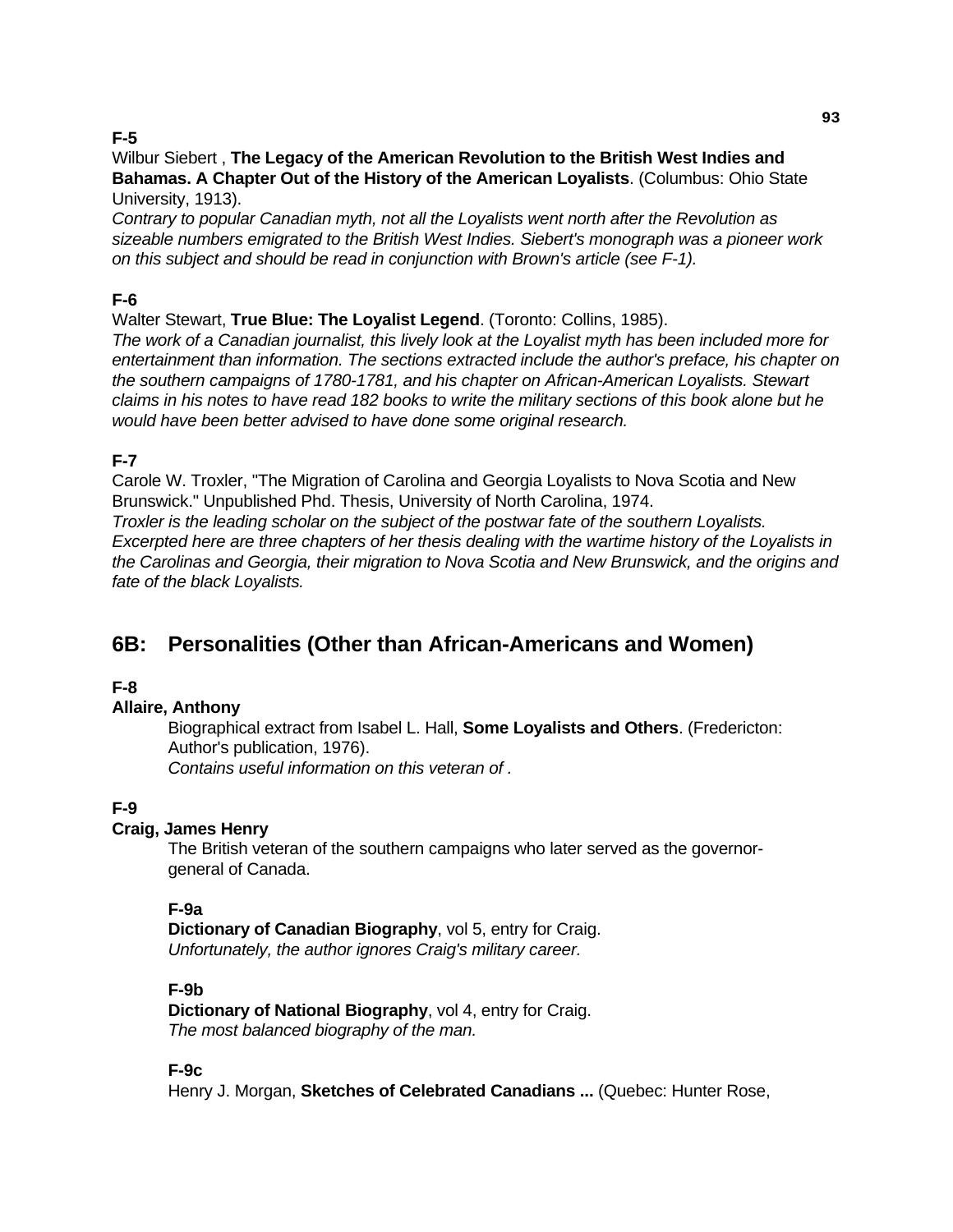1862). Entry for Craig.

## **F-10**

### **De Peyster (DePeyster) Abraham**

 De Peyster was an officer in the King's American Regiment and the second in command at King's Mountain. His successful postwar career as a politician was cut short by an untimely death.

### **F-10a**

 **Dictionary of Canadian Biography**, vol 4, entry for De Peyster.

## **F-10b**

 David R. Jack, "General John Watts de Peyster," **Acadiensis**, 7 (1907), 287-296 with some comment on Abraham De Peyster (289-290). *Note that De Peyster was a slave owner in New Brunswick*.

## **F-10c**

 J.W. Lawrence, **Foot-Prints; or, Incidents in Early History of New Brunswick**. Saint John: J. & A. McMillan, 1883. *Contains information about De Peyster's slaveholding*.

# **F-11**

# **Durfee, Joseph**

 Durfee was a wealthy shipowner from Rhode Island and one of the founders of the Port Roseway Associates which created the largest postwar Loyalist community. He is the subject of this biography by Mary Archibald, extracted from Phyllis Blakeley and George Grant, **Eleven Exiles: Accounts of the Loyalists of the American Revolution** (Toronto: Dundurn, 1982).

## **F-12**

## **Fanning, David**

 Fanning, the infamous southern Loyalist partisan, did not have a very happy postwar life as we learn in this article by Carole W. Troxler: "'To git out of a Troublesome neighborhood'": David Fanning in New Brunswick," **North Carolina Historical Review**, 66, No. 4 (Oct 1979).

 Fanning was not the only prominent Loyalist leader who had postwar problems. Another was Benedict Arnold who lived briefly in New Brunswick before moving to England.

## **F-13**

## **Jarvis, William**

 If any man fits the traditional Loyalist myth that the supporters of the Crown were the cream of American society, it is William M. Jarvis, who campaigned in the south with the Queen's Rangers. His story is told in Robert S. Allen's article, "Mr. Secretary Jarvis. William Jarvis of Connecticut and York," extracted from Phyllis Blakeley and George Grant, **Eleven Exiles: Accounts of the Loyalists of the American Revolution** (Toronto: Dundurn, 1982).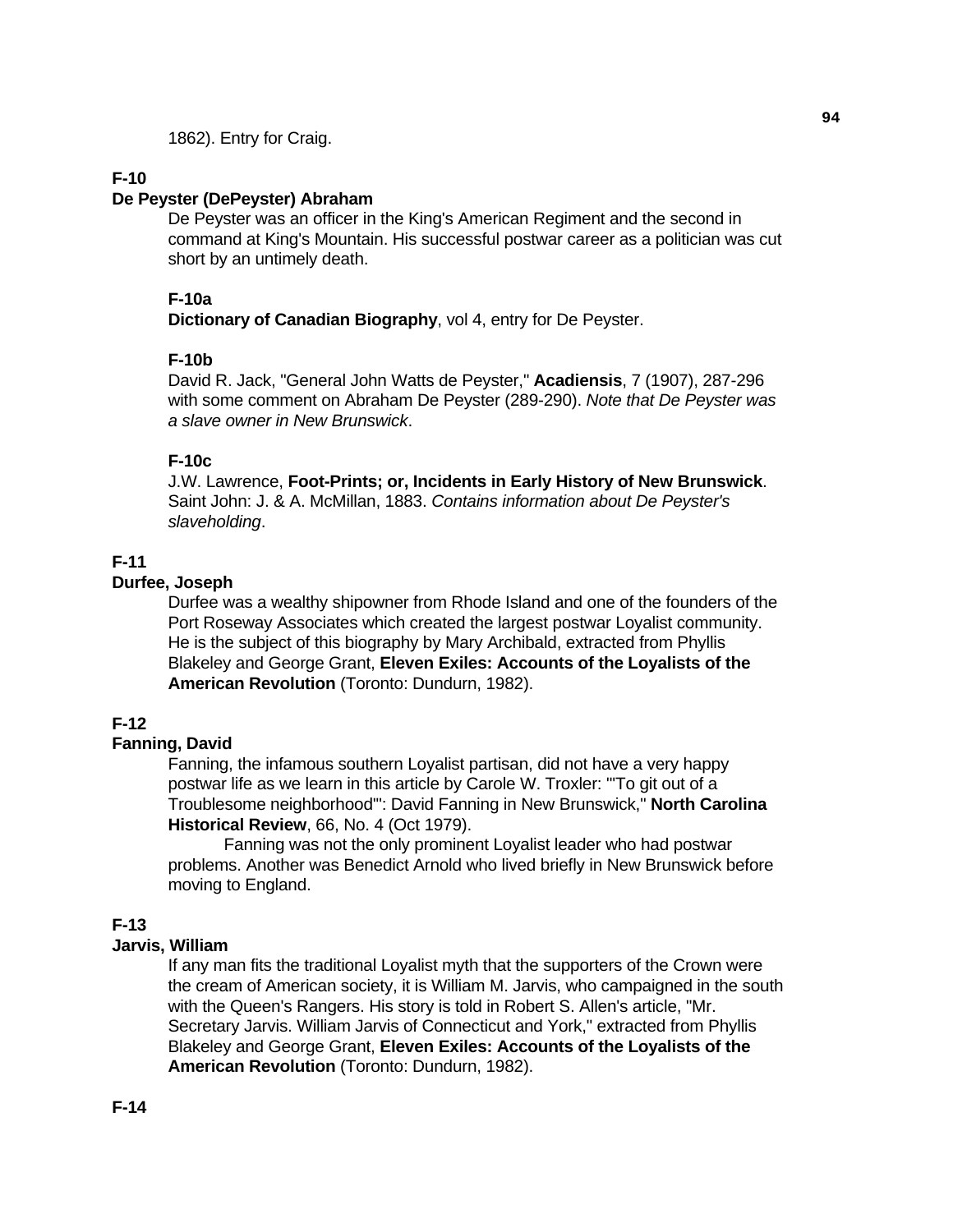### **Robinson, Joseph**

Commanding Officer, South Carolina Royalists.

## **F-14a**

 **Dictionary of Canadian Biography**, vol 4, entry for Robinson.

## **F-14b**

 **Dictionary of Canadian Biography**, vol 5, entry for Edmund Fanning.

## **F-14c**

 Orlo Jones and Doris Haslam, **An Island Refuge: Loyalists and Disbanded Troops on the Island of Saint John**. (Abegweit, PEI: UEL Association, 1983).

## **F-15**

## **Ryerse (Ryerson), Samuel**

 Ryerse was an officer in the New Jersey Volunteers who was wounded and captured at King's Mountain. He had a productive postwar life in Upper Canada.

### **F-15a**

 **Dictionary of Canadian Biography**, vol 5, entry for Samuel Ryerse.

### **F-15b**

 Extract from Phyllis Ryerse and Thomas Ryerson, **The Ryerse-Ryerson Family, 1574- 1904**. (Port Dover: private, 1994).

## **F-16**

## **White, Gideon**

 Gideon White fought in a Loyalist regiment during the southern campaigns. In this biography by Christopher Moore, extracted from that author's book, **The Loyalists: Revolution, Exile and Settlement** (Toronto, Macmillan, 1984), we learn about his postwar activities.

# **Appendix F -- Volume 2**

# **6C: Sources for African-American Loyalists**

### **F-17**

Phyllis R. Blakeley, "Boston King. A Black Loyalist," extracted from Phyllis Blakeley and George Grant, **Eleven Exiles: Accounts of the Loyalists of the American Revolution** (Toronto: Dundurn, 1982).

*The story of the most effective African-American leader in Canada during the postwar period.* 

## **F-18**,

Evelyn Harvey, "The Negro Loyalists," **Nova Scotia Historical Quarterly**, 1 (1971), 181-202. *A succinct but somewhat dated survey of the African-Americans who came to Nova Scotia.* 

## **F-19**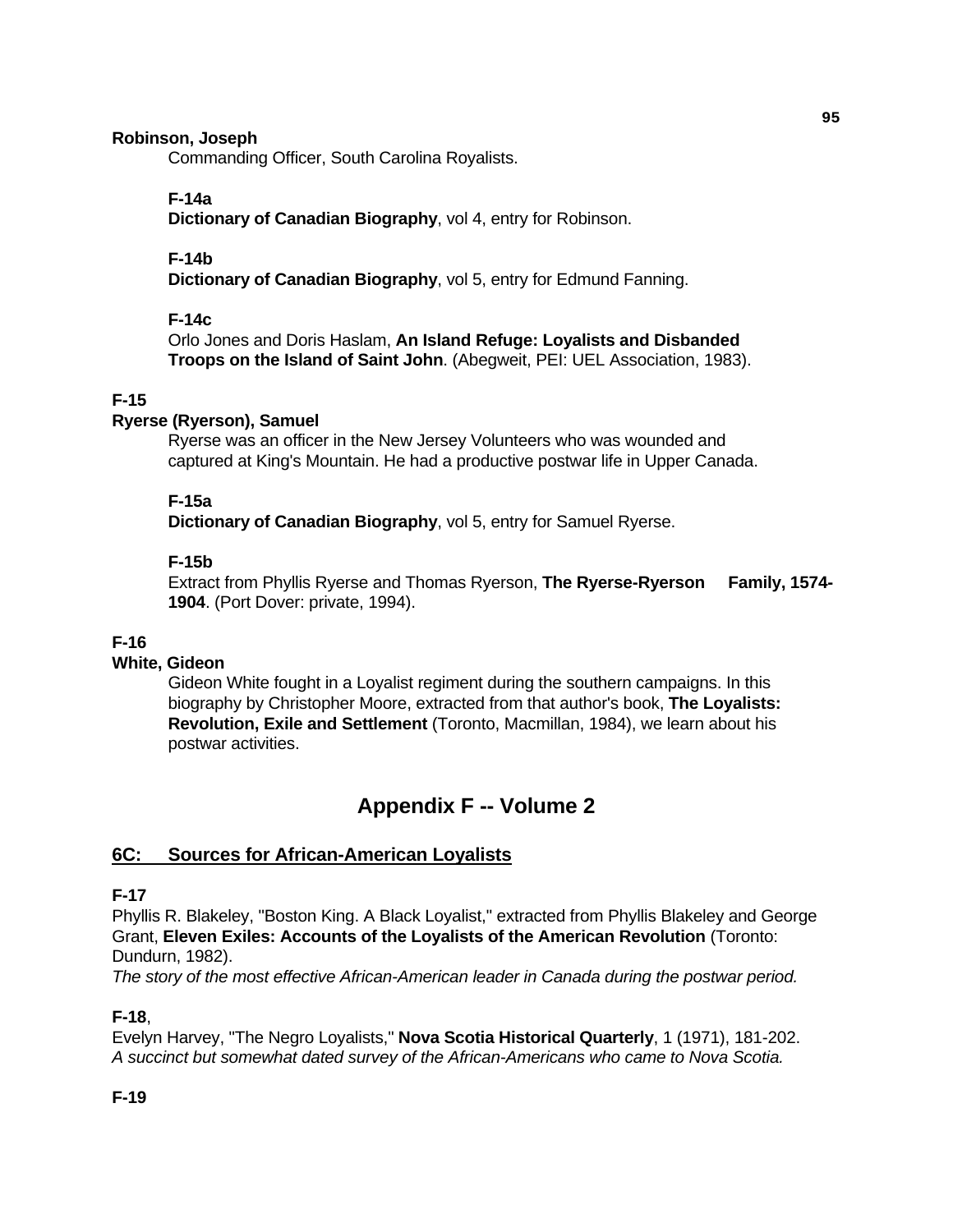George F. Jones, "The Black Hessian: Negroes Recruited by the Hessians in South Carolina and Other Colonies," **South Carolina Historical Magazine,** 83 ((October 1982), 287-302. *The author discusses an interesting sidelight to the southern campaigns -- the enlistment by Hessian units of African-American to serve as musicians, laborers, carters, wagoneers and grooms. Based on research in the records of Hessian units in German archives, he traces the personal story of a number of African-Americans who served with these mercenaries during the war.* 

# **F-20**

Boston King, **Dictionary of Canadian Biography**, vol 5, entry for Boston King. *Perhaps the best biography of the African-American Loyalist leader.* 

# **F-21**

Nova Scotia Museum, Halifax. **The Black Loyalists of Nova Scotia**. c. 2000.

*This is a handout produced to accompany an exhibit mounted by the museum in 2000. It contains biographies of several African-American men and women who came to the province as well as a resource list for the subject.* 

# **F-22**

Thomas Peters, **Dictionary of Canadian Biography**, vol 5, entry for Thomas Peters.

*Peters was a sergeant in the Black Pioneers who came to Nova Scotia with his wife from South Carolina in 1783. Angered by the blatant discrimination shown by British officials toward the plight of the black Loyalists, Peters waged a long bureaucratic struggle for the rights of his people. When he had no success in Nova Scotia, he carried the fight to England and was ultimately instrumental in creating the Sierre Leone colony.* 

# **F-23**

Dorrie Phillips, "Early Years of the Black Loyalists," from Donald Wetmore and Lester B. Sellick, **Loyalists in Nova Scotia** (Hantsport: Lancelot Press, 1976).

*A survey of the African-American experience during the war and afterward in which the author reviews the abolitionist legislation and proclamations of various British commanders.* 

# **F-24**

George Rawlyk, "The Guysborough Negroes: A Study in Isolation," **Dalhousie Review**, 48 (1968), 24-36.

*Documents the creation and struggles of an African-American Loyalist settlement in an isolated area from 1783 to the middle of the 20th century. The author concludes that white hostility and the poor quality of the land grants were the primary reason for the community's failure to stabilize and grow.* 

# **F-25**

John Ruch, "Blacks Among the Loyalists," extracted from **The Loyalists of Quebec. 1774-1825. A Forgotten History** (Montreal: UEL Association, 1989).

*An interesting study of a group that has not received much attention -- the African-American Loyalists who went to central Canada. Unfortunately, their story was no more happy than that of their maritime counterparts.* 

# **F-26**

James W. St. George Walker, **The Black Loyalists. The Search for a Promised Land in Nova**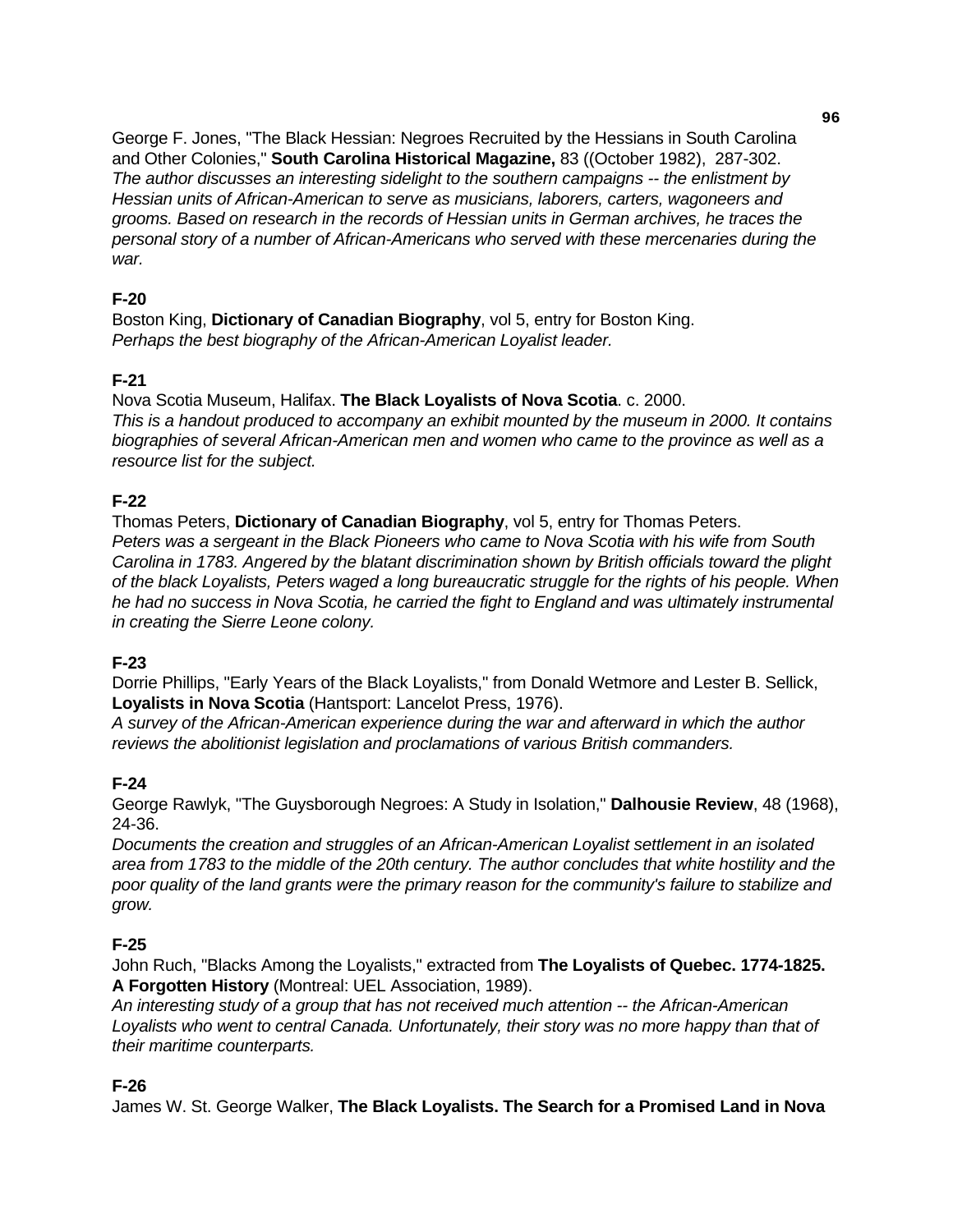**Scotia and Sierre Leone 1783-1870**. (Halifax: Africana Publishing Company, 1976). *Chapter One ("Origin of the Black Loyalists") excerpted. Although not as soundly researched as Winks's book, this study provides additional interesting material on the story of the African-American Loyalists.* 

# **F-27**

Robin W. Winks, **The Blacks in Canada. A History**. (Montreal: McGill-Queen's University Press, 1971).

*Winks was the first historian to undertake an academic study of the history of black Canadians and his 1971 book, although somewhat dated in parts, remains the best overall survey. Three chapters have been excerpted (Chapter 2, "Slavery, the Loyalists, and English Canada, 1760- 1801;" Chapter 3, "'Back to Africa,' 1791-1801;" and Chapter 4, "The Attack on Slavery in British North America, 1793-1833"). These chapters provide a study of the experience of African-American Loyalists during the revolution, their resettlement in the postwar period, the decision to return to Africa and a narrative of the institution of slavery in Canada from 1760-1833 when it was totally extinguished. What Winks makes clear is that, despite the claims of 19th and early 20th century Loyalist historians, the situation of African-Americans was nearly as bad during the postrevolutionary period as it had been before.* 

### **Note:** *For additional material on African-American Loyalists in Canada and the West Indies, see the works by Brown, Robertson, Siebert and Troxler in Section 6A above*.

# **6D: Women Loyalists**

# **F-28**

Mary Beacock Fryer, "Sarah Sherwood. Wife and Mother. An 'Invisible' Loyalist," extracted from Phyllis Blakeley and George Grant, **Eleven Exiles: Accounts of the Loyalists of the American Revolution** (Toronto: Dundurn, 1982).

*Sarah Sherwood was the wife of Justus Sherwood, a Connecticut Loyalist who served in the Queen's Loyal Rangers (not be confused with Simcoe's Queen's Rangers) in the campaigns in the north. Documentation on Loyalist women is meager but the author uncovered enough material to bring Sarah to life again.* 

# **F-29**

C.E. Gesner, "Loyalty and Devotion (The Story of Flora Macdonald)," extracted from Donald Wetmore and Lester B. Sellick, **Loyalists in Nova Scotia** (Hantsport: Lancelot Press, 1976). *Another biography of the famous Scots lady but a clear-eyed view that is far from being adulatory.* 

# **F-30**

Paul E. Kopperman, "The British High Command and Soldiers' Wives in America, 1755-1783" **Journal of the Society for Army Historical Research**, 60 (Spring, 1982), 14-34.

*A survey of the role of soldiers' wives in the British army during the North American campaigns of the Seven Years' War and Revolutionary War. The author describes the official attitude toward to these women, how they were at best tolerated, the roles they fulfilled and the dangers they faced. He warns that a crucial distinction much be made between women who were legitimately married to enlisted personnel and those who were campfollowers.*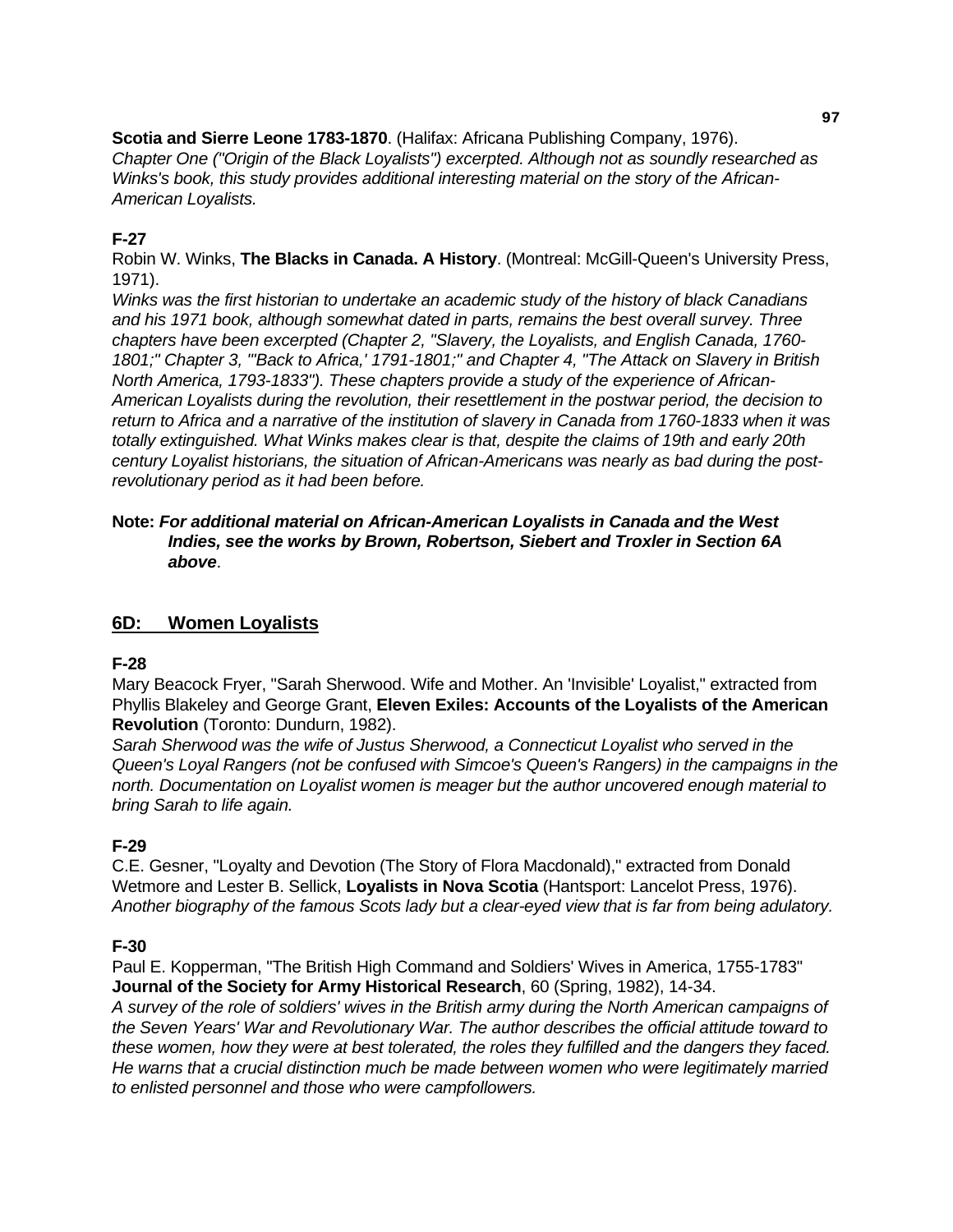# **F-31**

J.P. Maclean, **Flora Macdonald in America**. (Lumberton, NC: A.W. McLean, 1909). *The standard source, from which has been extracted the chapters covering Flora's marriage and her experiences in America. There is much useful information, including period correspondence, on the Moore's Creek campaign.* 

# **F-32**

Mary Beth Norton, "Eighteenth-Century American Women in Peace and War: The Case of the Loyalists," **William and Mary Quarterly**, 33 (1976), 387-409.

*A seminal article on the subject, based on information from Loyalist claims. Norton concludes that Loyalist women were in a much worse position than their Patriot counterparts but that, given the social structure of the time, both groups led restricted lives.* 

# **F-33**

Janice Potter-McKinnon, **While the Women Only Wept: Loyalist Refugee Women in Eastern Ontario**. (Kingston: McGill-Queen's University Press, 1993).

*A superb piece of work and possibly the best single piece of writing on Loyalist women to yet appear in Canada. Although not directly related to southern Loyalist women, their experiences would have been similar, if not worse. The author's preface and two chapters concerned with the social position of women in 18th century America and the experiences of Loyalist women during the war have been excerpted.* 

# **F-34**

John Ruch, "Ann Scott Barnet Hall: the undaunted washerwoman," extracted from **The Loyalists of Quebec. 1774-1825. A Forgotten History** (Montreal: UEL Association, 1989).

*The biography, based on information in the Loyalist claims, of a single mother determined to get what she believed was her rightful compensation from the British government. Unfortunately, the story has a sad ending but it is interesting in that the author describes how Loyalist claims were used as a means of obtaining financial credit.* 

# **Appendix F -- Volume 3**

# **6E: Military Sources**

# **F-35a**

**A List of all the Officers of the Army and Royal Marines on Full and Half-Pay**. (London: War Office, 1781).

# **F-35b**

**A List of all the Officers of the Army and Royal Marines on Full and Half-Pay**. (London: War Office, 1782).

*The Army List was the annual register of the officer corps and units of the British army. It was typically a year behind in its information so these volumes contain information for 1780 and 1781. Extracts are provided here for the officers of those British units that fought in the battles of Cowpens and Guilford Court House and the siege of Charleston: 17th Light Dragoons, 7th, 23rd, 33rd, 42nd, 63rd, 64th, 71st and 82nd Regiments of Foot.*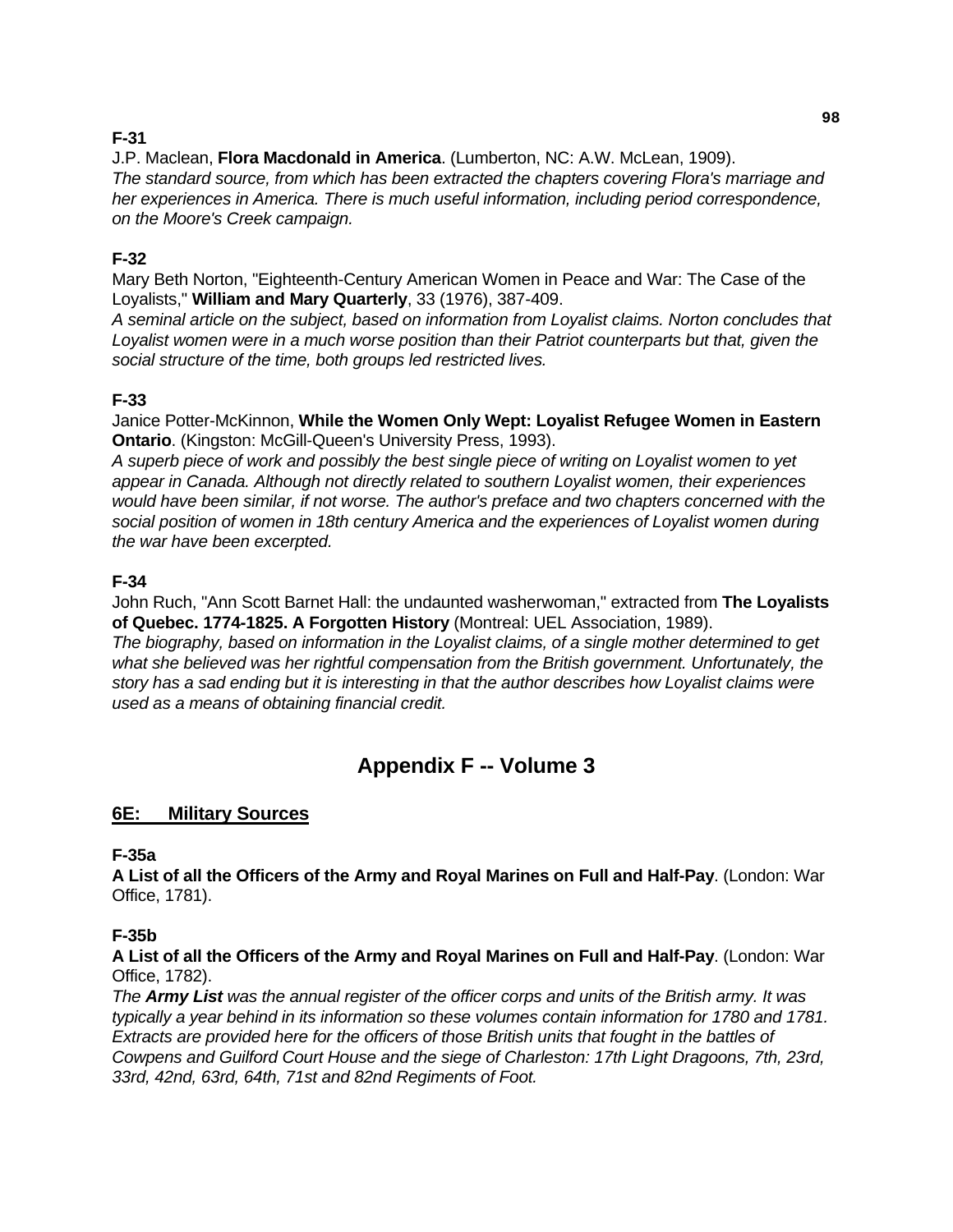# **F-36**

**A List of the Officers Serving in North-America** ... (New York: Rivington, 1783).

*A local version of the official Army List which contains information on German and Loyalist units. Reproduced here complete.* 

# **F-37**

C.T. Atkinson, "British Forces in North America, 1774-1781: Their Distribution and Strength," **Journal of the Society for Army Historical Research**, 16 (1936), 3-23; 19 (1939), 163-166; 20 (1940), 190-192.

*Based on documents in the Colonial Office and War Office files in the Public Record Office in England, this is an attempt by a specialist to provide an accurate overall account of the strength and distribution, year by year, of the British, Loyalist and German units in North America during the Revolutionary War. Atkinson mainly relies on returns, reports and other documents in the Public Record Office (Colonial Office 5 and War Office 17 and War Office 26). There are annotations in the margins which identify the various units being discussed in the text.* 

# **F-38**

Stewart Bull, **The Queen's York Rangers. An Historic Regiment**. (Toronto: Boston Mills, 1984). *The Queen's York Rangers, a reserve armored unit of the modern Canadian army, claims to perpetuate not only the Queen's Rangers of the Revolutionary War but also the post-revolutionary Queen's Rangers and, just for good measure, Rogers' Rangers from the Seven Years War. These claims are not viewed with any great sympathy by other Canadian units which note with glee, that if they are true, the Queen's York Rangers have not seen action since 1781. Ignoring their detractors the QYR produced this history which is interesting because of the many fine portraits it contains of Simcoe and his officers. The chapters dealing with the Revolutionary War have been excerpted.* 

# **F-39**

M.E.S. Laws, **Battery Records of the Royal Artillery, 1716-1849. (**Woolwich: Royal Artillery Institution, 1952).

*Based on War Office, Admiralty, Pay Office records, this is the definitive source for the service of the units of the Royal Artillery. Extracts have been provided of the description of sources consulted, abbreviations used and the service of the Royal Artillery, year by year, from 1774 to*  1784. Those companies that served in North America have been highlighted in the copy provided. *Note that there is considerable information contained in the endnotes to each annual section.* 

# **F-40**

Max von Eelking, "A List of the Officers of the Hessian Corps Serving Under General Howe, Clinton and Carleton, 1776-1783," extracted from **The German Allied Troops in the North American War of Independence, 1775-1783**. (Albany: Munsell, 1893).

*This lengthy appendix to Eelking's book is basically an officer list for the German units of the Revolutionary War and corresponds to the British and Loyalist officer lists contained in F-35a, F-35b, F-36 and F-43.* 

# **F-41**

Jonas Howe, "Major Ferguson's Riflemen -- The American Volunteers," **Acadiensis**, 6 (1906), 237-246; 7 (1907), 30-41, 149-157.

*An older, but soundly researched article narrating the military life of Patrick Ferguson and the unit he led into battle at . Notable because the author uses manuscript sources that have since*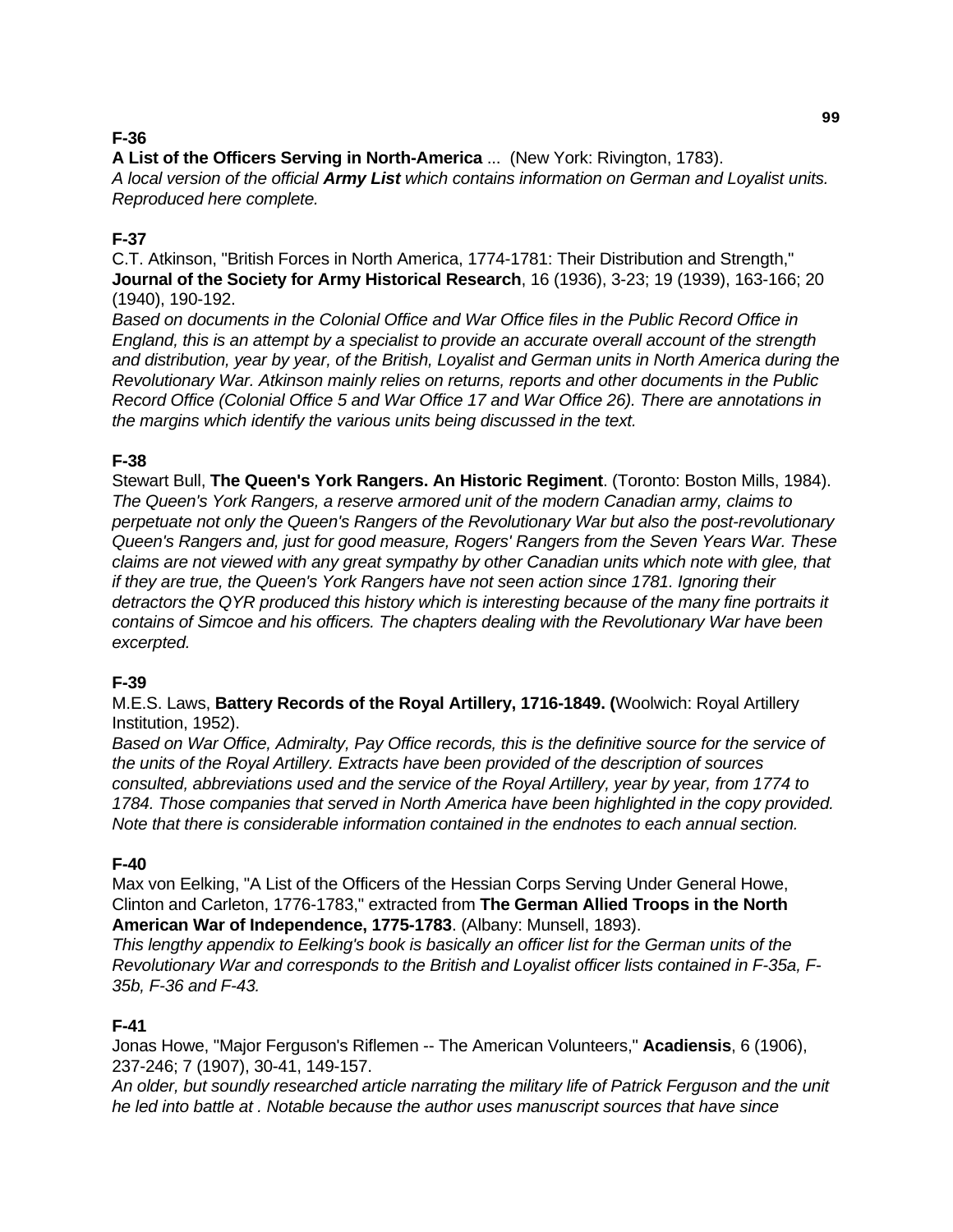*disappeared including Anthony Allaire's account of King's Mountain.* 

# **F-42**

Thomas H. Raddall, "Tarleton's Legion," **Collections of the Nova Scotia Historical Society**, 28 (1949), 1-50.

*A well-researched and extremely well written narrative history of this famous unit and their postwar experiences, with emphasis on the men, not the leader. Raddall was a popular Canadian novelist and his comments on who writes the history books and why (pp. 1-3) are worth perusing. He does not mention the massacre at Waxhaws but notes that there was cruelty on both sides.* 

# **F-43**

W.O. Raymond, "Loyalists in Arms. A short account of the 'Provincial Troops' -- otherwise known as British American regiments or Loyalists corps -- that served on the side of the King during the war of the American Revolution," **Collections of the New Brunswick Historical Society**, 5 (1904), 189-223.

*Based on the papers of Edward Winslow, the Muster Master General of the Loyalist units, this is a survey of their organization and history and a list of all such units raised during the war, their established strengths, their actual strengths and commanding officers. Even more useful is the list of 1,377 Loyalist officers, their units, their dates of commission and their promotions. This is, in effect, an Army List for the Loyalist officer corps and should be used in conjunction with F-35a, F-35b and F-40.* 

# **F-44**

Elinor Senior, "Loyalist regiments after the American revolution [sic]," **Canadian Genealogist**, 1 (1980), 31-47.

*An overview history of the Loyalist military forces which discusses their postwar settlement. The article includes some useful maps of Loyalist migrations.* 

# **F-45**

Paul H. Smith, "The American Loyalists: Notes on Their Organization and Numerical Strength," **William and Mary Quarterly**, 25 (1968), 259-277.

*A general survey of the strength and organization of the Loyalist Provincial units based on period muster rolls with a detailed list of units. The author concludes that 1503 officers and 21,199 enlisted personnel served in Loyalist units during the Revolutionary War.* 

# **F-46**

William S. Stryker, **"The New Jersey Volunteers" (Loyalists) in the Revolutionary War**. (Trenton, NJ: Naar, Day & Naar, 1887).

*Not so much a history of this unit but a list of its officers with biographical notes.* 

# **6F The Lighter Side of Loyalism: The Nineteenth Century View**

## **"The Hungry Year"**

 The war was over. Seven red years of blood Had scourged the land from mountain-top to sea: ... Rebellion won at last; and they who loved The cause that had been lost, and kept their faith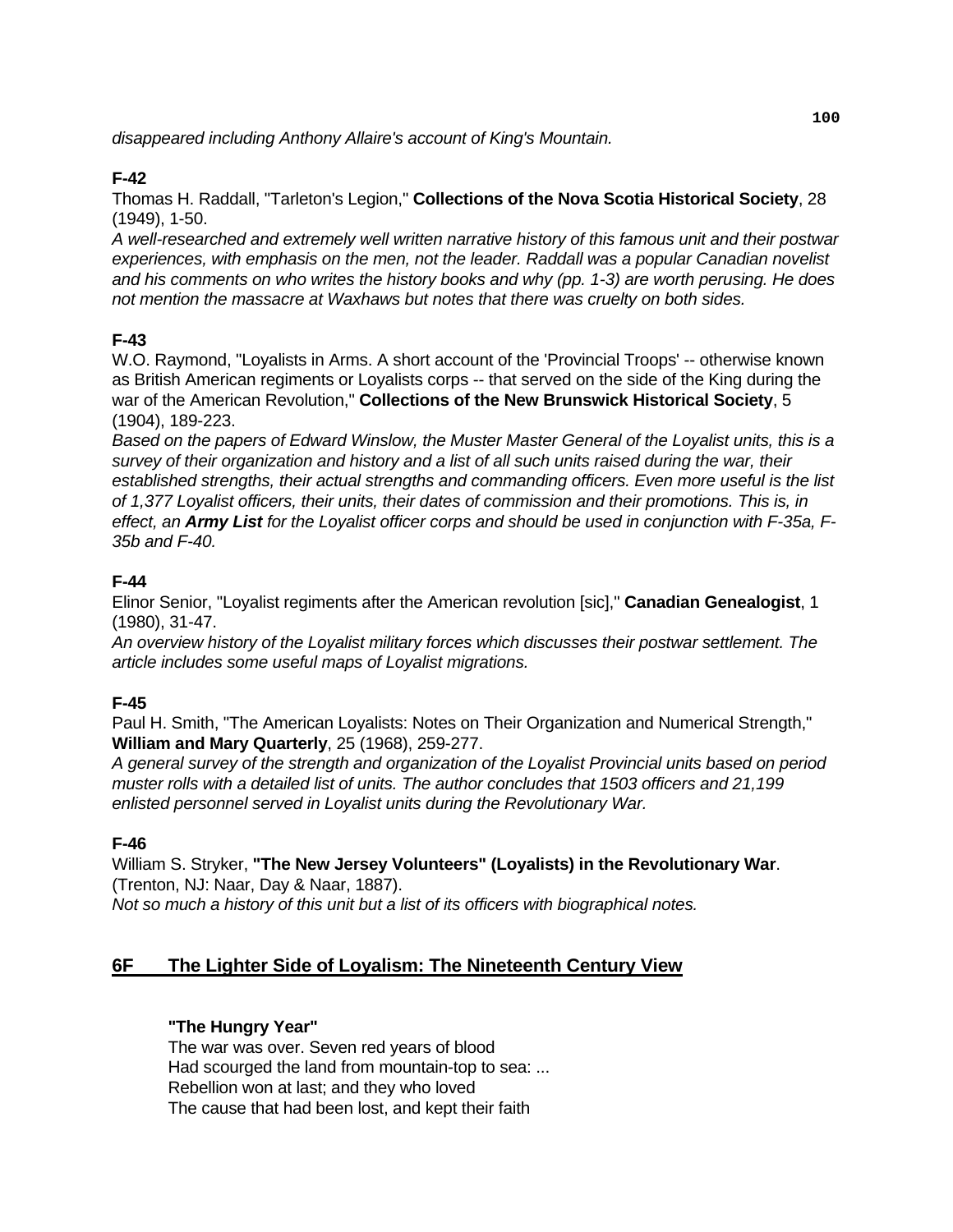To England's crown, and scorned an alien name, Passed into exile; leaving all behind Except their honour and the conscious pride Of duty done to country and to king. Broad lands, ancestral homes, the gathered wealth Of patient toil and self-denying years Were confiscate and lost; for they had been The salt and savor of the land; trained up In honour, loyalty, and fear of God ... They left their native soil, with sword belts drawn The tighter; while the women only wept At thoughts of old firesides no longer theirs; At household treasures reft, and all the land Upset, and ruled by rebels to the King.

William Kirby, **Canadian Idylls**, 1894

#### **"Sire and Son -- The Story of One Hundred Years"**

 In New Brunswick hangs the musket on the farmer's white-washed wall, And the eager small boys beg their stalwart fathers to recall Some old story of their grandsires or the grandsires' valiant sires -- As their loyal-born descendants gather round the hardwood fires -- "Tell me, father, of the fight! where that musket there was fired, And that sword with the blue ribbon, when it was in war required! As you've often told us, father, tell us once more everything, All about the men who suffered for their God and King."

"Listen, lads, once on a time, 'tis now a hundred years ago, Sad days came of wretchedness, rebellion, treason, rapine, woe, Those were weary times, my children, when the brave, the stout, the good, Face to face with angry foemen, for the cause of Britain stood, When the loyal were uprooted and, relentless, driven forth To exile and to poverty in the bitter, bitter north.

..................

[*the next 20 verses have been omitted*]

Hunter Duvar, **St. John Telegraph**, 19 May 1883

**"To the Memory of the Brave Loyalists who landed where the city of St. John now Stands on the 18th of May, 1783"**  Many a league, many a league,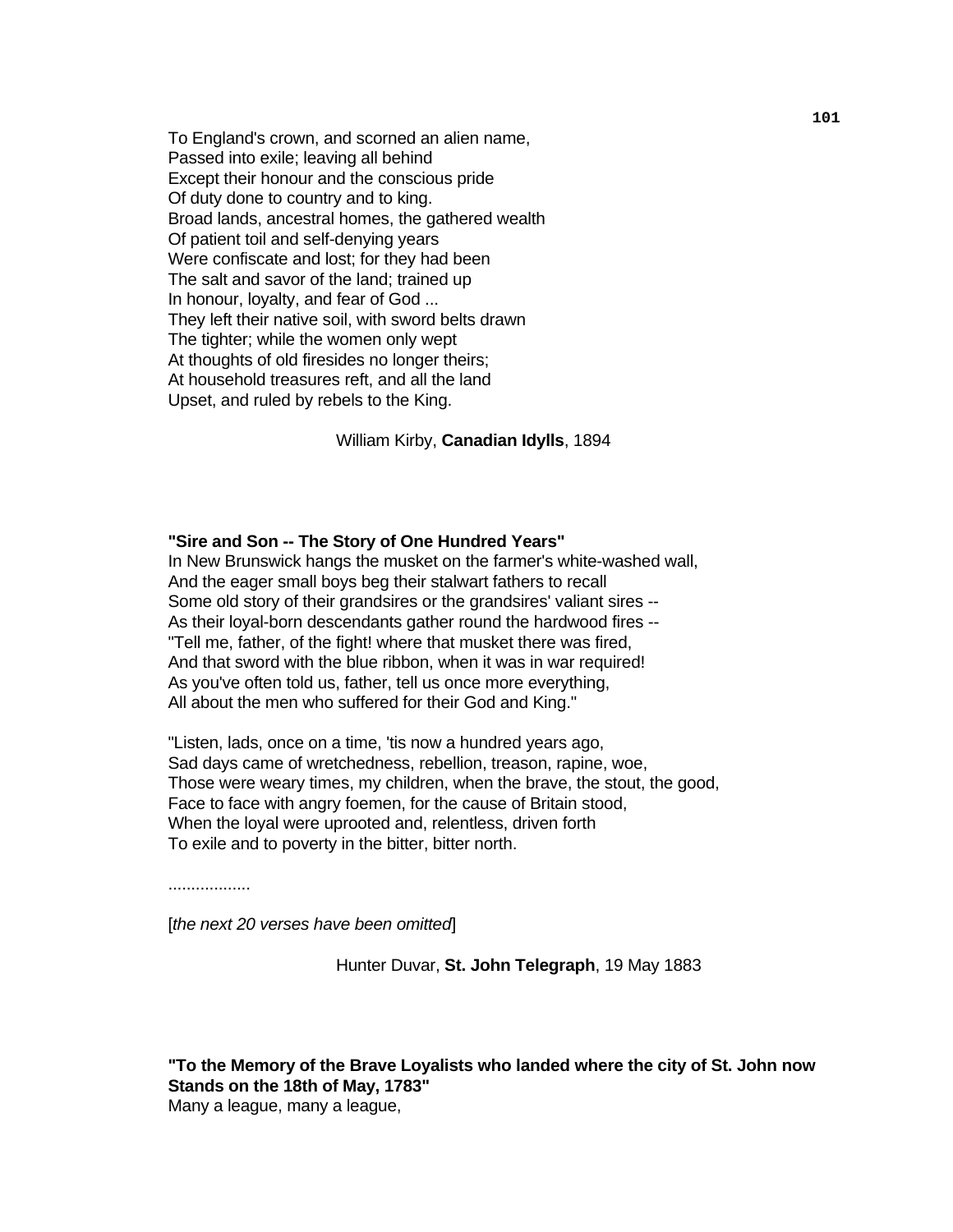Many a league onward, Into the wilderness lone, Sailed a few hundred. Onward ye loyal band, Flee to an unknown land, Into the prospect of death Sailed the few hundred.

[*next five verses omitted*]

 Hardship to the right of them, Hardship to left of them, Hardship encompassed them. What! Had they blundered? Stormed at with winter's spell Our hero fathers fell, (They, who had fought so well, Came through the jaws of death Under the flag to dwell) All that was left of them -- Loyal few hundred.

F.A. Wightman, **Acadiensis** 7 (1907), 94-96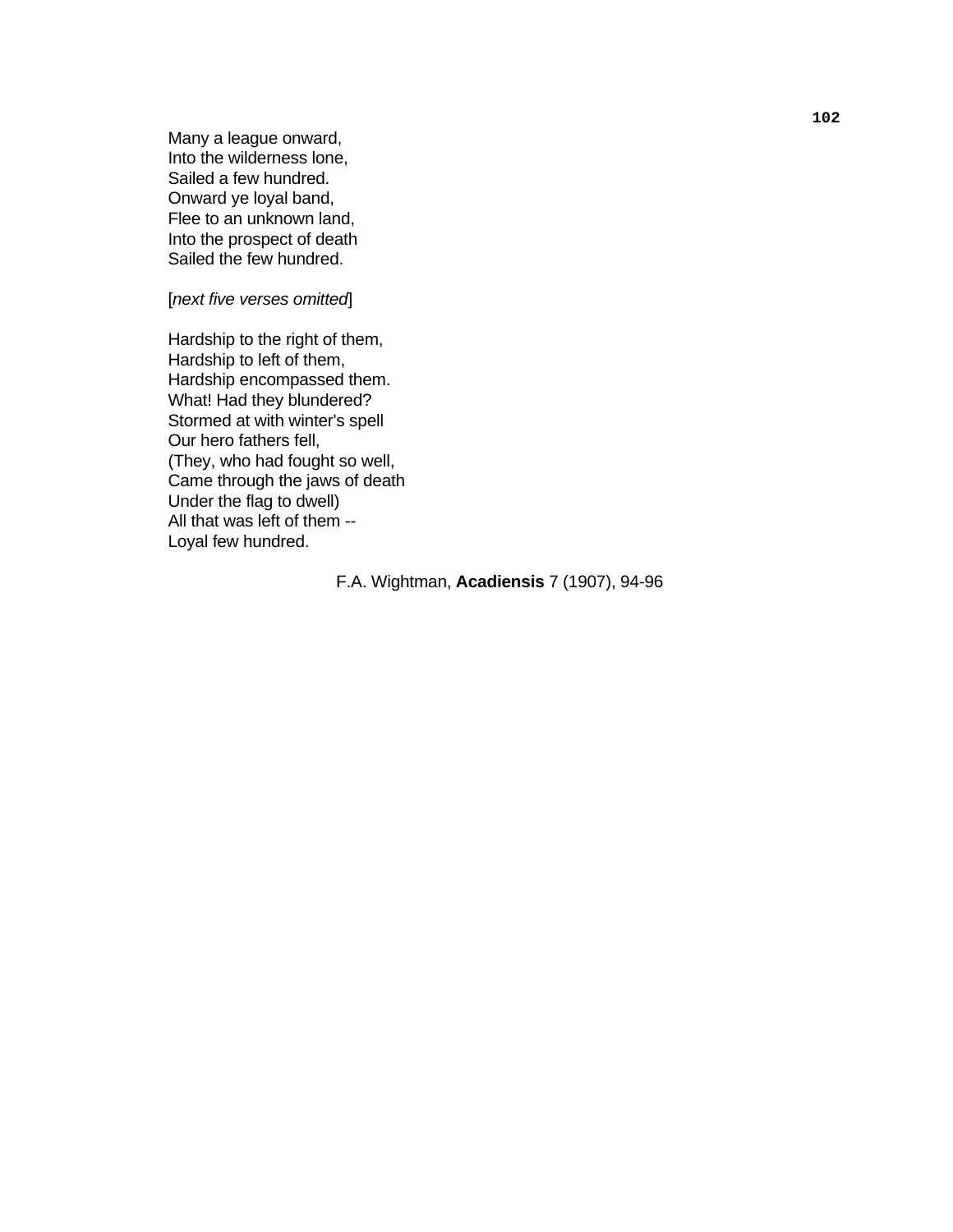# **PART 7**

# **CROWN MILITARY UNITS**

### **7A: General Introduction**

Part 7 is a brief survey of the major regular British, German and Loyalist provincial units that fought at the battles of Cowpens, Guilford Court House, King's Mountain, and the siege of Ninety Six. Some, but not all, of the units present during the siege of Charleston have also been included. Basically, there were four major types of Crown forces that campaigned in the southern theater: British army units, both permanent and temporary; German units; and Loyalist Provincial units. Each is discussed separately below.

A fifth type, local Loyalist militia, has not been included in this survey because most of the primary sources relating to these very ephemeral organizations are located in Britain. Citations for the documents containing information on these units will be found in the studies of Moore's Creek Bridge, King's Mountain and Ninety Six written by Bobby G. Moss and transcriptions of many of the relevant documents relating to Loyalist militia in the Carolinas are included in Murtie J. Clark, **Loyalists in the Southern Campaigns of the American Revolution**, Volume I, available on CD 144, **Loyalists in the American Revolution**, produced by Genealogy.com.

Information has been provided about regimental museums, where they are known to exist, and an attempt has also been made to identify major published and unpublished sources relating to the British army in the Revolutionary War as a whole and to individual units. In choosing published sources, preference was given to titles published in Britain and Canada as they may not be as well known in the United States.

At this point, some comments on British military terminology and regimental histories might be useful. The term "rank and file" strength as it is used below includes only those soldiers who were stationed in the firing ranks -- that is privates and corporals -- and excludes officers, sergeants and drummers who were not positioned in these ranks in battle. This term was used during the period because a general who knew his "rank and file" strength, knew how much ground his forces could cover in action, a useful fact to have in his head. In the strength figures stated below, if the term does not appear, the figure quoted includes officers, sergeants and drummers; if it does appear, it refers only to privates and corporals.

The term "regiment" has a different meaning in the British and Commonwealth armies than it has in other armies and this can be the cause of confusion. In most armies, a regiment is permanently organized unit with two or more battalions. In British use, the term "regiment" is part of a unit's title and has nothing to do with that unit's actual strength and organization. The actual permanent tactical unit in the 18th century was the battalion (and still is in British and Commonwealth armies). A British regiment might have anywhere from one to six battalions (and by the First World War, some had as many as seventeen) but these battalions rarely served together. The British equivalent of the modern American regiment is the brigade, a formation composed of two or more battalions. To make matters confusing, however, period sources often used the terms "regiment" and "battalion" interchangeably and to make things even more confusing, British mounted units were, and still are, always referred to as regiments. Also note that in the 18th century, it was always a "regiment of foot," never "an infantry regiment" but, conversely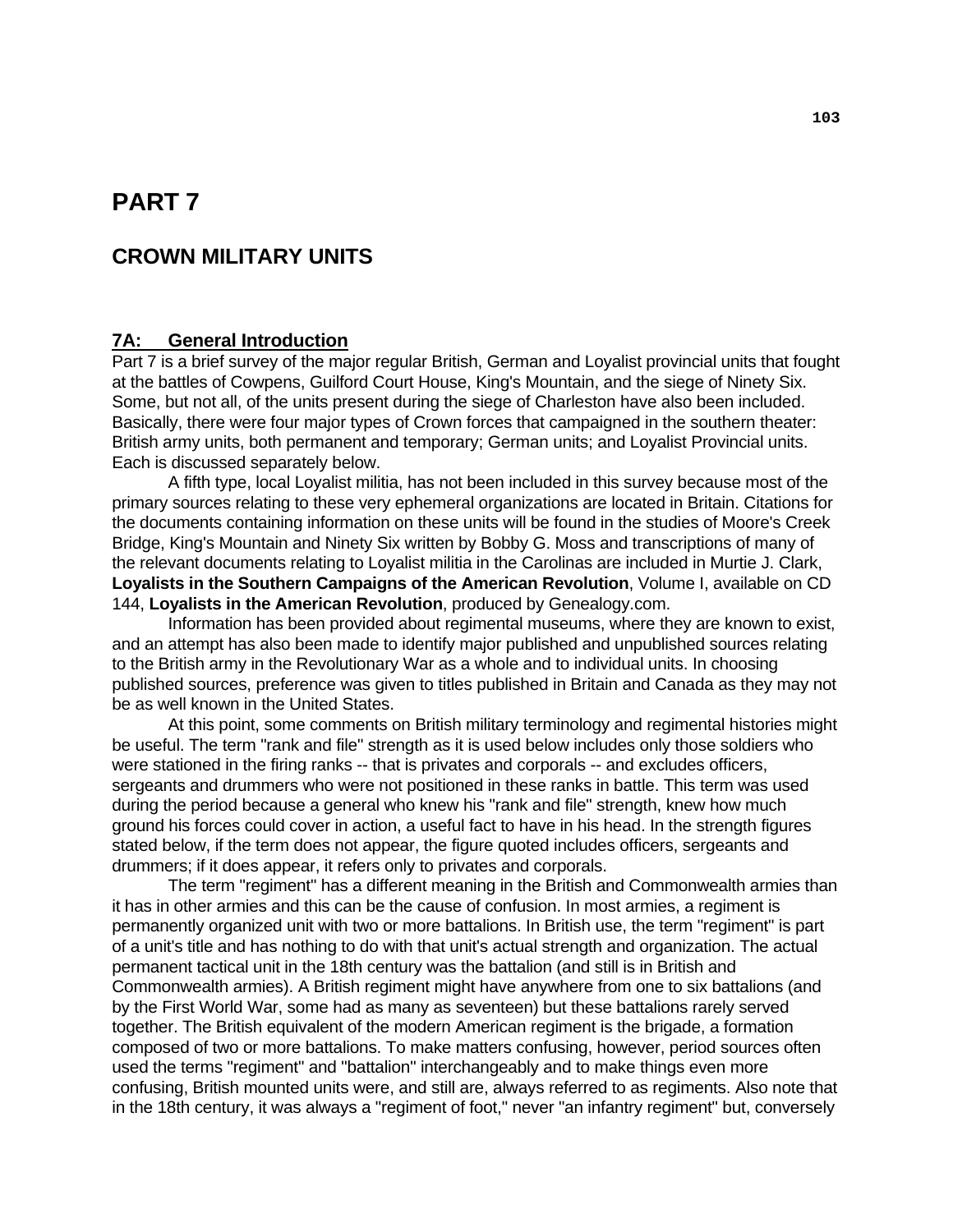(actually, perversely), it was usually an "infantry battalion" not a "battalion of foot."

Prior to the 1830s, very few British regiments possessed published histories although by that time some had been in existence for nearly two centuries. In the late 1830s the War Office issued a circular to all regiments asking for information on such records they possessed concerning their history and regimental colors. This information was collected and collated by Richard Cannon, a civilian employee of the War Office, and the result was a series of small published regimental histories, generally know as the "Cannon series." These vary widely in quality, some contain rare primary source material but most are dry summaries of known facts with not a few myths thrown in for good measure. As a result, the Cannon series should be used with caution.

In 1871 the British army went through a major reform which saw the old numbered regiments replaced by titled units and many of the junior regiments combined to form new regiments. This was the source of much bad feeling, particularly when regiments which had long despised each other, now found themselves serving as separate battalions in a new regiment. One positive result of this reform, however, was that it acted as the impetus for an explosion in the publication of regimental histories as the members of the older numbered units sought to record their separate history before their identity became submerged in a new regiment. The period from about 1880 to about 1925 therefore saw the appearance of some excellent histories, quality publications with much useful and interesting material, particularly concerning 18th century campaigns. This period ended shortly after the First World War as the postwar regimental histories concentrated, naturally enough, on the period, 1914-1918 and a similar phenomenon occurred after the Second World War. It can be said with some certainty that the best British regimental histories, in terms of the attention given to 18th century campaigns, were those published between 1880 and 1925 while the more modern histories tend to concentrate on the events of the 20th century to the detriment of older campaigns.

# **7B: Useful Published Sources on the British Army in the Revolutionary War**

# **7B1: General Organization and Strength**

**A List of all the Officers of the Army and Royal marines on Full and Half Pay .…** (London, 1781 and 1782).

*See Items F-35a and F-35b in Appendix F for extracts from these lists of officers for the British units discussed below*.

C.T. Atkinson, "British Forces in North America, 1774-1781; Their Distribution and Strength," **Journal of the Society for Army Historical Research**, 16 (1936), 3-23; 19 (1939), 163-166; 20 (1940), 190-192.

*A standard source, see Item F-37 in Appendix F*.

Charles M. Clode, **The Military Forces of the Crown**. **Their Administration and Government**. (London: 2 vols, John Murray, 1869).

*Old but still reliable and contains the most complete discussion of the complex and confusing organization of British military machinery in the 18th century*.

Edward E. Curtis, **The British Army in the American Revolution. (**New Haven: Yale University, 1926).

*Somewhat dated but still a good introduction to the organization of the British army and its civilian departments during the Revolutionary War*.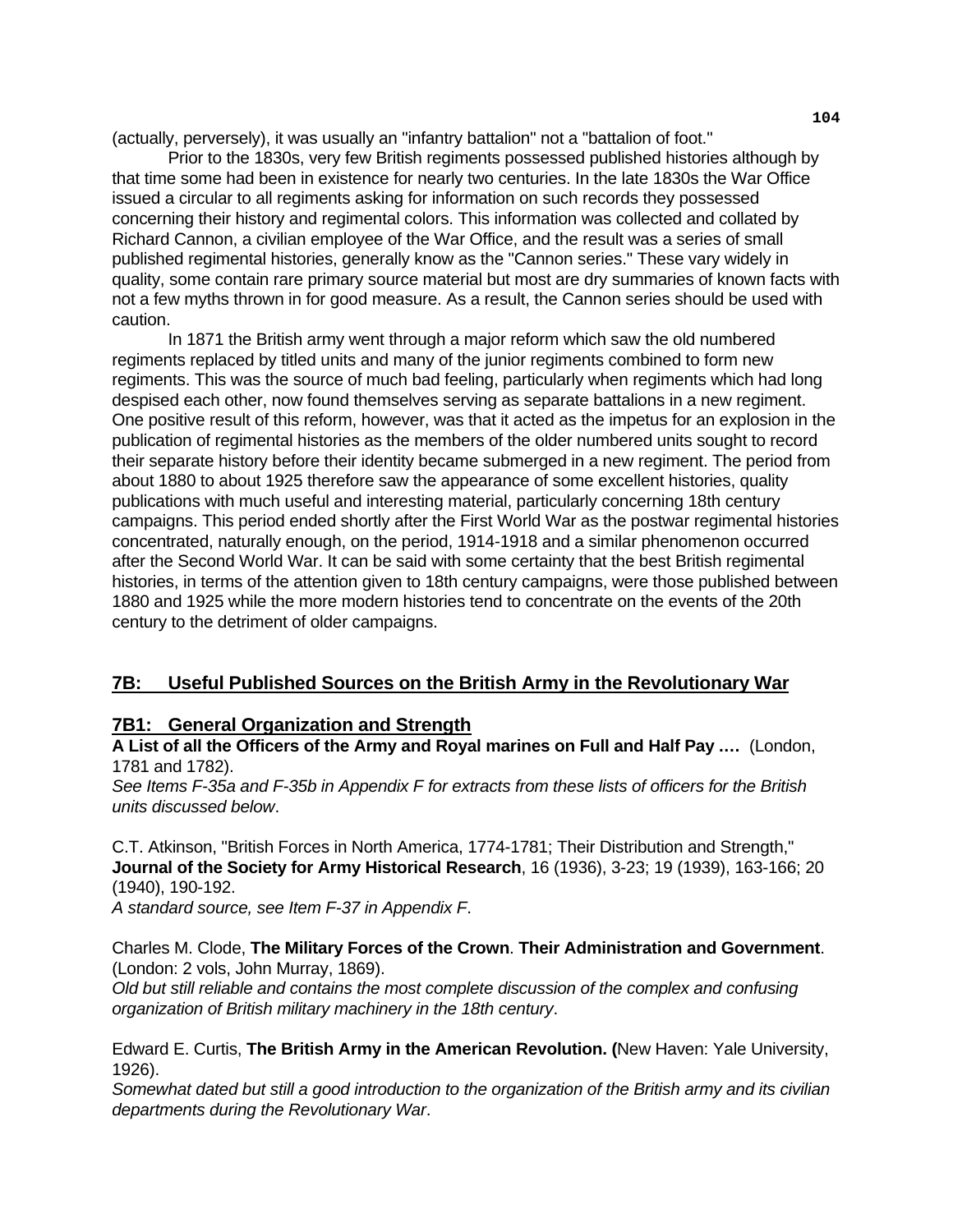Philip Katcher, **Encyclopedia of British, Provincial, and German Army Units, 1775-1783**. (Harrisburg: Stackpole, 1973).

*A useful introductory guide but not well documented*.

Charles Stewart, ed., **The Service of British Regiments in North America: A Resume. (**Ottawa: Department of National Defence, 1962).

*A typescript publication which summarizes the service of every British regiment that served in North America based on their published histories. A first, but certainly not the last step, in trying to ascertain which units were on this continent and what they did*.

#### **7B2: Operations in the Southern Theater**

Henry Clinton, **The American Rebellion. Sir Henry Clinton's Narrative of his Campaigns, 1775-1782, with an Appendix of Original Documents**. **Edited by William B. Willcox**. (New York: Archon Books, 1971).

*Clinton's account of the southern operations which has been improved by a modern editor*.

Henry Clinton, **Observations on Some Parts of the Answer of the Earl Cornwallis to Sir Henry Clinton's Narrative ...**. (London: J. Debrett, 1783).

*Clinton's reply to Cornwallis's criticism of his Narrative. Contains documents on the southern campaigns*.

Charles Cornwallis, **An Answer to that part of the Narrative of Lieutenant-General Sir Henry Clinton, K.B. which relates to the Conduct of Lieutenant-General Earl Cornwallis during the Campaign in North America in the year 1781**. (London: J. Debrett, 1783). *Cornwallis's reply to his former superior's Narrative. It also contains documents*.

John Fortescue, **History of the British Army. Volume 3.** (London, 1904, reprinted New York, AMS Press, 1976).

*Somewhat dated now but the first examination of the southern campaigns based on War Office records. Fortescue was a master of his material and he is always worth consulting*.

George Hanger, **An Address to the Army; In Reply to Strictures by Roderick M'Kenzie ... on Tarleton's History of the Campaigns of 1780 and 1781**. (London: James Ridgway, 1789). *This is Hanger's answer to McKenzie's pamphlet on Tarleton's book and must be read in conjunction with those two titles. Reproduced as Item E-22 in Appendix E*.

Piers Mackesy, **The War for America, 1775-1783.** (London, 1964, reprinted University of Nebraska, 1993).

*The best one-volume survey of the war available from the British side*.

Roderick McKenzie, **Strictures on Lt. Col. Tarleton's History "Of the Campaigns of 1780 and 1781, in the Southern Provinces of North America ...**. (London: Egerton, 1787). *McKenzie criticized Tarleton's account which set off a rebuttal by Hanger. All three books must be read in conjunction. Reproduced as Item E-31 in Appendix E*.

John Graves Simcoe, **Simcoe's Military Journal: A History of the Operations of a Partizan Corps Called the Queen's Rangers**. (Toronto: Baxter, 1964, reprint of 1844 edition).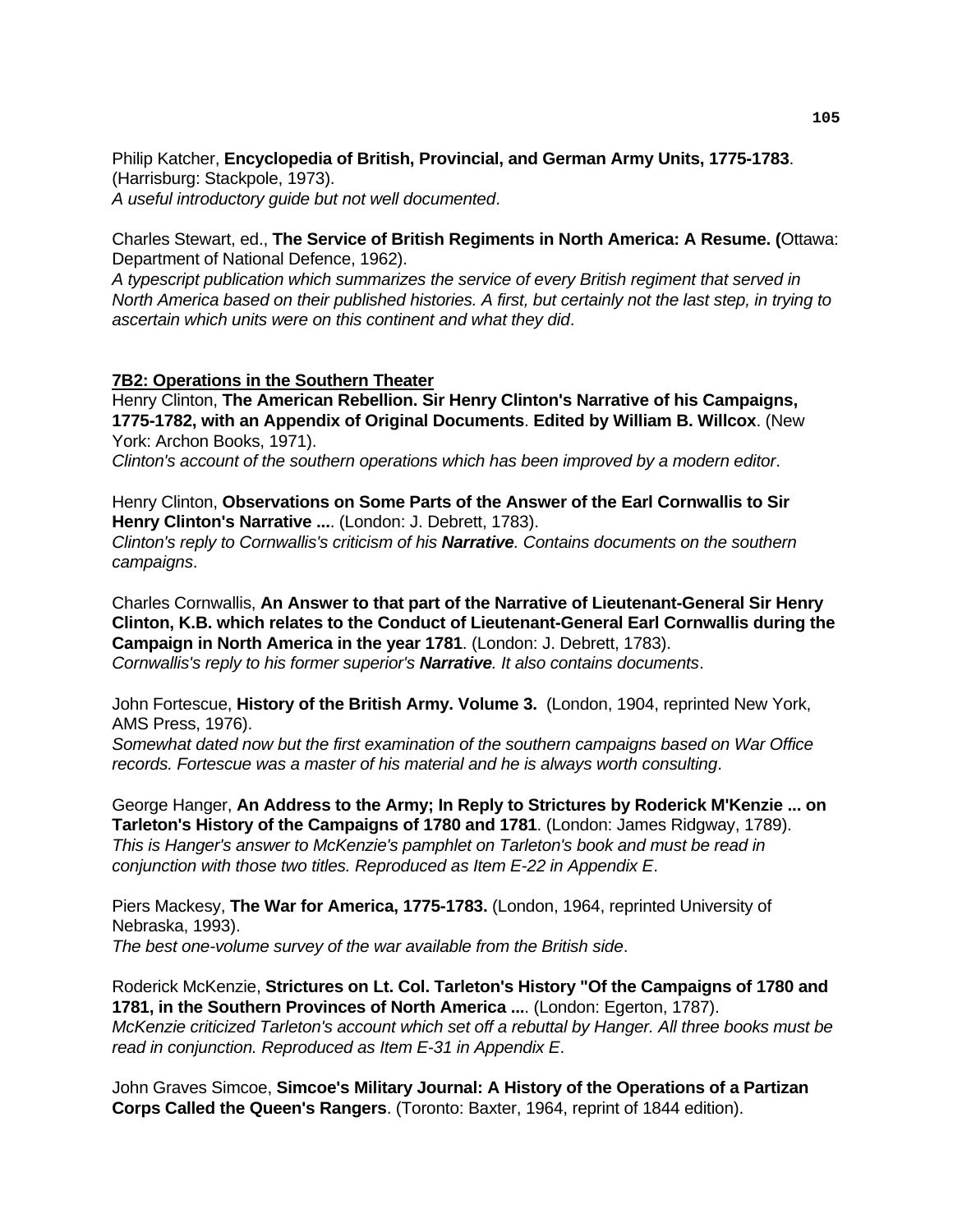*A straightforward account by the commander of the Queen's Rangers that is interesting but perhaps a little biased. Simcoe missed the early 1780 campaigns in the south but includes a long memoir by a junior officer who did serve there. The introduction by editor John Gellner is very informative. Excerpt reproduced as Item E-35 in Appendix E*.

#### Charles Stedman, **The History of the Origin, Progress, and Termination of the American War by C. Stedman Who Served Under Sir W. Howe, Sir H. Clinton, and The Marquis Cornwallis**. **(**London: Author, 2 volumes, 1794).

*An early attempt by a British veteran to write a history of the war. Interesting because of the author's personal experience of events*.

Banastre Tarleton, **A History of the Campaigns of 1780 and 1781 in the Southern Provinces of North America ...**. (London: T. Cadell, 1787 and many reprints including the Ayer Company in 1999).

*Tarleton was a better light horse commander than he was an historian but his account of the southern campaigns contains many useful documents and not a little prevarication. Must be read in conjunction with Hanger and McKenzie*.

## **7B3: Social History and Logistics**

Arthur Bowler, **Logistics and the Failure of the British Army in America, 1775-1783**. (Princeton: Princeton University Press, 1975).

*An excellent study of the most important, and most overlooked, aspect of warfare -- feeding the troops*.

Anthony Bruce, **The Purchase System in the British Army 1600-1871**. (London: Royal Historical Society, 1980).

*The standard survey of this complicated and misunderstood institution*.

Sylvia Frey, **The British Soldier in America: A Social History of Military Life in the Revolutionary Period**. (Austin: University of Texas, 1981). *A very useful source which contains an excellent bibliography*.

Francis Grose, **Advice to the Officers and Soldiers of the British Army**. (London, 1782). *A humorous booklet offering suggested outrageous behavior for all the different ranks in the army which, although it is meant to be satire, is clearly based on actual military life of the period*.

#### Alan J. Guy, **Oeconomy and Discipline: Officership and Administration in the British Army 1714-63**. (Manchester: University of Manchester, 1985).

*An excellent survey of the complicated officer promotion system in the British army. Debunks the myth that all officers achieved rank by means of purchasing it*.

Reginald Hargreaves, **The Bloodybacks: The British Serviceman in North America and the Caribbean, 1655-1783**. (New York: Walker, 1968). *A popular survey history of the subject with some good personal color*.

Paul E. Kopperman, "The British High Command and Soldiers' Wives in America, 1755-1783," **Journal of the Society for Army Historical Research**, 60 (Spring, 1982), 14-34. *An examination of the place and role of women in the British army during the war. See Item F-30*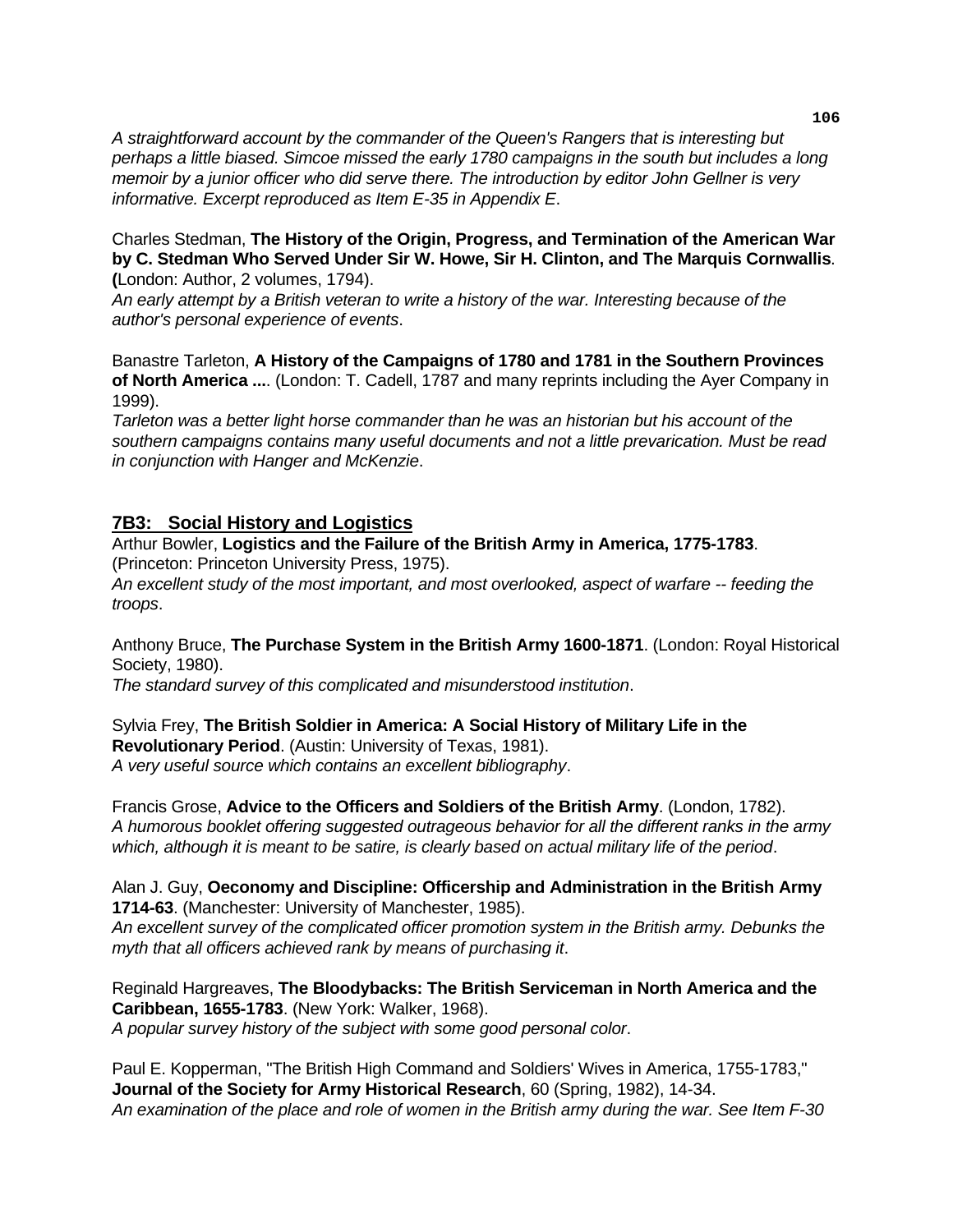#### *in Appendix F*.

Glenn A. Steppler, "The Common Soldiers in the Reign of George III, 1760-1793." Unpublished Phd. thesis, Oxford University, 1984*.* 

*An excellent and well-researched study of the subject and publication is apparently imminent*.

## **7B4: Training and Tactics**

Carl von Ehwald, **A Treatise on the Duties of Light Troops. Translated from the German ...**. (London, 1803).

*Ehwald served as a jaeger officer in the Carolinas and this manual, which was later partially adopted by the British army, is a summary of the tactics he used*.

J.F.C. Fuller, **British Light Infantry in the Eighteenth Century**. (London: Hutchinson, 1925). *Fuller is interesting but has to be read with a grain of salt because he was using this book to back up his own personal theories on mobile warfare in the 1920s*.

David Gates, **The British Light Infantry Arm**. (London: Batsford, 1987).

*The standard study of the development of light infantry tactics during the 18th and 19th centuries which emphasizes the influence of British experience in the Revolutionary War*.

John A. Houlding, **Fit for Service; The Training of the British Army, 1715-1795**. (Oxford: Clarendon Press, 1981).

*The definitive study of the subject and extremely useful for figuring out which drillbook was in service at any given period. The bibliography is excellent*.

## **7B5: Weapons and Uniforms**

**Note:** There is vast literature on these specialized subjects and only major, and reliable, sources have been included below. There are numerous worthwhile articles on uniforms in the periodicals: **Military Collector & Historian**; **Journal of the Society for Army Historical Research**, and the **Dispatch** of the Brigade of the American Revolution. For information on British longarms and artillery of the Revolutionary War, consult the many articles in the periodical, **Arms Collecting**.

Howard Blackmore, **British Military Firearms 1650-1850**. (London: Herbert Jenkins, 1961). *The first professional examination of the subject and still the best as it is based on official records*.

De Witt Bailey, **British Military Longarms 1715-1865**. (London: Arms and Armour Press, 1986). *This complements, rather than replaces, Blackmore's excellent book*.

Adrian B. Caruana, **British Artillery Ammunition, 1780**. (Bloomfield: Museum Restoration Service, 1980).

*Based on period manuscripts in the Royal Artillery Institution, an excellent source on the types of ammunition and their use*.

Adrian B. Caruana, **Grasshoppers and Butterflies: The Light 3-Pdrs of Pattison and Townshend**. **(**Bloomfield: Museum Restoration Service, 1977). *An excellent study of the two most common fieldpieces used by the Royal Artillery during the war*.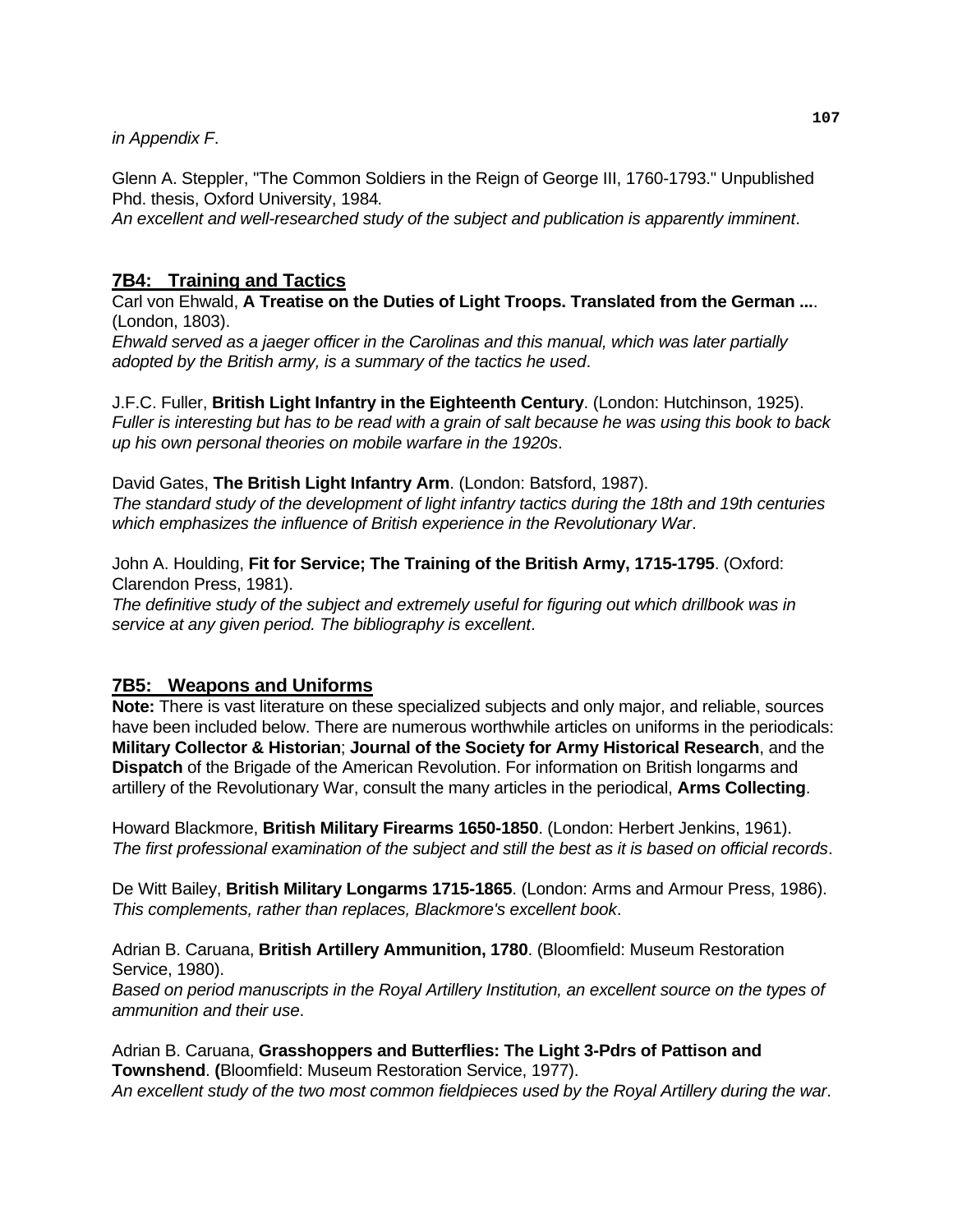Adrian B. Caruana, **The Light 6-Pdr. Battalion Gun of 1776**. (Bloomfield: Museum Restoration Service, 1976).

*An excellent study of the major field gun of the Royal Artillery during the war*.

Anthony Darling, **Red Coat and Brown Bess**. (Ottawa: Museum Restoration Service, 1970). *A useful introductory booklet intended for personnel at historic sites*.

James Gooding, **An Introduction to British Artillery in North America**. (Ottawa, Museum Restoration Service, 1969).

*An informative guide to the subject written by a former military curator and intended for the education of historic sites personnel*.

John Muller, **A Treatise of Artillery ...**. (London: J. Millan, 1780, reprinted Bloomfield, Canada, 1977).

*A useful source but must be used with caution as it is actually a 1750s manual that was reprinted without revision*.

George Smith, **An Universal Military Dictionary**. (London: Millan, 1779, reprinted Ottawa 1969). *An excellent source for all aspects of the British army during the Revolutionary War based on then popular but now rare published material*.

Hew Strachan, **British Military Uniforms, 1768-1796. The Dress of the British Army from Official Sources**. (London: Arms and Armour Press, 1975). *Of all the hundreds of publications on British army uniforms in the 18th century, this is the most reliable overview as it is based on period documents, not conjecture*.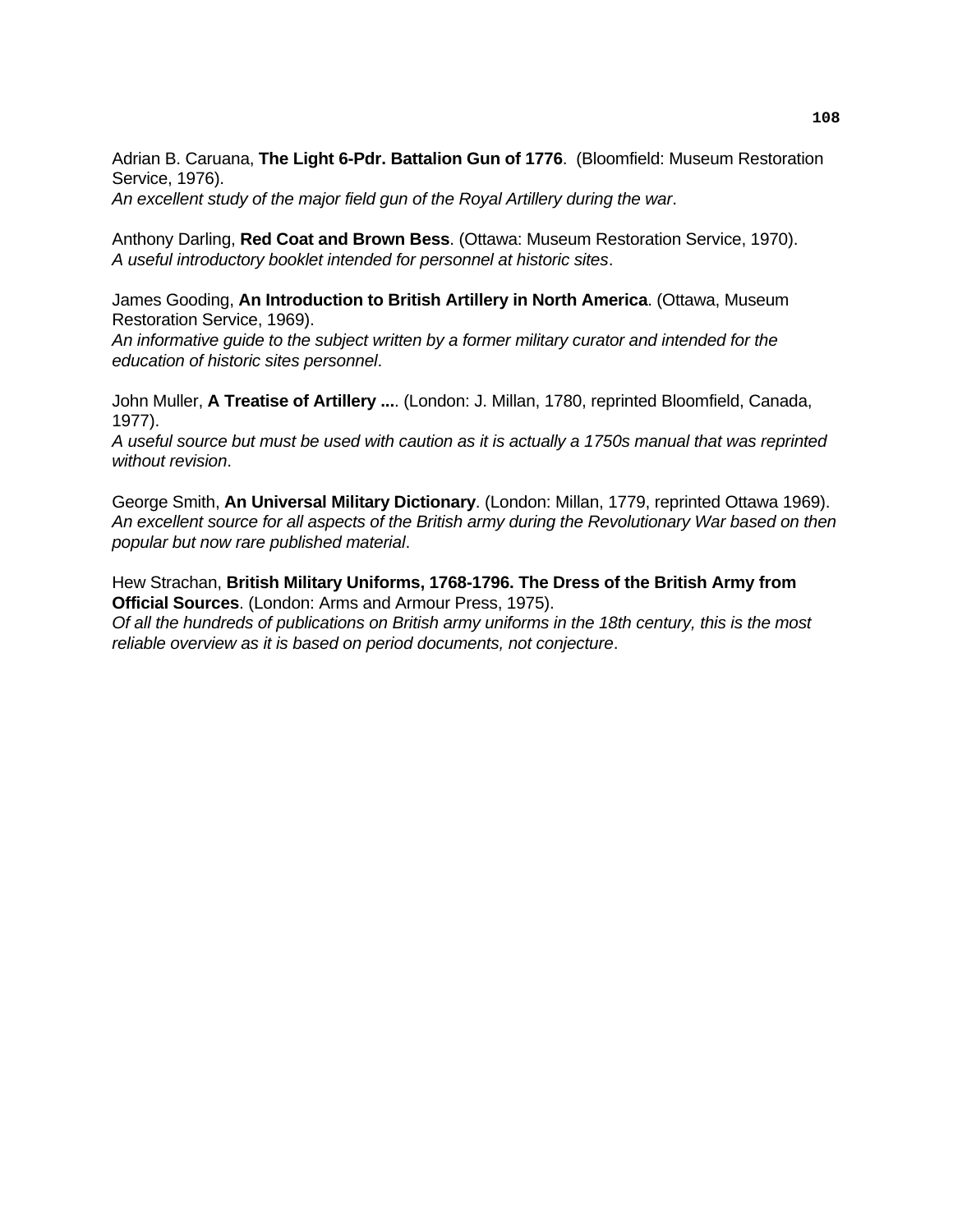## **7C1: Units on the Army List (i.e. permanent units)**

## **17th Regiment of Light Dragoons (Cowpens, Guilford Court House)**

#### **History**

- 1759: Raised as the 18th Regiment of Light Dragoons
- 1763: Renumbered the 17th Regiment of Light Dragoons
- 1769: Renumbered the 3rd Regiment of Light Dragoons
- 1769: Renumbered the 17th Regiment of Light Dragoons
- 1822: Retitled the 17th Lancers
- 1876: Retitled the 17th Lancers (Duke of Cambridge's Own)
- 1922: Amalgamated with 21st Lancers and retitled The 17th/21st Lancers

**Current Title**: The Queen's Royal Lancers

#### **Revolutionary War Service**

Ordered to America in January 1775, arrived at Boston in late May of that year. Evacuated to Halifax in March 1776 but back to New York in June. In May 1777 to Philadelphia with 24 officers and 246 men but one troop (1 officer and 24 men) left in New York. In March 1778, 17 officers and 249 men were reported at Philadelphia but the regiment had returned to New York by end of the year when the enlisted men of the 16th Light Dragoons were drafted into the unit. Remained in the New York area until May 1780 when a strong detachment was sent to Charleston and fought at Cowpens and Guilford Court House. In October, another detachment (102 strong) accompanied Leslie's expedition to Virginia and later joined Cornwallis's army in early 1781. The bulk of the regiment appears to have remained in New York where they reported a strength of 308 on 1 January 1781. The detachment with Cornwallis reported a strength of only 24 in September and seems to have been combined with Tarleton's Legion. Embarked at New York for Ireland in 1783.

## **Address of Museum**:

17th/21st Lancers Regimental Museum Belvoir Castle, near Grantham **Lincolnshire** United Kingdom NG 33 7TJ

#### **Published Histories**

Richard Cannon, ed., **Historical Record of the Seventeenth Regiment of Light Dragoons ... to 1841**. (London: John W. Parker, 1841)

 John W. Fortescue, **A History of the 17th Lancers (Duke of Cambridge's Own). (**London: Macmillan, 1895).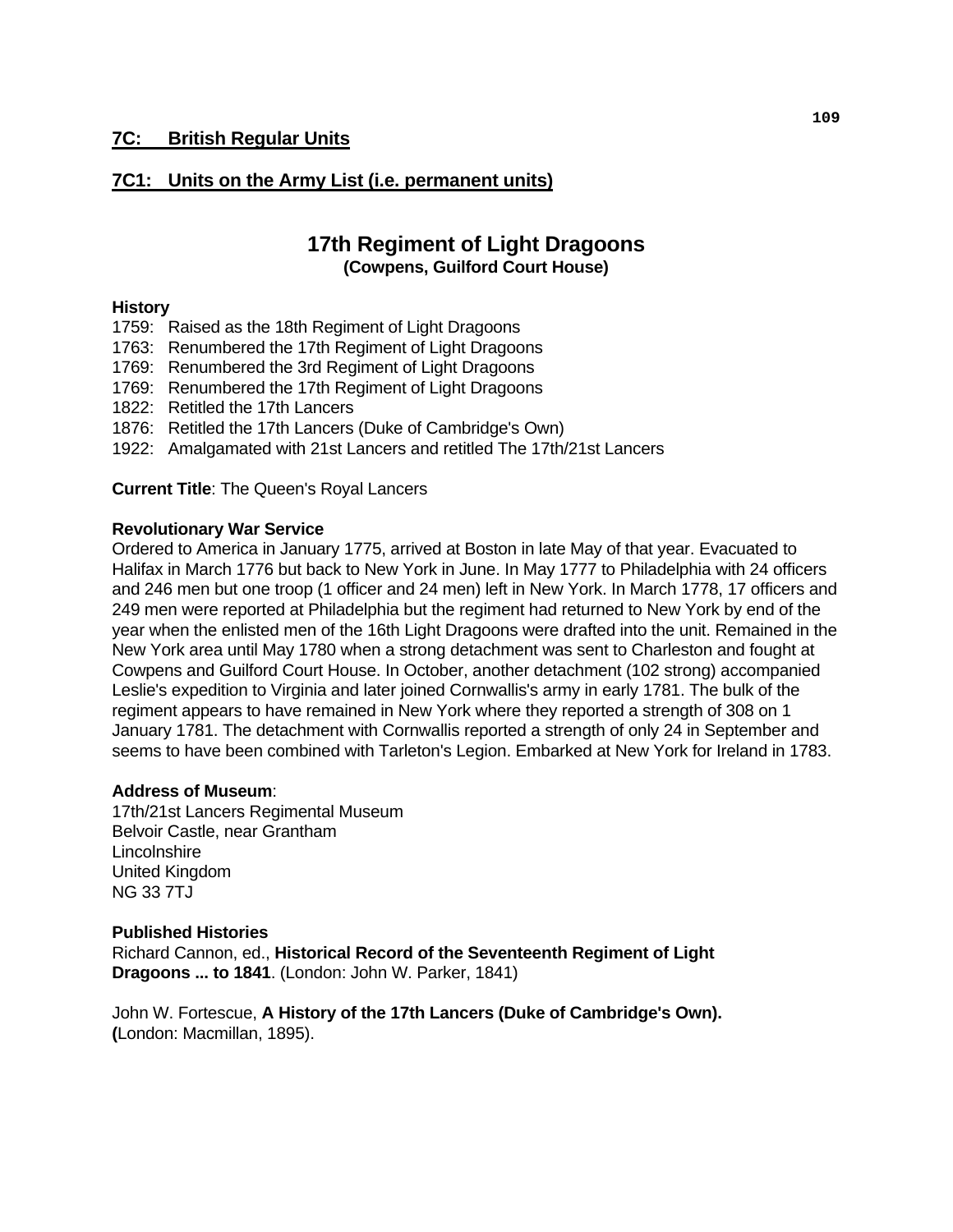## **Royal Regiment of Artillery (Fort Moultrie (Siege of Charleston), Cowpens, Guilford Court House)**

#### **History and Revolutionary War Service**

Created in 1716 to replace the "trains of artillery," which had been raised during wartime and disbanded in peacetime. At the time of Revolutionary War, the Royal Artillery was organized in four battalions, each consisting of eight active and two invalid (or garrison) companies. The battalion organization was actually meaningless, each RA company was regarded as an independent unit although, on occasion, two or more companies might be temporarily grouped together under the command of the senior company commander (usually a captain) or a field grade officer of artillery. In 1779, the Regiment of Royal Artillery was re-organized into four battalions, each with ten active companies, and an invalid battalion with ten companies. It retained this organization until 1783.

 M.E.S. Laws's **Battery Records of the Royal Artillery, 1716-1859** (see Item F-39 in Appendix F) provides a yearly summary of the service of those RA companies which fought in North America. From this summary the service of the RA in the Southern theater can be extracted as follows.

 A detachment, composed of 2 officers and 38 enlisted personnel, drawn from six different companies (those of Captains W. Martin, F.J. Buchanan, J. Stewart, G. Rochefort, W. Congreve and T. Davies) was part of the force that landed at Savannah in December 1778. They were joined at Savannah by a detachment of 1 officer and 13 enlisted men from Captains J. Fairlamb and W. Johnston's companies and participated in the successful defence of the city against a French and American attack. This detachment appears to have remained in Georgia until the end of the war.

 Captain P. Traille's company landed at Charleston in April 1780 and remained in garrison there until October 1782 when it embarked for New York. This company embarked for England in November 1783.

 A detachment of 3 officers and 53 enlisted men arrived at Charleston in December 1780 and joined Cornwallis's army in January 1781. They were reinforced by another detachment consisting of 7 officers and 129 enlisted men which joined Cornwallis in Virginia in May 1781. By the end of 1781, there were at least four different RA detachments serving in the Carolinas and Virginia, one with Cornwallis, two at Charleston and one with Rawdon. Cornwallis reported 127 enlisted men of the RA fit for duty and 40 sick at Yorktown on 18 October 1781. All of these detachments were drawn from different companies. For details on their composition and location, see the excerpts from Laws's **Battery Records**.

**Address of Regimental Museum** There are two museums, both run by the Royal Artillery Institute:

Woolwich, London Red Lion Lane United Kingdom London

Museum of Artillery Royal Artillery Regimental Museum The Rotunda Old Royal Military Academy SE18 4JJ United Kingdom, WC2A 1LR

#### **Published Histories**

 Despite its long service around the globe, the Royal Artillery lacks a good published work dealing with the early period of its history. The titles below are the best available but they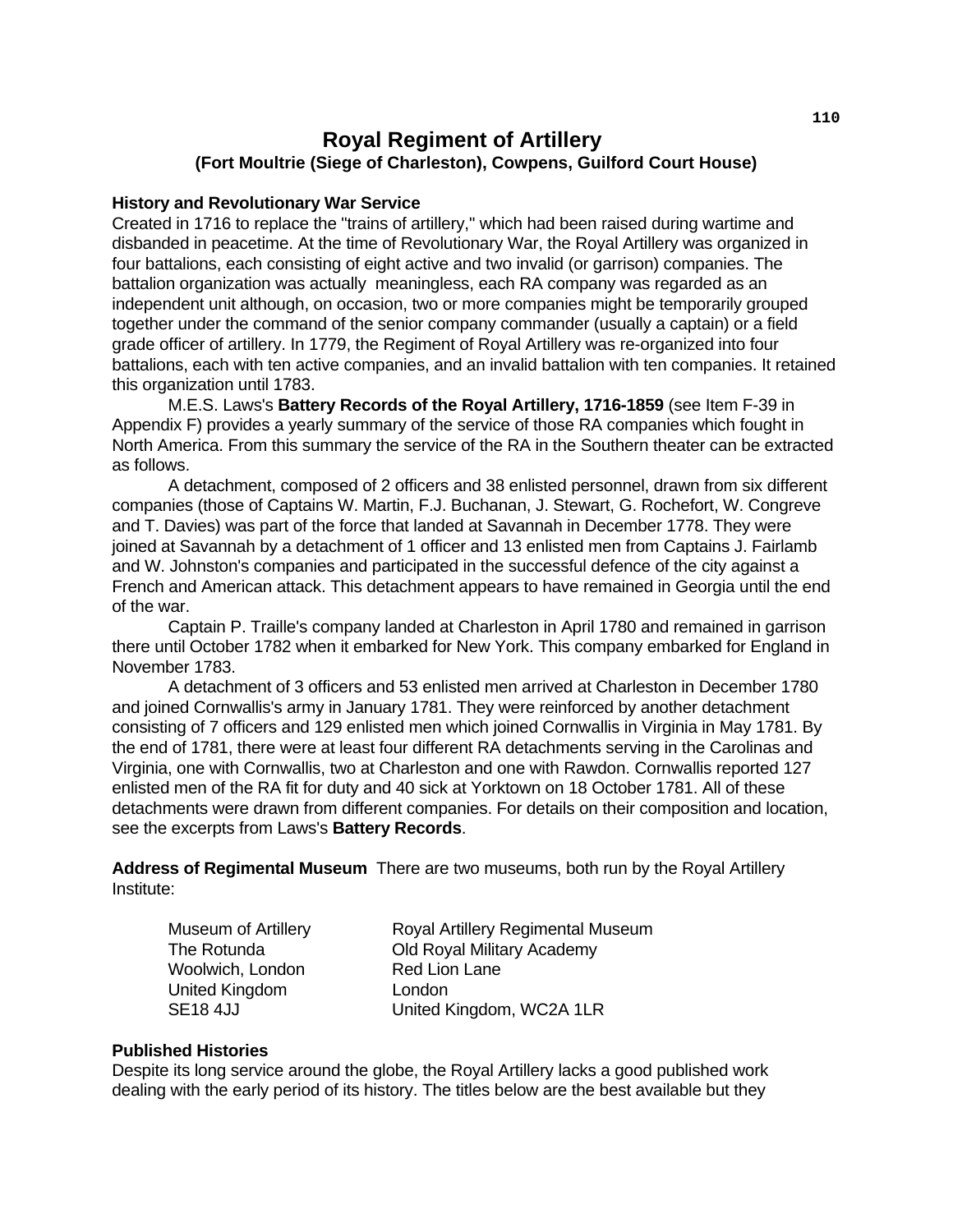cannot be considered as definitive and, in some cases, are not even reliable.

James A. Browne, **Englands Artillerymen. An Historical Narrative of the Services of t he Royal Artillery, from the Formation of the Regiment to the Amalgamation of the Royal and Indian Artilleries in 1862**. (London: Hall, Smart and Allen, 1865).

Adrian B. Caruana, "The Dress of the Royal Artillery in North America, 1775-1783," **Military Collector and Historian**, 35 (Fall, 1983), pp 124-129.

Francis Duncan, **History of the Royal Regiment of Artillery ...** (London: 2 vols, John Murray, 1872-1873).

## **7th (Royal Fusiliers) Regiment of Foot (Siege of Charleston, Cowpens)**

#### **History**

1685: Raised as Our Royal Regiment of Fuziliers

- 1689: 7th (Royal Fusiliers) Regiment of Foot
- 1881: The Royal Fusiliers (City of London) Regiment
- 1968: The Royal Regiment of Fusiliers

#### **Revolutionary War Service**

Arrived at Quebec in 1774 and was in the Montreal area in 1775. Captured during the Montgomery/Arnold operation in the autumn of 1775 and remnants of unit in Canada drafted into 47th Foot. In May 1777, a newly-raised 7th Foot joined the British forces at New York with 18 officers and 287 enlisted men and served at Philadelphia in the winter of 1777-1778. In March 1778, it was reported at Philadelphia a strength of 19 officers and 293 enlisted men. In November 1778 it was at New York with 269 rank and file where it remained until December 1779 when it moved to South Carolina with 385 rank and file. It served during the siege of Charleston and, in September 1780 it reported a strength of 13 officers and 272 men with Cornwallis and, in January 1781, it was with Cornwallis with a strength of 167 rank and file. In September 1781 it was reported in Virginia with a strength of 203 rank and file. The 7th was at Cowpens and embarked for England in 1783.

#### **Nickname Current in the Revolutionary War Period**

"The Elegant Extracts" -- current to 1689 when officers from other regiments were transferred to the 7th.

**Current Title**: The Royal Regiment of Fusiliers

#### **Address of Regimental Museum**:

The Royal Fusiliers Museum Her Majesty's Tower of London London, UK EC3N 4AB

**Published Histories**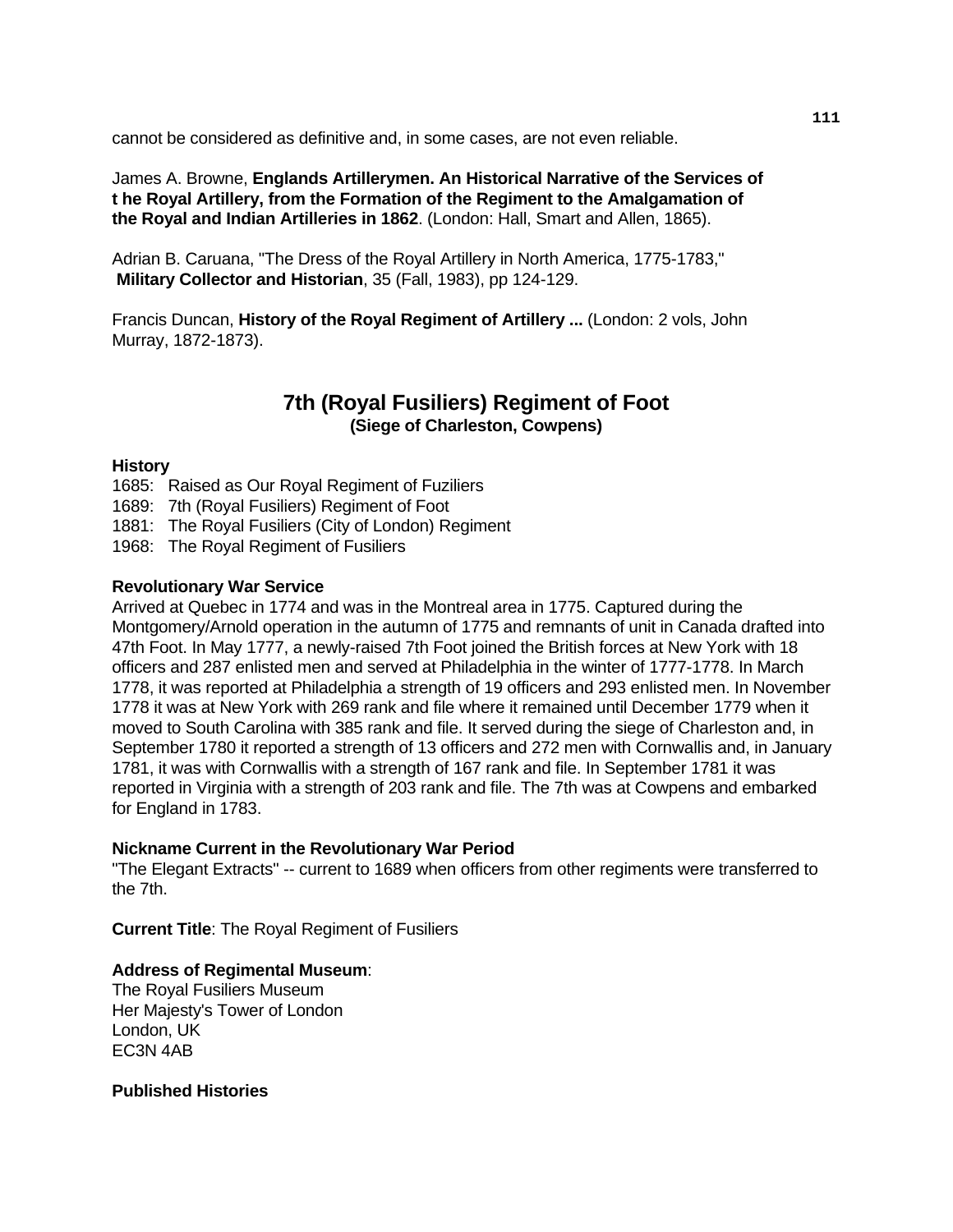Richard Cannon, compiler, **Historical Record of the Seventh Regiment or The Royal** 

**Fusiliers ... to 1846**. (London: Parker, Furnivall & Parker, 1847).

Percy Groves, **Historical Records of the 7th or Royal Regiment of Fusiliers, ... 1685 -1903**. (Guernsey: Frederick B. Guerin, 1903).

## **23rd (Royal Welch Fusiliers) Regiment of Foot (Siege of Charleston, Cowpens, Guilford Court House)**

#### **History**

- 1688: Raised as Colonel Lord Herbert's Regiment of Foot
- 1712: The Royal Regiment of Welch Fuzileers
- 1714: The Prince of Wales's Own Royal Regiment Welch Fuziliers
- 1727: The Royal Welch Fusiliers
- 1751: The 23rd (Royal Welch Fusiliers) Regiment of Foot
- 1881: The Royal Welch Fusiliers

#### **Current Title**: The Royal Welch Fusiliers

(N.B.: The archaic spelling of "Welch" as opposed to the modern "Welsh" is always used by this regiment).

#### **Revolutionary War Service**

Arrived at New York 1773, moved to Boston in 1774 and was present at almost all the major battles in the northern theater from 1776 to 1780. In May 1777, it reported a strength of 16 officers and 335 men at Philadelphia; 315 all ranks at New York in November 1777; and 409 when it sailed with Clinton for South Carolina in December 1779. The 23rd was present at the siege of Charleston and then joined Cornwallis's army, reporting 15 officers and 309 enlisted men on strength in September 1780. On 1 January 1781, it reported a strength of 286 with Cornwallis in Virginia and 1 September 1781, a strength of 225. The 23rd were engaged at Cowpens and Guilford Court House (13 killed and 55 wounded) in 1781 and surrendered at Yorktown with a strength of 233 in October 1781.

 A detachment, 97 strong, which had been left at Charleston, was made part of a composite battalion formed at the end of 1781. The 23rd embarked for England in January 1784.

#### **Nicknames Current in Revolutionary War Period**

"The Royal Goats" or "Nanny Goats" because sometime in the mid-18th century the 23rd began parading a goat (known officially as "His Majesty's Goat") which marched with the regiment on formal occasions under the guidance of the Goat Major. The Welch Fusiliers' goat is never called a "mascot" and it is known that the 23rd brought their current goat to North America during the Revolutionary War because it ran riot in Boston in 1774.

#### **Address of Museum**

The Royal Welch Fusiliers Regimental Museum The Queen's Tower Caernarvon Castle, Caernarvon Wales, United Kingdom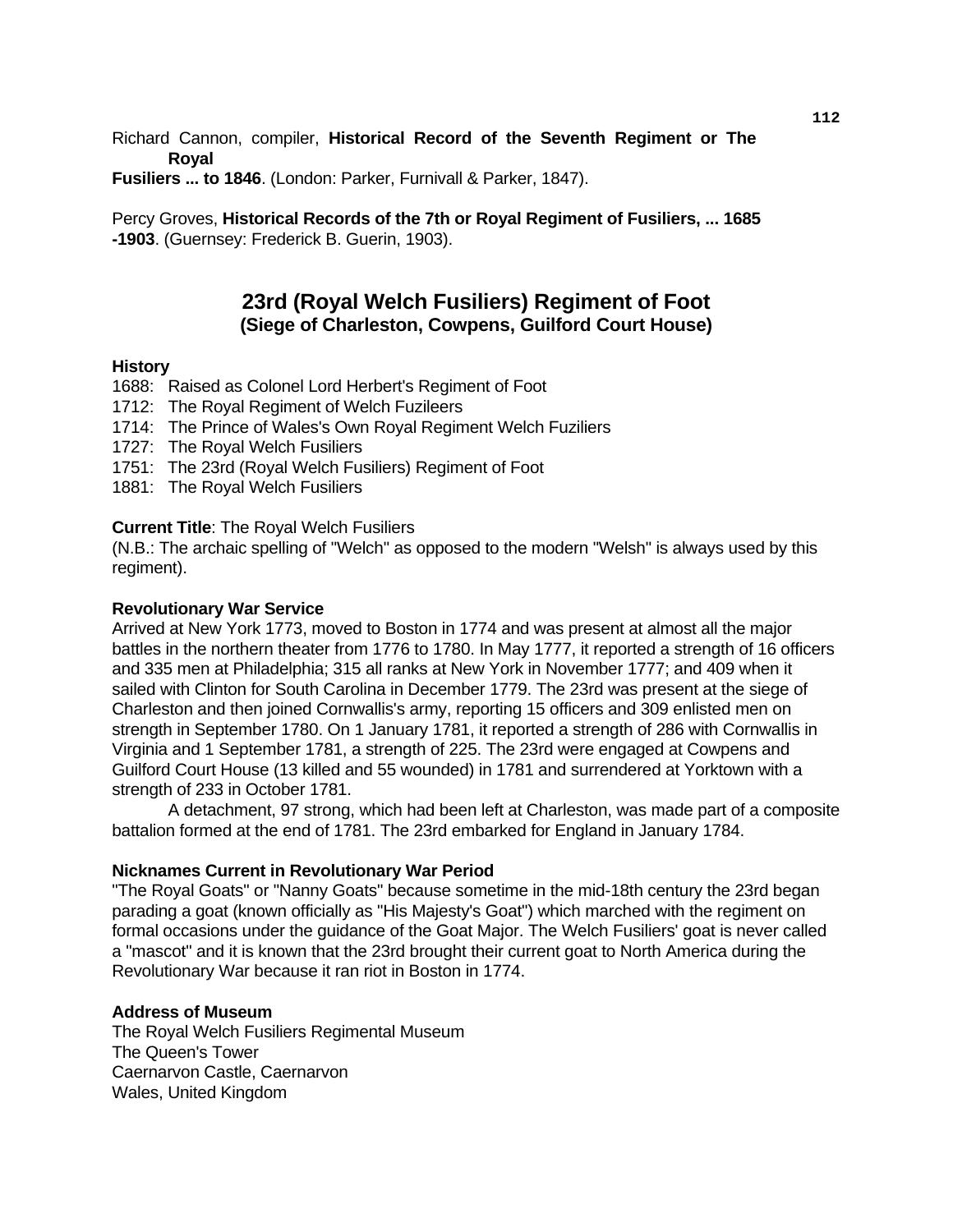**Published Histories** 

Richard Cannon, compiler, **Historical Record of The Twenty-Third Regiment or The Royal Welsh Fusiliers ... to 1850**. **(**London: Parker, Furnivall & Parker, 1850). Rowland Broughton-Mainwaring, ed., **Historical Records of the Royal Welch Fusiliers late The Twenty-Third Regiment... to 1889**. London: Hatchards, 1889.

A.D.L. Carry and Stoupe McCance, eds., **Regimental Records of the Royal Welch Fusiliers (late the 23rd Foot) ... Volume I. 1689-1815**. (London: Forster, Groom & Co., 1921).

## **33rd Regiment of Foot (Siege of Charleston, Cowpens, Guilford Court House)**

#### **History**

- 1702: Raised as Colonel The Earl of Huntingdon's Regiment of Foot
- 1751: 33rd Regiment of Foot
- 1782: 33rd (1st York, West Riding) Regiment of Foot
- 1853: The 33rd (Duke of Wellington's) Regiment of Foot
- 1881: The Duke of Wellington's Regiment

**Current Title**: The Duke of Wellington's Regiment (West Riding)

#### **Revolutionary War Service**

Ordered to America in October 1775 it left Ireland early in 1776 for New York. In May 1777, it reported 19 officers and 347 enlisted men at Philadelphia. In March 1778, it reported 14 officers and 351 enlisted men at Philadelphia and, in November, 345 enlisted men at New York. The 33rd sailed to South Carolina with Clinton's expedition with a strength of 409 in December 1779, served at the siege of Charleston, and joined Cornwallis's army, reporting 13 officers and 249 men in September 1780 and 328 enlisted men on 1 January 1781. In September 1781, it was in Virginia with Cornwallis, reporting a total strength 231. The 33rd was present at Cowpens and Guilford Court House (11 killed and 63 wounded) and surrendered at Yorktown in October 1781 with a strength of 225.

 A detachment, 69 strong, left at Charleston was formed into a composite battalion at the end of 1782. The 33rd embarked for England in 1783.

#### **Nickname Current in the Revolutionary War**

"The Havercake Lads," said to have originated in the mid-18th century when the recruiting sergeants of this regiment carried oatcakes on their sword points while drumming for recruits.

#### **Address of Museum**

Bankfield Museum (The Duke of Wellington's Regiment) Akroyd Park, Halifax United Kingdom HX3 6HG

#### **Published Histories**

Albert Lee, **History of the Thirty-Third Foot, Duke of Wellington's (West Riding)**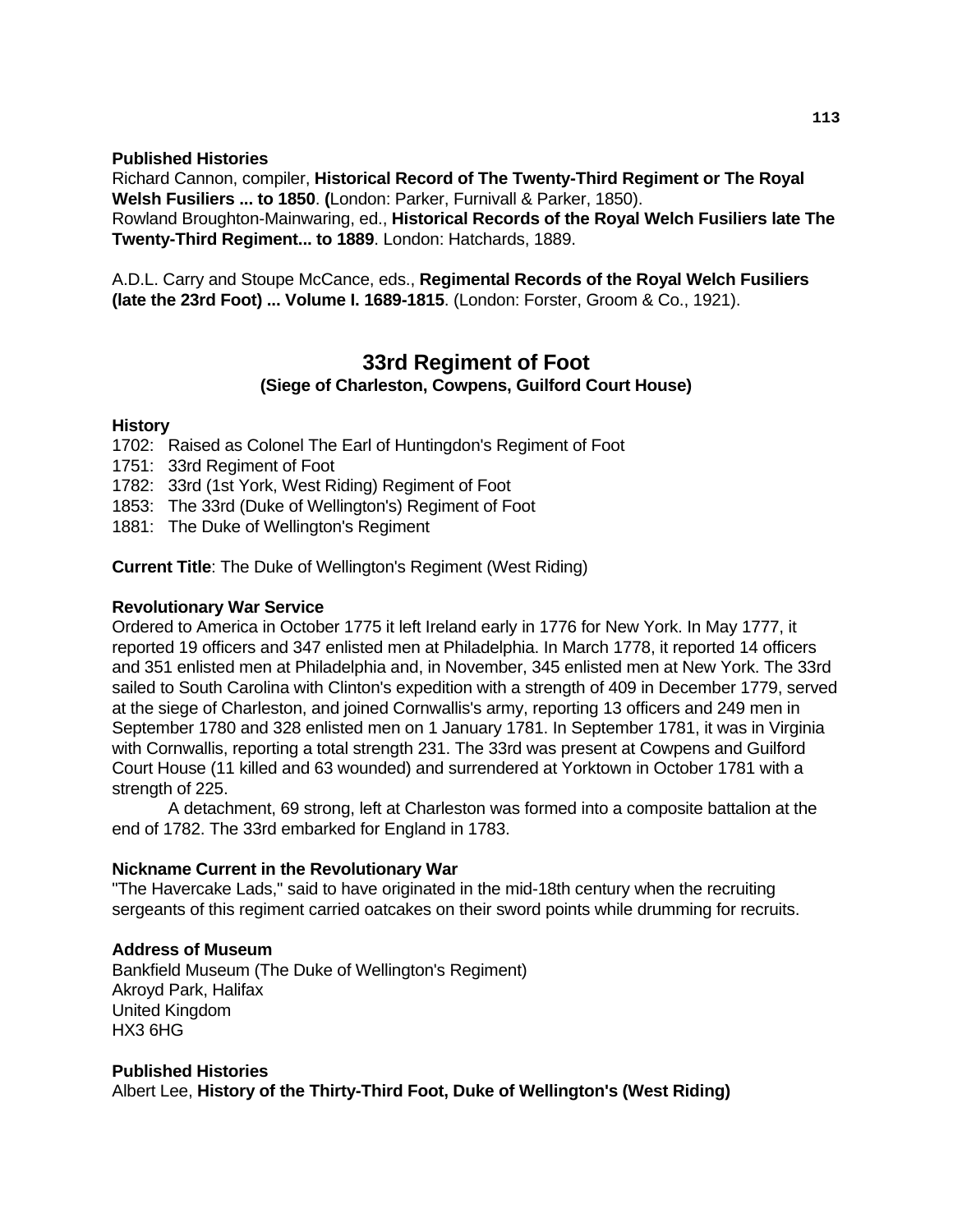## **42nd (The Royal Highland) Regiment of Foot (Siege of Charleston)**

#### **History**

- 1725: Raised as Independent Companies in the Highlands
- 1739: The Highland Regiment of Foot
- 1751: 42nd Foot
- 1758: 42nd (Royal Highland) Regiment of Foot
- 1861: 42nd (The Royal Highland) Regiment of Foot (The Black Watch)
- 1881: The Black Watch (Royal Highlanders)
- 1934: The Black Watch (Royal Highland) Regiment

**Current Title**: The Black Watch (Royal Highland) Regiment

#### **Revolutionary War Service**

Arrived in New York in the spring of 1776 and served in the northern theater in New York, New Jersey and Pennsylvania. Sailed with a strength of 591 to Charleston with Clinton in December 1779 but returned to New York in 1780. Embarked for Cape Breton Island in 1783.

#### **Nickname during the Revolutionary War**

"The Forty Twa" which requires no explanation.

#### **Address of Museum**

The Black Watch Museum Balhousie Castle Perth (on the North Inch) United Kingdom PH1 5HS

#### **Published Histories**

Richard Cannon, compiler, **Historical Record of The Forty-Second, or, The Royal Highland Regiment of Foot ...**. (London: Parker, Furnivall & Parker, 1845).

Bernard Fergusson, **The Black Watch and the King's Enemies**. (London: Collins, 1950).

Archibald Forbes, **The "Black Watch." The Record of an Historic Regiment**. (London: Cassell & Company, 1896).

Eric Manders and George Snook, "42nd Royal Highland Regiment (The Black Watch), 1784," **Military Collector and Historian**, 19 (Winter 1967), pp. 116-117.

See also:

The Diary of Captain John Peebles, Item E-3 in Appendix E.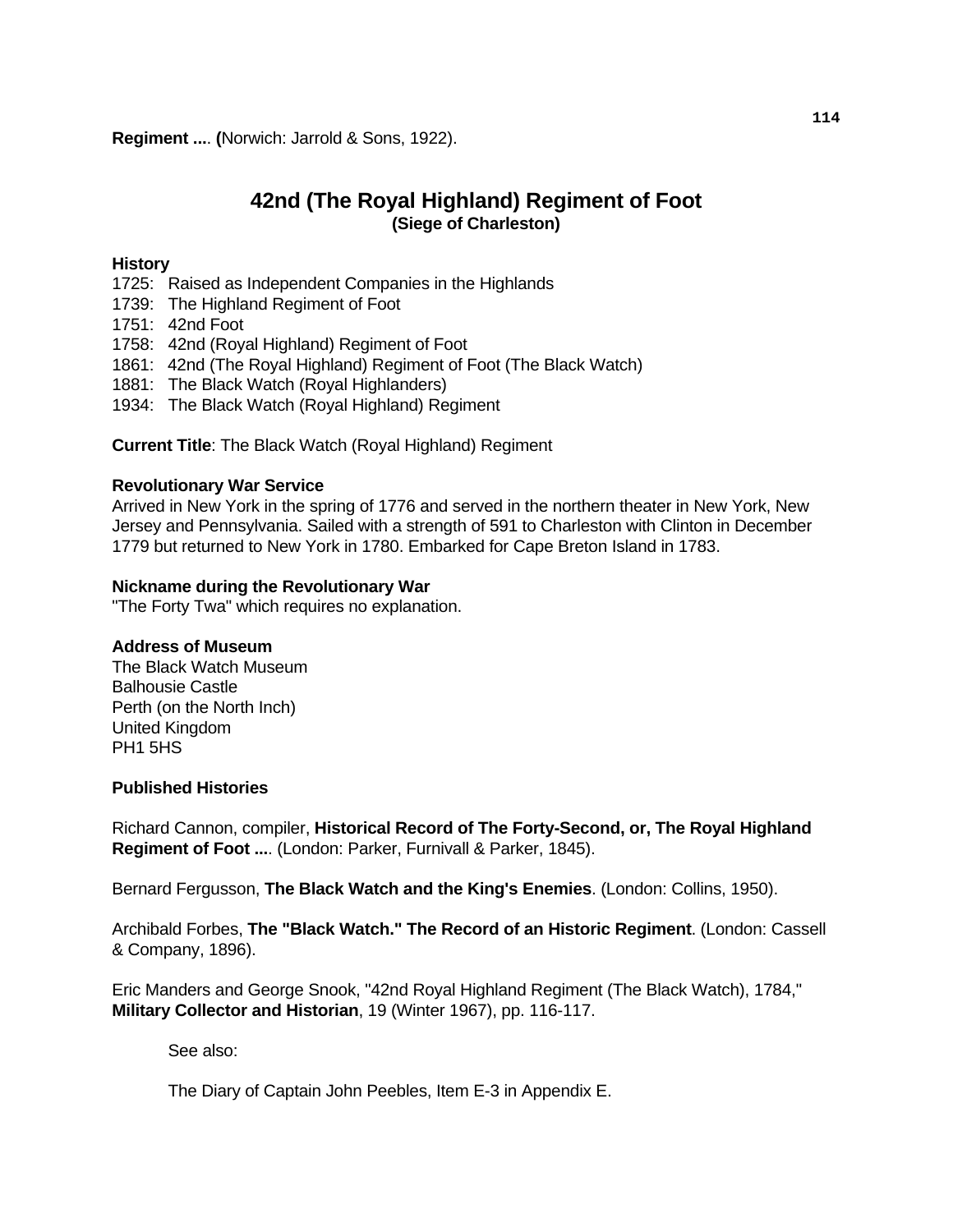# **63rd Regiment of Foot (Siege of Charleston)**

#### **History**

- 1758: Raised as the 63rd Regiment of Foot
- 1782: The 63rd (West Suffolk) Regiment of Foot
- 1881: The Manchester Regiment
- 1958: The King's Regiment (Manchester and Liverpool)
- 1969: The King's Regiment

**Current Title**: The King's Regiment

#### **Revolutionary War Service**

Disembarked at Boston in 1775 and fought in the northern theater until 1780 when it moved south to Charleston. Fought throughout the southern campaign of 1780-1781, in part as mounted infantry, but was not part of Cornwallis's army. Embarked from Charleston for Jamaica in the spring of 1782.

#### **Address of Museum**

Museum of the Manchesters Ashtown Town Hall Market Place, Ashton-under-Lyme United Kingdom, OL6 6DL  *Note that this museum covers the history of the 63rd, later Manchester Regiment, until 1958 when it amalgamated with the Liverpool Regiment to form The King's Regiment*.

#### **Published Histories**

James Slack, **The History of the late 63rd (West Suffolk) Regiment**. (London: The Army and Navy Co-Operative Society, 1886).

 A.C. Wylly, **History of The Manchester Regiment (late the 63rd and 96th Foot)**. (London: 2 volumes, Forster Groom & Co, 1923-1925).

## **64th Regiment of Foot (Siege of Charleston)**

#### **History**

1756: Raised as the 2nd Battalion, 11th Regiment of Foot

- 1758: Retitled the 64th Regiment of Foot
- 1782: Retitled the 64th (2nd Staffordshire) Regiment of Foot
- 1881: The North Staffordshire Regiment (The Prince of Wales's)
- 1959: The Staffordshire Regiment (The Prince of Wales's)

**Current Title**: The Staffordshire Regiment (The Prince of Wales's)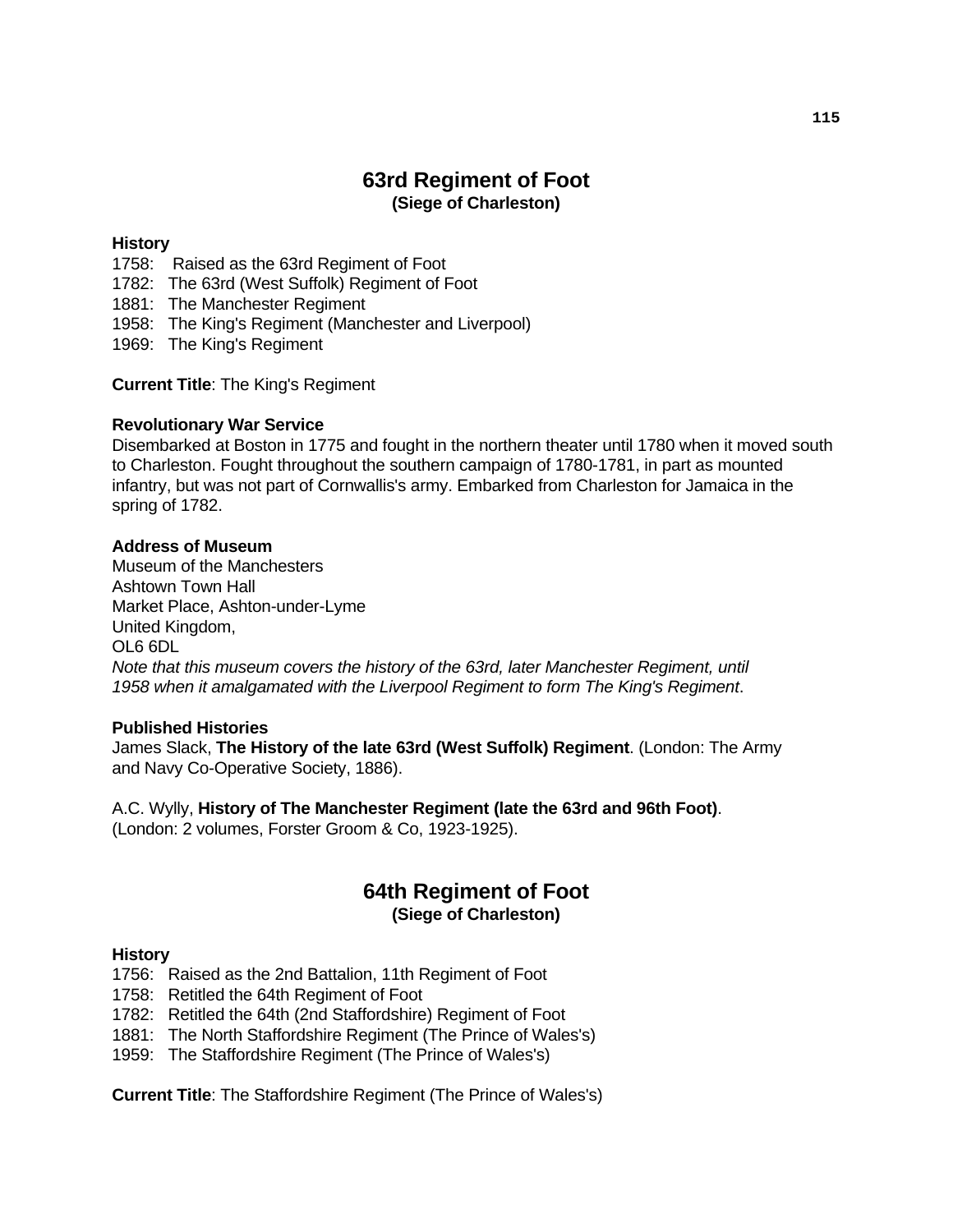#### **Revolutionary War Service**

Arrived in Boston in 1773, fought throughout the northern campaigns until 1779 when it was part of Clinton's expedition to Charleston and it remained in the south until the spring of 1782.

#### **Nickname Current in the Revolutionary War**

"The Black Knots" or "The Knots" because one of the regimental insignia was a Staffordshire knot.

#### **Address of Museum**

Museum of the Staffordshire Regiment (The Prince of Wales's) Whittington Barracks, Lichfield Staffordshire, United Kingdom WS14 9PY

#### **Published Histories**

H.G. Purdon, **Memoirs of the Services of the 64th Regiment (Second Staffordshire) ...**. **(**London: W.H. Allen, 1883).

H.G. Purdon, **An Historical Sketch of the 64th (Second Staffordshire) Regiment, and of the Campaigns through which they passed**. (Preston: The Guardian, 1915).

# **71st (Highland) Regiment of Foot**

#### **(Siege of Charleston, Cowpens, Guilford Court House)**

#### **History**

1775: Raised as the 71st (Highland) Regiment of Foot 1783: Disbanded

## **Note**

A new 71st Regiment of Foot was raised in 1786 and is currently part of The Royal Highland Fusiliers (Princess Margaret's Own Glasgow and Ayrshire Regiment). It appears that the modern unit maintains an affiliation with the 71st Foot of the American Revolutionary War period. For information, the published histories of the latter unit and the address of their museum have been provided.

## **Revolutionary War Service**

Two battalions raised in Scotland, arrived in New York in 1776 and fought throughout the northern campaigns until 1779 when the 1st Battalion went to Georgia while the 2nd Battalion sailed with Clinton to Charleston. The 1/71st joined the 2/71st at Charleston in May 1780 and both battalions joined Cornwallis's army, the 1/71st reporting 21 officers and 202 enlisted men present on 1 September 1780 and the 2/71, 16 officers and 150 enlisted men. By 1 January 1781, the 1/71 had 249 enlisted personnel and the 2/71 reported 237. Present at Cowpens and Guilford Court House (13 killed, 50 wounded), after which the two battalions seem to have been combined. Surrendered at Yorktown in October 1781 with a strength of 300.

## **Address of Museum of The Royal Highland Fusiliers**

Museum of The Royal Highland Fusiliers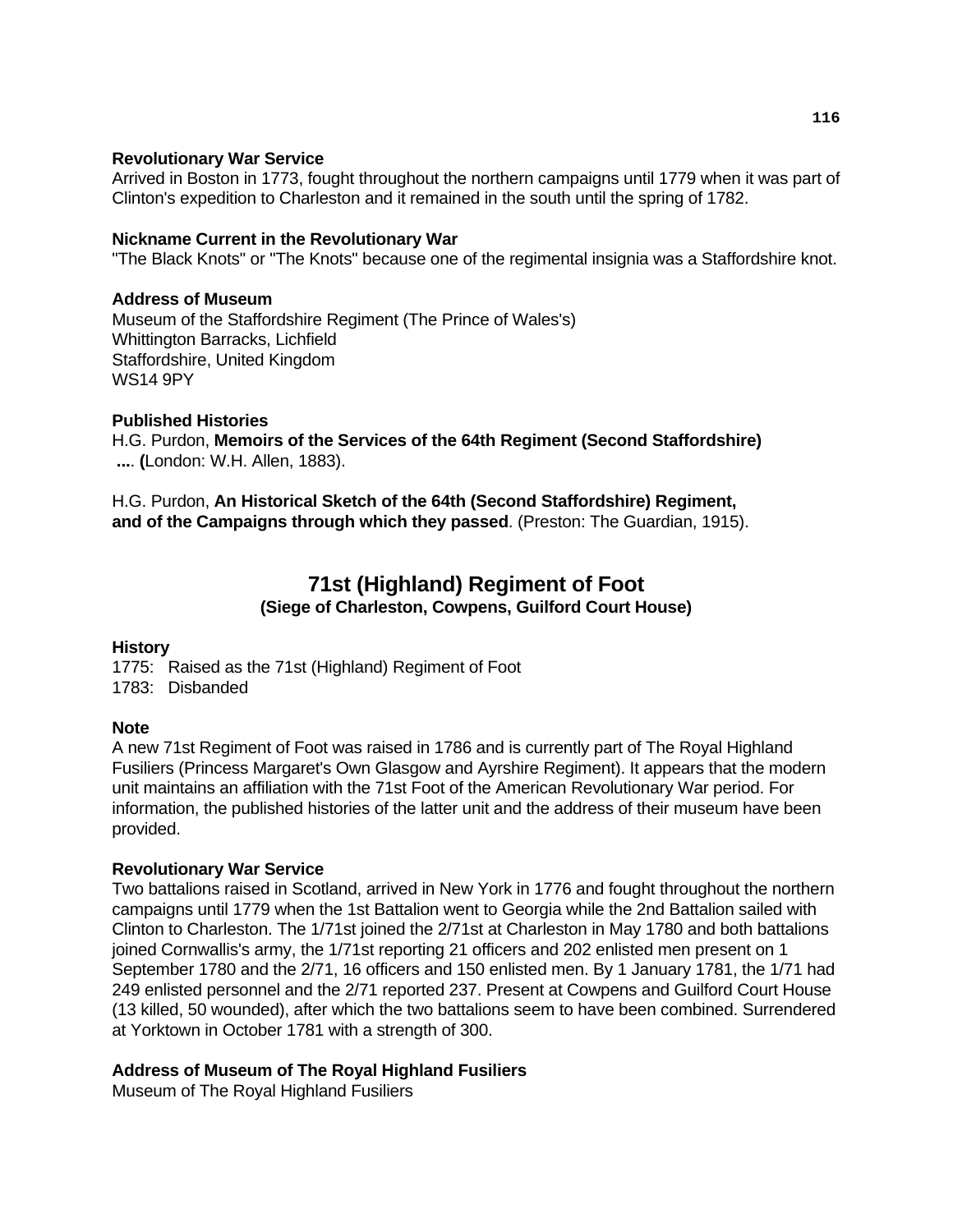518 Sauchiehall Street Glasgow, United Kingdom G2 3LW

#### **Published Histories**

Richard Cannon, compiler, **Historical Record of The Seventy-First Regiment, Highland Light Infantry ... 1777 ... to 1852**. (London: Parker, Furnivall & Parker, 1852)**.** 

Tom Nesbitt**,** "71st (Highland) Regiment of Foot, 1776," **Military Collector and Historian**, 28 (Winter, 1976), pp. 160-161, 187.

L.B. Oatts, **Proud Heritage. The Story of the Highland Light Infantry. Vol 1. The 71st H.L.I., 1777-1781**. (London: Thomas Nelson, 1953).

**Regimental Records of the Highland Light Infantry (old 71st and 74th)**. (Glasgow: John Horn, 1914)

See also:

Item E-31 in Appendix E, Roderick McKenzie, **Strictures on Lt. Col. Tarleton's History "Of the Campaigns in 1780, in the Southern Provinces of North America"**. McKenzie was an officer of the 71st.

## **82nd (Duke of Hamilton's) Regiment of Foot (Guilford Court House)**

#### **History**

1779: Raised as the 82nd (Duke of Hamilton's) Regiment of Foot 1783: Disbanded

#### **Note**

A new 82nd Regiment of Foot was raised in 1793 and is currently part of The Queen's Lancashire Regiment. It is not clear whether the modern unit claims any affiliation with the 82nd Foot of the American Revolutionary War period. For information, the published histories of the latter unit and the address of their museum have been provided.

#### **Revolutionary War Service**

Raised in Scotland in 1778. Sailed to Halifax where it was in garrison until 1780, during which time it participated in the Penobscot expedition. Sent to Charleston in late 1780 where it seemed to have garrisoned that place although the light infantry company was present with Cornwallis and fought at Guilford Court House in 1781. Disbanded in 1783 and veterans granted land in Pictou County, Nova Scotia.

#### **Address of Museum**

The Queen's Lancashire Regiment Peninsular Barracks Warrington, Cheshire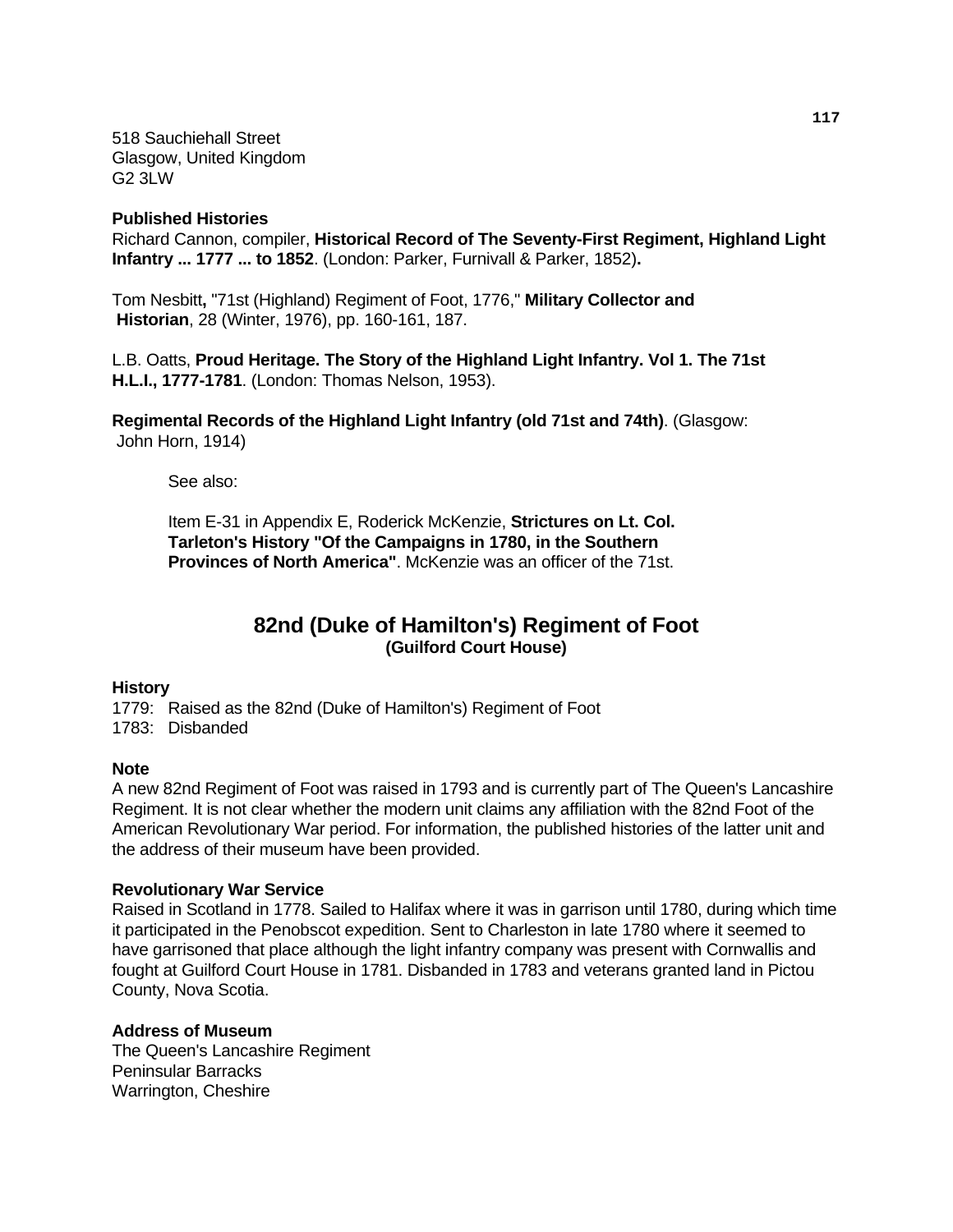United Kingdom WA 2 7BR

#### **Published Histories**

Brevet-Major Jarvis, **Historical Record of the Eighty-Second Regiment of Prince of Wales's Volunteers**. (London: W.O. Mitchell, 1866).

B.R. Mullaly, **The South Lancashire Regiment. The Prince of Wales's Volunteers**. (Aldershot: Gale & Polden, 1928).

See also:

Biographical information on Major James Henry Craig, Items F-9a, F-9b and F-9c in Appendix F.

## **7C2 Composite (Temporary) Units**

## **1st Battalion of the Guards (Guilford Court House)**

#### **Revolutionary War Service**

In 1776, a composite battalion, totalling more than 1000 all ranks, was raised from the three regiments of Foot Guards for service in North America. In 1777 it was re-organized as a brigade of two battalions and fought in New York and Pennsylvania. In October 1780 the Guards brigade sailed to Virgina and later joined Cornwallis, fighting at Guilford Court House, Cawtawba and Yorktown in 1781.

#### **Note**

As this was a composite unit, information on the museums and published histories of the three Guards regiments are covered separately below.

#### **1st Regiment of Foot Guards**

- 1660: The King's Royal Regiment of Guards
- 1685: The First Regiment of Foot Guards 1815: The 1st, or Grenadier Regiment of Foot Guards, popularly known as the Grenadier Guards

#### **The Coldstream Guards**<sup>9</sup> i

<span id="page-121-0"></span><sup>9</sup>. Note that, nominally, the Coldstream Guards were the 2nd Regiment of Foot Guards and were sometimes referred to as such in official correspondence. This regiment, however, has always indignantly refused to be known by that designation because it would make them junior to their arch rivals, the 1st or Grenadier Guards. The official motto of the Coldstream Guards is "Nulli Secundus" ("Second to None") and, to this day, they must be paid or fed either first or last, but never second to the Grenadier Guards.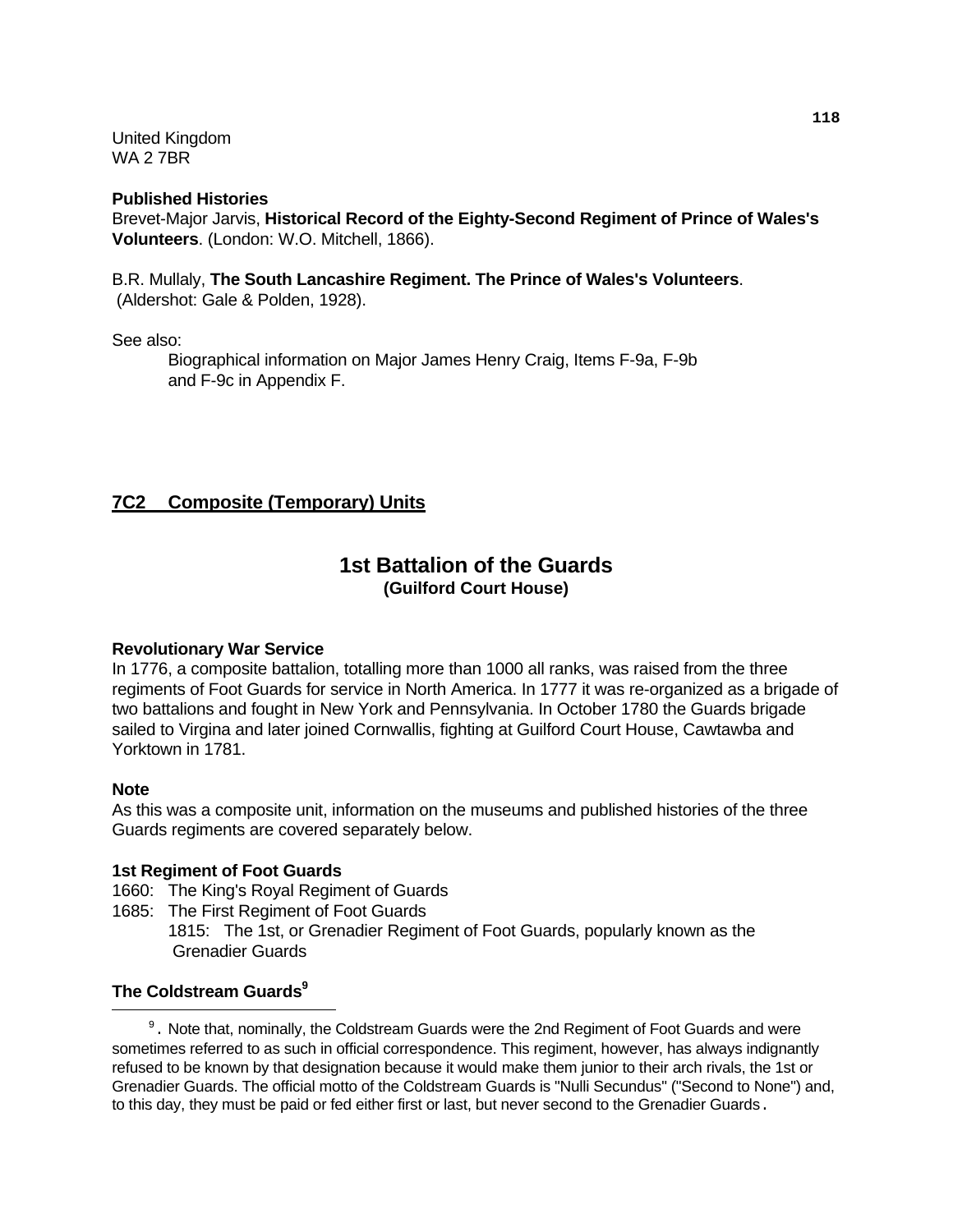- 1650: Colonel Monck's Regiment of Foot
- 1660: The Lord General's Regiment of Foot
- 1661: The Lord General's Regiment of Foot Guards
- 1670: The Coldstream Regiment of Footguards
- 1817: The Coldstream Guards

#### **3rd Regiment of Foot Guards**

- 1660: The Scots Regiment of Guards
- 1712: The 3rd Regiment of Foot Guards
- 1831: The Scots Fusilier Guards
- 1877: The Scots Guards

#### **Address of Museum**

The Brigade of Guards share a combined museum:

The Guards Museum Wellington Barracks Birdcage Walk London, United Kingdom SW1E 6HQ

#### **Published Histories**

H.L. Aubrey-Fletcher, **A History of the Foot Guards to 1856**. (London: Constable & Co, 1927).

F.W. Hamilton, **The Origin and History of the First or Grenadier Guards ...**. (London: 3 volumes, John Murray, 1874).

Daniel MacKinnon, **Origin and Services of the Coldstream Guards**. (London: 2 vols, Richard Bentley, 1835).

G. Davies, **The Early History of the Coldstream Guards**. (Oxford: Clarendon Press, 1924).

Philip and Rebecca Katcher, "1st Regiment of Foot Guards, 1775-1776," **Military Collector and Historian**, 33 (Winter 1981), pp. 162-163; (Spring 1982), pp. 41-42.

F.W. Maurice, **The History of the Scots Guards from the Creation of the Regiment to the Eve of the Great War**. **(**London: Chatto & Windus, 1934).

# **1st and 2nd Battalions, Grenadiers 1st and 2nd Battalions, Light Infantry (Siege of Charleston)**

#### **Revolutionary War Service**

These four composite units were formed from the grenadier and light infantry companies of the regiments of foot in Clinton's army before he sailed to Charleston in late 1779. These were temporary formations that were disbanded on his return to the return to the north in 1780. In 1777, the regiments that contributed to these **ad hoc** units were: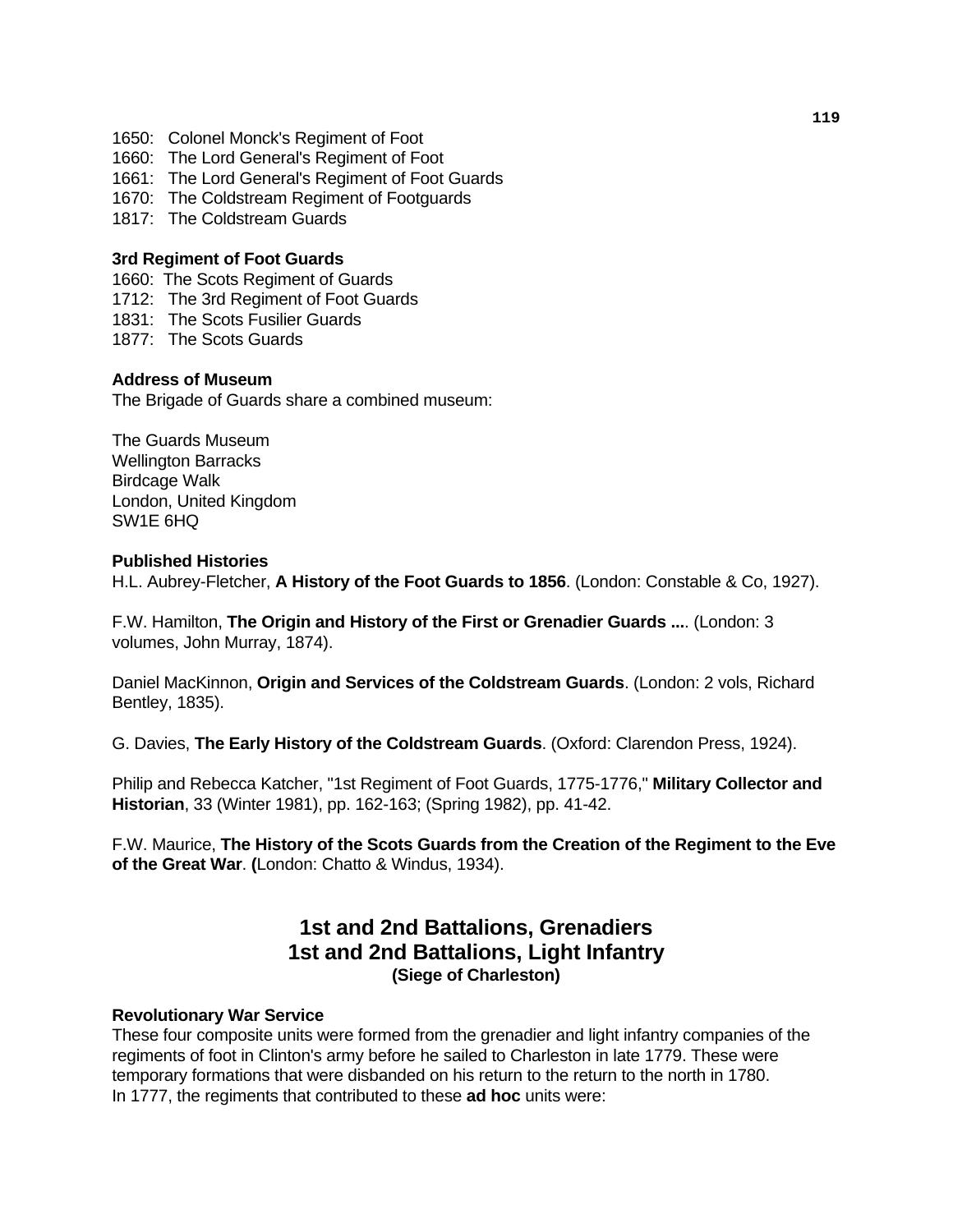| 1st Grenadiers: 15th, 27th, 33rd, 37th, 40th and 55th Foot                     |      |
|--------------------------------------------------------------------------------|------|
| 2nd Grenadiers: 44th, 52nd, 63rd and 64th Foot                                 |      |
| 1st Light Infantry: 4th, 15th, 17th, 23rd, 27th, 33rd and 38th Foot            |      |
| 2nd Light Infantry: 37th, 40th, 43rd, 45th, 49th, 55th, 57th, 63rd and 71st    | Foot |
| Being temporary, these units have no museums and no known published histories. |      |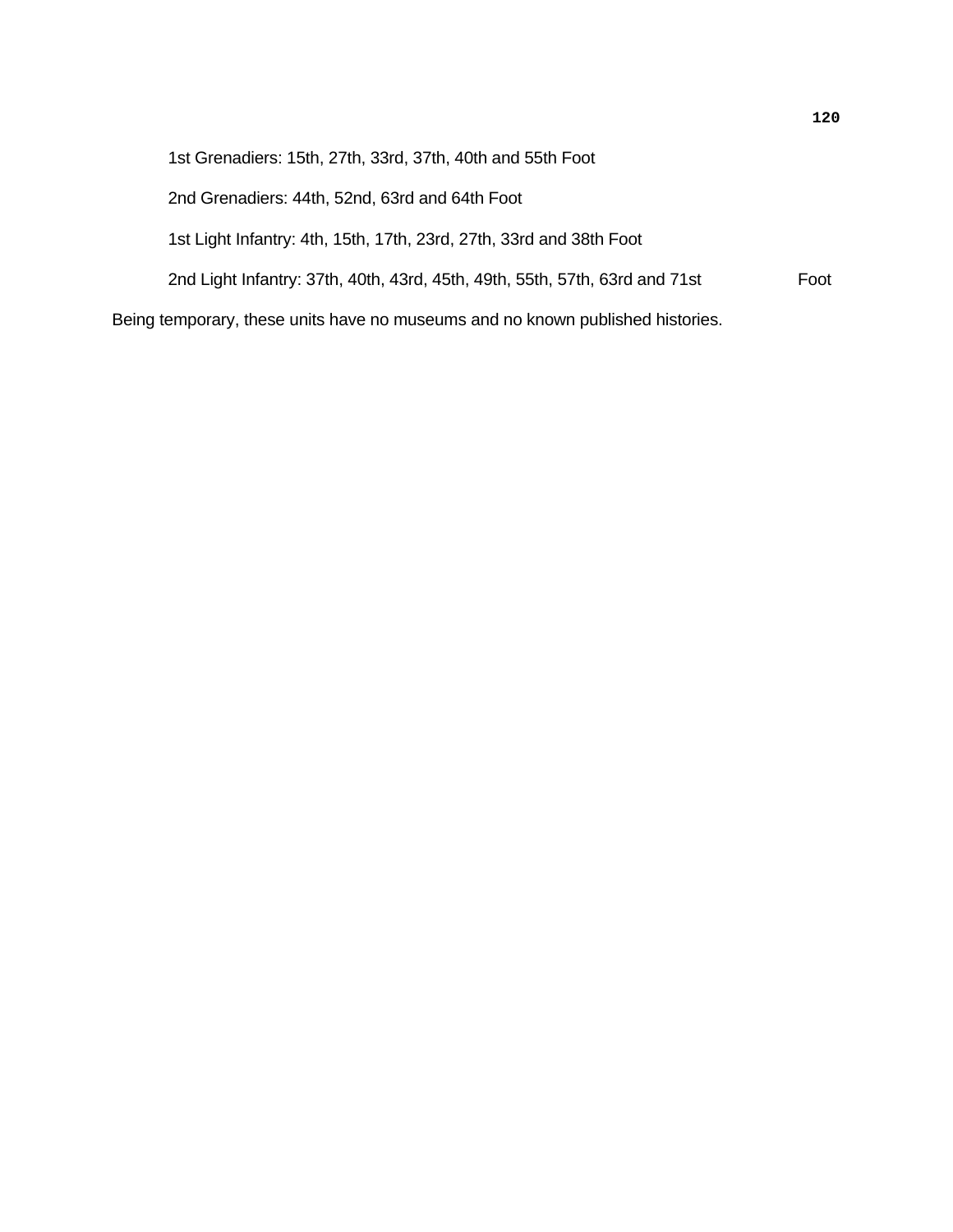## **7D: German Units**

Only a few of the German units serving in North America campaigned in the south. The following are some of the useful published sources on these units.:

Rodney Atwood, **The Hessians. Mercenaries from Hessen-Kassel in the American Revolution. (**Cambridge: University Press, 1980). *The most scholarly work on the subject and a healthy antidote to Lowell and Eelking*.

Rene Chartrand, "Uniforms of the Hesse Cassel Troops Sent to America in 1776," **Military Collector & Historian**, 23 (Fall, 1971), pp 90-91.

Max von Eelking, **The German Allied Troops in the North American War of Independence. Translated by J.M. Rosengarten**. **(**Albany: Mansell, 1883). *An edited version of the 3-volume German history of the subject, contains a very useful list of* 

*officers, see Item F-40 in Appendix F*.

Albert W. Haarman, "The Hessian Army & the Corps in North America, 1776-1783," **Military Collector and Historian**, 14 (Fall, 1962), pp 69-75; (Spring 1963), p. 26.

Edward J. Lowell, **The Hessians and the other German Auxiliaries of Great Britain in the Revolutionary War**. (Williamstown: Corner House, 1975 reprint of 1884 original). *Interesting but must be used with the great care as it is dated. The author spends much time criticizing Eelking and then lifts much material from him*.

## **Anspach Jaegers, (Anspach-Bayreuth) (Siege of Charleston, Guilford Court House)**

## **Revolutionary War Service**

Three companies of four officers and 97 enlisted men each arrived in 1776 and 1777 and were shortly thereafter incorporated with the companies of Hessian Jaegers. Served in the New York area and participated in the Philadelphia campaign. In December 1779, the Anspach Jaegers were sent to Charleston to participate in the siege. Some men were on board the transport **Anna** which lost its masts and drifted across the Atlantic to land in Ireland eleven weeks later. Incorporated with the Hessian Jaegers in the south and some saw service with Cornwallis's army. Sailed from New York for Europe in July 1783.

See also:

 Albert W. Haarman, ""The Anspach-Bayreuth Troops in North America, 1778- 1783," **Military Collector and Historian**, 19 (Summer, 1967), pp. 48-49.

## **Musketeer Regiment von Bose (Hesse-Cassel) (Guilford Court House)**

#### **Revolutionary War Service**

Arrived at New York in August 1778 as the Musketeer Regiment von Trumbach but was renamed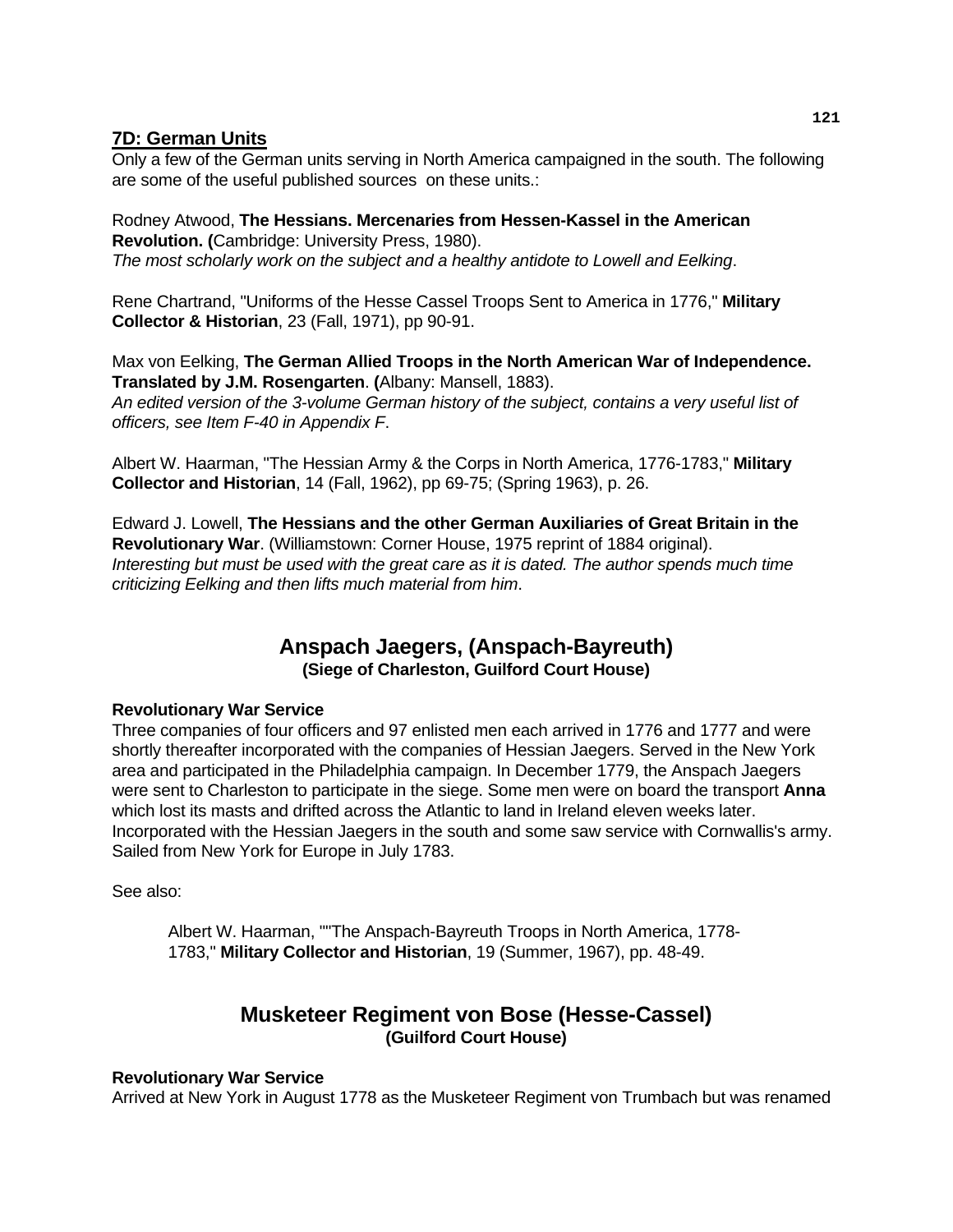Regiment von Bose in October 1778. Served in the New York and Staten Island area until October 1780 when, with a strength of 17 officers and 519 men, it joined Leslie's force to raid the Virginia coast. In December it joined Cornwallis's army at Camden. Prominently engaged at the battle of Guilford Court House on 15 March 1781 where it lost 10 killed and 69 wounded and missing. The Regiment von Bose was employed throughout the summer of 1781 in Virginia and was at the siege of Yorktown where it surrendered 19 October 1781 with a strength of 349 officers and men. Returned to Europe in the autumn of 1783.

## **Jaeger Corps (Hesse-Cassel) (Siege of Charleston, Guilford Court House)**

#### **Revolutionary War Service**

The Hessian Jaeger Corps fought in almost every major action of the Revolutionary War and usually served in small detachments commanded by captains. The first two companies arrived at New York in August 1776 and were reinforced by four more companies in the spring of 1777. They served in the Philadelphia campaign and reported a strength of 17 officers and 583 men in March 1778. A detachment, 250 all ranks, went to Charleston in December 1779 and some were on board the transport **Anna** which lost its masts and spent nearly three months drifting across the Atlantic to land in Ireland. The Jaegers lost 7 killed and 14 wounded during the siege. Another detachment served with Cornwallis and was present at Guilford Court House where it lost 4 killed, 3 wounded and 1 missing. The detachment serving with Cornwallis was joined by another detachment of about 100 men which arrived with Leslie's force. Both detachments were present at the siege of Yorktown and 74 surrendered in October 1781.

See also:

 Item E-23 in Appendix E, the memoirs of George Hanger, who served with the Hessian Jaegers.

 John Elting, Herbert Knoetel and Frederick Todd, "Hesse-Cassel Field Jaeger Corps, 1776-1783," **Military Collector and Historian**, 7 (Summer 1955), pp. 46- 47.

 Bernard Uhlendorf, ed.,**The Siege of Charleston: With an Account of the Province of South Carolina: Diaries and Letters of Hessian Officers from the Von Jungkenn papers in the William L. Clements Library**. (Ann Arbor: University of Michigan, 1938).

 *Contains diaries and correspondence of Major Philipp von Wurmb and Captains Johann Ehwald and Johann Hinrichs of the Jaeger Corps describing their experiences during the siege of Charleston*.

## **Garrison Regiment von Huyn (Benning) (Hesse-Cassel) (Siege of Charleston)**

#### **Revolutionary War Service**

Arrived at New York in the summer of 1776 and served in New York and Rhode Island until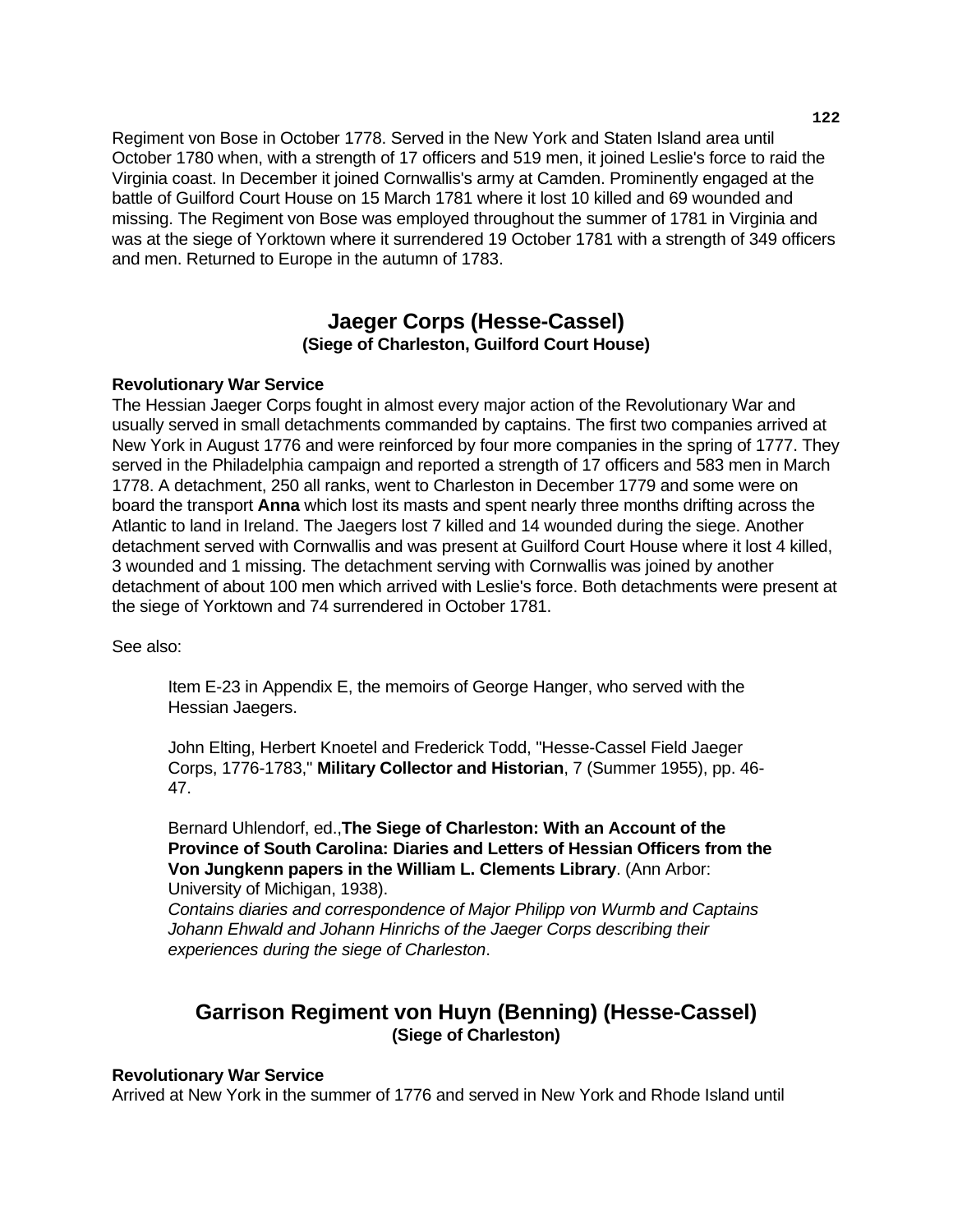December 1779 when it embarked for Charleston to serve in the siege, losing 5 wounded. Garrisoned Charleston until December 1782 when it returned to Europe.

See also:

 Bernard Uhlendorf, ed., **The Siege of Charleston: With an Account of the Province of South Carolina: Diaries and Letters of Hessian Officers from the Von Jungkenn papers in the William L. Clements Library**. (Ann Arbor: University of Michigan, 1938).

 *Contains diaries and correspondence of Major General Christian von Huyn during the siege of Charleston*.

## **Hessian Grenadier Battalions (Hesse-Cassel) (Siege of Charleston)**

These three battalions were formed in 1776 from the grenadier companies of Hessian infantry regiments in North America and usually served as a separate brigade. They arrived in America at New York in the summer of 1776 and saw considerable service in the northern campaigns. In March 1778, they reported a total strength of 38 officers and 1,058 enlisted men at Philadelphia. In December 1779 they were sent south to Charleston and served throughout the siege before returning to the north in July 1778.

The composition of these units was as follows:

#### **1st Battalion Grenadiere von Linsing**

Lieutenant Colonel Otto Christian Wilhelm von Linsing Formed from the grenadier companies of the 2nd and 3rd Battalions of the Hessian Guards, Leib Regiment and Mirbach Regiment. To America in the summer of 1776 and their service was as described above. Present at the siege of Charleston from December 1779 to July 1780, losing 2 killed and 7 wounded.

#### **2nd Battalion Grenadiere von Lengercke**

Lieutenant Colonel Georg Emanuel Lengerke

 Formed from the grenadier companies of the Prinz Karl, Wutgenau, Donop and Trumbach Regiments. To America in the summer of 1776 and their service was as described above. Present at the siege of Charleston from December 1779 to July 1780, losing 1 killed and 15 wounded.

#### **3rd Battalion Grenadiere von Minnegerode (later Lowenstein)**

Lieutenant Colonel Friedrich Ludwig von Minnigerode (to 16 October 1779) Lieutenant Colonel Wilhelm von Lowenstein (to end of war) Formed from the grenadier companies of the Erbprinz, Ditfurth, Lossberg and Knyphausen's Regiments. To America in the summer of 1776 and their service was as described above. Present at the siege of Charleston from December 1779 to July 1780.

See also: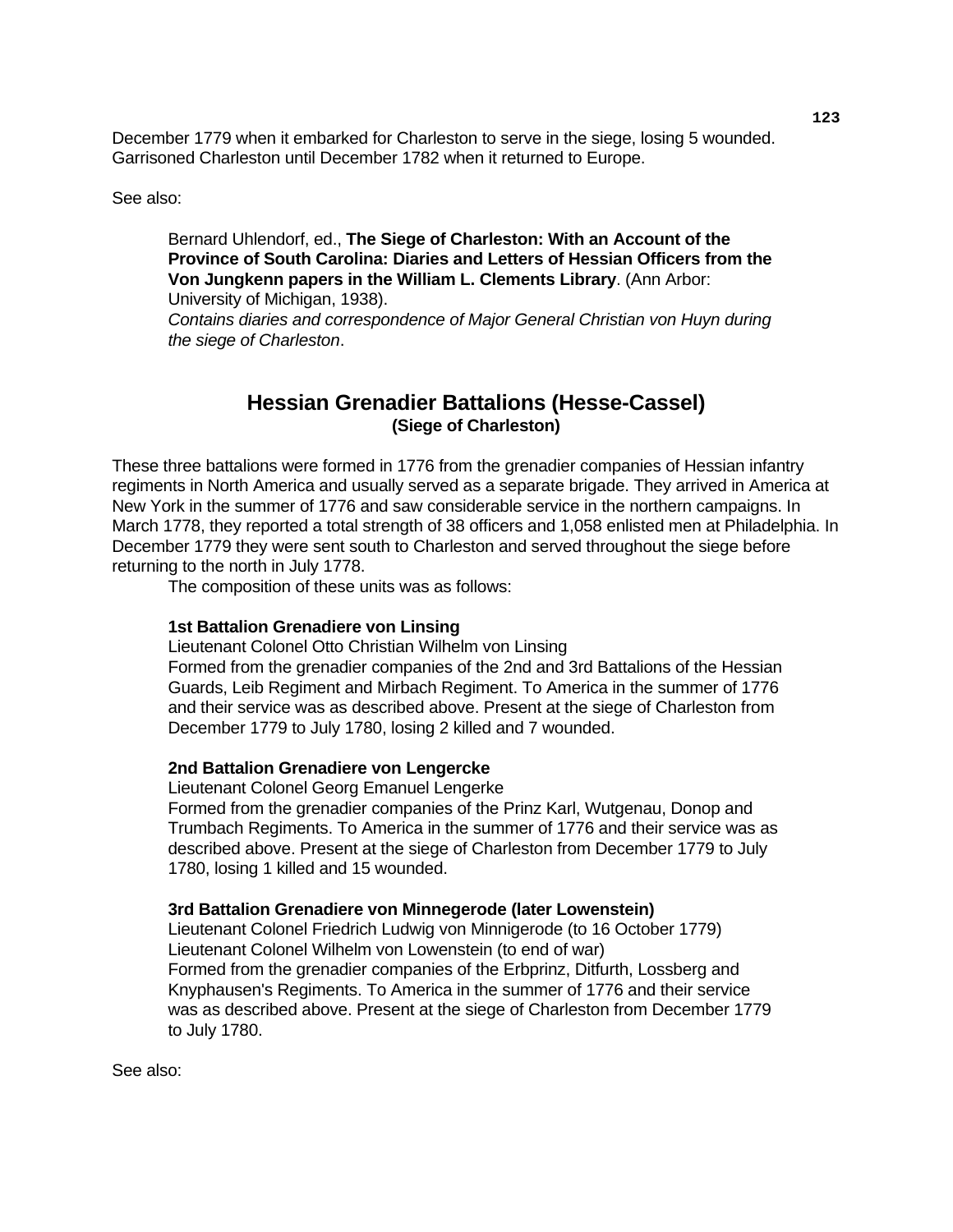Bernard Uhlendorf, ed., **The Siege of Charleston: With An Account of the Province of South Carolina: Diaries and Letters of Hessian Officers from the Von Jungkenn papers in the William L. Clements Library**. (Ann Arbor: University of Michigan, 1938).

 *Contains the correspondence of Major Wilhelm Wilmoswky of the Lengercke Battalion who served as the brigade major to the grenadier brigade during the siege of Charleston*.

 Oscar K. Waldmeister, "The Hessian Grenadier Battalions in North America, 1776- 1783," **Military Collector and Historian**, 27 (Winter 1975), pp. 148-152.

## **Fusilier Regiment von Ditfurth (Hesse Cassel) (Siege of Charleston)**

#### **Revolutionary War Service**

Arrived in New York in 1776. Moved south with Clinton and served at the siege of Charleston where it remained in garrison until November 1782 when it embarked for New York, returning to Europe in November 1783.

See also:

 Herbert Knoetel, "Hesse-Cassel Fusilier Regiment von Ditfurth, 1776-1782," **Military Collector and Historian**, vol 2 (March 1950), pp 14-15; (September 1950), 42.

# **Fusilier Regiment Erbprinz (Hesse-Hanau)**

#### **Revolutionary War Service**

Arrived in New York in 1776. Sent to Virginia in 1781 where it joined Cornwallis's army. Surrendered at Yorktown with a strength of 454 and returned to Germany in 1783.

See also:

 Herbert Knoetel, "Hesse-Hanau Regiment Erbprinz, 1776," **Military Collector and Historian**, vol 1, No. 2 (1949), pp 2-3.

 Herbert Knoetel and John R. Elting, "Hessen-Kassel Fusilier Regt. (1780 (Musketeer Regt.) Erbprinz," **Military Collector and Historian**, 12 (Summer, 1960), pp 42-44.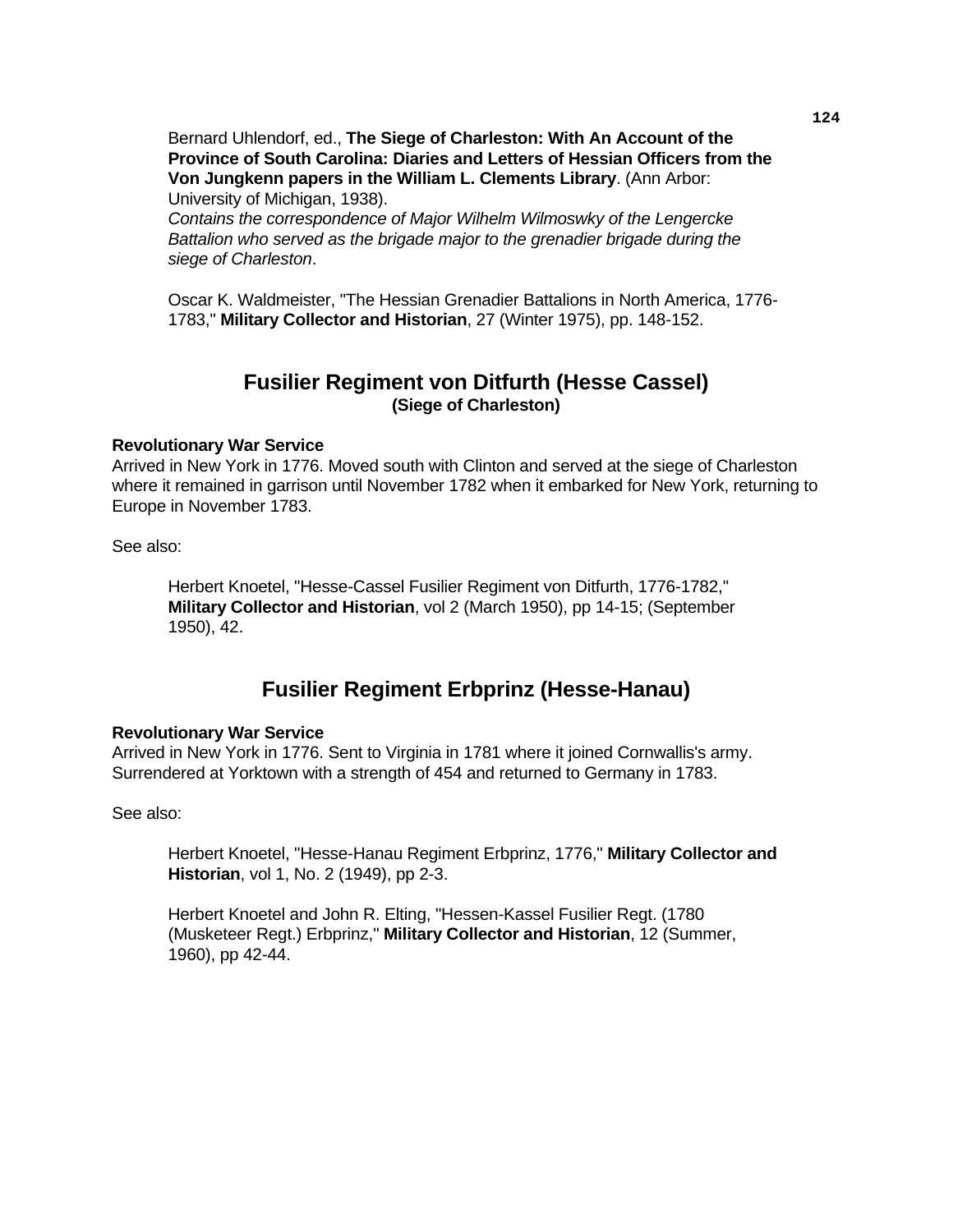## **Part 7E: Loyalist Provincial Units**

#### **7E1: Introduction**

Loyalist provincial units were composed of volunteers who served for a fixed period of time, usually the duration of the war, and were, in effect, North American regulars. Unlike British units, however, they were raised under the authority not of the King but of the commander-in-chief in North America and could be disbanded at his pleasure. Five Loyalist provincial units, the Queen's American Rangers, Volunteers of Ireland, New York Volunteers, King's American Regiment and the British Legion, which performed well during the war, were brought directly onto the "American Establishment" of the British Army as the 1st to 5th American Regiments respectively. This was a mark of preferred status and their officers were guaranteed half-pay or pensions after the war.

 In the early years of the Revolutionary War, the greater part of the fighting was done by British and German troops but, as the conflict progressed, increasing use was made of the provincial units and they became an important and effective part of the Crown's forces in North America. They reached their maximum strength of 9,659 officers and men in December 1780 but a recent study has estimated that, throughout the war, between 19,000 and 21,000 men served with the provincials. To put these figures in perspective, the maximum strength of the Continental Army, reached in late 1782, was 12,800 officers and men.

 What follows is a brief summary of the main Loyalist Provincial units that fought in the south in 1779-1781, particularly those present at the six actions that are the main focus of this study.

 In addition to the general titles cited above for the British army, the following additional sources are useful for the Loyalist Provincial corps:

#### Robert S. Allen

**The Loyal Americans: The Military Role of the Loyalist Provincial Corps and Their Settlement in British North America, 1775-1784**. (Ottawa: Canadian War Museum, 1983). *Actually a catalog for an exhibit, this title contains much good material history on the Loyalist military*.

Murtie Jean Clark, compiler, **Loyalists in the Southern Campaigns of the Revolutionary War. Volume I: Official Rolls of Loyalists Recruited from North and South Carolina, Georgia, Florida, Mississippi and Louisiana**. (Baltimore, Genealogical Publishing, 1980). *Currently available on CD 144, "Loyalists in the American Revolution," produced by Geneology.com, this is an important collection of transcriptions of documents (muster rolls, pay lists and memorials) relating to Southern Loyalist Provincial and militia units contained in the Public Record Office in Britain and the National Archives in Ottawa, Canada. Indispensable for a study of the Loyalist units recruited in Georgia and the Carolinas*.

Albert W. Haarman, "Provincial Uniform Colors, 1783," **Military Collector and Historian**, 14 (Summer, 1962), p. 60; (Winter, 1962), pp. 113-120. *An examination of the official regulations regarding Loyalist uniforms*.

#### **"On-Line Institute for Advanced Loyalist Studies" http://www.royalprovincial.com/military**

*This excellent website contains a complete listing of Loyalist provincial and militia units and several well-written and documented histories of individual units*.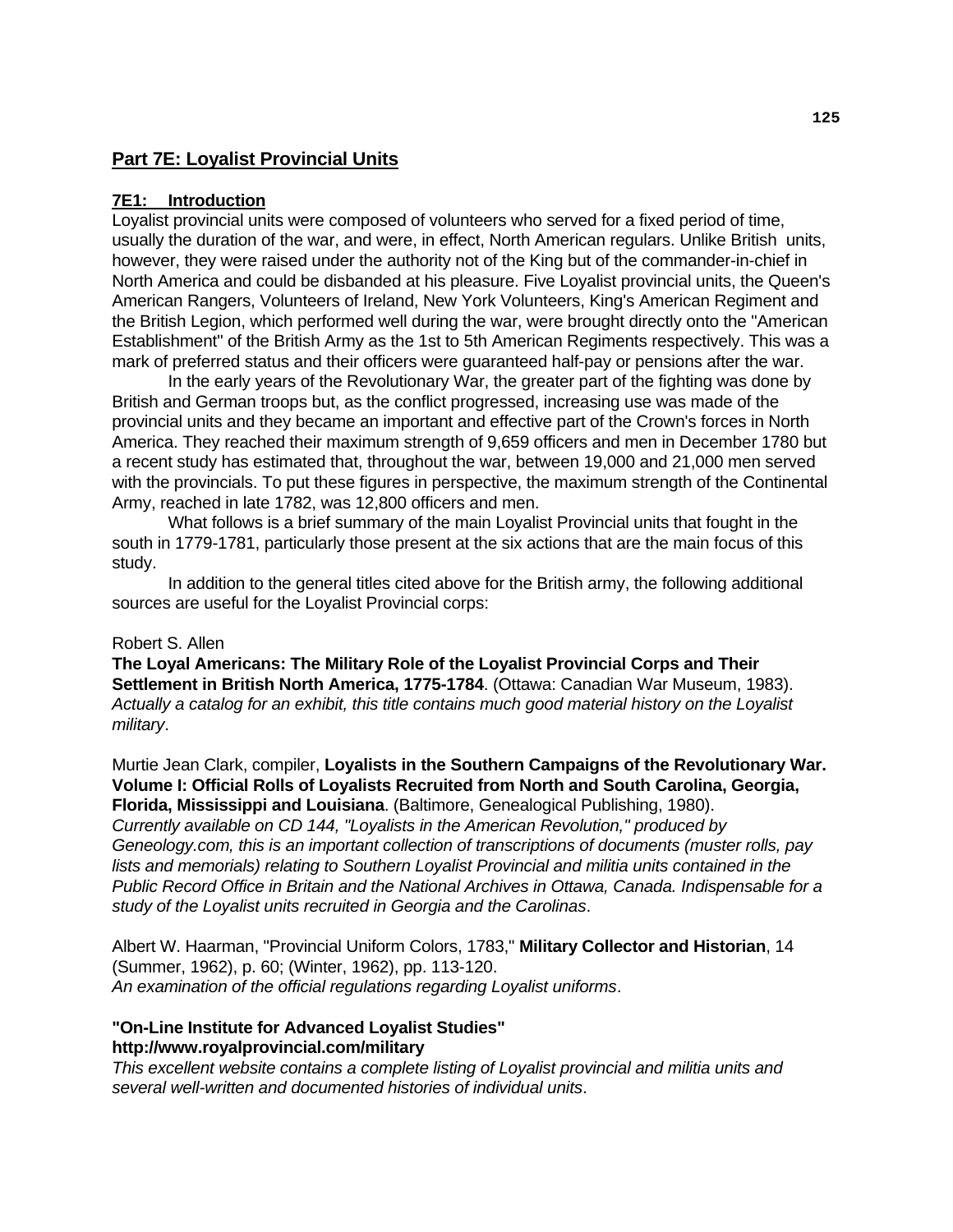W.O. Raymond, "Loyalists in Arms. A short account of the 'Provincial Troops' -- otherwise known as British American regiments or Loyalists corps -- that served on the side of the King during the war of the American Revolution," **Collections of the New Brunswick Historical Society**, 5 (1904), 189-223.

*Contains brief histories of the major Provincial units and an extensive list of officers based on the personal papers of Edward Winslow, Muster Master General for the provincial corps. Reproduced as Item F-43 in Appendix F*.

W.O. Raymond, ed., **Winslow Papers, A.D. 1776-1826**. (St. John: Sun Printing, 1901). *A collection of the correspondence from the papers of Edward Winslow, the Muster Master General of the Loyalist forces throughout the Revolutionary War and a leading figure in postwar New Brunswick. Very little to do with the southern campaigns but an interesting and valuable reference source*.

Elinor Senior, "Loyalist regiments after the American revolution [sic]," **Canadian Genealogist**, 1 (1980), 31-47.

*A brief study of the postwar settlement of the Loyalist units with useful maps. Reproduced as Item F-44 in Appendix F*.

Paul H. Smith, **Loyalists and Redcoats: A Study in British Revolutionary Policy**. (New York: W.W. Norton, 1972). *The best single academic study of the Loyalist military establishment*.

Paul H. Smith, "The American Loyalists: Notes on Their Organization and Numerical Strength," **William and Mary Quarterly**, 25 (1968), 259-277. *An attempt to establish the strength of the Loyalist units, using the Winslow papers*.

"State of His Majesty's British American Forces (Embarked for Nova Scotia on the 3d & 9th Instant) New York 15th Sept. 1783." *See Item E-8 in Appendix E. Final wartime strengths of the provincial corps*.

## **Black Pioneers (Siege of Ninety Six)**

This company was formed from escaped slaves by General Henry Clinton during his operations in North Carolina in 1776. Their first commander was Captain George Martine, an officer of the Royal Marines but the non-commissioned officers were African-American. The company served with the British army in the north and accompanied Clinton to Charleston in early 1780 but returned to New York later that year. The Black Pioneers were a very small unit, it is estimated that their maximum effect strength was only 80 men and after the war they were settled at Birchtown, Nova Scotia.

 Although there was only one established company of Black Pioneers, it is clear from period records that many African-Americans served in this capacity with various British units during the southern campaigns of 1780 and 1781. Although they were not part of the formallyorganized company, they were sometimes called "black pioneers." Roderick McKenzie notes their service at the siege of Ninety Six (see Item E-22 in Appendix E).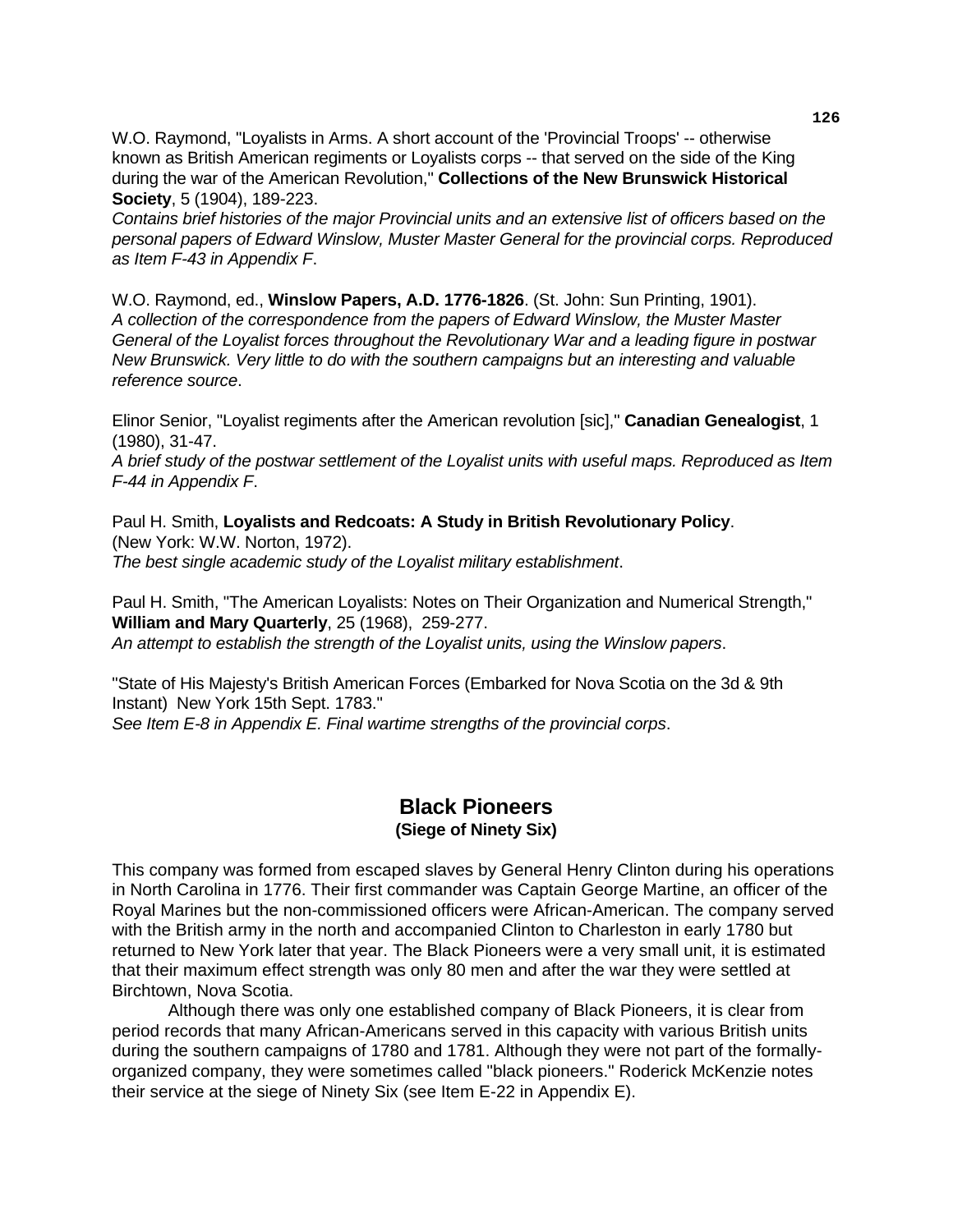See also:

 Appendix B: Contains archival citations on the Black Pioneers and Black Dragoons from the Haarman Index.

Item E-11 in Appendix E: Francis Marion Executes a Black Loyalist.

Item E-12 in Appendix E: Initial Organization of Black Pioneers, 1776.

Item E-15 in Appendix E: The Vision of an African-American Loyalist.

Item E-28 in Appendix E: Memoirs of Boston King.

Item E-34 in Appendix E: Memorial of Thomas Peters of the Black Pioneers.

 Item F-22 in Appendix F: Biography of Thomas Peters, **Dictionary of Canadian Biography**.

## **British Legion (Tarleton's Legion) (5th American Regiment) (Siege of Charleston, Cowpens, Guilford Court House)**

Formed in the New York area in the summer of 1778 from a number of small **ad hoc** units, the British Legion was authorized a strength of 606 men organized in five infantry companies and six companies (troops) of dragoons under the command of Major, later Lieutenant Colonel, Banastre Tarleton. The unit reported a strength of 123 all ranks in November 1778. The infantry were sent to Savannah late in 1778 but were re-united with the cavalry at the siege of Charleston in early 1780. Under Tarleton's command, the British Legion was prominent during the campaigns in the Carolinas and Virginia in 1780 and 1781. It reported a strength of 451 infantry and cavalry in January 1781 but only 207 all ranks in September of that year. It ended its active service at Yorktown in October 1781 where it reported a strength of 241. It has been estimated that the Legion's maximum strength during the war was 500 officers and men.

See also:

 Appendix B  *Contains archival sources on the Legion from the Haarman Index.*

W.Y. Carmen, "Banastre Tarleton and the British Legion," **Journal of the Society for Army Historical Research**, 62 (Autumn 1984), 127-131.

 Robert D. Bass, **The Green Dragoon; The Lives of Banastre Tarleton and Mary Robinson**. New York: Henry Holt, 1957.  *Somewhat dated but still the best biography of the man*.

"**Oatmeal for the Foxhounds:"**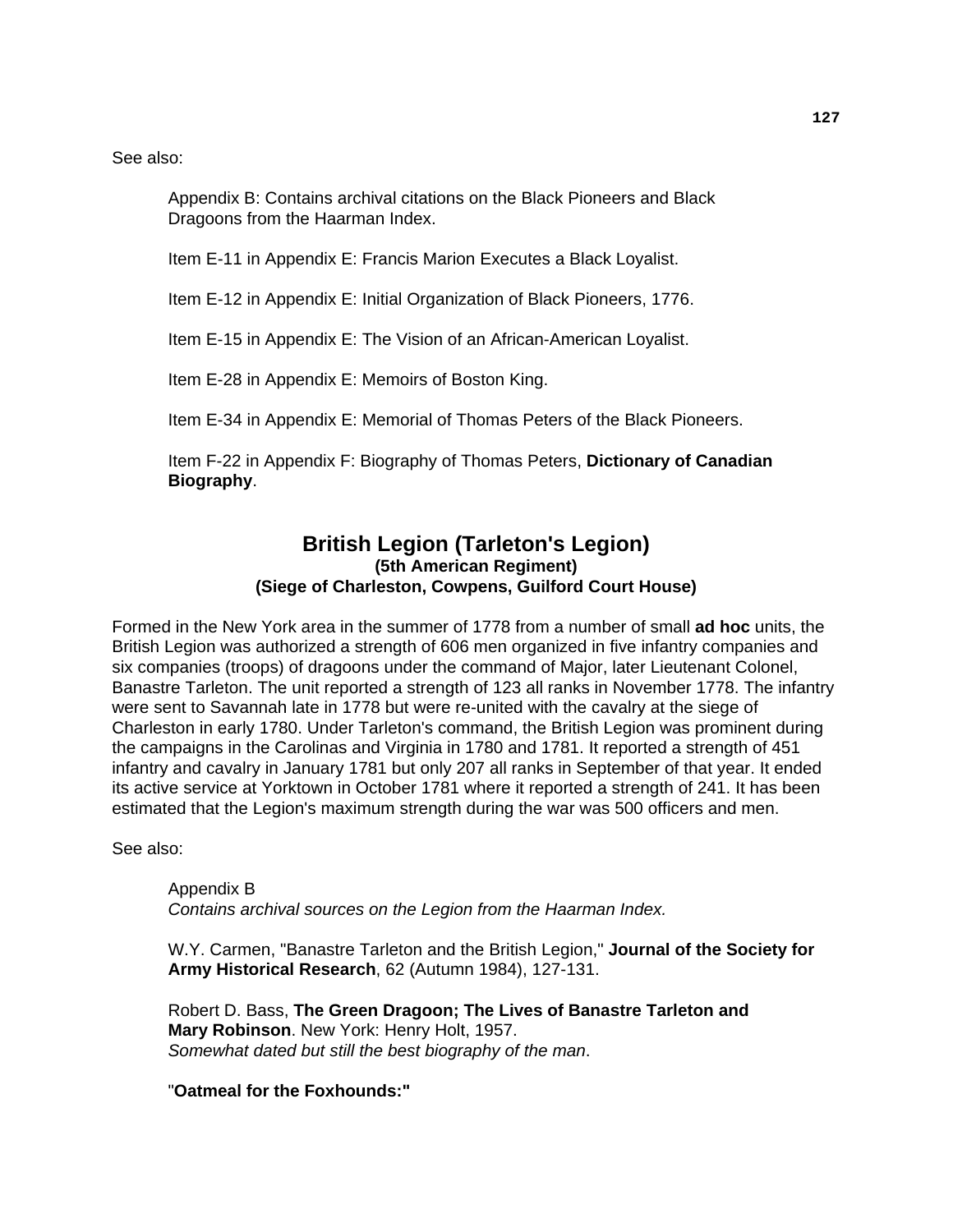*This website, which is devoted to Tarleton and the Legion includes an excellent and lengthy annotated bibliography on the man and his unit. See Part 9.* 

#### **"On-Line Institute for Advanced Loyalist Studies."**

 *Contains a documented series of biographical sketches on the officers of the British Legion*.

 Thomas H. Raddall, "Tarleton's Legion," **Collections of the Nova Scotia Historical Society**, 28 (1949), 1-50.  *A brief history of the unit, see Item F-42 in Appendix F*.

 Banastre Tarleton, **A History of the (** London: T. Cadell, 1787, reprinted, Ayer Company in 1999). *Tarleton's history focuses on the British Legion*.

## **DeLancey's Brigade, 1st and 2nd Battalions (New York) (King's Mountain, Siege of Ninety Six)**

Raised in September 1776 for the defence of Long Island by the prominent New York Loyalist, Oliver De Lancey, this three-battalion brigade reported a strength of 36 officers and 512 men in January 1778. It served in the north until December 1778 when the 1st and 2nd Battalions (with a combined strength of 35 officers and 358 men) participated in the attack on Savannah. They took part in the successful defence of that town against a French and American siege in the autumn of 1779 and garrisoned that place until July 1780 when the 1st Battalion (with a strength of 10 officers and 178 men) was ordered to march to the fort at Ninety Six where it fought in the siege of May-June 1781. In July this battalion was ordered to Charleston but in September participated in the battle of Eutaw Springs before returning to garrison duty in Charleston. In 1782 the 1st and 2nd Battalions were combined to form a new 1st Battalion which was evacuated to New York that year.

 A small 18-man detachment from the 3rd (later 2nd Battalion) of the brigade joined Ferguson's American Volunteers in the autumn of 1779 and fought at the siege of Charleston before being lost at King's Mountain in October 1780.

 It has been estimated that the maximum strength of the 1st and 2nd Battalions of the brigade during the war was 396 and 412 officers and men respectively. The veterans of De Lancey's Brigade were settled in Queen's and Sunbury Counties along the St. John River in New Brunswick in 1783.

See also:

Item E-17 in Appendix E: Letter of Stephen De Lancey, 1780.

#### **"On-Line Institute for Advanced Loyalist Studies"**

 *Contains a well-documented history of the 1st Battalion of De Lancey's Brigade*.

## **Ferguson's Corps (American Volunteers) (Siege of Charleston, King's Mountain)**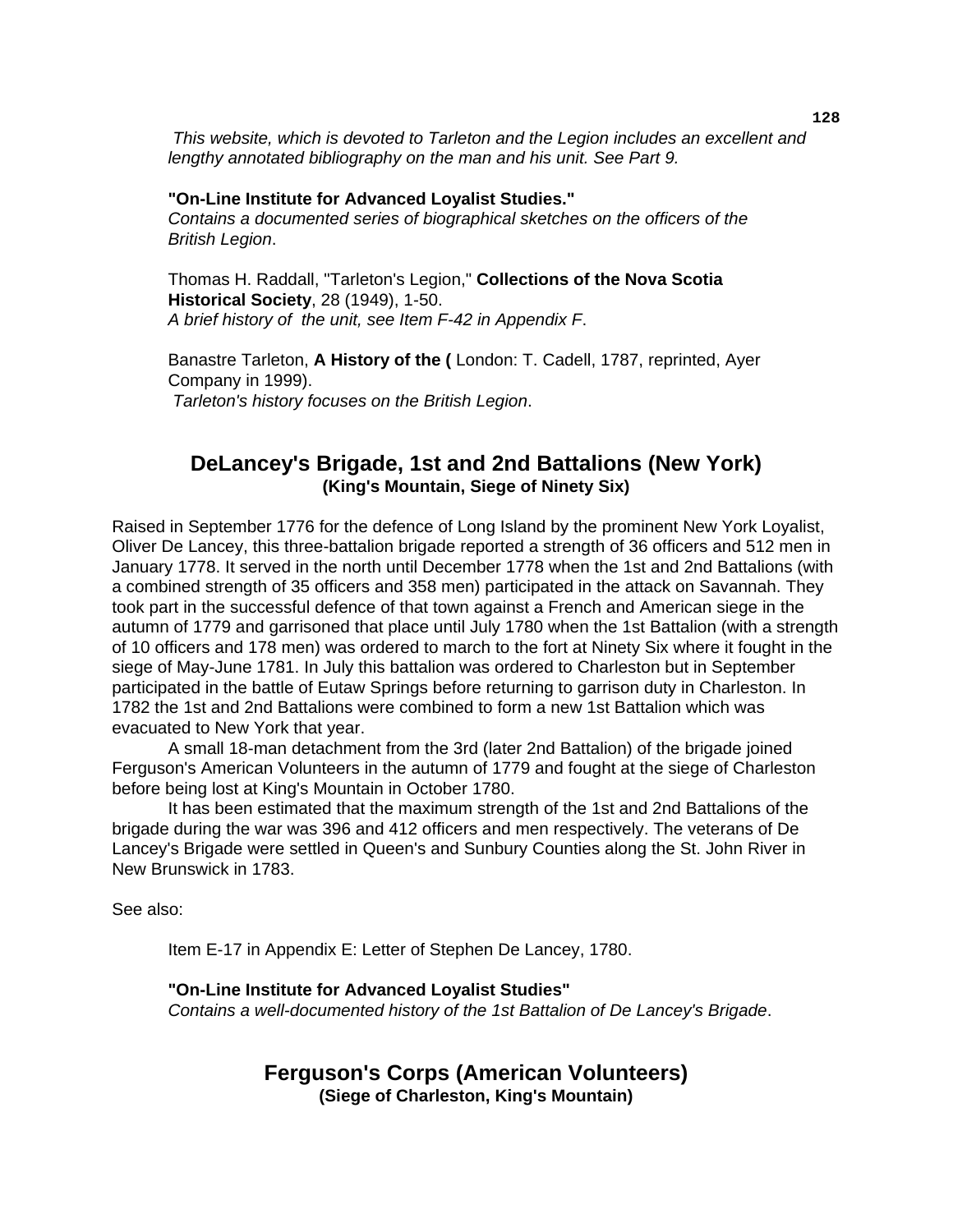Raised in late 1779 by Major Patrick Ferguson of the 71st Foot from volunteers from the King's American Regiment, Loyal American Regiment, 1st, 2nd and 4th Battalions, New Jersey Volunteers, and the 3rd Battalion of De Lancey's Brigade, it numbered 123 officers and men when it was deployed to Savannah in December 1779. Marched to Charleston in March 1780 and joined Clinton's army besieging Charleston and was actively employed during that operation. Ferguson then operated in the Fair Forest district of South Carolina, raising Loyalist militia. Numbering only 70 officers and men, this corps was the mainstay of the British defence of King's Mountain during the battle fought on 7 October 1780. Ferguson was killed in this action and the remainder of the corps either killed or taken prisoner. Some veterans settled in New Brunswick after the war.

See also:

 Item E-10 in Appendix E: Anthony Allaire's Account of the Battle of King's Mountain, 1780.

I Item F-41 in Appendix F: Jonas Howe, "Major Ferguson's Riflemen -- The American Volunteers," **Acadiensis**, 6 (1906), 237-246; 7 (1907), 30-41, 149-157. *The most complete study of this unit*.

## **King's American Regiment (4th American Regiment) (King's Mountain)**

Raised in New York City area in late 1776, this regiment served in the north. A detachment of 14 volunteers from the unit, including Captain Abraham De Peyster, joined Ferguson's corps and fought at King's Mountain in 1780. The unit itself joined Leslie's expedition against Virginia in October 1780 and later shifted to South Carolina, where they garrisoned Georgetown to February 1781. The King's American Regiment fought at Hobkirk's Hill in April 1781 and were then sent to Savannah in May. The light infantry company fought at Eutaw Springs and a cavalry troop (raised in early 1781) fought along the Georgia/South Carolina border during the remainder of the year. The main regiment remained at Savannah until it was evacuated in 1782.

 It has been estimated that the maximum strength of the King's American Regiment during the war was 588 officers and men. Its veterans were granted land in York County, New Brunswick.

See also:

 Item E-2 in Appendix E: Diary of Ensign Henry Nase, King's American Regiment, 1779-1784.

 Items F-10a to F-10c in Appendix F: Biographical information on Abraham De Peyster or DePeyster.

 **"On-Line Institute for Advanced Loyalist Studies"**   *Contains a lengthy and well-documented history of the King's American Regiment.*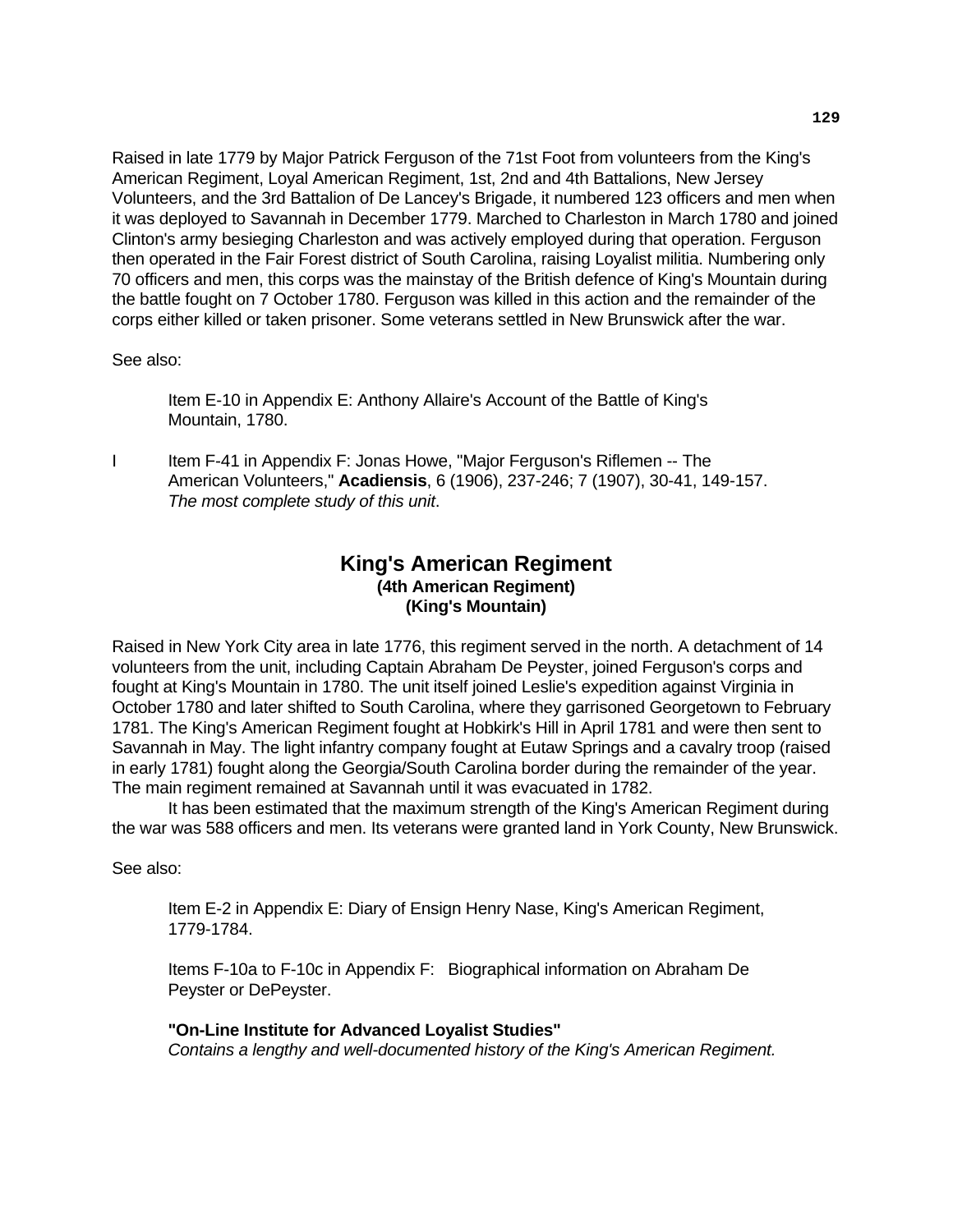## **Loyal American Regiment (King's Mountain)**

Raised in 1777 by the prominent New York Loyalist, Beverly Robinson, the Loyal American Regiment served in the north throughout the war and was settled in Nova Scotia and along the St. John River in New Brunswick.

 A detachment of this unit, 21 strong, under the command of Lieutenant Anthony Allaire, joined Ferguson's corps in the autumn of 1779 and was destroyed at the battle of King's Mountain in 1780.

See also:

 Item E-10 in Appendix E: Anthony Allaire's Account of the Battle of King's Mountain, 1780.

## **New Jersey Volunteers (Skinner's), 2nd and 3rd Battalions (King's Mountain, Siege of Ninety Six)**

Raised by the prominent Loyalist, Cortlandt Skinner, from volunteers in New Jersey, the New Jersey Volunteers ultimately numbered six battalions but, in 1779, were reduced to four battalions.

 Three detachments, totalling 5 officers and 65 enlisted men, drawn from the 1st, 2nd and 3rd Battalions, joined Ferguson's Volunteers including Captain Abraham De Peyster, Ferguson's second in command. These troops were lost at King's Mountain in October 1780. In late 1778 the entire 3rd Battalion was sent to Savannah and defended that place against a French and American siege in the autumn of that year. They later moved to South Carolina where they reported 14 officers and 237 other ranks on strength on 1 September 1780. This battalion formed a major part of the garrison of Ninety Six during the siege of May and June 1781. During this year, because of a re-organization of the New Jersey Volunteers, the 3rd Battalion was renumbered the 2nd and retained this designation until the end of the war. The 2nd/3rd Battalion reported a strength of 221 all ranks on 1 September 1781. It fought at Eutaw Springs (losing 40% of its strength) and then, its ranks reduced by casualties, garrisoned Charleston until the British evacuation in 1782. It has been estimated that this battalion's maximum strength during the war was 481 officers and men.

The New Jersey Volunteers were settled in King's County, New Brunswick after the war.

See also:

 Items F-15a to F-15C in Appendix F: biographical information on Samuel Ryerse or Ryerson.

 Item F-46 in Appendix F: William S. Stryker, **"The New Jersey Volunteers" (Loyalists) in the Revolutionary War**. (Trenton, NJ: Naar, Day & Naar, 1887).

 **"On-Line Institute for Advanced Loyalist Studies"**   *Contains a well-documented history of the New Jersey Volunteers*.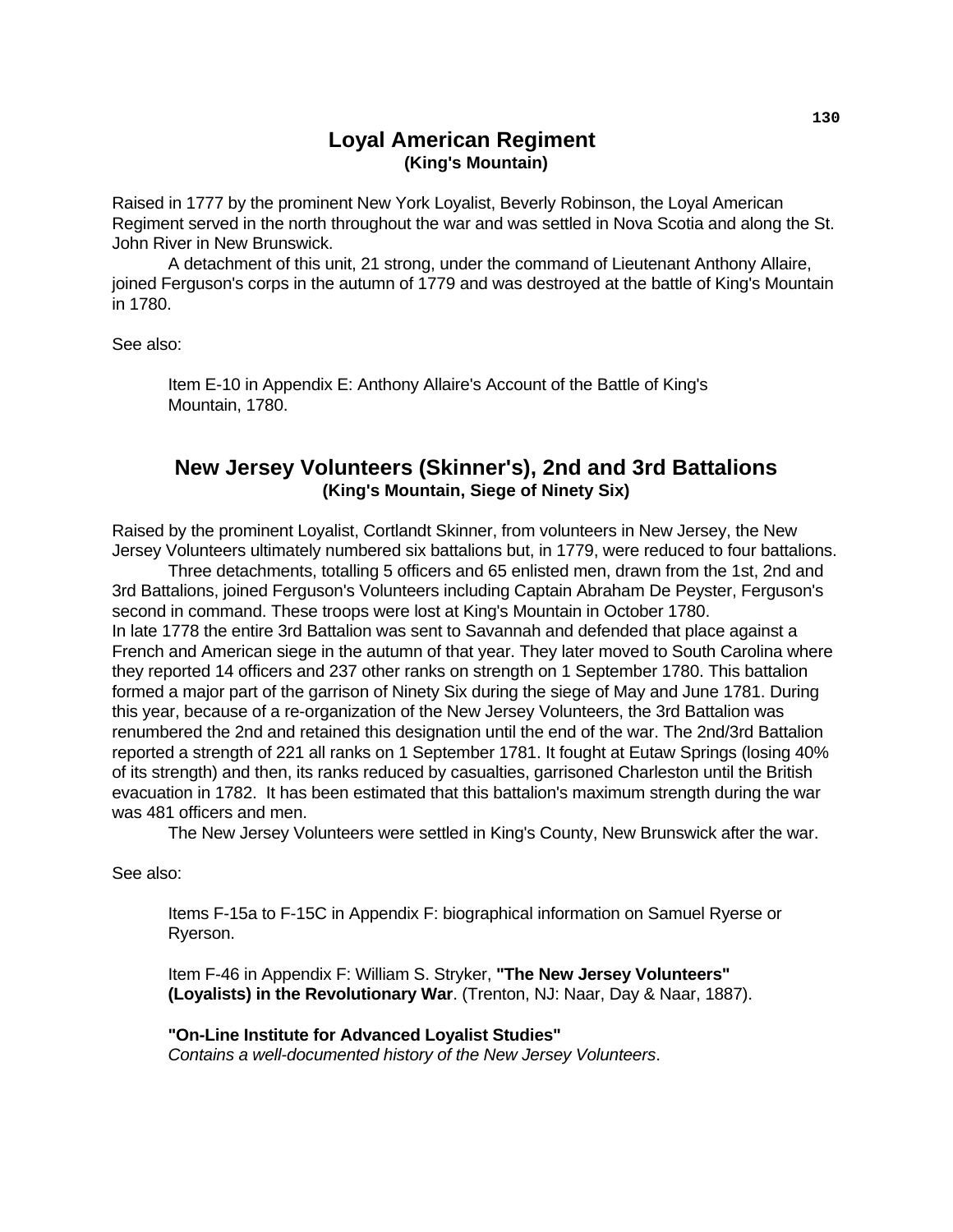## **New York Volunteers (Turnbull's Battalion) (3rd American Regiment) (Siege of Charleston)**

Originally raised from recruits in New York City in 1776, this unit was evacuated to Halifax but returned to New York in August 1776. Re-organized as a battalion under the command of Lieutenant Colonel George Turnbull, the New York Volunteers were sent to Savannah in 1779 and participated in the successful defence of that place in September of that year. They joined Clinton's army before Charleston in the spring of 1780 and were actively employed during the siege of that place and the campaigns in the Carolinas, fighting at Rocky Mount and Camden in 1780 and Hobkirk's Hill and Eutaw Springs in 1781. The reported a strength of 212 on 1 September 1781 and it is estimated that the battalion's maximum strength during the war was 364. The personnel of this unit were settled along the Keswick River valley in New Brunswick.

## **Prince of Wales's American Regiment (Siege of Charleston, Cowpens)**

Raised in the New York area in early 1777 from mainly Connecticut volunteers, this unit was sent to Charleston in early 1780 and served in South Carolina for most of the war. The unit suffered such severe casualties at the battle of Hanging Rock in August 1780 (93 out of an estimated total strength of 181 officers and men) that it never again served in the field as a complete unit although it was present at the battle of Camden on 16 August 1780, it did not engage in action. From that time until the unit was evacuated from Charleston in late 1782, it garrisoned that city and the surrounding neighborhood and the only part of the unit to see heavy fighting were the light infantry company which fought at Cowpens and were largely taken prisoner, and the grenadier company which garrisoned Fort Granby in early 1781. This latter company withstood one siege of their position in February but surrendered to a second attack in May 1781. The regiment reported a strength of 6 officers and 130 other ranks present on 1 September 1780 and 195 all ranks present on 1 September 1781. It has been estimated that the unit's maximum strength during the war was 499 all ranks.

 The Prince of Wales Regiment was evacuated from Charleston to New York in 1782 and received land in York County, New Brunswick, after the war.

See also:

Item E-7 in Appendix E: "State of the Prince of Wales Regiment," [c. August 1780].

## **"On-Line Institute for Advanced Loyalist Studies"**

 *Contains a well-documented and lengthy history of the Prince of Wales's American Regiment*.

## **Queen's American Rangers (1st American Regiment) (Siege of Charleston)**

Raised in August 1776 by Colonel Robert Rogers from recruits in the New York area. Command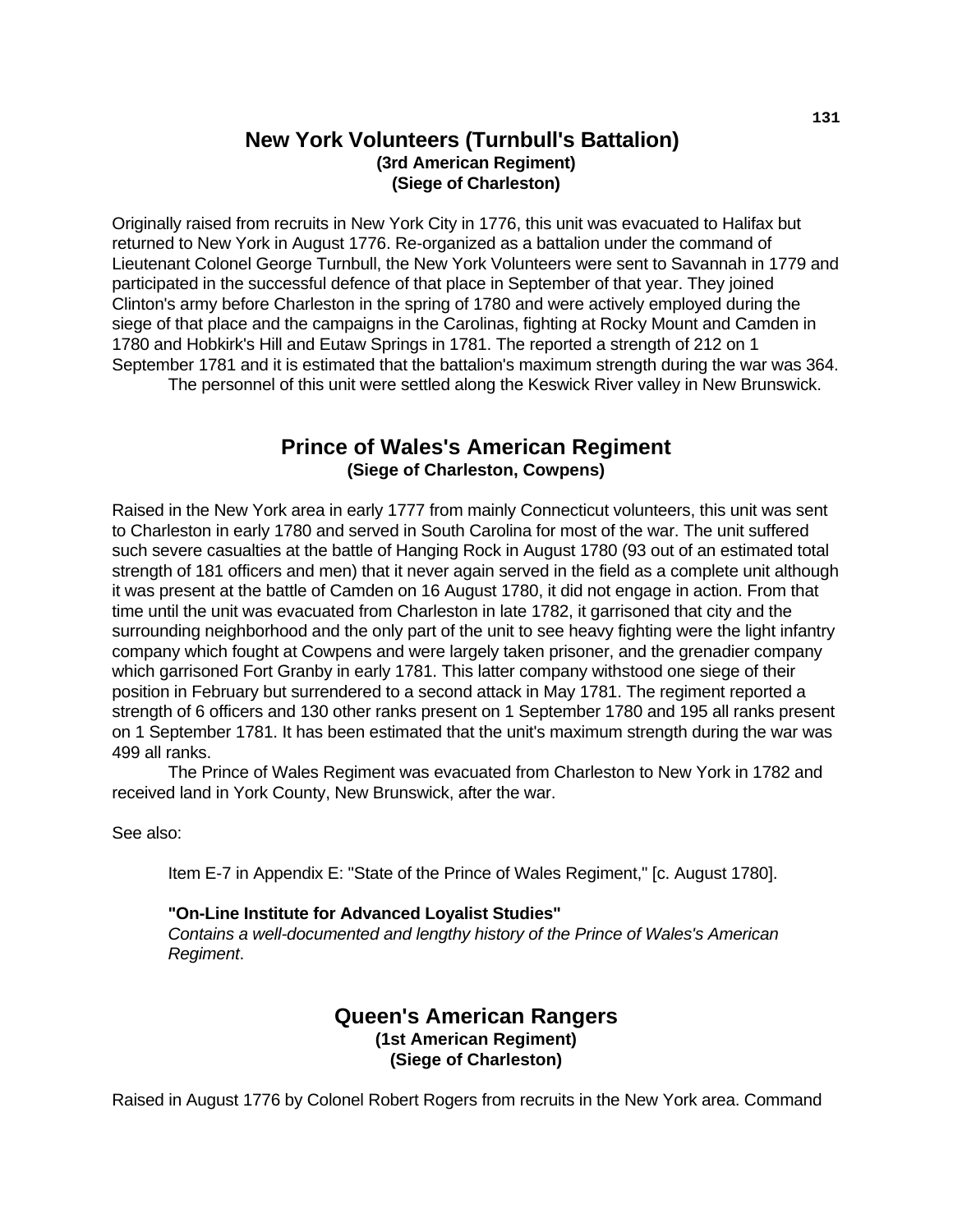was later assumed by Lieutenant Colonel John Graves Simcoe and his corps was ultimately organized into 11 infantry companies, 5 troops of cavalry and an artillery unit. This unit served in the north and acquired a reputation as one of the best Loyalist units of the Revolutionary War. It participated in the expedition against Charleston in the spring of 1780 but returned to New York in the summer. At the end of the year, the Rangers joined Arnold's expedition to Virginia with a total strength of 455 and were very actively engaged throughout the campaigns in that colony until Yorktown where they mustered 268 effectives on 18 October 1781. Simcoe and many of his men managed to avoid captivity and the humiliating loss of their colors as they were smuggled out of Yorktown on a ship prior to the final surrender. It has been estimated that the Queen's Rangers attained a maximum strength of 616 all ranks during the war.

 A detachment from the unit, under the command of Captain John Saunders served with Leslie's expedition to Virginia and later garrisoned the Georgetown area of South Carolina during the first half of 1781.

 The Queen's Rangers were disbanded in 1784 and received land grants in the Parish of Queensbury (named after the unit), York County, New Brunswick. When Simcoe became the first lieutenant governor of Upper Canada in 1791, he raised a new unit called the Queen's Rangers to garrison the province. It was disbanded in the early 1800s but a unit of the modern Canadian army, the Queen's York Rangers of Toronto, claims to perpetuate Simcoe's wartime unit. The Revolutionary War colors of the Queen's Rangers are now preserved in the Queen's York Rangers' officers' mess.

See also:

 Item E-1 in Appendix E: Diary of an Officer in the Queen's Rangers, 11 December 1780 to 26 June 1781.

 Item E-4 in Appendix E: Correspondence of Captain John Saunders, Queen's Rangers, 1780-1781.

Item E-25 in Appendix E: "The Narrative of Colonel Stephen Jarvis."

 Item E-32 in Appendix E: **Memoirs of Major Thomas Merritt, U.E.L. (1759-1842). Cornet in the Queen's Rangers (1776-1803) under Col John Graves Simcoe ...**

Item E-35 in Appendix E: Extracts from Simcoe's **Military Journal**.

 Item F-13 in Appendix F: Robert S. Allen, "Mr. Secretary Jarvis. William Jarvis of Connecticut and York."

 Item F-38 in Appendix F: Extract from Stewart Bull, **The Queen's York Rangers. An Historic Regiment**. (Toronto: Boston Mills, 1984).

 E.T. Crowson, "John Saunders: An Exiled Virginian Loyalist and a Founder of New Brunswick," **Virginia Cavalcade**, 28 (1977), 53-57.

 Kenneth Donovan, **John Saunders: A Loyalist Captain in South Carolina, 1780- 1782**. (Columbia: South Carolina Historical Association, 1982).

H.M. Jackson, **The Queen's Rangers in the Revolutionary War**. (Toronto: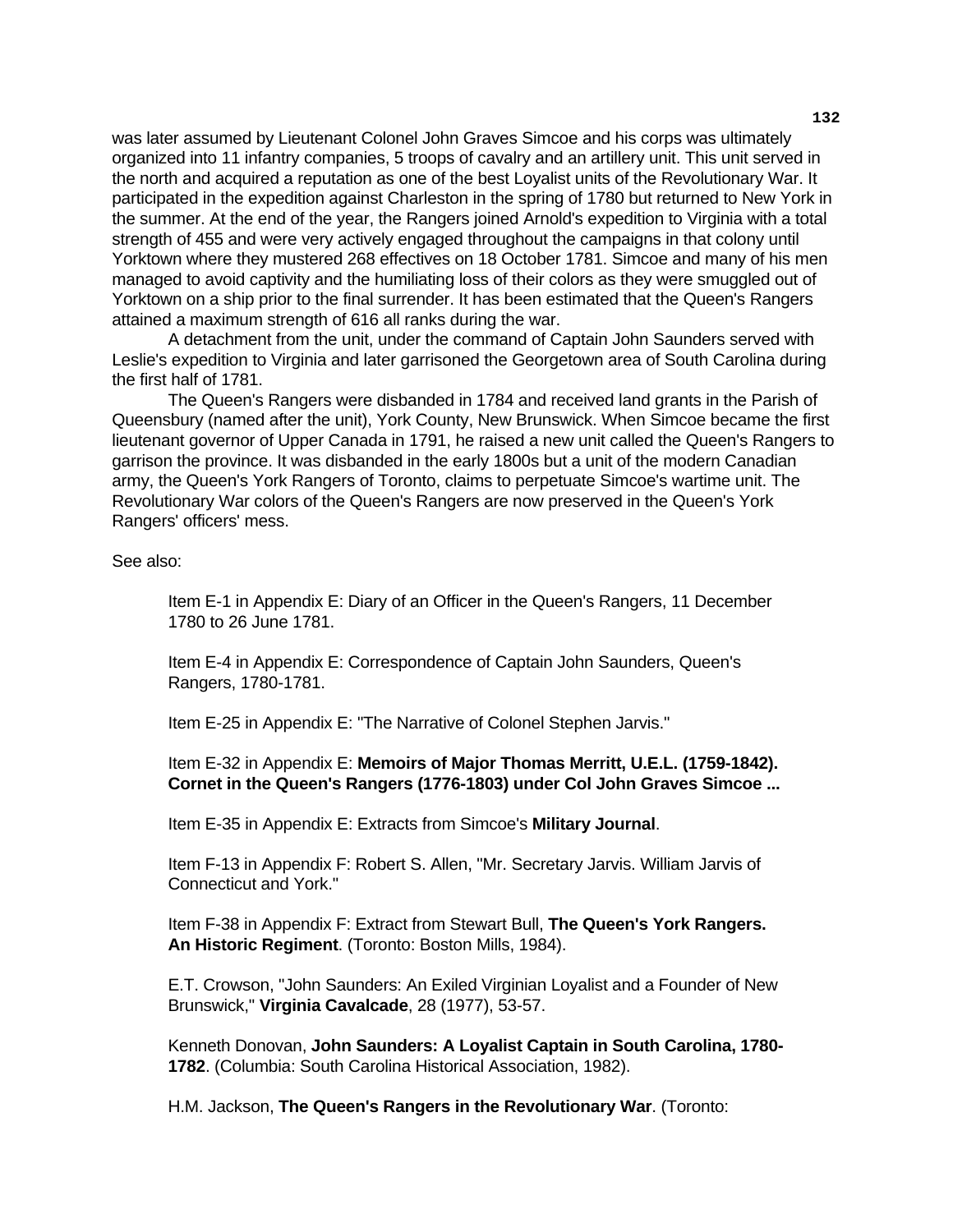author's publication, 1956).

 Philip Katcher, "A Note on the Queen's Rangers," **Military Collector and Historian**, 26 (Spring, 1974), p 37.

 H.C. McBarron and Rutledge Smith, "The Queen's Rangers (1st American Regiment), 1778-1783," **Military Collector and Historian**, 24 (Spring 1972), pp. 20-21, 23.

D.B. Read, **The Life and Times of John Graves Simcoe**. (Toronto: Virtue, 1890).

 Donald B. Webster, "The Queen's Rangers (1st American Regiment), **Military Collector and Historian**, 41 (Summer, 1989), pp. 51-55.

## **Royal North Carolina Regiment (Hamilton's Volunteers) (Siege of Charleston)**

This unit was raised in Georgia by a prominent North Carolina Loyalist, John Hamilton, in February 1779. The recruits came from North Carolina refugees who had fled to Savannah for British protection. It served at the siege of Savannah in the autumn of 1779 before moving to join Clinton's forces besieging Charleston in the spring of 1780. The Royal North Carolina Regiment, often called "Hamilton's Volunteers" after its commander, fought at Camden and Hanging Rock in 1780. The unit reported a total strength of 256 on 1 September 1780 and moved into North Carolina with Cornwallis, picking up more recruits, and by early 1781 had eight companies. Six of the companies were left at Wilmington but two companies (total strength 82) were with Cornwallis at Yorktown and surrendered there in October 1781. The remaining six companies reported a total strength of 296 on 1 September 1781. It has been estimated that the maximum strength of this unit during the war was 471. They were evacuated to Florida in 1782 and to Nova Scotia in 1783, where they received land.

## **South Carolina Royalists (Siege of Charleston)**

Raised in East Florida from South Carolina Loyalist refugees in May 1778, this unit was composed of four companies of infantry and two troops of cavalry. Under the command of Lieutenant Colonel Joseph Robinson, it was sent to Savannah in the summer of 1779 where it participated in the successful defence of that town against an American and French siege. In the spring of 1780, this unit marched to Charleston and was involved in the British siege of that place. On 24 April 1780 the regiment reported a total strength of 213 and on, 1 September a strength of 21 officers and 291 enlisted men. It was present at the battle of Hobkirk's Hill in April 1781 and was converted to cavalry in the following summer. The unit remained in South Carolina, reporting a total strength of 293 on 1 September 1781 and was evacuated from Charleston to New York in 1782. It has been estimated that the maximum strength of this unit during the war was 452 officers and men. Its veterans received land in Nova Scotia after the war.

See also: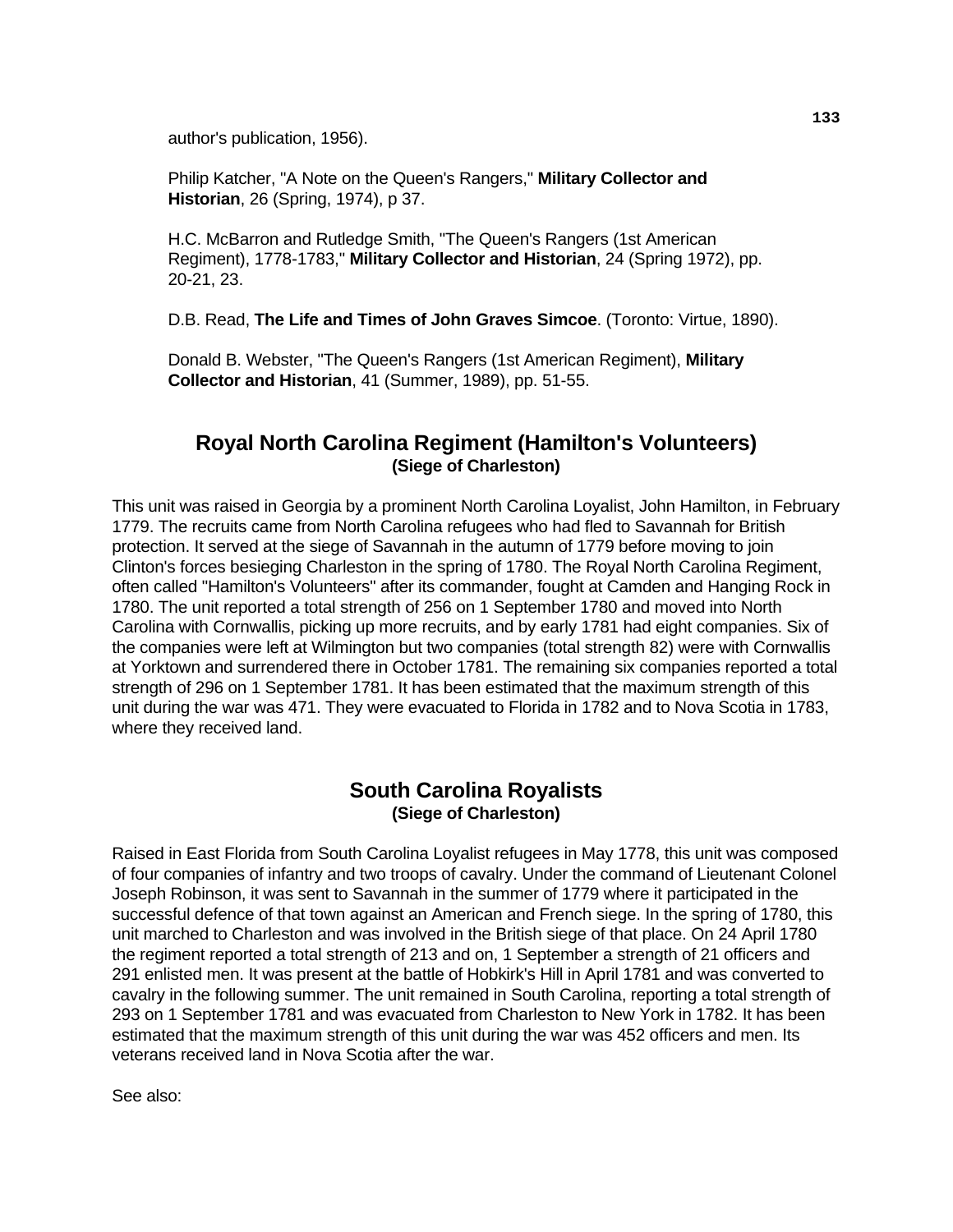Item E-6 in Appendix E: Statement of Services, Lieutenant Colonel Joseph Robinson, 1797.

 Items F-14a to F-14c in Appendix F: Biographical information on Joseph Robinson, South Carolina Royalists.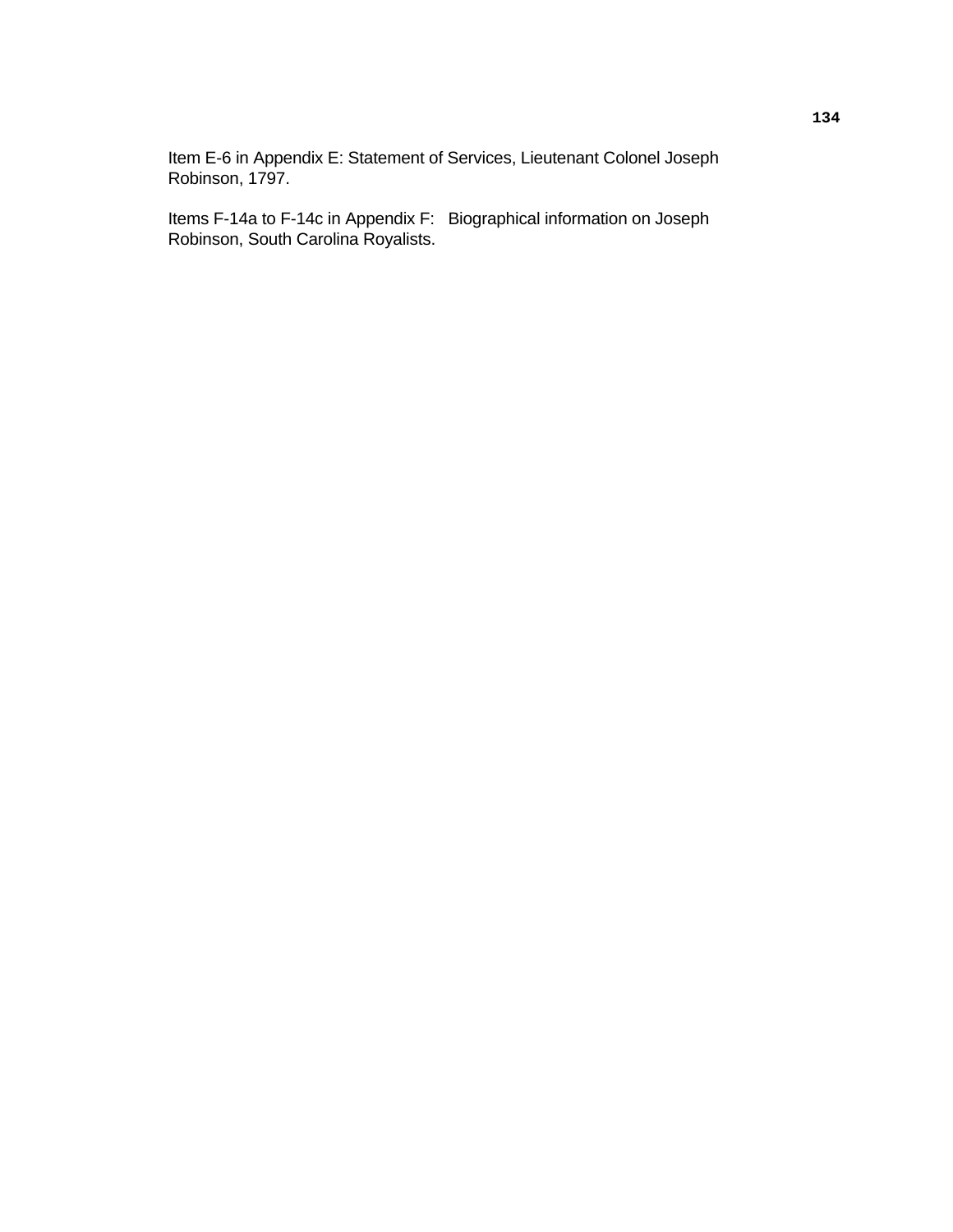# **PART 8**

# **ANNOTATED BIBLIOGRAPHY OF ADDITIONAL PUBLISHED SOURCES**

The following bibliography includes additional titles not listed and discussed in Parts 5, 6, and 7.

## **8A: Published Primary Sources**

Clark, Murtie Jean, compiler

**Loyalists in the Southern Campaigns of the Revolutionary War. Volume I: Official Rolls of Loyalists Recruited from North and South Carolina, Georgia, Florida, Mississippi and Louisiana**. (Baltimore: 3 vols, Genealogical Publishing Co., 1981).

*A collection of official records and documents on the Southern Loyalist units, both provincial and militia, transcribed from British War Office records, headquarters papers, Audit and Treasury Office records and muster rolls in the National Archives of Canada. An indispensable and useful source. Re-issued as a CD, see Part 10..* 

#### Raymond, W.O., ed.

**Winslow Papers, A.D. 1776-1826**. (St. John: Sun Printing, 1901).

*Edward Winslow was the Muster Master General of the Loyalist forces throughout the Revolutionary War and a leading figure in postwar New Brunswick. His personal papers are indispensable for studying the strength and movement of Loyalist units and copious correspondence reveals much about Loyalist attitudes in the postwar period. Very little to do with the south but an interesting and valuable reference source*.

## Talman, James J., ed.

**Loyalist Narratives from Upper Canada**. (Toronto: The Champlain Society, 1946).

*In the 1840s the government of Ontario initiated a project to collect memoirs and other documents relating to the Loyalist settlers of the province. A start was made but the result was never published. Talman discovered these accounts and published them in this book which contains some excellent personal experiences including some from soldiers who fought in the south. Many of these accounts will be found in Appendix E*.

Uhlendorf, Bernhard A., ed.

**The Siege of Charleston. With an Account of the Province of South Carolina: Diaries and Letters of Hessian Officers from the Von Jungkenn Papers in the William L. Clements Library**. (Ann Arbor: University of Michigan, 1938).

*An excellent collection of eyewitness accounts by Hessian officers, mostly Jaeger officers, of the siege and the summer of 1780*.

Upton, L.F.S., ed.

**The United Empire Loyalists: Men and Myths**. (Toronto: Copp Clark, 1967). *A collection of readings from Loyalist literature and writing about Loyalists intended for a university audience*.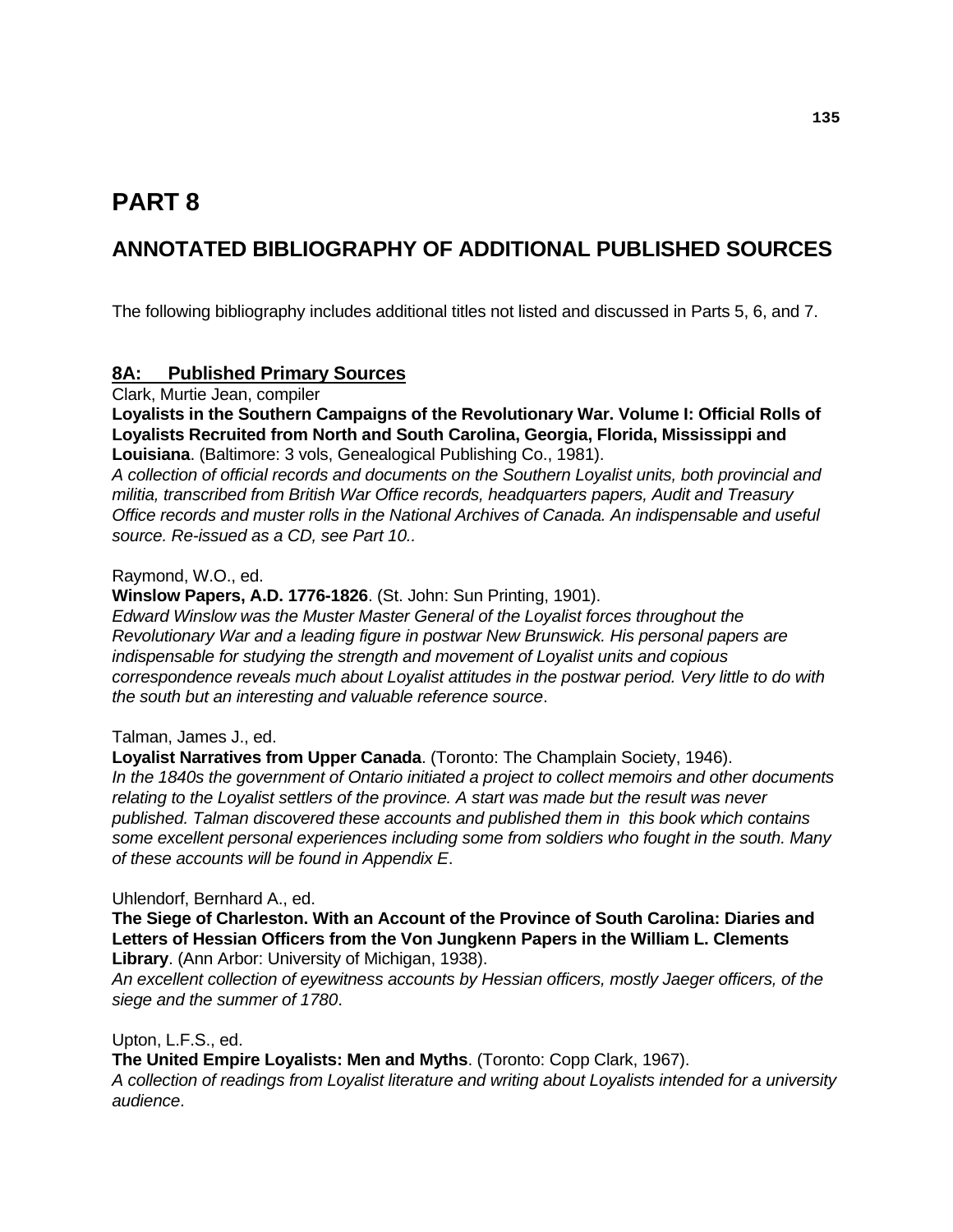## **8B: Understanding the Loyalists and their Political Outlook**

Labaree, Leonard W.

"The Nature of American Loyalism," **Proceedings of the American Antiquarian Society**, 54 (1944), 15-58.

Labaree argues that the Loyalists were drawn from the upper echelon of colonial society and *opposed the upheaval as they stood to lose the most from it. He argues that they valued the strong connection with England and regarded social and political stability as the most desirable attributes of society. This was an influential article in its time but is now dated*.

## McNutt, W.S.

"The Loyalists: A Sympathetic View," **Acadiensis**, 6 (1976), 3-20.

*Author argues that the Revolution was the result of a conspiracy by a small group of reckless and ambitious men who displayed energy in the face of British lethargy and Loyalist disorganization. The second part of this article has to do with the Loyalist settlement of British North America and its effect on the foundation of English-speaking Canada*.

## Nelson, William H.

**The American Tory**. (Oxford, UK: Clarendon Press, 1961).

*A first scholarly attempt to go beyond the Loyalists "were the best and brightest" school of thought and an attempt to analyze social, economic and regional differences among the Loyalists*.

## Shelton, W.G.

"The United Empire Loyalists: A Reconsideration," **Dalhousie Review** 45 (1965), 5-16. *Shelton argues that the Revolution was engineered by a small faction of ambitious and powerhungry persons interested in material gain and was only "clad under the garb of patriotism."*

## **8C: Works on Loyalists in General and Southern Loyalists in Particular**

Blakeley, Phyllis and G. Grant, eds.

**Eleven Exiles: Accounts of the Loyalists of the American Revolution**. (Toronto: Dundurn Press, 1982).

*A collection of biographies of individual Loyalists including one black and one woman. Some of these studies have been included in Appendix F*.

## Brown, Wallace

#### **The King's Friends: The Composition and Motives of the American Loyalist Claimants**. (Providence: Brown University, 1965).

*Brown was the first historian to make intensive use of an analysis of Loyalist loss claims as primary sources although his grasp of quantitative analysis was not firm and his conclusions were not backed up by the sources, see Fingerhart below*.

## Brown, Wallace

**The Good Americans: The Loyalists in the American Revolution**. (New York: William Morrow, 1969).

*A more popular and general work than The King's Friends but based on the same sources. Brown argues that Loyalists were present in strength in every colony but, given the fact that only 2,908 claims were filed from an estimated 100,000 Loyalists and most of those were filed by*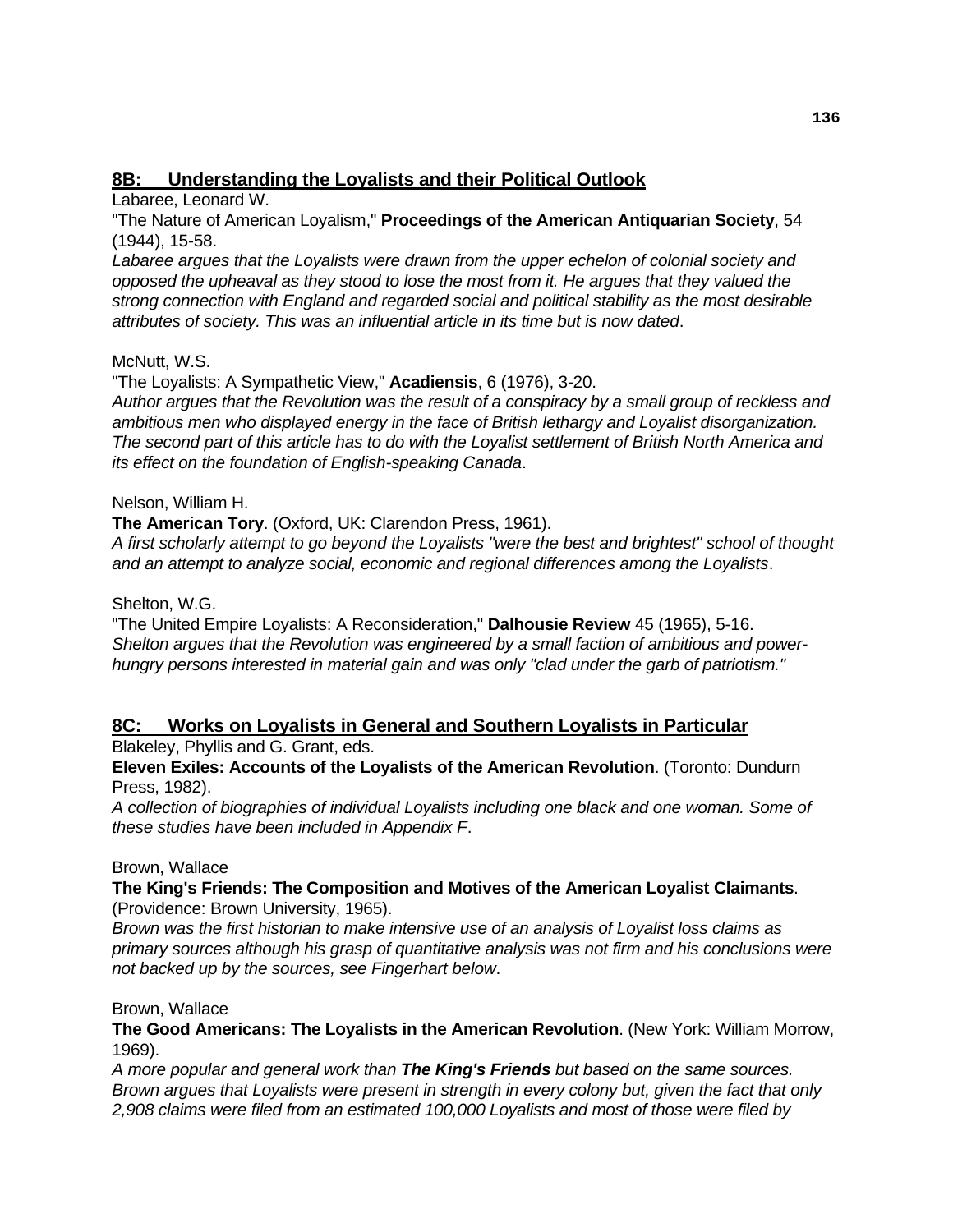*educated persons, his base of evidence is narrow*.

#### Calhoon, Robert M.

**The Loyalists in Revolutionary America, 1760-1781**. (New York: Harcourt, Brace, Jovanovich, 1973).

*Calhoon relies on secondary sources and provides a good overview of the political and social thought of the Loyalists both prior to and during the Revolution*.

DeMond, Robert O.

**The Loyalists in North Carolina during the Revolution**. (Hambden, Ct: Archon Books, 1964 reprint of 1940 publication.)

*Dated but still useful survey on the subject*.

Fingerhart, Eugene

"Uses and Abuses of the American Loyalists' Claims: A Critique of Quantitative Analysis," **William and Mary Quarterly**, 25 (1968), 245-258.

*Fingerhart questions Brown's control of his evidence in The King's Friends and demonstrates that Brown's conclusion are based on a number of incorrect assumptions*.

Lambert, Robert S.

**South Carolina Loyalists in the American Revolution**. (Columbia: University of South Carolina Press, 1987).

*The standard survey on the subject and useful for the broad picture*.

Wilson, Bruce, ed.

**As She Began; An Illustrated Introduction to Loyalist Ontario**. (Toronto: Dundurn Press, 1981).

*Although it relates more to adjoining states than to the south, this is an excellent introduction to the Loyalist experience in Canada after the revolution. Very good material culture references*.

Wright, Esmond.

**Red, White and True Blue: The Loyalists in the Revolution**. (New York: AMS Press, 1976). *A collection of articles on various historical aspects of the Loyalists, mixed content and mixed quality. Some of the articles have been included in Appendix F*.

## **8D: Loyalist Military Leaders and Units**

Allen, Robert S.

**The Loyal Americans: The Military Role of the Loyalist Provincial Corps and Their Settlement in British North America, 1775-1784**. (Ottawa: Canadian War Museum, 1983). *Actually a catalog for a travelling exhibit, this book contains much good material history on the Loyalist military*.

Crowson, E.T.

"John Saunders: An Exiled Virginian Loyalist and a Founder of New Brunswick," **Virginia Cavalcade**, 28 (1977), 53-57.

*A study of this officer in the Queen's Rangers based on material in the Saunders Papers in the University of New Brunswick. Concentrates on Saunders's pre- and postwar life*.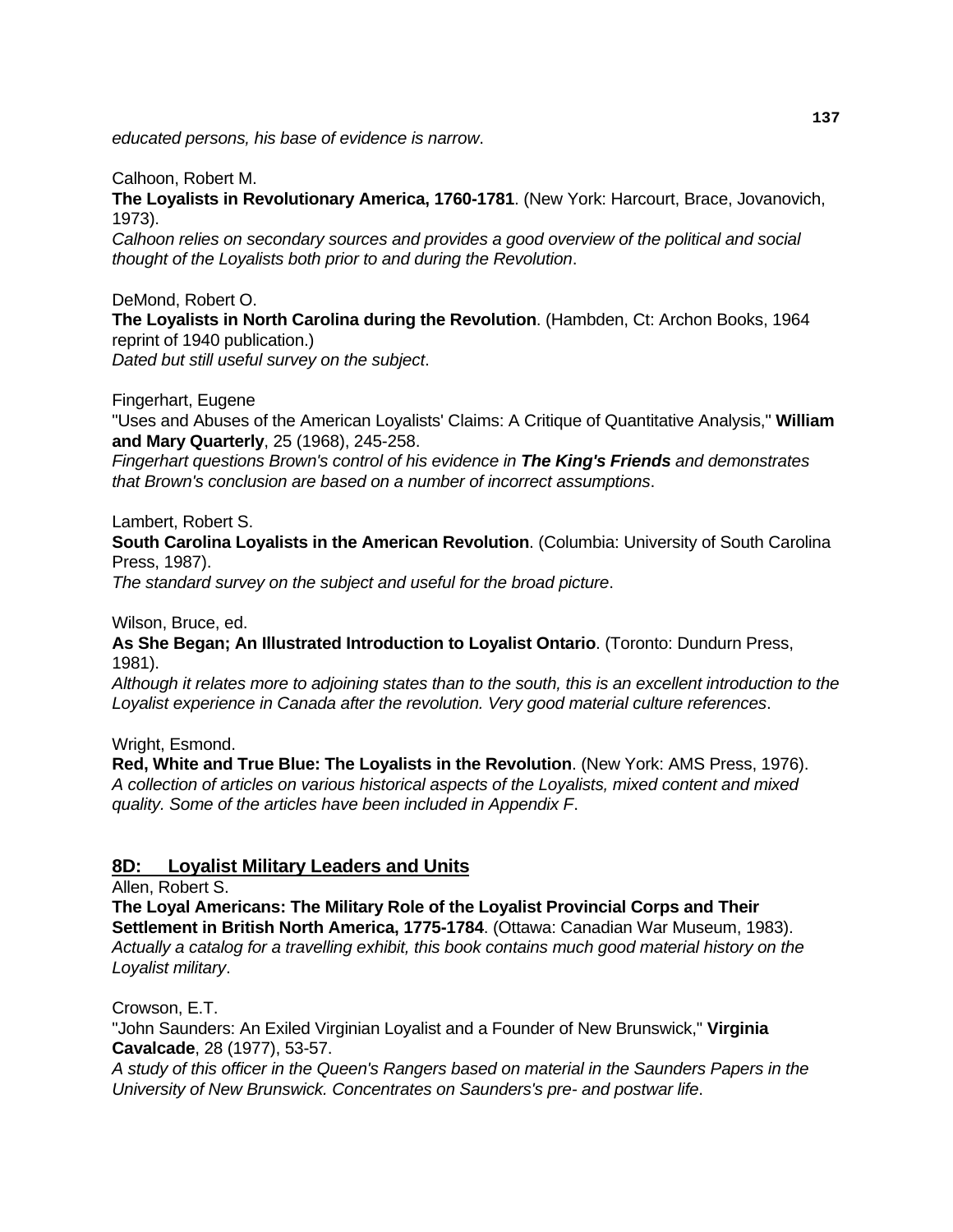#### Donovan, Kenneth.

**John Saunders: A Loyalist Captain in South Carolina, 1780-1782**. (Columbia: South Carolina Historical Association, 1982).

*An interesting account of Captain John Saunders, a Virginian who served in the Queen's Rangers and later ended up as a judge in New Brunswick*.

#### Moss, Bobby G.

**The Loyalists at King's Mountain**. (Blacksburg: Scotia-Hibernia, 1998). *Moss is an excellent and reliable source on specific Loyalists who fought in this action and a necessary reference work*.

Moss, Bobby G. **The Loyalists in the Siege of Ninety Six**. (Blacksburg: Scotia-Hibernia, 1999). *The same comments apply to this as the previous book*.

Moss, Bobby G.

**Roster of the Loyalists in the Battle of Moore's Creek Bridge**. (Blacksburg: Scotia-Hibernia, 1992).

*Same comments apply as to Moss's other works*.

Olson, Gary D.

"Loyalists and the American Revolution: Thomas Brown and the South Carolina Backcountry, 1775-1775," **South Carolina Historical Magazine**, 68 (1967), 201-219; 69 (1968), 44-56. *An interesting account of Thomas Brown, commanding officer of the King's Rangers and Superintendent of the Indian Department*.

Sabine, Lorenzo

**The American Loyalists, or Biographical Sketches of Adherents to the British Crown in the American Revolution**. (Boston: 2 vols, 1864 and many reprints). *Old, biased and cranky but still a first step when tracking down Loyalists*.

## **8E: Loyalists in the Postwar Period**

Ells, Margaret

"Settling the Loyalists in Nova Scotia," **Canadian Historical Association Report for 1933**, 43-58. *A seminal article on the postwar Loyalist immigration into this province and a good starting point. Many southern Loyalists ended up in Nova Scotia*.

Fellows, Robert

"The Loyalists and Land Settlement in New Brunswick, 1783-90," **Canadian Archivist**, 2 (1971), 5-15.

*Not all was well after the Loyalists landed and this article explores the tensions over the distribution of land*.

#### Gilroy, Marion, compiler

**Loyalists and Land Settlement in Nova Scotia**. (Halifax: Public Archives of Nova Scotia, 1937). *A study based on official records of the distribution of Loyalist in Nova Scotia and their areas of settlement. Important because it is based on records in the Public Archives of Nova Scotia and well documented*.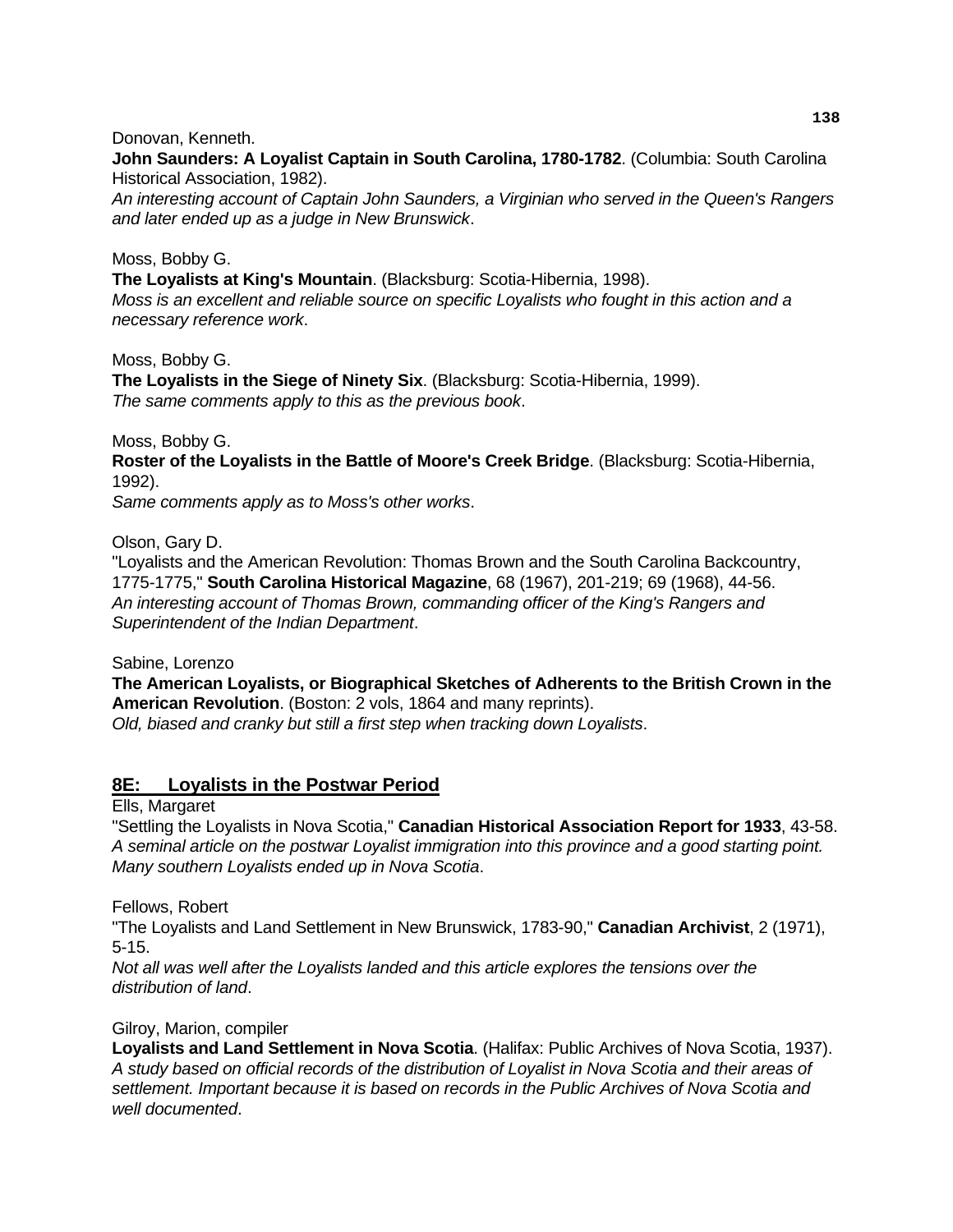#### Hill, Isabel Louise

**Some Loyalists and Others**. (Fredericton: author, 1976). *A collection of brief biographies on New Brunswick Loyalists which is useful because Hill picks her subjects according to whether or not they have portraits in existence*.

#### Kosy, Charlene J.

"Tories Transplanted: The Caribbean Exile and Plantation Settlement of Southern Loyalists," **Georgia Historical Quarterly**, 75 (1991), 18-42.

*An examination of the evacuation of southern Loyalists to Jamaica and the Bahamas but does not go much beyond the work of Siebert*.

Russell, William

"The Landing of the United Empire Loyalists in New Brunswick," (Ottawa: Parks Canada Manuscript Report Series 216, 1975).

*An excellent survey, with some emphasis on material history of the arrival of the Loyalists in New Brunswick*.

Sellick, Lester B., and Donald Wetmore, eds. **Loyalists in Nova Scotia**. (Hantsport: Lancelot Press, 1976). *A collection of articles which are extremely variable in quality*.

Siebert, Wilbur H.

**Loyalists in East Florida, 1774-1785. The Most Important Documents Pertaining thereto, Edited with an Accompanying Narrative.** (New Haven: 2 vols, Yale University, 1929). *A pioneer study of the wartime British colony and its use as a refuge for southern Loyalists in the immediate postwar period*.

Sutherland, Maxwell

"Case History of a Settlement," **Dalhousie Review**, 46 (1965), 65-74. *An examination of the little settlement of German soldiers at Annapolis Royal in Nova Scotia. The author concludes that it failed because it was simply overwhelmed by its English-speaking neighbors*.

Troxler, Carole W.

"Loyalist Refugees and the British Evacuation of East Florida, 1783-1785," **Florida Historical Quarterly**, 60 (1981), 1-28.

*The leading expert on southern Loyalist migration talks about the difficulties the refugees faced in the postwar period*.

Troxler, Carole W.

"Refuge, Resistance, and Reward: The Southern Loyalists' Claim on East Florida," **Journal of Southern History**, 55 (1989), 563-596.

*Same comments apply as for Troxler's article above*.

Wright, Esther C.

**The Loyalists of New Brunswick**. (Fredericton: author, 1955).

*Wright destroyed the popular myth that the Loyalists represented the most educated, wealthy and professional group in the former colonies by intensive research in the 500 claims submitted by*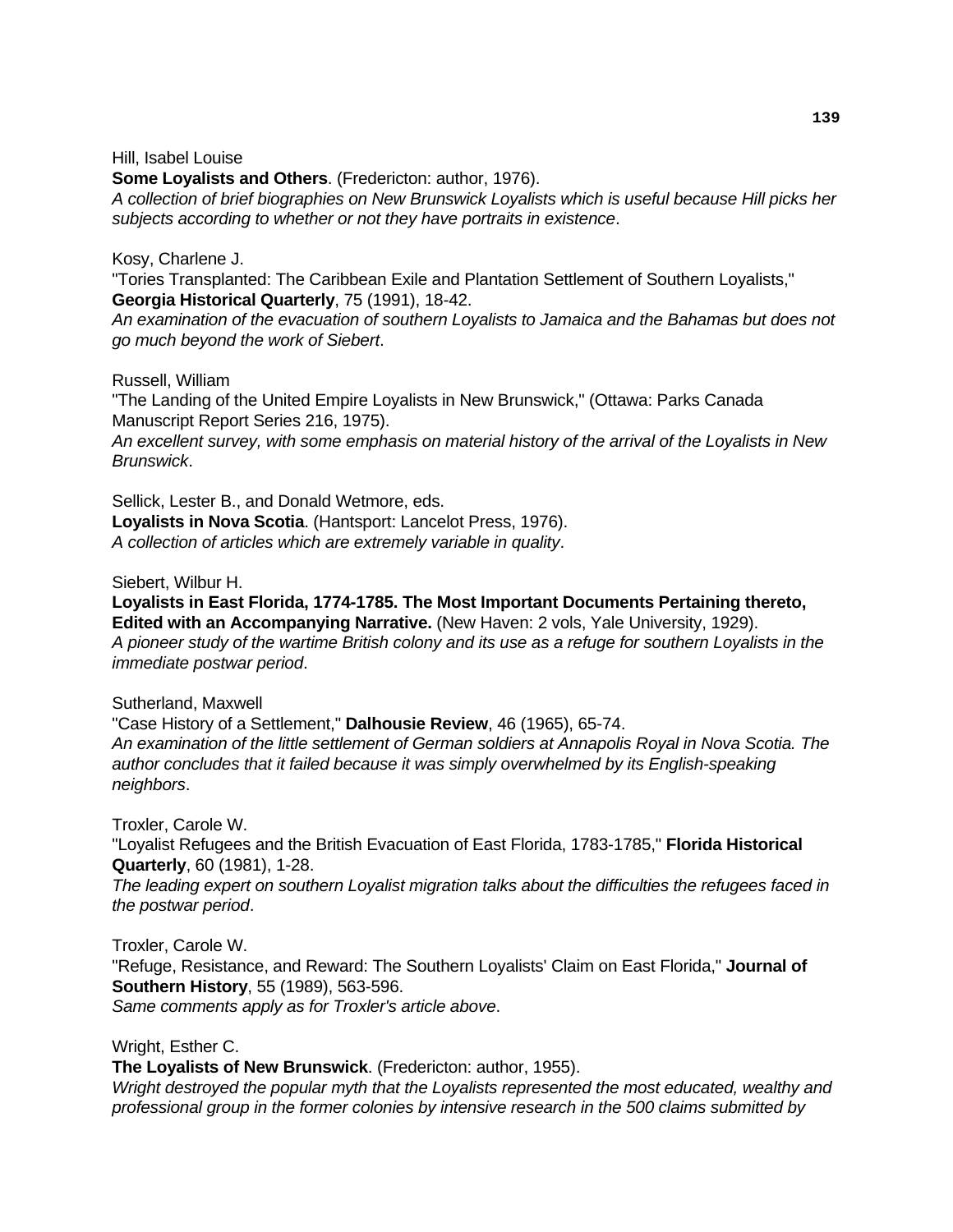*Loyalists in New Brunswick. Her conclusion is that they were actually a very diverse group and many had lived close to the existence level before the Revolutionary War*.

#### Wright, J. Leitch

**Florida in the American Revolution**. (Gainesville: University of Florida, 1975). *A survey history of wartime Florida and its place as a postwar refuge for the southern Loyalists*.

#### **8F: Bibliographies, Biographies and Guides to Loyalist Literature and Loss Claims**

Allen, Robert S., compiler,

**Loyalist Literature: An Annotated Bibliographic Guide**. (Toronto: Dundurn, 1982).

*A useful starting point but beginning to show its age and contains too many minor typographical errors*.

#### Antliff, W. Bruce.

**Loyalist Settlements, 1783-189: New Evidence of Canadian Loyalist Claims**. (Toronto: Ministry of Culture, 1985).

*Antliff corrected the 1904 transcription of the evidence in the Canadian claims which was published in the Ontario Archives Report for that year. He has also included those claims which were rejected or crossed out and, finally, has provided correct citations for the Audit Office records from which these claims were extracted. Discussed in detail in Part 4 above*.

#### Coldham, Peter W.

**American Loyalist Claims**. (Washington: National Genealogical Society, 1980). *Summaries of claims found in the Audit 13 records in the Public Record Office. Like Palmer, a very useful source but it is difficult to ascertain why some claims were chosen and some ignored. Must be used in connection with Coldham's other book, Antliff's work and the Archives of Ontario Second Report*.

## Coldham, Peter W.

**American Migrations, 1765-1799**. (Baltimore: Genealogical Publishing Co, 2000). *Further summaries of claims in the AO 13 Series arranged by colony which makes it useful but there is always the nagging question of what has not been included. Must be used in conjunction with his first book and Palmer.* 

#### **Dictionary of Canadian Biography**. (Toronto: University of Toronto, 1970-1998).

*Excellent biographical articles by scholars who are experts on their subjects and the entries have complete sources. The series is by death date and the volumes that cover the period, 1775-1840 (vols 5 to 6) are the most useful*.

#### Government of Ontario

**Bureau of Archives Report No. 2: United Empire Loyalists" Enquiry into the Losses and Services in Consequence of their Loyalist. Evidence in the Canadian Claims**. (Toronto: Government of Ontario, 1904).

*This publication is discussed in greater detail in Part 4 and material from it is reproduced in Appendix D. It must be used in conjunction with Antliff's work but, even though there are problems with it, it is an invaluable source of information on individual Loyalists from the southern colonies*.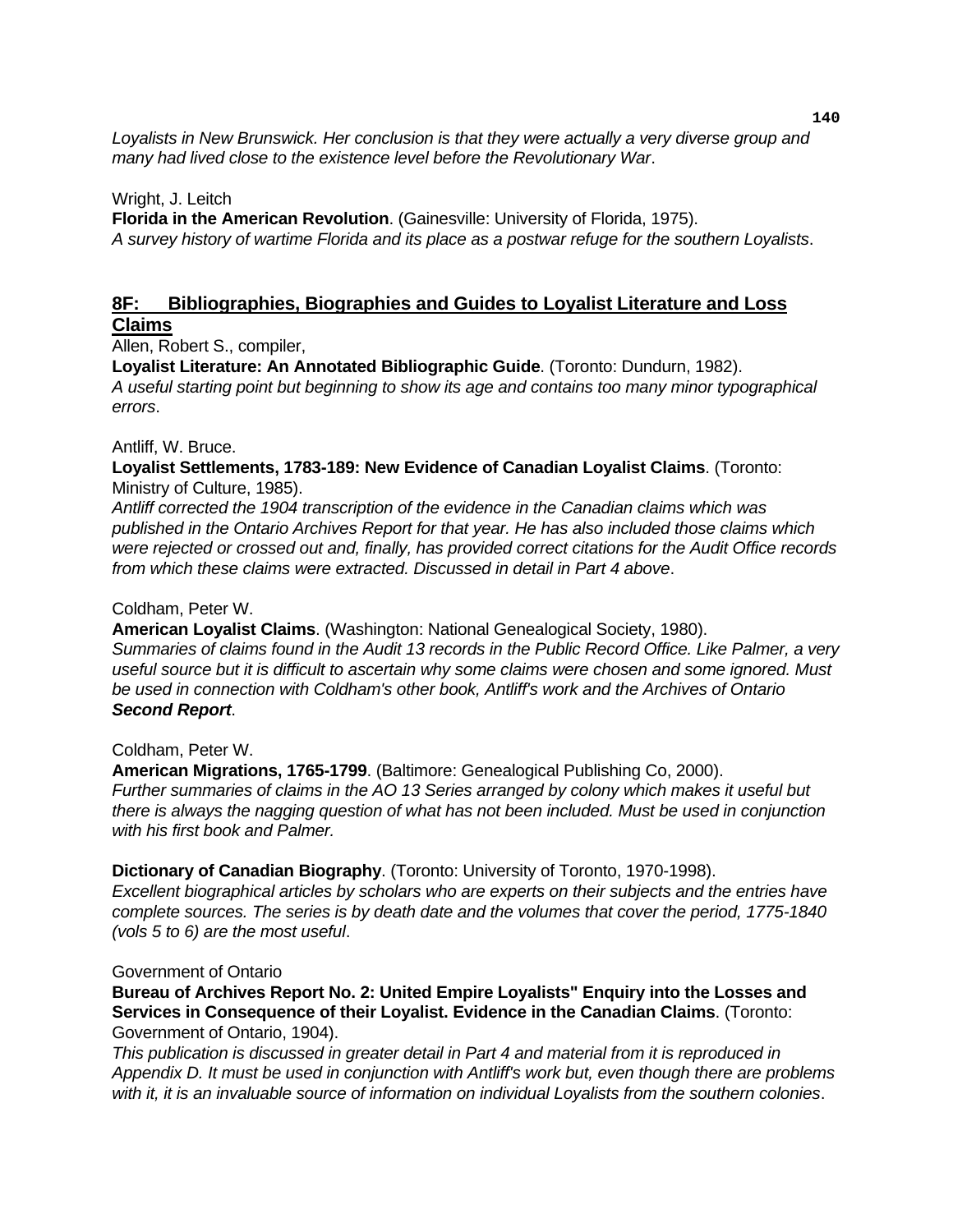Palmer, Gregory, compiler.

**Biographical Sketches of Loyalists of the American Revolution. (**Westport: Greenwood, 1984).

*This is an update of Lorenzo Sabine's classic work. It provides summaries and abstracts of Loyalist claims broken down by colony. An extremely useful reference source but only includes information on those Loyalists in Sabine's book who filed claims. Must be used in connection with Coldham's two books, Antliff's work and the Ontario Archives Report*.

#### Peterson, Jean, compiler

**The Loyalist Guide. Nova Scotian Loyalists and their Documents**. (Halifax: Public Archives of Nova Scotia, 1983).

*A very complete guide but, unfortunately, Peterson saw fit to leave out the page references for published articles which means that the researcher has to go to other sources. In addition, her archival citations are somewhat vague and obscure which is surprising as the author was a professional archivist*.

## **8G: Women Loyalists**

Evans, Elizabeth

**Weathering the Storm; Women of the American Revolution**. (New York: Scribner's, 1975). *A seminal work as it revises the concept of women of the period and shows they were less paragons of domesticity than persons who were able to influence events around them*.

Hulton, Ann, ed.

**Letters of a Loyalist Lady**. (Cambridge, Mass.: Harvard, 1927).

*Another version of the myth of Loyalist woman as conqueror of the wilderness and ruler of the household. A very traditional view*.

Skelton, Isabel

**The Backwoodswoman: A Chronicle of Pioneer Home Life in Upper and Lower Canada. (**Toronto: Ryerson Press, 1924).

*The Loyalist woman as heroine of the wilds, a traditional view point*.

Vernon-Jackson, H.O.H. "A Loyalist's Wife," **History Today** (August 1964), 574-580. *Woman, the paragon of virtue, grace, thrift, gentleness and high ideals*.

Vining, Elizabeth G.

**Flora MacDonald. Her Life in the Highland and America**. (London: Geoffrey Bless, 1967). *An uncritical and simple treatment of this famous woman that lacks documentation*.

Wilson, Joan Hoff

"The Illusion of Change: Women and the American Revolution," in Alfred F. Young, ed., **The American Revolution: Explorations in the History of American Radicalism** (DeKalb: Northern Illinois Press, 1976, 383-445).

*Contradicts Evans and supports the thesis that Loyalist women were not empowered*.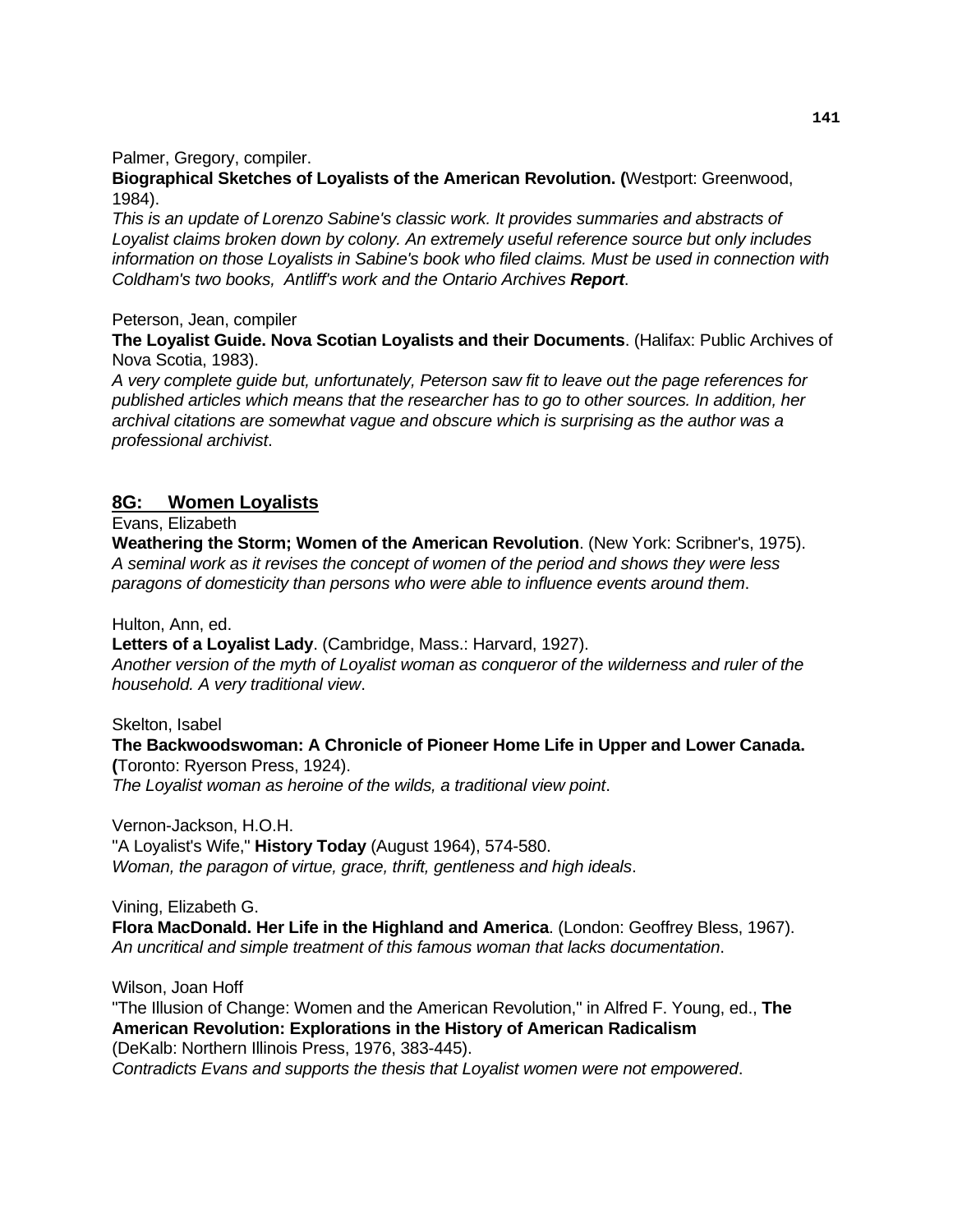## **8H: African-American Loyalists**

Blakeley, Phyllis R. "Boston King: A Negro Loyalist who Sought Refuge in Nova Scotia," **Dalhousie Review**, 48 (1968), 347-356. *A biography of the African-American leader who kept his people alive in the hard years after 1783 and led them to Sierre Leone*.

## Ferguson, Charles Bruce, ed.

**Clarkson's Mission to America, 1791-1792**. (Halifax: Nova Scotia Museum, 1971). *The personal papers of John Clarkson who travelled to Nova Scotia to recruit blacks for the Sierre Leone colony. Written by the provincial archivist, it has much good background material on the black Loyalists and their problems*.

#### Grant, Gordon

**From Slavery to Freedom: The Life of David George, Pioneer Black Baptist Minister**. (Hantsport, NS: Lancelot Press, 1976). *A eulogistic biography of the black Loyalist leader in postwar Nova Scotia*.

#### Grant, John

"Black Immigrants into Nova Scotia, 1776-1815," **Journal of Negro History**, 58 (1973), 253-270. *An early attempt to survey the subject*.

#### Quarles, Benjamin

**The Negro in the American Revolution**. (Chapel Hill NC: University of North Carolina, 1961). *A survey of the military role of African-American Loyalists during the war and the diplomatic dispute caused by the British evacuation of black Loyalists in 1783. Has some material on the black community in Nova Scotia but is very dated now*.

Walker, James W. St. George "Blacks as American Loyalists: The Slaves' War for Independence," **Historical Reflections**, 2 (1975), 51-67. *A survey account by a Canadian historian. Walker sometimes overstates his case*.

Whitehead, Ruth H.

**The Shelburne Black Loyalists: A Short biography of all Blacks emigrating to Shelburne County, Nova Scotia, after the American Revolution**. (Halifax: Nova Scotia Museum, 2000). *Contains details on the lives of black Loyalists and is of interest to this project*.

#### Wilson, Ellen G.

**The Loyal Blacks**. (New York: Putnam, 1976). *A survey history of the experience of African-Americans in the Revolutionary War based on personal diaries that take the story down to 1800*.

Wilson, Ellen G.

**John Clarkson and the African Adventure**. (London: Macmillan, 1980). *A biography of the pioneer abolitionist which contains several chapters on the creation and progress of the black Loyalists settlement in Sierre Leone*.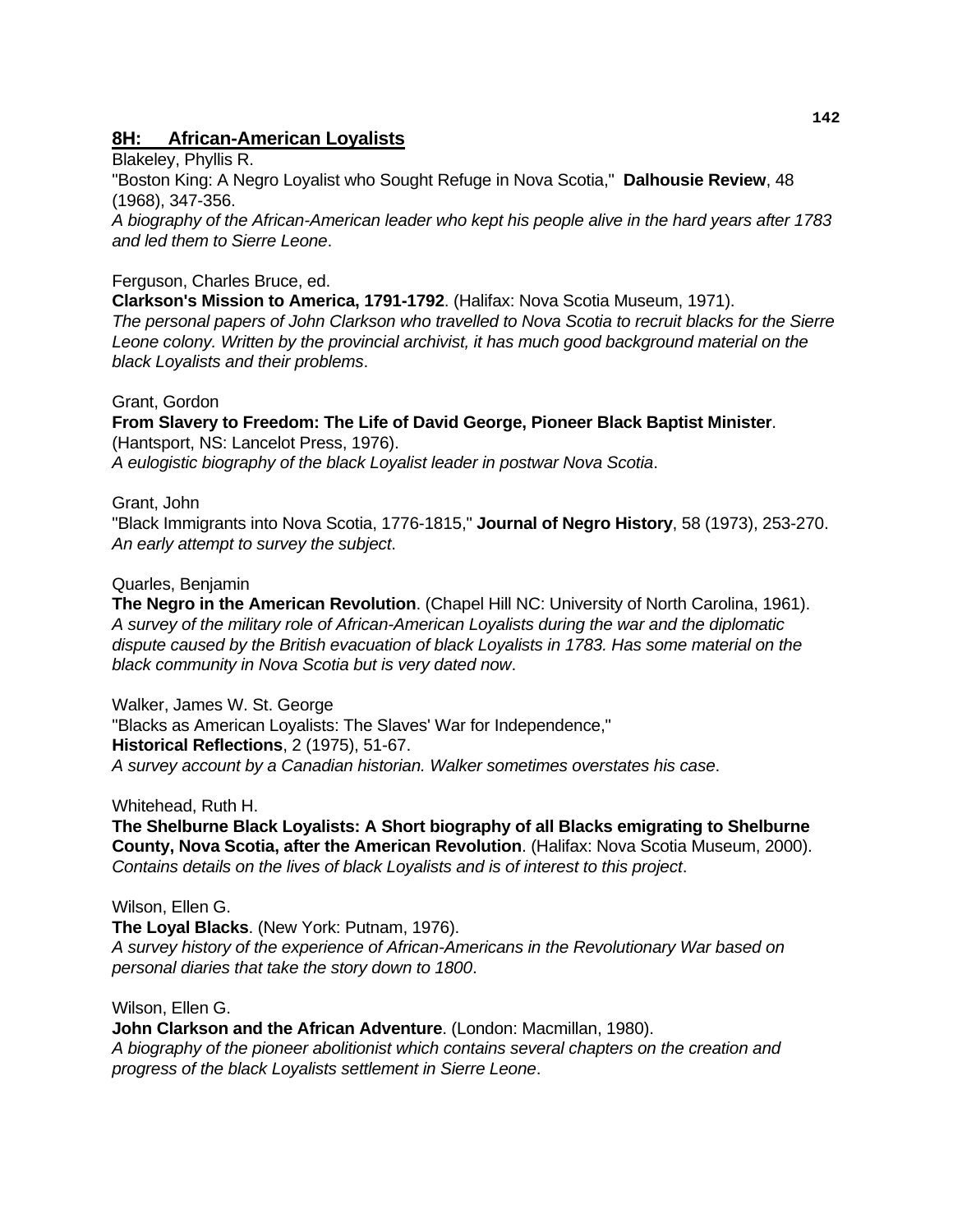## **8I: Loyalist Fiction**

Roberts, Kenneth

**Oliver Wiswell**. (New York: Doubleday, Doran, 1940).

*Still the best novel with a Loyalist theme and it has the advantage that the hero fought at the siege of Ninety Six*.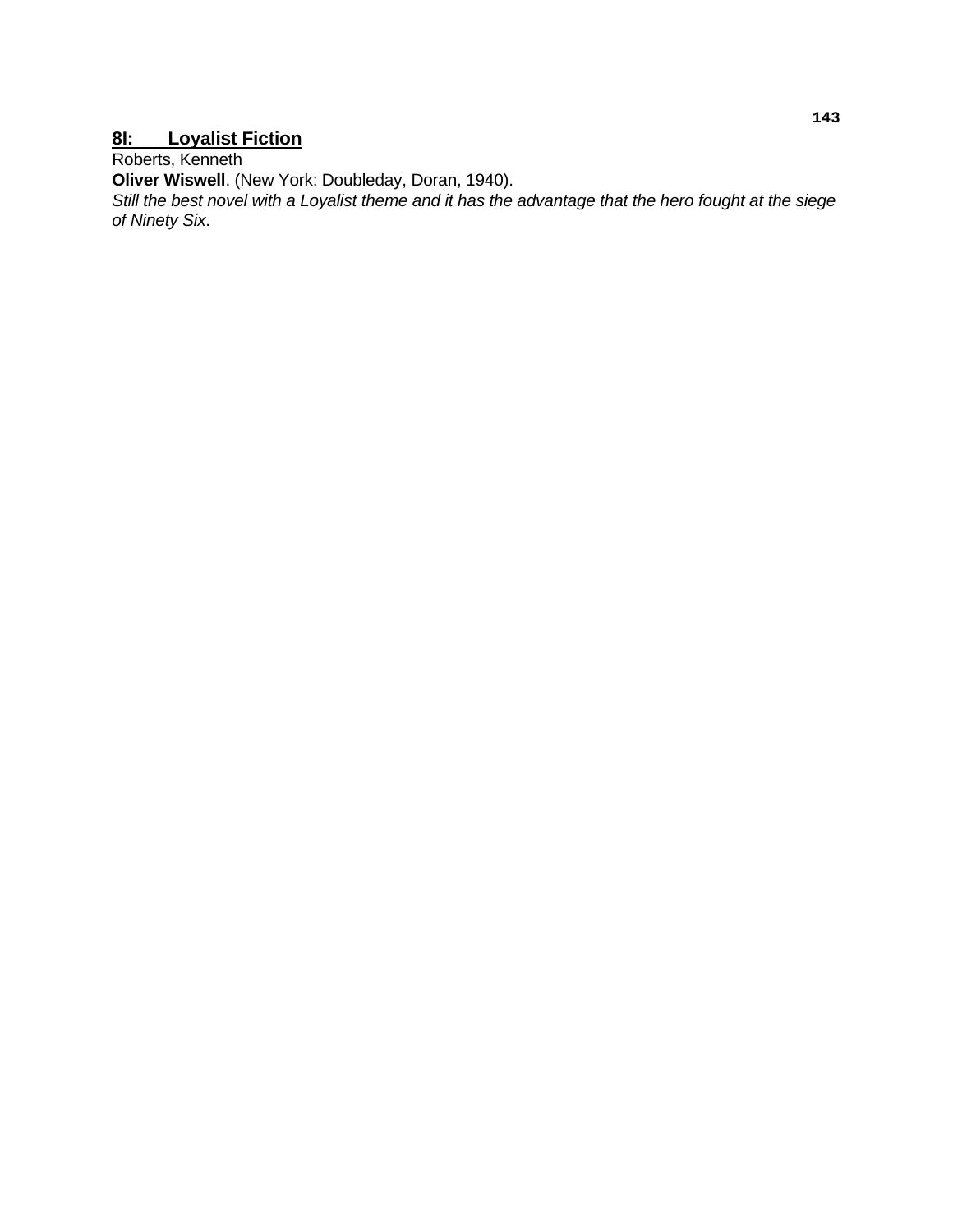# **PART 9**

## **INTERNET SOURCES**

## **9A: Introduction**

The InterNet contains a vast amount of information but unfortunately much of it is inaccurate, not well presented, and repetitive. In addition, websites can be very ephemeral things that come and go and the sites listed below, which were surveyed between 25 March and 5 April 2002, may have disappeared. This survey was carried out using "Copernic 2001," which simultaneously searches ten other engines, and the standard "Google" search engine.

 The quality and relevance of each site was the overriding concern and those listed were found to be the best within their subject categories. Each site was assessed according to the following criteria:

Relevance to the Objectives of this Study

Accuracy of Information Contained (both transcription and listing of sources)

Organization and Presentation of Information

Ease of Use

Useful Links

 Using these criteria, each site was graded from (1) to (5), (1) being the highest ranking. It was found that, particularly concerning Loyalist subjects, very few of thousands of genealogical sites on the web contained much useful information. It was therefore decided to cut back the number of such sites drastically to the three major listings below.

## **9B: General Sites**

(3)

**"AmericanRevolution.Org"** 

#### **http://americanrevolution.org//blackloyalists**

*A major site for the military history of the Revolutionary War, it also contains articles on black Loyalists and their units. Presents a good bibliography and Links section*.

(3)

## **"RevWar 75"**

## **http://www.revwar75.com**

*Another standard site on Revolutionary War military history which contains good information on Loyalist units and a useful Links section*.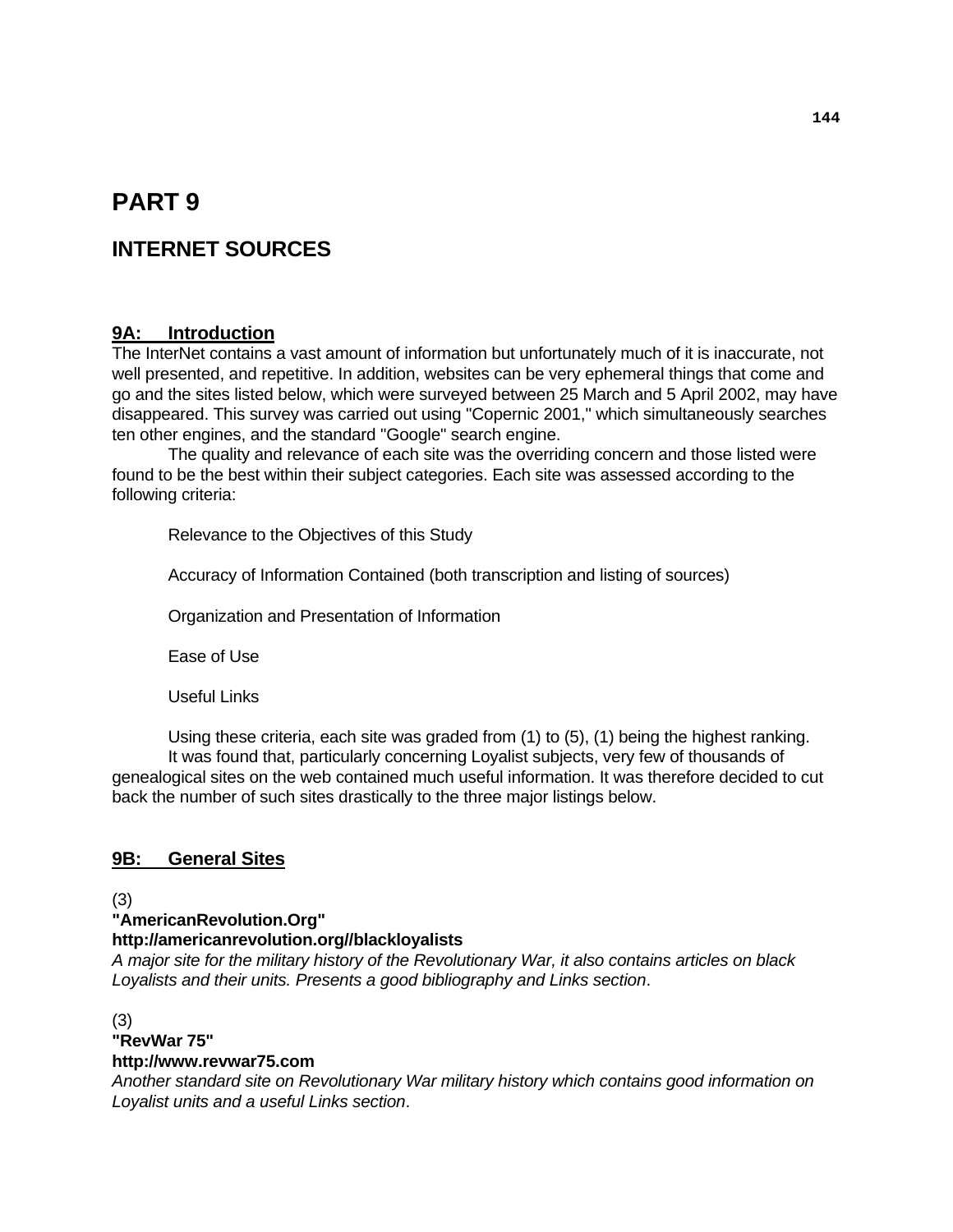## **9C: British and German Military Sites**

 $(1)$ ++

# **"Regiments.Org"**

## **http://www.regiments.org**

*One of the most respected, useful and comprehensive sites on the InterNet that specializes not only in the history of the units and formations of the British army but all present or former Imperial and Commonwealth units. Somewhat difficult to use but worth the trouble, it is extremely reliable and informative and has excellent bibliographic sources and Links.* 

*The organization of this site is complex and confusing but the work requires will get results -- a trial attempt for the 23rd Regiment of Foot turned up no less than 15 official and unofficial websites concerned with this unit, the present Royal Welch Fusiliers. Highly Recommended*.

(1)

## **"Army"**

## **http://www.army.mod.uk**

*This is the main website of the British Ministry of Defence. Under the "Ceremonial and Heritage", there is a directory of regimental museums (including e-mail, telephone and fax numbers), both by their modern titles and their former numbers. Each current regiment has its own page and it contains much history. This is a primary contact site*.

(2)

## **"4th Company Brigade of Guards"**

## **http//www.brigadeofguards.org**

*Website of a very determined re-enactor unit and the pages on the "Distaff" side contain much good information on women in British and Loyalist units during the war, including sources for material culture plus an annotated bibliography*.

## (4)

## **"Royal Welch Fusiliers in America" http://www.rwfia.org**

*One of the better re-enactor websites. Contains information about 23rd Foot and its campaigns in the southern theater and Links to other British military sites*.

#### (5)

#### **"British/Loyalist Re-Enactor Unit Links" http://home.earthlink.net/cols coy**

*British re-enactor Links to 1st Guards, 17th Light Dragoons, 23rd Foot, 33rd Foot, 42nd Foot, 64th Foot. This is a central contact site with little historical information*.

#### (5)

## **"Crown Forces in America"**

## **http://www.britishbrigage.org**

*This is the main site for British and Loyalist re-enactor units. Useful Links but not much else*.

(5) **"The Hessian Page"**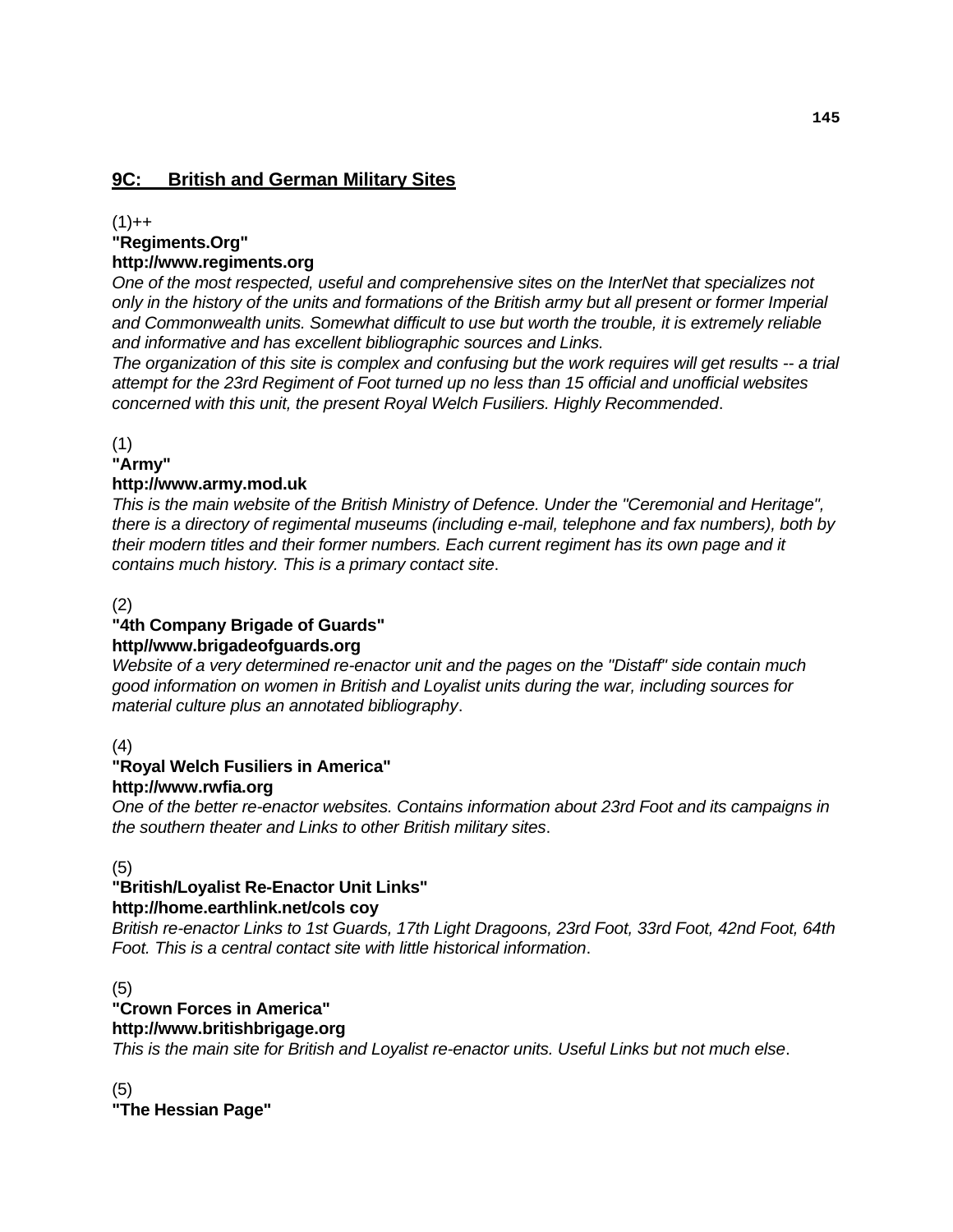#### **http://www.cgocable.net**

*A German website that provides information and publications on the Hessian troops of the American Revolution but which favors those units that fought in the north. Somewhat complex and still under construction*.

## **9D: Loyalist and Loyalist Military Sites**

## $(1)$ ++++

#### **"The On-Line Institute for Advanced Loyalist Studies" http://www.royalprovincial.com**

*This is the best website for Loyalist units, philosophy and documents. Its black Loyalist section (mentioned separately) is very good and it provides complete and accurate transcriptions of documents and also well-researched articles. Has a very good Links page and lists of published sources. It also publishes a monthly newsletter which contains much useful information on Loyalist subjects and research. This site is not designed for the novice but for those who know something of Loyalist and Revolutionary War history. Highly recommended*.

(1)

## **"Oatmeal for the Foxhounds"**

## **http://www.banastretarleton.org**

*This is the website for Tarleton and the British Legion and a model of how a historical website should be presented. Has much good information and the proprietor makes careful transcriptions of published and unpublished material relating to the Legion. She also writes well and has a good sense of humor (which helps with her subject matter). An enjoyable and informative website. Highly recommended*.

(3)

## **"Silver Whistle"**

## **http://www.silverwhistle.free-online.co.uk**

*A somewhat eclectic website on matters relating to Patrick Ferguson but which also contains biographical material on other British officers and Loyalist leaders of the southern campaigns. Weird but useful, it contains an hilarious review of the Mel Gibson film, "The Patriot."*

(4)

## **"South Carolina Loyalists"**

#### **http://www.sciway.net**

*A state government site that contains a list of South Carolina Loyalists and some Links*.

(4)

## **"Maryland Loyalist Site"**

## **http://www.erols.com/candidus**

*Umbrella site for a series of different sites that feature British and Loyalist period publications and songs and poetry. Some useful and colorful information contained herein*.

## **9E: African-American Loyalist Sites**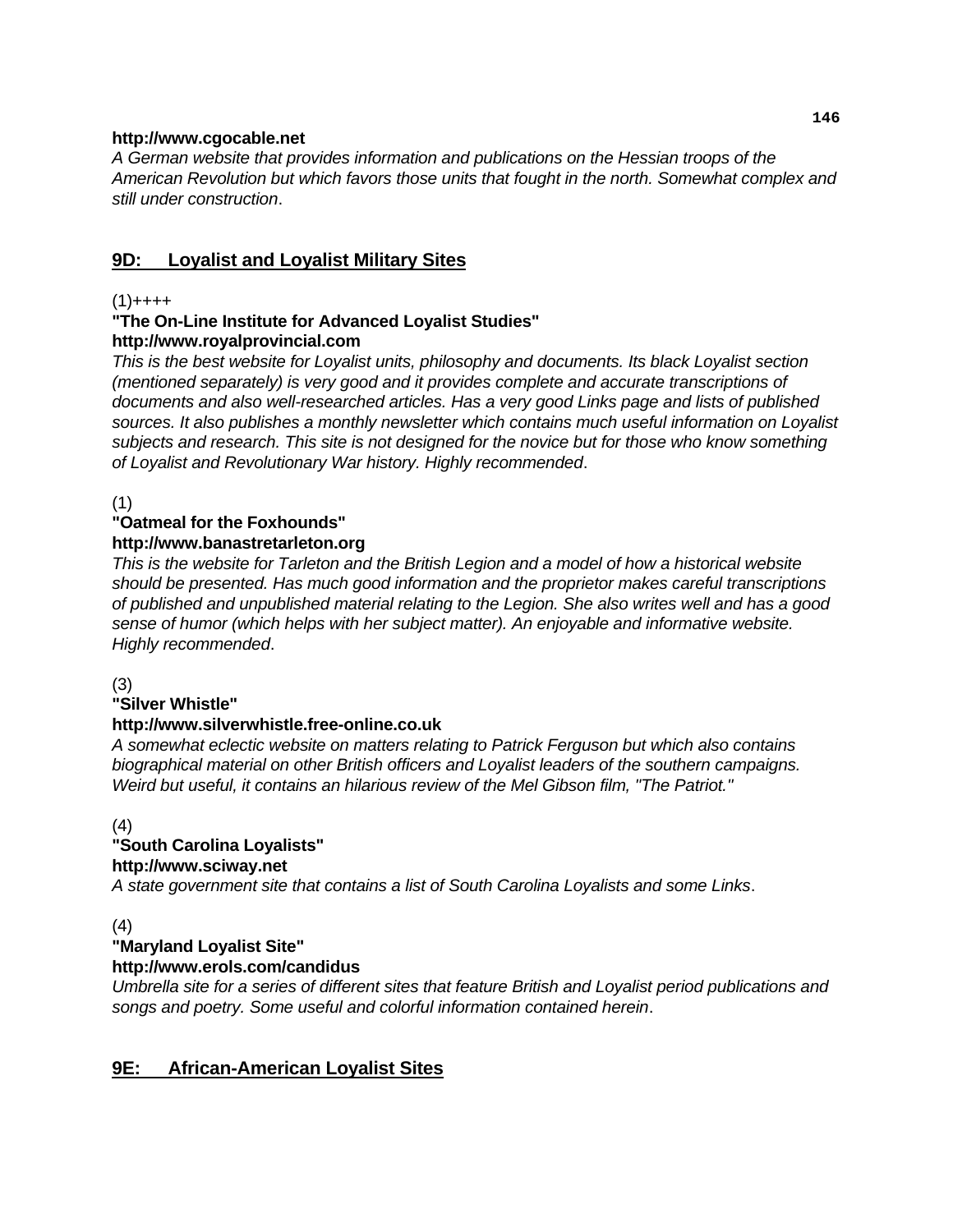#### $(1) + +$

## **"Black Loyalists: Our History, Our People" http://collections.ic.gc.ca/black Loyalists**

*Although it concentrates on the largest community of black Loyalists, those who settled in Nova Scotia, this website, which is supported by the Canadian government, is the best on the web for this subject. Contains many document transcriptions and the published and unpublished memoirs of black Loyalist leaders (although there are mistakes in transcription). Excellent Links section and bibliography of published sources. My only criticism that the accuracy of the transcriptions should be improved. Recommended*.

#### (2)

#### **"Remembering Black Loyalists, Black Communities in Nova Scotia," http://museu,gov.ns.ca/blackloyalists**

*Nova Scotia provincial (state) government website on this subject, administered by the Nova Scotia Museum. Good overview, excellent Links and list of published sources. Contains information on material history but stresses the post-1783 period*.

(2)

#### **"Black Loyalists" Page in "On-Line Institute for Advanced Loyalist Studies" http://www.royalprovincial.com/military/black**

*There is a separate entry for the Institute for Advanced Loyalist Studies above but their black Loyalist component deserves special mention. Contains some excellent document transcriptions which appear to be accurate and have their source fully noted. Excellent overview of the subject and relevant Links*.

#### (3)

#### **"Native Born. A Brief History of the Black Presence in Pictou County" http://www.parl.ns.ca/projects/nativeborn**

*A local history site supported by the provincial (state) government, which gives a good overview of the history of the black people of one county. Has only a brief overview of the period, 1783-1800 but is worth reading because it depicts the struggles of those black Loyalists who opted to remain in British North America rather than emigrate to Sierre Leone. Has good Links*.

#### (4)

## **"Saint John's Black Heritage"**

## **http://www: saintjohn.nbcc.nb.ca**

*The main site for black Loyalists in New Brunswick but concentrates on the 19th and 20th centuries. List of Sources and Links*.

#### (4)

#### **"Georgia African-American History and Culture" http:/www.cviog.vga.edu/Projects/gainfo/blackga**.

*Not much content that is relevant but a very good list of published resources and Links*.

(5)

#### **"Africans in America: Part 2. The Revolutionary War" Http://www.pbs.org/wgbh/aia/part**

*Website run by PBS discusses African-Americans and mentions black Loyalists but appears to have difficulty explaining their motivation. Some dubious and unsupported statements are made*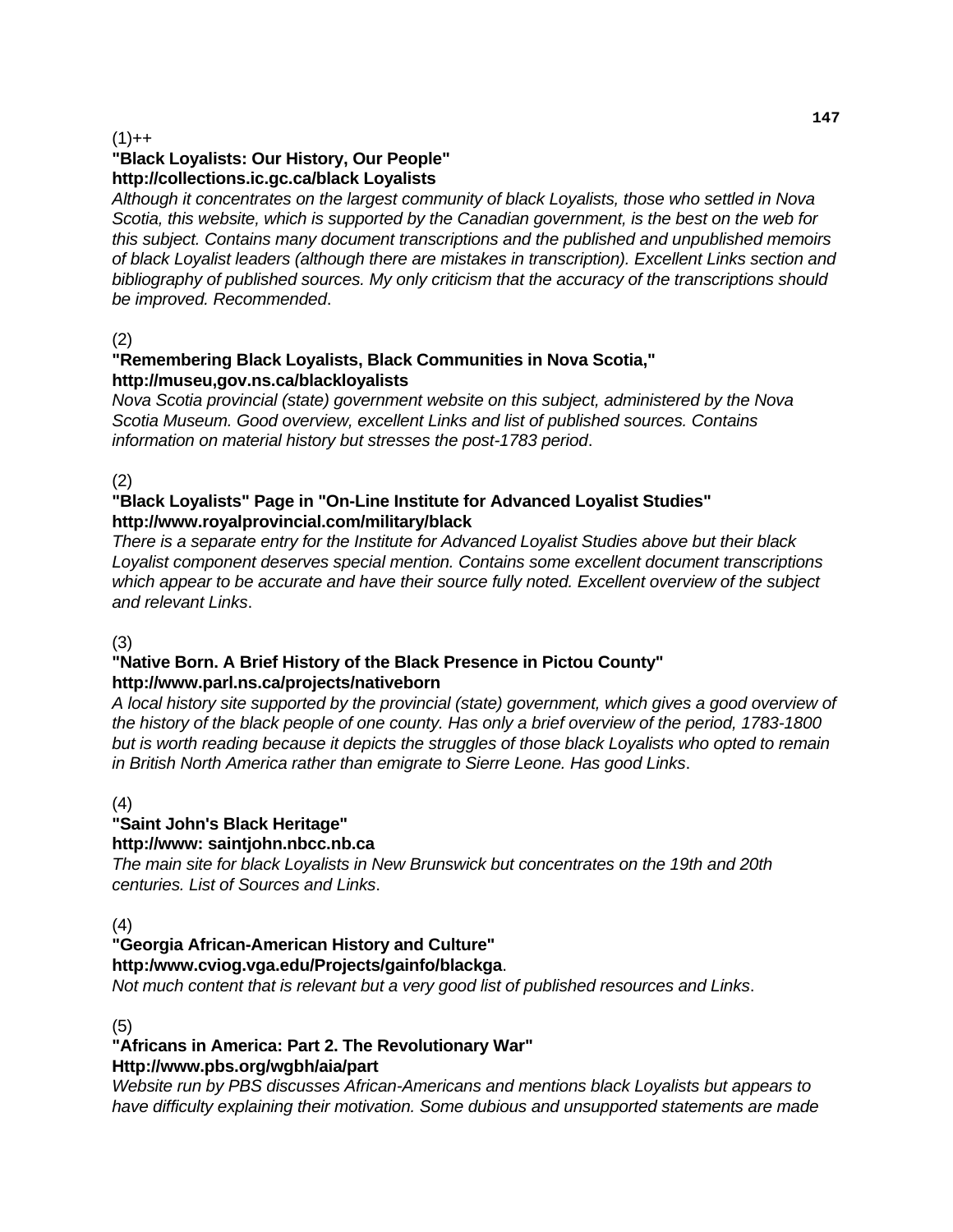*about the fate of black Loyalists*.

## **9F: Women Loyalist Sites**

*This is an unhappy story and, as yet, there appear to be no sites devoted to this subject. At this point, the most useful site for this subject appears to the "4th Company, Brigade of Guards" discussed above*.

## **9G: Genealogical Sites**

 $(1)$  +++ **"Cyndi's List"** 

## **http://www.cyndilist.com**

*The place to start, not only for genealogy but also for history, Cyndi's List is an extremely comprehensive and well-organized website that contains global resources and Links for historical and family websites of all types, quality and levels. Easy to use and very informative. As far as genealogy goes, if it is not listed on this constantly updated site, there is a good chance it does not exist*.

 $(2)-(3)$ 

#### **"The Olive Tree" http://olivetreegeneology.com**

*Not as good as Cyndi's List for Loyalists and concentrates on Loyalist sites in central Canada but it is a useful back up*.

(3)

## **"The United Empire Loyalist Association of Canada"**

#### **http://www.uelac.org**

*The official webpage which is rather pompous and an indication that Loyalists learn nothing but also forget nothing. Useful Links to other UEL sites and quotes published and archival material*.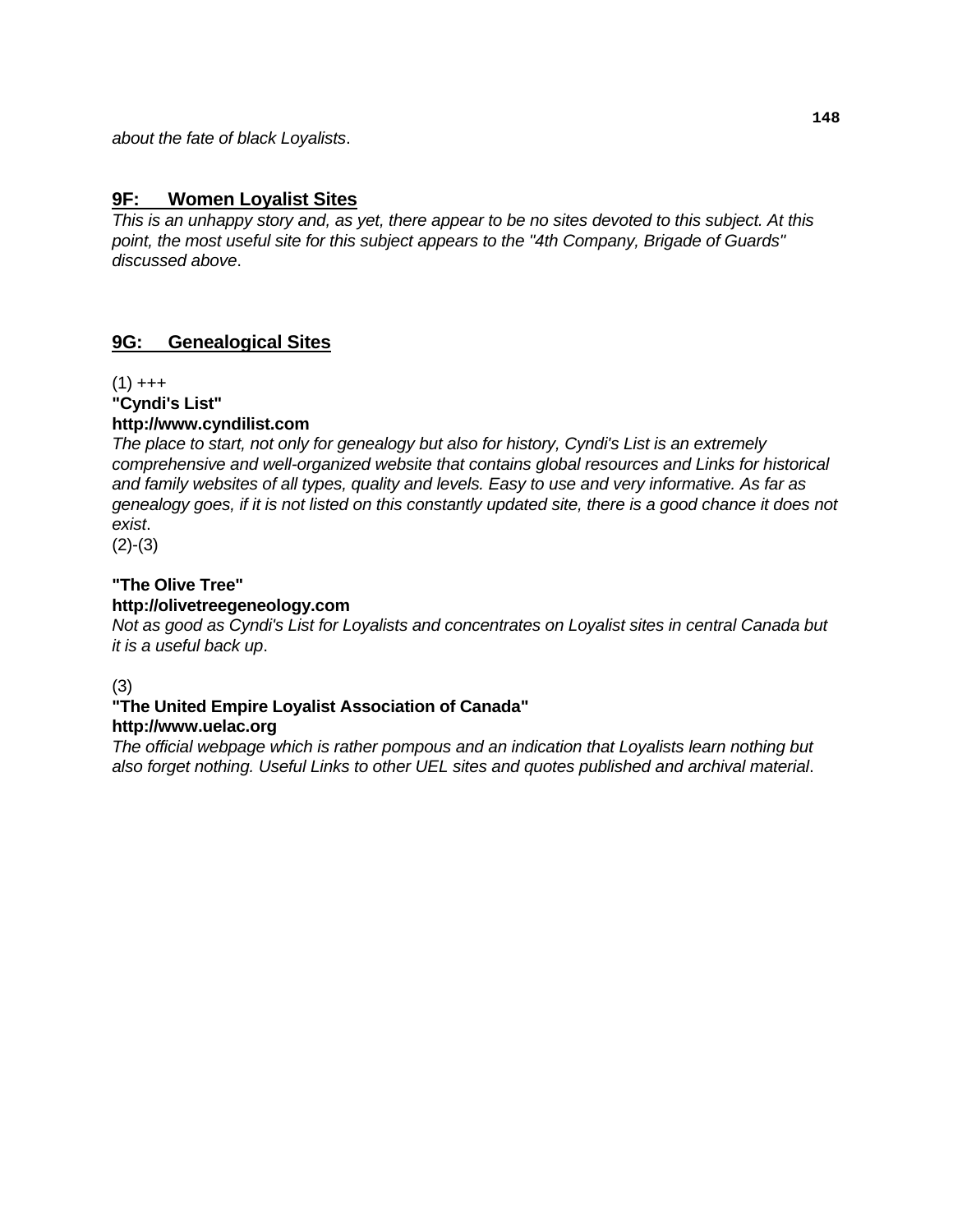## **PART 10**

## **SUGGESTIONS ON REFERENCE MATERIAL TO BE ACQUIRED AND FURTHER RESEARCH**

## **10A: Suggested Reference Material to be Acquired**

**"Loyalists in the American Revolution" CD 144 produced Geneology.com of Baltimore. Available for \$29.95 from their website or their order desk (1-800-548-1606)**  This CD contains a number of valuable sources on the southern Loyalists. For the purposes of this

study the two most important are:

 Murtie J. Clark, **Loyalists in the Southern Campaigns of the Revolutionary War**, originally published as 3 volumes by Genealogical Publishing, 1980. A work of incredible labor which consists of full typed transcriptions of muster rolls, petitions, memorials, pay documents, etc., relating to Southern Loyalist provincial and local militia units. An indispensable source.

 **Second Report of the Bureau of Archives of Ontario**, 1904. Contains the summaries of Loyalist Loss Claims contained in the Audit Office 12 series for claims submitted in Canada. See Part 4 for a detailed discussion and Appendix D for copies of this material.

CD 144 also contains: Marion Gilroy, **Loyalists and Land Settlement in Nova Scotia**; Robert De Mond, **Loyalists in North Carolina**; Lorenzo Sabine, **Biographical Sketches of Loyalists ...**; Jones, **The Loyalists of Massachusetts**; **Orderly Book of the Maryland Loyalist Regiment, 1778**; **Orderly Book of De Lancey's Brigade, 1776-1778**; and **The Old United Empire Loyalist List**.

 This CD comes with a very convenient search engine that allows the research to locate a personal name in **any** of the titles contained on the disk.

#### **Carole W. Troxler**

#### **"The Migration of Carolina and Georgia Loyalists to Nova Scotia and New Brunswick," Phd. Thesis, University of North Carolina, 1974. Available in book form from University Microfilms of Ann Arbor, MI.**

An excellent and very complete study based on Loss Claims and Land Records which contains small biographies of hundreds of southern Loyalists and includes a chapter on African-American Loyalists. Another indispensable source.

## **10B: Suggested Future Research Projects**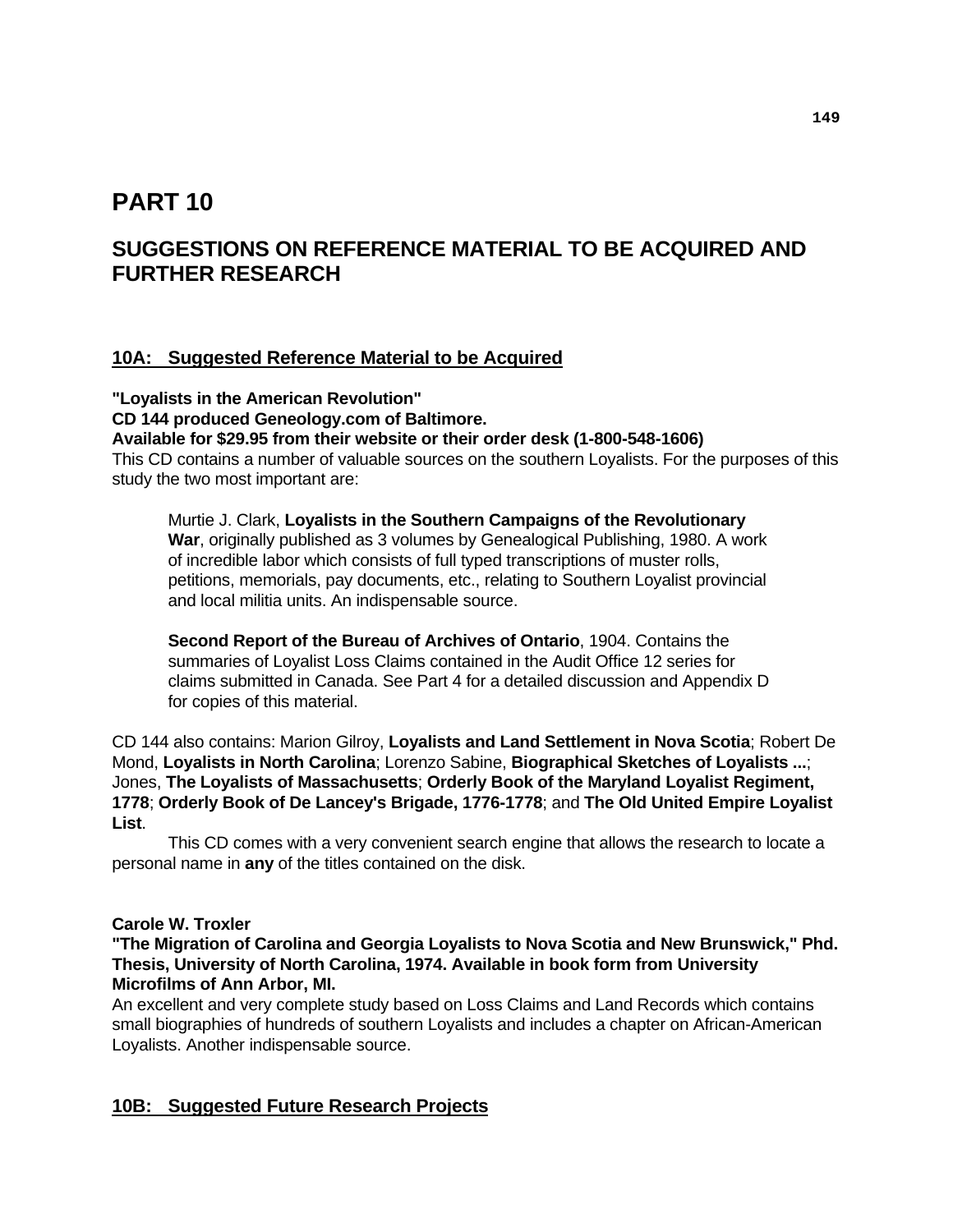There are numerous topics for future research projects that arise from this study. Depending on the needs of the six Southern Revolutionary War Parks, some suggestions would include the following.

#### **10B1: Thematic Topics**

The author of this study is a firm believer that one of most effective forms of historic site interpretation is by means of human example, by using the story of actual persons connected with a site to interpret the events which that site commemorates. Among the suggested topics might be the following:

#### **"Soldiers of the King"**

 An investigation of all available sources in Britain, Canada, Germany and the USA with a view to compiling a dozen or so personal biographies of actual British and German soldiers who fought in the six battles of the Southern Revolutionary War Parks. The persons researched would include some of the more prominent such as Ehwald, Ferguson and Tarleton but would also include unknown or "faceless" individuals, particularly enlisted personnel, for whom there are no sources other than unit records.

#### **"The King's Friends"**

 A similar investigation into the southern Loyalists with a view to compiling a dozen biographies that might include well known figures such as the various Cunninghams, all the many MacDonalds, Joseph Robinson, Anthony Allaire, Abraham De Peyster, Samuel Ryerse, etc. but would also include the "faceless" rank and file Loyalists. At least three of the biographies would be Loyalist women.

#### **"African-American Loyalists"**

 A similar investigation of southern African-American Loyalists with a view to compiling a dozen biographies of individuals. It would include African-American leaders such as David George, Boston King, John Marrant, and Thomas Peters but also many "faceless" individuals, including women. The emphasis would not only be on their wartime activities but their prewar existence as slaves and their postwar existence in British colonies.

#### **10B2: Specialized Research Topics**

There are some specialized research topics that have occurred to the author while working on this study.

#### **Southern Loyalist Loss Claims and Land Petitions**

 A selective sampling, based on colony and region, prewar socio-economic status and wartime activities of the claimants, of the vast amount of information contained in the Audit Office and Treasury Office loss claim records and the Land Petitions. All primary source documents would be listed and summarized and copies would be obtained of the more important items.

#### **British War Office and Admiralty Records in the Public Record Office**

An annotated guide to the less well known record series in the PRO that hold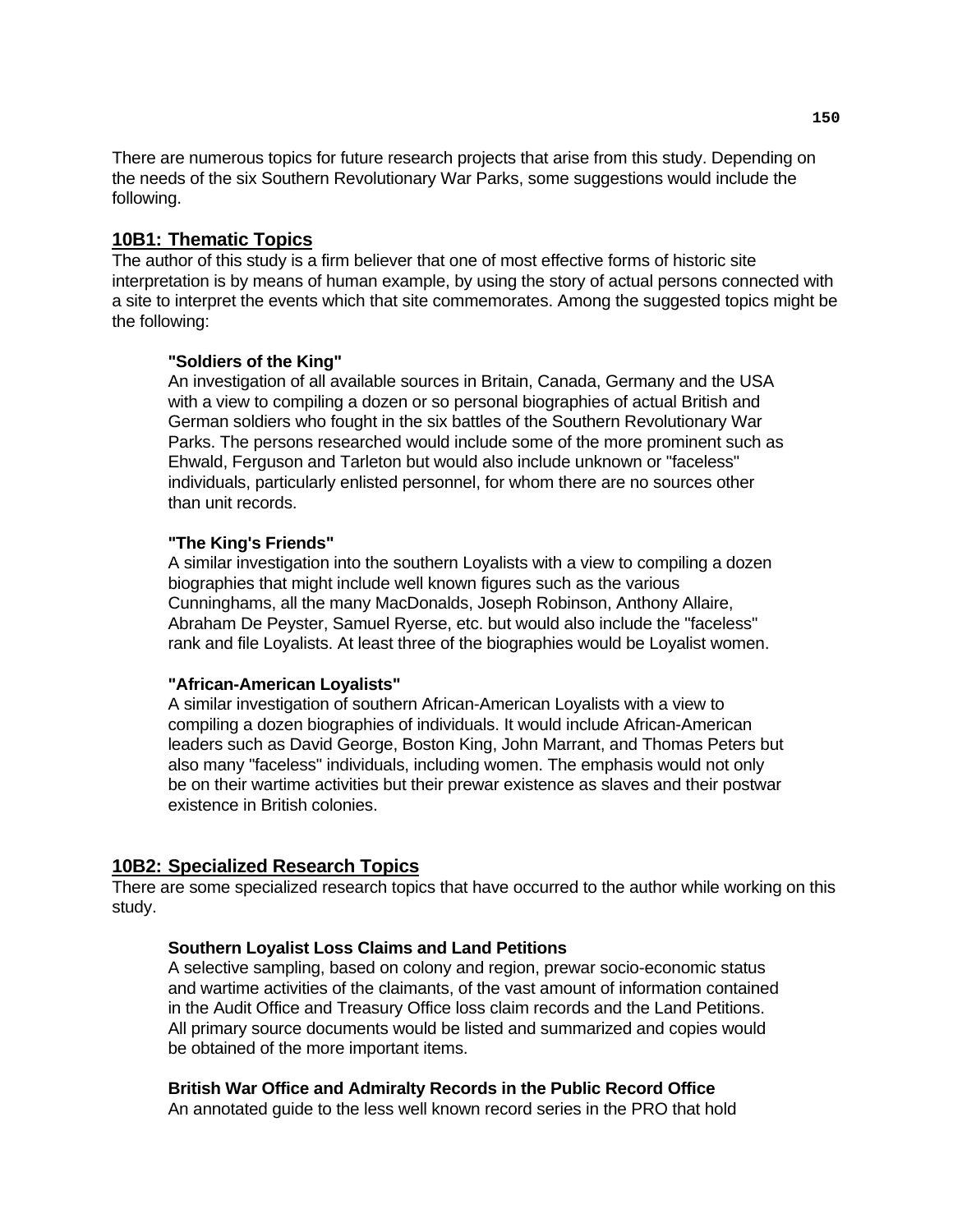information relating to the British regiments and Royal Navy warships that participated in the southern campaigns. The Royal Navy has been included because it has been noticed, during the course of this study, that an unusual number of African-Americans chose to join that service. This is not surprising when it is considered that there was no color bar in the RN and an African-American could reach warrant officer rank. The RN was famous for its record keeping and the ships' muster books may contain valuable information about the recruiting and service of African-Americans.

Among the record series to be examined in this project would be:

| Adm 32-36     | <b>Ships' Muster Books</b>                        |
|---------------|---------------------------------------------------|
| Adm 43        | Head money for prizes                             |
| Adm 1/5294    | <b>Court Martial Records</b>                      |
| WO 10-WO 16   | <b>Muster Books and Pay Lists</b>                 |
| WO 25         | <b>Commission Books for Officers</b>              |
|               | Description books of enlisted men                 |
| WO 27         | <b>Twice Yearly Regimental Inspection Returns</b> |
| WO 42         | Widows and children's Pension Applications        |
| WO 67         | <b>Regimental Depot Description Books</b>         |
| WO 69         | Royal Artillery Records of Service                |
| <b>WO 76</b>  | Regimental Service Records, kept by units         |
| WO 97         | Soldiers' Document, Chelsea Pensioners            |
| <b>WO 118</b> | Records of the Royal Hospital, Kilmainham,        |
|               | pensioners                                        |
| WO 120        | Chelsea Hospital, Regimental Registers            |

#### **Crown Forces in the Southern Campaigns**

 An in-depth investigation of the British and German regular units that fought in the southern campaigns of the Revolutionary War with particular emphasis on those that fought in the six actions commemorated by the Southern Revolutionary War Parks. This project would delve into the operational records (the Clinton and Cornwallis papers) and regimental records in Canada, Britain and Germany, particularly the War Office records in London, and would be carried out with a view to compiling a complete order of battle with accurate strengths for all the regular units and Loyalist units (both provincial and militia) that fought in the south during the Revolutionary War.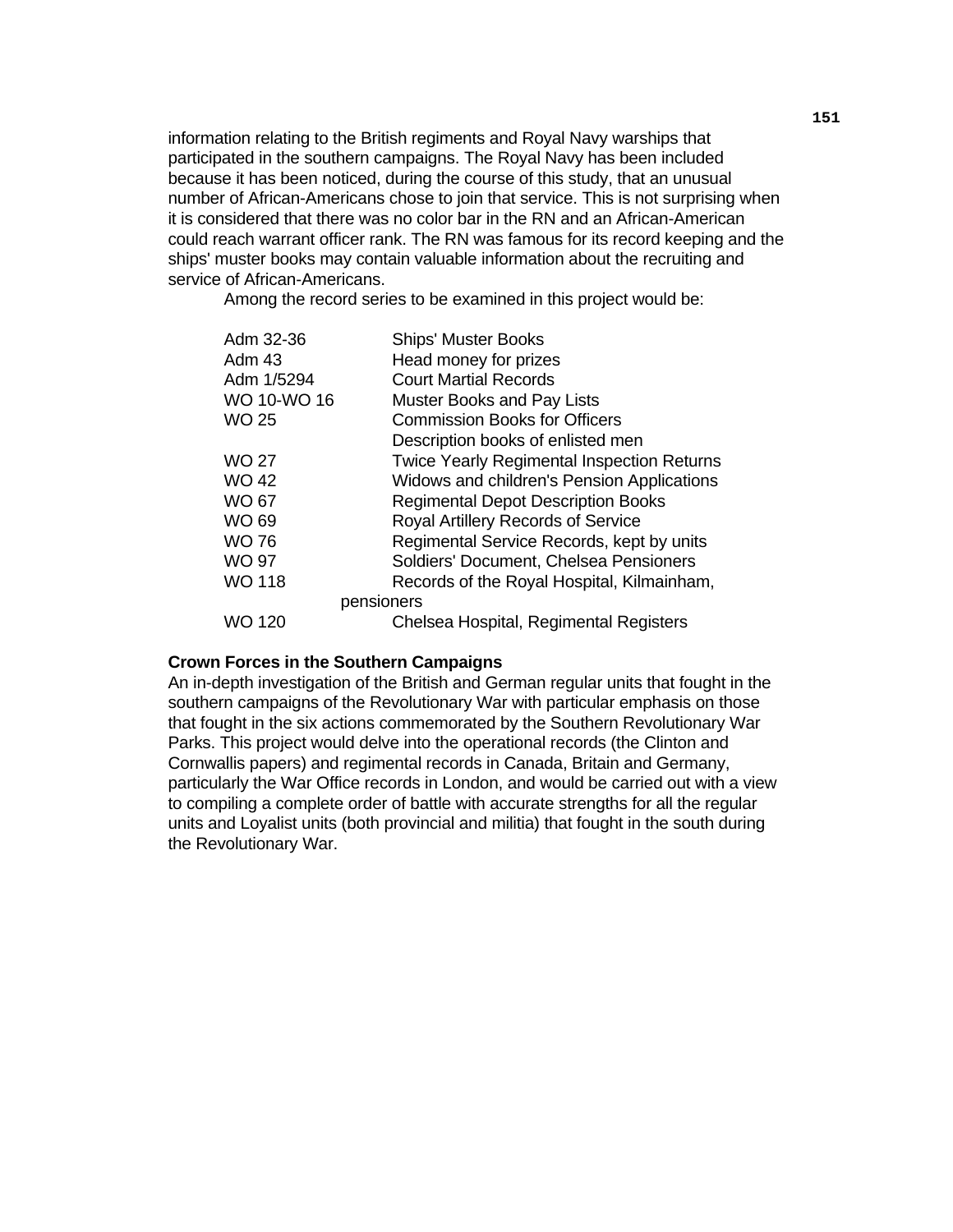# **APPENDIX A**

## **CARLETON'S LOYALIST INDEX AND THE "BOOK OF NEGROES," 1783 Compact Disk**

The compact disk which constitutes Appendix A contains a vast amount of information about both white and African-American Loyalists of the Revolutionary War. The primary sources on which this appendix is based are in Sir Guy Carleton's Headquarters Papers, 1781-1783, now held by the Public Record Office in England but with microfilm copies in the National Archives of Canada, the Library of Congress and the Colonial Williamsburg Archives in Virginia.

 In 1984, the United Empire Loyalists Association of Canada initiated a project to index the names and information about each Loyalist contained in Carleton's Headquarters Papers, some 54,568 different persons. Concomitant with this project, a secondary project was started to organize the "Book of Negroes" into an electronic format. This latter document, which is part of the Headquarters Papers, contains information on 2,372 African-American Loyalists, most of whom went to Nova Scotia in 1783.

 It should be noted that the Loyalists listed in both sources are only those that left the former thirteen colonies from the port of New York and there is no information on those who embarked from other ports. Nonetheless, there is a great deal of useful information available on Loyalists from all the colonies, information that is easy to access, extract, organize and collate because it is in electronic format.

 There are also transcriptions on the disk of the documents (including letters from Washington to Carleton in 1783) concerning the British intention to evacuate African-Americans claimed as slaves by Continental Congress from the United States.

 To read this disk will require a PC computer with Microsoft Windows 95 or later operating system, and Micro/Soft "Access" and "Excel" software dating from 1996 or later.

 Additional copies of the CD containing these documents can be purchased for Cdn\$27.50 (approximately US\$18.00) each from the Sir Guy Carleton Branch, United Empire Loyalists' Association of Canada, 1805-71 Somerset Street West, Ottawa, Ontario, Canada, K2P 2G2.

#### **The Loyalist Index**

The index, arranged alphabetically, contains (when it is available) the following information on each person:

| <b>Personal</b>                |                                          |
|--------------------------------|------------------------------------------|
| Names:                         | Christian and surnames                   |
| Race:                          |                                          |
| Sex:                           |                                          |
| Connection:                    | Name of spouse, number of children, etc. |
| <b>Origins and Destination</b> |                                          |
| <b>Present Residence:</b>      | <b>Usually New York</b>                  |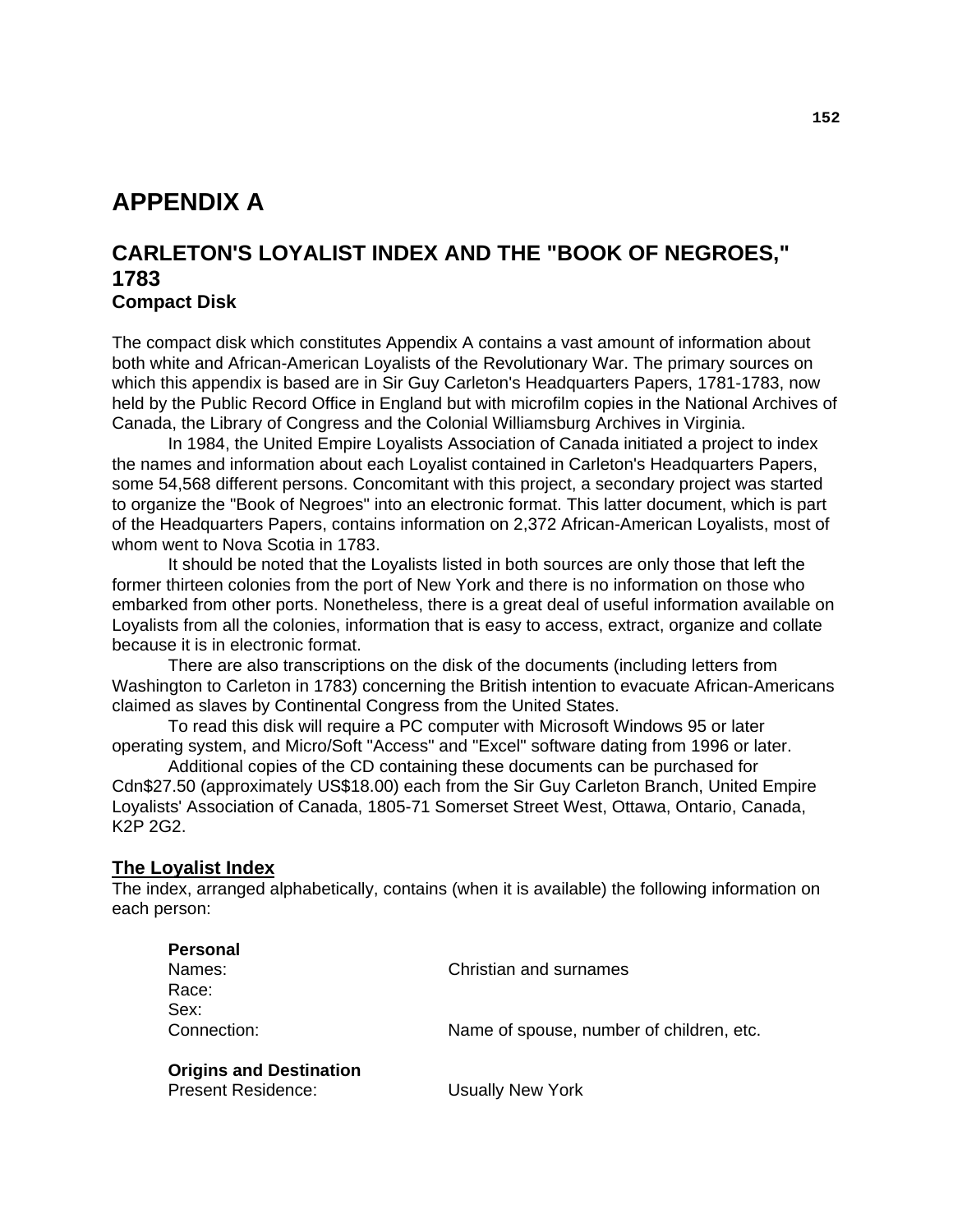Former Residence: Colony and county Destination:

 **Occupation** 

 Occupation or trade, if any: Rank, if any: Military Unit, if any: Occupation: Crown Department, if any:

#### **Documentary Reference**

Date of Document:

Nature of Document: e.g. letter, petition, memorial, etc. Subject: e.g. seeks passage to England

#### **Documentary Citation**

 Location of document (volume and page) in Headquarters Papers Microfilm reel in which the document appears

 As an example, on 9 September 1783, Christianne Baker, formerly from Bergen County, New Jersey, wrote a petition asking for her debts to be paid so that she could join her husband Thomas and their three children in Port Roseway, Nova Scotia.

## **The "Book of Negroes"**

As it is a register not an index , this document contains more information. Where available, the following may be included:

| <b>Personal</b> |                          |                     |
|-----------------|--------------------------|---------------------|
|                 | Name:                    |                     |
|                 | Sex:                     |                     |
|                 | Age:                     |                     |
|                 | Race:                    | e.g. Black or mixed |
|                 | <b>Military Service:</b> |                     |
|                 | Occupation:              |                     |
| <b>Origins</b>  |                          |                     |
|                 | Colony                   |                     |
|                 | City                     |                     |
|                 | County                   |                     |
| <b>Status</b>   |                          |                     |
|                 | <b>Former Status:</b>    | Free or slave       |
|                 | <b>New Status:</b>       |                     |
|                 | Freed How:               | e.g. "ran off"      |
|                 | Freed When:              |                     |
|                 | Certificate of Freedom:  | yes or no           |
|                 | Signee of Certificate:   |                     |
|                 | Name of Old Owner:       |                     |
|                 |                          |                     |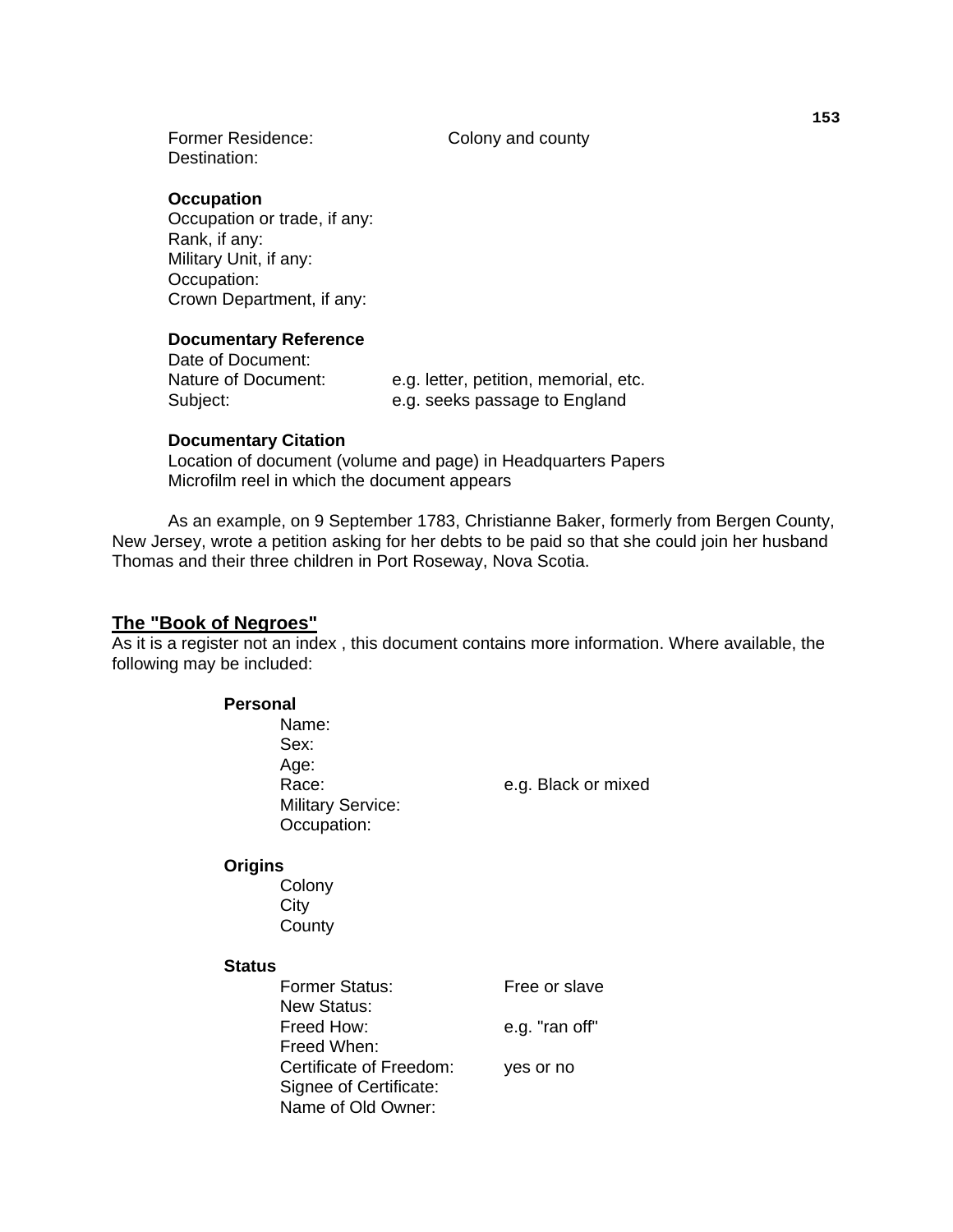Claimed as Property (Name of claimer) Possessor (if currently slave): Possessor Unit (if owned by military):

#### **Future**

 Destination: Ship: Shipmaster's Name: Date of Inspection:

#### **Source**

Page Number in "Book of Negroes" where Name Appears

 For example, Prince Baker, a 39-year-old black man, with no occupation, escaped from his owner, Nathaniel Baker, in Boston in 1776 and was given a certificate of freedom signed by the British General Musgrave. At the time the Book was compiled he was the property of Nathaniel Marks (even though he has a certificate of freedom) and is on board the brig **Concord**, Captain George Robinson, bound for Port Mouton, Nova Scotia. Prince Baker was registered on 30 November 1783 and his registration will be found on page 150 of the "Book of Negroes."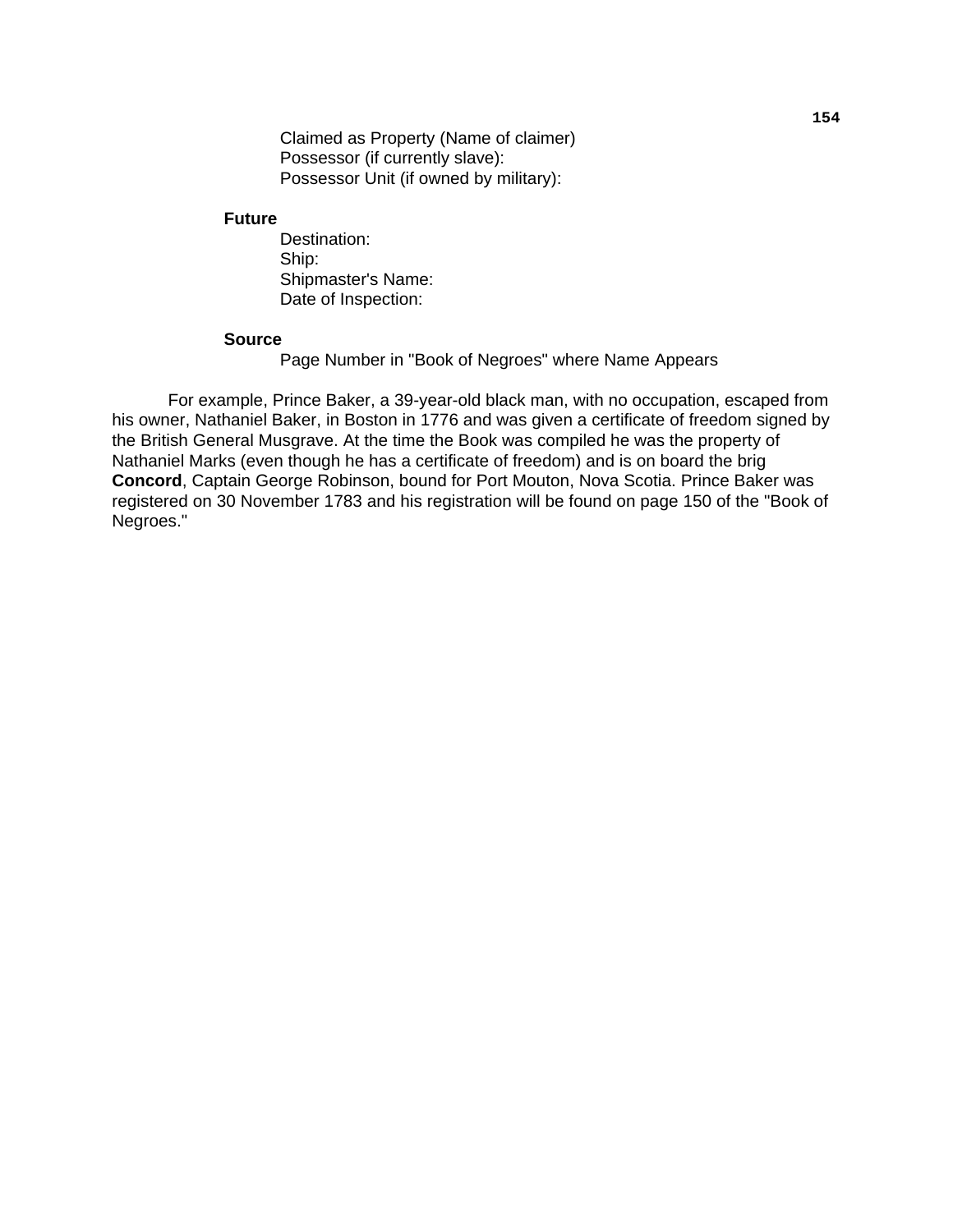# **APPENDIX B**

## **THE HAARMAN LIST OF LOYALIST UNIT SOURCES**

## **Introduction**

Albert W. Haarman was an American civil servant who, in the 1950s, began to collect information on the Loyalist units of the Revolutionary War. Over a twenty-year period, he compiled a card index of some 4,200 file cards, each containing information about one specific document or piece of information relating to a Loyalist unit. Before he lost interest in this project, Haarman acquired primary source citations on more than two hundred different Loyalist units, both provincial and militia.

 Shortly before his death in the late 1990s, Haarman gave the card index to a Canadian historian who loaned it to the author for the purposes of this study.

 From the full list, the author of this report has scanned and converted to editable word processing software approximately 300 entries which relate to African-American Loyalist units that fought in the southern campaigns of 1780-1781, Tarleton's British Legion, the Georgia (Campbell's) Light Dragoons, the Bucks County Light Dragoons and Cunningham's Corps. This is a sample of the information that is available in this source.

#### **How the Haarman List is Organized**

The units on the list were arranged alphabetically and, within each unit grouping, there are a varying number of cards, each card containing information on one document relating to that specific unit. The cards were generally arranged by date in the original list but there has been some mis-ordering and the entries are now only broadly chronological. This, however is not a problem because Haarman used a consistent dating style and the researcher can utilize a "word search" capability to locate documents for the dates of interest.

 Haarman also used a consistent format and abbreviations for the entire list. A typical entry will contain the following information:

Name, title or subject of document

Date of document

Place where document was written

Author and addressee, if the document is a letter

Contents of document (sometimes a quote)

Source of document

The most common abbreviations are:

A.O. **Audit Office**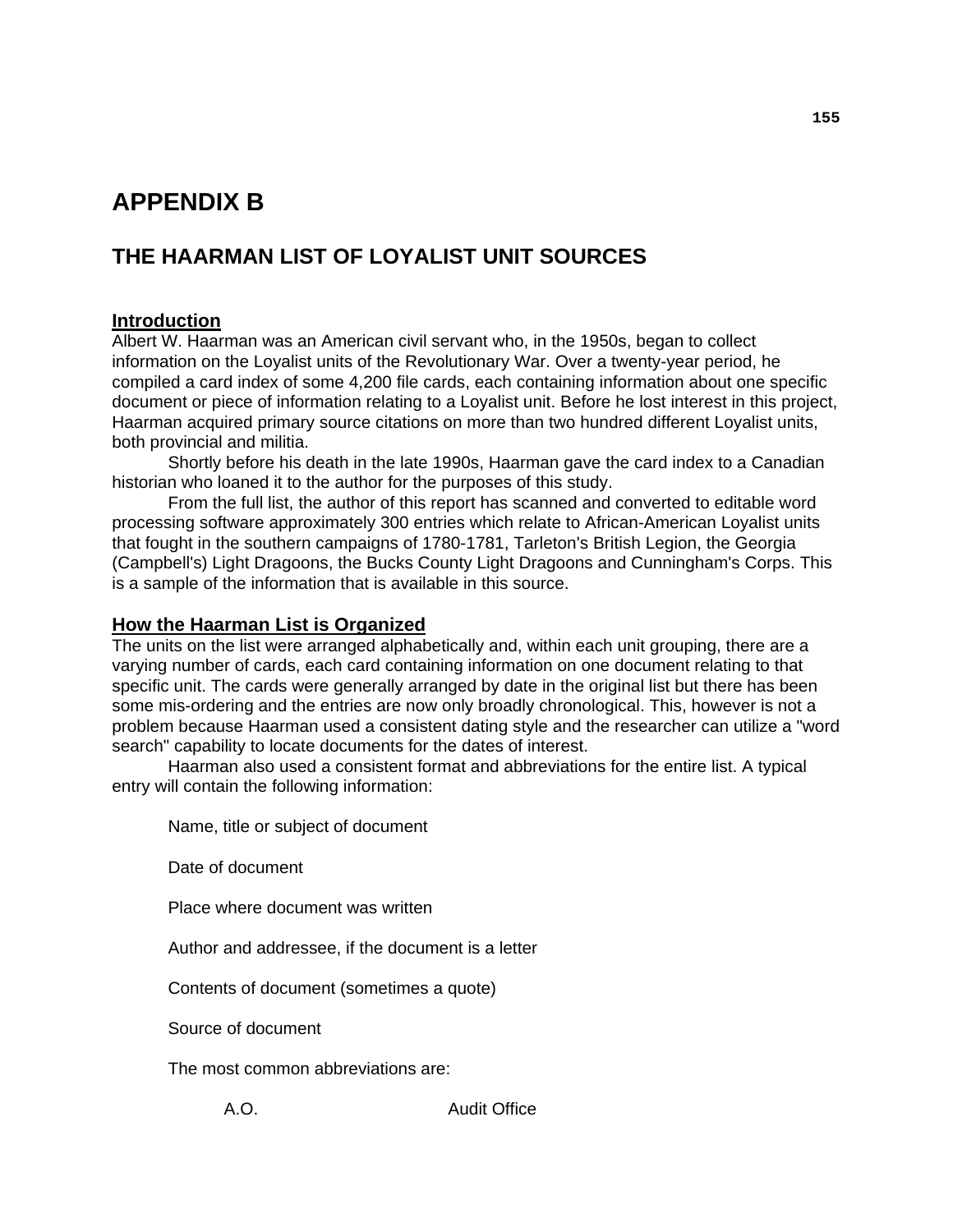| <b>Canadian Archives</b><br>Cpl<br>comm<br>Div<br>Drum<br>dt<br>HQ<br>ltr<br>Ms or Mss<br>n.d.<br>n.p.<br>P.R.O | National Archives of Canada, Ottawa<br>Corporal<br>Commission<br><b>Division</b><br>Drummer<br>Date<br>Headquarters<br>letter<br>Manuscript or manuscripts<br>No date<br>No place<br><b>Public Record Office</b> |
|-----------------------------------------------------------------------------------------------------------------|------------------------------------------------------------------------------------------------------------------------------------------------------------------------------------------------------------------|
| Pvt<br>Sgt<br>Trumpet                                                                                           | Private<br>Sergeant<br>Trumpeter                                                                                                                                                                                 |

#### **BLACK DRAGOONS**

Letter, Brig Gen Francis Marion to Gov John Mathews, Watboo, St. John's, 20 August 1782: /EXTRACT/ Major Frazier with a hundred horse & some Coloured Dragoons, came on in full charge. /ACCOUNT OF AN ACTION o/a 28 AUGUST 1782; CAPTAIN ROBERT GILLIS WAS KILLED IN THIS ACTION/ SOURCE: SOUTH CAROLINA HISTORICAL AND GENEALOGICAL MAGAZINE, Volume XVII, Number 4 (October 1916), pages 176-177.

Letter, Brig Gen Francis Marion to Gov John Mathews of S.C., Watboo, St. Johns, 30 August 1782 Reports a clash with a British Cavalry force on 29 August 1782 that included "some coloured dragoons." SOURCE: THE (Chatham) NEW JERSEY JOURNAL, Wednesday, 16 October 1782, Volume IV, Number 192.

Negro dragoons used to hunt down deserters, Charleston, South Carolina, about 1782: "Yet many did pass it, and it was to the vigilance alone of their Black Dragoons, whose orders /PAGE 306/ were to strike, and spare not,' that the number was not greatly augmented." SOURCE: Alexander Garden, ANECDOTES OF THE REVOLUTIONARY WAR IN AMERICA (Charleston, 1822), pp. 306-307. NOTE: Alexander Garden had served in Lee's Legion.

**BLACK PIONEERS**

Pay and Contingencies of a Coy of Black Pioneers, commanded by Captain George Martin, from 25 August to 24 December 1776. SOURCE: PRO, A.0.1/325/1287/folio 3.

Pay and Contingencies for a Company of Black Pioneers, commanded by Captain George Martin from 25 April to 24 December 1776 SOURCE: PRO, A.0.1/325/1287/folio 6.

PAY and Contingencies for a Company of Black Pioneers, Commanded by Captain Allan Stewart, from 25 December 1777 to 24 April 1778. SOURCE: PRO, A.0.1/325/1287/folio 9.

Pay and Contingencies for a Company of Black Pioneers, commanded by Captain Allan Stuart from 25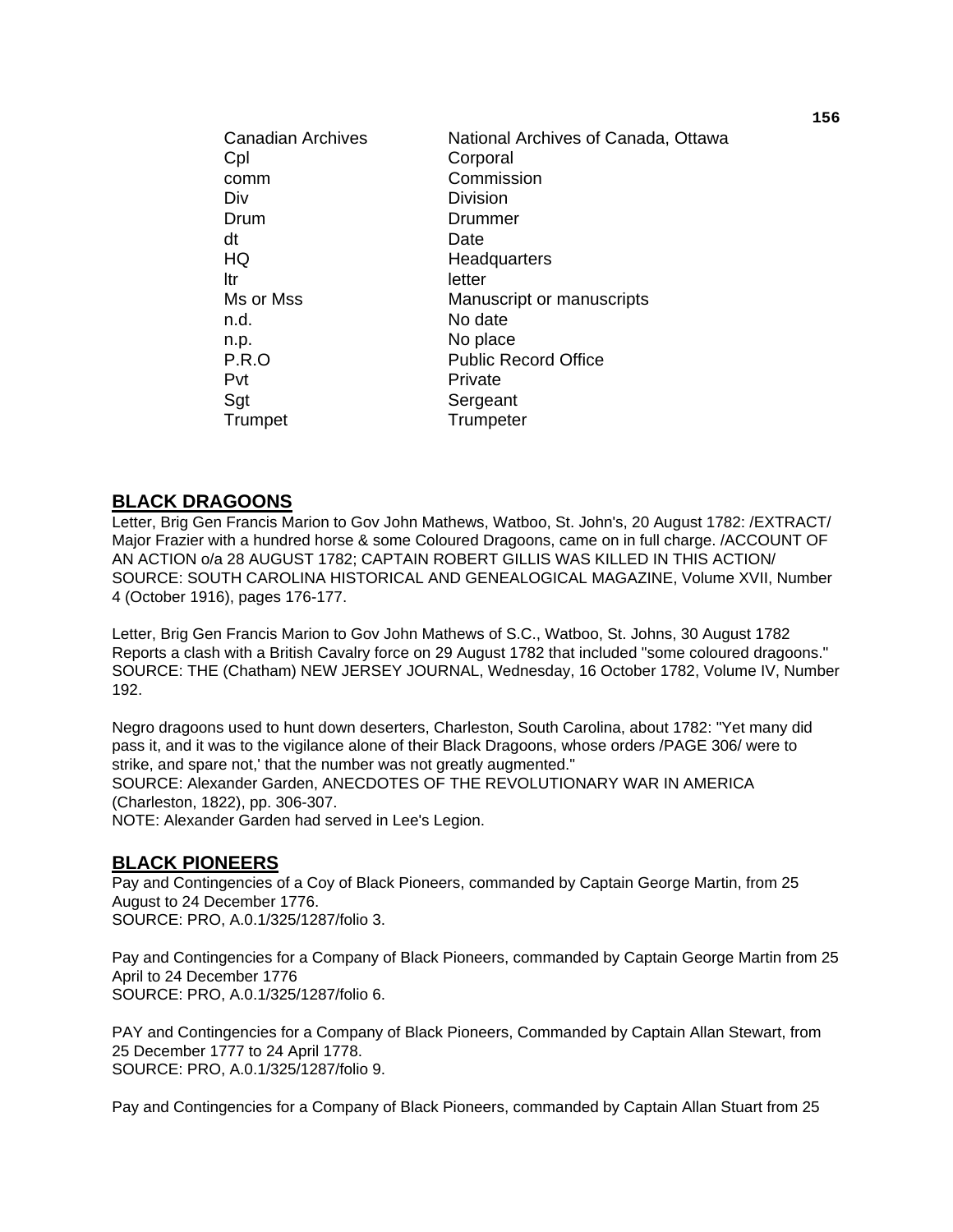April to 24 June 1778 SOURCE: PRO, A.0.1/325/1287/folio 12.

Pay and contingencies of a Company of Black Pioneers commanded by Captain Allan Stuart, from 25 June to 24 December 1778. SOURCE: PRO, A.0.1 1325/1288/folio 6.

Pay and contingencies for the Black Pioneer Company commanded by Captain Allan Stewart from 25 June to 24 December 1779. SOURCE: PRO, A.0.1 1325/1288/folio 12.

Pay and contingencies for the Black Pioneer Company, commanded by Captain Allan Stewart, from 25 December 1778 to 24 June 1779. SOURCE: PRO, A.0.1/325/1288/folio 9.

Pay and contingencies for the Black Pioneer Company, commanded. by Captain Allan Stewart, from 25 December 1779 to 24 June 1780. SOURCE: PRO, A.0.1/325/1288/folio 16.

Pay and contingencies for a Company of Black Pioneers, commanded by Captain Allan Stewart from 25 June to 24 December 1780. SOURCE: A.0.1/325/1288/folio 20.

Pay and contingencies for a Company of Black Pioneers from 25 December 1780 to 24 June 1781. SOURCE: PRO, A.0. 1/325/1288/folio 23. Note: The name of the company commander was not given

Pay and contingencies for the Black Pioneer Company commanded by the late Captain Stewart from 25 June to 24 December 1781. SOURCE: PRO, A.O.1 132.

Pay and contingencies for Captain Stewart's company of Black Pioneers from 25 December 1781 to 24 June 1782. SOURCE: PRO, A.0. 1/325/1288/folio 31.

Officers of the Black Pioneer Company, 1782 Captain Alexander Stewart Lieutenant John Stevenson Ensign Edward Stevenson SOURCE: FORT TICONDEROGA BULLETIN, Vol 11, No. 5, Page 202.

Officers, 1783 Lieutenant John Stevenson Ensign Richard Stevenson SOURCE: Anonymous manuscript list of Provincial Officers, late 1783.

Attached to the Corps of Guides & Pioneers. Lieutenant John Stevenson & Ensign Edward Stevenson, and 2 SGT, 3 CPL & 29 PVT paid for the period 25 June - 24 August 1782. SOURCE: Great Britain, Public Record Office, Hq Papers of the British Army in America, PRO 30/55. Vol. 47, No. 5397; Microfilm copy (Reel 15), Manuscripts Division, The Library of Congress.

Attached to the Corps of Guides & Pioneers. Abstract of pay for the period 25 April - 24 June 1781 for Captain Allan Stuart, Lieutenant John Stevenson, Ensign Edward Stevenson. 3 Sgt. 1 Cpl and 26 Pvt. SOURCE: Great Britain, Public Record Office, Hq Papers of the British Army in America, PRO 30/55, Vol.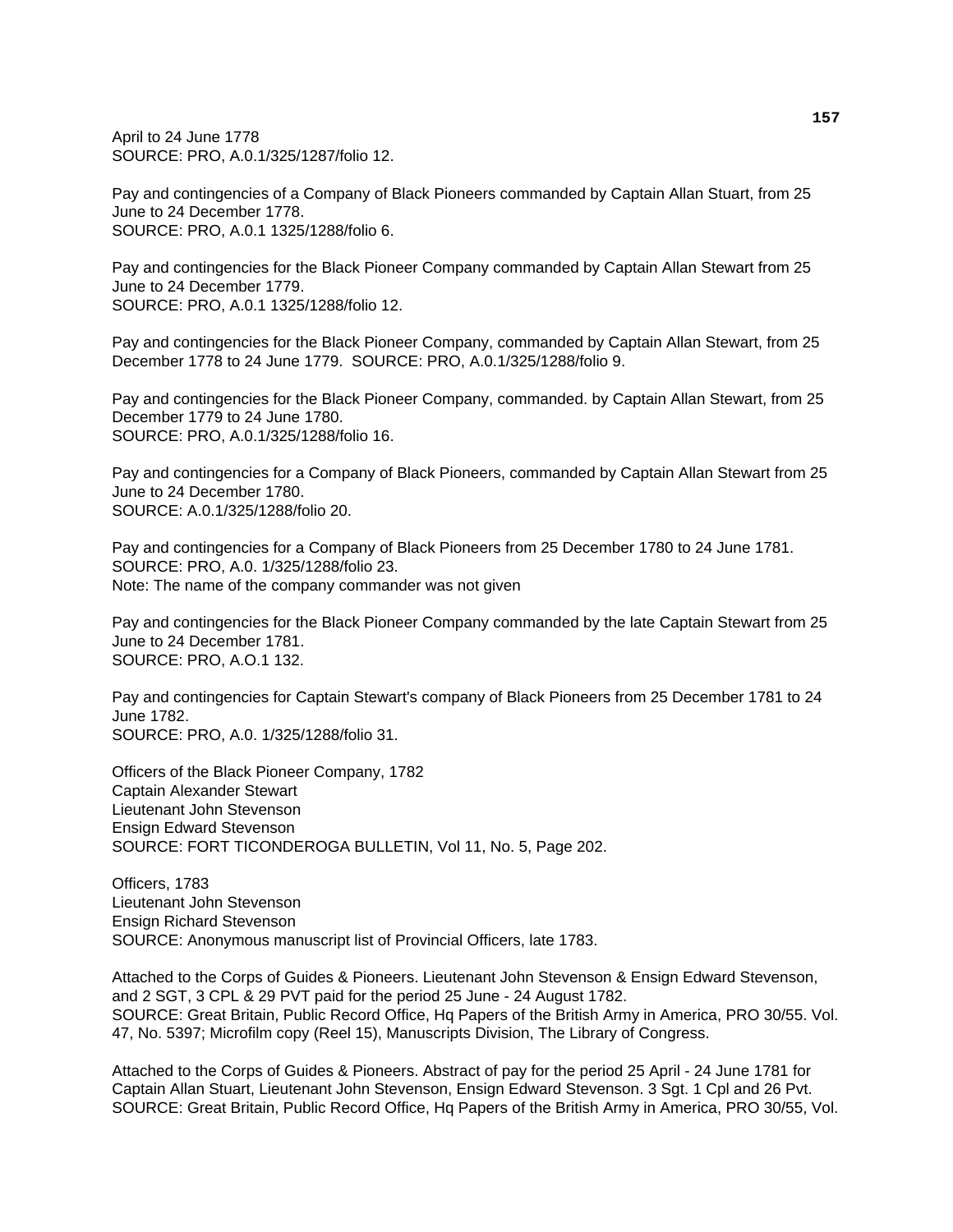73, No. 8147; Microfilm copy (Reel 21), Mss. Div., Library of Congress.

Abstract of pay for the period 25 June - 24 August 1783. for 1 Captain, 1 Lieutenant, 1 Ensign, 3 Sgt, 1 Cp1 and 19 Pvt.

SOURCE: Great Britain, Public Record Office, Hq Papers of the British Army in America, PRO 30/55, Vol. 78, No. 8810; Microfilm copy (Reel 22), Mss- Div., Library of Congress.

"A Return of the Compy of Black pioneers Comanded (sic) By Lt Coll (sic) Allen Stuard (sic) 13th of Sepr 1783."

Captain Allen Stuard, Lieutenant John Stevenson and Ensign Edward Stevenson - all employed at New York. Enrolled: 3 Sgt, 1 Cpl & 19 Pvt.

None of these men have surnames

SOURCE: Great Britain, PRO, Hq Papers of the British Army in America, PRO 30/55, Vol. 81, No. 9121; Microfilm copy (Reel 23), Mss. Div., Library of Congress.

Proposal from Lt Col Robert Morse, Engineer, to Brig Gen H.E. Fox, Halifax, 23 August 1783: To enlist Negroes for one year upon the same pay and terms as given the Black Pioneer Company, to be employed & paid by the Engineer Dept, 100 men at Halifax & 40 at Port Roseway. Genl. Fox approved. SOURCE: Great Britain, PRO, Hq Papers of the British Army in America, PRO 30/55, Vol. 78, No. 8800; Microfilm copy (Reel 22), Mss. Div., Library of Congress.

Attached to the Corps of Guides & Pioneers. An abstract of pay for the period 25 August - 24 October 1782 for Lieutenant John Stevenson,, Ensign Edward Stevenson. 3 Sgt. 3 Cpl & 30 Pvt SOURCE: Great Britain Public Record Office, Hq Papers of the British Army in America, PRO 30/55, Vol. 52, No. 5967; microfilm copy (Reel 16), Mss, Div,, Library of Congress

Per abstract of pay for period 25 October - 24 December 1782: Lieutenant John Stevenson, Ensign Edward Stevenson, 3 Sgt, 3 Cpl & 32 Pvt

SOURCE: Great Britain, Public Record Office. Hq Papers of the British Army in America, PRO 30/55, Vol. 57, No. 6492; Microfilm Copy (Reel 17), mss. Div., Library of Congress.

Attached to the Corps of Guides & Pioneers. Per an abstract of pay for the period 25 December 1782 - 23 February 1783: Lieutenant John Stevenson, Ensign Edward Stevenson, 3 Sgt, 3 Cpl & 36 Pvt. SOURCE; Great Britain, Public Record Office, Hq Papers of the British Army in America, PRO 30/55, Vol. 63, No. 6958; Microfilm copy (Reel 18), Mss. Div., Library of Congress.

Attached to the Corps of Guides & Pioneers. Abstract of 60 days pay for period 24 February - 24 April 1783: Captain Allan Stuart, Lieutenant John Stevenson, Ensign Edward Stevenson, 3 Sgt, 3 Cpl and 38 Pvt.

SOURCE: Great Britain, Public Record Office, Hq Papers of the British Army in America, PRO 30/55. Vol. 67, No. 7504; Microfilm copy (Reel 19), Mss. Div., Library of Congress.

Ltr, Gen Sir Guy Carleton to Brig Gen H. E. Fox, Now York, 15 September 1783. /EXTRACT/ , on a consideration of the oeconomical plan of Government, already communicated to you, you should find that enlisting a Corps of negroes will be necessary, and of advantage, you will order the numbers mentioned in Lt. Coll. Morse's proposals to be enrolled for the public Service." SOURCE: Great Britain, PRO, Hq Papers of the British Amy in America, PRO 30/55. Vol. 81, No. 9130. fol. 1; Microfilm copy (Reel 23). Mss Div, Library of Congress.

#### **BLACK TROOPS**

Ltr, Lt Gen Alexander Leslie to Gen Sir Henry Clinton, Camp near Charleston, S.C., 12 March 1782: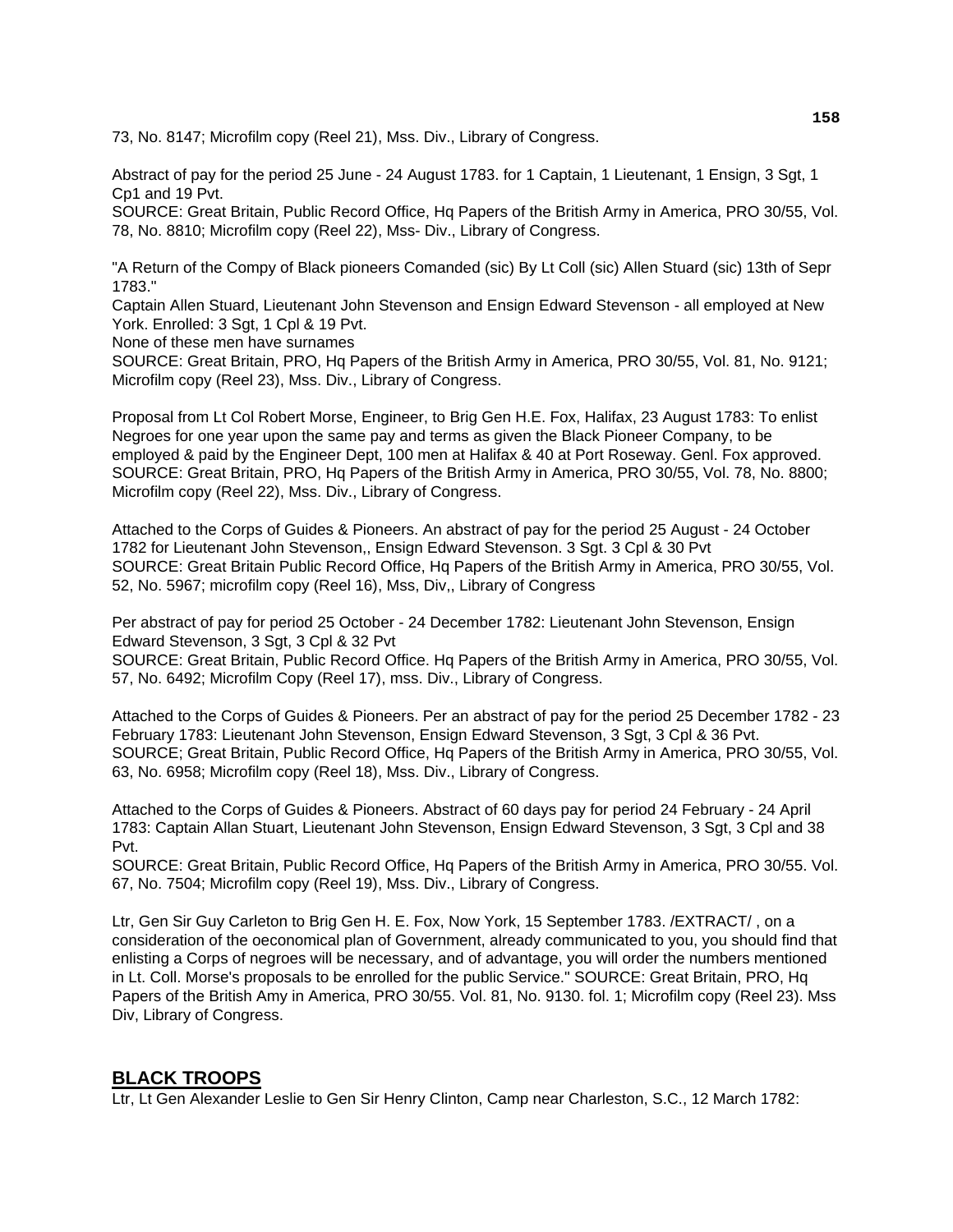/EXTRACT/ "I beg to know your Excellency's opinion with regard to our putting arms into the hands of the Negroes. I have desired Col: Thompson to speak with your Excellency upon the subject and to make known to you the particulars of our situation in that respect." SOURCE: Hq Papers of the British Army in America, PRO 30/55, Number 4221, Great Britain, Public Record Office; photostat in Mss. Div., NYPL, NY.

## **BLACK TROOPS FOR THE WEST INDIES**

Ltr, Gen Carleton to Lt Gen Alexander Leslie, New York, 10 Sep 82: /EXTRACT/ "He has also applied for 200 Blacks who will be paid 6d per day & Rations from the time of entering the Kings Service. Could you find such in Charlestown who are willing to enter into that Service you will take proper steps when a convoy offers to send them with the Horses & Appointments to St. Lucia." SOURCE: Great Britain, PRO 30/55, No. 5575, Folio 4.

## **BLACK TROOPS**

Extract of a letter datelined New Bern, North Carolina, 21 December 1782, quoted in THE PROVIDENCE GAZETTE AND COUNTRY JOURNAL, 25 January 1783, giving an account of the evacuation of Charleston, South Carolina /EXTRACT/ "... the black troops of refugees to St. Augustine, ...."

#### **GEORGIA LIGHT DRAGOONS or CAMPBELL'S TROOP OF LIGHT DRAGOONS**

Pay and contingencies for the Georgia Light Dragoons, commanded by Captain Archibald Campbell, from 25 December 1778 to 24 December 1779, SOURCE PRO, A.0.1/325/1288/folio 13.

Pay and contingencies for a Troop of Light Dragoons, commanded by Captain Campbell,, from 25 December 1779 to 24 June 1780. SOURCE PRO, A.0.1/325/1288/folio 17.

Pay and contingencies for the Georgia Light Dragoons, commanded by Captain Archibald Campbell, from 25 June to 24 December 1780. SOURCE PRO, A.0.1/325/1288/folio 20.

Pay and contingencies for the Georgia Light Dragoons,, commanded by Captain Archibald Campbell, from 25 December 1780 to 24 June 1781. SOURCE, PRO, A.0.1/325/1288/folio 24.

Pay and contingencies for the Georgia Light Dragoons commanded by Captain Archibald Campbell from 25 June to 24 December 1781. SOURCE PRO, A.0.1 /325/1288/folio 28.

Pay and contingencies for the Georgia Light Dragoons, commanded by Captain Archibald Campbell from 25 December 1781 to 24 June 1782 SOURCE, PRO: A..O.1/325/1288/folio 31.

Muster Roll of an Independent Troop of Light Dragoons, Commanded by Captain Archibald Campbell, from the 25th April to the 24th June 1781." Captain Archibald Campbell, sick in Charleston; Lieutenant Stephen Jarvis; and, Cornet Francis Palmontur, sick in Charleston. Enrolled: 1 Cpl. 1 Trumpeter & 27 Pvt. On reverse, datelined Dorchester, 24 April 1781. SOURCE: NAC: C/1899.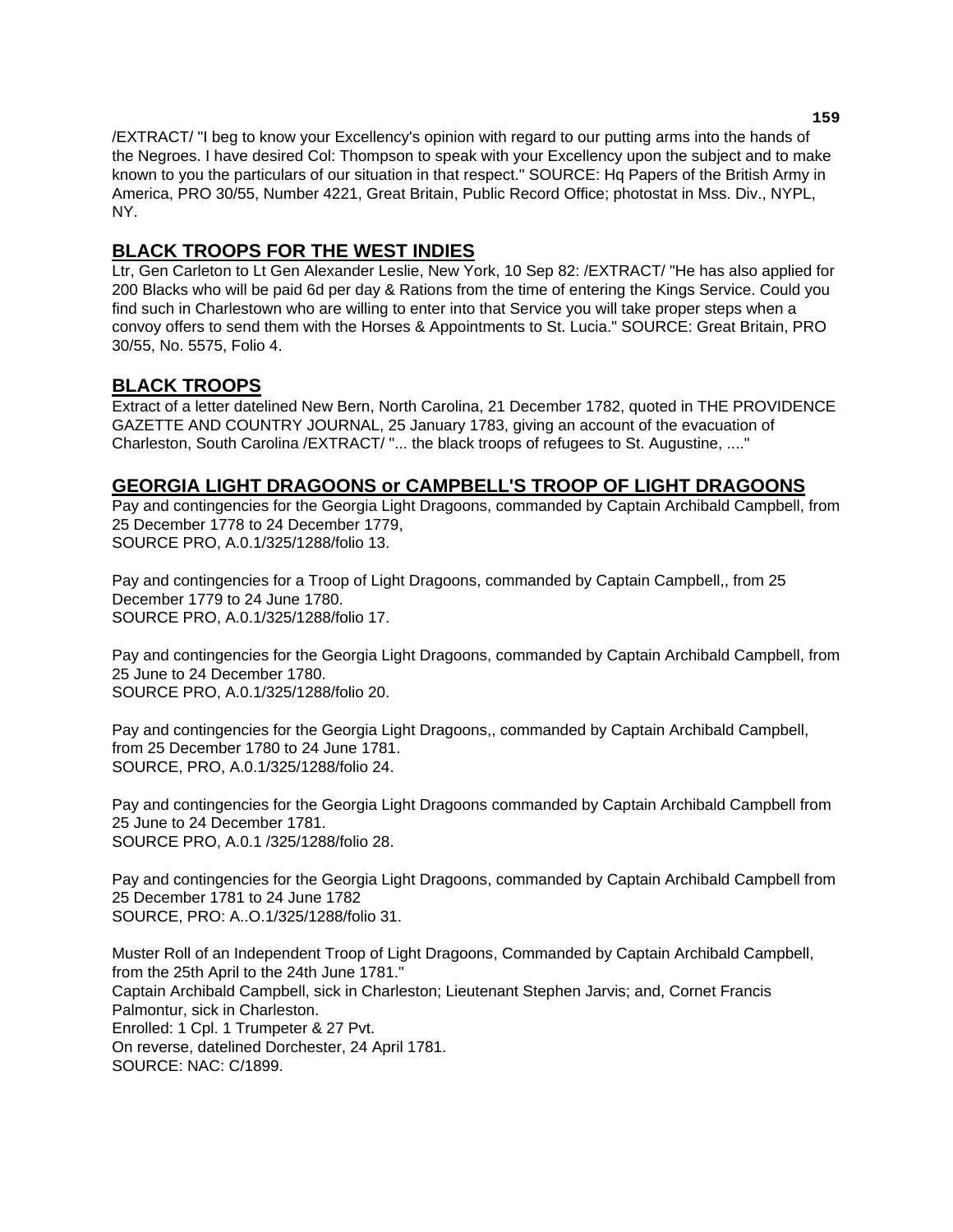## **BUCKS COUNTY VOLUNTEERS**

Captain (first name not given) Thomas, Bucks County Volunteers, was listed on a 61 day pay abstract for the Queen's Rangers for the period 25 April - 24 June 1782. He was paid 10s. per day, the rate for a captain of infantry.

SOURCE: Canadian Archives C/1865, 93.

Captain Thomas, Bucks County Volunteers, appears on an abstract of pay for 61 days, for the period 25 October - 24 December 1782. He was paid as a captain of infantry SOURCE: Canadian Archives C/1865, 67.

The last time Captain Thomas, Bucks County Volunteers, appears on a roll for pay is the one for the period 24 February - 24 April 1783. SOURCE: Canadian Archives C/1866, 5.

THOMAS, EVAN (Pennsylvania) Attainted and estate confiscated. SOURCE: Lorenzo Sabine, BIOGRAPHICAL SKETCHES OF LOYALISTS OF THE AMERICAN REVOLUTION (Boston: Little, Brown and Co., 1864), II, 353.

One captain, Bucks County Volunteers, was listed on a 61 day pay abstract for the Queen's Rangers for the period from 25 April to 24 June 1781. This captain was paid 10s. per day, the rate for a captain of infantry.

SOURCE: Canadian Archives C/1864, 17.

The claim of Josh. Thomas, born in Pennsylvania, said he enlisted in the Bucks County Volunteers and they served with the Queen's Rangers. SOURCE: 1904 ONT ARCH, 260.

Six memorials, datelined Now York, 29 May 1783, from men who had served in this corps. All claim to have been taken at Yorktown and recently exchanged. All countersigned by "William Thomas B. C. V." SOURCE: Great Britain, Public Record Office, Hq Papers of the British Army in America, PRO 30/55, Vol. 70, No. 7815 -- Reel 20, Mss Div, Library of Congress

#### **CUNNINGHAM'S CORPS**

The following is extracted from a letter, Cornwallis to Clinton, Charleston, 14 July 1780: "I have agreed to the proposal of Mr. Cunningham in the Ninety Six District, to raise a Corps on the footing of Major Harrison's, which I believe will be the last Provincial Corps that I shall attempt. I have rejected all Plans for raising Cavalry, except the Augmentation of the Legion to seventy men a troop." SOURCE: B.F. Stevens, ed., CLINTON-CORNWALLIS CONTROVERSY, Vol. I, page 234. NOTE: Cunningham is later referred to as a brigadier general of militia, so his corps was probably not raised (Ibid., p. 307).

Ltr, Lt Col N. Balfour to Lt Gen Chas Earl Cornwallis, Charleston, 5 November 1780. /EXTRACT/ "Cunningham is here, I had sent for him finding that he was not going on with his Corps, he says that his raising men is now impossible"

SOURCE: Great Britain, PRO, Cornwallis Papers, 30/11. Vol. 4, Folio 29; Microfilm copy (Reel 2), Mss. Div., Library of Congress.

Letter, BRIG GEN Thomas Sumter to MAJ GEN Nathaniel Greene, Harrisperers [sic - SC], 14 November 1781: mentions and excursion from Charleston of about 500 men under GENERAL CUNNINGHAM, who was joined by men under COLONELS LAWRENCE and WILLIAMS.

SOURCE: "Official Correspondence between ... from A.D. 1780 to 1783," YEAR BOOK, 1899, CITY OF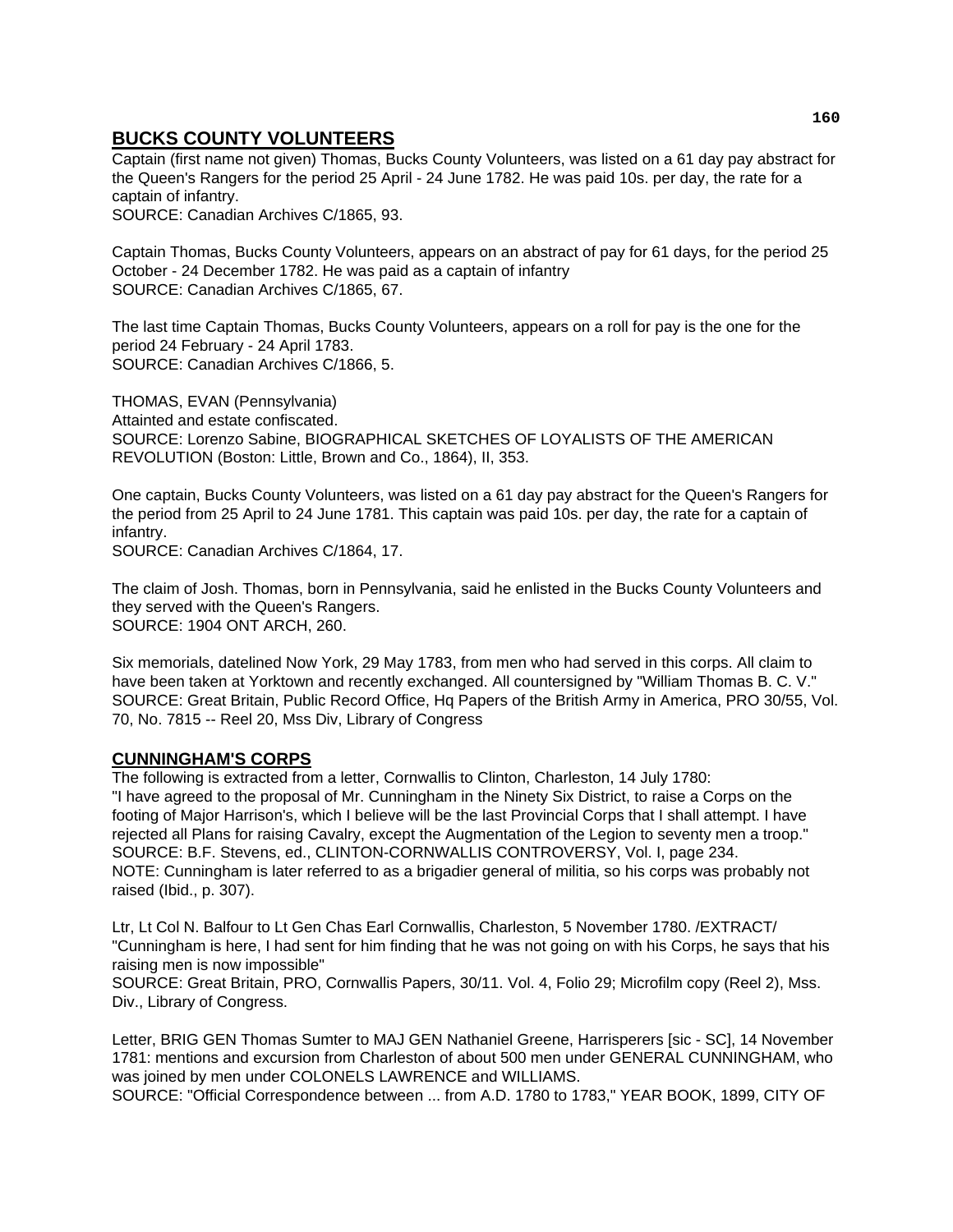CHARLESTON, SO. CA., Appendix, pages 55-56.

Letter, BRIG GEN Thomas Sumter to MAJ GEN Nathaniel Greene, Rickenbackers near Orangeburg, SC, 17 November 1781, mentions a skirmish between American forces and this command, which was commanded by COLONEL CUNNINGHAM and WILLIAMS, with about 300 men, plus COWNEL LAWRENCE'S party. States they probably were headed for Ninety Six or Indian territory. SOURCE: "Official Correspondence between .., from A.D. 1780 to 1783," YEAR BOOK 1899, CITY OF CHARLESTON, SO. CA., Appendix, page 57.

Letter, Brig Gen Thomas Sumter to Maj Gen Nathaniel Greene, Orangeburgh, 23 November 1781: mentions the separation of the forces under Cunningham and Williams, with Lawrence and several captains at the forks of the Edisto River. Colonels Young and Pearson are at Dorchester; Captains Yarborough, Legg and Rhym "with their New raised Corps of horse" in the vicinity of Dorchester; Colonel Fanning was near the Ashley Ferry.

SOURCE: "Official Correspondence between ... from A.D. 1780 to 1783," YEAR BOOK, 1899, CITY OF CHARLESTON, SO. CA., Appendix, pages 57-58.

#### **BUCKS COUNTY LIGHT DRAGOONS (PHILADELPHIA DRAGOONS)**

Pay and Contingencies for the 3rd Troop of Philadelphia Dragoons, commanded by Captain Thomas Sandford, from the dates of their enlistments to 24 June 1778. SOURCE: PRO, A.O.1/325/1287/folio 11. NOTE: The period for the Agents man was 6 April to 24 June 1778.

Pay and contingencies for the Bucks County Light Dragoons, commanded by Lieutenant Colonel Watson, from 24 December 1778 to 24 June 1779. SOURCE: PRO, A.0.1/325/1288/folio 9.

Pay and contingencies of the 3rd Troop of Philadelphia Dragoons, commanded by Captain Thomas Sandford, from 25 June to 24 December 1778. SOURCE: PRO, A.0.1/325/1288/folio 6.

QUARTER MASTER MR.SANDFORD, OF THE FIRST (sic - REGIMENT?), 2nd BATTALION, BRIGADE OF GUARDS

- 1. "on Command," Weekly State, 18 January 1778.
- 2. "Sick Present," Weekly State, 28 February 1778.
- 3. "Mr. Lane Volunteer Appointed Qr. Master to 2<sup>nd</sup> Battn Guards Vice Sandford. 11th April 1778." Note to State, Brigade of Foot Guards, 19 April 1778

4. "Mr. William Lane Volunteer appointed Quarter Master in the Room of Quarter Master Sandford Promoted 11lth April 1778."

Note to Monthly Return, Brigade of Foot Guards- 25 April 1778

SANDFORD, THOMAS (Pennsylvania) No mention of estate being confiscated. SOURCE: Lorenzo Sabine, BIOGRAPHICAL SKETCHES OF LOYALISTS OF THE AMERICAN REVOLUTION (Boston: Little, Brown and Co., 1864), II, 574.

SANDFORD, THOMAS

Captured by Allen McLane on 18 June 1778, upon the evacuation of Philadelphia. SOURCE: Wilbur H. Siebert, THE LOYALISTS OF PENNSYLVANIA, Ohio State University Bulletin, Volume XXIV, No. 23 (April 1920), p. 68.

#### **BUCKS COUNTY LIGHT DRAGOONS**

The Bucks County Light Dragoons were recruited by Captain Thomas Sandford in Bucks County in the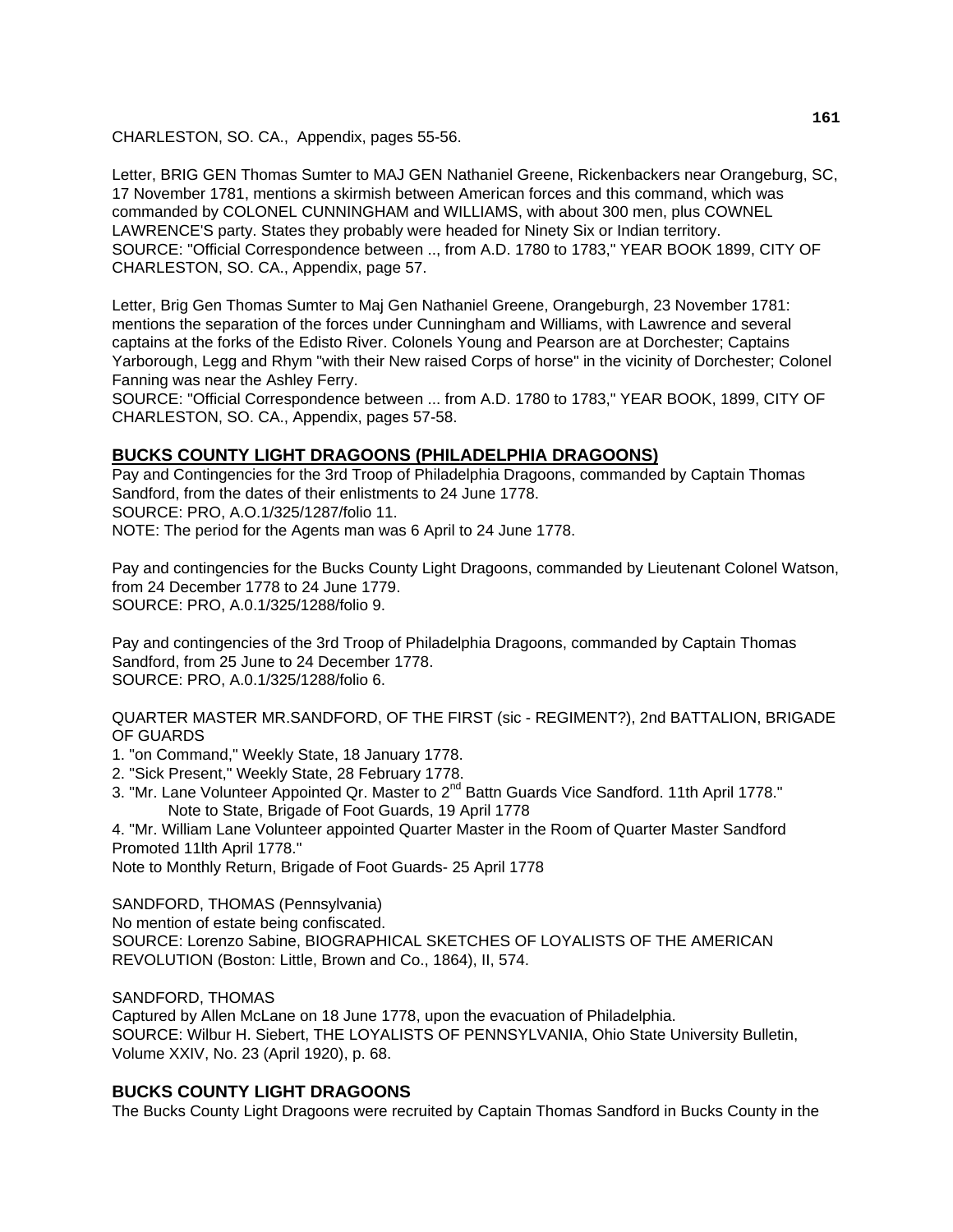fall of 1777, and were commanded by Lieutenant Colonel Watson through the following winter and spring, while Sandford was a prisoner with the Americans. SOURCE: Wilbur H. Siebert, THE LOYALISTS OF PENNSYLVANIA, page 41.

"Muster Roll of the Bucks County Light Dragoons Commanded by Lieut Colonl Watson From 25th Decr and For 24th April Both Days Inclusive Being 162 Days.

Lieutenant Colonel Watson; Lieutenant Walter Willet, with leave; Cornet Geo. Gerraur; Surgeon Neal; and, Quarter Master Ambrose Morrison.

Enrolled: 3 Sgt, 3 Cpl, 39 Pvt. (NOTE: many listed as being C in C Guard or Gen Tryon's Guard.) "N.B. Captain Sandford Prisoner with the Rebels." Signed: "G.R. Geraur Cornett/B. Lt. Ds." SOURCE: PENNA MAG OF HISTORY & BIOGRAPHY, XXXIV, No. 1 (1910), 0-7.

"Muster Roll of the Bucks County Light Dragoons Commanded By Lieut. Colonl. Watson From 25th Decr And To 24th April - Both Days Inclusive Being 162 Days." Lieut Colonel Watson Lieutenant Walter Willett, absent with leave. Cornet George Geraur Quarter Master Ambrose Morrison Enrolled: 3 Sqt. 3 Cpl & 39 Pvt. "NB / Captain Sandford Prisoner With the Rebbels." SOURCE: Misc. Loyalist Muster Rolls, Mss. Div., Library of Congress.

NOTE: 25 October 1778 only complete date given within this roll.

The following is extracted from General Orders, Head Quarters, Philadelphia, 6 June 1778: "Capt. Sandford's Provincial Troop is to be attached to the Light Infantry Company of the Brigade of Guards."

SOURCE: "General Sir Henry Clinton's Orders," COLLECTIONS OF THE NEW - YORK HISTORICAL SOCIETY FOR THE YEAR 1883, 590.

"Muster Roll of the Bucks County Light Dragoons commanded by Captain Thomas Sanford from 25th April to the 24th June 1779 inclusive."

Captain Thomas Sanford Lieutenant Walter Willett Cornet George Geraur Quarter Master Ambrose Morrison Enrolled: 3 Sgt, 3 Cpl & 42 Pvt. SOURCE: Misc. Loyalist Muster Rolls, Mss. Div., Library of Congress.

"Muster Roll of Captn. Sandford's Troop of the Bucks County Light Dragoons Commanded by Lieut. Colonel Simcoe From 25th June 1779." Oyster Bay, 24 August 1779. Captain Thomas Sandford, prisoner with the Rebels & on Parole. Lieutenant Walter Willet Cornet George Gerraur, on duty. Quarter Master Ambrose Morrison, on duty. Enrolled: 4 Sgt (incl. McOy recalled to 17th L.D.), 3 Cpl, 1 Farrier & 41 Pvt. SOURCE: Canadian Archives C/1862, 44-45.

Muster Roll, Captain Sandford's Troop, n.p., for period 25 August -24 October 1779. Captain Thomas Sandford Lieutenant Walter Willet Cornet George Gerraur, absent with leave sick. Quarter Master Ambrose Morrison Enrolled: 2 Vols, 3 Sgt. 3 Cpl. & 36 Pvt. SOURCE: Canadian Archives C/1862, 88-89.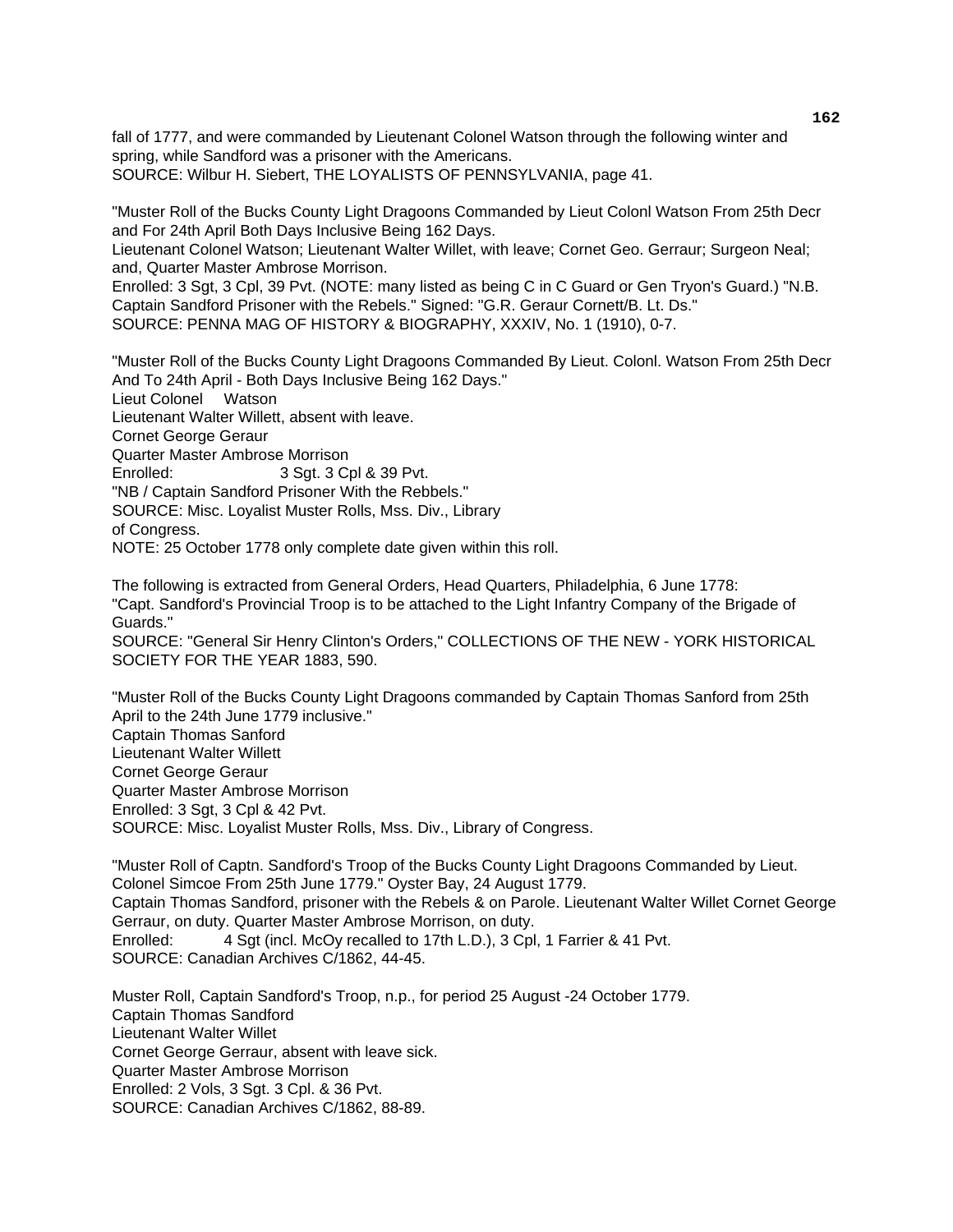NOTE: Apparently attached to the Queen's Rangers.

"Muster Roll of Capt. Sandford's Troop of Bucks Lt. Dragoons (attached to the Queen's Rangers) for 25th Octr. and 24 Decr. 1779 included," n.p.. n.d. Captain Thomas Sandford Lieutenant Walter Willett Cornet George Geraur Quarter Master Ambrose Morrison Enrolled: 2 Vols, 3 Sgt, 3 Cp1 & 35 Pvt-SOURCE: Canadian Archives C/1862, 92-93.

An exchange of prisoners settled at Elizabethtown on 9 September 1779 and ratified at Amboy on 16 March 1780, in which a number of officers were finally exchanged and at liberty to serve in their respective armies included: "B. C. Drag. Capt. Sandford."

SOURCE: National Archives, Record Group 93, Microcopy 246, Roll 135, Jacket 4-1, No. 5.

"Broke out of the Gaol In this Town. on the Night of the 3d Instant, the following British Officers., viz - CAPT Thomas SANDFORD, Said Sandford had on a red Coat, trimmed with Silver, and Nankeen Waistcoat and Overalls, about 5 feet 9 inches high, brown hair, .... EPHRAIM JONES**,** Dep. Gaoler Concord."

SOURCE: INDEPENDENT CHRONICLE & UNIVERSAL ADVERTISER (Boston), September 7, 1780,

#### **BRITISH LEGION OR TARLETON'S LEGION**

Pay and Contingencies of the British Legion, commanded by Colonel Lord Cathcart, from the dates of their enlistments to 24 December 1778. SOURCE: PRO, A.0.1/325/1288/folio 5.

Pay and contingencies for the British Legion, commanded by Colonel Lord Cathcart, from 25 December 1778 to 24 June 1779. SOURCE: PRO, A.0.1/325/1288/folio 9.

Pay and contingencies for the British Legion,, commanded by Lieutenant Colonel Tarleton, from 25 June to 24 December 1779. SOURCE: PRO, A.0.1/325/1288/folio 12.

Pay and contingencies for the British Legion, commanded by Lieutenant Colonel Tarleton, from 25 December 1779 to 24 June 1780. SOURCE: PRO, A.0.1/32511288/folio 16.

Pay and contingencies for the British Legion commanded by Lieutenant Colonel Tarleton, from 25 June to 24 December 1780. SOURCE: PRO, A.0. 1/325/1288/folio 19.

Pay and contingencies for the British Legion commanded by Lieutenant Colonel Tarleton, from 25 December 1780 to 24 June 1781. SOURCE: PRO, A.0. 1/325/1288/folio 24.

Pay and contingencies for the British Legion, commanded by Lieutenant Colonel Tarleton, from 25 June to 24 December 1781. SOURCE: PRO, A.0.1/325/1288/folio 28.

Pay and contingencies for the British Legion, commanded by Lieutenant Colonel Tarleton, from 25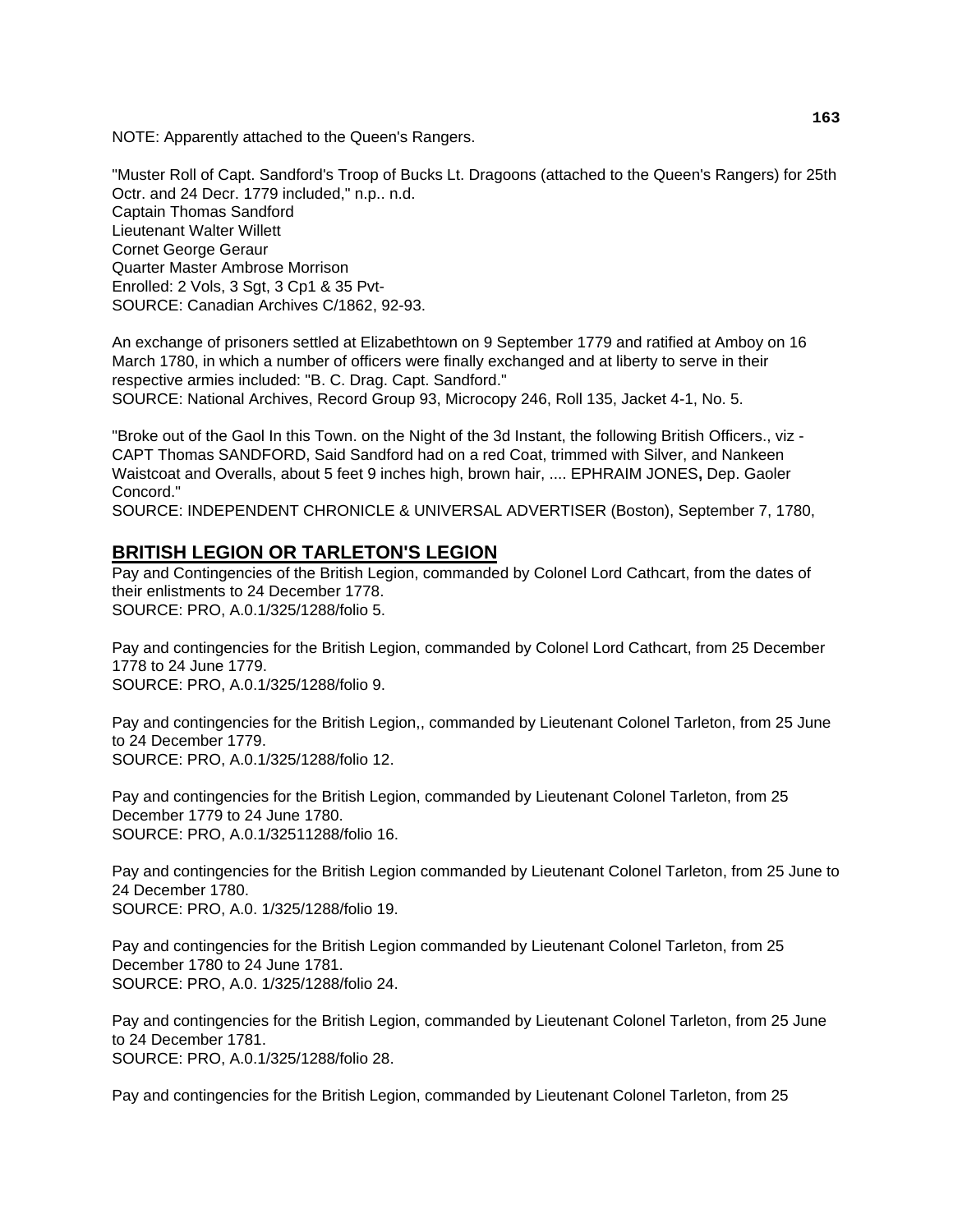December 1781 to 24 June 1782. SOURCE: PRO, A.0.1/325/1288/folio 30.

LORD CATHCART Lord Cathcart arrived at New York 24 September 1777. THE MARYLAND JOURNAL, AND BALTIMORE ADVERTISER, 11 November 1777.

CORNET LORD CATHCART, l7th LIGHT DRAGOONS

General Orders, Headquarters, Morris's House, 27 September 1777: "Cornet, Lord Cathcart of the 17th Dragoons is to be obeyed as Aid de Camp to Major General Sir Thomas Spencer Wilson." SOURCE: "General Orders from 27th Septr. 1777 to 21st February 1778 of the Army under the Command of General Sir William Howe,""Extracts from General Orders 1777," James Pattison Papers, 1777-1781, The Library, Royal Artillery Institution, Woolwich, London, England. NOTE: Morris's House is in New York.

CORNET BANNISTER TARLETON, KING'S DRAGOON GUARDS General Orders, Headquarters, Philadelphia, 8 February 1778: (Extract) "Cornet Bannister Tarleton of the King's Dragoons to be Brigade Major of the Cavalry 7th Feby l778." 1, /PAGE 139 SOURCE: "General Orders from 27th Septr. 1777 to 21st February 1778 of the Army under +i.,

"Captain David Kinloch, of the Royal Edinburgh Volunteers, is appointed by Sir Henry Clinton, to a company of light horse in Lord Cathcart's legion; It consists of 6 troops of light horse, and about 1200 infantry, all provincials, and commanded by experienced officers."

THE EDINBURGH ADVERTISER, Vol. XXXI, No. 1585, 9 March 1779, page 157. Notes Captain David Kinloch, 80th Regiment or Royal Edinburgh Volunteers, with rank 22 January 1778. 1780 ARMY LIST, page 156.

BRITISH LEGION UNIFORMS

Privates--Green jackets, white waistcoats & breeches. plush breeches, red cloth cloaks. Also green jackets, with green waistcoats & breeches.

Per Bibliography of the Sheldon Papers /NOT FURTHER IDENTIFIED/.

From the notes of J. Edward Jones, now in the D. W. Holst collection.

Captain John McKenzie, British Legion, gave his parole to Major General Benjamin Lincoln on 24 March 1779.

SOURCE: Massachusetts Historical Society, Benjamin Lincoln Papers, Microfilm edition, Reel 3, page 658.

"Broke out of the Gaol in this Town, on the Night of the 3d Instant, the following British Officers,, Prisoners of War, viz - ... LIEUT. HUGH DAVIS, AND LIEUT. JOHN MILLER. ... Davis and Miller had on short green Coats trimmed with narrow Gold Lace, and Nankeen Waistcoats and Overalls., about 5 Feet 9 Inches high, brown hair. September 4, 1780. EPHRAIM JONES, Dep. Gaoler Concord." SOURCE: INDEPENDENT CHRONICLE & UNIVERSAL ADVERTISER (Boston), September 7, 1780, No. 628.

BRITISH LEGION (4th American Regiment) Officers, 1782 Lieutenant Colonel (Cavalry) Bannister Tarleton, dt of comm. 1 August 1778. (Page 178) Major (Cavalry) George Hanger, dt of comm 24 May 1780. Captain (Infantry) James Edwards, dt of comm 24 October 1778. (Page 179) SOURCE: FORT TICONDEROGA BULLETIN, Vol. II No. 5, pages 178-179.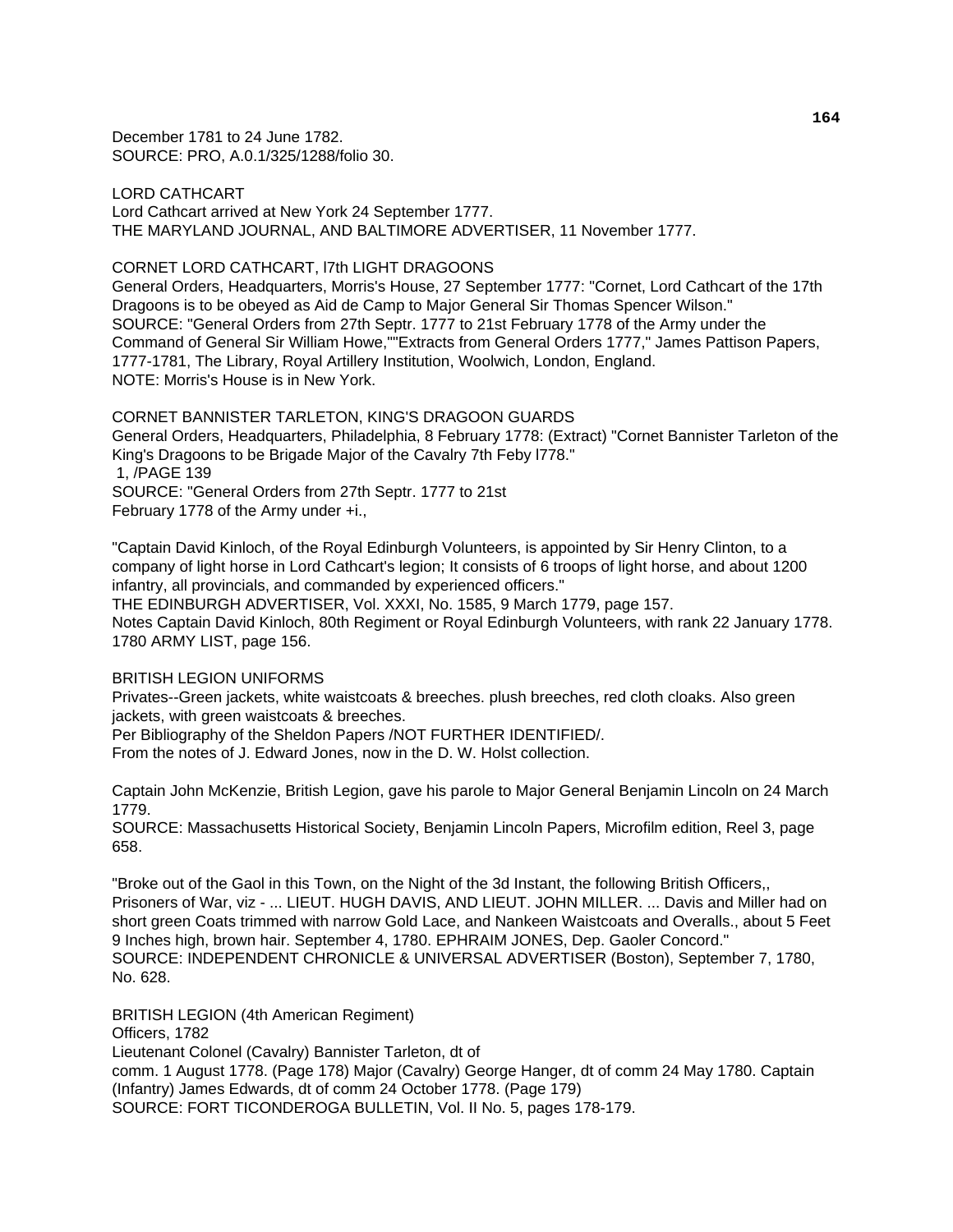BRITISH LEGION, INFANTRY Officers, 1783 Captain James Edwards Captain Donald McPherson Captain George Dawson SOURCE: Anonymous manuscript list of Provincial Officers, late 1783

Muster Roll, Captain James' Troop, nop., 7 September 1778. Captain Jacob James Lieutenant Nathaniel Vernon Cornet Richard McNally, received from Captain Hovenden's Troop, 15 August 1778. Cornet Hugh Davids (sic), transferred to Captain Hovenden's troop, 15 August 1778. Quartermaster Isaac Smith Bullock Enrolled: 2 Sgt, 2 Cpl, 1 Trumpet, 1 Farrier and 43 Pvt. SOURCE: Canadian Archives C/1883, 8

Muster Roll, the Right Honorable Lord Cathcart's Company, Camp near Greenwich, October 1778 First Lieutenant Donald McBean Second Lieutenant Donald McPherson Enrolled: 3 Sgt, 3 Cpl, 1 Piper, 1 Drum & 24 Pvt. SOURCE: Canadian Archives C/1883, 15

Muster Roll, Captain McCullock's Company, n.p., n.d.; last date given within this document 13 October 1778. Captain Kenneth McCullock, dt of comm 30 September 1778. Lieutenant Donald McCrimmen, dt of comm 30 September 1778. Enrolled: 3 Sgt, 3 Cpl, 2 Drum & 28 Pvt. SOURCE: Canadian Archives C/1883, 16.

Muster Roll, Major Cochran's Company, n.p., n.d.; last date given within this document 18 October, year unknown. Major the Honorable Charles Cochran First Lieutenant John Rousselet Second Lieutenant Thomas Miller Enrolled: 1 Sgt Maj, 2 Sgt, 3 Cpl, 2 Drum & 38 Pvt. SOURCE: Canadian Archives C/1883, 12.

"Muster Roll of Captain Kinlock's Troop of the British Legion Commanded By the Right Honble Lord Cathcart from 18 Jany 1778," n.p., n.d (circa 24 October 1778) Lieutenant Colonel Benj. (sic) Tarleton: Captain David Kinlock, dt of comm 18 January 1778; Adjutant Richard McNally; Surgeon \_\_\_\_ Neale; Quartermaster Jno McIntosh, dt of comm 24 April 1778; Volunteer Michl McNally Enrolled: 2 Sgt, 2 Cpl, 1 Trumpet, 1 Farrier & 28 Pvt. SOURCE: Canadian Archives C/1883, 5.

Muster Roll, Captain Scott's Company of Infantry, n.p., n.d., last date given within this document 25 October 1778. Captain John Scott, dt of comm 23 October 1778 Lieutenant William Darby Enrolled: 3 Sgt, 3 Cpl, 2 Drum & 35 Pvt. SOURCE: Canadian Archives C/1883, 14.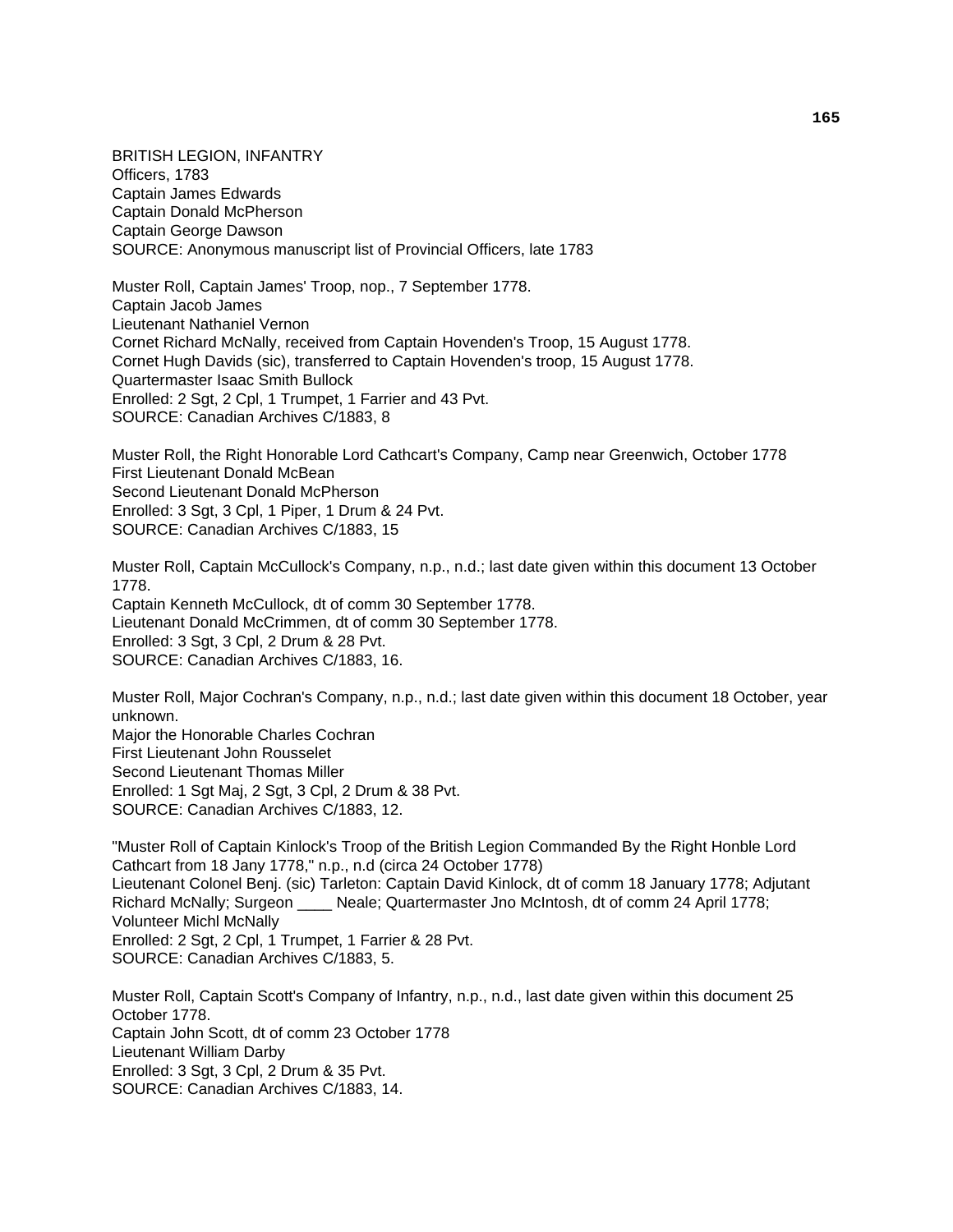Muster Roll, Captain Hovenden's Troop, King's Bridge, 27 October 1778. Captain Richard Hovenden Lieutenant Samule Chapman Cornet Hugh Davis Quartermaster John Tuck Enrolled: 2 Sgt, 3 Cpl, 1 Trumpet, 1 Farrier & 36 Pvt. SOURCE: Canadian Archives C/1883, 6.

Muster Roll, Captain James' Troop, King's Bridge, 27 October 1778. Captain Jacob James Lieutenant Nathaniel Vernon Cornet Richard McNally Quartermaster Isaac Smith Bullock, resigned 26 September 1778; Quartermaster Edward Richardson, dt of comm 27 September 1778. Enrolled: 2 Sgt, 2 Cpl, 1 Trumpet, 1 Farrier, & 29 Pvt. SOURCE: Canadian Archives C/1883, 7.

Muster Roll, Captain MacKenzie's Company, n.p., n.d.; last date given within this document 31 October, year unknown. Captain John MacKenzie Lieutenant Donald McLeod Enrolled: 3 Sgt, 3 Cpl, 2 Drum & 27 Pvt. SOURCE: Canadian Archives C/1883, 13.

Muster Roll, Captain Stewart's Company, n.p. November 1778. Captain Charles Stewart; Lieutenant Lachlin McDonald: Lieutenant James McDonald; Adjutant William Gray; Quartermaster \_\_\_\_\_\_ Davis; Chaplain \_\_\_\_\_ McLeod; Surgeon Wynn Stapleton and Mate \_\_\_\_ Skinner. Enrolled: 3 Sgt, 3 Cpl, 2 Drum & 41 Pvt. SOURCE: Canadian Archives C/1883, 11.

Muster Roll, Captain Hovenden's Troop, n.p., 25 December 1778 (?) Captain R. Hovenden Lieutenant Samuel Chapman Cornet Hugh Davis Quartermaster John Tuck Enrolled: 3 Sgt, 3 Cpl, 1 Trumpet, 1 Farrier, & 33 Pvt. SOURCE: Canadian Archives C/1883, 1.

Muster Roll, Captain James' Troop, 25 December 1778-23 February 1779, Sagg on Long Island, 23 February 1779. Captain Jacob James, sick in New York. Lieutenant Nathaniel Vernon Cornet Richard McNally Quartermaster Edward Richardson, resigned 10 December 1778; Quartermaster John Miller, dt of comm 11 December 1778. Enrolled: 2 Sgt, 2 Cpl, 1 Trumpeter, 1 Farrier & 23 Pvt. SOURCE: Canadian Archives C/1883, 22.

Muster Roll, Captain Kinloch's Troop of Hussars, n.p., 25 December 1778-23 February 1779 Captain David Kinloch Cornet Jno. Miller, dt of comm 25 November 1778. Adjutant Richard McNally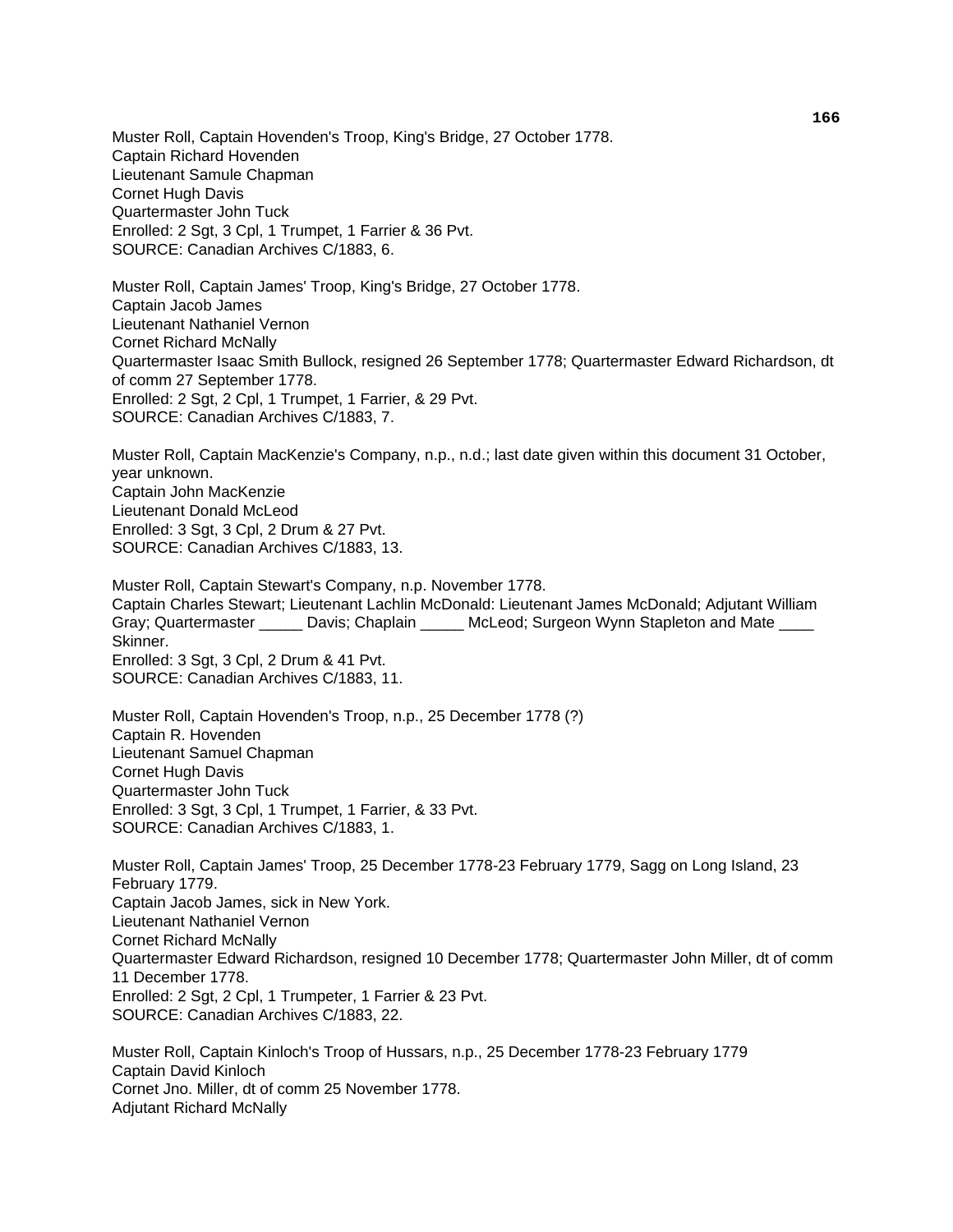Quartermaster William Holland Enrolled: 2 Sgt, 2 Cpl, 1 Trumpet, 1 Farrier & 34 Pvt. SOURCE: Canadian Archives C/1883, 52.

Muster Roll, Captain Scott's Company of Infantry, n.p., n.d.; last date given within this document 17 February 1779. Captain John Scott First Lieutenant William Darby Second Lieutenant Donald McPherson Enrolled: 4 Sgt, 4 Cpl, 2 Drum & 44 Pvt. SOURCE: Canadian Archives C/1883, 51.

Muster Roll, Captain Edwards' Company of Infantry, Sagg, 23 February 1779. Captain Edward James First Lieutenant John Rousselet Second Lieutenant Thomas Miller Enrolled: 4 Sgt, 4 Cpl, 3 Drum & 46 Pvt. SOURCE: Canadian Archives C/1883, 54.

Muster Roll, Captain Stewart's Company of Infantry, Sagg, 23 February 1779. Captain Charles Stewart Lieutenant Lachlane McDonald Lieutenant James McDonald Sergeant George McDonald, promoted to Quartermaster, 29 January 1779. Enrolled: 4 Sgt, 4 Cpl, 4 Drum & 62 pvt. SOURCE: Canadian Archives C/1883, 49-50.

Muster Roll, Captain McCulloch's Company of Infantry, Sagg, 23 February 1779. Colonel Right Honorable Lord Cathcart, Aide de Camp to Commander in Chief; Major Honorable Charles Cochrane; Captain Kenneth McCulloch; First Lieutenant Donald McCrummen; Second Lieutenant Donald McLeod; Adjutant William Taylor, dt of comm 25 Nov 79 (sic -- 78!); Quartermaster George McDonald, 29 January 1779; Surgeon Wynne Stapleton and Mate Joseph Skinner. Enrolled: 4 Sgt, 3 Drum, 4 Cpl & 46 Pvt. SOURCE: Canadian Archives C/1883, 26

Muster Roll, Captain Hovenden's Troop, n.p. 24 February 1779. Captain R. Hovenden Lieutenant Samuel Chapman Cornet Hugh Davis Quartermaster John Tuck Enrolled: 3 Sgt, 3 Cpl, 1 Trumpet, 1 Farrier & 32 Pvt. Source; Canadian Archives C/1883, 48 Note; Another copy of this same return, ibid., 47.

Muster Roll, Captain James' Troop of the Cavalry, 24 February - 24 April 1779, Sagg on Long Island, 23 February 1779. Captain Isaac James, sick at New York. Lieutenant Nathaniel Vernon Cornet Richard McNally Quartermaster John Miller Enrolled: 2 Sgt, 2 Cpl, 1 Trumpeter, 1 Farrier & 27 Pvt. SOURCE: Canadian Archives, C/1883, 17.,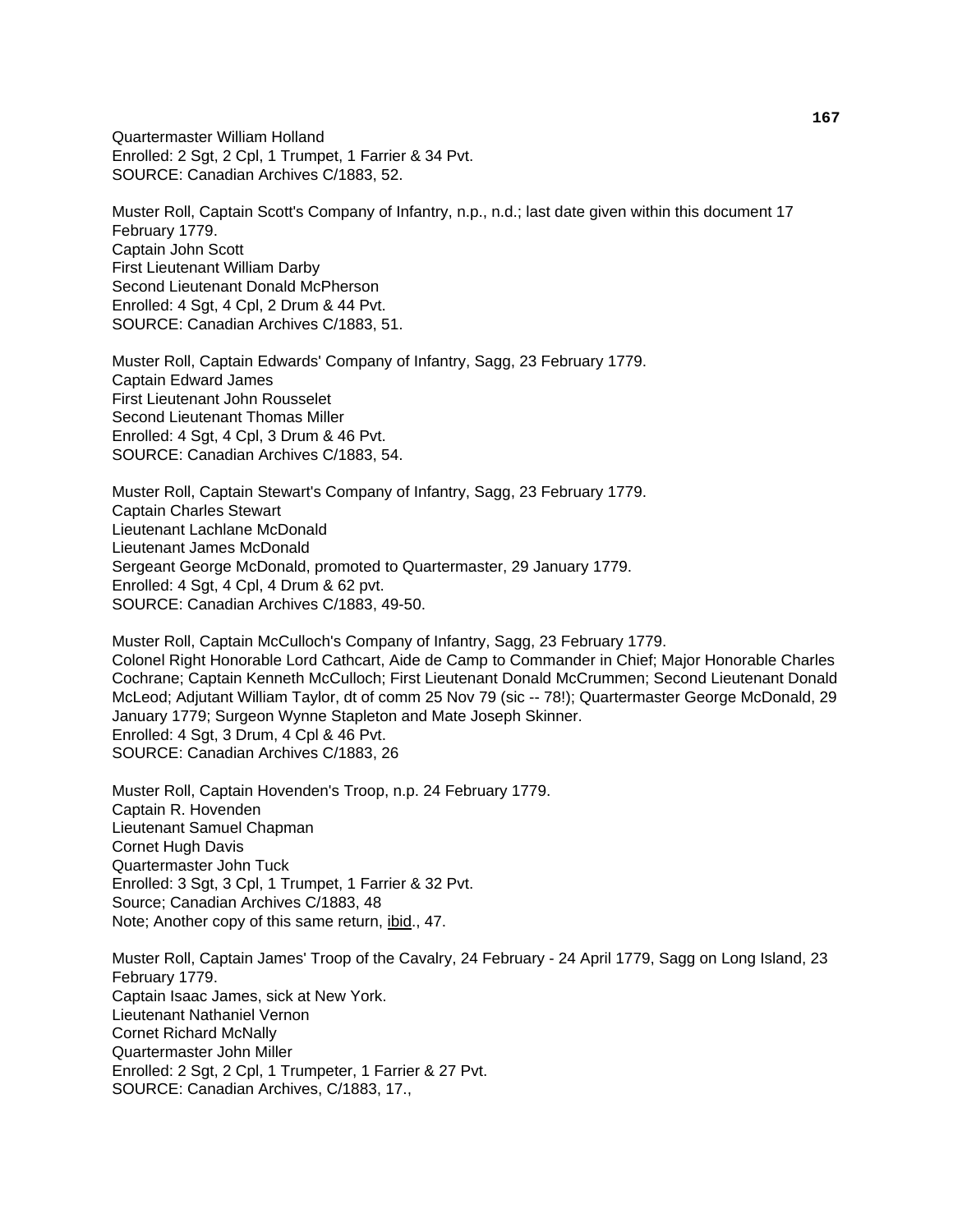Muster Roll, Captain Kinloch's Troop of Hussars, 24 February - 24 April 1779, n.p., n.d. Captain David Kinloch Cornet Jno Miller Adjutant Richard McNally Quartermaster William Holland Enrolled: 2 Sgt, 2 Cpl, 1 Trumpeter, 1 Farrier & 33 Pvt. SOURCE: Canadian Archives C/1883, 27.

Muster Roll, Captain Rousselet's Company of Infantry, n.p., from 25 April 1779 (sic) Captain John Rousselet, promoted 7 May 1779 vice Scott who Retires; First Lieutenant Lachlin McDonald, joined from Captain Stewart's Company; First Lieutenant William Darby, leave; Second Lieutenant Donald McPherson, promoted 7 May to First Lieutenant and joined Captain Edward's Company.

Enrolled: 4 Sgt, 4 Cpl, 1 Drum & 58 Pvt. SOURCE: Canadian Archives C/1883, 18-19.

Muster Roll, Captain James' Troop of Hussars, Mile Square, June 1779 Captain Jacob James; Lieutenant Nathaniel Vernon; Cornet Richard McNally; Quartermaster John Miller Enrolled: 2 Sgt, 2 Cpl, 1 Trumpeter, 1 Farrier & 33 pvt. SOURCE: Canadian Archives C/1883, 20

Muster Roll, Captain Kinlock's Troop of Hussars, Mile Square, June 1779 Lieutenant Colonel Banastre Tarleton; Captain David Kinlock; Lieutenant Hugh Davis, 10 June 1779; Cornet Jno Miller; Adjutant Richard McNab; Surgeon Wynne Stapleton; Quartermaster William Holland. Enrolled: 3 Sgt, 2 Cpl, 2 Trumpeter & 40 Pvt. SOURCE: Canadian Archives C/1883, 21.

Muster Roll, Captain Hovenden's Troop, n.p. 15 June 1779 Captain Richard Hovenden; Lieutenant Samuel Chapman; Cornet Hugh Davis, promoted to Lieutenant 10 June 1779 and transferred to Captain Kinloch's Troop; Cornet Thomas Miller, received from Captain Edwards' Company of the British Legion Infanty, 11 June 1779; Quartermaster John Tuck. Enrolled: 3 Sgt, 3 Cpl, 2 Trumpeter, 1 Farrier & 38 Pvt. SOURCE: Canadian Archives C/1883, 25.

Muster Roll, Captain McCullock's Company 24 Mar to 24 August 1779 (sic), East Chester, July 1779 Colonel Right Honorable Lord Cathcart; Major Honorable Charles Cockrane; Captain Kenneth McCullock; First Lieutenant Donald McCrummen, removed to Captain Stewart's, 25 April; Second Lieutenant Donald McLeod, promoted First Lieutenant, 25 April; Second Lieutenant Ralph Cunningham, appointed Second Lieutenant, 25 April; Adjutant William Taylor, Quartermaster George McDonald; Surgeon Wynne Stapleton and Mate Joseph Skinner.

Enrolled: 3 Sgt, 4 Cpl, 3 Drum & 61 Pvt.

SOURCE: Canadian Archives C/1883, 34-35.

Muster Roll, Captain Stewart's Company of Infantry, n.p., n.d.; the latest date within this document is 2 July 1779

Captain Charles Stewart; Lieutenant Donald McCrummen; Second Lieutenant James McDonald Enrolled: 4 Sgt, 4 Cpl, 6 Drum & 68 Pvt. SOURCE: Canadian Archives c/1883, 37-38.

Muster Roll, Captain Edwards' Company of Infantry, n.p., n.d.; last date given within this document 15 July 1779.

Captain James Edwards; Lieutenant Donald McPherson; Second Lieutenant Thomas Miller, Cornet in Cavalry from 10 June.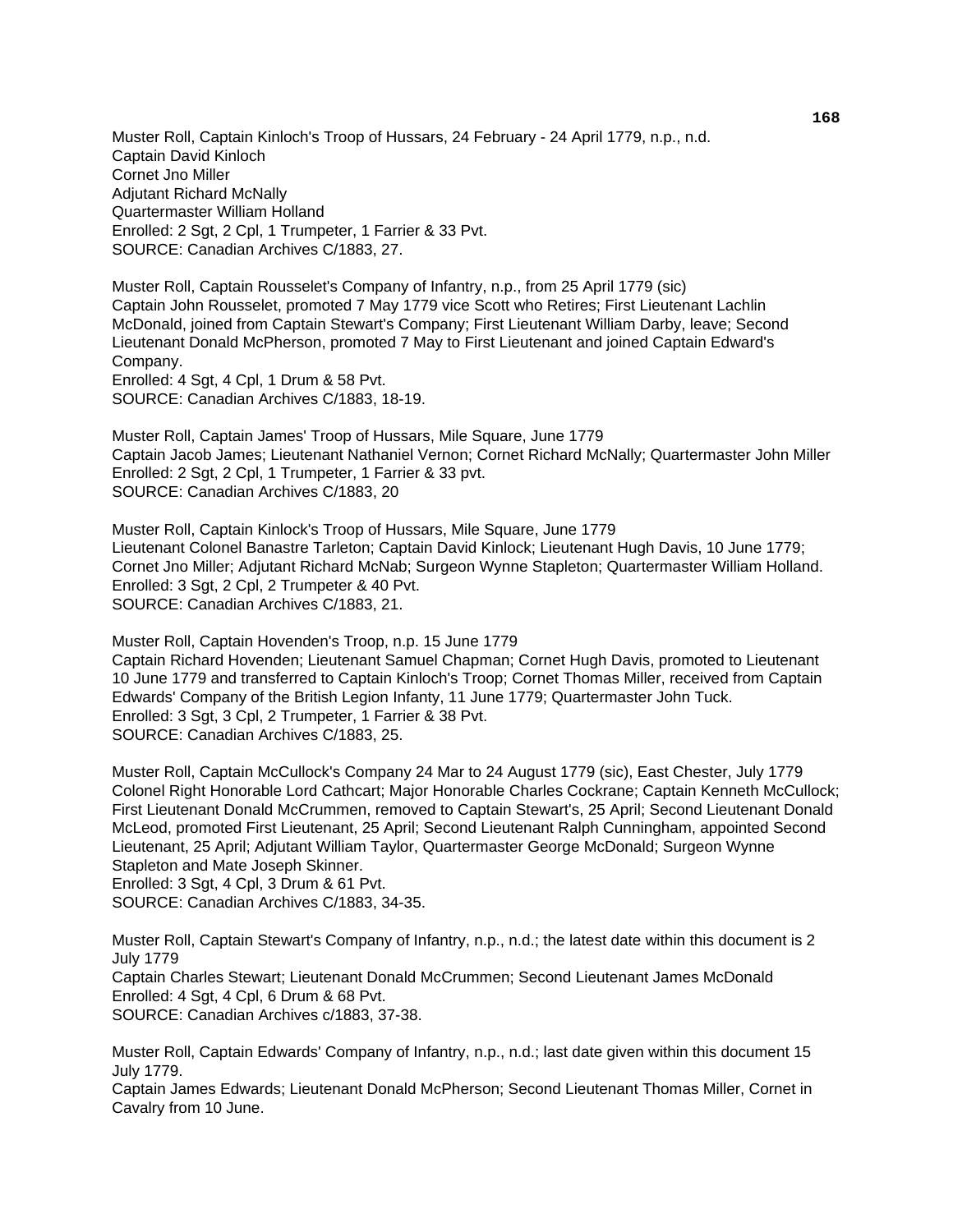Enrolled: 4 Sgt, 6 Cpl, 2 Drum & 64 Pvt. SOURCE: Canadian Archives C/1883, 23-24.

Muster Roll, Captain Hovenden's Troop, n.p. 1779; last date given within this document, 20 July 1779. Captain Richard Hovenden; Lieutenant Samuel Chapman; Cornet Thomas Miller; Quartermaster John **Tuck** 

Enrolled: 3 Sgt, 3 Cpl, 2 Trumpeter, 1 Farrier, 2 Vol & 36 Pvt. SOURCE: Canadian Archives C/1883, 53.

Muster Roll, Captain Kinloch's Troop of Hussars, Kingsbridge, August 1779 Lieutenant Colonel Banister Tarleton; Captain David Kinloch; Lieutenant Hugh Davis; Cornet Jno Miller; Adjutant Richard Mcnally; Surgeon Wind (sic) Stapleton; and, Quartermaster William Holland. Enrolled: 3 St, 2 Cpl, 2 Trumpeter & 42 Pvt. SOURCE: Canadian Archives C/1883, 36.

Muster Roll, Captain McCulloch's Company of Infantry, n.p., n.d.; last date given within this document 1 August 1779.

Colonel Right Honorable Lord Cathcart; Major The Honorable Charles Cochrane; Captain Kenneth McCulloch; First Lieutenant Donald McLeod; Second Lieutenant Ralph Cunningham; Adjutant William Taylor; Surgeon Wynne Stapleton; Quartermaster George McDonald; Mate Joseph Skinner. Enrolled: 3 Sgt, 2 Drumm, 4 Cpl & 46 Pvt. SOURCE: Canadian Archives C/1883, 30.

Muster Roll, Captain Edwards' Company of Infantry, n.p., n.d., last date given within this document 1 August 1779. Captain James Edwards; First Lieutenant Donald McPherson; Second Lieutenant Peter Campbell Enrolled: 4 Sgt, 3 Cpl, 2 Drum & 38 Pvt. SOURCE: Canadian Archives C/1883, 33.

Muster Roll, Captain MacKenzie's Company, n.p., n.d.; last date given within document is 11 August, year unknown.

Captain John MacKenzie; First Lieutenant Donald MacBain (sic); Second Lieutenant Donald MacLeod Enrolled: 4 Sgt, 2 Cpl & 55 Pvt.

SOURCE: Canadian Archives C/1883, 28-29.

Muster Roll, Captain Stewart's Scotch Company of Infantry, n.p., n.d.; last date within this document 16 August 1779.

Captain Charles Stewart; Lieutenant Donald McCrummen; Lieutenant James McDonald; Lieutenant Hugh Wallace.

Enrolled: 4 Sgt, 4 Cpl, 4 Drum & 61 Pvt.

SOURCE: Canadian Archives C/1883, 31.

Muster Roll, Captain James' Troop of Hussars, Camp at Kingsbridge, 26 August 1779. Captain Jacob James; Lieutenant Nathaniel Vernon; Cornet Richard McNally; Quartermaster John Miller. Enrolled: 2 Sgt, 2 Cpl, 1 Trumpeter, 1 Farrier & 35 Pvt. SOURCE: Canadian Archives C/1883, 32.

Muster Roll, Captain Rousselet's Company of Infantry, n.p. 25 August - 24 October 1779. Captain John Rousselet; First Lieutenant Lauchlan McDonald. Enrolled: 4 Sgt, 4 Cpl, 2 Drum & 29 Pvt. SOURCE: Canadian Archives C/1883, 41.

Muster Roll, Captain McCulloch's Company of Infantry, n.p. October 1779.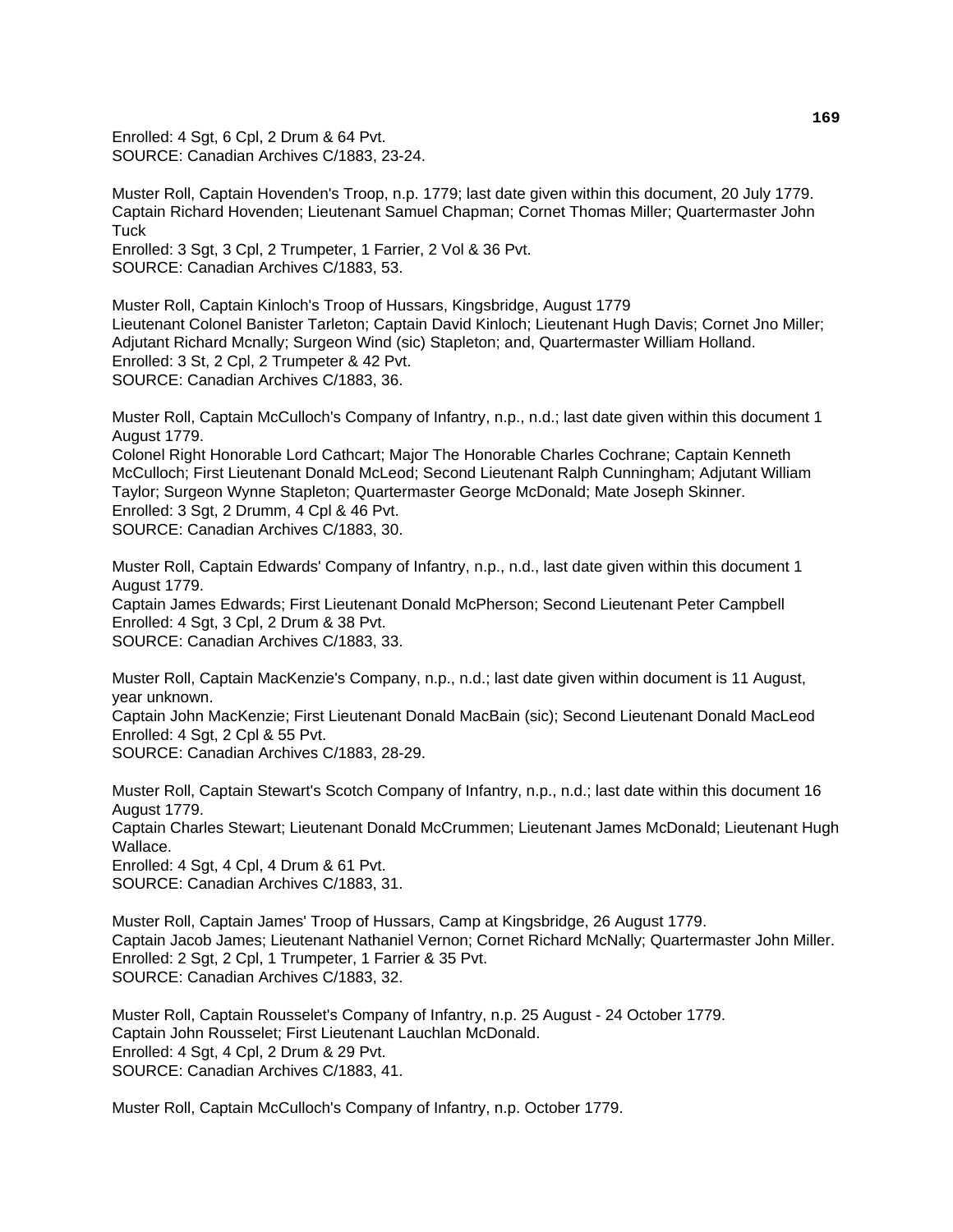Colonel Right Honorable Lord Cathcart; Major Honorable Charles Cochrane; Captain Kenneth McCulloch; Lieutenant Donald McLeod; Ensign Ralph Cunningham; Adjutant William Taylor; Quartermaster George McDonald; Surgeon Wynne Stapleton; and, Mate Joseph Skinner. Enrolled: 3 Sgt, 2 Drum, 4 Cpl, & 45 Pvt. SOURCE: Canadian Archives C/1883, 39.

Muster Roll, Captain Edwards' Company of Infantry, n.p., October 1779. Captain James Edwards; First Lieutenant Donald McPherson; Second Lieutenant Peter Campbell Enrolled: 4 Sgt, 4 Cpl, 2 Drum & 42 Pvt. Note: 7 Pvt transferred in from Emmerich's corps on 5 Sep 79 but paid up to 24 Oct 79. SOURCE: Canadian Archives C/1883, 45.

Muster Roll, Captain Kinloch's Troop of Hussars, Jerico, October 1779. Lieutenant Colonel Banister Tarleton; Captain David Kinloch; Lieutenant Hugh Davis; Cornet Jno Miller; Adjutant Michl Largan, dt of comm 4 September 1779: Surgeon Wynne Stapleton; and Quartermaster William Holland. Enrolled: 3 Sgt, 3 Cpl, 2 Trumpeter & 39 Pvt. SOURCE: Canadian Archives C/1883, 43.

Muster Roll, Captain Rousselet's Company of Infantry, Oyster Bay, 12 October 1779. Captain John Rousselet; First Lieutenant Lauchlan McDonald Enrolled: 4 Sgt, 3 Cpl, 2 Drum & 42 Pvt. Note: 9 Pvt received from Emmerich's corps, 5 Sep 79. SOURCE: Canadian Archives C/1883, 46

Muster Roll, Captain Stewart's Scotch Company of Infantry, n.p. 12 October 1779. Captain Charles Stewart; Lieutenant Donald McCrummen; Lieutenant James McDonald; Ensign Hugh **Wallace** Enrolled: 4 Sgt, 4 Cpl, 3 Drum & 65 Pvt.

SOURCE: Canadian Archives C/1883, 44.

Muster Roll, Captain Hovenden's Troop, n.p., 14 October 1779. Captain Richard Hovenden; Lieutenant Samuel Chapman; Cornet Thomas Miller, promoted in the Infantry, 14 October 1779; Cornet Moore Hovenden, promoted 14 October 1779; Quartermaster John **Tuck** 

Enrolled: 3 Sgt, 3 Cpl, 2 Trumpeter, 1 Farrier, 2 Vol & 38 Pvt. SOURCE: Canadian Archives C/1883, 42.

Muster Roll, Captain James' Troop of Hussars, Camp at Jerico, 14 October 1779. Captain Jacob James; Lieutenant Nathaniel Vernon; Lieutenant Richard McNally, promoted in Garrison Bn.; Cornet Charles Gildert, promoted 14 October 1779; Quartermaster John Miller. Enrolled: 2 Sgt, 2 Cpl, 1 Trumpeter, 1 Farrier & 35 Pvt. SOURCE: Canadian Archives C/1883, 40.

Major George Hanger

Ltr, Clinton to Cornwallis, New York, 20 September 1780: Acknowledges his ltrs of 23 & 24 August 1780. /EXTRACT/ "I have much pleasure in confirming Your Lordship's Appointment of Major Hanger to the Legion ..."

SOURCE: Great Britain, PRO, Cornwallis Papers, 30/11, Vol. 3, Folio 50; Microfilm copy (Reel 2), Mss. Div., Library of Congress

Extracted from Minutes of Muster, 25 October 1780 Cavalry Troops: Hovenden's, James', Sandford's, Ogilvy's and Vernon's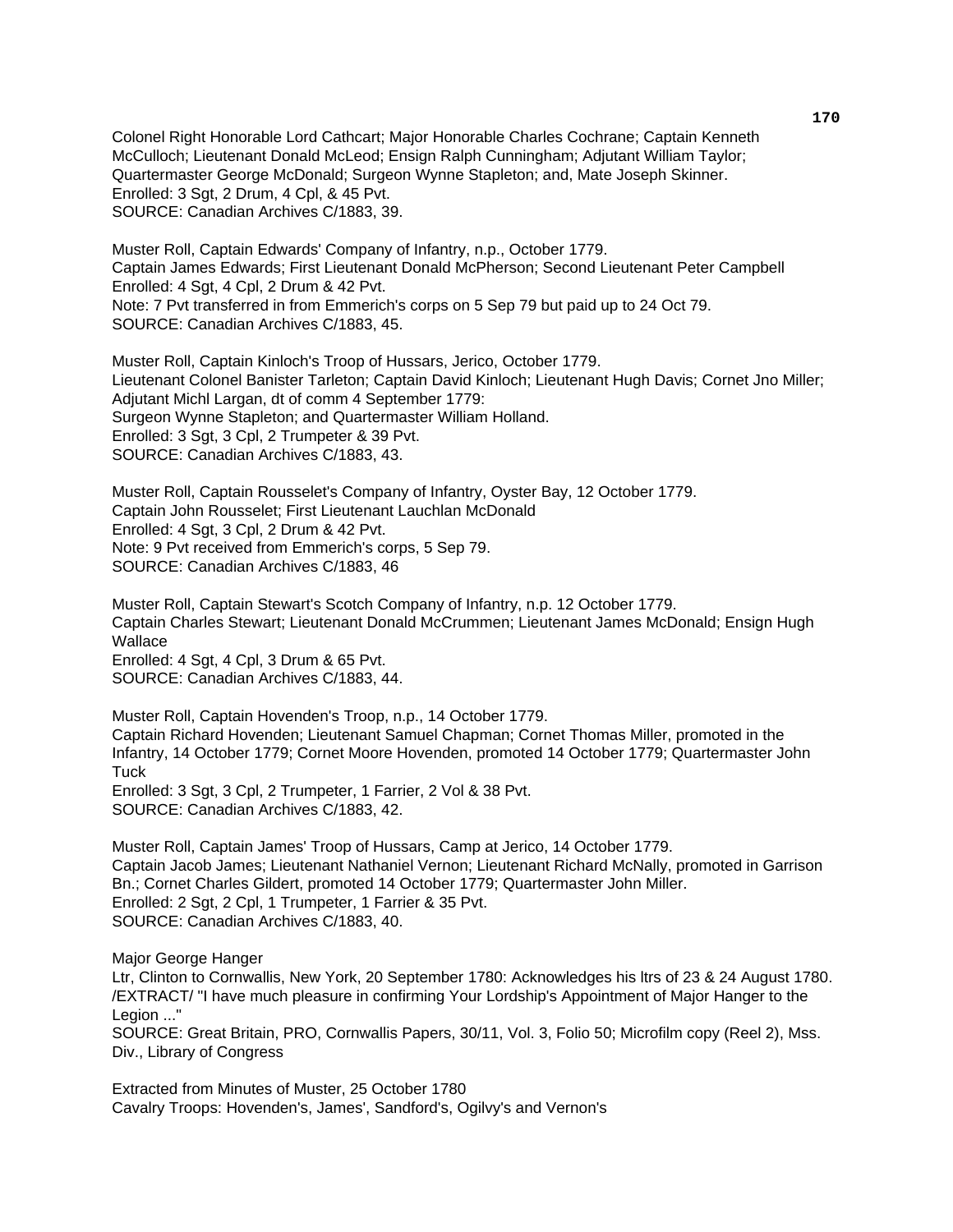Infantry Companies: Stewart's, Rousselet's, Miller's and McDonald's SOURCE; Canadian Archives C/1883, 61

Muster, Captain Hovenden's Troop, n.p., 25 October - 24 December 1780. Captain Richard Hovenden; Lieutenant Samuel Chapman; Lieutenant Moore Hovenden; Cornet \_\_\_\_ Chapman; Quartermaster John Tuck Enrolled: 3 Sgt, 3 Cpl, 1 Farrier, 2 Trumpet & 56 Pvt; several men at Charleston SOURCE: Canadian Archives C/1883, 58.

Muster Roll, Captain James' Troop, n.p., 25 October-24 December 1780. Captain \_\_\_\_ James; Lieutenant \_\_\_\_\_ Vernon; Lieutenant \_\_\_\_\_ Gildart; signed Francis Gildart; Quartermaster \_\_\_\_\_ Hains (sic) Enrolled: 3 Sgt, 2 Trumpeters, 1 Farrier, 4 Cpl & 52 Pvt. SOURCE; Canadian Archives C/1883, 56.

Muster Roll, Captain Kinloch's Troop, n.p., 25 October-24 December 1780. Lieutenant Colonel Commandant Banaster Tarleton; Captain David Kinloch; Adjutant Michael Largin; Doctor (sic) Edward Smith; Quartermaster John Miller Enrolled: 1 Sgt Maj, 3 Sgt, 2 Cpl, 2 Trumpeters, 1 Farrier & 53 Pvt. SOURCE: Canadian Archives C/1883, 57.

Muster Roll, Captain Ogilvy's Troop of Cavalry, n.p., 25 October - 24 December 1780 Captain David Oglivy (sic); Lieutenant Benjamin Hunt; Cornet \_\_\_\_\_ Robins. Enrolled: 3 Sgt, 3 Cpl, 2 Trumpeters, 1 Farrier & 58 Pvt. SOURCE: Canadian C/1883, 55.

Muster Roll, Captain Sandford's Troop of Light Dragoons, n.p., 25 October-24 December 1780. Captain Thomas Sandford, prisoner with the Rebels; Lieutenant Walter Willett; Lieutenant George Gerraur; Quartermaster Ambrose Morrison, prisoner of Rebels. Volunteer Samuel Willett, prisoner with the Rebels.

Enrolled: 3 Sgt, 3 Cpl, 2 Trumpeters & 49 Pvt. SOURCE: Canadian Archives C/1883, 59.

Muster Roll, Captain Charles McDonald's Company of Infantry, n.p., 25 October - 24 December 1780. Captain Charles McDonald; Ensign William Miller. Enrolled: 3 Sgt, 3 Cpl & 32 Pvt. SOURCE: Canadian Archives C/1883, 66

Muster Roll, Captain McPherson's Company, n.p., for the period 25 October-24 December 1780. Captain Donald McPherson; Ensign Thomas Stanley Enrolled: 3 Sgt, 3 Cpl, 2 Drum & 54 Pvt. Most enlisted during August 1780. SOURCE: PRO 30/55, Vol. 95, No. 10253; Reel 26, Mss. Div., Library of Congress

Muster Roll, Captain Miller's Company, n.p., 25 October 1780. Captain Thomas Miller; Lieutenant James McDonald. Enrolled: 3 Sgt, 3 Cpl, 2 Drum & 47 Pvt. SOURCE: Canadian Archives C/1883, 64.

Muster Roll, Captain Rousselets' Company of Infantry, n.p. 25 October - 24 December 1780. Captain John Rousselet; Lieutenant Jeremiah Donnovan (sic); Ensign Robert E. Seaton, joined 24 August \_\_\_\_, wound 16 August (sic!) Enrolled: 3 Sgt, 3 Cpl, 2 Drum & 69 Pvt. SOURCE: Canadian Archives C/1883, 65.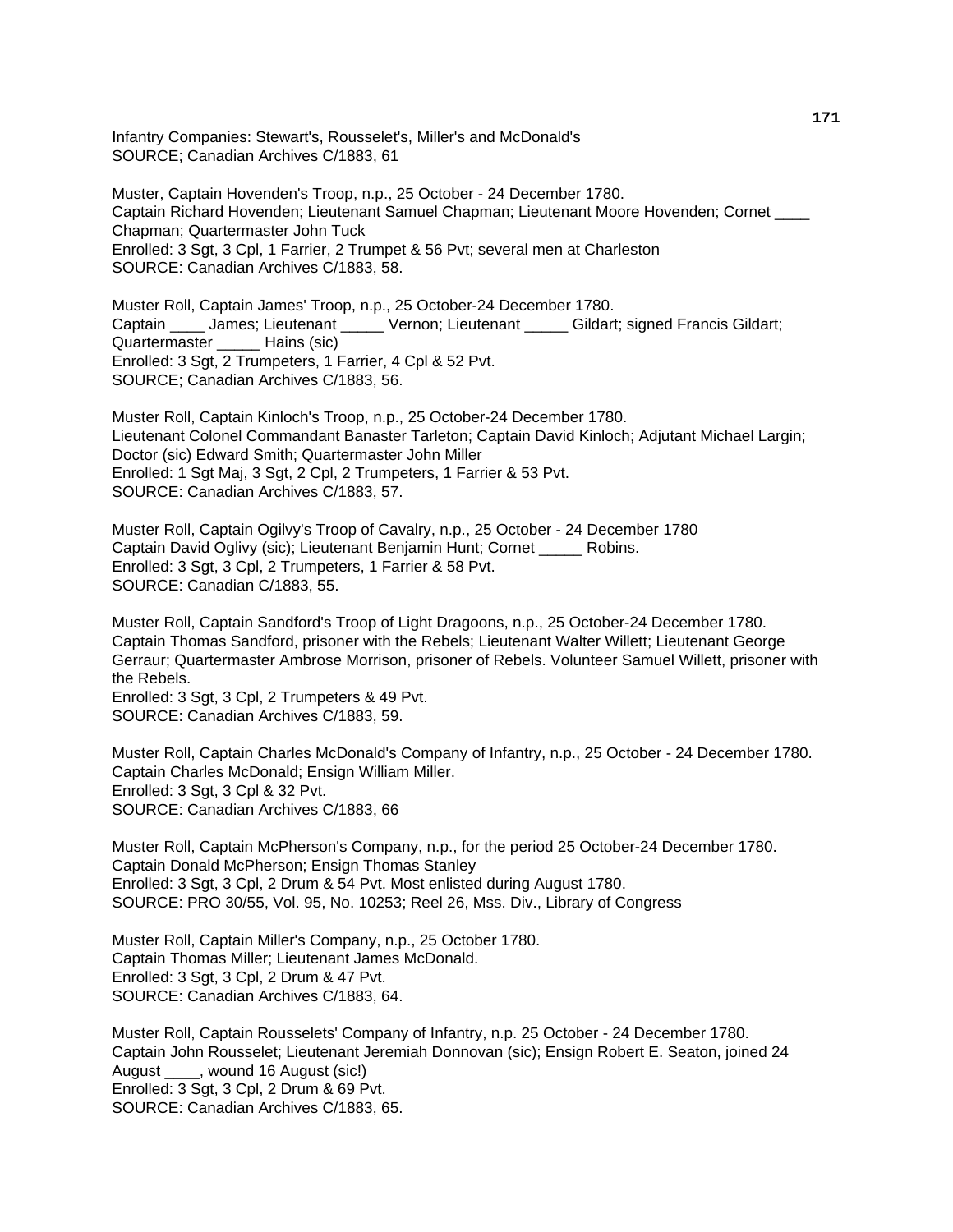Muster Roll, Captain Patrick Stewart's Company of Infantry, n.p., 25 October - 24 December 1780. Captain Patrick Stewart; Lieutenant Donald McPherson; Ensign Sorle McDonald Enrolled: 3 Sgt, 3 Cpl, 2 Drum & 57 Pvt. SOURCE: Canadian Archives C/1883, 63.

Extracted from Minutes of Muster, 25 December 1780. Cavalry Troops: Hovenden's, James', Sandford's, Ogilvy's, Gildart's and Vernon's. Infantry Companies: Stewart's, Rousselet's, Miller's and McDonald's. SOURCE: Canadian Archives C/1883, 60.

Muster Roll, Captain Gildert's Troop of Cavalry, n.p., 25 December 1780-23 February 1781. Captain Francis Gildart, "Troop formed from the Infantry."; Lieutenant Donald McLeod; Lieutenant Michael Largan, promoted 24 December (1780?); Cornet George Gray Enrolled: 3 Sgt, 4 Cpl, 2 Trumpeters & 26 Pvt. SOURCE: Canadian Archives C/1884.

Muster Roll, Captain Hovenden's Troop, n.p., 25 December 1780 - 24 February 1781. Captain Richard Hovenden; Lieutenant Samuel Chapman; Lieutenant Moore Hovenden; Cornet \_\_\_\_ Chapman; Quarter Master John Tuck. Enrolled: 3 Sgt, 3 Cpl, 2 Trumpeter, 1 Farrier & 56 Pvt. SOURCE: Canadian Archives C/1884.

Muster Roll, Captain James's Troop, n.p. 25 December 1780-24 February 1781. Captain James; Lieutenant Vernon; Lieutenant Gildart; Cornet Largan; Quartermaster Hains. Enrolled: 3 Sgt, 2 Trumpeters, 1 Farrier, 4 Cpl & 52 Pvt. SOURCE: Canadian Archives C/1884.

Muster Roll, Captain Kinloch's Troop, n.p., 25 December 1780-23 February 1781. Lieutenant Colonel Commandant Banastre Tarleton; Captain David Kinloch; Lieutenant Hugh Davids; Lieutenant John Miller: Cornet James White; Adjutant Michael Largin; Doctor (sic) Edward Smith; Quarter Master John Miller. Enrolled: 1 Sgt Maj, 3 Sgt, 2 Cpl, 1 Trumpeter, 1 Farrier & 52 Pvt.

SOURCE: Canadian Archives C/1884.

Muster Roll, Captain Ogilvey's Troop, n.p., 25 December 1780-23 February 1781. Captain David Ogilvey; Lieutenant Benjamin Hunt; Cornet William Robins. Enrolled: 3 Sgt, 3 Cpl, 2 Trumpeters, 1 Farrier & 57 Pvt. SOURCE: 3 Sgt, 3 Cpl, 2 Trumpeters, 1 Farrier & 57 Pvt. SOURCE: Canadian Archives C/1884

Muster Roll, Captain Sandford's Troop, n.p., 25 December 1780 - 23 February 1781. Captain Thomas Sandford, prisoner with the Rebels; Lieutenant Walter Willett; Lieutenant George Geraur (sic); Quarter Master Ambrose Morrison, prisoner with the Rebels. Volunteer Samuel Willett, prisoner with the Rebels. Enrolled: 3 Sgt, 3 Cpl, 2 Trumpeters & 52 Pvt. SOURCE: Canadian Archives C/1884.

Muster Roll, Captain McDonald's Company, n.p., 25 December 1780 - 23 February 1781. Captain Charles McDonald. Enrolled: 2 Sgt, 3 Cpl & 33 Pvt. SOURCE: Canadian Archives C/1884.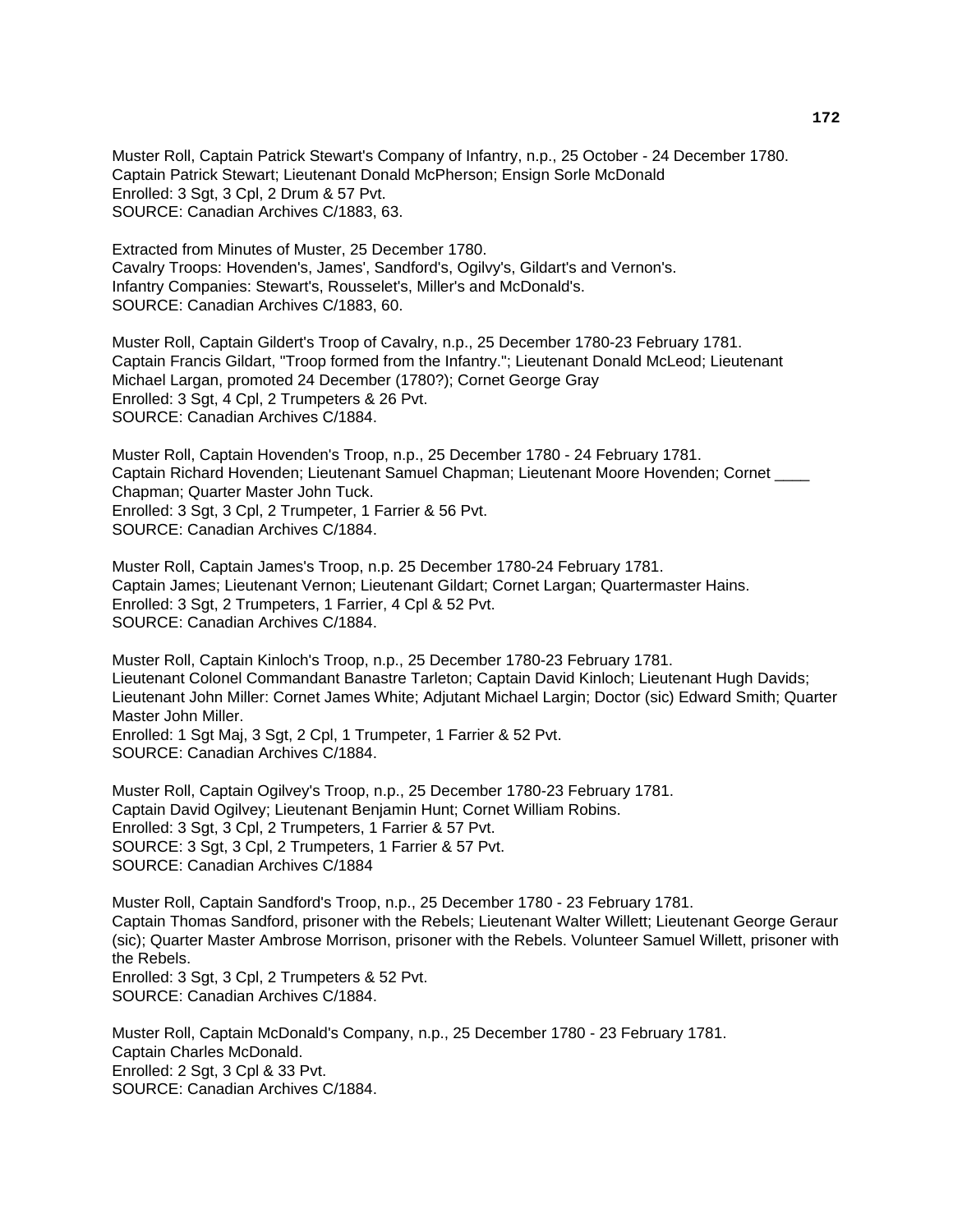Muster Roll, Captain Miller's Company, n.p. 25 December 1780 - 23 February 1781. Captain Thomas Miller; Lieutenant James McDonald; Ensign Thomas Miller, promoted vice William Miller, 25 December 1780. Enrolled: 3 Sgt, 3 Cpl, 2 Drum & 47 Pvt. SOURCE: Canadian Archives C/1884.

Muster Roll, Captain Rousselet's Company of Infantry, n.p. 25 December 1780-23 February 1781. Captain John Rousselet; Lieutenant Jermiah Donovan; Ensign Robert E. Seaton. Enrolled: 3 Sgt, 3 Cpl, 2 Drum & 63 pvt. SOURCE: Canadian Archives C/1884.

Muster Roll, Captain Stewart's Company of Infantry, n.p., 25 December 1780-23 February 1781. Captain Patrick Stewart; Lieutenant Donald McPherson, promoted 25 December (1780); Ensign Sorle McDonald. Enrolled: 3 Sgt, 3 Cpl, 2 Drum & 57 Pvt. SOURCE: Canadian Archives C/1884.

Muster Roll, Captain Gildart's Troop of Cavalry, n.p., 25 February - 24 April 1781. Captain Francis Gildart; Lieutenant Donald McLeod; Lieutenant Michael Largin. Enrolled: 3 Sgt, 4 Cpl, 2 Trumpeters & 26 Pvt. SOURCE: Canadian Archives C/1884.

Muster Roll, Captain Hovenden's Troop, n.p., 25 February - 24 April 1781. Captain Richard Hovenden; Lieutenant Samuel Chapman, prisoner with Rebels; Lieutenant Moore Hovenden; Cornet Chapman; Quarter Master John Tuck. Enrolled: 4 Sgt, 3 Cpl, 2 Trumpeter, 1 Farrier & 56 Pvt. SOURCE: Canadian Archives C/1884.

Muster Roll, Captain James" Troop, n.p., 25 February-24 April 1781. Captain James; Lieutenant Vernon; Lieutenant Gildart; Quarter Master Hains. Enrolled: 3 Sgt, 2 Trumpeters, 1 Farrier, 4 Cpl, & 52 Pvt. SOURCE: Canadian Archives C/1884.

Muster Roll, Captain Kinloch's Troop, n.p., 24 February-24 April 1781. Lieutenant Colonel Commandant Banastre Tarleton; Captain David Kinloch; Lieutenant Hugh Davids; Lieutenant John Miller; Cornet James White; Adjutant Michael Largin; Doctor (sic) Edward Smith; and, Quarter Master John Miller. Enrolled: 3 Sgt, 2 Cpl, 1 Trumpeter, 1 Farrier & 46 Pvt. SOURCE: Canadian Archives C/1884.

Muster Roll, Captain Ogilvy's Troop, n.p. 24 February - 24 April 1781. Captain David Ogilvy; Lieutenant Benjamin Hunt; Cornet William Robbins. Enrolled: 3 Sgt, 3 Cpl, 2 Trumpeters, 1 Farrier & 50 Pvt. SOURCE: Canadian Archives C/1884.

Muster Roll, Captain Sandford's Troop of Light Dragoons, n.p. 24 February - 24 April 1781. Captain Thomas Sandford, prisoner with the Rebels; Lieutenant Walter Willett; Lieutenant George Geraur; Quarter Master Ambrose Morrison, prisoner with the Rebels; Volunteer Samuel Willett, prisoner with the Rebels. Enrolled: 3 Sgt, 3 Cpl, 1 Trumpeter & 46 Pvt. SOURCE; Canadian Archives C/1884.

Muster Roll, Captain McDonald's Company, n.p., 24 February-24 April 1781.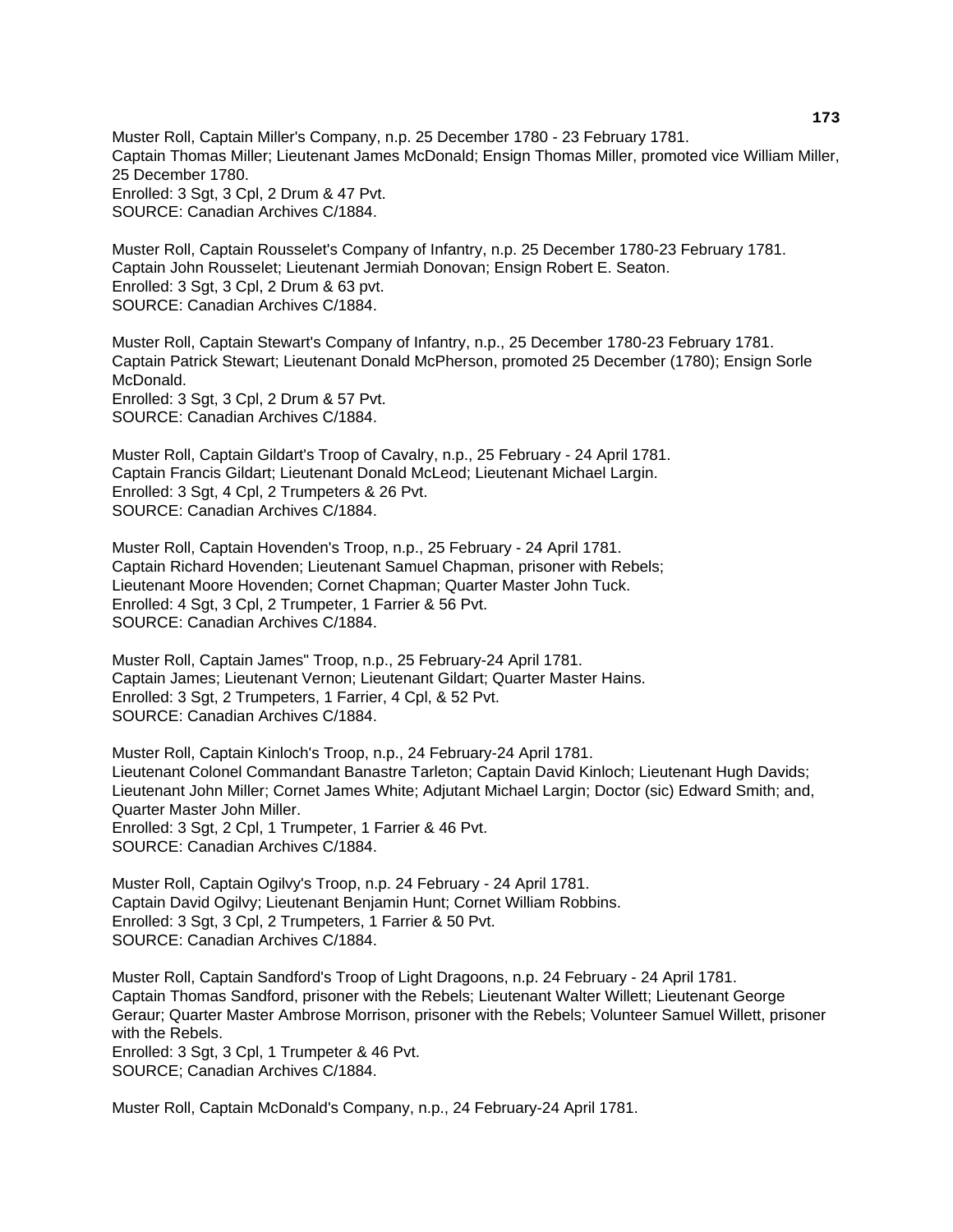Captain Charles McDonald Enrolled: 2 Sgt, 3 Cpl & 33 Pvt SOURCE: Canadian Archives C/1884

Muster Roll, Captain Miller's Company, n.p., 24 February - 24 April 1781 Captain Thomas Miller; Lieutenant James McDonald; Ensign Thomas Miller. Enrolled: 5 Sqt, 3 Cpl & 47 Pvt. SOURCE: Canadian Archives C/1884.

Muster Roll, Captain Rousselet's Company of Infantry, n.p. 24 February- 24 April 1781. Captain John Rousselet; Lieutenant Jerimiah Donovan; Ensign Robert Seaton. Enrolled: 1 Sgt, 2 Cpl, 2 Drum & 43 Pvt. SOURCE: Canadian Archives C/1884.

Muster Roll, Captain Stewart's Company, n.p., 24 February - 24 April 1781. Captain Patrick Stewart; Ensign Sorle McDonald Enrolled: 2 Sgt, 1 Cpl, 2 Drum & 44 pvt. SOURCE: Canadian Archives C/1884.

"Minutes of Muster for 25th April 1781." Cavalry Troops: Hovenden's, 39; James's, 36; Sandford's, 32; Ogilvy's, 37; Gildart's, 26; & Vernon's, 39. Total Cavalry: 17 Sgt, 13 Cpl, 8 Trumpet & 209 Pvt. Infantry Companies: Stewart's, 24, Rousselet's, 12; Miller's, 23; &, McDonald's, 19. Total Infantry: 7 Sgt, 3 Cpl, 3 Drum & 78 Pvt, plus 12 Contingent Men, @ e per company. SOURCE; Canadian Archives C/1884, p. 45. NOTE: Number of privates for each company.

Muster Roll, Captain Gildart's Troop of Cavalry, n.p., 25 April - 24 June 1781. Captain Francis Gildart; Lieutenant Donald McLeod; Adjutant (sic) Michael Largin; Cornet Samuel Willet. Enrolled: 3 Sgt, 4 Cpl, 2 Trumpeters & 26 Pvt. SOURCE: Canadian Archives C/1884.

Muster Roll, Captain Hovenden's Troop, n.p., 24 April - 23 June 1781. Captain R. Hovenden; Lieutenant S. Chapman; Lieutenant Hovenden; Cornet A. Chapman; Quartermaster Tuck. Enrolled: 3 Sgt, 2 Cpl, 2 Trumpeters, 1 Farrier & 50 Pvt. SOURCE: Canadian Archives C/1884.

Muster Roll, Captain James's Troop, n.p., 24 April-24 June 1781. Captain James; Lieutenant Vernon; Quartermaster Hains. Enrolled: 3 Sgt, 2 Trumpeters, 1 Farrier, 4 Cpl & 54 Pvt. Source: Canadian Archives C/1884.

Muster Roll, Captain Kinloch's Troop, n.p., 25 April-24 June 1781. Lieutenant Colonel Commandant Banaster Tarleton; Captain David Kinloch; Lieutenant Hugh Davids; Lieutenant John Miller; Cornet James White; Adjutant Michael Largin: Doctor (sic) Edward Smith; & Quarter Master John Miller. Enrolled: 3 Sgt, 2 Cpl, 1 Trumpeter & 46 Pvt. SOURCE: Canadian Archives C/1884.

Muster Roll, Captain Ogilby's Troop, n.p., 24 April-24 June 1781. Captain David Ogleby (sic); Lieutenant Benjamin Hunt; Cornet William Robbins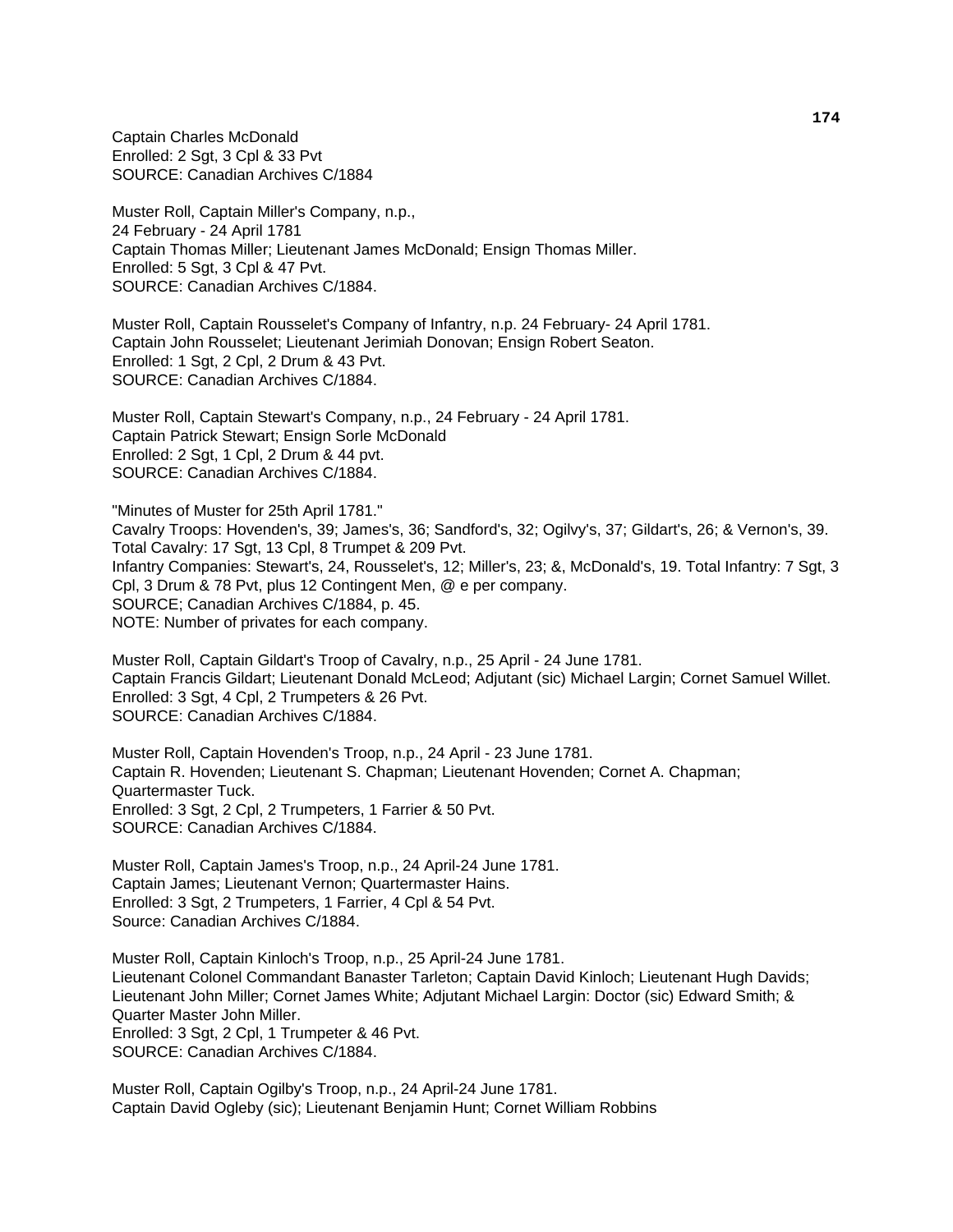Enrolled; 4 Sgt, 3 Cpl, 2 Trumpeters & 49 Pvt, plus 1 Farrier. SOURCE: Canadian Archives C/1884.

Muster Roll, Captain Sandford's Troop of Light Dragoons, n.p. 25 April-24 June 1781. Captain Thomas Sandford, prisoner with the Rebels. Lieutenant Walter Willett; Lieutenant George Geraur; Quarter Master Ambrose Morrison, prisoner with the Rebels. Volunteer Samuel Willett, prisoner with the Rebels. Enrolled: 3 Sgt, 1 Cpl, 1 Trumpeter, & 43 Pvt. SOURCE: Canadian Archives C/1884.

Muster Roll, Captain McDonald's Company, n.p. 25 April-24 June 1781. Captain Charles McDonald. Enrolled: 2 Sgt, 3 Cpl and 31 Pvt. SOURCE: Canadian Archives C/1884.

Muster Roll, Captain Miller's Company, n.p. 25 April-24 June 1781. Captain Thomas Miller; Lieutenant James McDonald; Ensign Thomas Miller. Enrolled: 5 Sgt, 1 Cpl & 40 Pvt. SOURCE: Canadian Archives C/1884.

Muster Roll, Captain Rousselet's Company, n.p., 25 April - 24 June 1781. Captain John Rousselet; Lieutenant Jeremiah Donovan; Ensign Elgn (?) Seaton. Enrolled: 1 Sgt, 2 Cpl, 2 Drum & 43 Pvt. SOURCE: Canadian Archives C/1884.

Muster Roll, Captain Stewart's Company, n.p., 25 April-24 June 1781. Captain Patrick Stewart; Ensign John McDonald. Enrolled: 2 Sgt, 1 Cpl, 2 Drum & 42 pvt. SOURCE: Canadian Archives C/1884.

"Minutes of the Muster for 25th June to 24 Augt 1781."

| <b>Troops Sgt</b> | <u>Cpl</u> | <b>Trumpeters Pvt</b> |   |    |     |
|-------------------|------------|-----------------------|---|----|-----|
| Hovenden's        | 3          |                       | 2 |    | 37  |
| James's           | 2          |                       |   |    | 39  |
| Sandford's        | 2          | 1                     |   |    | 32  |
| Ogilvy's 3        | 2          | 2                     |   | 43 |     |
| Gildart's         | 3          | 4                     | 2 |    | 25  |
| Vernon's          | 3          | 2                     |   |    | 40  |
| Totals            | 16         | 14                    | 8 |    | 216 |

SOURCE: Canadian Archives C/1884.

| "Minutes of the Muster for 25th June to 24 Augt 1781." |     |     |      |     |            |
|--------------------------------------------------------|-----|-----|------|-----|------------|
| Companies                                              | Sgt | Cpl | Drum | Pvt | Contingent |
| Stewart's                                              |     |     |      | 24  | 3          |
| Rousselet's                                            |     |     |      | 8   |            |
| Miller's                                               |     |     |      | 22  |            |
| McDonald's                                             |     |     |      | 17  | З          |
| <b>Totals</b>                                          |     |     |      |     |            |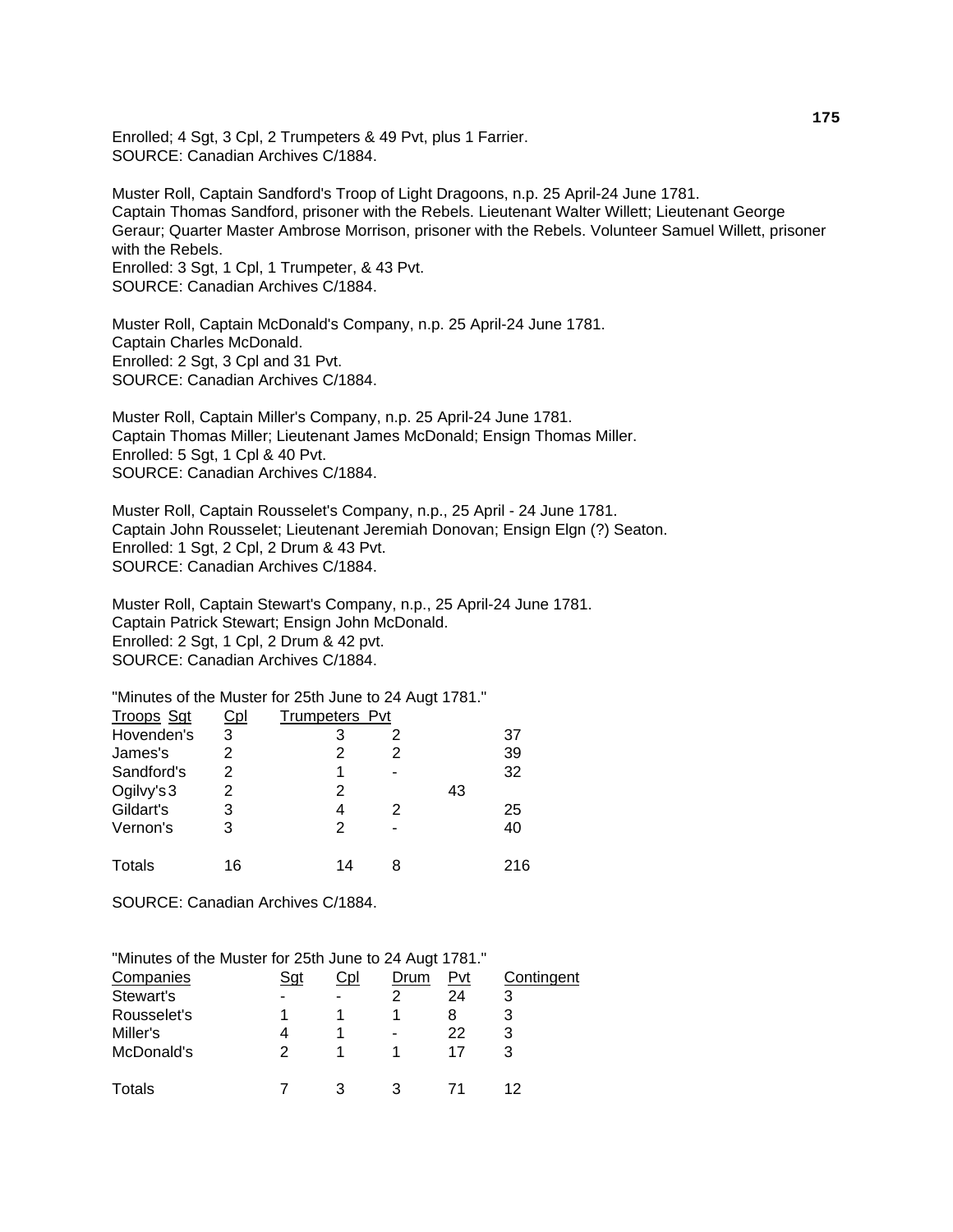SOURCE: Canadian Archives C/1884, p. 87.

Muster Roll, Captain Gildart's Troop of Cavalry, n.p., 25 June-24 August 1781. Captain Francis Gildart; Lieutenant Donald McLeod; Adjutant Michael Largin. Enrolled: 3 Sgt, 4 Cpl, 2 Trumpeters & 26 Pvt. SOURCE: Canadian Archives C/1884.

Muster Roll, Captain Hovenden's Troop, n.p., 23 June-25 August 1781. Captain R. Hovenden; Lieutenant S. Chapman; Lieutenant M. Hovenden; Quarter Master John Tuck Enrolled: 3 Sgt, 3 Cpl, 2 Trumpeters, 1 Farrier & 48 Pvt. SOURCE: Canadian Archives C/1884.

Muster Roll, Captain James's Troop, n.p. 23 June-25 August 1781. Captain James; Lieutenant Vernon, Quartermaster Hains. Enrolled: 3 Sgt, 2 Trumpeters, 1 Farrier, 4 Cpl & 50 Pvt. SOURCE: Canadian Archives C/1884.

Muster Roll, Captain Kinloch's Troop, n.p. 25 June-24 August 1781. Lieutenant Colonel Commandant Tarleton; Captain David Kinlock; Lieutenant Duncan Munro; Lieutenant Cameron; Cornet John White; Adjutant Michael Largin; Doctor (sic) Edward Smith; & Quarter Master John Miller. Enrolled: 3 Sgt, 2 Cpl, 1 Farrier, 1 Trumpeter & 48 Pvt.

SOURCE: Canadian Archives C/1884.

Muster Roll, Captain Ogilvy's Troop, n.p. 25 June-24 August 1781. Captain David Ogilvy; Lieutenant Benjamin Hunt; Cornet William Robbins. Enrolled: 3 Sgt, 3 Cpl, 2 Trumpeters, 1 Farrier & 57 Pvt. SOURCE; Canadian Archives C/1884.

Muster Roll, Captain Sandford's Troop, n.p. 25 June-24 August 1781. Captain Thomas Sandford; Lieutenant Walter Willett; Cornet Samuel Willett; Quarter Master John Haigan. Enrolled: 3 Sgt, 1 Cpl, 1 Trumpeter & 45 Pvt.

SOURCE: Canadian Archives C/1884.

Muster Roll, Captain McDonald's Company, n.p. 25 June - 24 August 1781. Captain Charles McDonald. Enrolled: 2 Sgt, 3 Cpl & 31 Pvt. SOURCE: Canadian Archives C/1884.

Muster Roll, Captain McPherson's Company, n.p., 25 June - 24 August 1781. Captain Donald McPherson, Ensign Thomas Stanley. Enrolled: 3 Sgt, 3 Cpl, 2 Drum & 38 Pvt. SOURCE: Canadian Archives C/1885

Muster Roll, Captain McPherson's Company, n.p. for period 25 June - 24 August 1781. Captain Donald McPherson, Ensign Thomas Stanley. Enrolled: 3 Sgt, 3 Cpl, 2 Drum & 52 Pvt. Most men taken prisoner 23 February 1781. SOURCE: PRO 30/55, vol. 96, Number 10264, reel 26, Mss. Div., Library of Congress.

Muster Roll, Captain Miller's Company, n.p., 25 June - 24 August 1781. Captain Thomas Miller; Lieutenant James McDonald, Ensign Thomas Miller Enrolled: 5 Sgt, 1 Cpl, & 40 Pvt.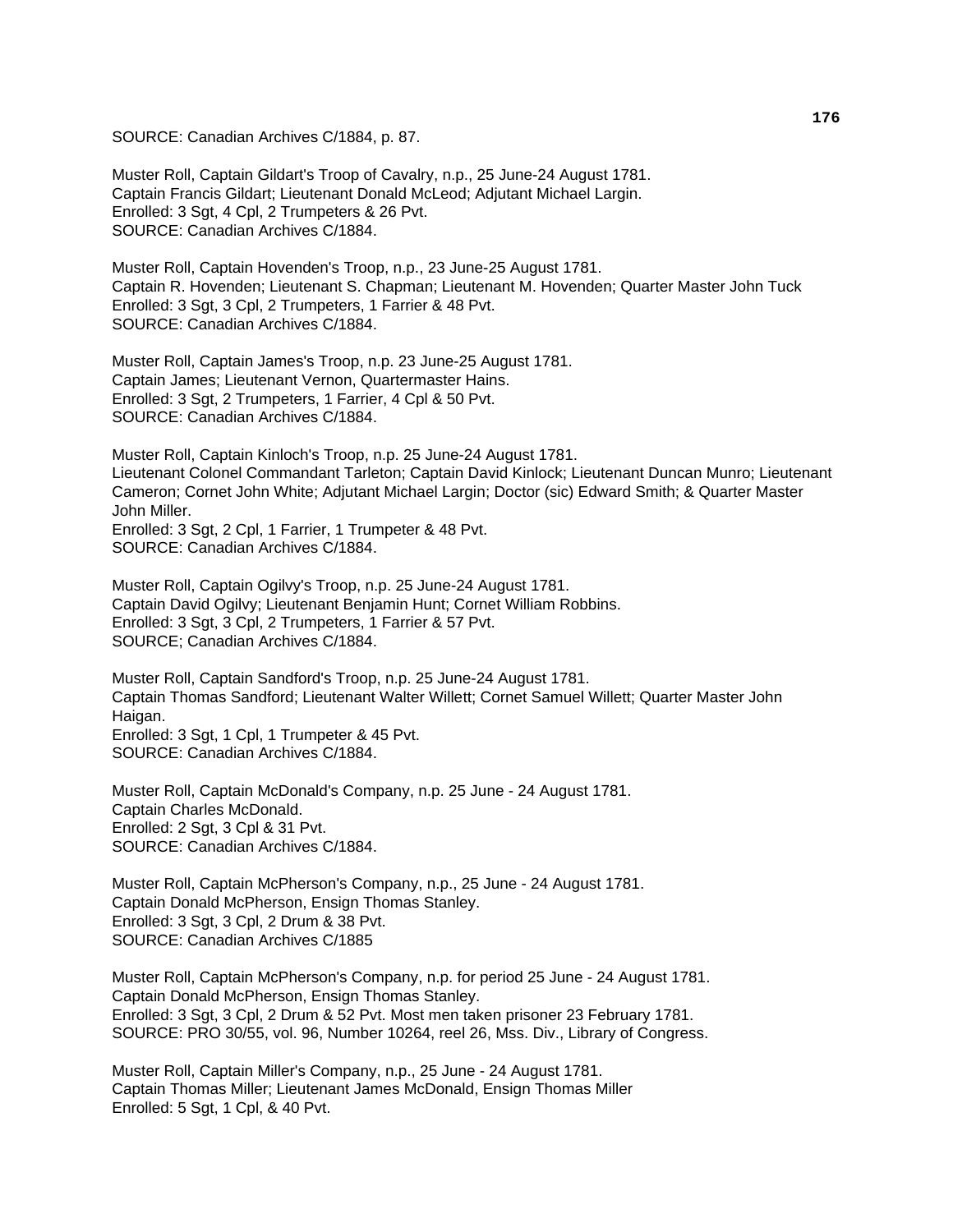SOURCE: Canadian Archives C/1884

Muster Roll, Part of Captain Rousselet's Company of Infantry, n.p. 25 June - 24 August 1781. Lieutenant Jonath. Donovan; Ensign Robert E. Seaton. Signed; "Dond. McLeod, Commg Capt. Rousselets Cmpy B: Legion" Enrolled: 1 Sgt, 2 Cpl, 2 Drum & 43 Pvt. SOURCE; Canadian Archives C/1884

Muster Roll, Captain Stewart's Company, n.p. 25 June - 24 August 1781. Captain Patrick Stewart; Ensign Sorle McDonald. Enrolled: 2 Sgt, 1 Cpl, 2 Drum & 42 Pvt. SOURCE: Canadian Archives C/1884

Muster Roll, Captain Gildart's Troop of Cavalry, n.p., 25 August - 24 October 1781. Captain Francis Gildart; Lieutenant Donald McLeod; Adjutant (sic) Michael Largin. Enrolled: 3 Sgt, 4 Cpl, 2 Trumpeters & 27 Pvt. SOURCE: Canadian Archives C/1884.

Muster Roll, Captain Hovenden's Troop, n.p., 25 August-24 October 1781. Captain R. Hovenden; Lieutenant Samuel Chapman; Lieutenant Moore Hovenden; Quarter Master John **Tuck.** Enrolled: 3 Sgt, 3 Cpl, 2 Trumpeters, 1 Farrier & 46 Pvt.

SOURCE: Canadian Archives, C/1884.

Muster Roll, Captain James's Troop, n.p. 24 August - 24 October 1781. Captain James; Lieutenant Vernon; Quarter Master Hains. Enrolled: 3 Sgt, 4 Cpl, 3 Trumpeters, 1 Farrier & 58 Pvt. SOURCE: Canadian Archives, C/1884.

Muster Roll, Captain Ogilvy's Troop, n.p. 25 August - 24 October 1781. Captain David Ogilvy; Lieutenant Chapman; Cornet William Robbins Enrolled: 3 Sgt, 3 Cpl, 2 Trumpeters, 1 Farrier & 55 Pvt. SOURCE: Canadian Archives C/1884.

Muster Roll, Captain Sandford's Troop of Light Dragoons, n.p. 25 August - 24 October (1781). Captain Thomas Sandford; Lieutenant Walter Willett; Lieutenant Benjamin Hunt; Cornet Samuel Willet; Quarter Master John Hagen (sic) Enrolled: 3 Sgt, 2 Cpl, 1 Trumpeter & 44 Pvt. SOURCE: Canadian Archives C/1884.

Muster Roll, Captain Vernon's Troop, n.p. 25 August-24 October 1781. Lieutenant Colonel Commandant Tarleton; Captain Nathaniel Vernon, dt of comm 25 August 1781; Lieutenant Munrow (sic); Lieutenant Cameron; Cornet White; Adjutant Michael Largin; Doctor (sic) Edward Smith; and Quarter Master John Miller. Enrolled: 3 Sgt, 2 Cpl, 1 Trumpeter, 1 Farrier & 48 Pvt.

Muster Roll, Captain McDonald's Company , n.p., 25 August - 24 October 1781. Captain Charles McDonald Enrolled: 2 Sgt, 3 Cpl, & 29 Pvt. SOURCE; Canadian Archives C/1884

Muster Roll, Captain McPherson's Company, n.p., for period 25 August - 24 October 1781. Captain Donald McPherson; Ensign Thomas Stanley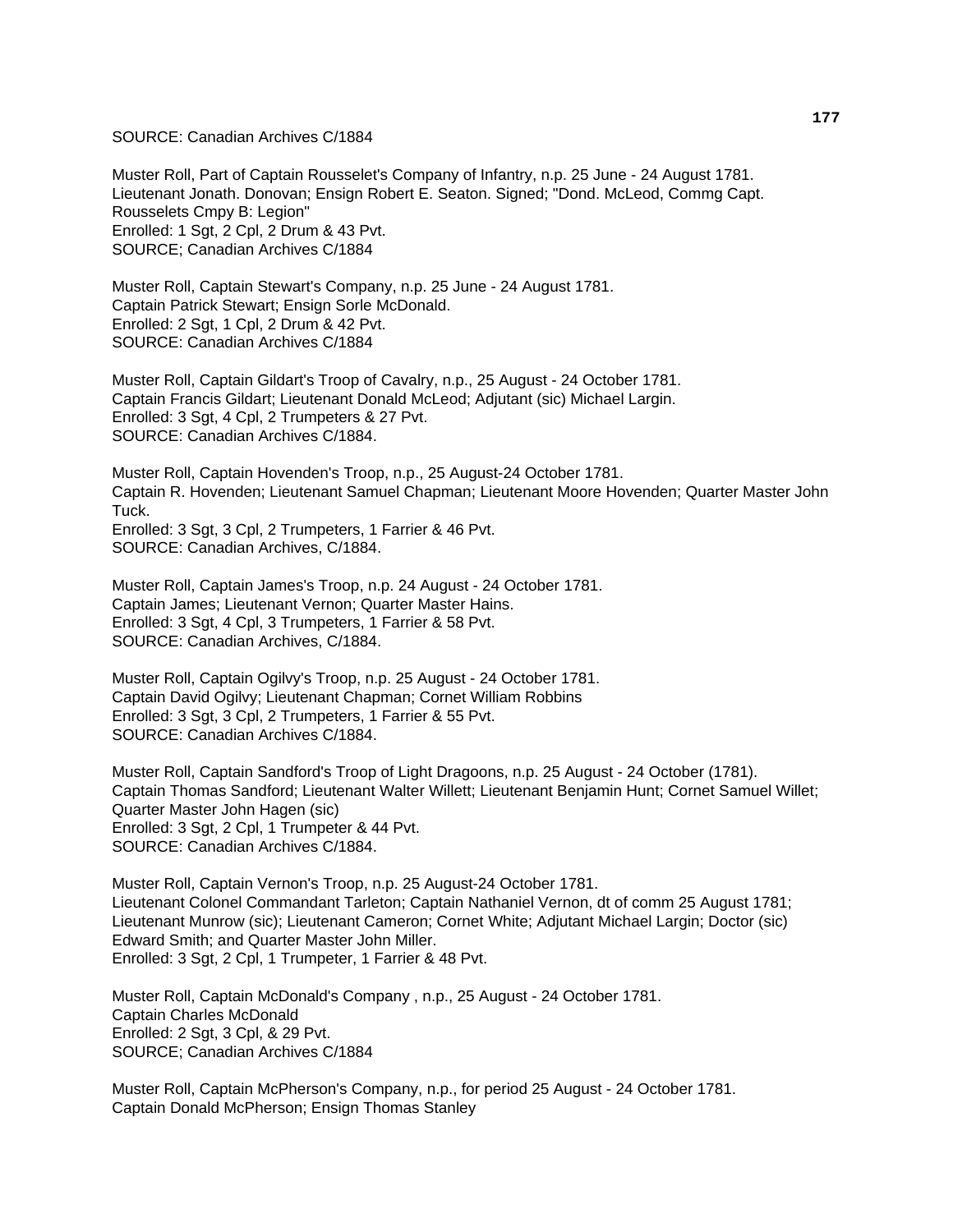Enrolled: 3 Sgt, 3 Cpl, 2 Drum, & 52 Pvt. SOURCE: PRO 30/55, vol. 96, no 10272; reel 26, Mss. Div., Library of Congress.

Muster Roll, Captain Miller's Company, n.p., 25 August - 24 October 1781. Captain Thomas Miller; Lieutenant James McDonald; Ensign Thomas Miller Enrolled: 5 Sgt, 1 Cpl, & 39 Pvt. SOURCE; Canadian Archives C/1884.

Muster Roll, Part of Captain Rousselet's Company, n.p. 25 August-24 October 1781. Lieutenant Jonathan Donovan; Robert Egln Seaton Enrolled: 1 Sgt, 2 Cpl, 2 Drum & 41 pvt. Signed by Donald McLeod, Lt, apparently acting as acting company commander. SOURCE: Canadian Archives c/1884.

# **MISCELLANEOUS LOYALISTS OFFER TO DEFEND CHARLESTON SOUTH CAROLINA**

Extract of a letter from South Carolina, dated 11 August 1782, states a number of Loyalists petitioned GEN Leslie to permit them to remain and defend the town with Loyalists and Negroes. Principal signatories are COL Ballingall; Robert Williams, esq: COL Robert William Powell; John Gaillard esq: John Rose, esq: MAJ William Greenwood; MAJ Gabriel Capers; LTCOL Thomas Inglis; John Hopton, esq: Alexander Wright, esq; LTCOL Dupont; COL Gray; COL Cassels; COL Pearson; COL Phillips; COL Hamilton (96); William Carson, esq; Dr W Charles Wells; MAJ John Smyth; COL Samuel Campbell; NC Andrew Miller, esq; NC COL Fanning; COL Edgehill; COL Bryan; Dr Baron. SOURCE: THE PENNSYLVANIA PACKET (Philadelphia), 12 September 1782.

## **MISCELLANEOUS CAPTAIN CROWE'S COMPANY**

Pay and Contingencies for a Company commanded by Captain Richard Robert Crowe, from 24 February to 24 June 1778.

SOURCE: PRO, A.0.1/325/1287/folio 12,

NOTE: No other identification was provided regarding this company, however, it was listed after Captain Stuart's company of Black Pioneers and other documents indicate Crowe commanded a company of Black Pioneers too,

## **MISCELLANEOUS CAPTAIN THOMAS COMMANDER'S COMPANY**

Thomas Commander, commissioned by Colonel Nisbet Balfour as captain of a Company of Independent Scouts in the vicinity of Charleston, South Carolina.

SOURCE: Wilbur H. Siebert, LOYALISTS IN EAST FLORIDA, 1774 TO 1785, Deland, Florida, 1929, Volume II, page 278, note 175.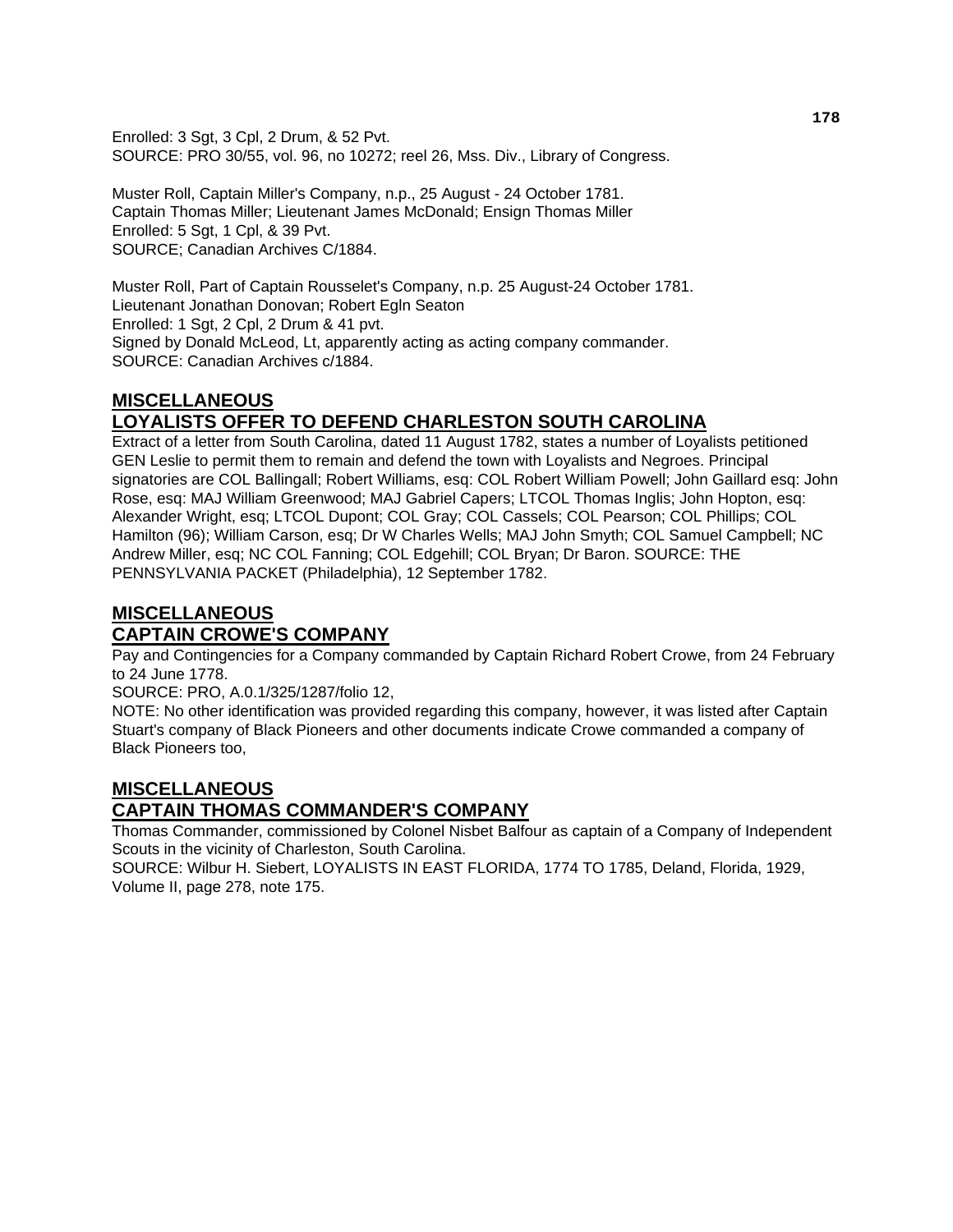# **APPENDIX C**

# **"A PEOPLE'S HISTORY OF CANADA," BY THE CANADIAN BROADCASTING CORPORATION (2 Videotapes)**

#### **Introduction**

The "People's History of Canada" was a documentary film series by the Canadian Broadcasting Corporation (which is actually an arm, although it denies it, of the Canadian government). A multi-million dollar project, begun in 1996 and completed in 2000, it has fourteen episodes in all which cover the history of Canada from the Ice Age to yesterday. Throughout, the emphasis is on the common people -- particularly women, aboriginal and minority groups. The series uses the "docu-drama" approach in which actors portraying historical characters speak the words they actually spoke (or rather wrote) to a give the story a human element and a certain immediacy. The production is also notable for the large and elaborate battle scenes which, if they are not up to Hollywood standards as depicted in the film, "The Patriot," are at least more accurate.

 Each episode is about 120 minutes long and video tapes of two episodes, which cover the period, 1755-1815, are being appended to this study because they represent a quick and interesting way for an American to understand the British/Canadian point of view about the events of this period. As concerns the American Revolutionary War, the emphasis, naturally, enough is on the northern campaigns but the experiences portrayed are common to all Loyalists.

The episodes included are:

### **Episode 4 Battle for a Continent 1754-1775**

*Covers the period from the outbreak of the Seven Years' War (the French-Indian War) in 1754 to the unrest that led to the American Revolution. Notable for its lengthy portrayal of the siege of Quebec in 1759 and the battle of the Plains of Abraham although the viewpoint is somewhat sympathetic to the French. The outcome of this conflict and the removal of the French threat to the American colonies was one of the roots of the Revolution*.

#### **Episode 5 A Question of Loyalties 1775-1815**

*Covers the Revolutionary War, the fate of the Loyalists in postwar Canada, the events that led up to the War of 1812 and the course of that conflict. Shows the aboriginal allies of Britain at work in the Mohawk Valley in New York. James Henry Craig who fought at Guilford Court House re-appears as a somewhat intolerant governor-general of Canada but the depiction of the bloody 1814 night*